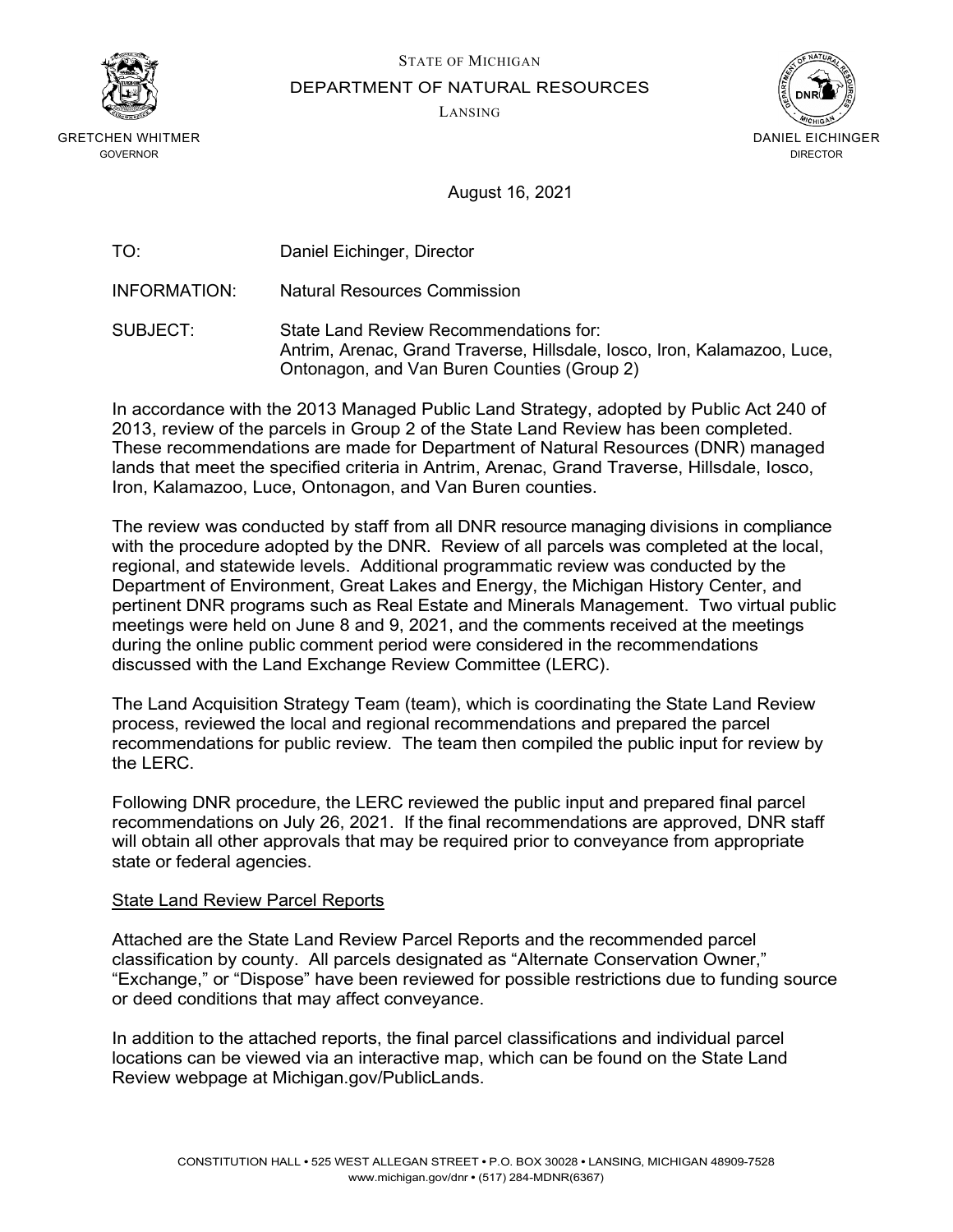DNR State Land Review Recommendations for Antrim, Arenac, Grand Traverse, Hillsdale, Iosco, Iron, Kalamazoo, Luce, Ontonagon, and Van Buren Counties (Group 2) Page 2 of 3 August 16, 2021

#### Recommendations

- 1. That the Director approve of the parcel recommendations as presented in the attached reports.
- 2. That the parcels classified as "Retain" be retained in state ownership and DNR administration, and that the identified land administering divisions be formally designated as the managing division of the parcel.
- 3. That the parcels classified as "Alternate Conservation Organization" be disposed of by exchange, sale, or transfer to alternate units of government or conservation organizations. If parcels are not acquired by Alternate Conservation Organizations, they will be retained by the DNR.
- 4. That the parcels classified as "Exchange" be made available and marketed for land exchange opportunities for a period of two years from the date of approval. Parcels that are not involved in a proposed exchange transaction after two years has expired will be disposed of through the disposal process.
- 5. That the parcels classified as "Dispose" be disposed of by exchange, auction, sale, or transfer. Before being offered to the general public, all parcels will first be offered to local and county government entities. Mineral rights will be reviewed when parcels are prepared for disposition.
- 6. That, unless specifically required by law dictating where sale proceeds are to be deposited, the proceeds from any sale will be deposited into the Land Exchange Facilitation Fund and used to acquire replacement land.

The Group 2 State Land Review Recommendations for the ten identified counties appear on the Department's Notices of Public Land Transactions and will be eligible for approval on September 14, 2021.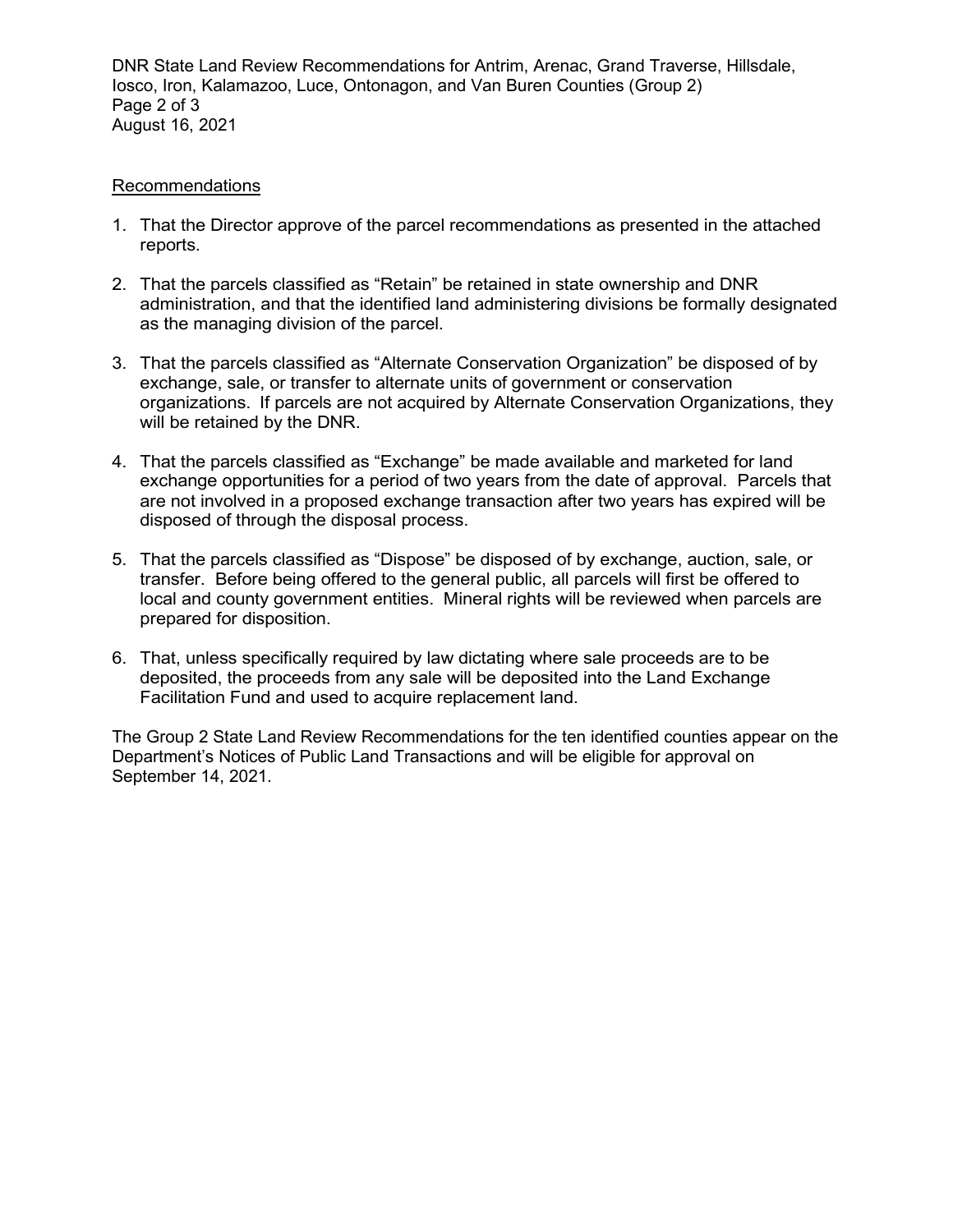DNR State Land Review Recommendations for Antrim, Arenac, Grand Traverse, Hillsdale, Iosco, Iron, Kalamazoo, Luce, Ontonagon, and Van Buren Counties (Group 2) Page 3 of 3 August 16, 2021

Games

James L. Dexter, Chief Fisheries Division

Conald Allson

Ronald A. Olson, Chief Parks and Recreation Division

ram

Shannon Lott Natural Resources Deputy

I approve the staff recommendations.

ر<br>رسم المعند

Daniel Eichinger **Director** 

Jeff Stampfly, Chief Forest Resources Division

Duquatt ored

Jared Duquette, Chief Wildlife Division

Markman

Mark H. Hoffman Chief Administrative Officer

Date Approved: September 16, 2021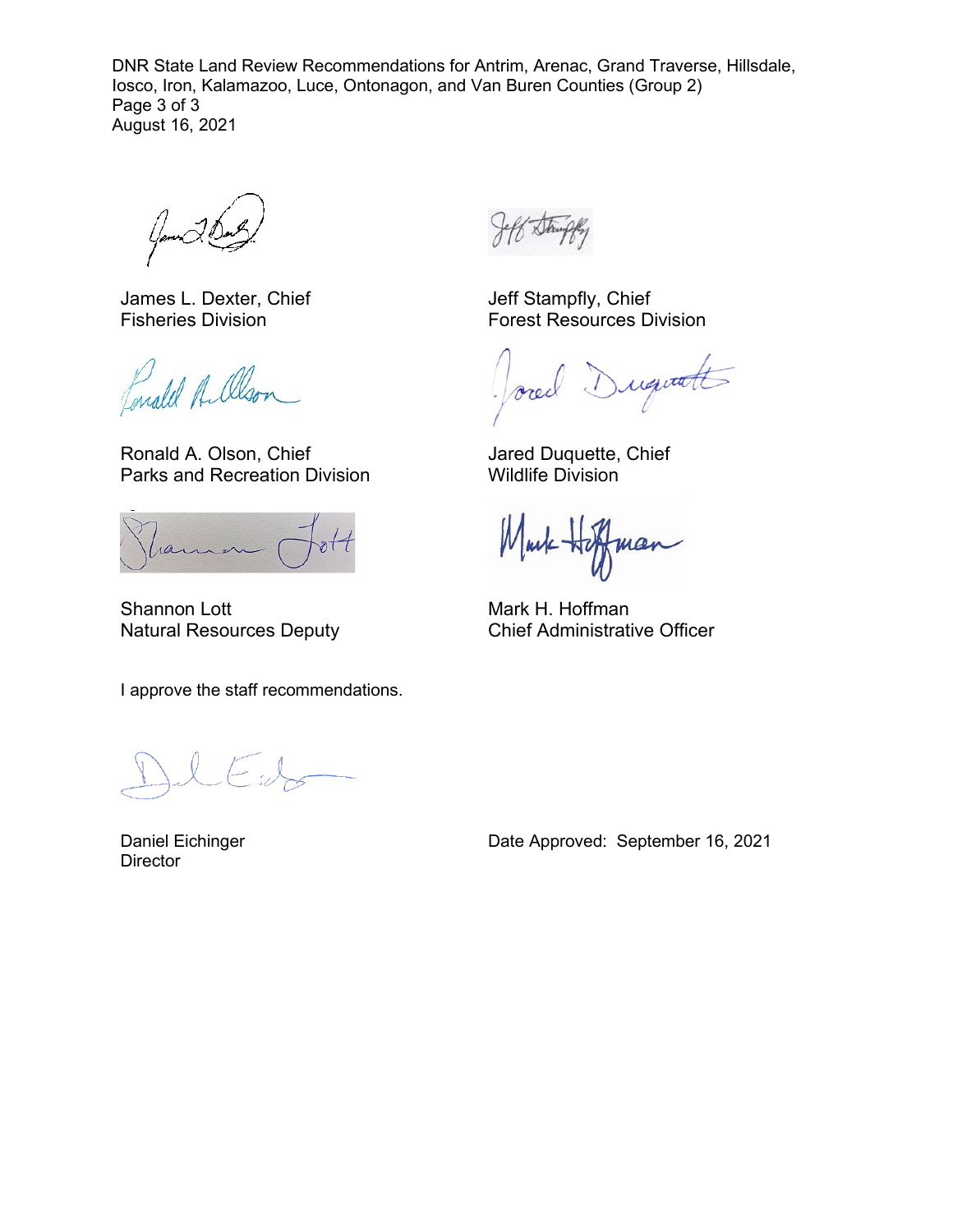## State Land Review Parcels Report Antrim County

Michigan Department of Natural Resources

| <b>Review Decision</b>       | <b>Parcel</b><br><b>Count</b> | <b>Approximate</b><br><b>Acres</b> |
|------------------------------|-------------------------------|------------------------------------|
| Retain                       | 46                            | 1,055                              |
| Alternate Conservation Owner |                               | 0.9                                |
| Exchange                     |                               | 77.7                               |
| Dispose                      |                               | 23.6                               |



08/03/2021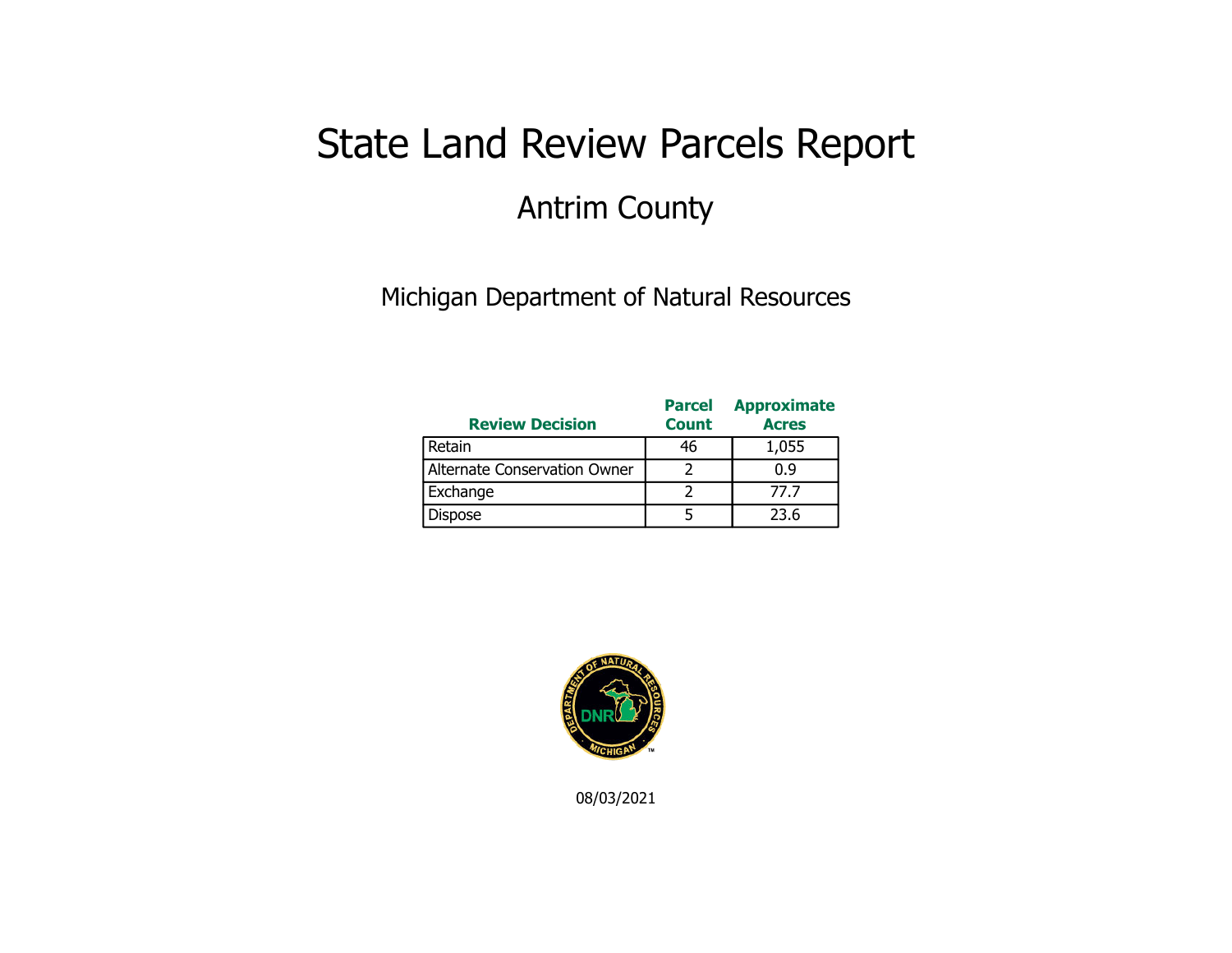| <b>Retain</b>                                                                                              |                                                              |       |            |           |           |                                                                                                     | <b>Antrim County</b> | Parcel Count: 46                                                                                                                                                                                                                                      | Acreage: 1,055  |              |
|------------------------------------------------------------------------------------------------------------|--------------------------------------------------------------|-------|------------|-----------|-----------|-----------------------------------------------------------------------------------------------------|----------------------|-------------------------------------------------------------------------------------------------------------------------------------------------------------------------------------------------------------------------------------------------------|-----------------|--------------|
| <b>Parcel ID</b>                                                                                           | <b>Town</b>                                                  | Range | <b>Sec</b> | QQ        | Q         | <b>Subdivision</b>                                                                                  |                      | <b>Project Area</b>                                                                                                                                                                                                                                   | <b>Division</b> | <b>Acres</b> |
| 126643<br><b>LERC Comments:</b><br><b>Description:</b> SE 1/4 NW 1/4 SE of Torch                           | <b>28N</b>                                                   | 08W   | 18         | <b>SE</b> | <b>NW</b> |                                                                                                     |                      |                                                                                                                                                                                                                                                       | <b>FRD</b>      | 2.5          |
| 1123413<br><b>LERC Comments:</b><br><b>Description: Govt Lot 7</b>                                         | <b>28N</b>                                                   | 08W   | 18         | <b>NE</b> | <b>SE</b> |                                                                                                     |                      |                                                                                                                                                                                                                                                       | <b>FRD</b>      | 13.9         |
| 126644<br><b>LERC Comments:</b><br><b>Description:</b> E 710 ft of Lot 11 (NE SW) lyg S of Torch River Rd. | 28N                                                          | 08W   | 18         | <b>NE</b> | SW        |                                                                                                     |                      |                                                                                                                                                                                                                                                       | <b>FRD</b>      | 20.2         |
| 126645<br><b>LERC Comments:</b>                                                                            | <b>28N</b>                                                   | 08W   | 18         | <b>SE</b> | <b>SW</b> | <b>Description:</b> All that part of Lot 6 (SE SW) E of a line 710 ft W of W li of Lot 7 extended S |                      |                                                                                                                                                                                                                                                       | <b>FRD</b>      | 0.8          |
| 126719<br><b>LERC Comments:</b><br><b>Description:</b> SW1/4 of SW1/4                                      | <b>29N</b>                                                   | 05W   | 07         | <b>SW</b> | <b>SW</b> |                                                                                                     |                      | Gaylord Forest Management Unit                                                                                                                                                                                                                        | <b>FRD</b>      | 39.1         |
| 126847<br><b>LERC Comments:</b>                                                                            | <b>29N</b><br>E990 ft to pob.                                | 05W   | 16         | <b>NE</b> | <b>NW</b> |                                                                                                     |                      | Gaylord Forest Management Unit<br>Description: NE1/4 NW1/4 exc. com at NW cor sd sec. th N 89d42m50s E alg N sec. In 2067.22 ft to pob, N 89d42m50s E alg N sec. In 470.73 ft, S 45d08m07s W 1650 ft to W 1/8 In, N alg sd 1/8 In 462 ft, N 45d08m07s | <b>FRD</b>      | 5.5          |
| 126850<br><b>LERC Comments:</b>                                                                            | 29N<br>301.91 ft to W 1/8 ln, N alg sd 1/8 ln 462 ft to pob. | 05W   | 16         | <b>NW</b> | <b>NW</b> |                                                                                                     |                      | Gaylord Forest Management Unit<br>Description: NW1/4 NW1/4 exc. com at NW cor sd sec. th N 89d42m50s E alg N sec. In 2067.22 ft, S 45d08m07s W 990 ft to W 1/8 In and pob, S 45d08m07s W 940.62 ft to N 1/8 In, E alg sd 1/8 In 462 ft, N 45d08m07s E | <b>FRD</b>      | 34.8         |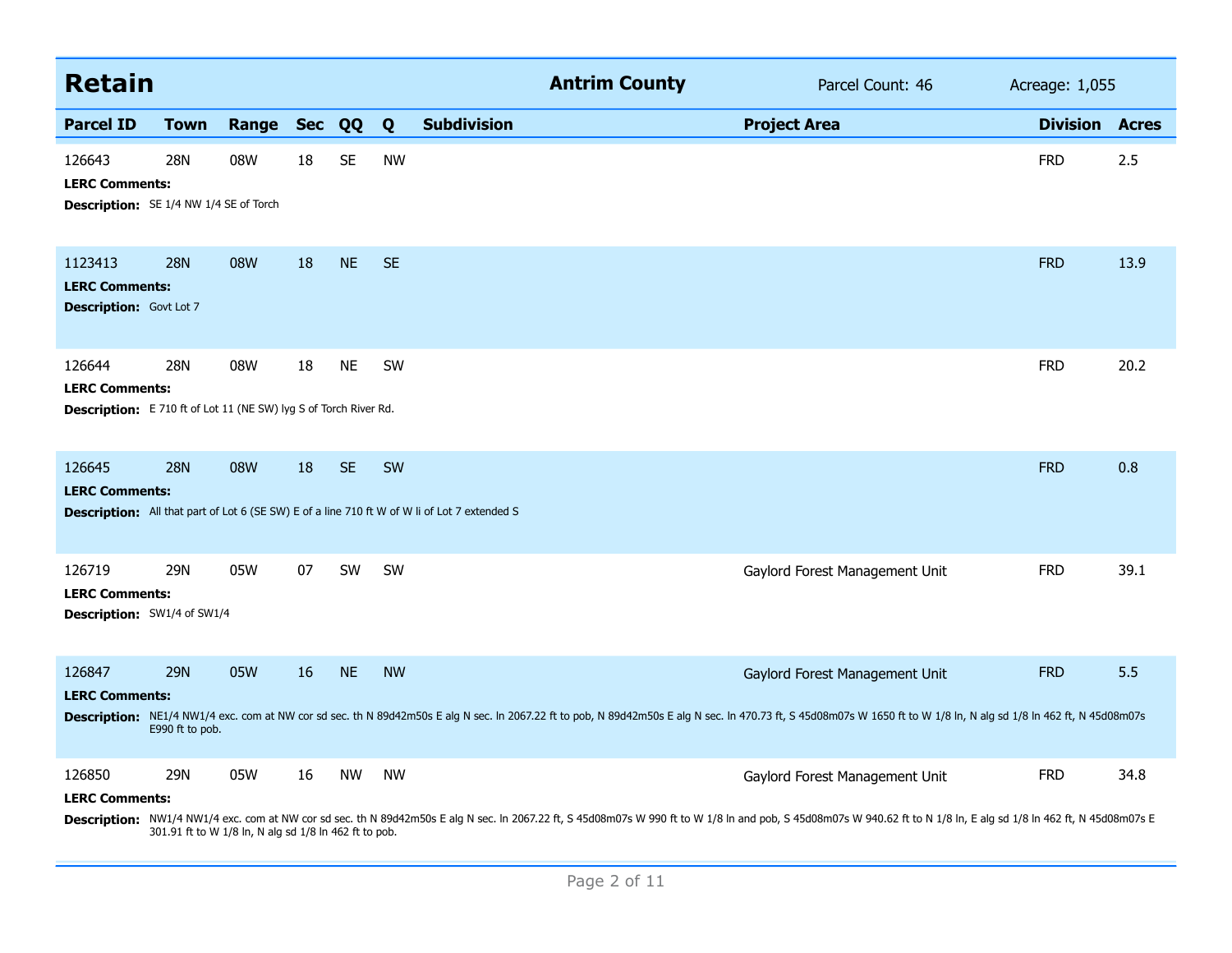| <b>Retain</b>                                                         |                           |                                                               |            |           |           | <b>Antrim County</b>                                                                                                                                                                                                     | Parcel Count: 46               | Acreage: 1,055  |              |
|-----------------------------------------------------------------------|---------------------------|---------------------------------------------------------------|------------|-----------|-----------|--------------------------------------------------------------------------------------------------------------------------------------------------------------------------------------------------------------------------|--------------------------------|-----------------|--------------|
| <b>Parcel ID</b>                                                      | Town                      | Range                                                         | <b>Sec</b> | QQ        | Q         | <b>Subdivision</b>                                                                                                                                                                                                       | <b>Project Area</b>            | <b>Division</b> | <b>Acres</b> |
| 126853<br><b>LERC Comments:</b>                                       | 29N                       | 05W                                                           | 16         | SW        | <b>NW</b> | Description: SW1/4 NW1/4 exc. com at NW cor of sd sec. th N 89d42m50s E alg N sec. In 2067.22 ft, S 45d08m07s W 1930.62 ft to N 1/8 In and pob, S 45d08m07s W 990 ft to W sec. In, S 00d08m54s W alg W sec. In           | Gaylord Forest Management Unit | <b>FRD</b>      | 5.2          |
|                                                                       |                           |                                                               |            |           |           | 427.88 ft, N 50d36m54s E 288.15 ft, N 45d08m07s E 1320 ft to N 1/8 ln, W alg sd 1/8 ln 462 ft to pob.                                                                                                                    |                                |                 |              |
| 126865<br><b>LERC Comments:</b>                                       | 29N                       | 05W                                                           | 17         | <b>SE</b> | <b>SW</b> |                                                                                                                                                                                                                          | Gaylord Forest Management Unit | <b>FRD</b>      | 25.2         |
|                                                                       | sec. In 518.88 ft to pob. |                                                               |            |           |           | Description: SE1/4 SW1/4 exc. com at SW cor of sd sec. S 89d53m30s E alg S sec. In 1379.90 ft to pob, th N 50d36m54s E 1683 ft to N/S 1/4 In, S alg sd 1/4 In 445.5 ft, S 50d36m54s W 990 ft to S sec. In, N 89d53m30s   |                                |                 |              |
| 126868<br><b>LERC Comments:</b>                                       | <b>29N</b>                | 05W                                                           | 17         | SW        | <b>SE</b> |                                                                                                                                                                                                                          | Gaylord Forest Management Unit | <b>FRD</b>      | 1.4          |
|                                                                       |                           | 50d36m54s W 1078.03 ft to N/S 1/4 ln, N alg sd 1/4 ln to pob. |            |           |           | Description: SW1/4 SE1/4 exc. com at SW cor of sd sec. S 89d53m30s E alg S sec. In 1379.90 ft, N 50d36m54s E 1683 ft to N/S 1/4 In and pob, N 50d36m54s E 385.71 ft to S 1/8 In, S 89d53m30s E alg S 1/8 In 518.35 ft, S |                                |                 |              |
| 126870<br><b>LERC Comments:</b><br><b>Description: NW1/4 of NW1/4</b> | 29N                       | 05W                                                           | 18         | <b>NW</b> | <b>NW</b> |                                                                                                                                                                                                                          | Gaylord Forest Management Unit | <b>FRD</b>      | 39.2         |
| 126873<br><b>LERC Comments:</b><br><b>Description: SW1/4 SW1/4</b>    | <b>29N</b>                | 05W                                                           | 18         | SW        | <b>SW</b> |                                                                                                                                                                                                                          | Gaylord Forest Management Unit | <b>FRD</b>      | 39.8         |
| 126881<br><b>LERC Comments:</b><br><b>Description: NW1/4 NW1/4</b>    | 29N                       | 05W                                                           | 19         | <b>NW</b> | <b>NW</b> |                                                                                                                                                                                                                          | Gaylord Forest Management Unit | <b>FRD</b>      | 38.8         |
| 126882<br><b>LERC Comments:</b><br>Description: N1/2 SW1/4 NW1/4      | <b>29N</b>                | 05W                                                           | 19         | SW        | <b>NW</b> |                                                                                                                                                                                                                          | Gaylord Forest Management Unit | <b>FRD</b>      | 18.5         |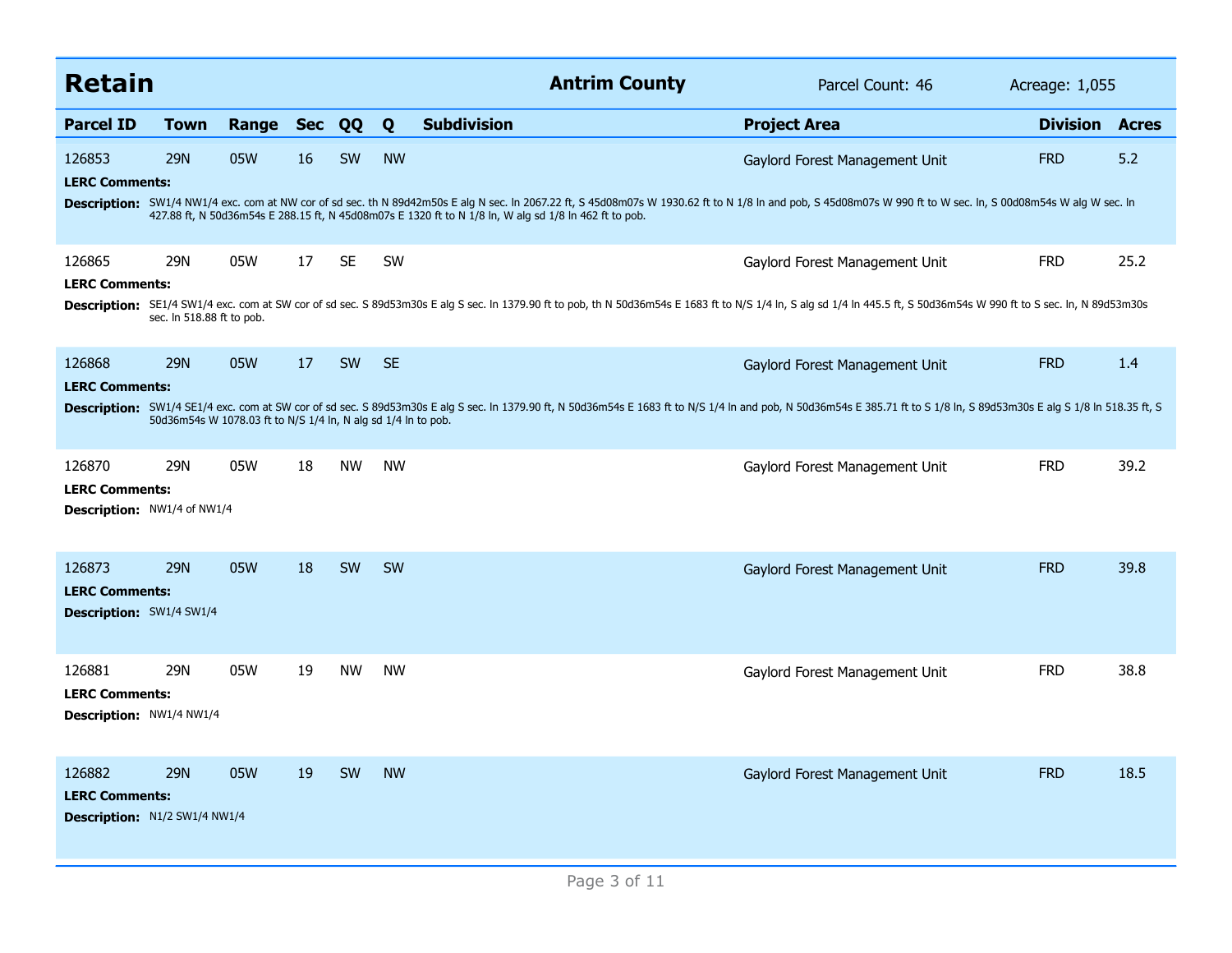| <b>Retain</b>                                                           |                                                                            |       |            |           |           | <b>Antrim County</b>                                                                                                                                                                                                      | Parcel Count: 46               | Acreage: 1,055  |              |
|-------------------------------------------------------------------------|----------------------------------------------------------------------------|-------|------------|-----------|-----------|---------------------------------------------------------------------------------------------------------------------------------------------------------------------------------------------------------------------------|--------------------------------|-----------------|--------------|
| <b>Parcel ID</b>                                                        | <b>Town</b>                                                                | Range | <b>Sec</b> | QQ        | Q         | <b>Subdivision</b>                                                                                                                                                                                                        | <b>Project Area</b>            | <b>Division</b> | <b>Acres</b> |
| 126880<br><b>LERC Comments:</b><br><b>Description:</b> E1/2 NE1/4 NW1/4 | 29N                                                                        | 05W   | 19         | <b>NE</b> | <b>NW</b> |                                                                                                                                                                                                                           | Gaylord Forest Management Unit | <b>FRD</b>      | 19.9         |
| 126876<br><b>LERC Comments:</b>                                         | <b>29N</b><br>$1/8$ ln to pob.                                             | 05W   | 19         | SW        | <b>NE</b> | Description: SW1/4 NE1/4 exc. com at NE cor sd sec. th S 01d18m20s E alg E sec. In 1534.13 ft, S 50d26m54s W 1727.93 ft to E/W 1/4 In and pob, W alg sd 1/4 In 517.14 ft, N 50d36m54s E 712.02 ft to E 1/8 In, S alg sd   | Gaylord Forest Management Unit | <b>FRD</b>      | 37.1         |
| 126879<br><b>LERC Comments:</b>                                         | 29N<br>50d36m54s E 1353 ft to N 1/8 ln, E alg sd 1/8 ln 251.69 ft to pob.  | 05W   | 19         | <b>SE</b> | <b>NE</b> | Description: SE1/4 NE1/4 exc. com at NE cor sd sec. th S 01d18m20s E alg E sec. In 1318.59 ft to N 1/8 In and pob, S 01d18m20s E alg sec. In 215.54 ft, S 50d36m54s W 1727.93 ft to E/W 1/4 In, N 01d18m20s W 393 ft, N   | Gaylord Forest Management Unit | <b>FRD</b>      | 10.7         |
| 126885<br><b>LERC Comments:</b>                                         | <b>29N</b><br>In, E alg sd 1/8 In 495 ft to pob.                           | 05W   | 19         | <b>NE</b> | SW        | Description: NE1/4 SW1/4 exc com SW cor sd sec. th E alg S In of sec. 514.86 ft, th N 50d36m54s E 2145 ft to S 1/8 In and pob, N 50d36m54s E 528 ft to N/S 1/4 In, N alg sd 1/4 In 393 ft, S 50d36m54s W 1155 ft to S 1/8 | Gaylord Forest Management Unit | <b>FRD</b>      | 35.3         |
| 126888<br><b>LERC Comments:</b>                                         | 29N                                                                        | 05W   | 19         | <b>SW</b> | <b>SW</b> | Description: SW1/4 SW1/4 exc. beg SW cor sd sec. th N 50d36m54s E 1463.29 ft to W 1/8 ln, S alg sd 1/8 ln 393 ft, S 50d36m54s W 990 ft to S ln of sec. N 89d31m21s W alg sec. In 514.86 ft to pob.                        | Gaylord Forest Management Unit | <b>FRD</b>      | 25           |
| 126904<br><b>LERC Comments:</b>                                         | <b>29N</b><br>pob                                                          | 05W   | 20         | <b>NE</b> | <b>NW</b> | Description: NE1/4 NW1/4 except commencing at NW corner of said section, thence S 89d53m30s E 1379.90 feet to pob, thence S 89d53m30s E 518.88 feet, S 50d36m54s W 728.46 feet to W1/8 line, N along said 1/8 line to     | Gaylord Forest Management Unit | <b>FRD</b>      | 0.1          |
| 126908<br><b>LERC Comments:</b>                                         | 29N<br>alg sd 1/8 ln 247.5 ft to W sec. ln, N alg W sec. ln 198 ft to pob. | 05W   | 20         | <b>NW</b> | <b>NW</b> | Description: NW1/4 NW1/4 exc. com at NW cor sd sec. th S 01d18m20s E alg W sec. In 1114.90 ft to pob, N 50d36m54s E 1752.48 ft to N sec. In and W 1/8 In, S alg sd 1/8 In 429 ft, S 50d36m54s W 1353 ft to N 1/8 In, W    | Gaylord Forest Management Unit | <b>FRD</b>      | 17.6         |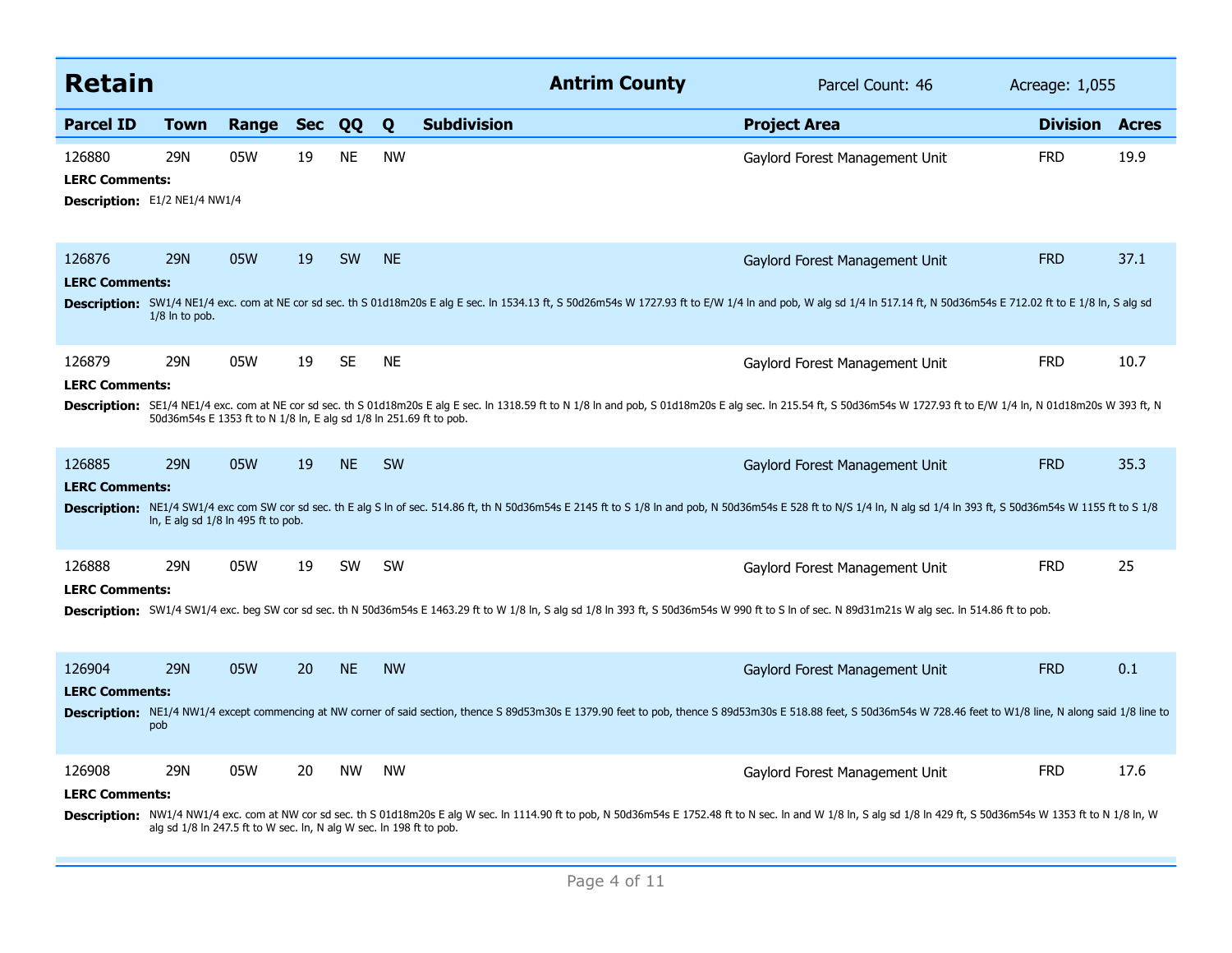| <b>Retain</b>                                                     |             |           |    |           |           |                    | <b>Antrim County</b> | Parcel Count: 46               | Acreage: 1,055  |              |
|-------------------------------------------------------------------|-------------|-----------|----|-----------|-----------|--------------------|----------------------|--------------------------------|-----------------|--------------|
| <b>Parcel ID</b>                                                  | <b>Town</b> | Range Sec |    | QQ        | Q         | <b>Subdivision</b> |                      | <b>Project Area</b>            | <b>Division</b> | <b>Acres</b> |
| 127229<br><b>LERC Comments:</b><br>Description: NW1/4 of NE1/4    | <b>29N</b>  | 06W       | 13 | <b>NW</b> | <b>NE</b> |                    |                      | Gaylord Forest Management Unit | <b>FRD</b>      | 39           |
| 127271<br><b>LERC Comments:</b><br>Description: S1/2 SW1/4 NE1/4  | 29N         | 06W       | 24 | SW        | <b>NE</b> |                    |                      | Gaylord Forest Management Unit | <b>FRD</b>      | 20.4         |
| 127272<br><b>LERC Comments:</b><br>Description: NW1/4 SW1/4 NE1/4 | <b>29N</b>  | 06W       | 24 | SW        | <b>NE</b> |                    |                      | Gaylord Forest Management Unit | <b>FRD</b>      | 10.1         |
| 127275<br><b>LERC Comments:</b><br>Description: W1/2 NE1/4 SE1/4  | 29N         | 06W       | 24 | <b>NE</b> | <b>SE</b> |                    |                      | Gaylord Forest Management Unit | <b>FRD</b>      | 20.6         |
| 127276<br><b>LERC Comments:</b><br>Description: NE1/4 NE1/4 SE1/4 | <b>29N</b>  | 06W       | 24 | <b>NE</b> | <b>SE</b> |                    |                      | Gaylord Forest Management Unit | <b>FRD</b>      | 10.3         |
| 127278<br><b>LERC Comments:</b><br>Description: W1/2 SE1/4 SE1/4  | 29N         | 06W       | 24 | <b>SE</b> | <b>SE</b> |                    |                      | Gaylord Forest Management Unit | <b>FRD</b>      | 20.9         |
| 127277<br><b>LERC Comments:</b><br>Description: NW1/4 SE1/4       | <b>29N</b>  | 06W       | 24 | <b>NW</b> | <b>SE</b> |                    |                      | Gaylord Forest Management Unit | <b>FRD</b>      | 41.2         |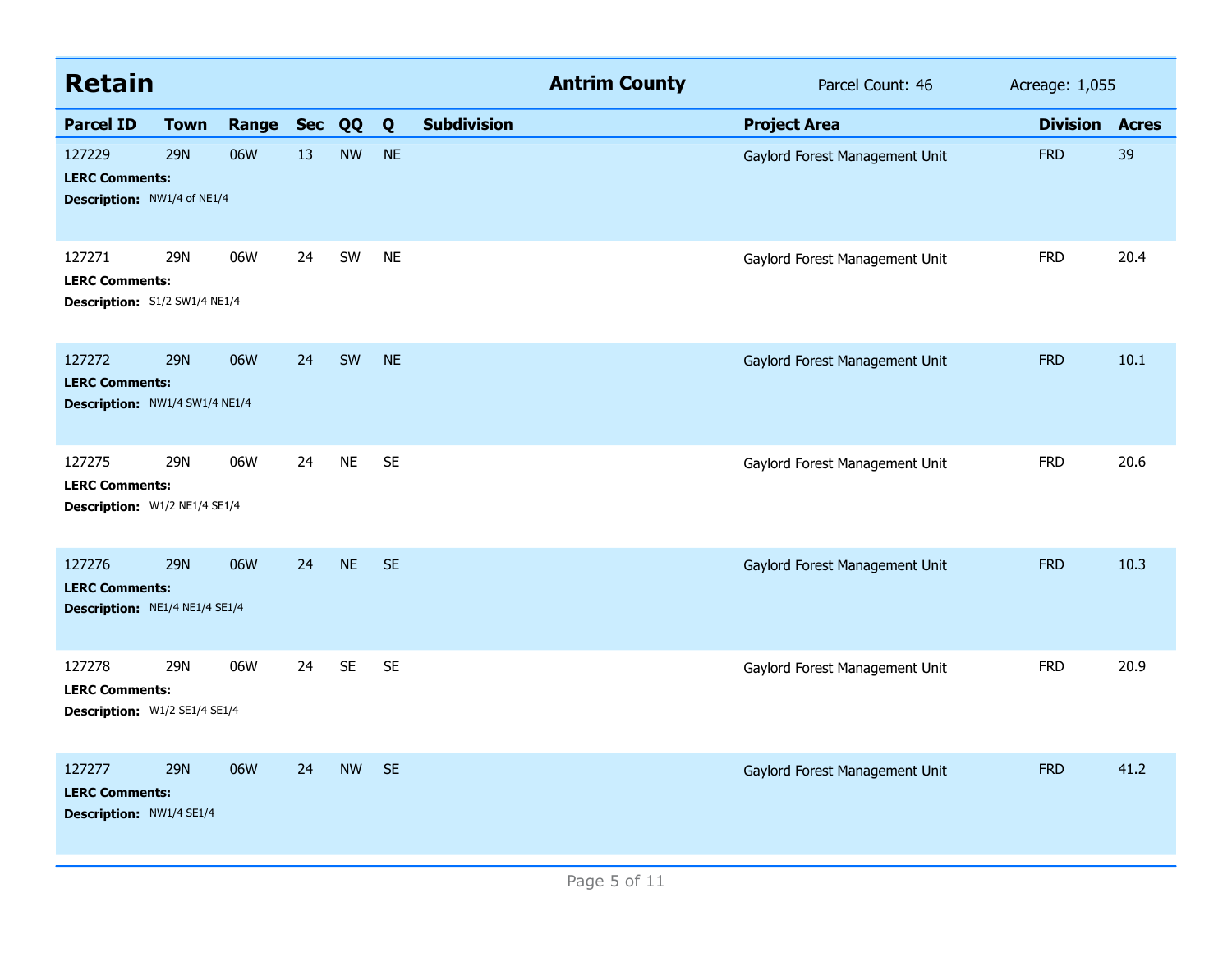| <b>Retain</b>                                                      |                                              |       |            |           |           | <b>Antrim County</b>                                                                                                                                                                                                          | Parcel Count: 46                       | Acreage: 1,055        |      |
|--------------------------------------------------------------------|----------------------------------------------|-------|------------|-----------|-----------|-------------------------------------------------------------------------------------------------------------------------------------------------------------------------------------------------------------------------------|----------------------------------------|-----------------------|------|
| <b>Parcel ID</b>                                                   | <b>Town</b>                                  | Range | <b>Sec</b> | QQ        | Q         | <b>Subdivision</b>                                                                                                                                                                                                            | <b>Project Area</b>                    | <b>Division Acres</b> |      |
| 127270<br><b>LERC Comments:</b><br>Description: NW1/4 NE1/4        | 29N                                          | 06W   | 24         | <b>NW</b> | <b>NE</b> |                                                                                                                                                                                                                               | Gaylord Forest Management Unit         | <b>FRD</b>            | 40   |
| 127273<br><b>LERC Comments:</b><br><b>Description: SE1/4 NE1/4</b> | <b>29N</b>                                   | 06W   | 24         | <b>SE</b> | <b>NE</b> |                                                                                                                                                                                                                               | Gaylord Forest Management Unit         | <b>FRD</b>            | 40.6 |
| 127281<br><b>LERC Comments:</b>                                    | <b>29N</b><br>pob                            | 06W   | 25         | <b>NE</b> | <b>NE</b> | Description: NE1/4 NE1/4 except beginning at NE corner of said sec. S 01d02'17" W along E section line 370.38 feet, S 64d02'01" W to E 1/8 line, N 00d45'15" E along E 1/8 line 369.45 feet N 64d02'01" E 1569.07 feet to     | Gaylord Forest Management Unit         | <b>FRD</b>            | 10.5 |
| 127447<br><b>LERC Comments:</b>                                    | <b>29N</b><br>including full riparian rights | 08W   | 02         | <b>NE</b> | <b>NE</b> | Description: That part of Lot 1 described as commencing at intersection of north line of said Sec 2 and Lake Bellaire, th W 200 ft, th S 100 ft, th E to Lake Bellaire th N'ly along shore of Lake Bellaire to beginning, and | Bellaire Lake Public Water Access Site | <b>PRD</b>            | 0.5  |
| 128011<br><b>LERC Comments:</b><br><b>Description: NE1/4 NE1/4</b> | 30N                                          | 06W   | 31         | <b>NE</b> | <b>NE</b> |                                                                                                                                                                                                                               | Gaylord Forest Management Unit         | <b>FRD</b>            | 39.7 |
| 128012<br><b>LERC Comments:</b><br><b>Description: SE1/4 NE1/4</b> | <b>30N</b>                                   | 06W   | 31         | <b>SE</b> | <b>NE</b> |                                                                                                                                                                                                                               | Gaylord Forest Management Unit         | <b>FRD</b>            | 39.7 |
| 128205<br><b>LERC Comments:</b><br>Description: SE1/4 SE1/4        | 30N                                          | 07W   | 23         | <b>SE</b> | <b>SE</b> |                                                                                                                                                                                                                               | Gaylord Forest Management Unit         | <b>FRD</b>            | 40.7 |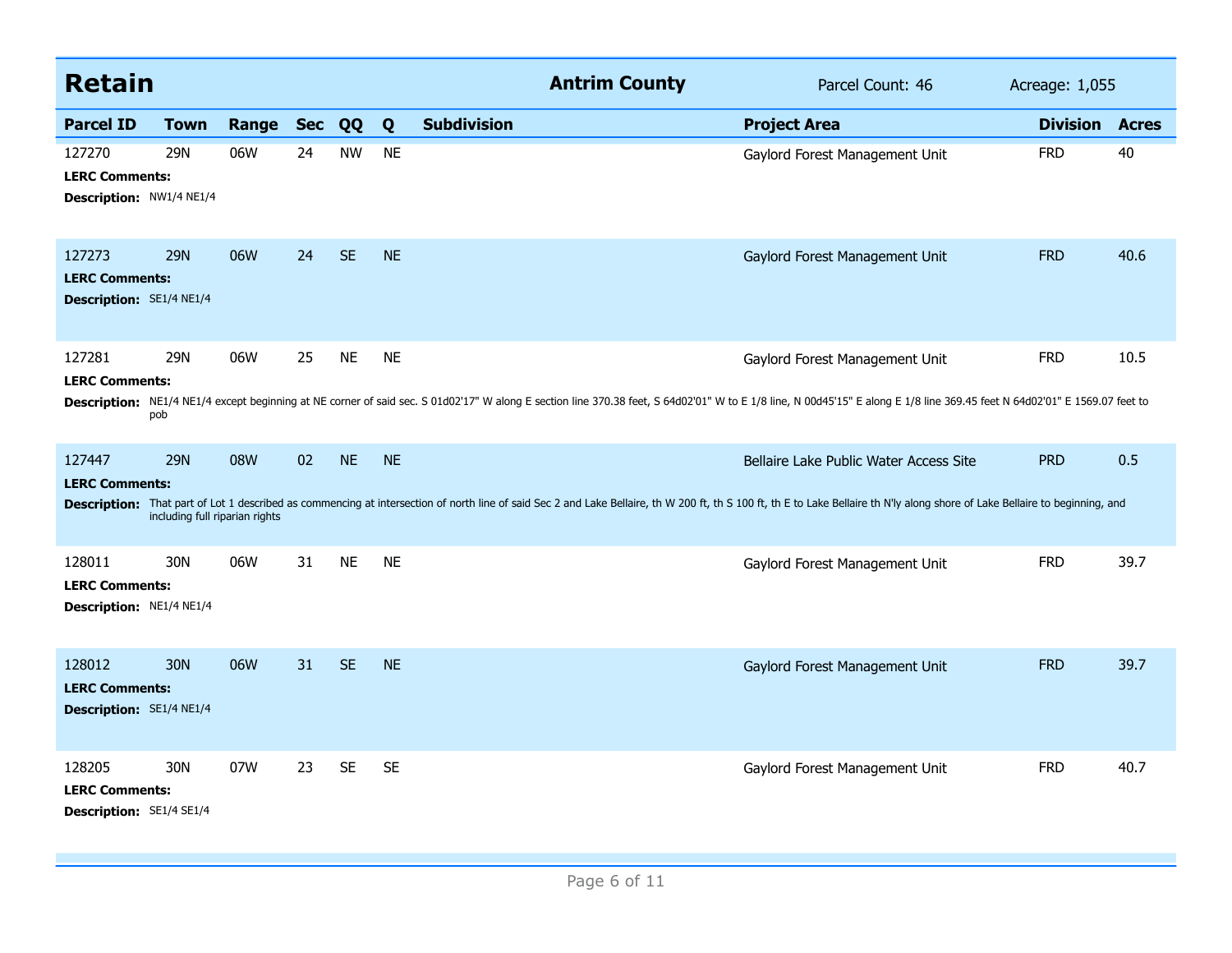| <b>Retain</b>                                                                                              |                 |       |            |           |           |                    | <b>Antrim County</b>                                                                                                             | Parcel Count: 46                       | Acreage: 1,055  |              |
|------------------------------------------------------------------------------------------------------------|-----------------|-------|------------|-----------|-----------|--------------------|----------------------------------------------------------------------------------------------------------------------------------|----------------------------------------|-----------------|--------------|
| <b>Parcel ID</b>                                                                                           | <b>Town</b>     | Range | <b>Sec</b> | QQ        | Q         | <b>Subdivision</b> |                                                                                                                                  | <b>Project Area</b>                    | <b>Division</b> | <b>Acres</b> |
| 128055<br><b>LERC Comments:</b><br>Description: NW1/4 NW1/4                                                | 30N             | 07W   | 25         | <b>NW</b> | <b>NW</b> |                    |                                                                                                                                  | Gaylord Forest Management Unit         | <b>FRD</b>      | 40           |
| 128054<br><b>LERC Comments:</b><br>Description: NE1/4 NW1/4                                                | 30N             | 07W   | 25         | <b>NE</b> | <b>NW</b> |                    |                                                                                                                                  | Gaylord Forest Management Unit         | <b>FRD</b>      | 40           |
| 128061<br><b>LERC Comments:</b><br>Description: NW1/4 NE1/4                                                | 30 <sub>N</sub> | 07W   | 26         | <b>NW</b> | <b>NE</b> |                    |                                                                                                                                  | Gaylord Forest Management Unit         | <b>FRD</b>      | 40.4         |
| 128060<br><b>LERC Comments:</b><br>Description: NE1/4 NE1/4                                                | 30N             | 07W   | 26         | <b>NE</b> | <b>NE</b> |                    |                                                                                                                                  | Gaylord Forest Management Unit         | <b>FRD</b>      | 40.2         |
| 128253<br><b>LERC Comments:</b><br><b>Description:</b> E 200 ft of Lot 1 lying S of County Highway No. 620 | 30N             | 08W   | 22         | <b>NE</b> | <b>SE</b> |                    |                                                                                                                                  | Bellaire Lake Public Water Access Site | <b>PRD</b>      | 1.8          |
| 128262<br><b>LERC Comments:</b>                                                                            | 30N             | 08W   | 31         | SW        | <b>SE</b> |                    | Description: That part of the South fifty (50) feet of Government Lot Four (4) lying Easterly of County Road known as Lake Drive |                                        | <b>PRD</b>      | 0.5          |
| 128480<br><b>LERC Comments:</b><br>Description: S1/2 SE1/4 SE1/4                                           | 31N             | 05W   | 28         | <b>SE</b> | <b>SE</b> |                    |                                                                                                                                  | Gaylord Forest Management Unit         | <b>FRD</b>      | 20.2         |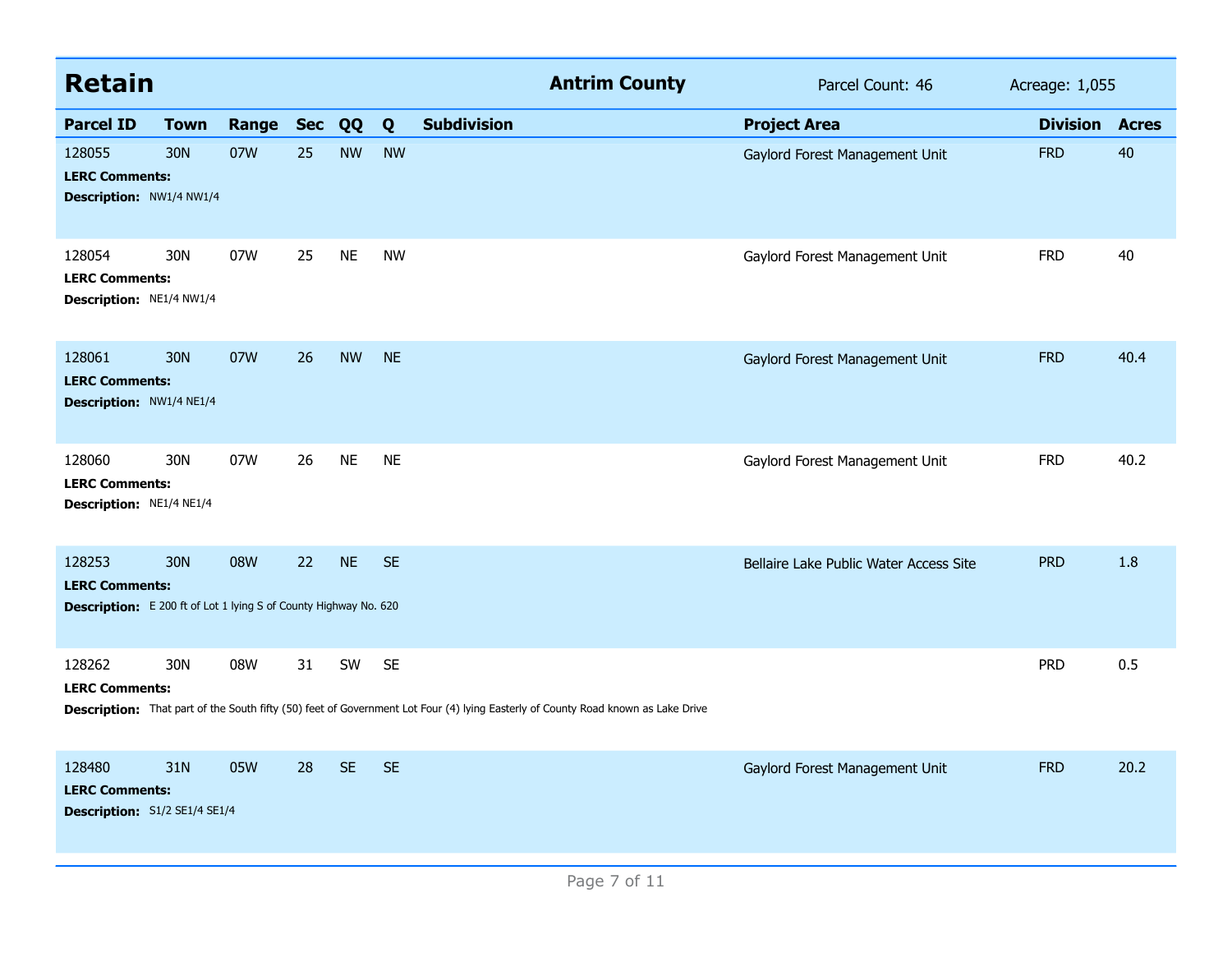| Retain                                                                                                            |      |       |            |           |           |                    | <b>Antrim County</b>                                                                                                                | Parcel Count: 46                                                                                                                                                                                                                                                | Acreage: 1,055  |              |
|-------------------------------------------------------------------------------------------------------------------|------|-------|------------|-----------|-----------|--------------------|-------------------------------------------------------------------------------------------------------------------------------------|-----------------------------------------------------------------------------------------------------------------------------------------------------------------------------------------------------------------------------------------------------------------|-----------------|--------------|
| <b>Parcel ID</b>                                                                                                  | Town | Range | <b>Sec</b> | QQ        | Q         | <b>Subdivision</b> |                                                                                                                                     | <b>Project Area</b>                                                                                                                                                                                                                                             | <b>Division</b> | <b>Acres</b> |
| 128647<br><b>LERC Comments:</b><br><b>Description:</b> That part of E1/2 NW1/4 NE1/4 lying NE'ly of Jordan River. | 31N  | 06W   | 29         | <b>NW</b> | <b>NE</b> |                    |                                                                                                                                     |                                                                                                                                                                                                                                                                 | <b>FRD</b>      | 13.4         |
| 128793<br><b>LERC Comments:</b><br><b>Description:</b> LOT 2 except that part lying W of highway                  | 31N  | 07W   | <b>20</b>  | <b>SE</b> | <b>NE</b> |                    |                                                                                                                                     |                                                                                                                                                                                                                                                                 | <b>PRD</b>      | 12.9         |
| 128845<br><b>LERC Comments:</b><br>Description: NE1/4 NE1/4                                                       | 31N  | 07W   | 36         | <b>NE</b> | <b>NE</b> |                    |                                                                                                                                     | Gaylord Forest Management Unit                                                                                                                                                                                                                                  | <b>FRD</b>      | 40.5         |
| 128900<br><b>LERC Comments:</b><br><b>Description:</b>                                                            | 31N  | 08W   | 26         | SW        | <b>SW</b> |                    | th S'ly along E boundary of said public road 100 feet, m/l, to a point directly W of point of beginning, th E to point of beginning | Intermediate Lake Public Water Access Site<br>Part of Lot 5, in trapezoid shape beginning at a point 1379 feet E and N 10d30' W 292 feet, and N 11.9d E 100 feet from SW corner of Sec 26, th continuing N 11.9d E 100 feet, th W to E boundary of public road, | <b>PRD</b>      | 0.3          |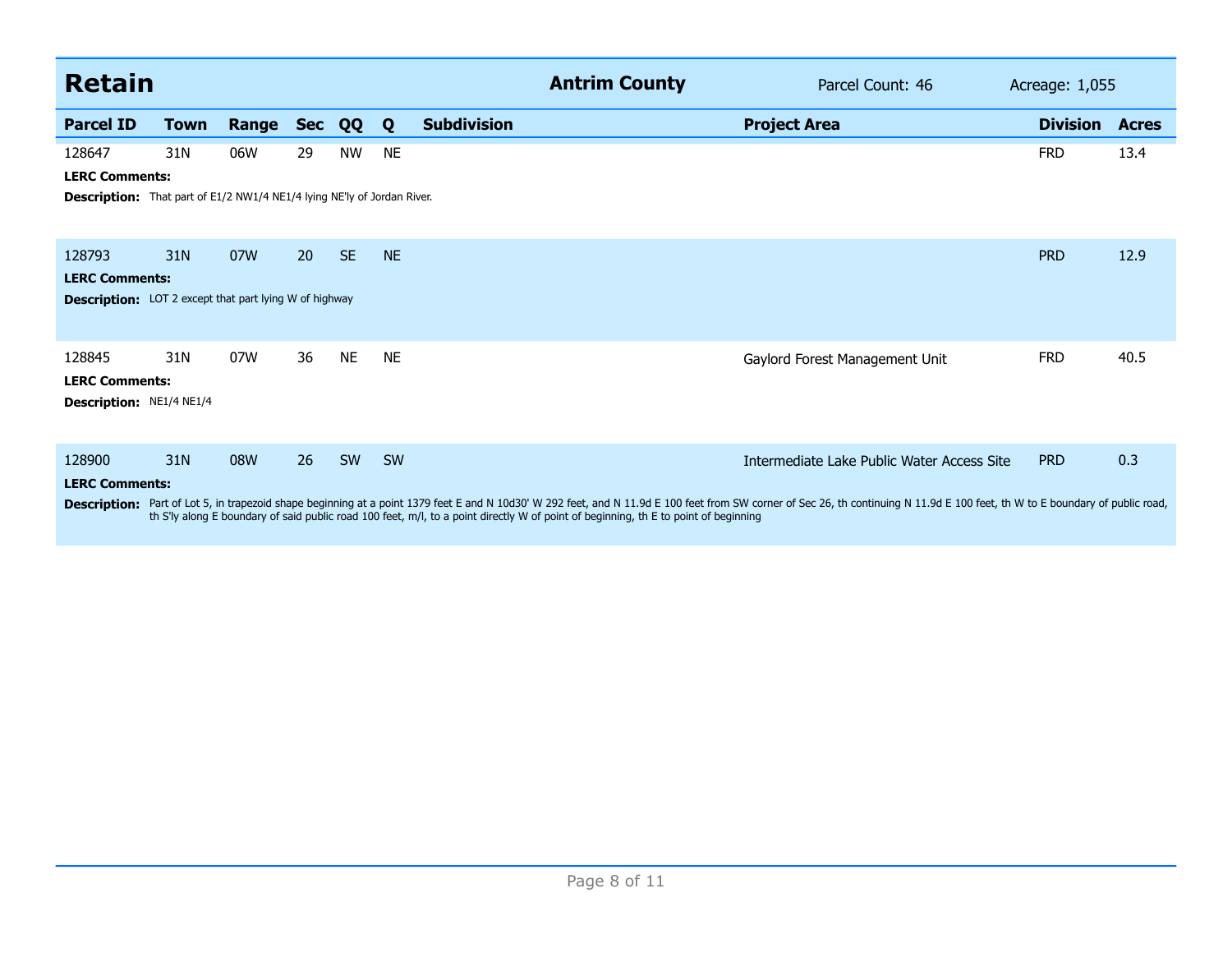| <b>Alternate Conservation Owner</b>                                                           |                 |       |            |           |           |                    | <b>Antrim County</b> |                     | Parcel Count: 2 | Acreage: 0.9    |              |
|-----------------------------------------------------------------------------------------------|-----------------|-------|------------|-----------|-----------|--------------------|----------------------|---------------------|-----------------|-----------------|--------------|
| <b>Parcel ID</b>                                                                              | <b>Town</b>     | Range | <b>Sec</b> | QQ        | <b>O</b>  | <b>Subdivision</b> |                      | <b>Project Area</b> |                 | <b>Division</b> | <b>Acres</b> |
| 2022276<br><b>LERC Comments:</b><br><b>Description:</b> Island in Lake of the Woods (CCN 001) | 29N             | 07W   | 17         | <b>SE</b> | <b>NW</b> |                    |                      |                     |                 | <b>PRD</b>      | 0.5          |
| 2022277<br><b>LERC Comments:</b><br><b>Description:</b> Island in Intermediate Lake (CCN 002) | 30 <sub>N</sub> | 07W   | 18         | <b>NW</b> | <b>NE</b> |                    |                      |                     |                 | <b>FRD</b>      | 0.4          |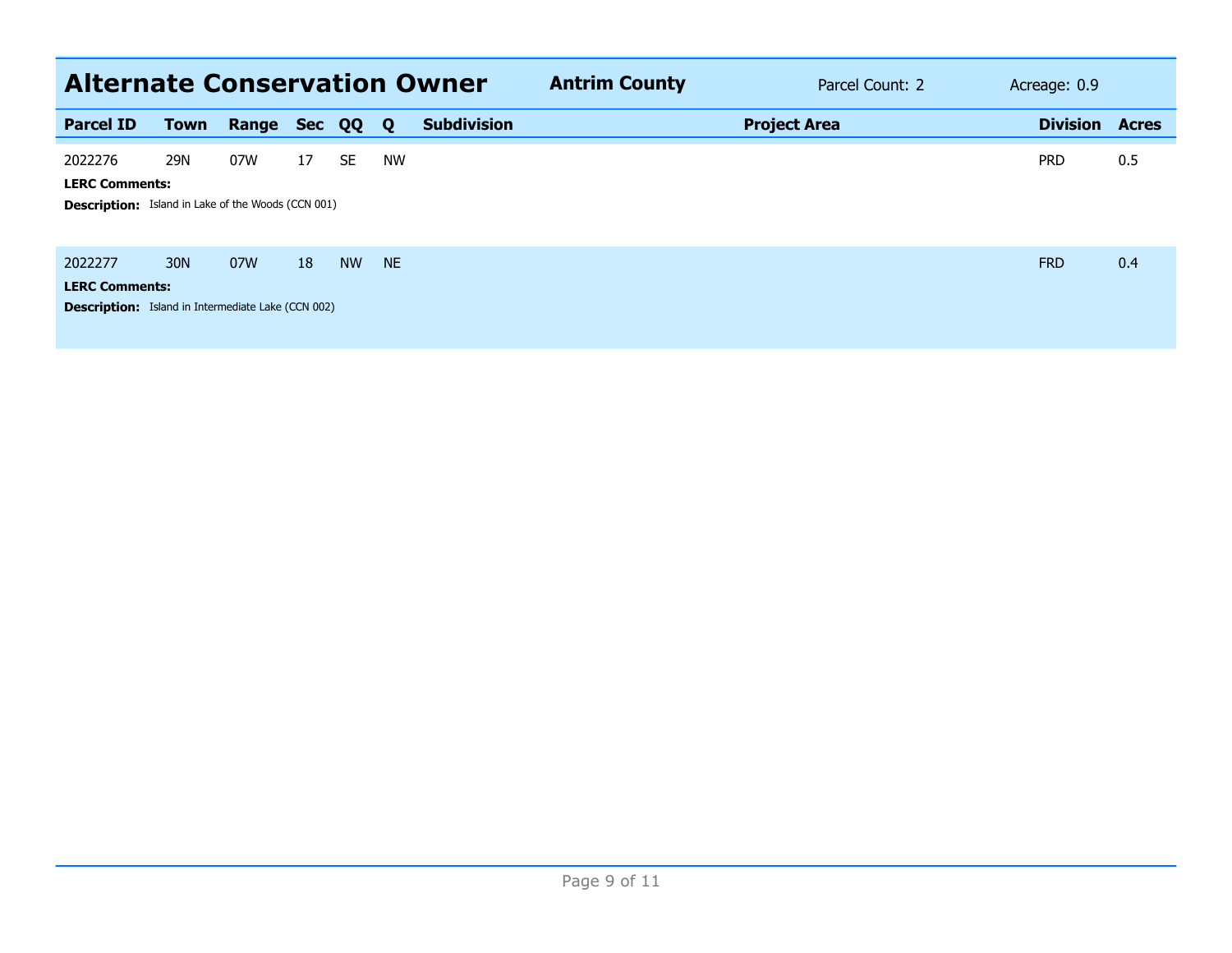| <b>Exchange</b>                                                       |             |       |            |           |           |                    | <b>Antrim County</b> | Parcel Count: 2                | Acreage: 77.7   |              |
|-----------------------------------------------------------------------|-------------|-------|------------|-----------|-----------|--------------------|----------------------|--------------------------------|-----------------|--------------|
| <b>Parcel ID</b>                                                      | <b>Town</b> | Range | <b>Sec</b> | QQ        | Q         | <b>Subdivision</b> |                      | <b>Project Area</b>            | <b>Division</b> | <b>Acres</b> |
| 126833<br><b>LERC Comments:</b><br>Description: NW1/4 of NW1/4        | 29N         | 05W   | 15         | <b>NW</b> | <b>NW</b> |                    |                      | Gaylord Forest Management Unit | <b>FRD</b>      | 39           |
| 126832<br><b>LERC Comments:</b><br><b>Description:</b> NW1/4 of NE1/4 | <b>29N</b>  | 05W   | 15         | <b>NW</b> | <b>NE</b> |                    |                      | Gaylord Forest Management Unit | <b>FRD</b>      | 38.7         |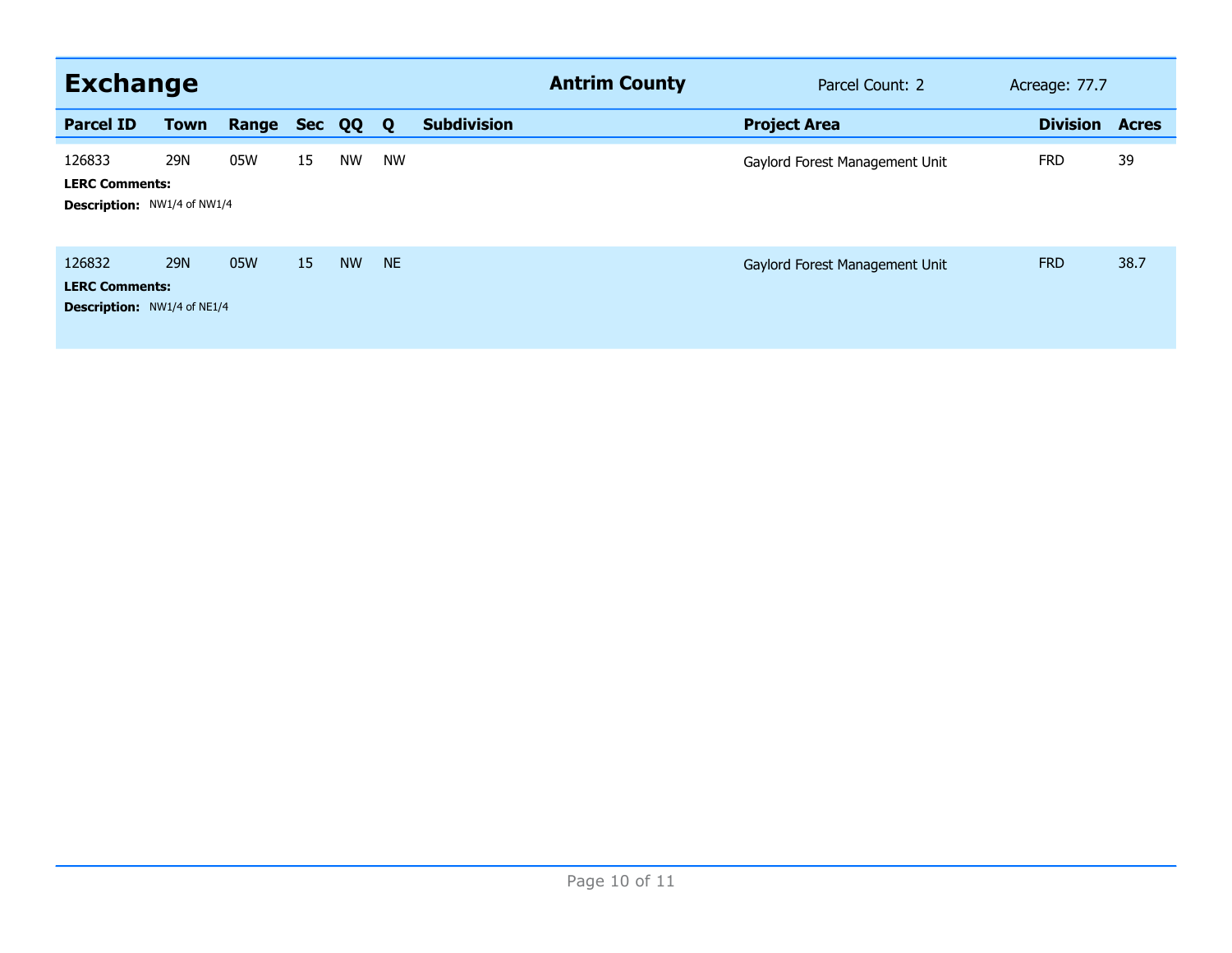| <b>Dispose</b>                                                                                     |             |              |    |           |           | <b>Antrim County</b>                                                                          | Parcel Count: 5                | Acreage: 23.6   |              |
|----------------------------------------------------------------------------------------------------|-------------|--------------|----|-----------|-----------|-----------------------------------------------------------------------------------------------|--------------------------------|-----------------|--------------|
| <b>Parcel ID</b>                                                                                   | <b>Town</b> | Range Sec QQ |    |           | Q         | <b>Subdivision</b>                                                                            | <b>Project Area</b>            | <b>Division</b> | <b>Acres</b> |
| 334666<br><b>LERC Comments:</b><br>Description: LOT 197                                            |             |              |    |           |           | Harbor Beach                                                                                  |                                | <b>FRD</b>      | 0.1          |
| 127287<br><b>LERC Comments:</b><br><b>Description:</b> Th NW1/4 of the NE1/4 of the NE1/4 of SE1/4 | <b>29N</b>  | 06W          | 25 | <b>NE</b> | <b>SE</b> |                                                                                               | Gaylord Forest Management Unit | <b>FRD</b>      | 2.5          |
| 128194<br><b>LERC Comments:</b><br>Description: E1/2 of NE1/4 of SW1/4                             | 30N         | 07W          | 19 | <b>NE</b> | SW        |                                                                                               |                                | <b>FRD</b>      | 19.9         |
| 128371<br><b>LERC Comments:</b>                                                                    | 31N         | 05W          | 11 | <b>NE</b> | <b>SE</b> | Description: S 100 ft of N 500 ft of W 200 feet of that part of NE1/4 of SE1/4 lying E of hwy | Gaylord Forest Management Unit | <b>FRD</b>      | 0.5          |
| 128600<br><b>LERC Comments:</b>                                                                    | 31N         | 06W          | 20 | <b>NE</b> | SW        |                                                                                               | Gaylord Forest Management Unit | <b>FRD</b>      | 0.6          |

**Description:** Beg at the int of S 1/8 line with NE'ly line of former RR R/W, E alg 1/8 line 412.65 ft to SW'ly line of Martinson Dr, NW'ly alg sd Dr 110. 89ft, W parl with S 1/8 line to NE'ly line of former RR R/W th SEly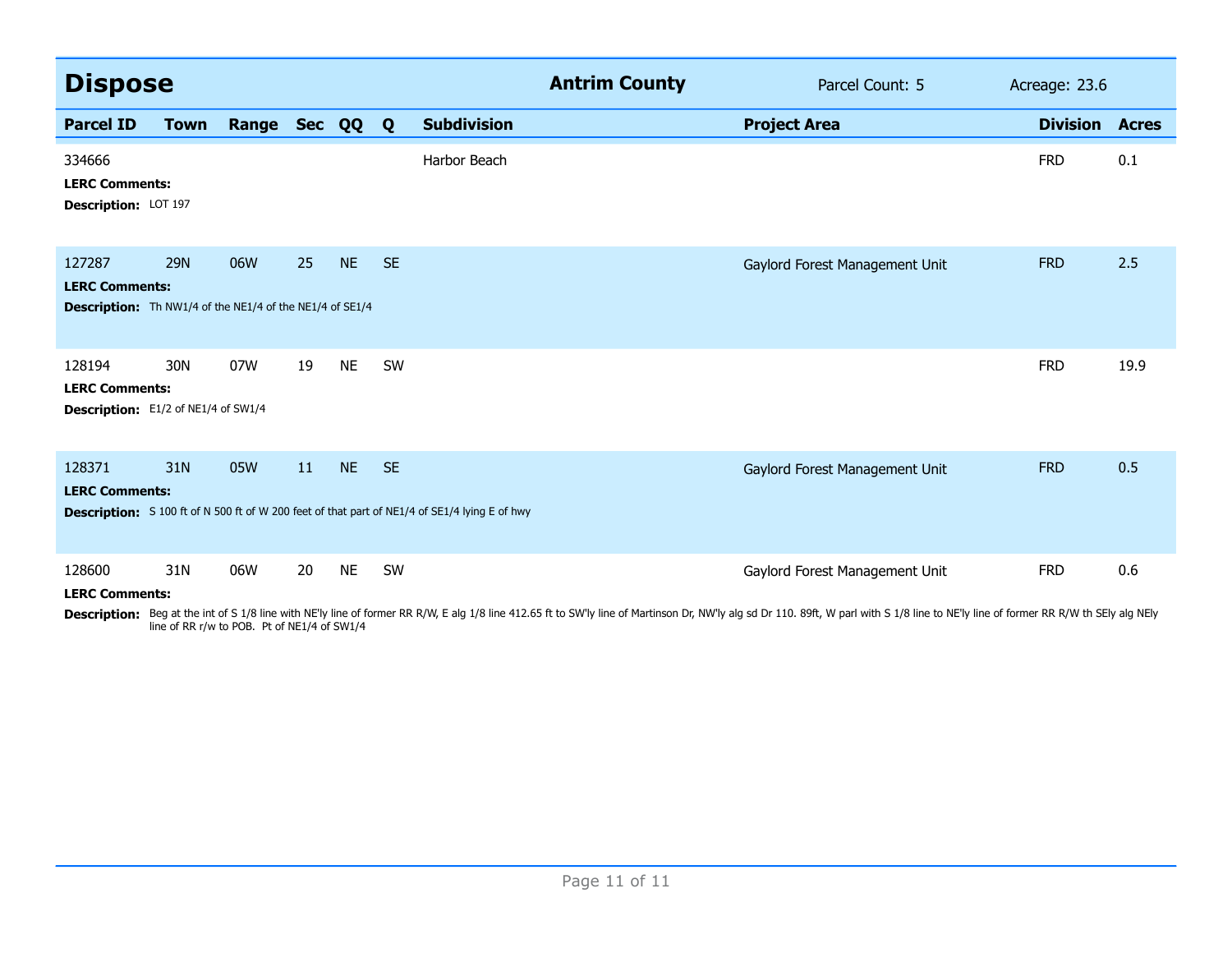### State Land Review Parcels Report Arenac County

### Michigan Department of Natural Resources

| <b>Review Decision</b>       | <b>Parcel</b><br><b>Count</b> | <b>Approximate</b><br><b>Acres</b> |
|------------------------------|-------------------------------|------------------------------------|
| Retain                       | 61                            | 1,788.8                            |
| Alternate Conservation Owner |                               |                                    |
| Exchange                     |                               |                                    |
| Dispose                      |                               | 139.3                              |



08/04/2021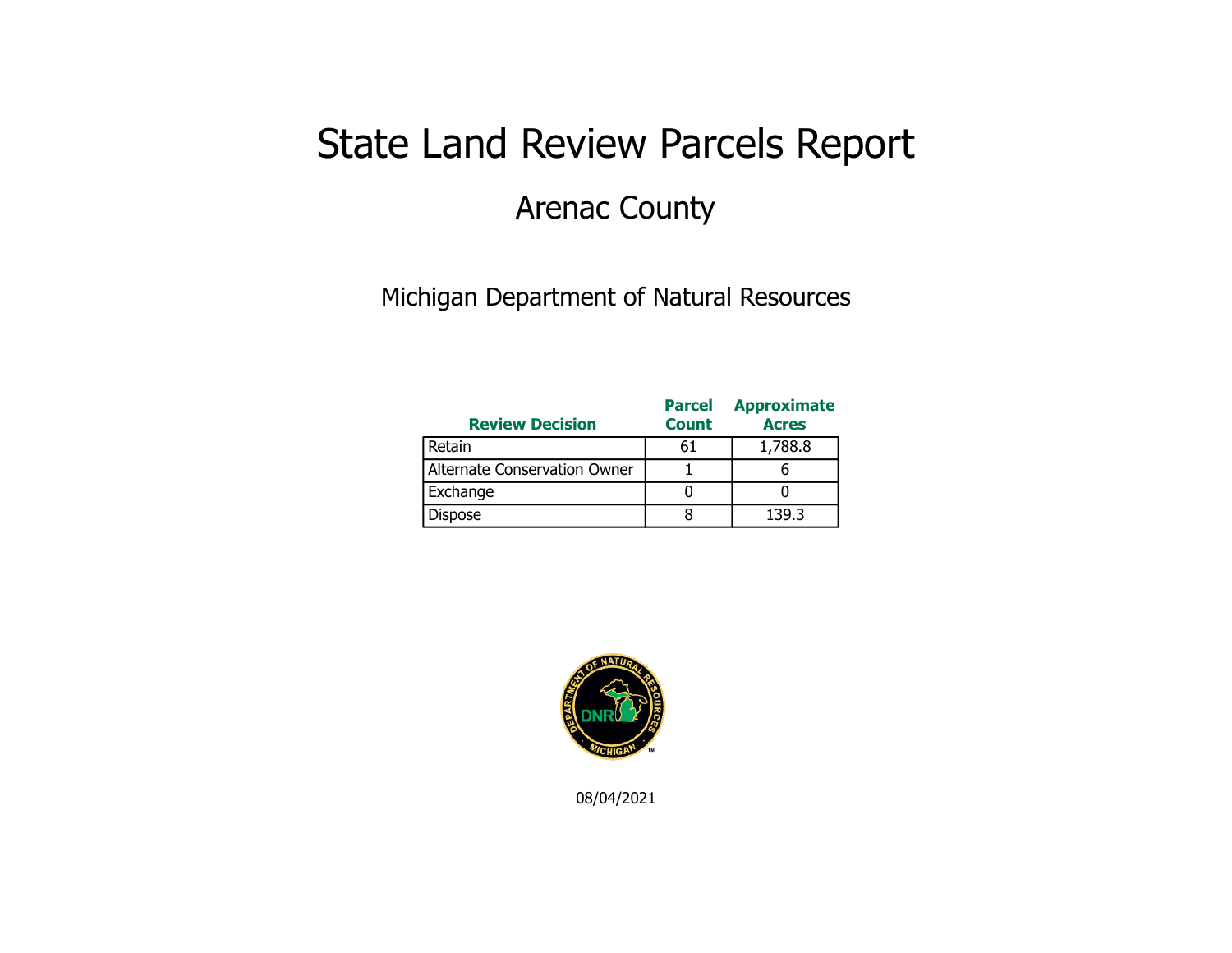| <b>Retain</b>                                                                                                        |             |                |  |                      | <b>Arenac County</b> | Parcel Count: 61                                                                            | Acreage: 1,788.8 |                       |
|----------------------------------------------------------------------------------------------------------------------|-------------|----------------|--|----------------------|----------------------|---------------------------------------------------------------------------------------------|------------------|-----------------------|
| <b>Parcel ID</b>                                                                                                     | <b>Town</b> | Range Sec QQ Q |  | <b>Subdivision</b>   |                      | <b>Project Area</b>                                                                         |                  | <b>Division Acres</b> |
| 368187<br><b>LERC Comments:</b><br>Description: Lot 13 to 18 Und 75/360 Int                                          |             |                |  | Timber Island Plat   |                      | Wigwam Bay State Wildlife Area                                                              | <b>WLD</b>       | 0.8                   |
| 368059<br><b>LERC Comments:</b><br>Description: LOT 24                                                               |             |                |  | Minard's Subdivision |                      |                                                                                             | <b>PRD</b>       | $\mathbf{1}$          |
| 368058<br><b>LERC Comments:</b><br>Description: LOT 23                                                               |             |                |  | Minard's Subdivision |                      |                                                                                             | <b>PRD</b>       | 0.7                   |
| 368057<br><b>LERC Comments:</b><br><b>Description:</b> Lot 22 and including allriparian rights appurtenant thereto.  |             |                |  | Minard's Subdivision |                      |                                                                                             | <b>PRD</b>       | 0.5                   |
| 368056<br><b>LERC Comments:</b><br><b>Description:</b> Lot 21 and including all riparian rights appurtenant thereto. |             |                |  | Minard's Subdivision |                      |                                                                                             | <b>PRD</b>       | 0.5                   |
| 368055<br><b>LERC Comments:</b><br><b>Description:</b> Lot 20 and including all riparian rights appurtenant thereto  |             |                |  | Minard's Subdivision |                      |                                                                                             | <b>PRD</b>       | 0.5                   |
| 368185<br><b>LERC Comments:</b><br>Description: LOT 1                                                                |             |                |  |                      |                      | Supervisor's Plat No. 1 of part of Govt Lot 4, Sec.  Whitney Drain Public Water Access Site | <b>PRD</b>       | 0.6                   |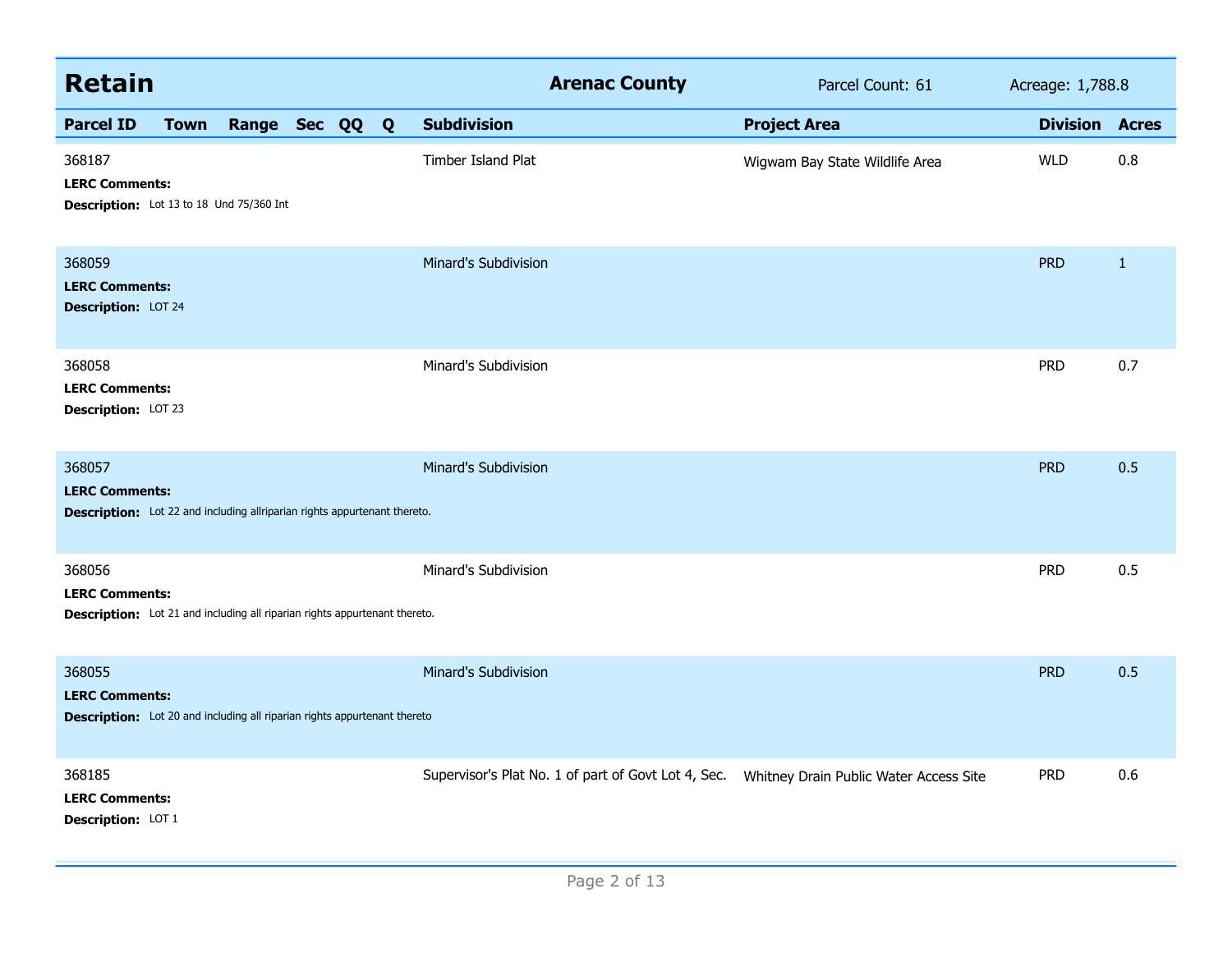| <b>Retain</b>                                                       |            |                                                               |            |           |           |                    | <b>Arenac County</b>                                                                                                                            | Parcel Count: 61                                                                                                                                                                                                                                                | Acreage: 1,788.8 |              |
|---------------------------------------------------------------------|------------|---------------------------------------------------------------|------------|-----------|-----------|--------------------|-------------------------------------------------------------------------------------------------------------------------------------------------|-----------------------------------------------------------------------------------------------------------------------------------------------------------------------------------------------------------------------------------------------------------------|------------------|--------------|
| <b>Parcel ID</b>                                                    | Town       | Range                                                         | <b>Sec</b> | QQ        | Q         | <b>Subdivision</b> |                                                                                                                                                 | <b>Project Area</b>                                                                                                                                                                                                                                             | <b>Division</b>  | <b>Acres</b> |
| 1117813<br><b>LERC Comments:</b>                                    | 18N        | 05E                                                           | 02         | <b>NW</b> | <b>NE</b> |                    |                                                                                                                                                 | Wigwam Bay State Wildlife Area                                                                                                                                                                                                                                  | <b>WLD</b>       | 18.7         |
|                                                                     |            |                                                               |            |           |           |                    | North and South through said Government Lot 2; thence South along the center line of said channel to the Southern side of said Government Lot 2 | Description: That part of NW1/4 NW1/4 lying West of a line, said line being 495 feet East of the Northwest corner of Government Lot 2; thence South 400 feet; thence East to the center of the established channel running                                      |                  |              |
| 1117814                                                             | 18N        | 05E                                                           | 02         | <b>SW</b> | <b>NE</b> |                    |                                                                                                                                                 | Wigwam Bay State Wildlife Area                                                                                                                                                                                                                                  | <b>WLD</b>       | 19.8         |
| <b>LERC Comments:</b>                                               |            |                                                               |            |           |           |                    | North and South through said Government Lot 2; thence South along the center line of said channel to the Southern side of said Government Lot 2 | Description: That part of SW1/4 NW1/4 lying West of a line, said line being 495 feet East of the Northwest corner of Government Lot 2; thence South 400 feet; thence East to the center of the established channel running                                      |                  |              |
| 1117815<br><b>LERC Comments:</b><br><b>Description:</b> SE1/4 NE1/4 | <b>18N</b> | 05E                                                           | 03         | <b>SE</b> | <b>NE</b> |                    |                                                                                                                                                 | Wigwam Bay State Wildlife Area                                                                                                                                                                                                                                  | <b>WLD</b>       | 40.3         |
| 1117812<br><b>LERC Comments:</b><br>Description: SW1/4 NE1/4        | 18N        | 05E                                                           | 03         | SW        | <b>NE</b> |                    |                                                                                                                                                 | Wigwam Bay State Wildlife Area                                                                                                                                                                                                                                  | <b>WLD</b>       | 40.3         |
| 1117810<br><b>LERC Comments:</b><br>Description: NE1/4 NE1/4        | <b>18N</b> | 05E                                                           | 03         | <b>NE</b> | <b>NE</b> |                    |                                                                                                                                                 | Wigwam Bay State Wildlife Area                                                                                                                                                                                                                                  | <b>WLD</b>       | 39.5         |
| 1117811<br><b>LERC Comments:</b><br><b>Description: NW1/4 NE1/4</b> | 18N        | 05E                                                           | 03         | <b>NW</b> | <b>NE</b> |                    |                                                                                                                                                 | Wigwam Bay State Wildlife Area                                                                                                                                                                                                                                  | <b>WLD</b>       | 39.4         |
| 53927<br><b>LERC Comments:</b>                                      | <b>18N</b> | 05E<br>said road, th SW'ly along said road to pt of beginning | 10         | <b>NW</b> | <b>NW</b> |                    |                                                                                                                                                 | Wigwam Bay State Wildlife Area<br>Description: Und 75/360 Int in that part of NW1/4 NW1/4 lying S and W of the Pine River, said parcel desc as beg on the c/l of Pine River Rd 585 ft E'ly of the W Sec line, th SE'ly 810 ft to the W 1/8 line, th N 670 ft to | <b>WLD</b>       | 6.6          |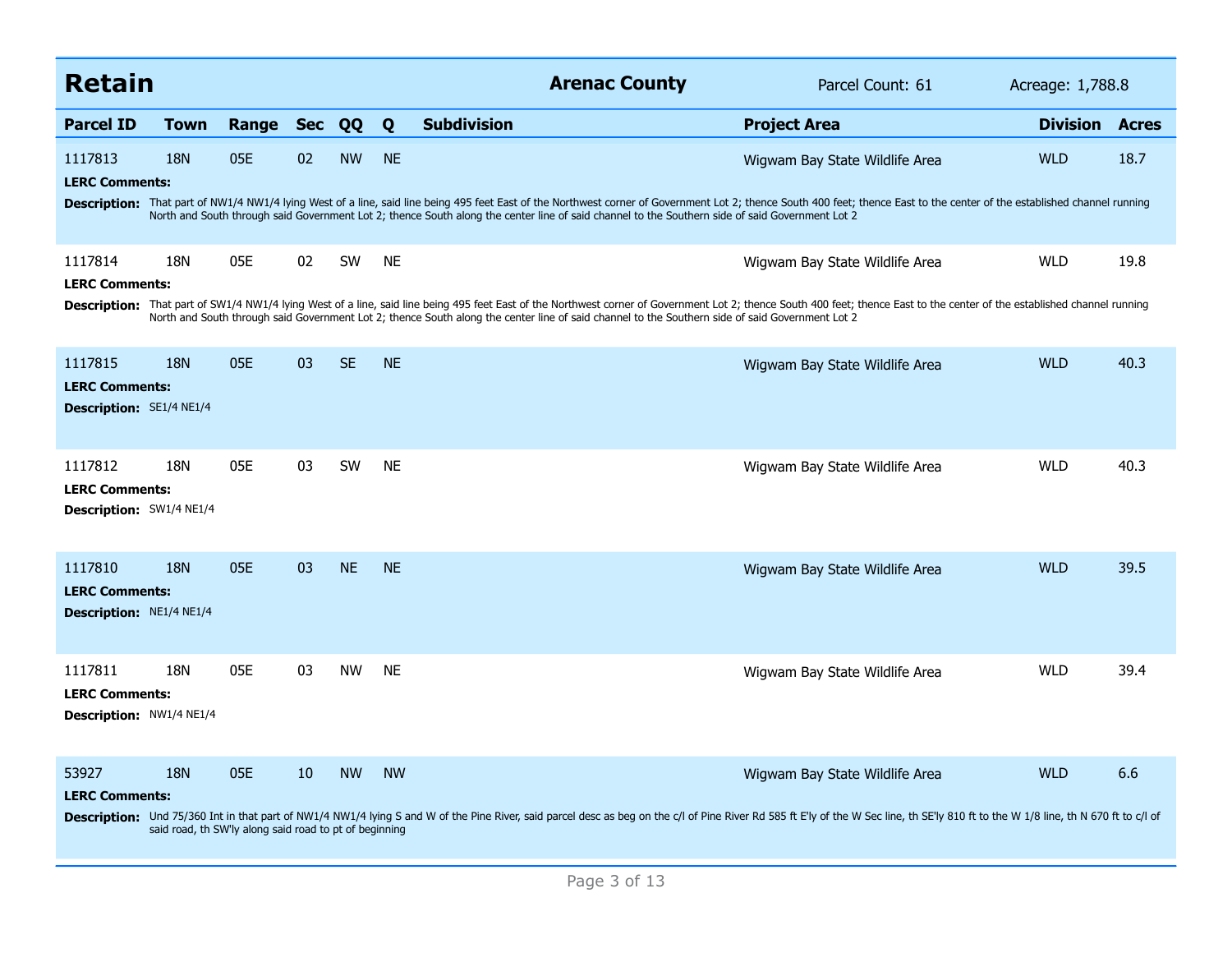| <b>Retain</b>                                                                                                             |                                                            |       |            |           |           | <b>Arenac County</b>                                                                   | Parcel Count: 61                                                                                                                                                                                                                                                                                                                                                                                                                                                                           | Acreage: 1,788.8 |              |
|---------------------------------------------------------------------------------------------------------------------------|------------------------------------------------------------|-------|------------|-----------|-----------|----------------------------------------------------------------------------------------|--------------------------------------------------------------------------------------------------------------------------------------------------------------------------------------------------------------------------------------------------------------------------------------------------------------------------------------------------------------------------------------------------------------------------------------------------------------------------------------------|------------------|--------------|
| <b>Parcel ID</b>                                                                                                          | Town                                                       | Range | <b>Sec</b> | QQ        | Q         | <b>Subdivision</b>                                                                     | <b>Project Area</b>                                                                                                                                                                                                                                                                                                                                                                                                                                                                        | <b>Division</b>  | <b>Acres</b> |
| 53935<br><b>LERC Comments:</b>                                                                                            | 18N<br>Govt Lot 4 lying S'ly of last exception.            | 05E   | 10         | SW        | SW        |                                                                                        | Wigwam Bay State Wildlife Area<br>Description: Und 195/360 Int in Govt Lot 4 except that part Govt Lot 4 known as Plat of Timber Island, and also except all land lying E'ly and S'ly of Lots 1 to 12, incl. of subdivision, and also except beginning at the SW<br>Lot 1 of said Plat of Timber Island, th N 80d W 400 ft, th N to a point due W of NW cor of Lot 10 of said plat, th E to NW cor of Lot 10, th S'ly along W'ly side of said plat to pt of beg, and also except that part | <b>WLD</b>       | 54.7         |
| 1129529<br><b>LERC Comments:</b>                                                                                          | <b>18N</b><br>said W1/8 line, th N on said 1/8 line to POB | 05E   | 10         | <b>NE</b> | <b>NW</b> |                                                                                        | Wigwam Bay State Wildlife Area<br>Description: Und 75/360 int in NE1/4 NW1/4 desc as: beg at the intersection of the centerline of Pine River and W1/8 line of Sec 10, th following the centerline of Pine River downstream to the E-W1/4 line of Sec 10, th W t                                                                                                                                                                                                                           | <b>WLD</b>       | 22.3         |
| 1129530<br><b>LERC Comments:</b>                                                                                          | 18N<br>said W1/8 line, th N on said 1/8 line to POB        | 05E   | 10         | <b>SE</b> | <b>NW</b> |                                                                                        | Wigwam Bay State Wildlife Area<br>Description: Und 75/360 int in SE1/4 NW1/4 desc as: beg at the intersection of the centerline of Pine River and W1/8 line of Sec 10, th following the centerline of Pine River downstream to the E-W1/4 line of Sec 10, th W t                                                                                                                                                                                                                           | <b>WLD</b>       | 36.2         |
| 53930<br><b>LERC Comments:</b><br><b>Description:</b> Und 75/360 Int in that part of Govt Lot 3 lying SW'ly of Pine River | <b>18N</b>                                                 | 05E   | 10         | <b>NE</b> | <b>SW</b> |                                                                                        | Wigwam Bay State Wildlife Area                                                                                                                                                                                                                                                                                                                                                                                                                                                             | <b>WLD</b>       | 46           |
| 53936<br><b>LERC Comments:</b><br><b>Description:</b> Entire Frl. Sec 15, including riparian rights appurtenant thereto.  | 18N                                                        | 05E   | 15         | <b>NE</b> | <b>NW</b> |                                                                                        | Wigwam Bay State Wildlife Area                                                                                                                                                                                                                                                                                                                                                                                                                                                             | <b>WLD</b>       | 70.4         |
| 2044480<br><b>LERC Comments:</b>                                                                                          | <b>18N</b>                                                 | 05E   | 16         | <b>NW</b> | <b>NE</b> | South 355 feet; thence West 430 feet; thence North 355 feet to the Point of Beginning. | Wigwam Bay State Wildlife Area<br>Description: Northwest 1/4 of the Northeast 1/4 EXCEPT a parcel commencing 430 feet East of the Northwest corner [of the Northwest 1/4 of the Northeast 1/4] to the Point of Beginning; thence East 185 feet; thence South<br>200 feet; thence West 185 feet thence North 200 feet to the Point of Beginning AND EXCEPT a parcel beginning at the Northwest corner of the Northwest 1/4 of the Northeast 1/4; thence East 430 feet; thence               | <b>WLD</b>       | 35.3         |
| 2044479<br><b>LERC Comments:</b><br><b>Description:</b> [Assumed] Government Lot 1                                        | 18N                                                        | 05E   | 16         | <b>NE</b> | <b>NE</b> |                                                                                        | Wigwam Bay State Wildlife Area                                                                                                                                                                                                                                                                                                                                                                                                                                                             | <b>WLD</b>       | 62.2         |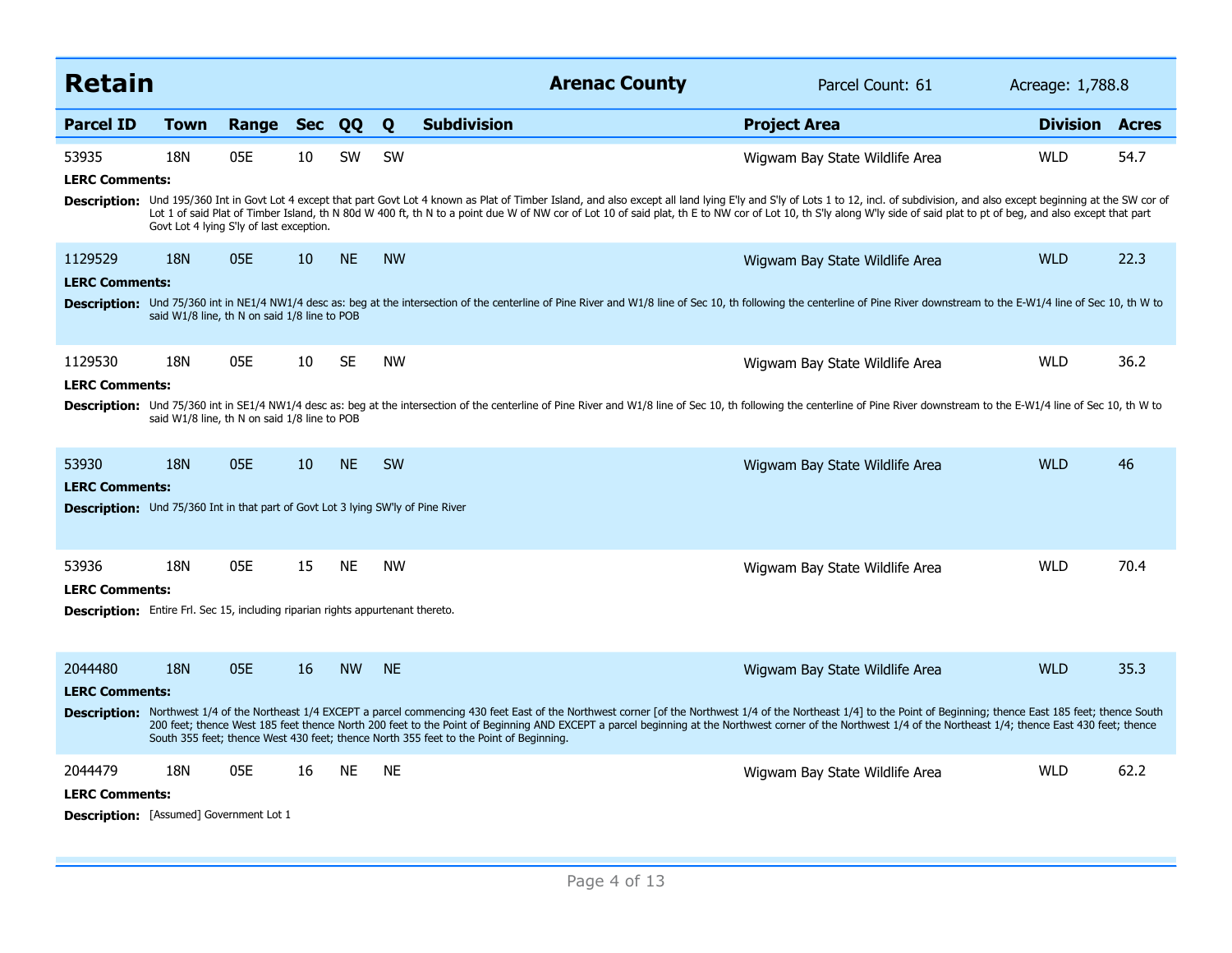| <b>Retain</b>                                                                                        |             |       |            |           |           |                    | <b>Arenac County</b> | Parcel Count: 61               | Acreage: 1,788.8 |                  |
|------------------------------------------------------------------------------------------------------|-------------|-------|------------|-----------|-----------|--------------------|----------------------|--------------------------------|------------------|------------------|
| <b>Parcel ID</b>                                                                                     | <b>Town</b> | Range | <b>Sec</b> | QQ        | Q         | <b>Subdivision</b> |                      | <b>Project Area</b>            | <b>Division</b>  | <b>Acres</b>     |
| 54348<br><b>LERC Comments:</b><br><b>Description: SE1/4 SE1/4</b>                                    | <b>19N</b>  | 04E   | 01         | <b>SE</b> | <b>SE</b> |                    |                      | Gladwin Forest Management Unit | <b>FRD</b>       | 40.2             |
| 54347<br><b>LERC Comments:</b><br><b>Description: SW1/4 SE1/4</b>                                    | 19N         | 04E   | 01         | SW        | <b>SE</b> |                    |                      | Gladwin Forest Management Unit | <b>FRD</b>       | 40.2             |
| 2020297<br><b>LERC Comments:</b><br><b>Description:</b> The East 8 acres of the NE 1/4 of the SE 1/4 | <b>19N</b>  | 04E   | 01         | <b>NE</b> | <b>SE</b> |                    |                      | Gladwin Forest Management Unit | <b>FRD</b>       | $\boldsymbol{8}$ |
| 2020292<br><b>LERC Comments:</b><br><b>Description:</b> SE1/4 NE1/4 lying South of the Rifle River   | 19N         | 04E   | 01         | <b>SE</b> | <b>NE</b> |                    |                      | Gladwin Forest Management Unit | <b>FRD</b>       | 23.1             |
| 2020296<br><b>LERC Comments:</b><br><b>Description:</b> SE1/4 NW1/4 lying East of the Rifle River    | <b>19N</b>  | 04E   | 01         | <b>SE</b> | <b>NW</b> |                    |                      | Gladwin Forest Management Unit | <b>FRD</b>       | 15.2             |
| 2020294<br><b>LERC Comments:</b><br><b>Description:</b> SW1/4 NE1/4 lying South of the Rifle River   | 19N         | 04E   | 01         | SW        | <b>NE</b> |                    |                      | Gladwin Forest Management Unit | <b>FRD</b>       | 32.2             |
| 54372<br><b>LERC Comments:</b><br><b>Description: NW1/4 SW1/4</b>                                    | <b>19N</b>  | 04E   | 03         | <b>NW</b> | <b>SW</b> |                    |                      | Gladwin Forest Management Unit | <b>FRD</b>       | 40.4             |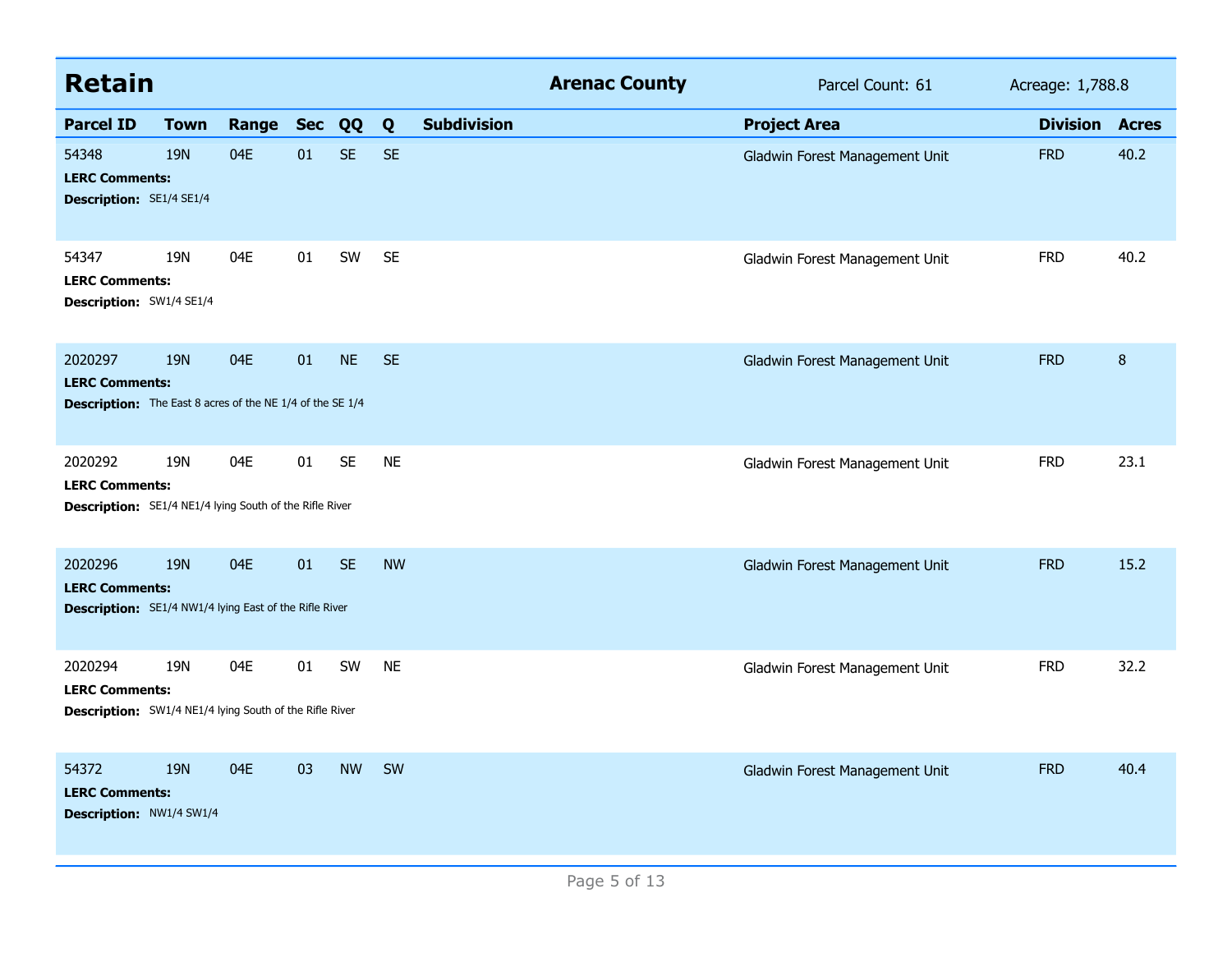| <b>Retain</b>                                                                                                                |             |       |        |           |           |                                                                                                       | <b>Arenac County</b> | Parcel Count: 61               | Acreage: 1,788.8 |              |
|------------------------------------------------------------------------------------------------------------------------------|-------------|-------|--------|-----------|-----------|-------------------------------------------------------------------------------------------------------|----------------------|--------------------------------|------------------|--------------|
| <b>Parcel ID</b>                                                                                                             | <b>Town</b> | Range | Sec QQ |           | Q         | <b>Subdivision</b>                                                                                    |                      | <b>Project Area</b>            | <b>Division</b>  | <b>Acres</b> |
| 54371<br><b>LERC Comments:</b><br>Description: NE1/4 SW1/4                                                                   | 19N         | 04E   | 03     | <b>NE</b> | SW        |                                                                                                       |                      | Gladwin Forest Management Unit | <b>FRD</b>       | 39.7         |
| 54378<br><b>LERC Comments:</b><br><b>Description: SE1/4 SE1/4</b>                                                            | <b>19N</b>  | 04E   | 03     | <b>SE</b> | <b>SE</b> |                                                                                                       |                      | Gladwin Forest Management Unit | <b>FRD</b>       | 39.7         |
| 2039684<br><b>LERC Comments:</b>                                                                                             | 19N         | 04E   | 03     | <b>NW</b> | <b>SE</b> | <b>Description:</b> That part of the NW 1/4 of the SE 1/4 lying North and Westerly of the Rifle River |                      | Gladwin Forest Management Unit | <b>FRD</b>       | 5.5          |
| 2039686<br><b>LERC Comments:</b>                                                                                             | <b>19N</b>  | 04E   | 03     | SW        | <b>SE</b> | <b>Description:</b> That part of the SW 1/4 of the SE 1/4 lying North and Westerly of the Rifle River |                      | Gladwin Forest Management Unit | <b>FRD</b>       | 5.1          |
| 2039688<br><b>LERC Comments:</b><br><b>Description:</b> That part of the SE 1/4 of the SW 1/4 lying North of the Rifle River | 19N         | 04E   | 03     | <b>SE</b> | SW        |                                                                                                       |                      | Gladwin Forest Management Unit | <b>FRD</b>       | 4            |
| 54397<br><b>LERC Comments:</b><br>Description: NW1/4 SE1/4                                                                   | <b>19N</b>  | 04E   | 06     | <b>NW</b> | <b>SE</b> |                                                                                                       |                      | Gladwin Forest Management Unit | <b>FRD</b>       | 40           |
| 54392<br><b>LERC Comments:</b><br>Description: NE1/4 SW1/4                                                                   | 19N         | 04E   | 06     | <b>NE</b> | SW        |                                                                                                       |                      | Gladwin Forest Management Unit | <b>FRD</b>       | 40           |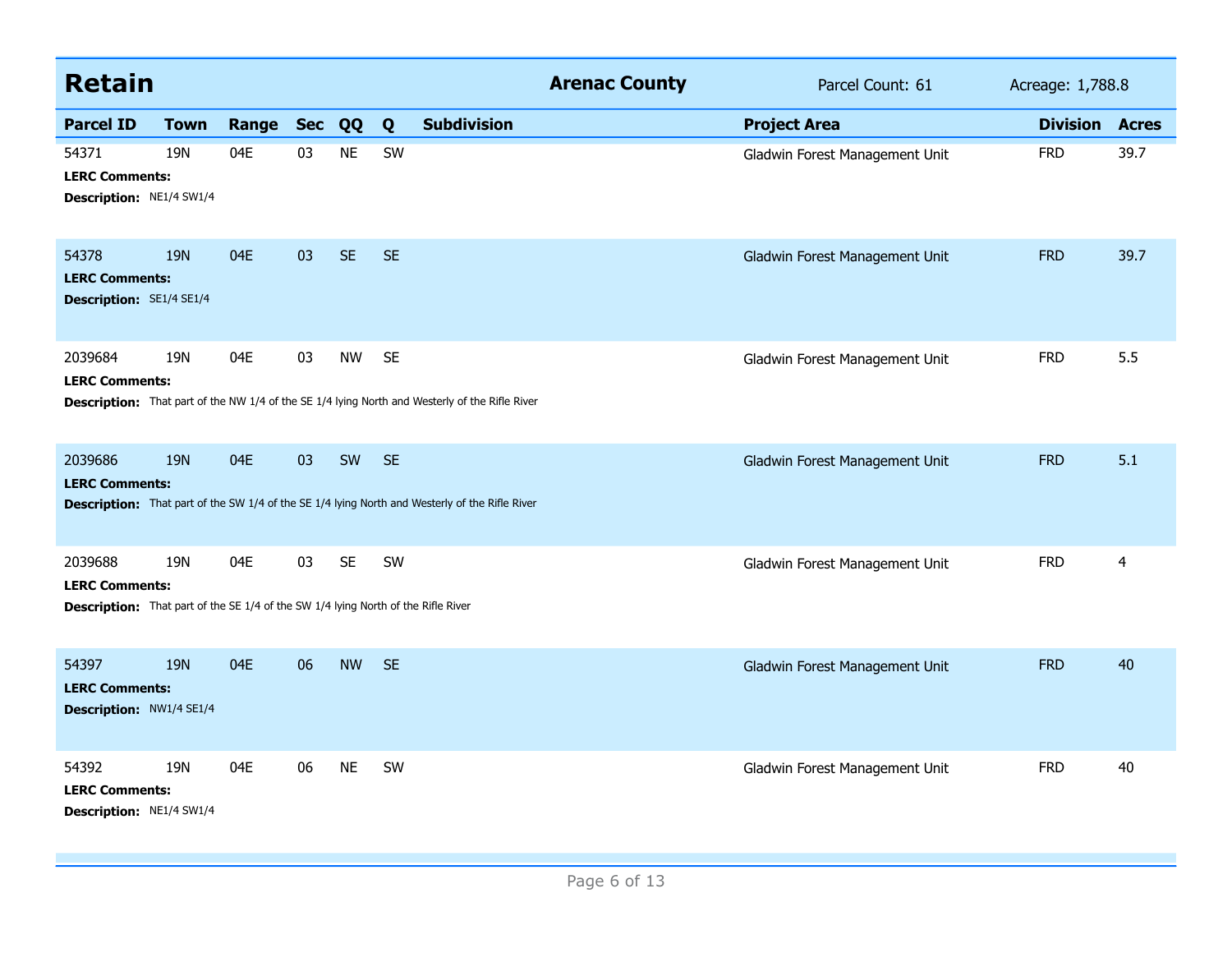| <b>Retain</b>                                                     |             |              |    |           |           |                    | <b>Arenac County</b> | Parcel Count: 61               | Acreage: 1,788.8      |      |  |
|-------------------------------------------------------------------|-------------|--------------|----|-----------|-----------|--------------------|----------------------|--------------------------------|-----------------------|------|--|
| <b>Parcel ID</b>                                                  | <b>Town</b> | Range Sec QQ |    |           | Q         | <b>Subdivision</b> |                      | <b>Project Area</b>            | <b>Division Acres</b> |      |  |
| 54395<br><b>LERC Comments:</b><br><b>Description:</b> SE1/4 SW1/4 | <b>19N</b>  | 04E          | 06 | <b>SE</b> | SW        |                    |                      | Gladwin Forest Management Unit | <b>FRD</b>            | 40   |  |
| 54398<br><b>LERC Comments:</b><br>Description: SW1/4 SE1/4        | 19N         | 04E          | 06 | SW        | <b>SE</b> |                    |                      | Gladwin Forest Management Unit | <b>FRD</b>            | 40   |  |
| 54432<br><b>LERC Comments:</b><br>Description: SW1/4 NW1/4        | <b>19N</b>  | 04E          | 11 | SW        | <b>NW</b> |                    |                      | Gladwin Forest Management Unit | <b>FRD</b>            | 40.3 |  |
| 54439<br><b>LERC Comments:</b><br>Description: SW1/4 SE1/4        | 19N         | 04E          | 11 | SW        | <b>SE</b> |                    |                      | Gladwin Forest Management Unit | <b>FRD</b>            | 40.1 |  |
| 54437<br><b>LERC Comments:</b><br><b>Description: SE1/4 SW1/4</b> | <b>19N</b>  | 04E          | 11 | <b>SE</b> | SW        |                    |                      | Gladwin Forest Management Unit | <b>FRD</b>            | 40.1 |  |
| 54430<br><b>LERC Comments:</b><br>Description: NE1/4 NW1/4        | 19N         | 04E          | 11 | <b>NE</b> | <b>NW</b> |                    |                      | Gladwin Forest Management Unit | <b>FRD</b>            | 40.3 |  |
| 54431<br><b>LERC Comments:</b><br>Description: NW1/4 NW1/4        | <b>19N</b>  | 04E          | 11 | <b>NW</b> | <b>NW</b> |                    |                      | Gladwin Forest Management Unit | <b>FRD</b>            | 40.4 |  |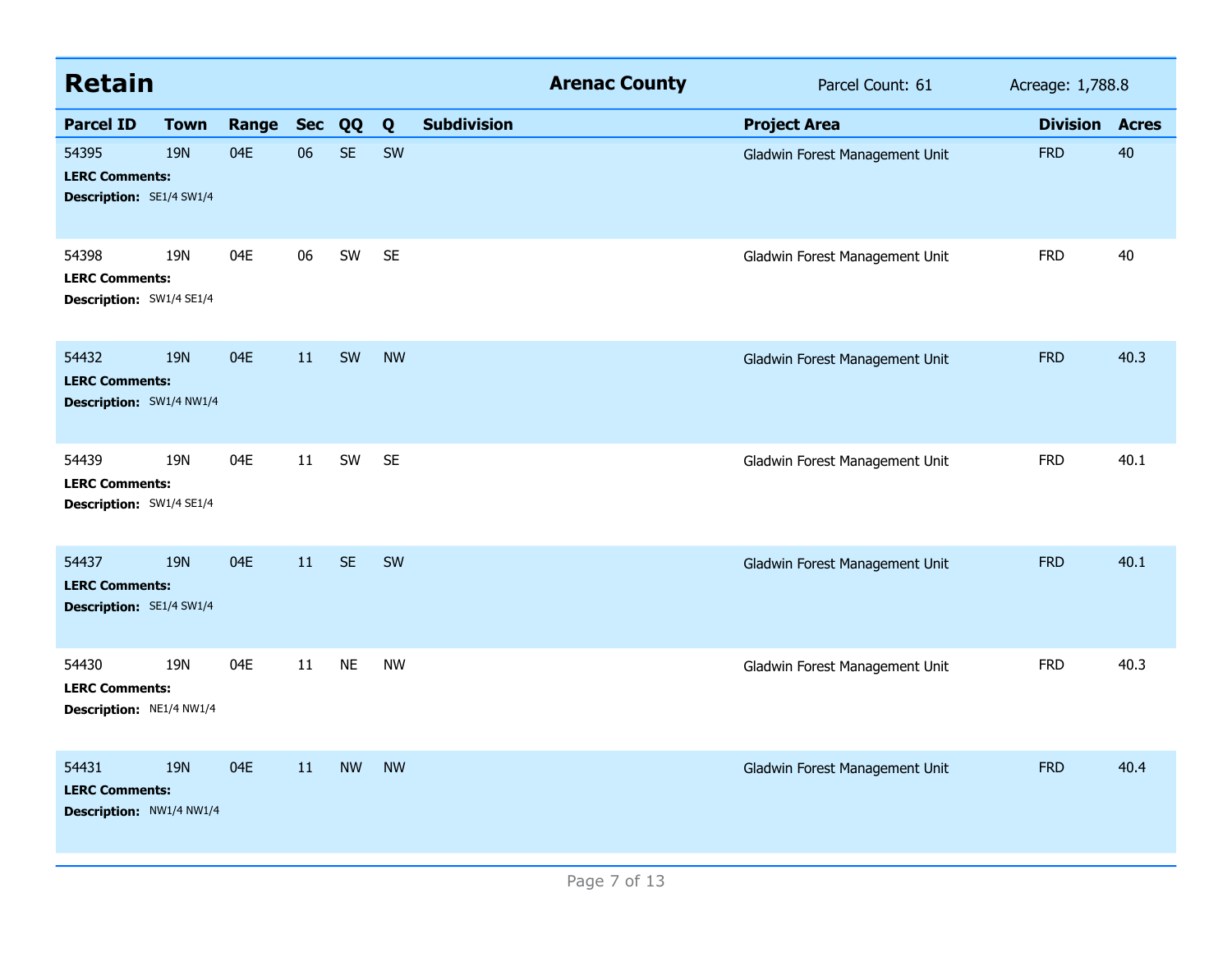| <b>Retain</b>                                                |             |       |            |           |           |                    | <b>Arenac County</b> | Parcel Count: 61               | Acreage: 1,788.8 |              |
|--------------------------------------------------------------|-------------|-------|------------|-----------|-----------|--------------------|----------------------|--------------------------------|------------------|--------------|
| <b>Parcel ID</b>                                             | <b>Town</b> | Range | <b>Sec</b> | QQ        | Q         | <b>Subdivision</b> |                      | <b>Project Area</b>            | <b>Division</b>  | <b>Acres</b> |
| 54433<br><b>LERC Comments:</b><br>Description: SE1/4 NW1/4   | 19N         | 04E   | 11         | <b>SE</b> | <b>NW</b> |                    |                      | Gladwin Forest Management Unit | <b>FRD</b>       | 40.3         |
| 54438<br><b>LERC Comments:</b><br>Description: NW1/4 SE1/4   | <b>19N</b>  | 04E   | 11         | <b>NW</b> | <b>SE</b> |                    |                      | Gladwin Forest Management Unit | <b>FRD</b>       | 40.1         |
| 54435<br><b>LERC Comments:</b><br>Description: NW1/4 SW1/4   | 19N         | 04E   | 11         | <b>NW</b> | SW        |                    |                      | Gladwin Forest Management Unit | <b>FRD</b>       | 40.3         |
| 54465<br><b>LERC Comments:</b><br>Description: NW1/4 NW1/4   | <b>19N</b>  | 04E   | 14         | <b>NW</b> | <b>NW</b> |                    |                      | Gladwin Forest Management Unit | <b>FRD</b>       | 39.8         |
| 54466<br><b>LERC Comments:</b><br>Description: SW1/4 NW1/4   | 19N         | 04E   | 14         | SW        | <b>NW</b> |                    |                      | Gladwin Forest Management Unit | <b>FRD</b>       | 39.8         |
| 54467<br><b>LERC Comments:</b><br>Description: NE1/4 NE1/4   | <b>19N</b>  | 04E   | 15         | <b>NE</b> | <b>NE</b> |                    |                      | Gladwin Forest Management Unit | <b>FRD</b>       | 39.6         |
| 1000430<br><b>LERC Comments:</b><br>Description: SE1/4 NW1/4 | 19N         | 05E   | 09         | <b>SE</b> | <b>NW</b> |                    |                      | Gladwin Forest Management Unit | <b>FRD</b>       | 39.5         |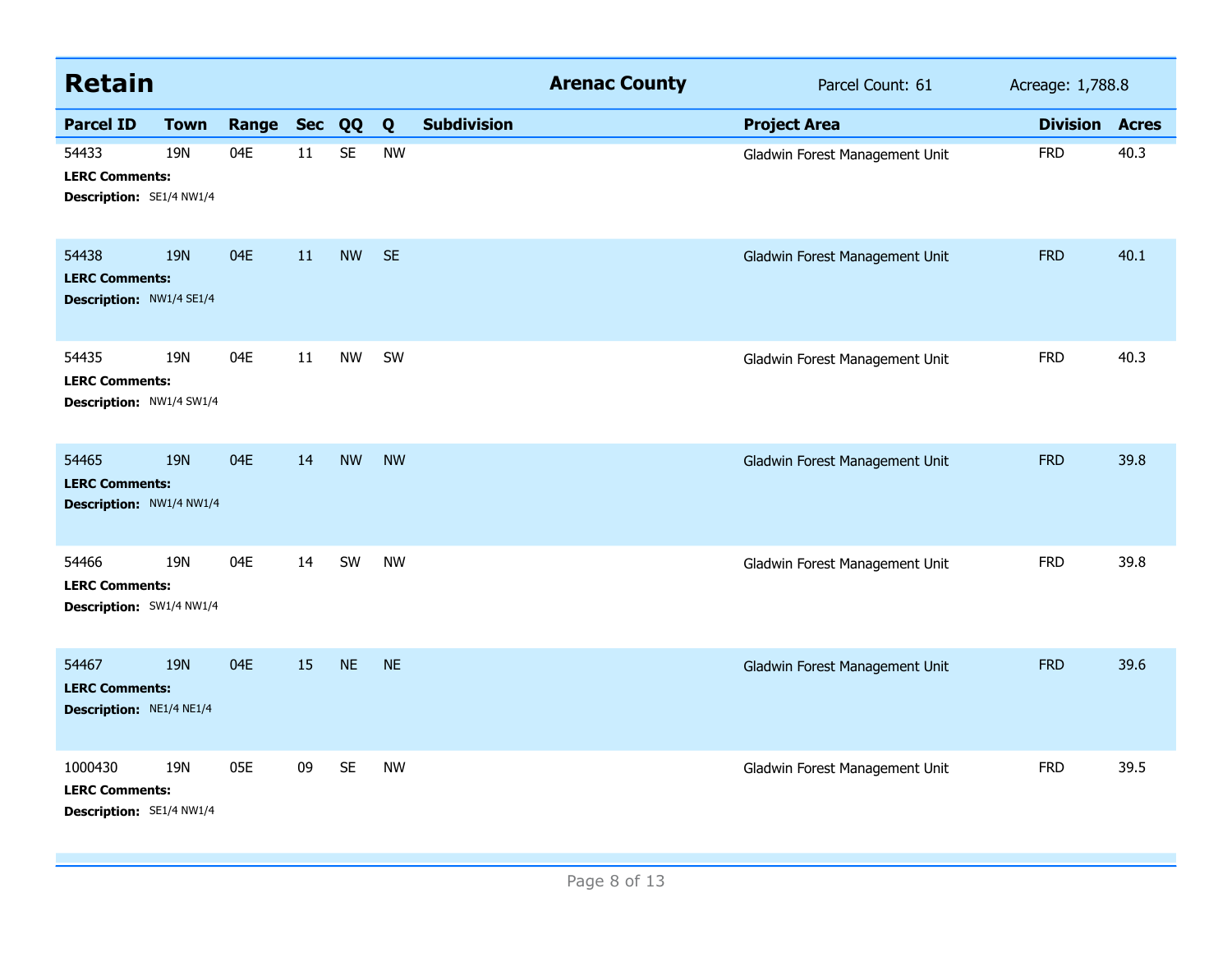| <b>Retain</b>                                                                     |             |                                                           |            |           |           | <b>Arenac County</b>                                                                                                                                                                                                                                                                                                                                                                                                                                       | Parcel Count: 61                       | Acreage: 1,788.8      |      |
|-----------------------------------------------------------------------------------|-------------|-----------------------------------------------------------|------------|-----------|-----------|------------------------------------------------------------------------------------------------------------------------------------------------------------------------------------------------------------------------------------------------------------------------------------------------------------------------------------------------------------------------------------------------------------------------------------------------------------|----------------------------------------|-----------------------|------|
| <b>Parcel ID</b>                                                                  | <b>Town</b> | Range                                                     | <b>Sec</b> | QQ        | Q         | <b>Subdivision</b>                                                                                                                                                                                                                                                                                                                                                                                                                                         | <b>Project Area</b>                    | <b>Division Acres</b> |      |
| 1000429<br><b>LERC Comments:</b><br><b>Description:</b> SW1/4 NW1/4               | <b>19N</b>  | 05E                                                       | 09         | SW        | <b>NW</b> |                                                                                                                                                                                                                                                                                                                                                                                                                                                            | Gladwin Forest Management Unit         | <b>FRD</b>            | 39.4 |
| 54658<br><b>LERC Comments:</b>                                                    | 19N         | 05E<br>NW'ly along said centerline to point of beginning. | 09         | <b>NW</b> | <b>SE</b> | Description: W1/2 SE1/4 ex 11 1/2 A for cemetery lot comm at SW cor, th E 40 rds on Sec. line between 9 & 16, th N 46 rods to highway, NW'ly along hwy to 1/4 line of Sec. 9, th S on 1/4 line 46 rods to beginning, also ex<br>comm at S1/4 cor of Sec.9 N along N-S 1/4 line to centerline of existing county road for point of beginning, th N along N-S 1/4 line 660 ft, th E 330 ft, th S parallel with N-S 1/4 line to centerline of county road, th | Gladwin Forest Management Unit         | <b>FRD</b>            | 61.4 |
| 1000431<br><b>LERC Comments:</b><br><b>Description:</b> N 15 acres of NW1/4 SW1/4 | <b>19N</b>  | 05E                                                       | 09         | <b>NW</b> | <b>SW</b> |                                                                                                                                                                                                                                                                                                                                                                                                                                                            | Gladwin Forest Management Unit         | <b>FRD</b>            | 14.8 |
| 55030<br><b>LERC Comments:</b><br>Description: NW1/4 NE1/4                        | 19N         | 06E                                                       | 28         | <b>NW</b> | <b>NE</b> |                                                                                                                                                                                                                                                                                                                                                                                                                                                            | Wigwam Bay State Wildlife Area         | <b>WLD</b>            | 40.1 |
| 55031<br><b>LERC Comments:</b><br><b>Description:</b> SW1/4 NE1/4                 | <b>19N</b>  | 06E                                                       | 28         | <b>SW</b> | <b>NE</b> |                                                                                                                                                                                                                                                                                                                                                                                                                                                            | Wigwam Bay State Wildlife Area         | <b>WLD</b>            | 40.1 |
| 1079442<br><b>LERC Comments:</b>                                                  | 19N         | 07E                                                       | 17         | <b>NE</b> | <b>SW</b> | Description: Com at the W 1/4 corner, Sec. 17, T19N, R7E, thence N 88D48'24" E 2140.72 ft, thence N 48D05'24" E 197.93 ft, thence N 54D29'00" E 245.77 ft, thence S 33D33'06" E 160.16 ft, thence S 52D54'06" W 67.13ft,<br>to the pob, thence S 33D 33'06" E 350.00 ft, thence S 35D 01' 48" W 307.30 ft, thence N 43D 00'00" W 480 ft, thence N 63D53' 30" E 177.73 ft, thence N 52D54' 00" E 189.02 ft to the pob.                                      |                                        | <b>PRD</b>            | 3.1  |
| 367904<br><b>LERC Comments:</b>                                                   | <b>19N</b>  | 07E                                                       | 19         | <b>SE</b> | SW        | Description: Beg at the S'ly cor of Lot 26 of 1st Add. to Badour's Riverside Sub, a recorded plat, th S 57d59'12" W 66.4 ft, th S 38d20'48" E 165.74 ft, th S 57d59'12"W 127.61 ft, th S 35d18'42" E 300 ft, th N 57d59'12" E<br>209.99 ft, th N 38d20'48" W 467.08 ft to POB, being located in Govt Lot 4 and intended to ext to water's edge                                                                                                             | Au Gres River Public Water Access Site | <b>PRD</b>            | 1.6  |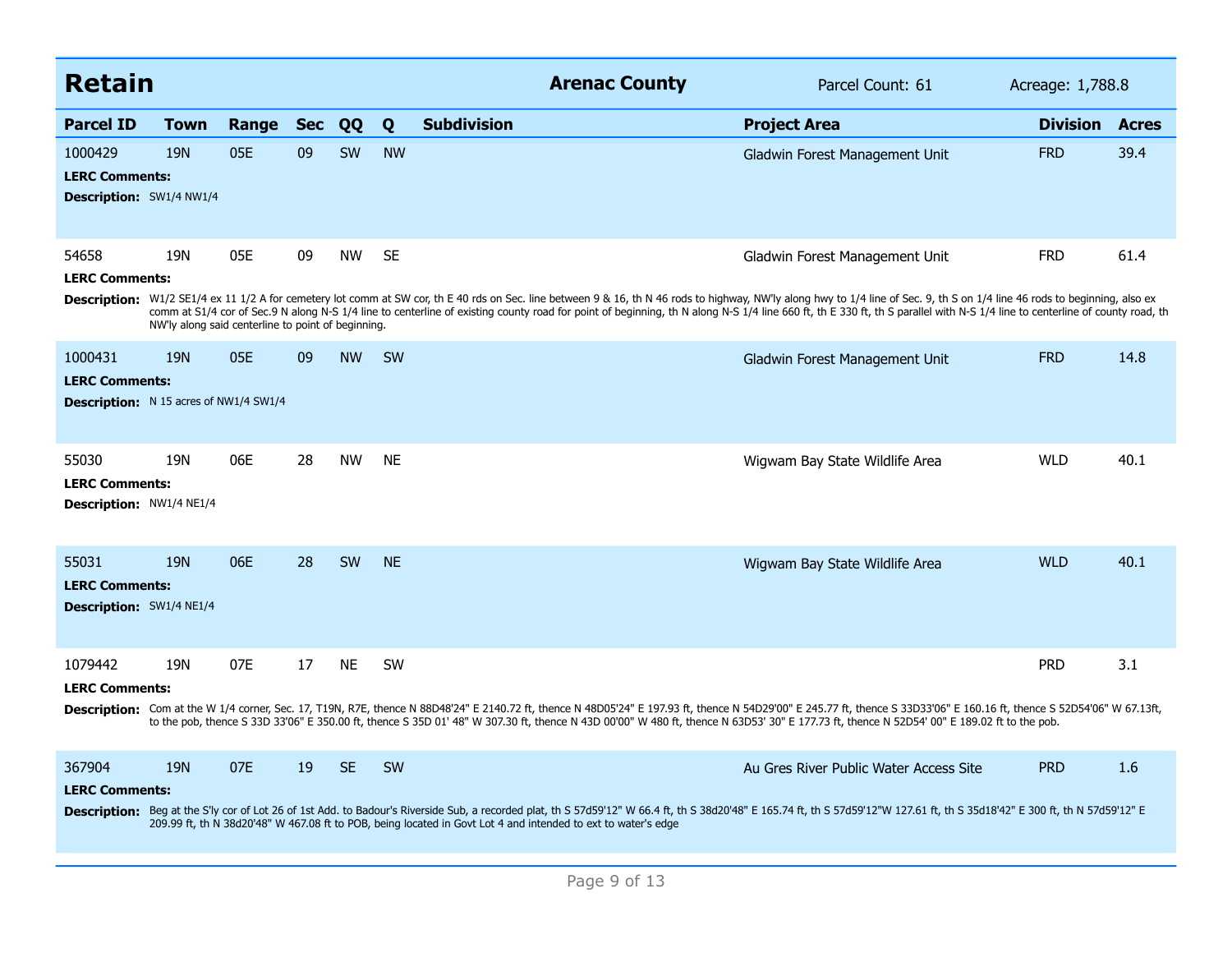| <b>Retain</b>                                                                                             |             |       |            |           |           | <b>Arenac County</b>                                                                                                                                                                                             | Parcel Count: 61                        | Acreage: 1,788.8      |      |
|-----------------------------------------------------------------------------------------------------------|-------------|-------|------------|-----------|-----------|------------------------------------------------------------------------------------------------------------------------------------------------------------------------------------------------------------------|-----------------------------------------|-----------------------|------|
| <b>Parcel ID</b>                                                                                          | <b>Town</b> | Range | <b>Sec</b> | QQ        | Q         | <b>Subdivision</b>                                                                                                                                                                                               | <b>Project Area</b>                     | <b>Division Acres</b> |      |
| 2035337<br><b>LERC Comments:</b><br><b>Description:</b> The W 1/2 of the W1/2 of the NE1/4 of the NW1/4   | 20N         | 04E   | 18         | <b>NE</b> | <b>NW</b> |                                                                                                                                                                                                                  | Gladwin Forest Management Unit          | <b>PRD</b>            | 10.3 |
| 55990<br><b>LERC Comments:</b><br>Description: S1/2 SW1/4 SE1/4                                           | <b>20N</b>  | 07E   | 09         | SW        | <b>SE</b> |                                                                                                                                                                                                                  | Gladwin Forest Management Unit          | <b>FRD</b>            | 20   |
| 55991<br><b>LERC Comments:</b><br>Description: S1/2 SE1/4 SE1/4                                           | <b>20N</b>  | 07E   | 09         | <b>SE</b> | <b>SE</b> |                                                                                                                                                                                                                  | Gladwin Forest Management Unit          | <b>FRD</b>            | 20   |
| 55998<br><b>LERC Comments:</b>                                                                            | <b>20N</b>  | 07E   | 10         | SW        | SW        | Description: S1/2 SW1/4 SW1/4, and including a right of way for roadway and access purposes over and across a 33 foot wide strip along the east side of the North 60 acres of the W1/2 SW1/4 of said Section 10. | Gladwin Forest Management Unit          | <b>FRD</b>            | 20.1 |
| 1000438<br><b>LERC Comments:</b><br><b>Description:</b> All that part of Gov't Lot 4 lying W of US 23 r/w | <b>20N</b>  | 07E   | 12         | <b>SE</b> | <b>SE</b> |                                                                                                                                                                                                                  | Singing Bridge Public Water Access Site | <b>PRD</b>            | 47.7 |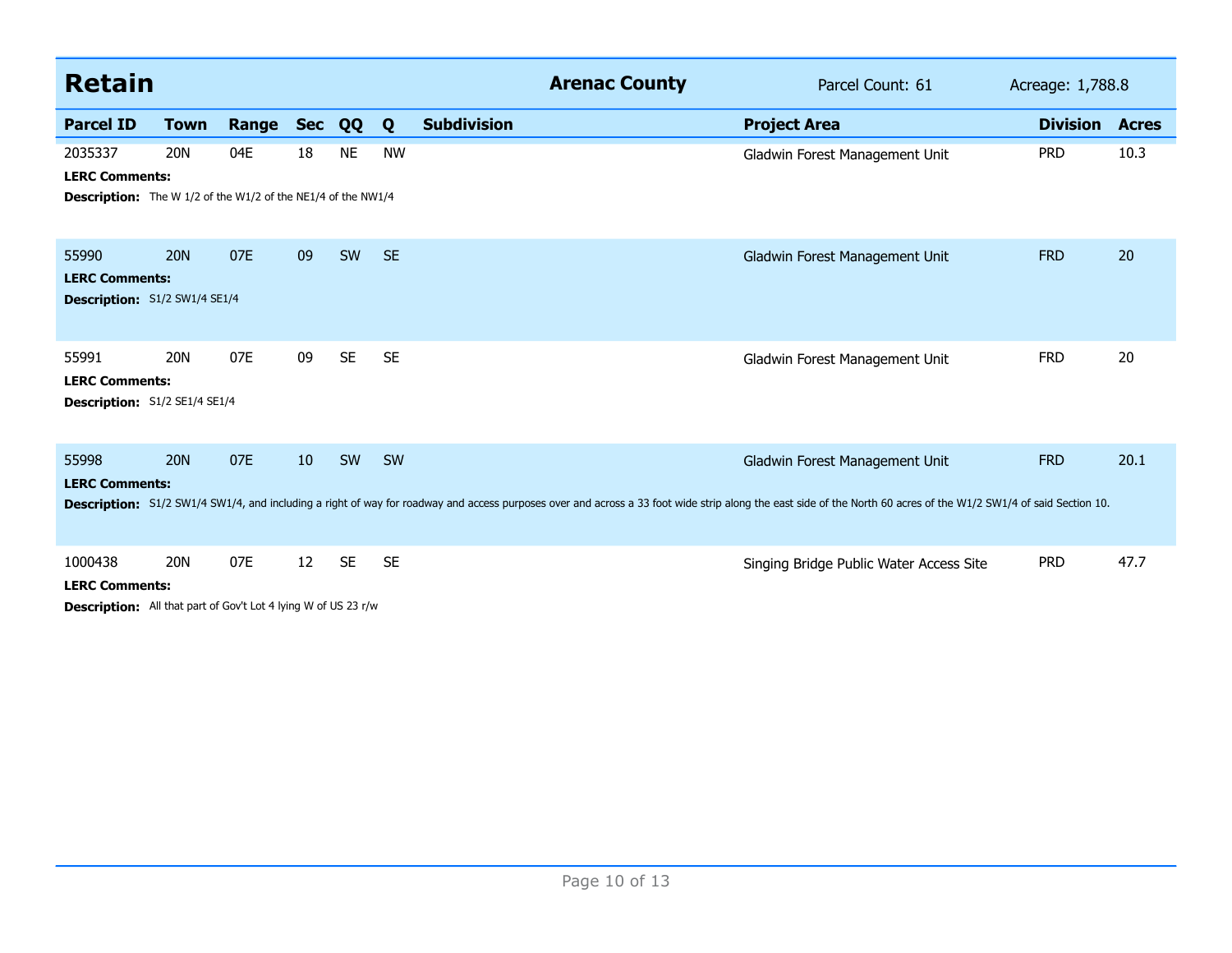| <b>Dispose</b>                                                                     |             |                |    |           |           | <b>Arenac County</b>                                                         | Parcel Count: 8                | Acreage: 139.3        |      |
|------------------------------------------------------------------------------------|-------------|----------------|----|-----------|-----------|------------------------------------------------------------------------------|--------------------------------|-----------------------|------|
| <b>Parcel ID</b>                                                                   | <b>Town</b> | Range Sec QQ Q |    |           |           | <b>Subdivision</b>                                                           | <b>Project Area</b>            | <b>Division Acres</b> |      |
| 1051042<br><b>LERC Comments:</b><br>Description: E 50 ft of Lot 15 Blk 12          |             |                |    |           |           | Plat of the Village of Turner                                                |                                | <b>FRD</b>            | 0.1  |
| 1107043<br><b>LERC Comments:</b><br>Description: Lot 30                            |             |                |    |           |           | Hammell Beach Est.                                                           |                                | <b>PRD</b>            | 0.2  |
| 1107044<br><b>LERC Comments:</b><br>Description: Lot 29                            |             |                |    |           |           | Hammell Beach Est.                                                           |                                | <b>PRD</b>            | 0.2  |
| 2039610<br><b>LERC Comments:</b><br>Description: Block 02: Lots 9, 10              |             |                |    |           |           | Original Plat of Deep River                                                  |                                | <b>FRD</b>            | 0.5  |
| 55210<br><b>LERC Comments:</b><br>Description: SE1/4 of SE1/4                      | <b>20N</b>  | 03E            | 20 | <b>SE</b> | <b>SE</b> |                                                                              | Gladwin Forest Management Unit | <b>FRD</b>            | 39.7 |
| 55209<br><b>LERC Comments:</b><br><b>Description:</b> SW1/4 of SE1/4               | <b>20N</b>  | 03E            | 20 | SW        | <b>SE</b> |                                                                              | Gladwin Forest Management Unit | <b>FRD</b>            | 39.8 |
| 55291<br><b>Description:</b> NE1/4 NW1/4 except that part lying within highway r/w | <b>20N</b>  | 03E            | 28 | <b>NE</b> | <b>NW</b> | LERC Comments: Dispose of land east of highway, retain land west of highway. | Gladwin Forest Management Unit | <b>FRD</b>            | 19.3 |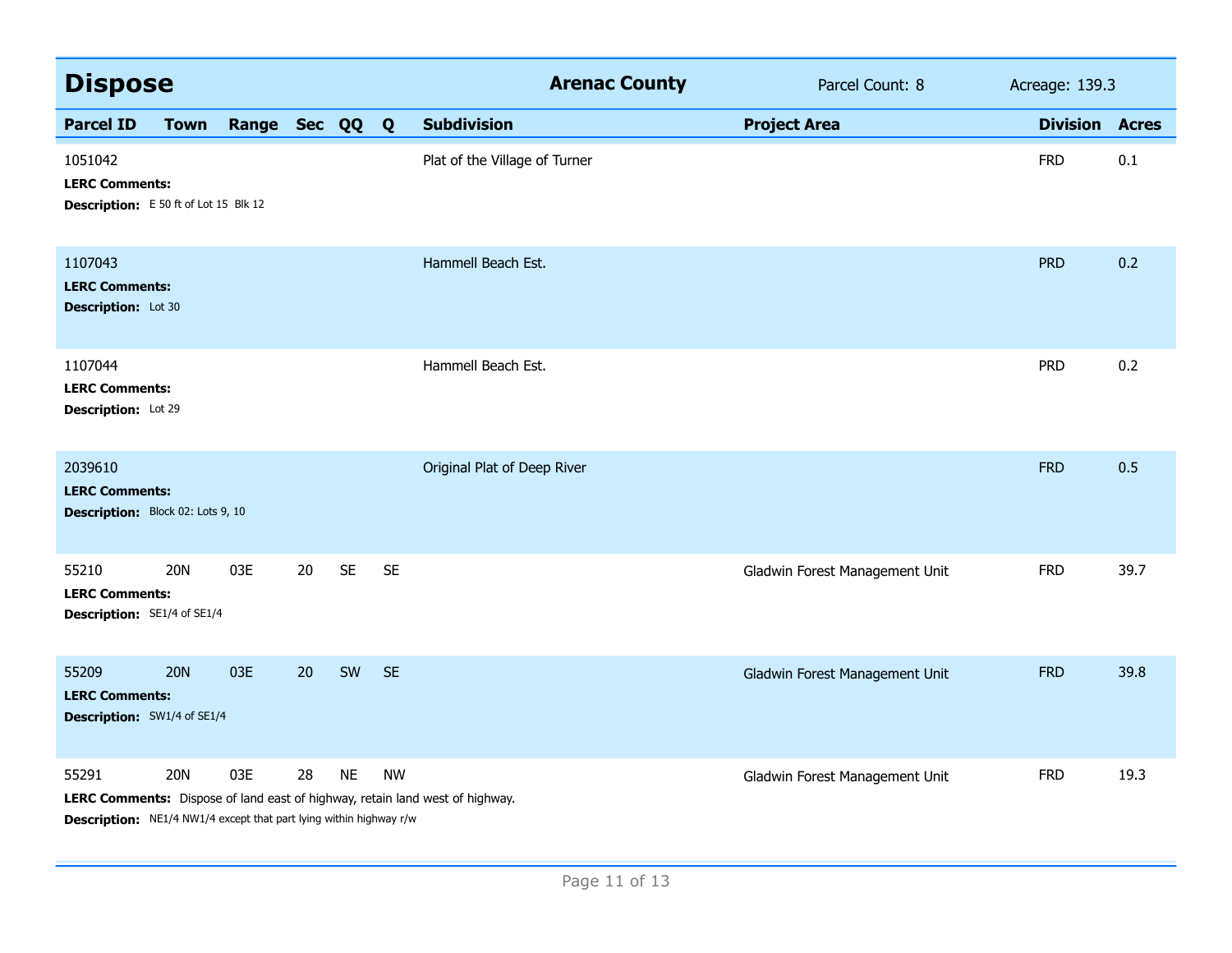| <b>Dispose</b>                     |             |       |            |           |             |                    | <b>Arenac County</b> | Parcel Count: 8                | Acreage: 139.3  |              |
|------------------------------------|-------------|-------|------------|-----------|-------------|--------------------|----------------------|--------------------------------|-----------------|--------------|
| <b>Parcel ID</b>                   | <b>Town</b> | Range | <b>Sec</b> | QQ        | $\mathbf 0$ | <b>Subdivision</b> |                      | <b>Project Area</b>            | <b>Division</b> | <b>Acres</b> |
| 55716                              | <b>20N</b>  | 05E   | 28         | <b>NW</b> | <b>NW</b>   |                    |                      | Gladwin Forest Management Unit | <b>FRD</b>      | 39.5         |
| <b>LERC Comments:</b>              |             |       |            |           |             |                    |                      |                                |                 |              |
| <b>Description: NW1/4 of NW1/4</b> |             |       |            |           |             |                    |                      |                                |                 |              |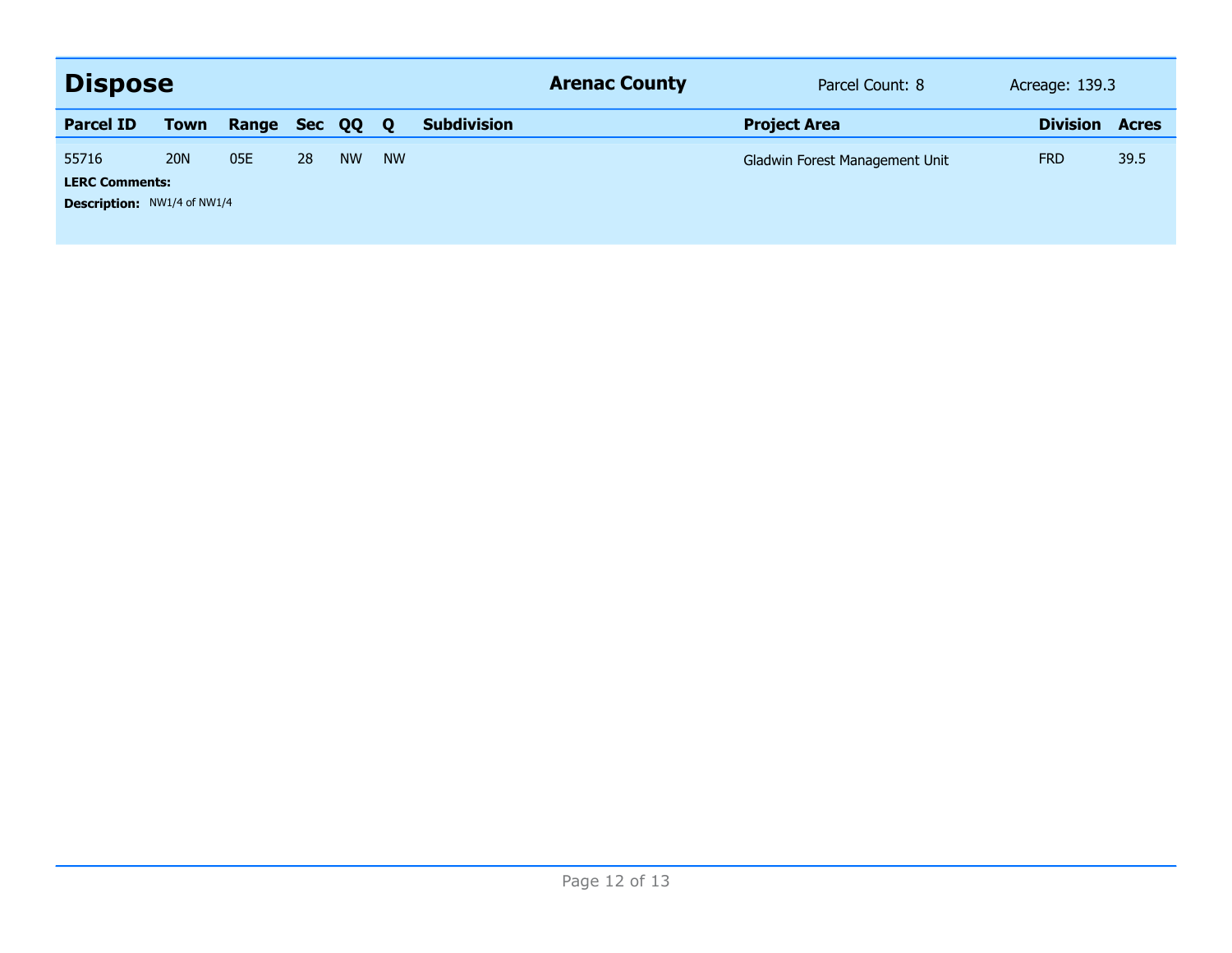| <b>Alternate Conservation Owner</b> |             |                |    |           |    |                    | <b>Arenac County</b> | Parcel Count: 1 | Acreage: 6   |  |
|-------------------------------------|-------------|----------------|----|-----------|----|--------------------|----------------------|-----------------|--------------|--|
| <b>Parcel ID</b>                    | <b>Town</b> | Range Sec QQ Q |    |           |    | <b>Subdivision</b> | <b>Project Area</b>  | <b>Division</b> | <b>Acres</b> |  |
| 2039683                             | 19N         | 06E            | 18 | <b>SW</b> | NW |                    |                      |                 | <b>PRD</b>   |  |
| I F B C C                           |             |                |    |           |    |                    |                      |                 |              |  |

**LERC Comments:**

Description: Beg at a point 747.5 ft N of the W 1/4 post of Sec 18 TH N to Detroit & Mackinaw RR Row Easterly along D&M Row 804 FT Th S to a point due E of POB Th W 804 FT to POB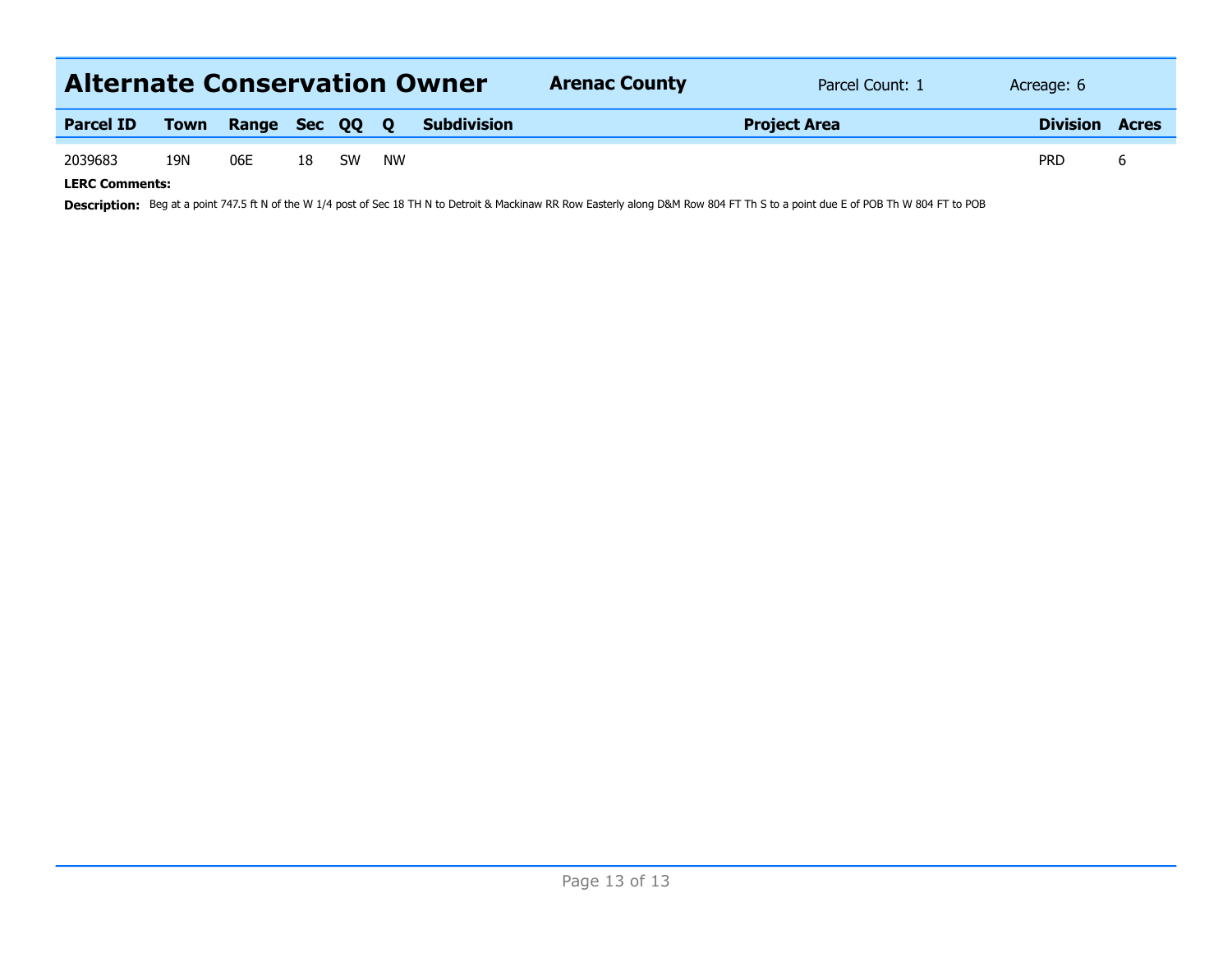# State Land Review Parcels Report Grand Traverse County

Michigan Department of Natural Resources

| <b>Review Decision</b>       | <b>Parcel</b><br><b>Count</b> | <b>Approximate</b><br><b>Acres</b> |
|------------------------------|-------------------------------|------------------------------------|
| Retain                       | 57                            | 1,170.5                            |
| Alternate Conservation Owner |                               | 131.4                              |
| Exchange                     |                               |                                    |
| <b>Dispose</b>               | 29                            | 802.4                              |



08/03/2021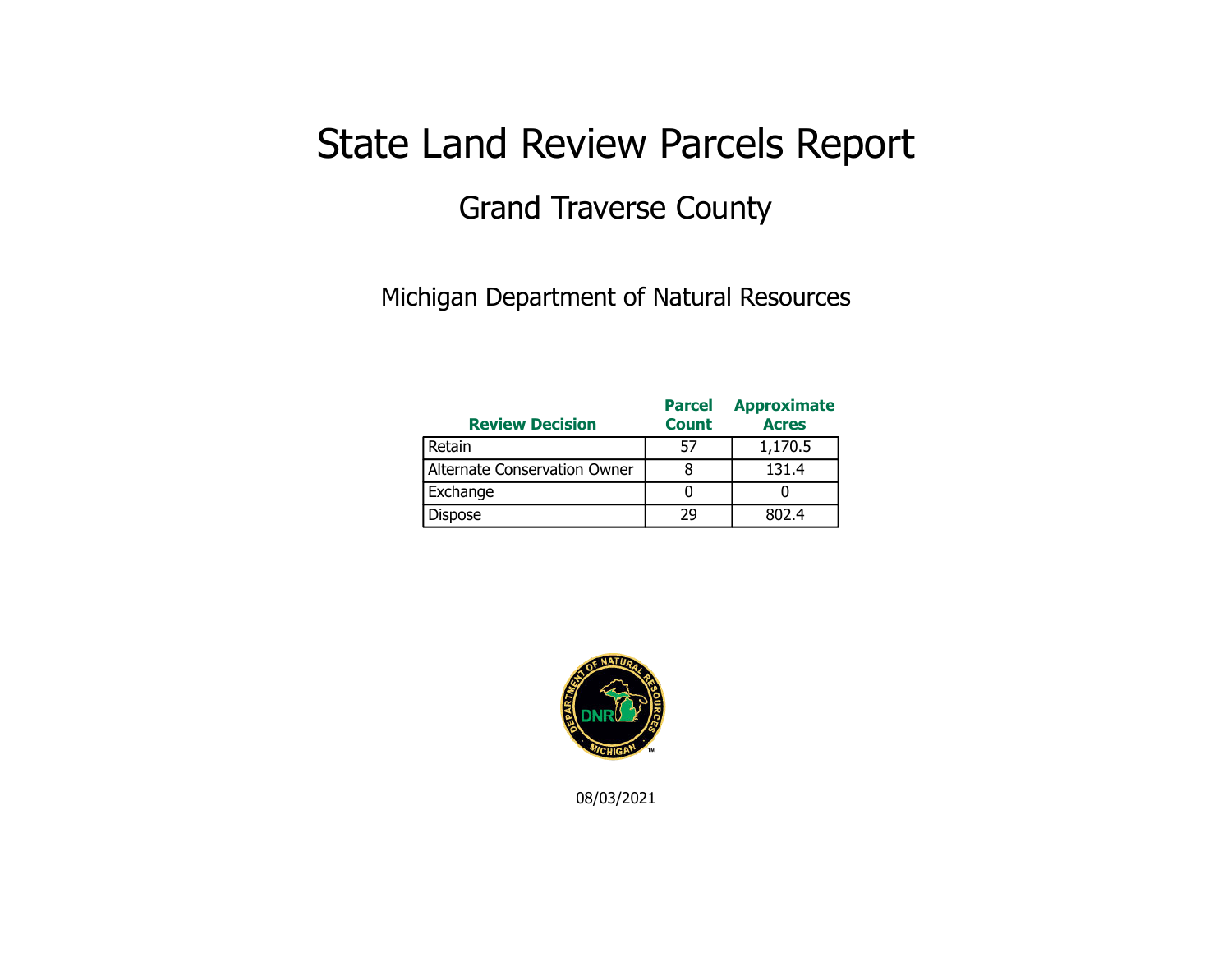| <b>Retain</b>                        |                                                                                                                                                                                                                                                                                                                                                                                                                                                                                                                                                                                                                                                                                  |                                                |    |           |              |                    | <b>Grand Traverse County</b>                                                                                                                                                                                                 |                     | Parcel Count: 57                     | Acreage: 1,170.5 |              |  |
|--------------------------------------|----------------------------------------------------------------------------------------------------------------------------------------------------------------------------------------------------------------------------------------------------------------------------------------------------------------------------------------------------------------------------------------------------------------------------------------------------------------------------------------------------------------------------------------------------------------------------------------------------------------------------------------------------------------------------------|------------------------------------------------|----|-----------|--------------|--------------------|------------------------------------------------------------------------------------------------------------------------------------------------------------------------------------------------------------------------------|---------------------|--------------------------------------|------------------|--------------|--|
| <b>Parcel ID</b>                     | <b>Town</b>                                                                                                                                                                                                                                                                                                                                                                                                                                                                                                                                                                                                                                                                      | Range Sec QQ                                   |    |           | $\mathbf{Q}$ | <b>Subdivision</b> |                                                                                                                                                                                                                              | <b>Project Area</b> |                                      | <b>Division</b>  | <b>Acres</b> |  |
| 383589<br><b>LERC Comments:</b>      |                                                                                                                                                                                                                                                                                                                                                                                                                                                                                                                                                                                                                                                                                  |                                                |    |           |              | North Fife Lake    |                                                                                                                                                                                                                              |                     | Fife Lake Public Water Access Site   | <b>PRD</b>       | 0.1          |  |
|                                      |                                                                                                                                                                                                                                                                                                                                                                                                                                                                                                                                                                                                                                                                                  | including riparian rights appurtenant thereto. |    |           |              |                    | Description: Block: 12, Com at the NW cor of Lot 1, th S 66d00'00" E 25.33 ft, th S 23d55'30" W 184.56 ft to pob, th S 23d55'30" W66.74 ft, S 74d19'00" W 12.00 ft alg shore of Fife Lake, N 31d00'29" E 74.96 ft to pob     |                     |                                      |                  |              |  |
| 383590<br><b>LERC Comments:</b>      |                                                                                                                                                                                                                                                                                                                                                                                                                                                                                                                                                                                                                                                                                  |                                                |    |           |              | North Fife Lake    |                                                                                                                                                                                                                              |                     | Fife Lake Public Water Access Site   | <b>PRD</b>       | 0.8          |  |
|                                      | Description: Block: 12, Lot beg at a drilled hole 2 1/2" in dia in ctr of cement sidewalk S 66d E25.33 ft from the NW cor of Lot 1, th from sd drilled hole S 66d E alg the N li of sd Lot 1, 62.67 ft to a drilled hole 2 1/2<br>in ctr of cement sidewalk, th 24d W at rt angles to N li of sd Lot 1, 231.7 ft to an iron stake, th N 82d30'W alg shore of Fife Lk 65.7 ft to an iron stake, N 24d E 251.7 ft to beg, EXC Part of Lot 1, com NW cor Lot<br>1, th S66d00'00" E 25.53 ft to POB, th S23d55'30" W 184.56 ft, th N31d60'29" E 64.45 ft, th N27d16'25" E 120.79 ft, th N66d00'00" W 15.00 fr alg SW'ly row li of Old State Rd. to POB, also Lot 2, also Lot 3 EXC a |                                                |    |           |              |                    |                                                                                                                                                                                                                              |                     |                                      |                  |              |  |
| 383592<br><b>LERC Comments:</b>      |                                                                                                                                                                                                                                                                                                                                                                                                                                                                                                                                                                                                                                                                                  |                                                |    |           |              | North Fife Lake    |                                                                                                                                                                                                                              |                     | Fife Lake Public Water Access Site   | <b>PRD</b>       | 0.1          |  |
|                                      | <b>Description:</b> Block: 12, N'ly 60 ft of E'ly 27 ft of Lot 3.                                                                                                                                                                                                                                                                                                                                                                                                                                                                                                                                                                                                                |                                                |    |           |              |                    |                                                                                                                                                                                                                              |                     |                                      |                  |              |  |
| 383594<br><b>LERC Comments:</b>      |                                                                                                                                                                                                                                                                                                                                                                                                                                                                                                                                                                                                                                                                                  |                                                |    |           |              | North Fife Lake    |                                                                                                                                                                                                                              |                     | Fife Lake Public Water Access Site   | <b>PRD</b>       | 0.1          |  |
| <b>Description:</b> Block: 12, LOT 5 |                                                                                                                                                                                                                                                                                                                                                                                                                                                                                                                                                                                                                                                                                  |                                                |    |           |              |                    |                                                                                                                                                                                                                              |                     |                                      |                  |              |  |
| 105736<br><b>LERC Comments:</b>      | <b>25N</b>                                                                                                                                                                                                                                                                                                                                                                                                                                                                                                                                                                                                                                                                       | 09W                                            | 10 | <b>NW</b> | <b>NE</b>    |                    |                                                                                                                                                                                                                              |                     | Traverse City Forest Management Unit | <b>FRD</b>       | 39.3         |  |
| <b>Description: NW1/4 NE1/4</b>      |                                                                                                                                                                                                                                                                                                                                                                                                                                                                                                                                                                                                                                                                                  |                                                |    |           |              |                    |                                                                                                                                                                                                                              |                     |                                      |                  |              |  |
| 105738<br><b>LERC Comments:</b>      | <b>25N</b>                                                                                                                                                                                                                                                                                                                                                                                                                                                                                                                                                                                                                                                                       | 09W                                            | 10 | <b>NW</b> | <b>NW</b>    |                    |                                                                                                                                                                                                                              |                     | Traverse City Forest Management Unit | <b>FRD</b>       | 39.2         |  |
| <b>Description: NW1/4 NW1/4</b>      |                                                                                                                                                                                                                                                                                                                                                                                                                                                                                                                                                                                                                                                                                  |                                                |    |           |              |                    |                                                                                                                                                                                                                              |                     |                                      |                  |              |  |
| 1078521<br><b>LERC Comments:</b>     | <b>25N</b>                                                                                                                                                                                                                                                                                                                                                                                                                                                                                                                                                                                                                                                                       | 09W                                            | 33 | <b>NW</b> | <b>SE</b>    |                    |                                                                                                                                                                                                                              |                     | Traverse City Forest Management Unit | <b>FRD</b>       | 13.4         |  |
|                                      |                                                                                                                                                                                                                                                                                                                                                                                                                                                                                                                                                                                                                                                                                  | beginnning, and except railroad right of way   |    |           |              |                    | Description: All that part of NW1/4 SE1/4 lying W of Old US 131 except a parcel beginning at the NE corner of NW1/4 SE1/4 thence S 412.5 ft., W 263 ft., N 165 ft., W to railroad right of way, N to 1/4 line, E to point of |                     |                                      |                  |              |  |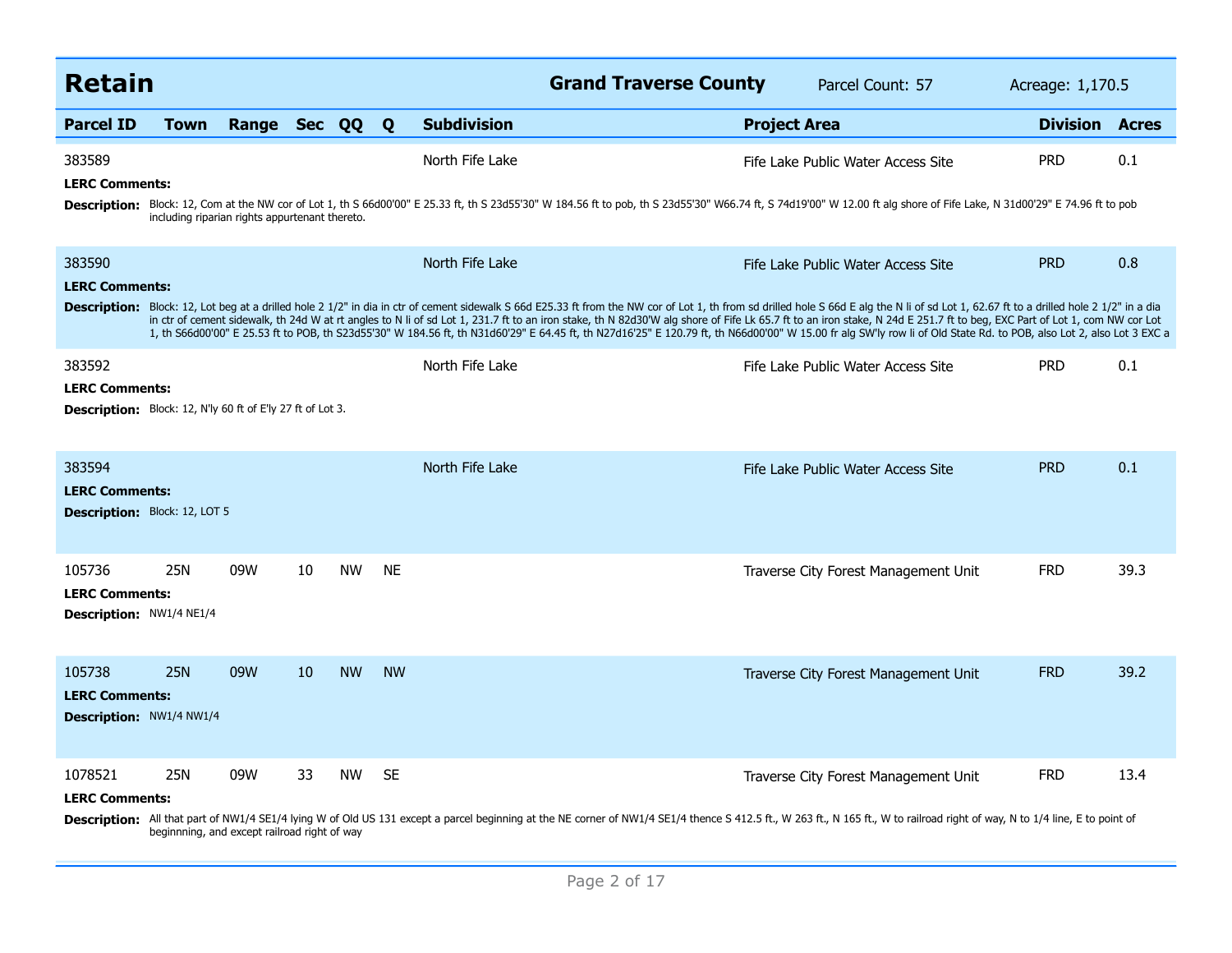| <b>Retain</b>                                                      |             |                  |    |           |           | <b>Grand Traverse County</b>                                                                                                                                                            |                     | Parcel Count: 57                     | Acreage: 1,170.5 |              |
|--------------------------------------------------------------------|-------------|------------------|----|-----------|-----------|-----------------------------------------------------------------------------------------------------------------------------------------------------------------------------------------|---------------------|--------------------------------------|------------------|--------------|
| <b>Parcel ID</b>                                                   | <b>Town</b> | <b>Range Sec</b> |    | QQ        | Q         | <b>Subdivision</b>                                                                                                                                                                      | <b>Project Area</b> |                                      | <b>Division</b>  | <b>Acres</b> |
| 105996<br><b>LERC Comments:</b>                                    | 25N         | 09W              | 33 | <b>NW</b> | <b>SE</b> | Description: A lot comm on E & W 1/4 line 2 rods E of NW corner of NW1/4 SE1/4, S 5 rds, E 8 rds, N 5 rds, th W 8 rds to beg.                                                           |                     | Traverse City Forest Management Unit | <b>FRD</b>       | 0.3          |
| 105998<br><b>LERC Comments:</b>                                    | 25N         | 09W              | 33 | SW        | <b>SE</b> | Description: That part of SW1/4 SE1/4 lying W of following described line: common S line of Sec 1985 1/4 ft W of SE cor thereof, th. N 7d8' E 1343 ft. to end of line except P.R.R. r/w |                     | Traverse City Forest Management Unit | <b>FRD</b>       | 12           |
| 106093<br><b>LERC Comments:</b><br>Description: NE1/4 SW1/4        | <b>25N</b>  | <b>10W</b>       | 26 | <b>NE</b> | SW        |                                                                                                                                                                                         |                     | Traverse City Forest Management Unit | <b>FRD</b>       | 39.7         |
| 106094<br><b>LERC Comments:</b><br>Description: NW1/4 SW1/4        | 25N         | 10W              | 26 | <b>NW</b> | SW        |                                                                                                                                                                                         |                     | Traverse City Forest Management Unit | <b>FRD</b>       | 39.8         |
| 106192<br><b>LERC Comments:</b><br>Description: NW1/4 NW1/4        | <b>25N</b>  | 11W              | 28 | <b>NW</b> | <b>NW</b> |                                                                                                                                                                                         |                     | Traverse City Forest Management Unit | <b>FRD</b>       | 39.7         |
| 106194<br><b>LERC Comments:</b><br>Description: SW1/4 SW1/4        | 25N         | 11W              | 28 | SW        | SW        |                                                                                                                                                                                         |                     | Traverse City Forest Management Unit | <b>FRD</b>       | 40           |
| 106195<br><b>LERC Comments:</b><br><b>Description: SE1/4 SW1/4</b> | <b>25N</b>  | 11W              | 28 | <b>SE</b> | <b>SW</b> |                                                                                                                                                                                         |                     | Traverse City Forest Management Unit | <b>FRD</b>       | 39.8         |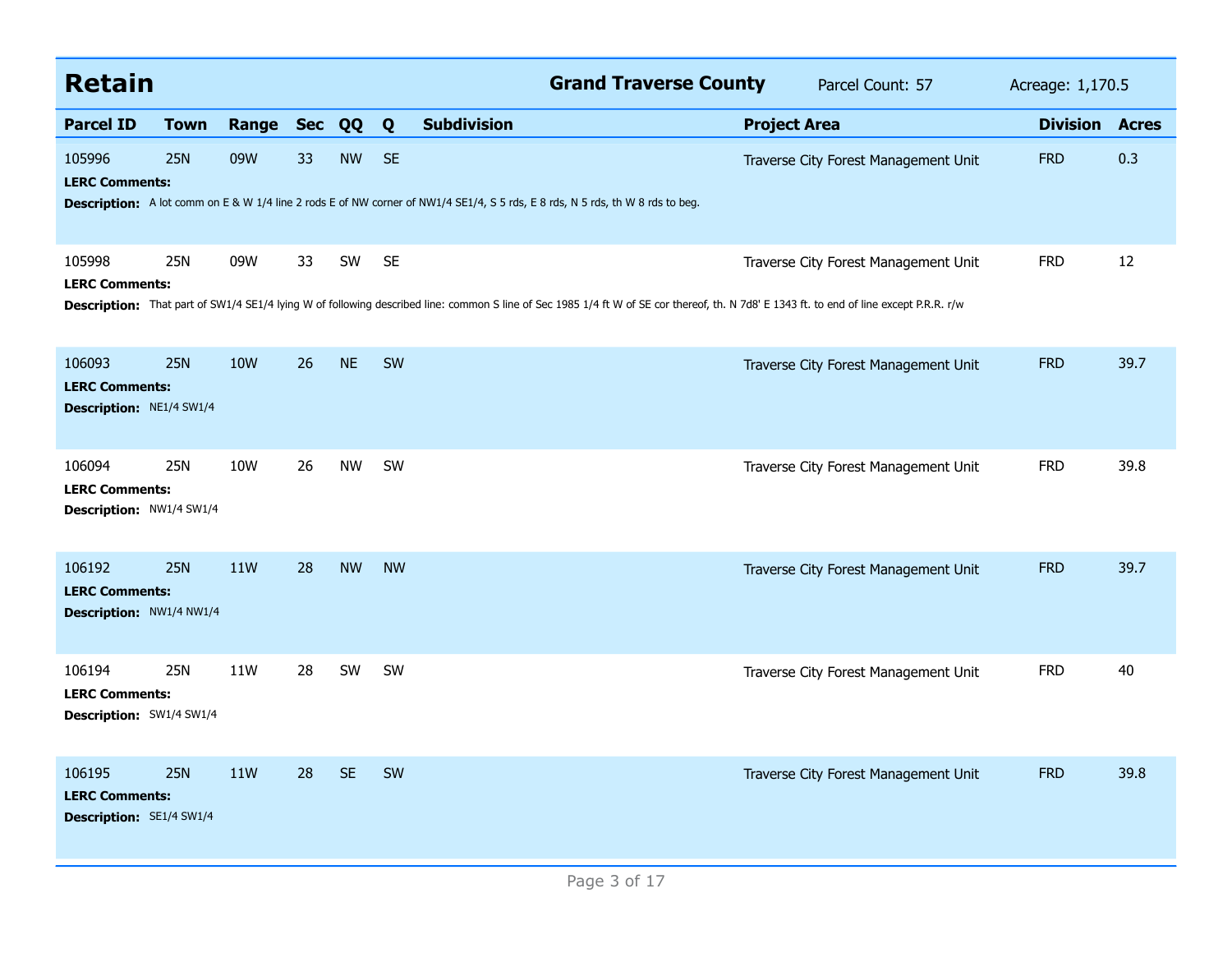| <b>Retain</b>                                                    |             |            |            |           |           |                    | <b>Grand Traverse County</b> |                     | Parcel Count: 57                     | Acreage: 1,170.5 |              |
|------------------------------------------------------------------|-------------|------------|------------|-----------|-----------|--------------------|------------------------------|---------------------|--------------------------------------|------------------|--------------|
| <b>Parcel ID</b>                                                 | <b>Town</b> | Range      | <b>Sec</b> | QQ        | Q         | <b>Subdivision</b> |                              | <b>Project Area</b> |                                      | <b>Division</b>  | <b>Acres</b> |
| 106193<br><b>LERC Comments:</b><br>Description: NW1/4 SW1/4      | <b>25N</b>  | 11W        | 28         | <b>NW</b> | SW        |                    |                              |                     | Traverse City Forest Management Unit | <b>FRD</b>       | 40           |
| 106191<br><b>LERC Comments:</b><br>Description: NE1/4 NW1/4      | <b>25N</b>  | 11W        | 28         | <b>NE</b> | <b>NW</b> |                    |                              |                     | Traverse City Forest Management Unit | <b>FRD</b>       | 38.9         |
| 106200<br><b>LERC Comments:</b><br>Description: S1/2 NE1/4 NW1/4 | <b>25N</b>  | 11W        | 29         | <b>NE</b> | <b>NW</b> |                    |                              |                     | Traverse City Forest Management Unit | <b>FRD</b>       | 20.3         |
| 106201<br><b>LERC Comments:</b><br>Description: SE1/4 NW1/4      | 25N         | <b>11W</b> | 29         | <b>SE</b> | <b>NW</b> |                    |                              |                     | Traverse City Forest Management Unit | <b>FRD</b>       | 40           |
| 106197<br><b>LERC Comments:</b><br>Description: NW1/4 NE1/4      | <b>25N</b>  | 11W        | 29         | <b>NW</b> | <b>NE</b> |                    |                              |                     | Traverse City Forest Management Unit | <b>FRD</b>       | 40.6         |
| 106196<br><b>LERC Comments:</b><br>Description: NE 1/4NE1/4      | <b>25N</b>  | <b>11W</b> | 29         | <b>NE</b> | <b>NE</b> |                    |                              |                     | Traverse City Forest Management Unit | <b>FRD</b>       | 40.3         |
| 106204<br><b>LERC Comments:</b><br>Description: SE1/4 SE1/4      | <b>25N</b>  | 11W        | 29         | <b>SE</b> | <b>SE</b> |                    |                              |                     | Traverse City Forest Management Unit | <b>FRD</b>       | 40           |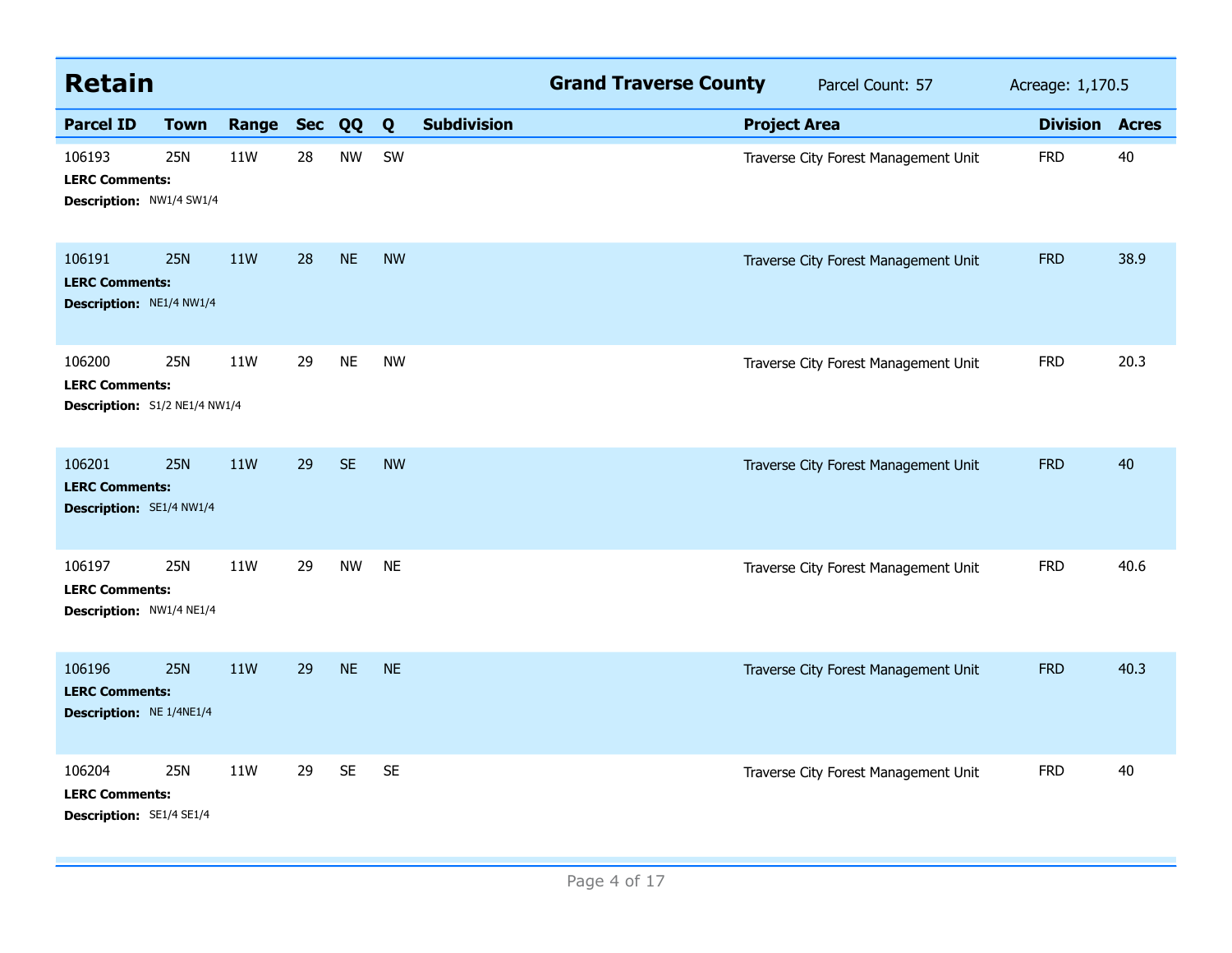| <b>Retain</b>                                                                   |             |            |                 |           |                         | <b>Grand Traverse County</b>                                                                                                                                                                                                                                                                                                                                                                                                                                                                                                                                                                              | Parcel Count: 57                      | Acreage: 1,170.5 |              |
|---------------------------------------------------------------------------------|-------------|------------|-----------------|-----------|-------------------------|-----------------------------------------------------------------------------------------------------------------------------------------------------------------------------------------------------------------------------------------------------------------------------------------------------------------------------------------------------------------------------------------------------------------------------------------------------------------------------------------------------------------------------------------------------------------------------------------------------------|---------------------------------------|------------------|--------------|
| <b>Parcel ID</b>                                                                | <b>Town</b> | Range      | <b>Sec</b>      | QQ        | <b>Subdivision</b><br>Q |                                                                                                                                                                                                                                                                                                                                                                                                                                                                                                                                                                                                           | <b>Project Area</b>                   | <b>Division</b>  | <b>Acres</b> |
| 106199<br><b>LERC Comments:</b><br>Description: SE1/4 NE1/4                     | <b>25N</b>  | 11W        | 29              | <b>SE</b> | <b>NE</b>               |                                                                                                                                                                                                                                                                                                                                                                                                                                                                                                                                                                                                           | Traverse City Forest Management Unit  | <b>FRD</b>       | 40.1         |
| 106202<br><b>LERC Comments:</b><br><b>Description: NE1/4 SE1/4</b>              | 25N         | 11W        | 29              | <b>NE</b> | <b>SE</b>               |                                                                                                                                                                                                                                                                                                                                                                                                                                                                                                                                                                                                           | Traverse City Forest Management Unit  | <b>FRD</b>       | 40.1         |
| 106222<br><b>LERC Comments:</b><br><b>Description:</b> E frl part of S1/2 SE1/4 | <b>25N</b>  | 11W        | 32 <sup>2</sup> | <b>SE</b> | <b>SE</b>               |                                                                                                                                                                                                                                                                                                                                                                                                                                                                                                                                                                                                           | Traverse City Forest Management Unit  | <b>FRD</b>       | 80           |
| 106233<br><b>LERC Comments:</b><br><b>Description:</b> SW1/4 SW1/4              | 25N         | 11W        | 33              | SW        | SW                      |                                                                                                                                                                                                                                                                                                                                                                                                                                                                                                                                                                                                           | Traverse City Forest Management Unit  | <b>FRD</b>       | 39.3         |
| 106291<br><b>LERC Comments:</b><br>Description: SE1/4 SE1/4 NE1/4 SW1/4         | <b>25N</b>  | 12W        | 07              | <b>NE</b> | SW                      |                                                                                                                                                                                                                                                                                                                                                                                                                                                                                                                                                                                                           | Traverse City Forest Management Unit  | <b>FRD</b>       | 0.2          |
| 106477<br><b>LERC Comments:</b><br>Description: NW1/4 NE1/4                     | 26N         | 09W        | 09              | <b>NW</b> | <b>NE</b>               |                                                                                                                                                                                                                                                                                                                                                                                                                                                                                                                                                                                                           | Traverse City Forest Management Unit  | <b>FRD</b>       | 40.1         |
| 1099305<br><b>LERC Comments:</b>                                                | <b>26N</b>  | <b>10W</b> | 03              | <b>SE</b> | <b>SW</b>               | Description: A parcel described as: beg at SE corner of SE1/4 SW1/4, thence W 700 feet, thence N 300feet, thence E 1700 feet, thence S to shore of Spider Lake, thence W'ly & S'ly along shore of Spider Lake to meander<br>post on S Section lineof said S 3, thence W 344 feet to SW corner of Gov't LOT 1 which is also the point ofbeginning. Reserving an easement for the r/w for ingress & egress from W line of said described to the<br>road running N'ly & S'ly through sides, EXCEPT that part of the S 300 ft of the E 700 ft of the SW 1/4 lying W'ly of the ctr. line of East Arbutus Road. | Arbutus Lake Public Water Access Site | <b>PRD</b>       | 12.5         |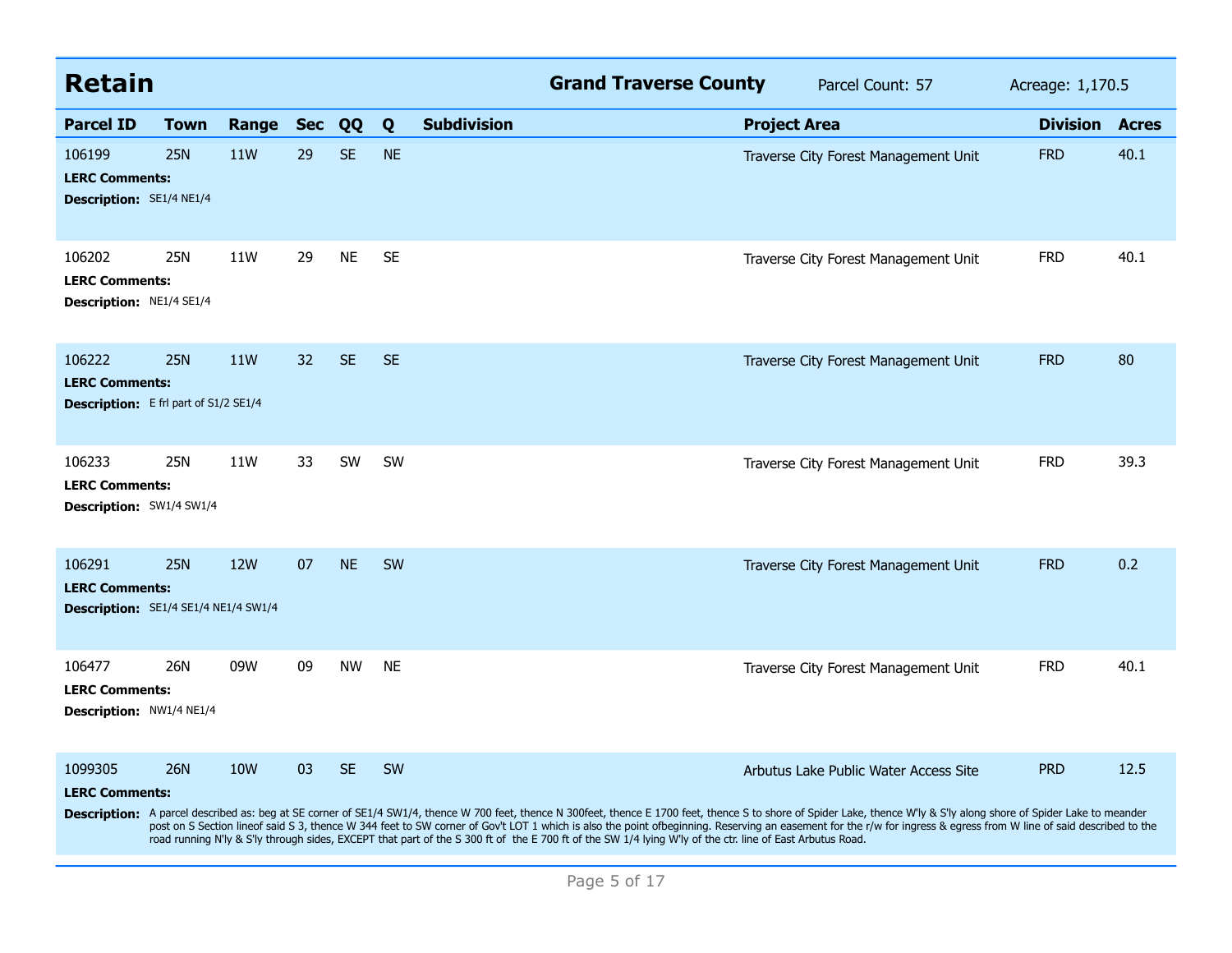| <b>Retain</b>                                                                 |                                             |            |            |           |           |                    | <b>Grand Traverse County</b>                                                                                                                                         |                     | Parcel Count: 57                                                                                                                                                                                                                                                                                                                                                                                                                                                                         | Acreage: 1,170.5 |              |
|-------------------------------------------------------------------------------|---------------------------------------------|------------|------------|-----------|-----------|--------------------|----------------------------------------------------------------------------------------------------------------------------------------------------------------------|---------------------|------------------------------------------------------------------------------------------------------------------------------------------------------------------------------------------------------------------------------------------------------------------------------------------------------------------------------------------------------------------------------------------------------------------------------------------------------------------------------------------|------------------|--------------|
| <b>Parcel ID</b>                                                              | <b>Town</b>                                 | Range      | <b>Sec</b> | QQ        | Q         | <b>Subdivision</b> |                                                                                                                                                                      | <b>Project Area</b> |                                                                                                                                                                                                                                                                                                                                                                                                                                                                                          | <b>Division</b>  | <b>Acres</b> |
| 106868<br><b>LERC Comments:</b>                                               | 26N                                         | 10W        | 04         | <b>NE</b> | <b>SE</b> |                    | Government Lot Two (2), and right of entry to said exception as an easement appurtenant to the use of a cabin located on said parcel.                                |                     | Chandler Lake Public Water Access Site<br>Description: Entire Government Lot Two (2) except the North Eight hundred twenty-five (825) feet of the East Three hundred thirty (330) feet thereof; and except the West Five hundred fifty (550) feet of said Government<br>Lot Two (2); Also except that part of the East Three hundred thirty (330) feet of the West Eight hundred eighty (880) feet which lies South of a line Twelve hundred (1200) feet South of the North line of said | <b>PRD</b>       | 16.2         |
| 106869<br><b>LERC Comments:</b>                                               | <b>26N</b>                                  | <b>10W</b> | 04         | <b>NE</b> | <b>SE</b> |                    | <b>Description:</b> The North Eight hundred twenty-five (825) feet of the East Three hundred thirty (330) feet of Government Lot Two (2).                            |                     | <b>Chandler Lake Public Water Access Site</b>                                                                                                                                                                                                                                                                                                                                                                                                                                            | <b>PRD</b>       | 6.3          |
| 106870<br><b>LERC Comments:</b>                                               | 26N                                         | 10W        | 04         | <b>NE</b> | <b>SE</b> |                    |                                                                                                                                                                      |                     | Chandler Lake Public Water Access Site<br>Description: Part of Government Lot Two (2), described as the East three hundred thirty (330) feet of the West eight hundred eighty (880) feet, except the North one thousand two hundred (1,200) feet thereof.                                                                                                                                                                                                                                | <b>PRD</b>       | 2.7          |
| 106874<br><b>LERC Comments:</b><br><b>Description:</b> LOT 1 except W 40 rods | 26N                                         | 10W        | 04         | <b>SW</b> | <b>SE</b> |                    |                                                                                                                                                                      |                     | Chandler Lake Public Water Access Site                                                                                                                                                                                                                                                                                                                                                                                                                                                   | <b>PRD</b>       | 26           |
| 106893<br><b>LERC Comments:</b>                                               | 26N                                         | 10W        | 10         | <b>NW</b> | <b>NE</b> |                    | <b>Description:</b> That part of Lot 11 described as com 10 ft E and 350' S of NW cor of said Lot, S 60' E 122', N 30', E 122', N 70d W 84', W 158' to point of beg. |                     |                                                                                                                                                                                                                                                                                                                                                                                                                                                                                          | <b>PRD</b>       | 0.3          |
| 106896<br><b>LERC Comments:</b>                                               | <b>26N</b><br>alg sd 1/4 line to pt of beg. | 10W        | 10         | <b>NW</b> | <b>NE</b> |                    |                                                                                                                                                                      |                     | Description: All that part of Govt 11 described as com at the N 1/4 cor, th S alg sd 1/4 line 380 ft to place of beg, th E 10 ft parallel with the N sc line, th S 30 ft parallel with the N-S 1/4 line, th W 10 ft to sd 1/4                                                                                                                                                                                                                                                            | <b>PRD</b>       | 0.1          |
| 106912<br><b>LERC Comments:</b>                                               | 26N<br>sec line 290 ft to pt of beg.        | 10W        | 10         | <b>NE</b> | <b>NW</b> |                    |                                                                                                                                                                      |                     | Description: All that part of NE1/4 NW1/4 desc. as beg at the N 1/4 cor of sd sec, th S alg the N-S 1/4 line 410 ft, th W parallel with the N sec line 290 ft, th N parallel with the N-S 1/4 line 410 ft to the N line of sec                                                                                                                                                                                                                                                           | <b>PRD</b>       | 2.7          |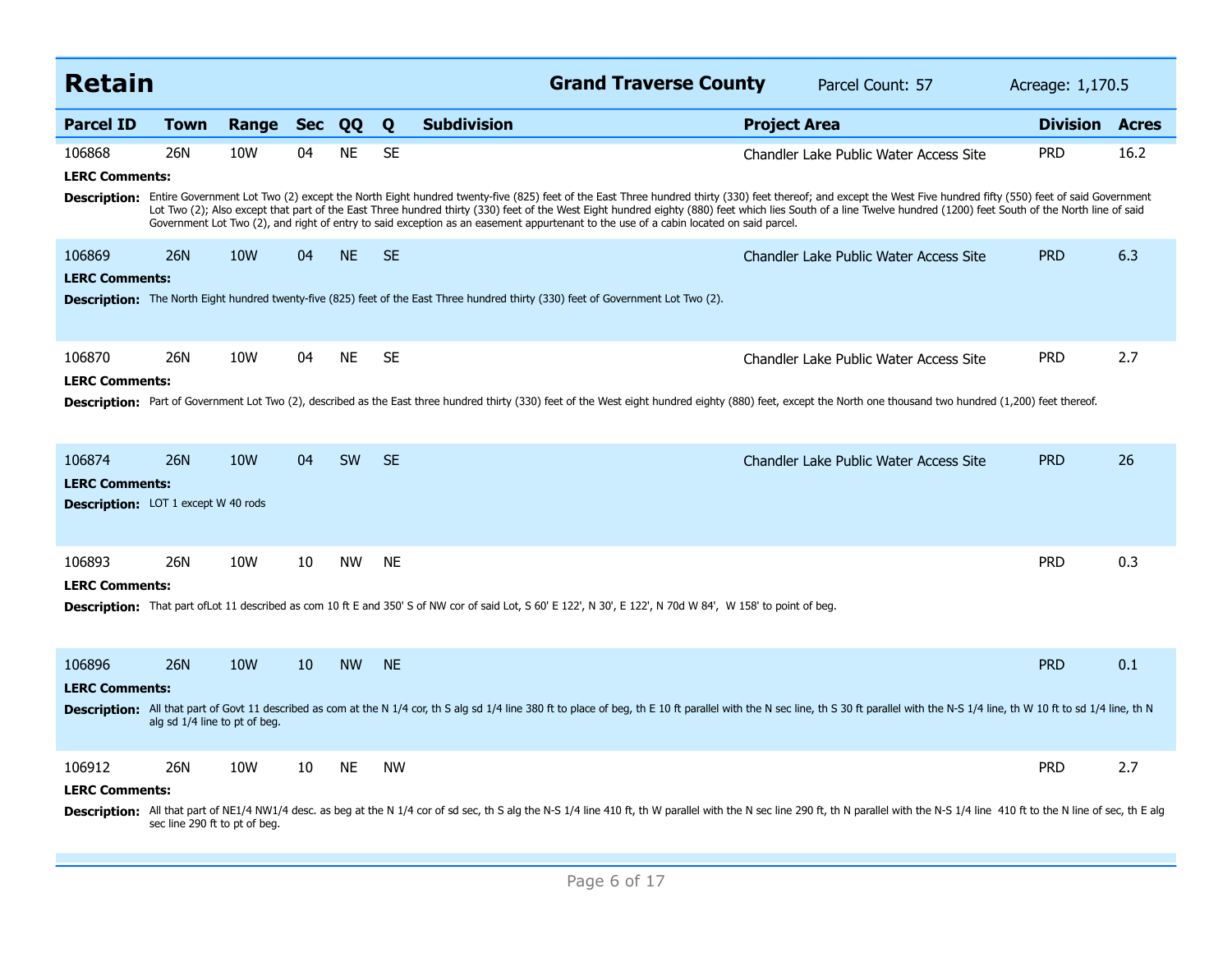| <b>Retain</b>                                                              |                                                     |            |            |           |           | <b>Grand Traverse County</b><br>Parcel Count: 57                                                                                                                                                                                                                       | Acreage: 1,170.5 |              |
|----------------------------------------------------------------------------|-----------------------------------------------------|------------|------------|-----------|-----------|------------------------------------------------------------------------------------------------------------------------------------------------------------------------------------------------------------------------------------------------------------------------|------------------|--------------|
| <b>Parcel ID</b>                                                           | <b>Town</b>                                         | Range      | <b>Sec</b> | QQ        | Q         | <b>Subdivision</b><br><b>Project Area</b>                                                                                                                                                                                                                              | <b>Division</b>  | <b>Acres</b> |
| 107002<br><b>LERC Comments:</b>                                            | <b>26N</b>                                          | <b>10W</b> | 18         | <b>NE</b> | <b>SE</b> | Traverse City Forest Management Unit<br>Description: W 500 ft of that part of NE1/4 SE1/4 lying S of Pennsylvania RR r/w except beginning at the NW corner thereof, th E'ly along said r/w 434 ft, th S 390 ft, th SW'ly to a point 330 ft E of SW corner of NE1/4 SE1 | <b>FRD</b>       | 1.2          |
|                                                                            | th W 330 ft, th N to POB                            |            |            |           |           |                                                                                                                                                                                                                                                                        |                  |              |
| 107003<br><b>LERC Comments:</b>                                            | 26N                                                 | 10W        | 18         | <b>NE</b> | <b>SE</b> | Traverse City Forest Management Unit                                                                                                                                                                                                                                   | <b>FRD</b>       | 3.9          |
|                                                                            |                                                     |            |            |           |           | Description: That part of NE1/4 SE1/4 lying S'ly of Boardman River except a certain island in the river                                                                                                                                                                |                  |              |
| 107116<br><b>LERC Comments:</b>                                            | <b>26N</b>                                          | <b>10W</b> | 31         | SW        | SW        | Traverse City Forest Management Unit                                                                                                                                                                                                                                   | <b>FRD</b>       | 24.6         |
| <b>Description: SW1/4 SW1/4</b>                                            |                                                     |            |            |           |           |                                                                                                                                                                                                                                                                        |                  |              |
| 107117<br><b>LERC Comments:</b>                                            | 26N                                                 | 10W        | 31         | <b>SE</b> | <b>SW</b> | Traverse City Forest Management Unit                                                                                                                                                                                                                                   | <b>FRD</b>       | 39.7         |
| <b>Description: SE1/4 SW1/4</b>                                            |                                                     |            |            |           |           |                                                                                                                                                                                                                                                                        |                  |              |
| 2031970<br><b>LERC Comments:</b>                                           | <b>26N</b>                                          | <b>10W</b> | 31         | SW        | <b>NW</b> | Traverse City Forest Management Unit                                                                                                                                                                                                                                   | <b>FRD</b>       | 21.3         |
| <b>Description:</b> The West 1/3 of the South 1/2 of the Fractional NW 1/4 |                                                     |            |            |           |           |                                                                                                                                                                                                                                                                        |                  |              |
| 2031973<br><b>LERC Comments:</b>                                           | 26N                                                 | 10W        | 31         | <b>NE</b> | SW        | Traverse City Forest Management Unit                                                                                                                                                                                                                                   | <b>FRD</b>       | 25           |
|                                                                            |                                                     |            |            |           |           | <b>Description:</b> The NE1/4 of the SW1/4 EXCEPT that part lying North of the centerline of Mayfield Trail                                                                                                                                                            |                  |              |
| 2031976                                                                    | <b>26N</b>                                          | <b>10W</b> | 31         | <b>NW</b> | <b>SW</b> | Traverse City Forest Management Unit                                                                                                                                                                                                                                   | <b>FRD</b>       | 16.5         |
| <b>LERC Comments:</b>                                                      |                                                     |            |            |           |           | Description: The Fractional NW1/4 of the Fractional SW1/4 EXCEPT that part of the Fractional NW 1/4 of the Fractional SW 1/4 lying within the following described parcel: the East 2/3 of the North 1/2 of the Fractional NW                                           |                  |              |
|                                                                            | 1/4 lying North of the centerline of Mayfield Trail |            |            |           |           |                                                                                                                                                                                                                                                                        |                  |              |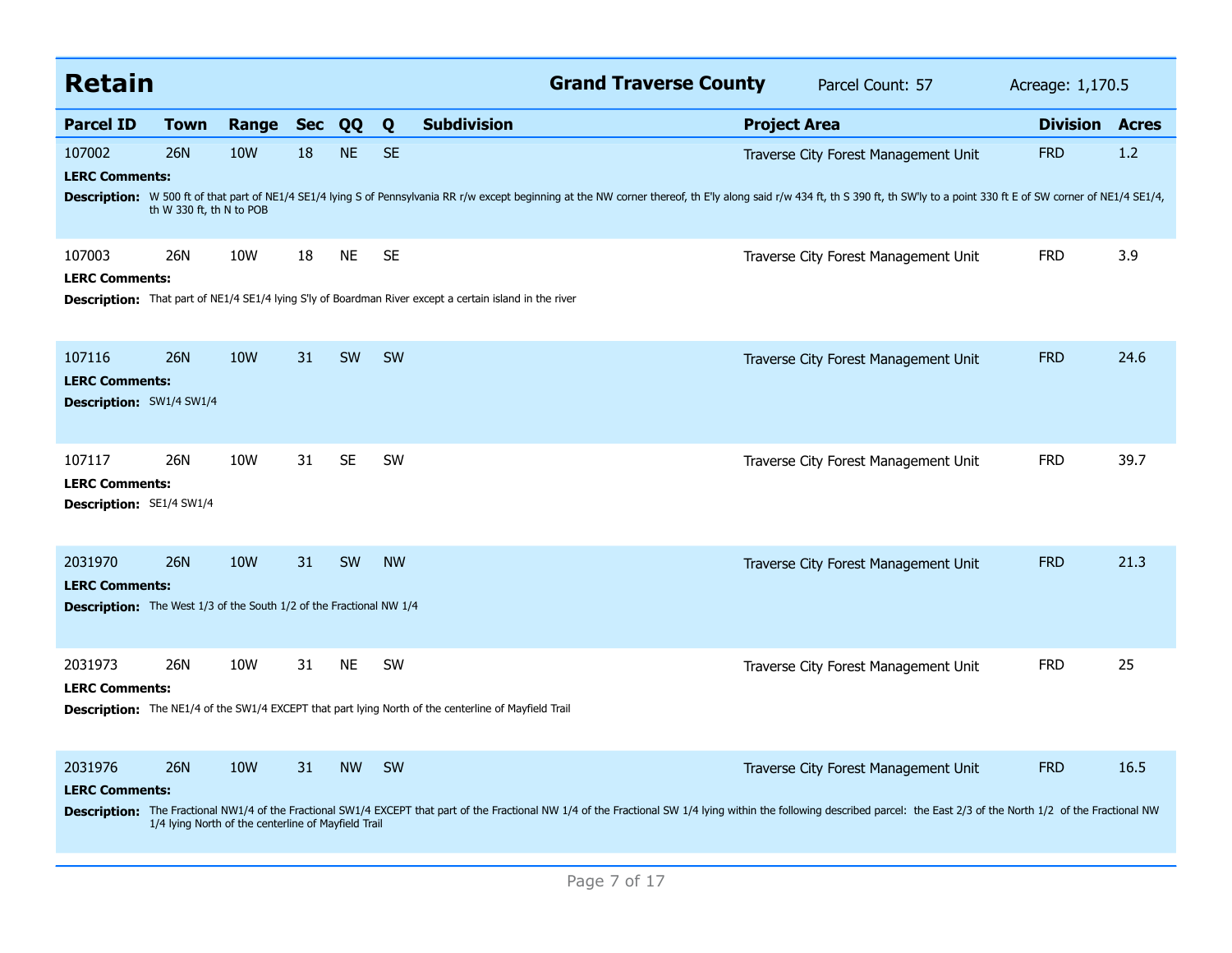| <b>Retain</b>                                                                                  |             |            |            |           |           |                    | <b>Grand Traverse County</b> |                     | Parcel Count: 57                     | Acreage: 1,170.5 |              |
|------------------------------------------------------------------------------------------------|-------------|------------|------------|-----------|-----------|--------------------|------------------------------|---------------------|--------------------------------------|------------------|--------------|
| <b>Parcel ID</b>                                                                               | <b>Town</b> | Range      | <b>Sec</b> | QQ        | Q         | <b>Subdivision</b> |                              | <b>Project Area</b> |                                      | <b>Division</b>  | <b>Acres</b> |
| 2022396<br><b>LERC Comments:</b><br><b>Description:</b> Island in Bass Lake (CCN 009)          | <b>26N</b>  | 12W        | 02         | <b>NE</b> | <b>SE</b> |                    |                              |                     |                                      | <b>PRD</b>       | 0.2          |
| 2022397<br><b>LERC Comments:</b><br><b>Description:</b> Island in Cedar Hedge Lake (CCN 010)   | <b>26N</b>  | <b>12W</b> | 08         | <b>NE</b> | <b>NE</b> |                    |                              |                     |                                      | <b>PRD</b>       | 10.5         |
| 107403<br><b>LERC Comments:</b><br><b>Description:</b> S1/2 NW1/4 except S 22 acres and RR R/W | 26N         | 12W        | 19         | <b>SE</b> | <b>NW</b> |                    |                              |                     | Traverse City Forest Management Unit | <b>PRD</b>       | 29.8         |
| 108000<br><b>LERC Comments:</b><br>Description: E1/2 NW1/4 NW1/4                               | 27N         | <b>10W</b> | 12         | <b>NW</b> | <b>NW</b> |                    |                              |                     | Traverse City Forest Management Unit | <b>FRD</b>       | 19.4         |
| 108001<br><b>LERC Comments:</b><br>Description: E1/2 SW1/4 NW1/4                               | 27N         | 10W        | 12         | SW        | <b>NW</b> |                    |                              |                     | Traverse City Forest Management Unit | <b>FRD</b>       | 19.6         |
| 107999<br><b>LERC Comments:</b><br>Description: NE1/4 NW1/4                                    | 27N         | <b>10W</b> | 12         | <b>NE</b> | <b>NW</b> |                    |                              |                     | Traverse City Forest Management Unit | <b>FRD</b>       | 38.8         |
| 108002<br><b>LERC Comments:</b><br>Description: SE1/4 NW1/4                                    | 27N         | 10W        | 12         | <b>SE</b> | <b>NW</b> |                    |                              |                     | Traverse City Forest Management Unit | <b>FRD</b>       | 39.2         |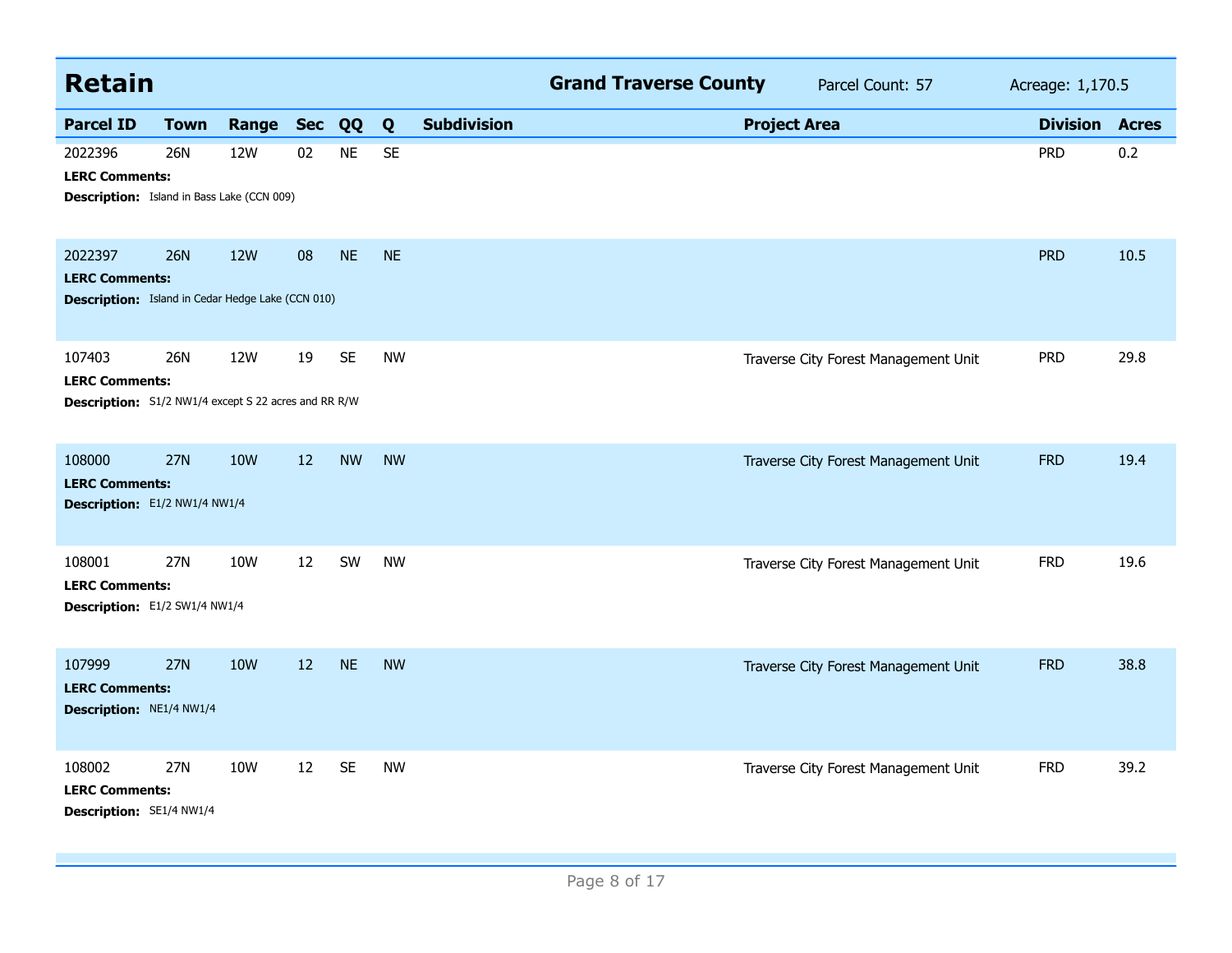| <b>Retain</b>                                                                           |             |            |            |           |           |                    | <b>Grand Traverse County</b>                                                                                                                                                    |                       | Parcel Count: 57                                                                                                                                                                                                                                                                                                                                                                                                                                                                                                                                                                                                                                                                     | Acreage: 1,170.5 |              |
|-----------------------------------------------------------------------------------------|-------------|------------|------------|-----------|-----------|--------------------|---------------------------------------------------------------------------------------------------------------------------------------------------------------------------------|-----------------------|--------------------------------------------------------------------------------------------------------------------------------------------------------------------------------------------------------------------------------------------------------------------------------------------------------------------------------------------------------------------------------------------------------------------------------------------------------------------------------------------------------------------------------------------------------------------------------------------------------------------------------------------------------------------------------------|------------------|--------------|
| <b>Parcel ID</b>                                                                        | <b>Town</b> | Range      | <b>Sec</b> | QQ        | Q         | <b>Subdivision</b> |                                                                                                                                                                                 | <b>Project Area</b>   |                                                                                                                                                                                                                                                                                                                                                                                                                                                                                                                                                                                                                                                                                      | <b>Division</b>  | <b>Acres</b> |
| 2022393<br><b>LERC Comments:</b><br><b>Description:</b> Island in Silver Lake (CCN 007) | <b>27N</b>  | 11W        | 30         | <b>NE</b> | <b>SW</b> |                    |                                                                                                                                                                                 |                       |                                                                                                                                                                                                                                                                                                                                                                                                                                                                                                                                                                                                                                                                                      | <b>PRD</b>       | 2.2          |
| 108209<br><b>LERC Comments:</b><br><b>Description:</b> S 125 ft of Govt Lot 1           | 27N         | 11W        | 30         | <b>NE</b> | <b>NE</b> |                    |                                                                                                                                                                                 |                       | Silver Lake Public Water Access Site                                                                                                                                                                                                                                                                                                                                                                                                                                                                                                                                                                                                                                                 | <b>PRD</b>       | 2.6          |
| 2022395<br><b>LERC Comments:</b><br><b>Description:</b> Island in Silver Lake (CCN 008) | <b>27N</b>  | 11W        | 31         | <b>NE</b> | <b>NW</b> |                    |                                                                                                                                                                                 |                       |                                                                                                                                                                                                                                                                                                                                                                                                                                                                                                                                                                                                                                                                                      | <b>PRD</b>       | 0.5          |
| 108442<br><b>LERC Comments:</b>                                                         | <b>29N</b>  | 10W        | 21         | <b>NW</b> | <b>SE</b> |                    | lands, if any lying between the above description and the waters of Grand traverse Bay, and together with full riparian rights in front of said premises on Grand Traverse Bay. |                       | Description: That part of NW1/4 of SE1/4 desc as com at a pt in the center of Peninsula Drive also known as Old Mission Hwy where sd road crosses the S 1/8 line of said Sec and running W 14 rds alg said 1/8 line to place o<br>beg, th N 75 ft, th W parallel to said S 1/8 line to waters edge of Bowers Harbor (Grand Trav. Bay) th SW'ly along waters edge to S 1/8 line of said Sec. th E along said 1/8 line to point of beg, together with all                                                                                                                                                                                                                              | <b>PRD</b>       | 0.8          |
| 1000185<br><b>LERC Comments:</b>                                                        | <b>29N</b>  | <b>10W</b> | 21         | <b>SW</b> | <b>SE</b> |                    |                                                                                                                                                                                 | <b>Bower's Harbor</b> | Description: Part of SWI/4 SEI/4 descr as: Comm at SI/4 corner of Sec. 21; th East 390.59 ft. along South line of Sec., th N 01D 38M 45S West 795.22 ft, thN 43D 19M 12S East 203.94 ft., th N 05D 03M 06S East 163.15 ft. to<br>point on northerly r/w of relocated Peninsula Dr. and POB, along said northerly r/wline, following courses: Southwesterly 138.5 ft. along arc of a 676 ft. radius curve to right, long chord of which bears S 65D 52M<br>185 W 138.26 ft., thS 71D 44M 29S West 246.18 ft., leaving said northerly r/w line, N 38D 04M 33SWest 77.19 ft., th N 38D 43M 00S East 40.97 ft., Northeasterly 70.6 ft. alongarc of a 194.78 ft radius curve to           | <b>PRD</b>       | 1.1          |
| 108453<br><b>LERC Comments:</b>                                                         | 29N         | 10W        | 21         | <b>SW</b> | <b>SE</b> |                    | place of beg, except Beg at intersection of S 1/8 In and c/l of Peninsula Drive th W101 ft, S 37d 39' E 60 ft to c/l of Penninsula Dr, N 53d14' E 80 ft alg c/l to pob.         | Bower's Harbor        | Description: All that part of SW1/4 SE1/4 desc as beg at a pt 805.5 ft W of the NE cor of sd SW1/4 SE1/4, th S 195.1 ft, th S 79d52' E 36 ft, th NE'ly alg c/l of hwy to its intersection with the S 1/8 ln, th W 510.6 ft m/l                                                                                                                                                                                                                                                                                                                                                                                                                                                       | <b>PRD</b>       | 1.2          |
| 108443<br><b>LERC Comments:</b>                                                         | <b>29N</b>  | <b>10W</b> | 21         | <b>NW</b> | <b>SE</b> |                    |                                                                                                                                                                                 | Bower's Harbor        | Description: Part of NW1/4 SE1/4 desc com at a pt in the center of Peninsula Drive, also known as Old Mission Highway where said road crosses the S 1/8 In of sd Sec. 21, and running W14 rods alg sd 1/8 In and N 75 ft to<br>the place of beg of this parcel, th N 130 ft, thW 392.11 ft par to the sd S 1/8 In to iron pipe near the shore of Grand Traverse Bay, th S 24d13'40" W 142.40 ft alg shore to a pt 75 ft N of sd S 1/8 In, th E 450.5 ft<br>par to sd S 1/8 Int o the pt of beg, containing 1.25 acres m/l, together with all lands, if any, lying between the above description and the waters of Grand Traverse Bay, and including full riparian rights in front of | <b>PRD</b>       | 1.3          |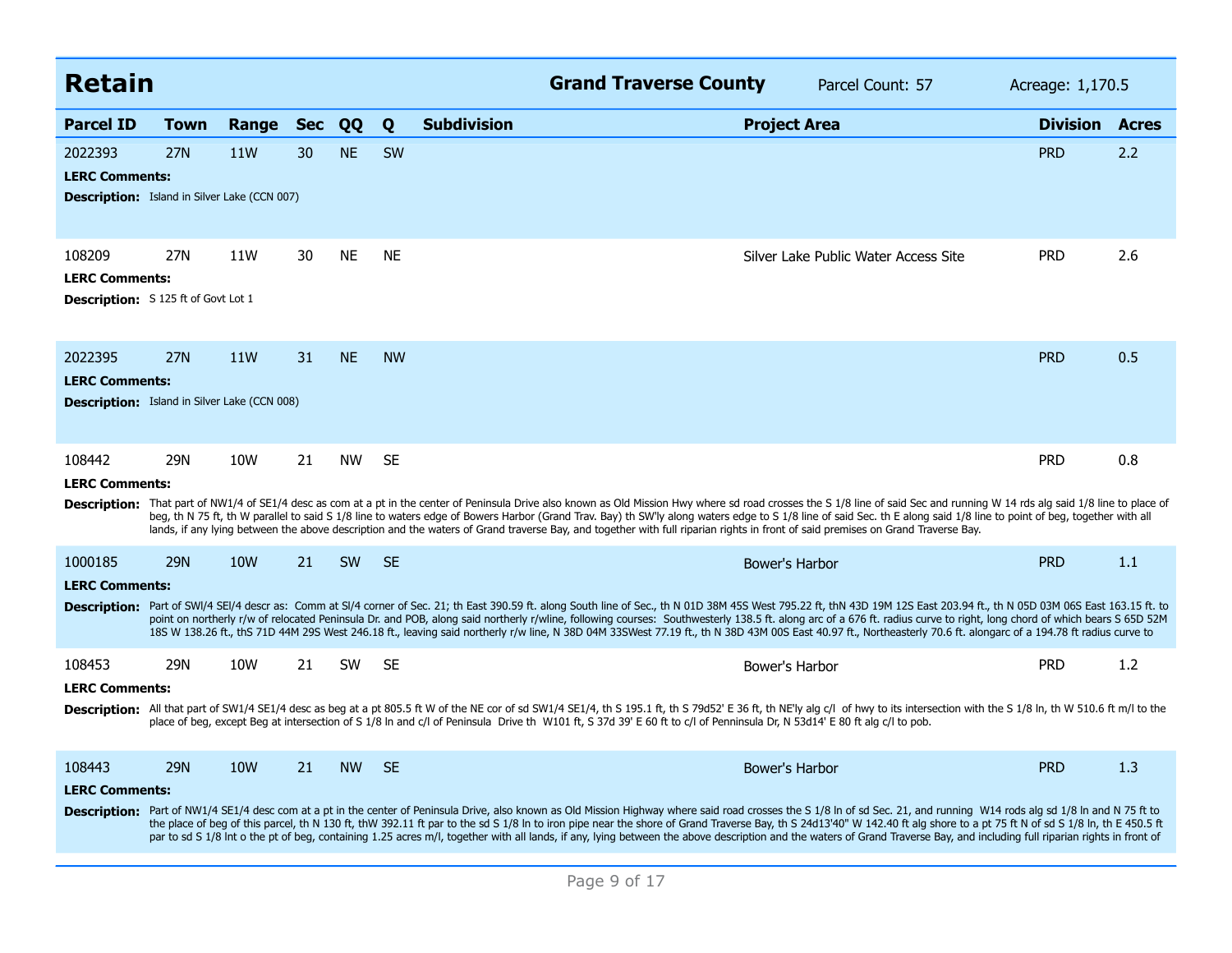| Retain           |     |                     |    |    |      |                    | <b>Grand Traverse County</b> | Parcel Count: 57<br>Acreage: 1,170.5 |            |                 |              |
|------------------|-----|---------------------|----|----|------|--------------------|------------------------------|--------------------------------------|------------|-----------------|--------------|
| <b>Parcel ID</b> |     | Town Range Sec QQ Q |    |    |      | <b>Subdivision</b> |                              | <b>Project Area</b>                  |            | <b>Division</b> | <b>Acres</b> |
| 108446           | 29N | 10W                 | 21 | NW | - SE |                    |                              |                                      | <b>PRD</b> |                 | 0.1          |

**LERC Comments:**

Description: All that part of NW1/4 SE1/4 desc as Com at the intersection of the S 1/8 line of said Sec 21 with the c/l of Peninsula Dr, th W 231 ft to pob, th E 12, th N 219.25 ft, th W 12 ft, th S 219.25 ft to pob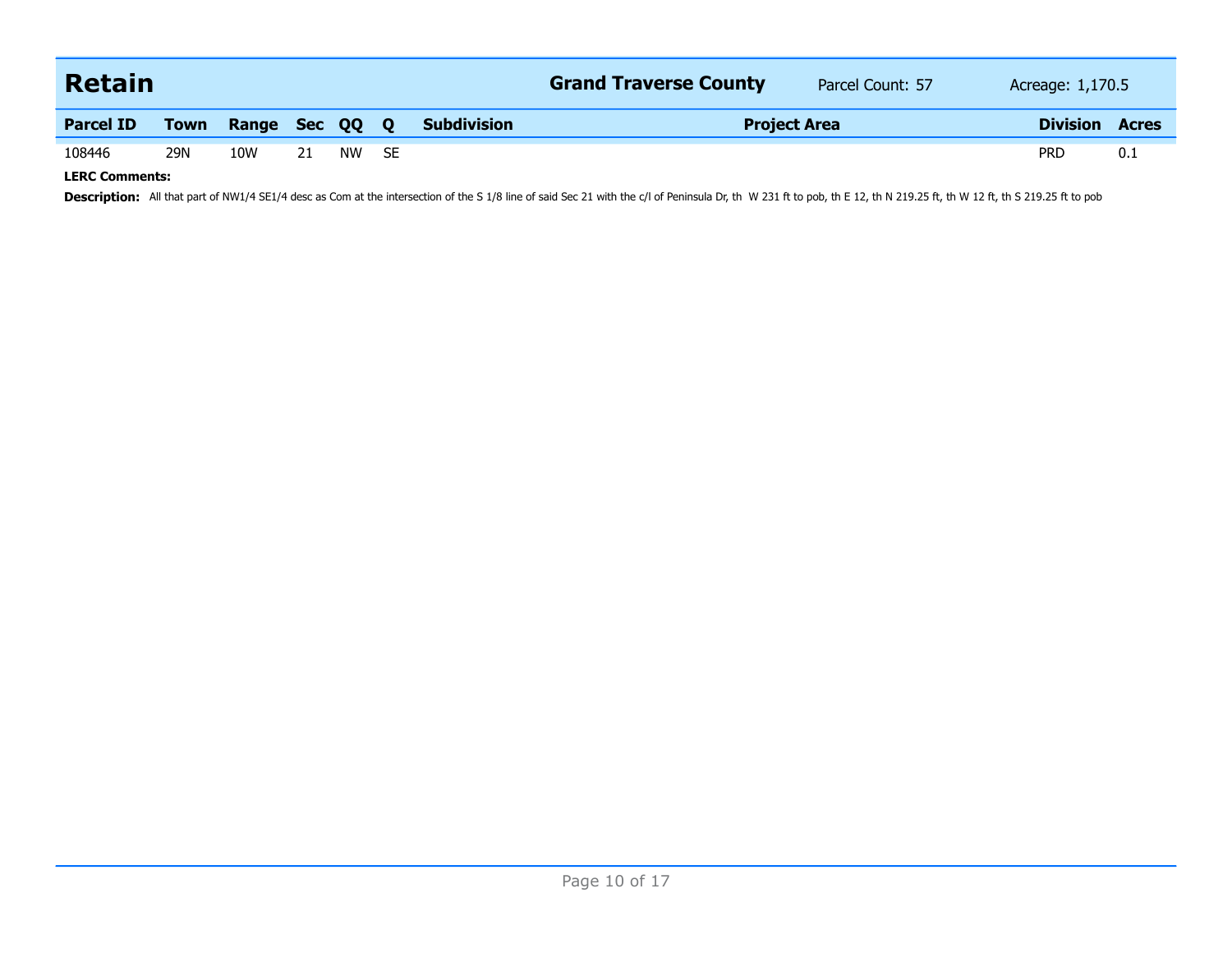| <b>Alternate Conservation Owner</b><br><b>Grand Traverse County</b><br>Parcel Count: 8<br>Acreage: 131.4 |             |                 |        |           |           |                                                                                                               |  |                     |                                      |                       |      |
|----------------------------------------------------------------------------------------------------------|-------------|-----------------|--------|-----------|-----------|---------------------------------------------------------------------------------------------------------------|--|---------------------|--------------------------------------|-----------------------|------|
| <b>Parcel ID</b>                                                                                         | <b>Town</b> | Range           | Sec QQ |           | Q         | <b>Subdivision</b>                                                                                            |  | <b>Project Area</b> |                                      | <b>Division Acres</b> |      |
| 107037<br><b>LERC Comments:</b><br>Description: SE1/4 NW1/4                                              | 26N         | 10W             | 22     | <b>SE</b> | <b>NW</b> |                                                                                                               |  |                     | Traverse City Forest Management Unit | <b>FRD</b>            | 39.6 |
| 2047085<br><b>LERC Comments:</b>                                                                         | <b>26N</b>  | <b>10W</b>      | 22     | SW        | <b>NE</b> | Description: All that part of the SW 1/4 of the NE 1/4 lying south of the centerline of Wadsworth Road        |  |                     | Traverse City Forest Management Unit | <b>FRD</b>            | 36.9 |
| 2047081<br><b>LERC Comments:</b>                                                                         | 26N         | 10 <sub>W</sub> | 22     | <b>NW</b> | <b>NE</b> | <b>Description:</b> All that part of the NW 1/4 of the NE 1/4 lying south of the centerline of Wadsworth Road |  |                     | Traverse City Forest Management Unit | <b>FRD</b>            | 7.4  |
| 2047088<br><b>LERC Comments:</b>                                                                         | <b>26N</b>  | <b>10W</b>      | 22     | <b>SE</b> | <b>NE</b> | <b>Description:</b> All that part of the SE 1/4 of the NE 1/4 lying south of the centerline of Wadsworth Road |  |                     | Traverse City Forest Management Unit | <b>FRD</b>            | 8    |
| 2047082<br><b>LERC Comments:</b>                                                                         | 26N         | 10W             | 22     | <b>NW</b> | <b>NE</b> | Description: All that part of the NW 1/4 of the NE 1/4 lying north of the centerline of Brown Bridge Road     |  |                     | Traverse City Forest Management Unit | <b>FRD</b>            | 1.7  |
| 107197<br><b>LERC Comments:</b>                                                                          | <b>27N</b>  | <b>11W</b>      | 15     | <b>NE</b> | <b>SE</b> | Description: NW1/4 NE1/4 SE1/4 lying below water of Boardman Lake (6.34 A Under Water)                        |  |                     |                                      | <b>PRD</b>            | 4.9  |
| 107198<br><b>LERC Comments:</b><br><b>Description: NE1/4 NE1/4 SE1/4</b>                                 | 27N         | 11W             | 15     | <b>NE</b> | <b>SE</b> |                                                                                                               |  |                     |                                      | <b>PRD</b>            | 9.6  |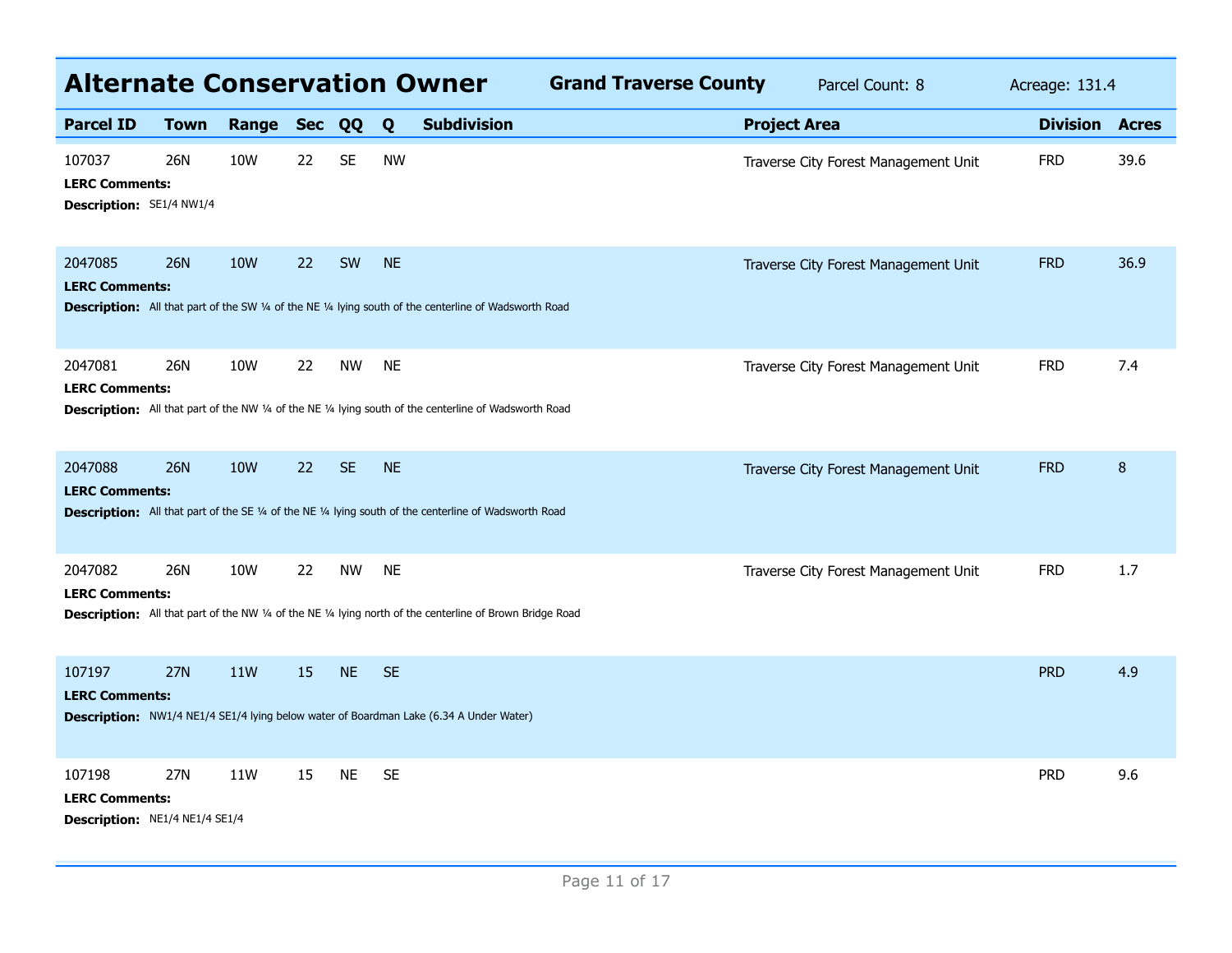| <b>Alternate Conservation Owner</b> |                                                                                                                                      |              |    |     |              |                    | <b>Grand Traverse County</b> | Parcel Count: 8          | Acreage: 131.4  |              |  |  |
|-------------------------------------|--------------------------------------------------------------------------------------------------------------------------------------|--------------|----|-----|--------------|--------------------|------------------------------|--------------------------|-----------------|--------------|--|--|
| <b>Parcel ID</b>                    | <b>Town</b>                                                                                                                          | Range Sec QQ |    |     | $\mathbf{o}$ | <b>Subdivision</b> | <b>Project Area</b>          |                          | <b>Division</b> | <b>Acres</b> |  |  |
| 108380                              | <b>28N</b>                                                                                                                           | 09W          | 17 | SF. | <b>NE</b>    |                    |                              | Petebego State Game Area | <b>WLD</b>      | 23.3         |  |  |
| <b>LERC Comments:</b>               |                                                                                                                                      |              |    |     |              |                    |                              |                          |                 |              |  |  |
|                                     | <b>Description:</b> That part of S 23 A of SE1/4 NE1/4, W of PM RR, also that part of N 34 rods of E 23 A of SE1/4 NE1/4 W of PM RR. |              |    |     |              |                    |                              |                          |                 |              |  |  |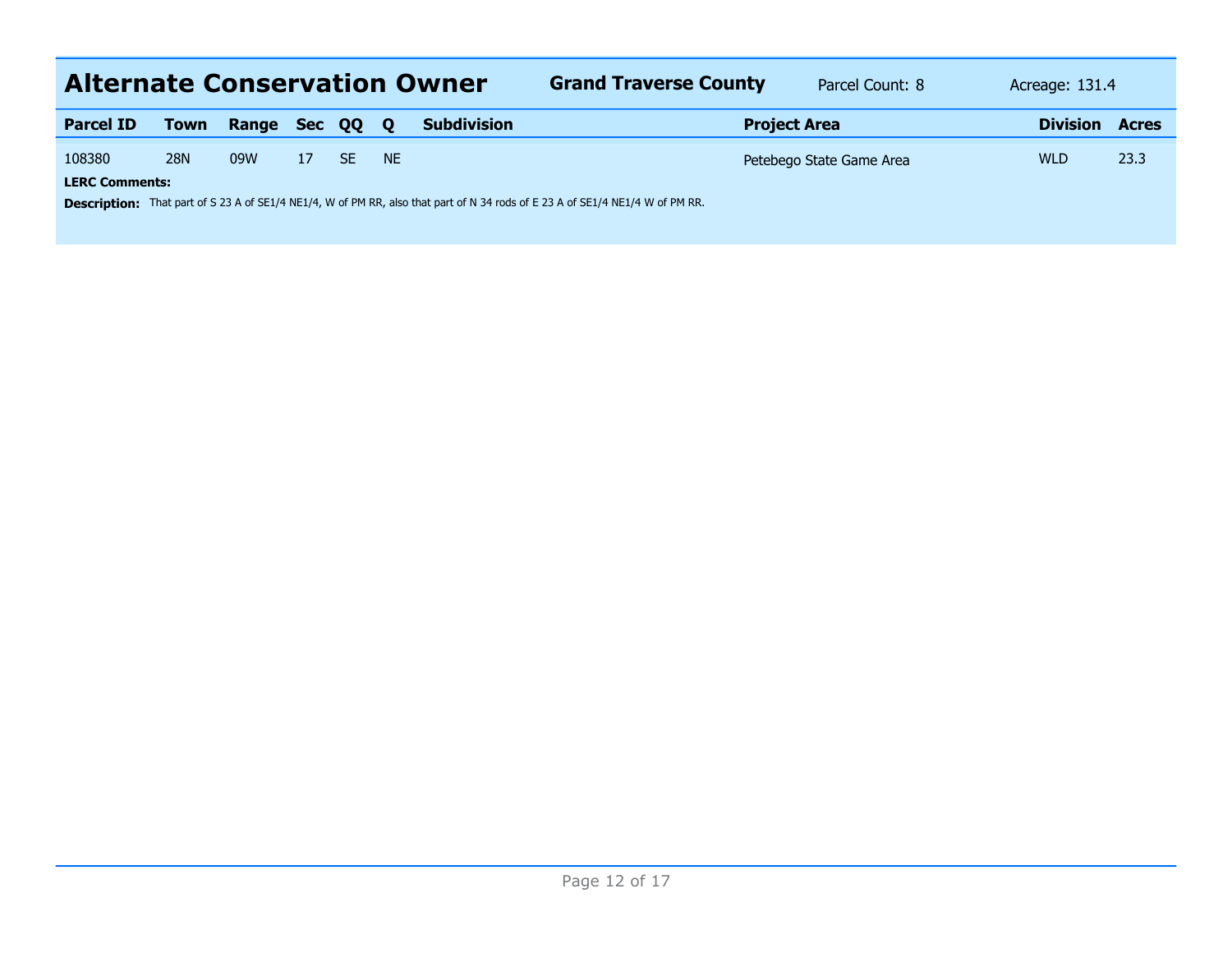|                                                                                               | <b>Dispose</b><br>Range Sec QQ |     |    |           |           |                            | <b>Grand Traverse County</b> |                     | Parcel Count: 29                                                                                                                                                                                                                                                                                                                                                                                                                                                                          | Acreage: 802.4  |              |
|-----------------------------------------------------------------------------------------------|--------------------------------|-----|----|-----------|-----------|----------------------------|------------------------------|---------------------|-------------------------------------------------------------------------------------------------------------------------------------------------------------------------------------------------------------------------------------------------------------------------------------------------------------------------------------------------------------------------------------------------------------------------------------------------------------------------------------------|-----------------|--------------|
| <b>Parcel ID</b>                                                                              | <b>Town</b>                    |     |    |           | Q         | <b>Subdivision</b>         |                              | <b>Project Area</b> |                                                                                                                                                                                                                                                                                                                                                                                                                                                                                           | <b>Division</b> | <b>Acres</b> |
| 2039775<br><b>LERC Comments:</b><br>Description: Block 06, Lot 2                              |                                |     |    |           |           | Original Plat of Fife Lake |                              |                     |                                                                                                                                                                                                                                                                                                                                                                                                                                                                                           | <b>FRD</b>      | 0.2          |
| 105984<br><b>LERC Comments:</b>                                                               | <b>25N</b><br>beginning.       | 09W | 33 | SW        | <b>NE</b> |                            |                              |                     | Traverse City Forest Management Unit<br>Description: That part of Southwest 1/4 of Northeast 1/4 commencing on East line thereof 294 feet 11/2 inches North of Southeast corner of said Southwest 1/4 of Northeast 1/4 thence North 71°47' West 210 feet more or less<br>P.R.R. right of way thence Northeasterly along right of way line 1291/2 feet thence Southeasterly at right angles with right of way to East line of said Southwest 1/4 of Northeast 1/4 thence South to point of | <b>FRD</b>      | 0.6          |
| 106345<br><b>LERC Comments:</b><br>Description: NW1/4 NE1/4                                   | 25N                            | 12W | 18 | <b>NW</b> | <b>NE</b> |                            |                              |                     | Traverse City Forest Management Unit                                                                                                                                                                                                                                                                                                                                                                                                                                                      | <b>FRD</b>      | 39.7         |
| 106712<br><b>LERC Comments:</b><br><b>Description: SE1/4 SE1/4</b>                            | <b>26N</b>                     | 09W | 26 | <b>SE</b> | <b>SE</b> |                            |                              |                     | Traverse City Forest Management Unit                                                                                                                                                                                                                                                                                                                                                                                                                                                      | <b>FRD</b>      | 39.9         |
| 106711<br><b>LERC Comments:</b><br><b>Description: SW1/4 SE1/4</b>                            | 26N                            | 09W | 26 | SW        | <b>SE</b> |                            |                              |                     | Traverse City Forest Management Unit                                                                                                                                                                                                                                                                                                                                                                                                                                                      | <b>FRD</b>      | 39.9         |
| 106811<br><b>LERC Comments:</b><br><b>Description: NW1/4 NW1/4</b>                            | <b>26N</b>                     | 09W | 35 | <b>NW</b> | <b>NW</b> |                            |                              |                     | Traverse City Forest Management Unit                                                                                                                                                                                                                                                                                                                                                                                                                                                      | <b>FRD</b>      | 39.9         |
| 106841<br><b>LERC Comments:</b><br><b>Description:</b> Lot 10 sec 2 exc the E 1000 ft thereof | 26N                            | 10W | 02 | SW        | SW        |                            |                              |                     |                                                                                                                                                                                                                                                                                                                                                                                                                                                                                           | <b>PRD</b>      | 9.7          |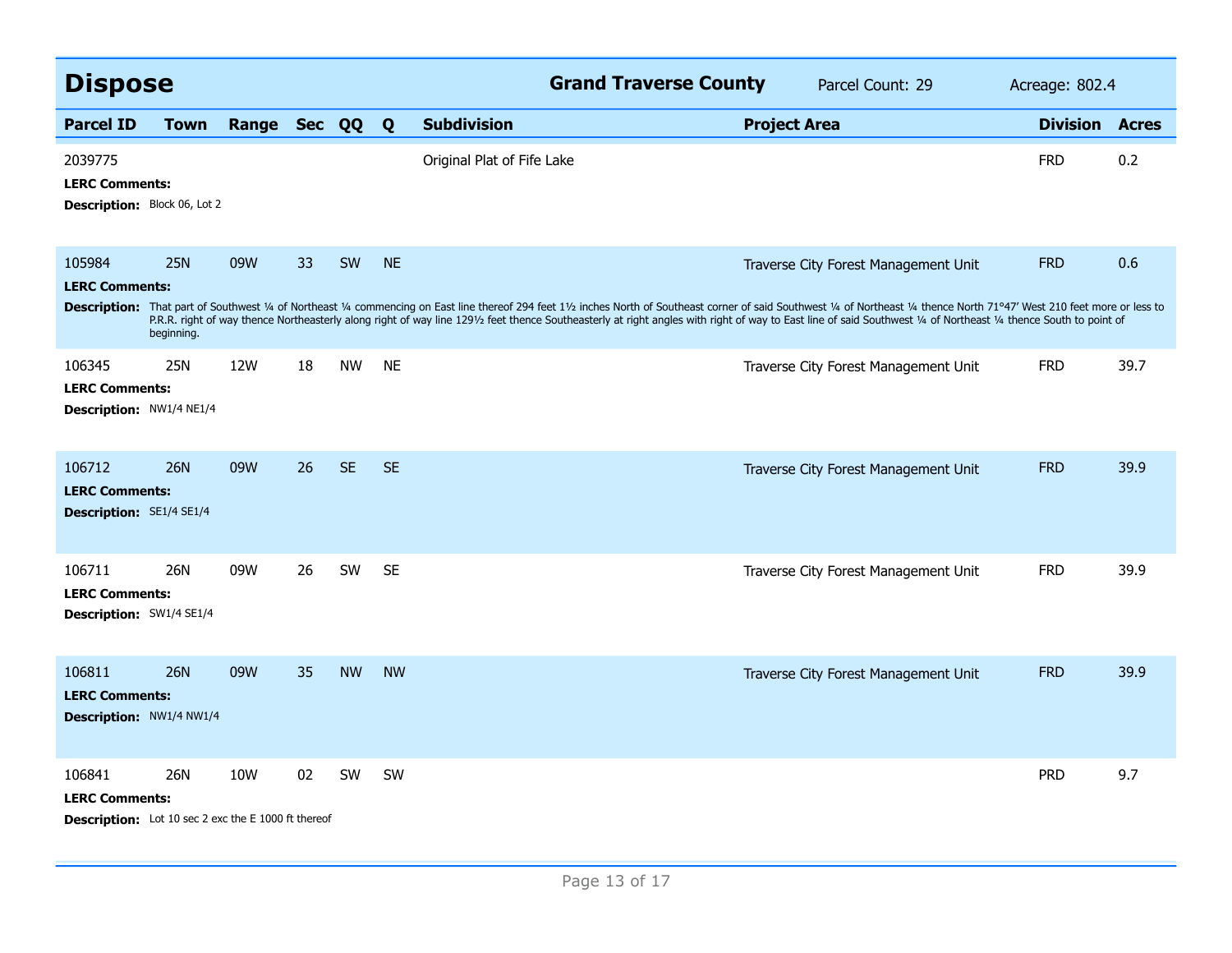| <b>Dispose</b>                                                     |             |                                                           |            |           |           |                    | <b>Grand Traverse County</b>                                                                                                                                                             |                     | Parcel Count: 29                                                                                                                                                                                                                                                                                                                                                                                                                                                                                                                                                                                                                                                                                        | Acreage: 802.4  |              |
|--------------------------------------------------------------------|-------------|-----------------------------------------------------------|------------|-----------|-----------|--------------------|------------------------------------------------------------------------------------------------------------------------------------------------------------------------------------------|---------------------|---------------------------------------------------------------------------------------------------------------------------------------------------------------------------------------------------------------------------------------------------------------------------------------------------------------------------------------------------------------------------------------------------------------------------------------------------------------------------------------------------------------------------------------------------------------------------------------------------------------------------------------------------------------------------------------------------------|-----------------|--------------|
| <b>Parcel ID</b>                                                   | <b>Town</b> | Range                                                     | <b>Sec</b> | QQ        | Q         | <b>Subdivision</b> |                                                                                                                                                                                          | <b>Project Area</b> |                                                                                                                                                                                                                                                                                                                                                                                                                                                                                                                                                                                                                                                                                                         | <b>Division</b> | <b>Acres</b> |
| 106993<br><b>LERC Comments:</b>                                    | 26N         | <b>10W</b>                                                | 16         | <b>NE</b> | <b>SE</b> |                    |                                                                                                                                                                                          |                     | Traverse City Forest Management Unit<br>Description: Part of NE1/4 of the SE1/4 described as commencing 790' South and 1300' West of NE corner of said NE1/4 of SE1/4, South 25', East 110', North 25', West 110' to point of beginning                                                                                                                                                                                                                                                                                                                                                                                                                                                                 | <b>FRD</b>      | 0.1          |
| 2043187<br><b>LERC Comments:</b>                                   | 26N         | 10W                                                       | 17         | <b>NW</b> | <b>SW</b> |                    |                                                                                                                                                                                          |                     | Traverse City Forest Management Unit<br>Description: The Northwest 1/4 of the Southwest 1/4, subject to a right of way 2 rods in width travering in a general fashion from the North to the South boundary of the said premises and following the location of the<br>roadway as now laid out and existing on the ground, lying South of the public highway and of the P.R.R. right of way, and also subject to the right of way of the Pennsylvania Railroad and the County Highway;<br>EXCEPT that parcel described as commencing at the Southwest corner of Section 17; thence North 00°06'11" East, along the West line of said Section, 1316.51 feet to the South one- sixteenth line; thence South | <b>FRD</b>      | 39.9         |
| 106997<br><b>LERC Comments:</b><br><b>Description: SW1/4 SE1/4</b> | 26N         | <b>10W</b>                                                | 17         | <b>SW</b> | <b>SE</b> |                    |                                                                                                                                                                                          |                     | Traverse City Forest Management Unit                                                                                                                                                                                                                                                                                                                                                                                                                                                                                                                                                                                                                                                                    | <b>FRD</b>      | 39.8         |
| 107157<br><b>LERC Comments:</b><br><b>Description: NW1/4 SE1/4</b> | 26N         | 11W                                                       | 09         | <b>NW</b> | <b>SE</b> |                    |                                                                                                                                                                                          |                     | Traverse City Forest Management Unit                                                                                                                                                                                                                                                                                                                                                                                                                                                                                                                                                                                                                                                                    | <b>FRD</b>      | 40           |
| 107160<br><b>LERC Comments:</b>                                    | <b>26N</b>  | <b>11W</b>                                                | 09         | <b>SW</b> | <b>SE</b> |                    | Description: SW1/4 SE1/4 exc com at S1/4 cor of sd sec., th S 88d57'50" E 1309.41 ft to pob., th S 88d57'50" E 14.40 ft to E 1/8 ln, th N alg sd 1/8 ln 33 ft., th S 29d16'20" W to pob. |                     | Traverse City Forest Management Unit                                                                                                                                                                                                                                                                                                                                                                                                                                                                                                                                                                                                                                                                    | <b>FRD</b>      | 40.1         |
| 107163<br><b>LERC Comments:</b>                                    | 26N         | 11W<br>1468.50 ft to E 1/8 ln, th S alg sd 1/8 ln to pob. | 09         | <b>SE</b> | <b>SE</b> |                    |                                                                                                                                                                                          |                     | Description: SE1/4 SE1/4 ex com at S1/4 cor of sd sec., th S 88d57'50" E 1323.81 ft to E 1/8 and pob., th S 88d57'50" E 360 ft, th N 29d16'20" E 1501.41 ft to S 1/8 ln, th W alg sd 1/8 ln 374.40 ft., th S 29d16'20" W                                                                                                                                                                                                                                                                                                                                                                                                                                                                                | <b>FRD</b>      | 11.4         |
| 107156<br><b>LERC Comments:</b>                                    | 26N         | <b>11W</b><br>W alg sd 1/8 ln 374.40 ft to pob.           | 09         | <b>NE</b> | <b>SE</b> |                    |                                                                                                                                                                                          |                     | Description: NE1/4 SE1/4 exc. com at S 1/4 cor of sec. th S 88d57'50" E 1309.41 ft, N 29d16'20" E 1495.19 ft to S 1/8 In and pob, th N 29d16'20" E1199.5 ft to E sec. In, S alg sd In 678.69 ft, S 29d16'20" W 423 ftto S 1/8                                                                                                                                                                                                                                                                                                                                                                                                                                                                           | <b>FRD</b>      | 5.8          |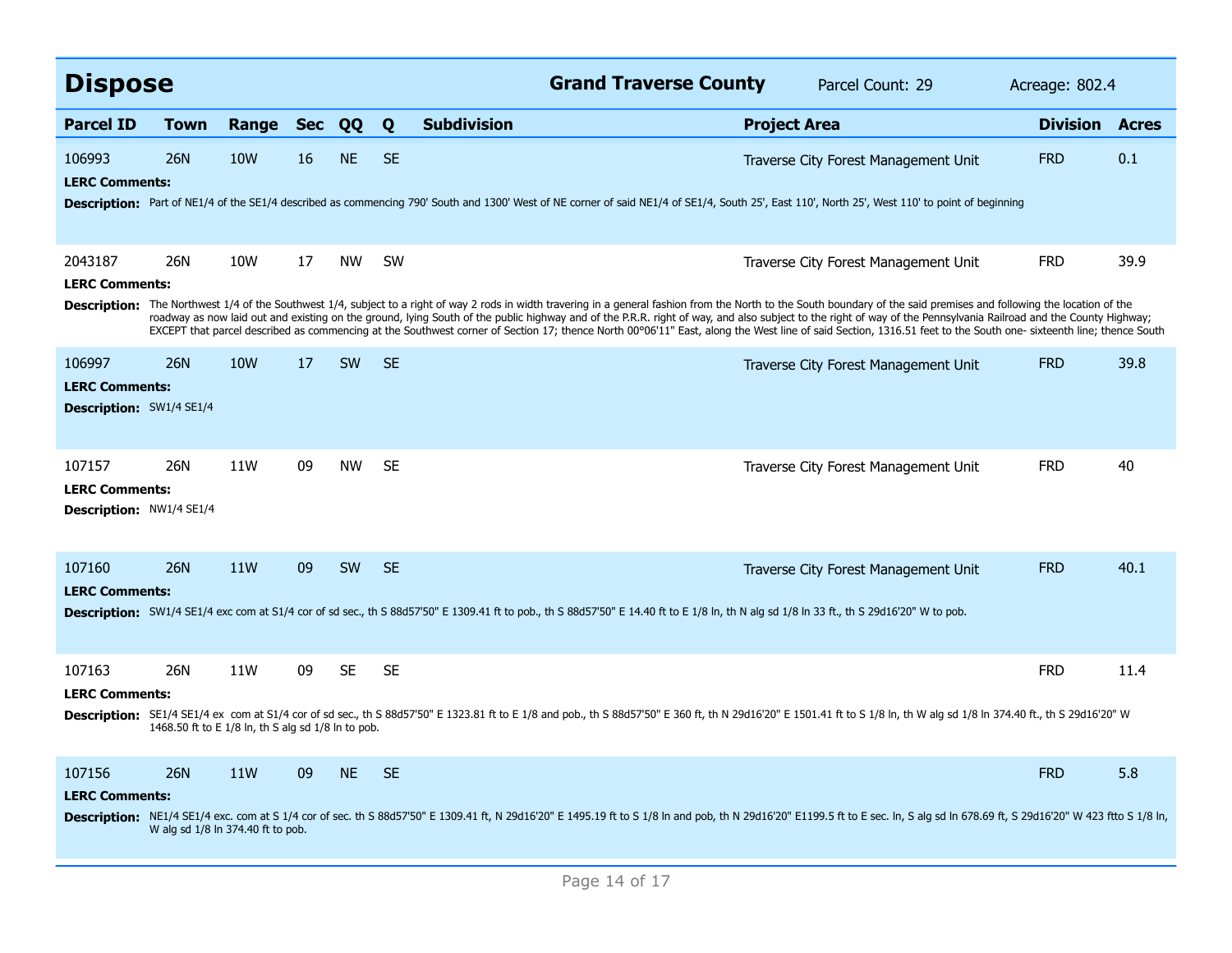|                                                                                                                     | <b>Dispose</b> |            |                 |           |           |                    | <b>Grand Traverse County</b>                                                                                                                |                     | Parcel Count: 29                        | Acreage: 802.4  |              |
|---------------------------------------------------------------------------------------------------------------------|----------------|------------|-----------------|-----------|-----------|--------------------|---------------------------------------------------------------------------------------------------------------------------------------------|---------------------|-----------------------------------------|-----------------|--------------|
| <b>Parcel ID</b>                                                                                                    | <b>Town</b>    | Range      | Sec QQ          |           | Q         | <b>Subdivision</b> |                                                                                                                                             | <b>Project Area</b> |                                         | <b>Division</b> | <b>Acres</b> |
| 107181<br><b>LERC Comments:</b>                                                                                     | 26N            | 11W        | 14              | <b>NW</b> | <b>NW</b> |                    | Description: Com S 0° 10' W 660.36 of NW sec cor th S 0° 10' W 662' th S 88° 51' E 659.62' th N 0° 07' E 662' th N 88° 51' W 659.15' to POB |                     | Boardman River Public Water Access Site | <b>FRD</b>      | 10.5         |
| 107326<br><b>LERC Comments:</b><br><b>Description: NW1/4 SE1/4</b>                                                  | <b>26N</b>     | <b>12W</b> | 03              | <b>NW</b> | <b>SE</b> |                    |                                                                                                                                             |                     | Traverse City Forest Management Unit    | <b>FRD</b>      | 39.5         |
| 107398<br><b>LERC Comments:</b><br><b>Description:</b> The Northwest Quarter of the Northeast Quarter of Section 17 | 26N            | 12W        | 17              | <b>NW</b> | <b>NE</b> |                    |                                                                                                                                             |                     | Cedar Hedge Lake Outlet & Tullers Lake  | <b>FRD</b>      | 40           |
| 107402<br><b>LERC Comments:</b><br>Description: NW1/4 NW1/4                                                         | <b>26N</b>     | <b>12W</b> | 19              | <b>NW</b> | <b>NW</b> |                    |                                                                                                                                             |                     | Traverse City Forest Management Unit    | <b>FRD</b>      | 33.1         |
| 107401<br><b>LERC Comments:</b><br>Description: NE1/4 NW1/4                                                         | 26N            | 12W        | 19              | <b>NE</b> | <b>NW</b> |                    |                                                                                                                                             |                     | Traverse City Forest Management Unit    | <b>FRD</b>      | 40           |
| 107438<br><b>LERC Comments:</b><br>Description: NE1/4 SE1/4                                                         | <b>26N</b>     | <b>12W</b> | 30 <sup>°</sup> | <b>NE</b> | <b>SE</b> |                    |                                                                                                                                             |                     | Traverse City Forest Management Unit    | <b>FRD</b>      | 40.5         |
| 107437<br><b>LERC Comments:</b><br>Description: SE1/4 SW1/4                                                         | <b>26N</b>     | 12W        | 30              | <b>SE</b> | SW        |                    |                                                                                                                                             |                     | Traverse City Forest Management Unit    | <b>FRD</b>      | 40.4         |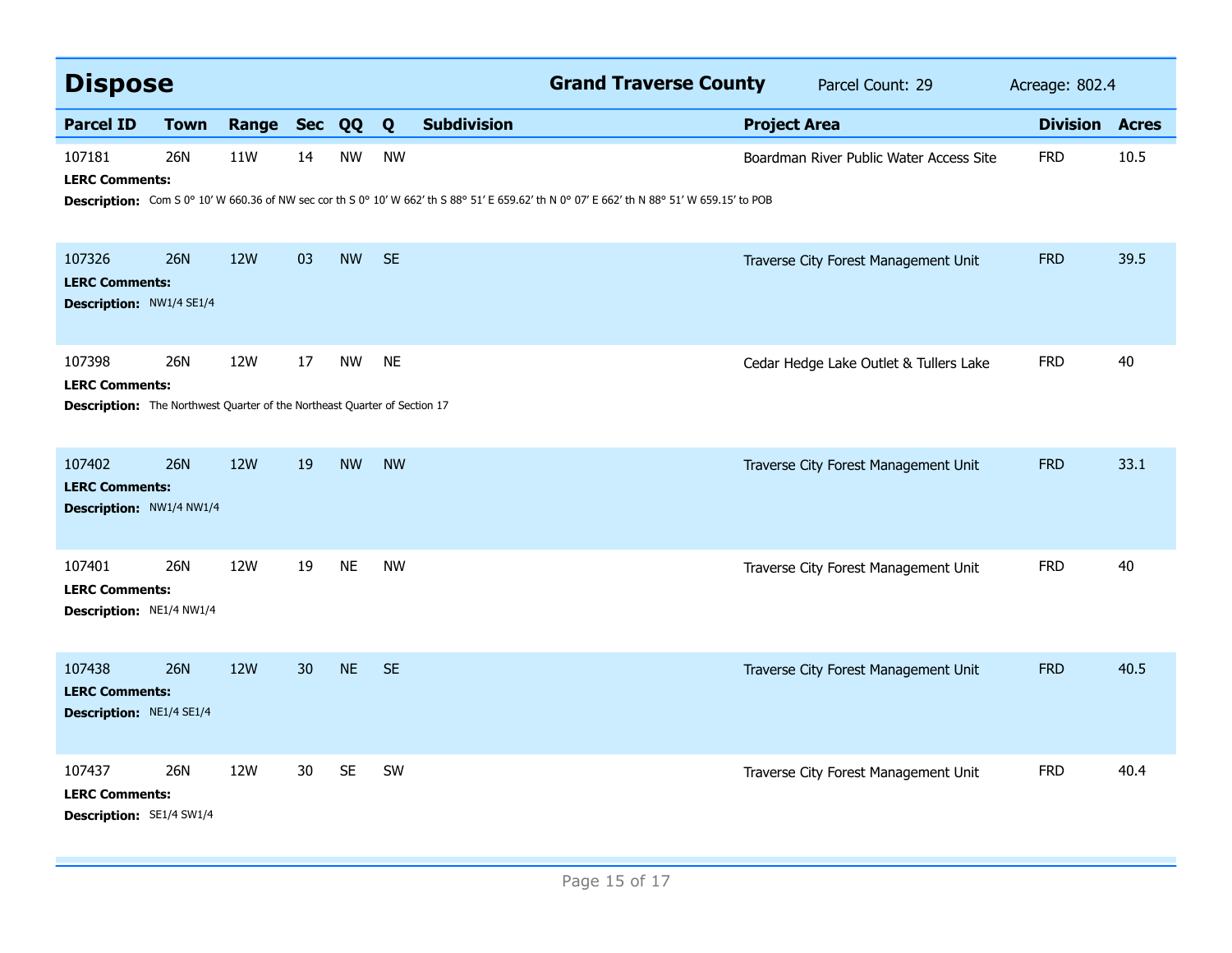| <b>Dispose</b>                                                     |             |            |            |           |           |                                                                            | <b>Grand Traverse County</b> |                     | Parcel Count: 29                                                                                                                                                                                                               | Acreage: 802.4  |              |
|--------------------------------------------------------------------|-------------|------------|------------|-----------|-----------|----------------------------------------------------------------------------|------------------------------|---------------------|--------------------------------------------------------------------------------------------------------------------------------------------------------------------------------------------------------------------------------|-----------------|--------------|
| <b>Parcel ID</b>                                                   | <b>Town</b> | Range      | <b>Sec</b> | QQ        | Q         | <b>Subdivision</b>                                                         |                              | <b>Project Area</b> |                                                                                                                                                                                                                                | <b>Division</b> | <b>Acres</b> |
| 107439<br><b>LERC Comments:</b><br><b>Description:</b> SW1/4 SE1/4 | <b>26N</b>  | <b>12W</b> | 30         | <b>SW</b> | <b>SE</b> |                                                                            |                              |                     | Traverse City Forest Management Unit                                                                                                                                                                                           | <b>FRD</b>      | 40.8         |
| 107442<br><b>LERC Comments:</b><br>Description: NW1/4 NW1/4        | 26N         | 12W        | 31         | <b>NW</b> | <b>NW</b> |                                                                            |                              |                     | Traverse City Forest Management Unit                                                                                                                                                                                           | <b>FRD</b>      | 33.8         |
| 107448<br><b>LERC Comments:</b><br><b>Description: SE1/4 SE1/4</b> | <b>26N</b>  | 12W        | 31         | <b>SE</b> | <b>SE</b> |                                                                            |                              |                     | Traverse City Forest Management Unit                                                                                                                                                                                           | <b>FRD</b>      | 40.3         |
| 107441<br><b>LERC Comments:</b><br>Description: NE1/4 NW1/4        | 26N         | 12W        | 31         | <b>NE</b> | <b>NW</b> |                                                                            |                              |                     | Traverse City Forest Management Unit                                                                                                                                                                                           | <b>FRD</b>      | 40.5         |
| 107445<br><b>LERC Comments:</b><br><b>Description: NE1/4 SE1/4</b> | 26N         | <b>12W</b> | 31         | <b>NE</b> | <b>SE</b> |                                                                            |                              |                     | Traverse City Forest Management Unit                                                                                                                                                                                           | <b>FRD</b>      | 40.3         |
| 107485<br><b>LERC Comments:</b>                                    | 27N         | 09W        | 02         | <b>SE</b> | SW        | Section Two (2), Township Twenty-seven (27) North, Range Nine (9) West     |                              |                     | Description: All that part of the West half (W1/2) of East half (E1/2) of Southwest quarter (SW1/4) lying East of a line drawn One Hundred (100) feet Westerly of, parallel with and adjacent to the Westerly bank of Battle C | <b>FRD</b>      | 14.8         |
| 108445<br><b>LERC Comments:</b>                                    | <b>29N</b>  | 10W        | 21         | <b>NW</b> | <b>SE</b> | of sd arc being S 11d58'40" E 161.52 ft, th E 66.93 ft, th N 158 ft to POB |                              | Bower's Harbor      | Description: All that pt of NW 1/4 of the SE 1/4 desc as com at the SE cor thereof, th W 618.5 ft & N 363 ft to POB, th W 100.45 ft, th SE'ly 162.12 ft alg the arc of a 539.96 ft radius curve to the rt, the chord bearing a | <b>PRD</b>      | 0.3          |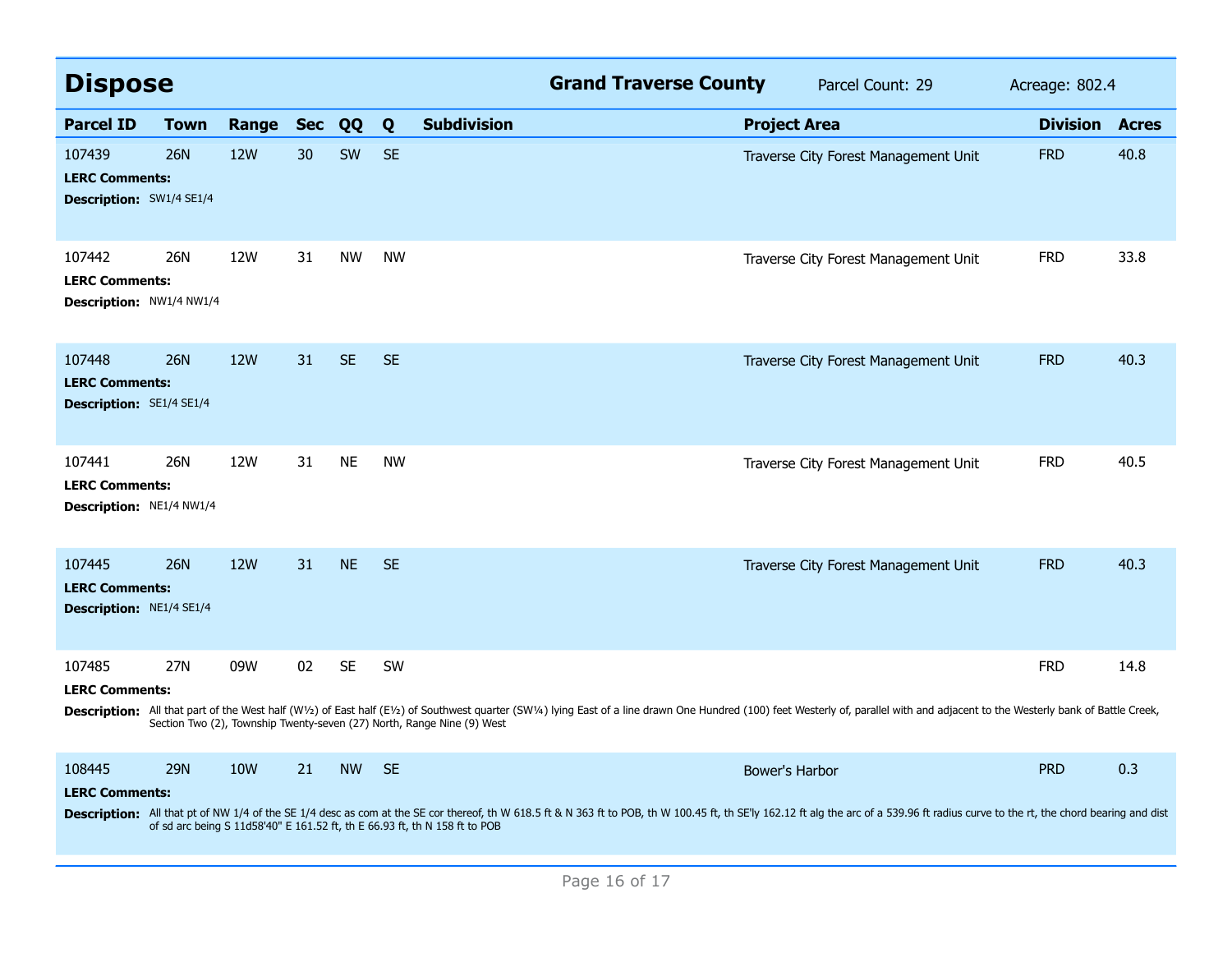| <b>Dispose</b>   |             |                |    |       |  |                    | <b>Grand Traverse County</b> | Parcel Count: 29 | Acreage: 802.4  |              |
|------------------|-------------|----------------|----|-------|--|--------------------|------------------------------|------------------|-----------------|--------------|
| <b>Parcel ID</b> | <b>Town</b> | Range Sec QQ Q |    |       |  | <b>Subdivision</b> | <b>Project Area</b>          |                  | <b>Division</b> | <b>Acres</b> |
| 108444           | 29N         | 10W            | 21 | NW SE |  |                    | Bower's Harbor               |                  | <b>PRD</b>      | 0.6          |
| .                |             |                |    |       |  |                    |                              |                  |                 |              |

**LERC Comments:**

Description: All that pt of the NW 1/4 of SE 1/4 desc as a strip of land 66 ft in width lygadj to and 33 ft on each side of c/l desc as beg 363 ft N and 683.84 ft W of the SE cor of the NW 1/4 of SE 1/4, th NW'ly 173.08 ft 716.20 ft radius curve, to the rt to POE, the chord bearing and dist of sd arc being N 30d30'49" W 153.21 ft, the side lines of sd 66 ft strip of land to be ext or shortened to begin and terminate at the S'ly and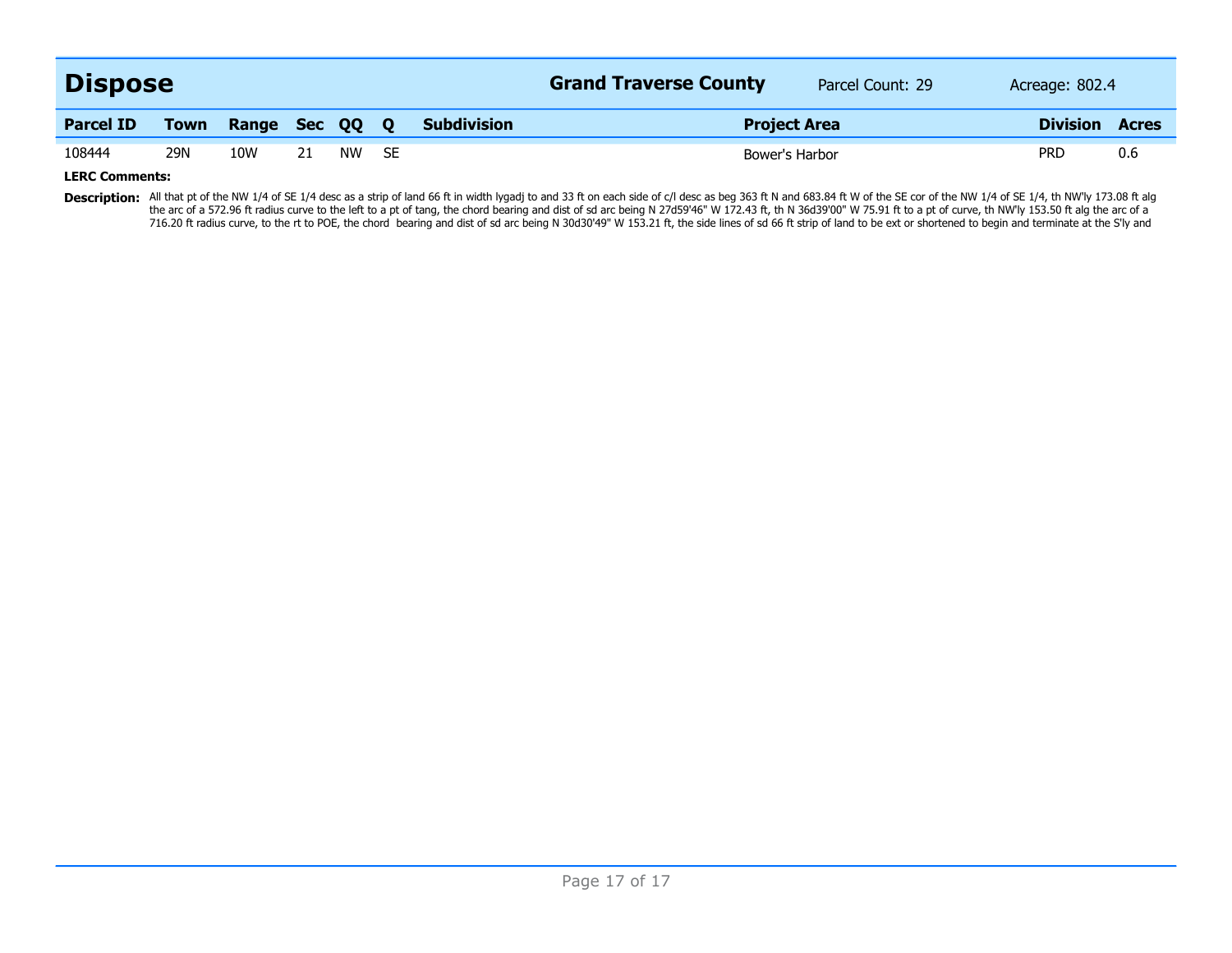## State Land Review Parcels Report Hillsdale County

Michigan Department of Natural Resources

| <b>Review Decision</b>       | <b>Parcel</b><br><b>Count</b> | <b>Approximate</b><br><b>Acres</b> |
|------------------------------|-------------------------------|------------------------------------|
| Retain                       | 77                            | 314.6                              |
| Alternate Conservation Owner |                               | 3.3                                |
| Exchange                     |                               |                                    |
| <b>Dispose</b>               |                               |                                    |



08/03/2021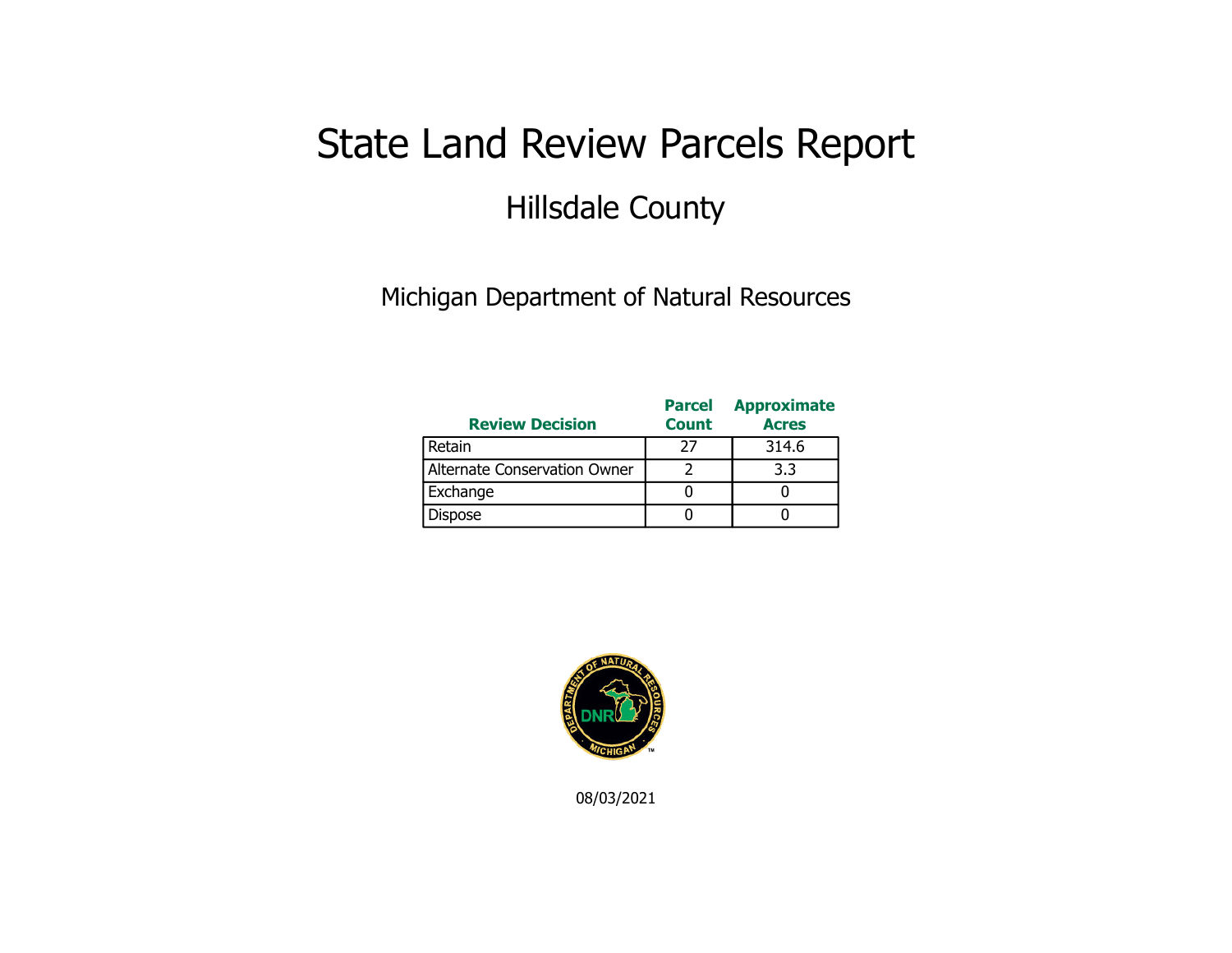| <b>Retain</b>                                                                              |             |              |  |              |                             | <b>Hillsdale County</b>                                                                                                                                                         | Parcel Count: 27                    | Acreage: 314.6 |                       |
|--------------------------------------------------------------------------------------------|-------------|--------------|--|--------------|-----------------------------|---------------------------------------------------------------------------------------------------------------------------------------------------------------------------------|-------------------------------------|----------------|-----------------------|
| <b>Parcel ID</b>                                                                           | <b>Town</b> | Range Sec QQ |  | $\mathbf{Q}$ | <b>Subdivision</b>          |                                                                                                                                                                                 | <b>Project Area</b>                 |                | <b>Division Acres</b> |
| 325766<br><b>LERC Comments:</b><br>Description: LOT 18                                     |             |              |  |              | <b>Elliott Shores</b>       |                                                                                                                                                                                 | Round Lake Public Water Access Site | <b>PRD</b>     | 0.1                   |
| 325767<br><b>LERC Comments:</b><br>Description: LOT 19                                     |             |              |  |              | <b>Elliott Shores</b>       |                                                                                                                                                                                 | Round Lake Public Water Access Site | <b>PRD</b>     | 0.1                   |
| 326638<br><b>LERC Comments:</b><br>Description: LOT 189                                    |             |              |  |              | Sand Dunes Beach            |                                                                                                                                                                                 | Bear Lake Public Water Access Site  | <b>PRD</b>     | 0.1                   |
| 326637<br><b>LERC Comments:</b><br>Description: LOT 188                                    |             |              |  |              | Sand Dunes Beach            |                                                                                                                                                                                 | Bear Lake Public Water Access Site  | <b>PRD</b>     | 0.1                   |
| 326639<br><b>LERC Comments:</b><br>Description: LOT 190                                    |             |              |  |              | Sand Dunes Beach            |                                                                                                                                                                                 | Bear Lake Public Water Access Site  | <b>PRD</b>     | 0.1                   |
| 326416<br><b>LERC Comments:</b><br>Description: LOT 240, 241, 242, 243, 244, 245, 246, 247 |             |              |  |              | Merry Lake Eastern Shores 2 |                                                                                                                                                                                 |                                     | <b>PRD</b>     | 3.7                   |
| 326659<br><b>LERC Comments:</b>                                                            |             |              |  |              |                             | Supervisor's Plat of Lewis Bird Lake Lots<br>Description: That part of Lot 7 and of Lewis Road lying E'ly of a line being the projection (S18d47' W) of the W'ly line of Lot 11 | Bird Lake Public Water Access Site  | <b>PRD</b>     | 0.1                   |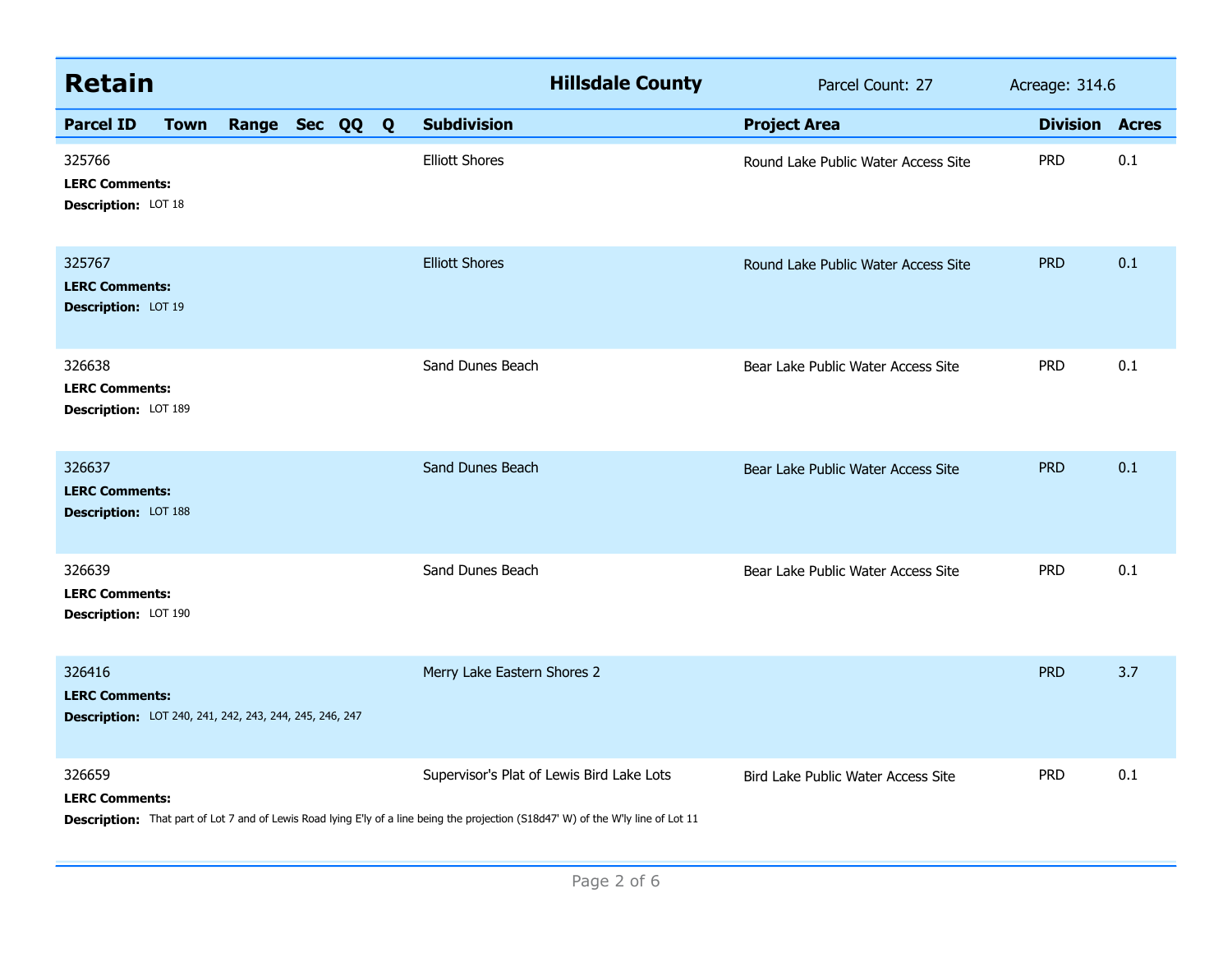| <b>Retain</b>                                                            |             |                |  | <b>Hillsdale County</b>                   | Parcel Count: 27                   | Acreage: 314.6  |              |
|--------------------------------------------------------------------------|-------------|----------------|--|-------------------------------------------|------------------------------------|-----------------|--------------|
| <b>Parcel ID</b>                                                         | <b>Town</b> | Range Sec QQ Q |  | <b>Subdivision</b>                        | <b>Project Area</b>                | <b>Division</b> | <b>Acres</b> |
| 326661<br><b>LERC Comments:</b><br>Description: LOT 9                    |             |                |  | Supervisor's Plat of Lewis Bird Lake Lots | Bird Lake Public Water Access Site | <b>PRD</b>      | 0.2          |
| 326660<br><b>LERC Comments:</b><br><b>Description: LOT 8</b>             |             |                |  | Supervisor's Plat of Lewis Bird Lake Lots | Bird Lake Public Water Access Site | <b>PRD</b>      | 0.1          |
| 326662<br><b>LERC Comments:</b><br><b>Description: LOT 10</b>            |             |                |  | Supervisor's Plat of Lewis Bird Lake Lots | Bird Lake Public Water Access Site | <b>PRD</b>      | 0.2          |
| 326663<br><b>LERC Comments:</b><br>Description: LOT 11                   |             |                |  | Supervisor's Plat of Lewis Bird Lake Lots | Bird Lake Public Water Access Site | <b>PRD</b>      | 0.2          |
| 2033700<br><b>LERC Comments:</b><br>Description: LOT 13, 14              |             |                |  | Lake Diane - Scotties Shores              |                                    | <b>PRD</b>      | 0.6          |
| 326376<br><b>LERC Comments:</b><br>Description: LOT 89, 90, 91, 92       |             |                |  | Merry Lake - Eastern Shores               |                                    | <b>PRD</b>      | 0.9          |
| 326038<br><b>LERC Comments:</b><br><b>Description:</b> Park A and Park B |             |                |  | Lake Diane - Scotties Shores              |                                    | <b>PRD</b>      | $\mathbf{1}$ |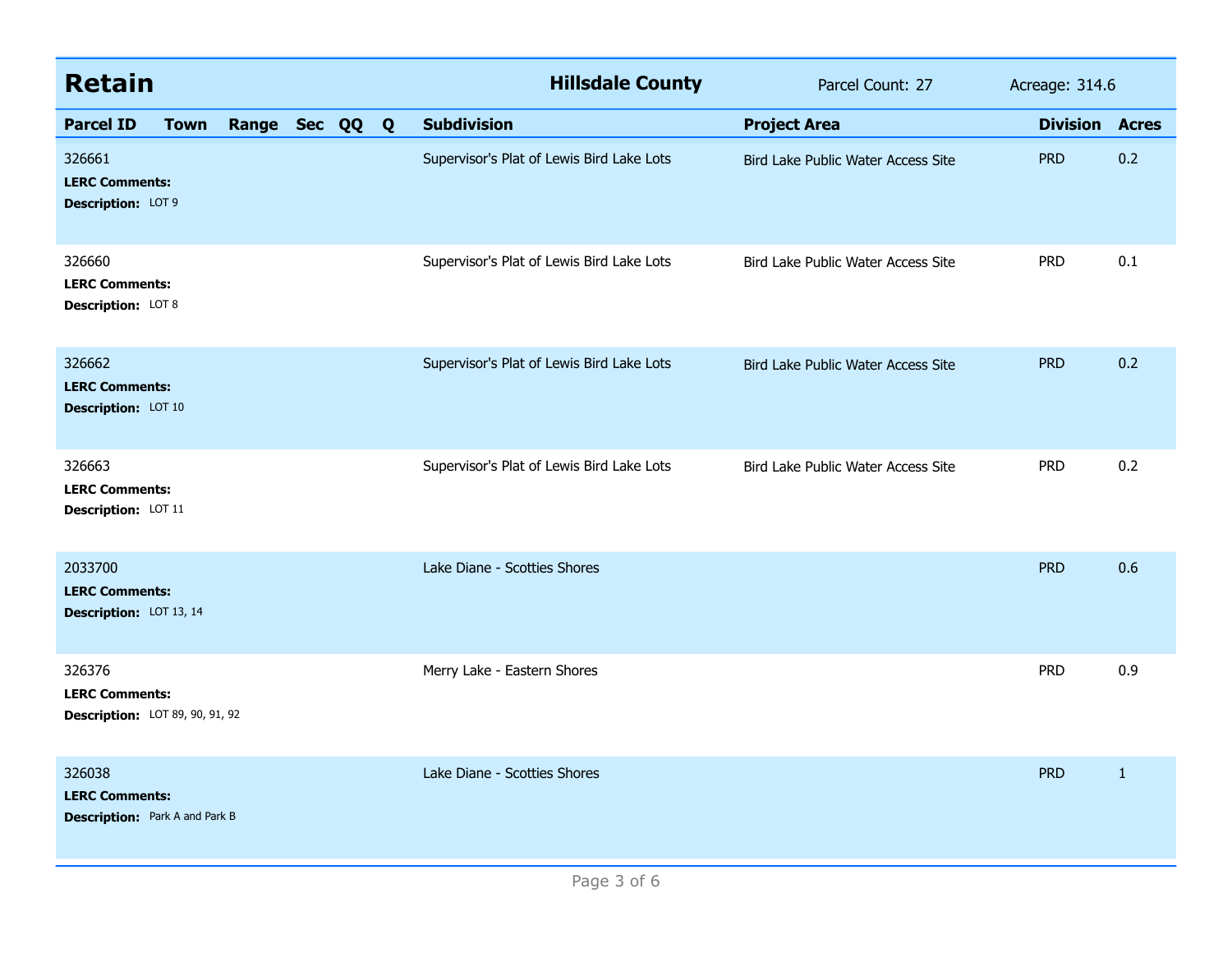| <b>Retain</b>                                                                     |                                                                      |              |    |           |              | <b>Hillsdale County</b>                                                                                                                                                                                                       | Parcel Count: 27               | Acreage: 314.6  |              |
|-----------------------------------------------------------------------------------|----------------------------------------------------------------------|--------------|----|-----------|--------------|-------------------------------------------------------------------------------------------------------------------------------------------------------------------------------------------------------------------------------|--------------------------------|-----------------|--------------|
| <b>Parcel ID</b>                                                                  | <b>Town</b>                                                          | Range Sec QQ |    |           | $\mathbf{Q}$ | <b>Subdivision</b>                                                                                                                                                                                                            | <b>Project Area</b>            | <b>Division</b> | <b>Acres</b> |
| 2033701<br><b>LERC Comments:</b><br>Description: LOT 15                           |                                                                      |              |    |           |              | Lake Diane - Scotties Shores                                                                                                                                                                                                  |                                | <b>PRD</b>      | 0.5          |
| 24890<br><b>LERC Comments:</b>                                                    | 06S<br>West along the South line 300 feet to the point of beginning. | 02W          | 14 | <b>SE</b> | <b>SE</b>    | Description: SE1/4 SE1/4 EXCEPT: commencing at the Southwest corner thereof, thence East along the South line 200 feet to point of beginning; thence North 300 feet, thence East 300 feet, thence South 300 feet; thence Cast | Adams Township State Game Area | <b>WLD</b>      | 36           |
| 24885<br><b>LERC Comments:</b><br><b>Description:</b> S 21.50 acres of W1/2 NE1/4 | 06S                                                                  | 02W          | 14 | SW        | <b>NE</b>    |                                                                                                                                                                                                                               | Adams Township State Game Area | <b>WLD</b>      | 21.3         |
| 24886<br><b>LERC Comments:</b><br><b>Description:</b> S 21.50 acres of E1/2 NW1/4 | 06S                                                                  | 02W          | 14 | <b>SE</b> | <b>NW</b>    |                                                                                                                                                                                                                               | Adams Township State Game Area | <b>WLD</b>      | 21.3         |
| 24889<br><b>LERC Comments:</b><br>Description: N1/2 SW1/4 SE1/4                   | 06S                                                                  | 02W          | 14 | SW        | <b>SE</b>    |                                                                                                                                                                                                                               | Adams Township State Game Area | <b>WLD</b>      | 19.8         |
| 24887<br><b>LERC Comments:</b><br>Description: NE1/4 SE1/4                        | 06S                                                                  | 02W          | 14 | <b>NE</b> | <b>SE</b>    |                                                                                                                                                                                                                               | Adams Township State Game Area | <b>WLD</b>      | 39.2         |
| 24888<br><b>LERC Comments:</b><br>Description: NW1/4 SE1/4                        | 06S                                                                  | 02W          | 14 | <b>NW</b> | <b>SE</b>    |                                                                                                                                                                                                                               | Adams Township State Game Area | <b>WLD</b>      | 39.3         |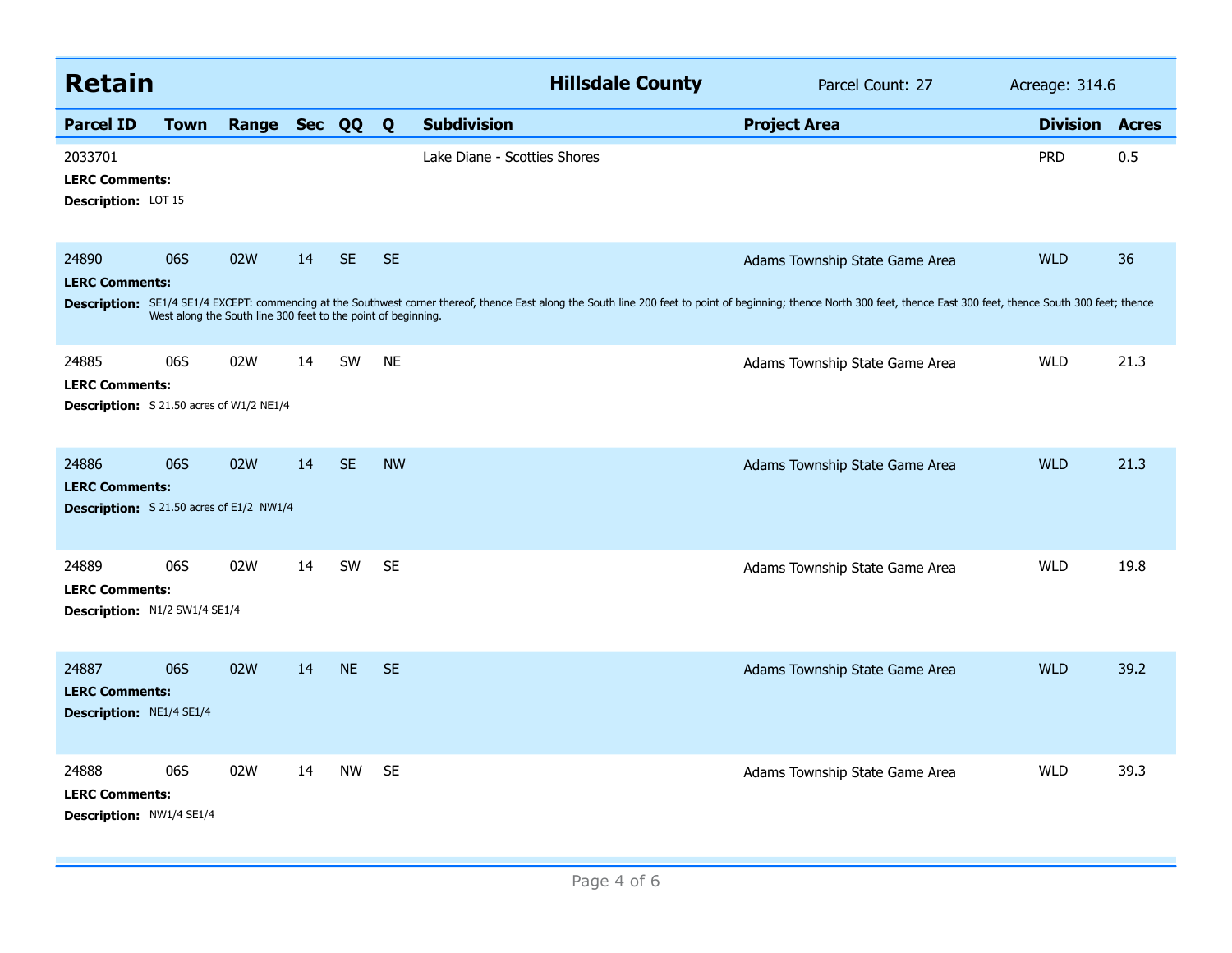| <b>Retain</b>                                                    |             |                  |    |           |           |                                                                                                     | <b>Hillsdale County</b> | Parcel Count: 27                   | Acreage: 314.6        |      |
|------------------------------------------------------------------|-------------|------------------|----|-----------|-----------|-----------------------------------------------------------------------------------------------------|-------------------------|------------------------------------|-----------------------|------|
| <b>Parcel ID</b>                                                 | <b>Town</b> | <b>Range Sec</b> |    | QQ        | Q         | <b>Subdivision</b>                                                                                  |                         | <b>Project Area</b>                | <b>Division Acres</b> |      |
| 59571<br><b>LERC Comments:</b><br>Description: N1/4 SW1/4 SE1/4  | 07S         | 02W              | 26 | SW        | <b>SE</b> |                                                                                                     |                         | Lost Nation State Game Area        | <b>WLD</b>            | 9.9  |
| 59572<br><b>LERC Comments:</b><br>Description: S 3/4 SW1/4 SE1/4 | 07S         | 02W              | 26 | SW        | <b>SE</b> |                                                                                                     |                         | Lost Nation State Game Area        | <b>WLD</b>            | 29.9 |
| 59573<br><b>LERC Comments:</b><br>Description: N1/2 SE1/4 SE1/4  | 07S         | 02W              | 26 | <b>SE</b> | <b>SE</b> |                                                                                                     |                         | Lost Nation State Game Area        | <b>WLD</b>            | 10   |
| 59569<br><b>LERC Comments:</b><br>Description: NE1/4 SE1/4       | 07S         | 02W              | 26 | <b>NE</b> | <b>SE</b> |                                                                                                     |                         | Lost Nation State Game Area        | <b>WLD</b>            | 39.3 |
| 59570<br><b>LERC Comments:</b><br>Description: NW1/4 SE1/4       | 07S         | 02W              | 26 | <b>NW</b> | <b>SE</b> |                                                                                                     |                         | Lost Nation State Game Area        | <b>WLD</b>            | 39.7 |
| 24932<br><b>LERC Comments:</b>                                   | 07S         | 02W              | 28 | <b>SE</b> | <b>SE</b> | $E_{\text{out}}$ CC. B. - CCE4 (4 CE4 (4 Line of - CL-+ O.C.) . The shall black of Line Block Lines |                         | Bird Lake Public Water Access Site | <b>PRD</b>            | 0.9  |

**Description:** East 66 ft of SE1/4 SE1/4 lying S of Lot 9 Supervisor's Plat of Lewis Bird Lake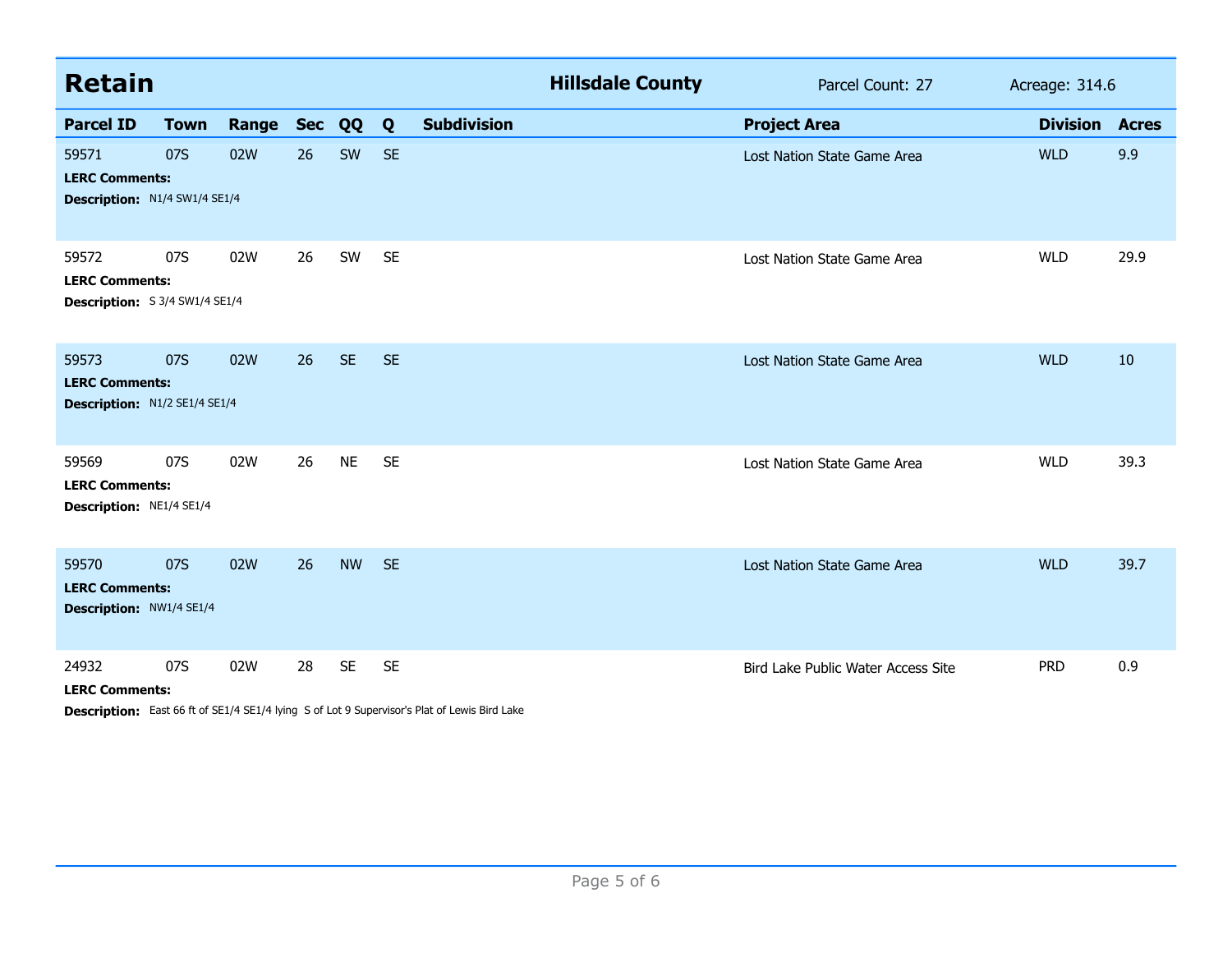| <b>Alternate Conservation Owner</b>                                                    |             |       |            |           |           |                    | <b>Hillsdale County</b> | Parcel Count: 2 | Acreage: 3.3    |              |
|----------------------------------------------------------------------------------------|-------------|-------|------------|-----------|-----------|--------------------|-------------------------|-----------------|-----------------|--------------|
| <b>Parcel ID</b>                                                                       | <b>Town</b> | Range | <b>Sec</b> | QQ        | Q         | <b>Subdivision</b> | <b>Project Area</b>     |                 | <b>Division</b> | <b>Acres</b> |
| 2022399<br><b>LERC Comments:</b><br><b>Description:</b> Island in Long Lake (CCN 002)  | 07S         | 04W   | 08         | <b>NW</b> | <b>SE</b> |                    |                         |                 |                 | 0.7          |
| 2022398<br><b>LERC Comments:</b><br><b>Description:</b> Island in Long Lake. (CCN 001) | 07S         | 04W   | 08         | <b>NW</b> | <b>NE</b> |                    |                         |                 |                 | 2.6          |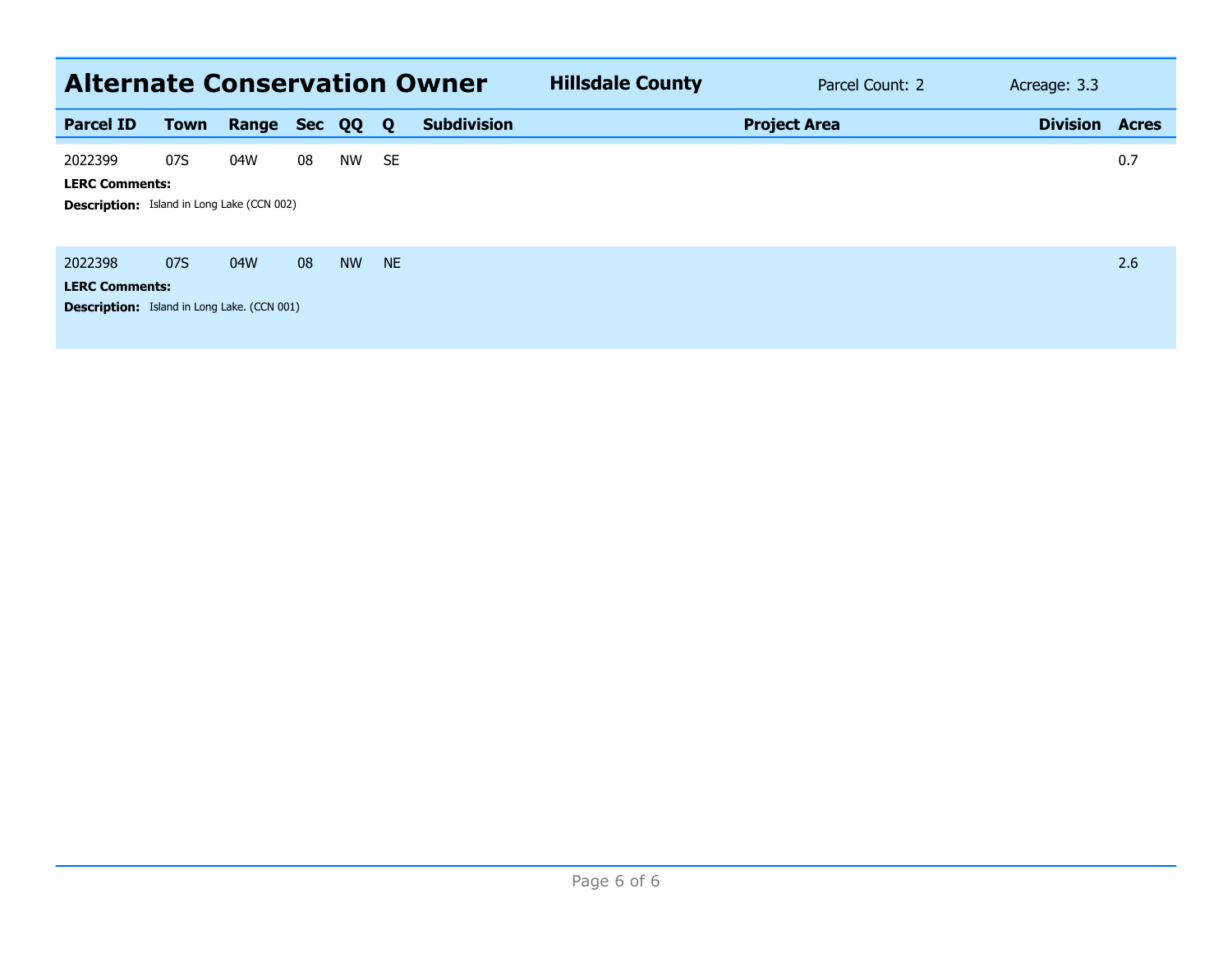## State Land Review Parcels Report Iosco County

Michigan Department of Natural Resources

| <b>Review Decision</b>       | <b>Parcel</b><br><b>Count</b> | <b>Approximate</b><br><b>Acres</b> |
|------------------------------|-------------------------------|------------------------------------|
| Retain                       | 31                            | 395.9                              |
| Alternate Conservation Owner | 10                            | 193.6                              |
| Exchange                     |                               |                                    |
| Dispose                      | 18                            | 97.7                               |



08/03/2021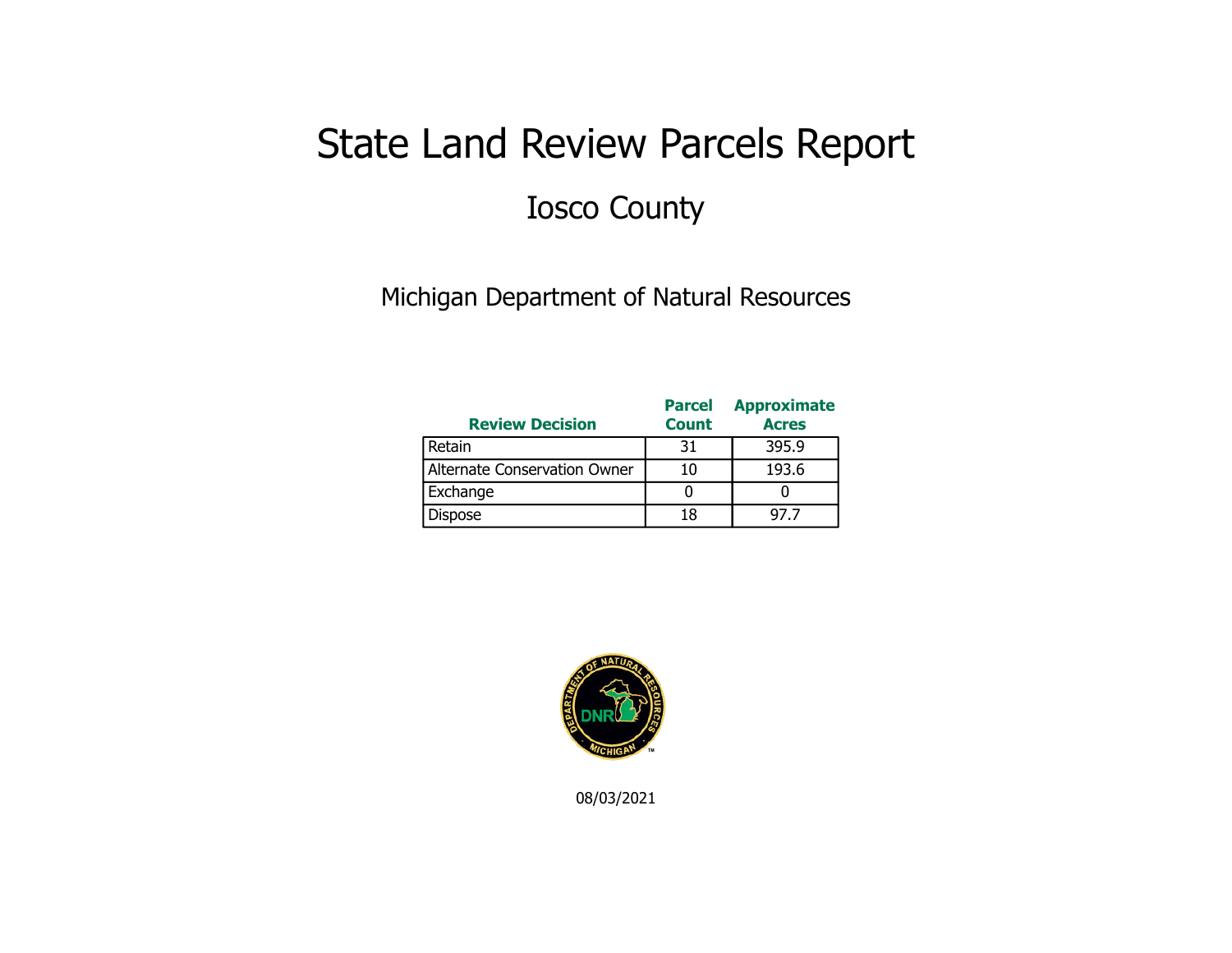| <b>Retain</b>                                                               |             |              |  |  |   |                                                                                                                       | <b>Iosco County</b>                                                                                                                                                   | Parcel Count: 31                   | Acreage: 395.9  |              |
|-----------------------------------------------------------------------------|-------------|--------------|--|--|---|-----------------------------------------------------------------------------------------------------------------------|-----------------------------------------------------------------------------------------------------------------------------------------------------------------------|------------------------------------|-----------------|--------------|
| <b>Parcel ID</b>                                                            | <b>Town</b> | Range Sec QQ |  |  | Q | <b>Subdivision</b>                                                                                                    |                                                                                                                                                                       | <b>Project Area</b>                | <b>Division</b> | <b>Acres</b> |
| 378803<br><b>LERC Comments:</b><br>Description: LOT 101, 102, 103, 104, 105 |             |              |  |  |   | Lakeside Heights                                                                                                      |                                                                                                                                                                       | Long Lake Public Water Access Site | <b>PRD</b>      | 0.8          |
| 378804<br><b>LERC Comments:</b><br>Description: LOT 106                     |             |              |  |  |   | Lakeside Heights                                                                                                      |                                                                                                                                                                       | Long Lake Public Water Access Site | <b>PRD</b>      | 0.2          |
| 378806<br><b>LERC Comments:</b>                                             |             |              |  |  |   | Lakeside Heights<br><b>Description:</b> LOT 185, 186, 187, 188, 189, 190, 191, 192, 193, 194, 195, 196, 197, 198, 199 |                                                                                                                                                                       | Long Lake Public Water Access Site | <b>PRD</b>      | 1.9          |
| 378808<br><b>LERC Comments:</b>                                             |             |              |  |  |   | Lakeside Heights                                                                                                      | Description: LOT 248, 249, 250, 251, 252, 253, 254, 255, 256, 257, 258, 259, 260, 261, 262, 263, 264, 265, 266, 267, 268, 269, 270, 271, 272, 273, 274, 275, 276, 277 | Long Lake Public Water Access Site | <b>PRD</b>      | 4.7          |
| 378812<br><b>LERC Comments:</b>                                             |             |              |  |  |   | Lakeside Heights<br><b>Description:</b> LOT 326, 327, 328, 329, 330, 331, 332, 333, 334, 335, 336, 337, 338, 339, 340 |                                                                                                                                                                       | Long Lake Public Water Access Site | <b>PRD</b>      | 2.1          |
| 380286<br><b>LERC Comments:</b><br>Description: Block: 05, LOT 1            |             |              |  |  |   | <b>Wheeler's Addition</b>                                                                                             |                                                                                                                                                                       | <b>Tawas River Weir</b>            | <b>PRD</b>      | 0.3          |
| 380287<br><b>LERC Comments:</b><br>Description: Block: 05, LOT 2            |             |              |  |  |   | Wheeler's Addition                                                                                                    |                                                                                                                                                                       | <b>Tawas River Weir</b>            | <b>PRD</b>      | 0.2          |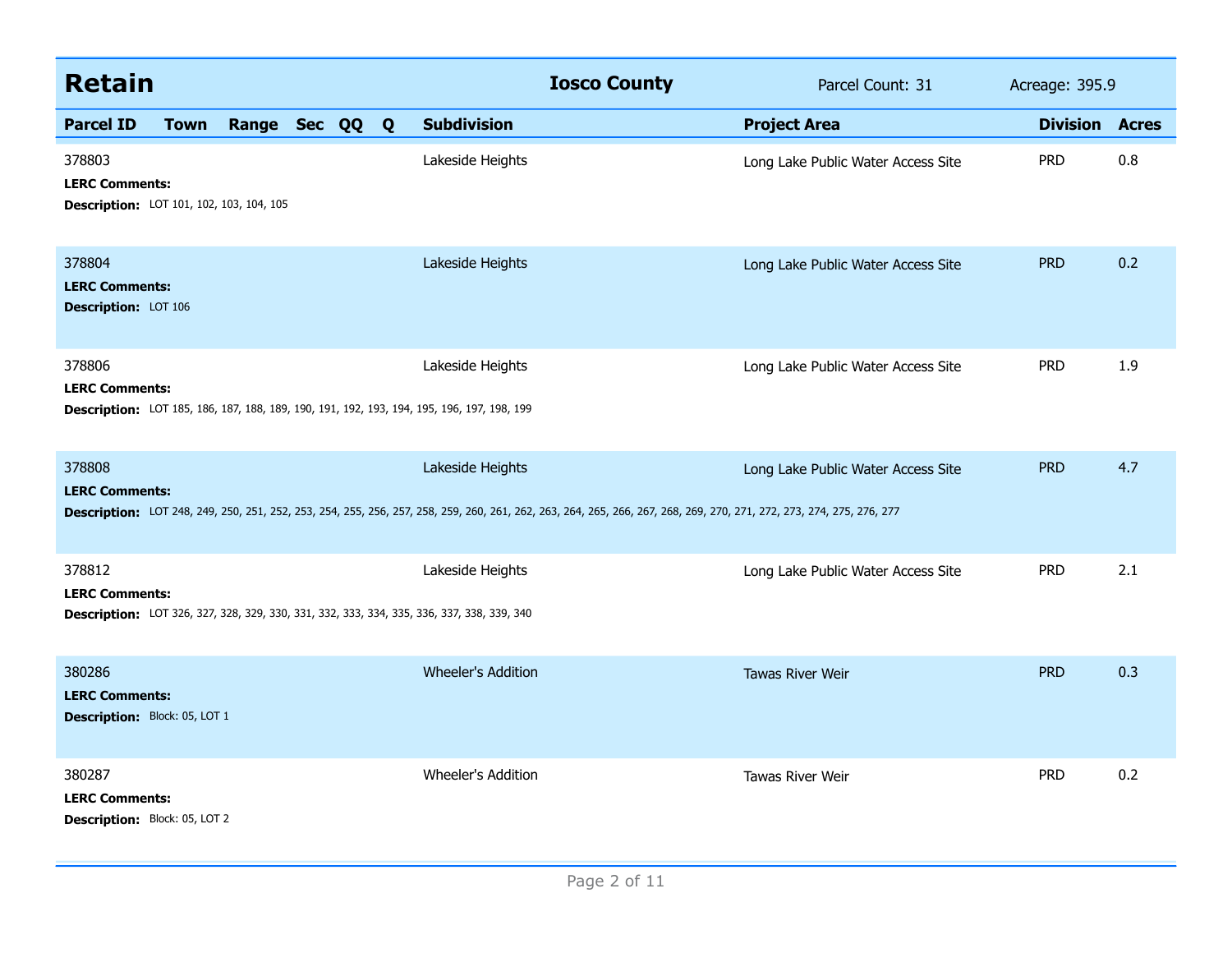| <b>Retain</b>                                                            |             |                |  | <b>Iosco County</b>                     | Parcel Count: 31    | Acreage: 395.9  |              |
|--------------------------------------------------------------------------|-------------|----------------|--|-----------------------------------------|---------------------|-----------------|--------------|
| <b>Parcel ID</b>                                                         | <b>Town</b> | Range Sec QQ Q |  | <b>Subdivision</b>                      | <b>Project Area</b> | <b>Division</b> | <b>Acres</b> |
| 380288<br><b>LERC Comments:</b><br>Description: Block: 05, LOT 3         |             |                |  | <b>Wheeler's Addition</b>               | Tawas River Weir    | <b>PRD</b>      | 0.2          |
| 378444<br><b>LERC Comments:</b><br>Description: Block: 04, LOT 6         |             |                |  | Tawasentha                              |                     | <b>PRD</b>      | 0.1          |
| 378445<br><b>LERC Comments:</b><br>Description: Block: 04, LOT 7         |             |                |  | Tawasentha                              |                     | <b>PRD</b>      | 0.1          |
| 377997<br><b>LERC Comments:</b><br>Description: Block: 01, LOT 1         |             |                |  | Chain Lake Health Resort                |                     | <b>PRD</b>      | 0.2          |
| 378672<br><b>LERC Comments:</b><br>Description: Block: 02, LOT 6, 7      |             |                |  | <b>Iosco Heights</b>                    |                     | <b>PRD</b>      | 0.5          |
| 378696<br><b>LERC Comments:</b><br>Description: Block: OUTLOT, Out Lot G |             |                |  | Iosco Heights                           |                     | <b>PRD</b>      | 0.4          |
| 379836<br><b>LERC Comments:</b><br>Description: Block: 03, LOT 1         |             |                |  | Supervisor's Plat of Plainfield Heights |                     | <b>PRD</b>      | 0.2          |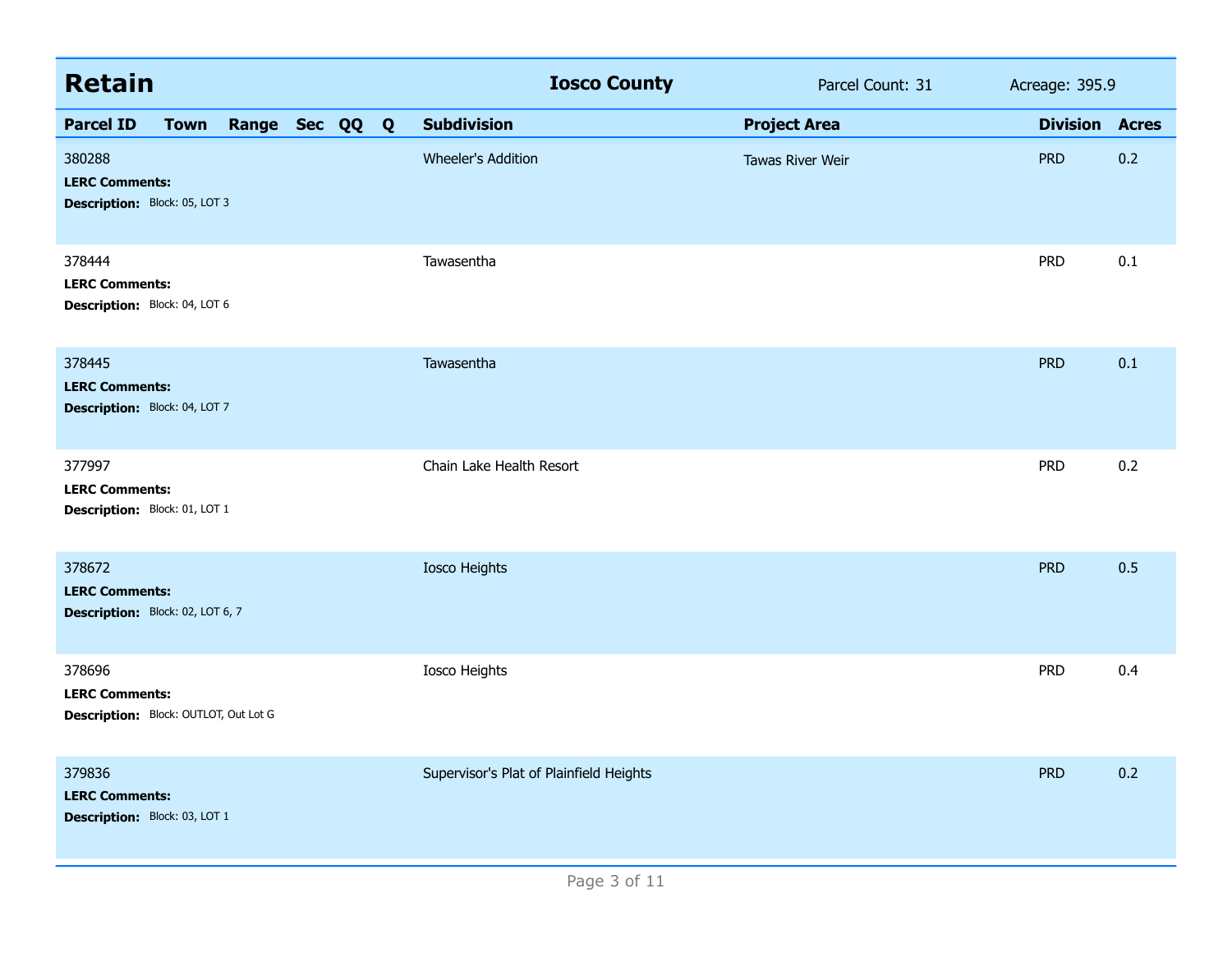| <b>Retain</b>                                                              |                 |              | <b>Iosco County</b><br>Parcel Count: 31 |           | Acreage: 395.9 |                                                                                                                                                                                                                                                                                                                                                                                                                                                                                                                                                                                                                                                           |                                |                 |              |
|----------------------------------------------------------------------------|-----------------|--------------|-----------------------------------------|-----------|----------------|-----------------------------------------------------------------------------------------------------------------------------------------------------------------------------------------------------------------------------------------------------------------------------------------------------------------------------------------------------------------------------------------------------------------------------------------------------------------------------------------------------------------------------------------------------------------------------------------------------------------------------------------------------------|--------------------------------|-----------------|--------------|
| <b>Parcel ID</b>                                                           | <b>Town</b>     | Range Sec QQ |                                         |           | Q              | <b>Subdivision</b>                                                                                                                                                                                                                                                                                                                                                                                                                                                                                                                                                                                                                                        | <b>Project Area</b>            | <b>Division</b> | <b>Acres</b> |
| 379837<br><b>LERC Comments:</b><br>Description: Block: 03, LOT 2           |                 |              |                                         |           |                | Supervisor's Plat of Plainfield Heights                                                                                                                                                                                                                                                                                                                                                                                                                                                                                                                                                                                                                   |                                | <b>PRD</b>      | 0.2          |
| 65098<br><b>LERC Comments:</b><br><b>Description: NE1/4 SE1/4</b>          | 21 <sub>N</sub> | 06E          | 18                                      | <b>NE</b> | <b>SE</b>      |                                                                                                                                                                                                                                                                                                                                                                                                                                                                                                                                                                                                                                                           | Gladwin Forest Management Unit | <b>FRD</b>      | 39.9         |
| 65101<br><b>LERC Comments:</b><br>Description: SE1/4 SE1/4                 | 21N             | 06E          | 18                                      | <b>SE</b> | <b>SE</b>      |                                                                                                                                                                                                                                                                                                                                                                                                                                                                                                                                                                                                                                                           | Gladwin Forest Management Unit | <b>FRD</b>      | 39.9         |
| 1127211                                                                    | <b>22N</b>      | 08E          | 20                                      | <b>SE</b> | <b>SE</b>      |                                                                                                                                                                                                                                                                                                                                                                                                                                                                                                                                                                                                                                                           |                                | <b>PRD</b>      | 0.2          |
| <b>LERC Comments:</b>                                                      |                 |              |                                         |           |                | Description: That part of the following description lying within Section 20, T22N, R08E: Part of SE1/4 of section 20 & part of NE1/4 of Section 29, T22N, R8E and more particularly described as: A parcel bounded on the<br>North by US-23Highway, on the East by Alice Street extended, on the South by a line 178 feet South of and parallel to US-23 Highway and on the West by a line 60 feet West of and parallel to Alice Street<br>extended, of the plan of the Village (now City) of East Tawas, according to the plat thereof as recorded in Liber 1 of Plats, Page 20-21, Iosco County Records                                                 |                                |                 |              |
| 1127210                                                                    | 22N             | 08E          | 29                                      | <b>NE</b> | <b>NE</b>      |                                                                                                                                                                                                                                                                                                                                                                                                                                                                                                                                                                                                                                                           |                                | <b>PRD</b>      | 0.1          |
| <b>LERC Comments:</b>                                                      |                 |              |                                         |           |                | Description: That part of the following description lying within Section 29, T22N, R08E: Part of SE1/4 of Section 20 & part of NE1/4 of Section 29, T22N, R88 and more particularly described as: A parcel bounded on the<br>North by US-23 AHighway, on the East by Alice Street extended, on the "South by a line 178 feet south of and parallel to US-23 Highway and on the west by a line 60 feet west of and parallel to Alice street<br>extended, of the plan of the fillage (now City) of East Tawas, according to the plat thereof as recorded in Liber 1 of Plats, Page 20-21, Iosco County Records                                              |                                |                 |              |
| 378473                                                                     | <b>22N</b>      | 08E          | 29                                      | <b>NW</b> | <b>NE</b>      |                                                                                                                                                                                                                                                                                                                                                                                                                                                                                                                                                                                                                                                           |                                | <b>PRD</b>      | 0.1          |
| <b>LERC Comments:</b>                                                      |                 |              |                                         |           |                |                                                                                                                                                                                                                                                                                                                                                                                                                                                                                                                                                                                                                                                           |                                |                 |              |
|                                                                            |                 |              |                                         |           |                | Description: Part of Government Lot 1, Fractional Section 29, T22N, R8E, East Tawas, Iosco County, Michigan: From the NW'ly intersection of Newman St. and Bay St., thence S'ly along the W'ly line of Newman St. 498 ft.,<br>thence E'ly at right angles 66 ft. to the point of beginning (POB) on the East line of Newman St., thence E'ly at right angles to Newman St. 50 ft., thence S'ly parallel with Newman St. 120 ft., thence W'ly at right<br>angles 50 ft. to the E'ly line of Newman St., thence N'ly along said line 120 ft. to the point of beginning, together with all land lying between said parcel and the water's edge of Tawas Bay. |                                |                 |              |
| 2022419                                                                    | 23N             | 05E          | 08                                      | <b>NW</b> | <b>NE</b>      |                                                                                                                                                                                                                                                                                                                                                                                                                                                                                                                                                                                                                                                           |                                | <b>PRD</b>      | 2.3          |
| <b>LERC Comments:</b><br>Description: Island in Little Long Lake (CCN 001) |                 |              |                                         |           |                |                                                                                                                                                                                                                                                                                                                                                                                                                                                                                                                                                                                                                                                           |                                |                 |              |
|                                                                            |                 |              |                                         |           |                |                                                                                                                                                                                                                                                                                                                                                                                                                                                                                                                                                                                                                                                           |                                |                 |              |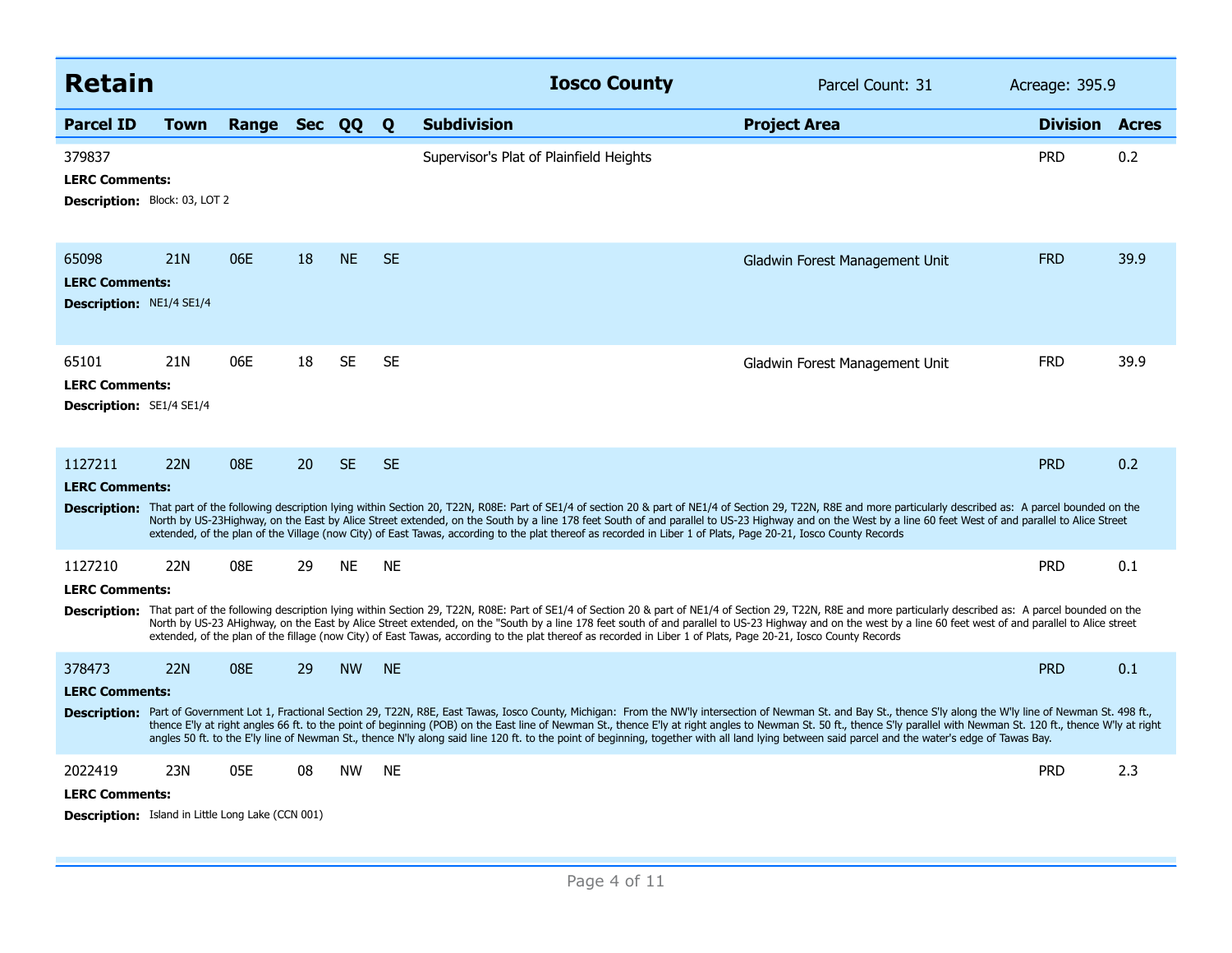| <b>Retain</b>                                                     |             |       |            |           |           | <b>Iosco County</b>                                                                                                                                                                                                                                                                                                                                                                                                                                                                                                                                                                                                                                                                     | Parcel Count: 31                        | Acreage: 395.9        |      |
|-------------------------------------------------------------------|-------------|-------|------------|-----------|-----------|-----------------------------------------------------------------------------------------------------------------------------------------------------------------------------------------------------------------------------------------------------------------------------------------------------------------------------------------------------------------------------------------------------------------------------------------------------------------------------------------------------------------------------------------------------------------------------------------------------------------------------------------------------------------------------------------|-----------------------------------------|-----------------------|------|
| <b>Parcel ID</b>                                                  | <b>Town</b> | Range | <b>Sec</b> | QQ        | Q         | <b>Subdivision</b>                                                                                                                                                                                                                                                                                                                                                                                                                                                                                                                                                                                                                                                                      | <b>Project Area</b>                     | <b>Division Acres</b> |      |
| 66937<br><b>LERC Comments:</b>                                    | 23N         | 09E   | 10         | <b>SE</b> | <b>NE</b> | Description: From the cen 1/4 cor of Sec. 10 as shown on recorded Plat of The Pines, th S 89d45'42" E 1075.10 ft on E and W 1/4 line of sd Sec 10 to the E'ly r/w line of US 23 Hwy, th N 08d00'12" E 52.37 ft, th alg E'ly r/<br>line of US 23 Hwy N 07d55' E 702.37 ft, th N 60d25'51" E 113.08 ft to POB, th N 60d25'51" E 294.7 ft, th N 22d56'42" E 444.55 ft alg E'ly r/w li of Co. Rd to W bdry li of State of Mich. parcel of land, th S 0d0' W<br>197.57 ft alg sd W li of St. of Mich. parcel of land,th S 83d26'12" E 1000 ft alg S'ly bdry li of St. of Mich. parcel of land, th S 52d38'42" W 914.08 ft, th N 65d53'18" W 763.13 ft alg the N'ly side of Smith St. in acc. | Au Sable River Public Water Access Site | <b>PRD</b>            | 8.4  |
| 68664<br><b>LERC Comments:</b><br>Description: NW1/4 SW1/4        | 24N         | 09E   | 05         | <b>NW</b> | SW        |                                                                                                                                                                                                                                                                                                                                                                                                                                                                                                                                                                                                                                                                                         | Grayling Forest Management Unit         | <b>FRD</b>            | 38.7 |
| 68665<br><b>LERC Comments:</b><br><b>Description:</b> SW1/4 SW1/4 | 24N         | 09E   | 05         | SW        | <b>SW</b> |                                                                                                                                                                                                                                                                                                                                                                                                                                                                                                                                                                                                                                                                                         | Grayling Forest Management Unit         | <b>FRD</b>            | 38.3 |
| 68677<br><b>LERC Comments:</b><br>Description: NE1/4 SE1/4        | 24N         | 09E   | 06         | <b>NE</b> | <b>SE</b> |                                                                                                                                                                                                                                                                                                                                                                                                                                                                                                                                                                                                                                                                                         | Grayling Forest Management Unit         | <b>FRD</b>            | 40   |
| 68676<br><b>LERC Comments:</b><br><b>Description: SE1/4 SW1/4</b> | <b>24N</b>  | 09E   | 06         | <b>SE</b> | SW        |                                                                                                                                                                                                                                                                                                                                                                                                                                                                                                                                                                                                                                                                                         | Grayling Forest Management Unit         | <b>FRD</b>            | 40   |
| 68681<br><b>LERC Comments:</b><br><b>Description: SE1/4 SE1/4</b> | 24N         | 09E   | 06         | <b>SE</b> | <b>SE</b> |                                                                                                                                                                                                                                                                                                                                                                                                                                                                                                                                                                                                                                                                                         | Grayling Forest Management Unit         | <b>FRD</b>            | 40   |
| 68670<br><b>LERC Comments:</b><br>Description: SE1/4 NE1/4        | <b>24N</b>  | 09E   | 06         | <b>SE</b> | <b>NE</b> |                                                                                                                                                                                                                                                                                                                                                                                                                                                                                                                                                                                                                                                                                         | Grayling Forest Management Unit         | <b>FRD</b>            | 40   |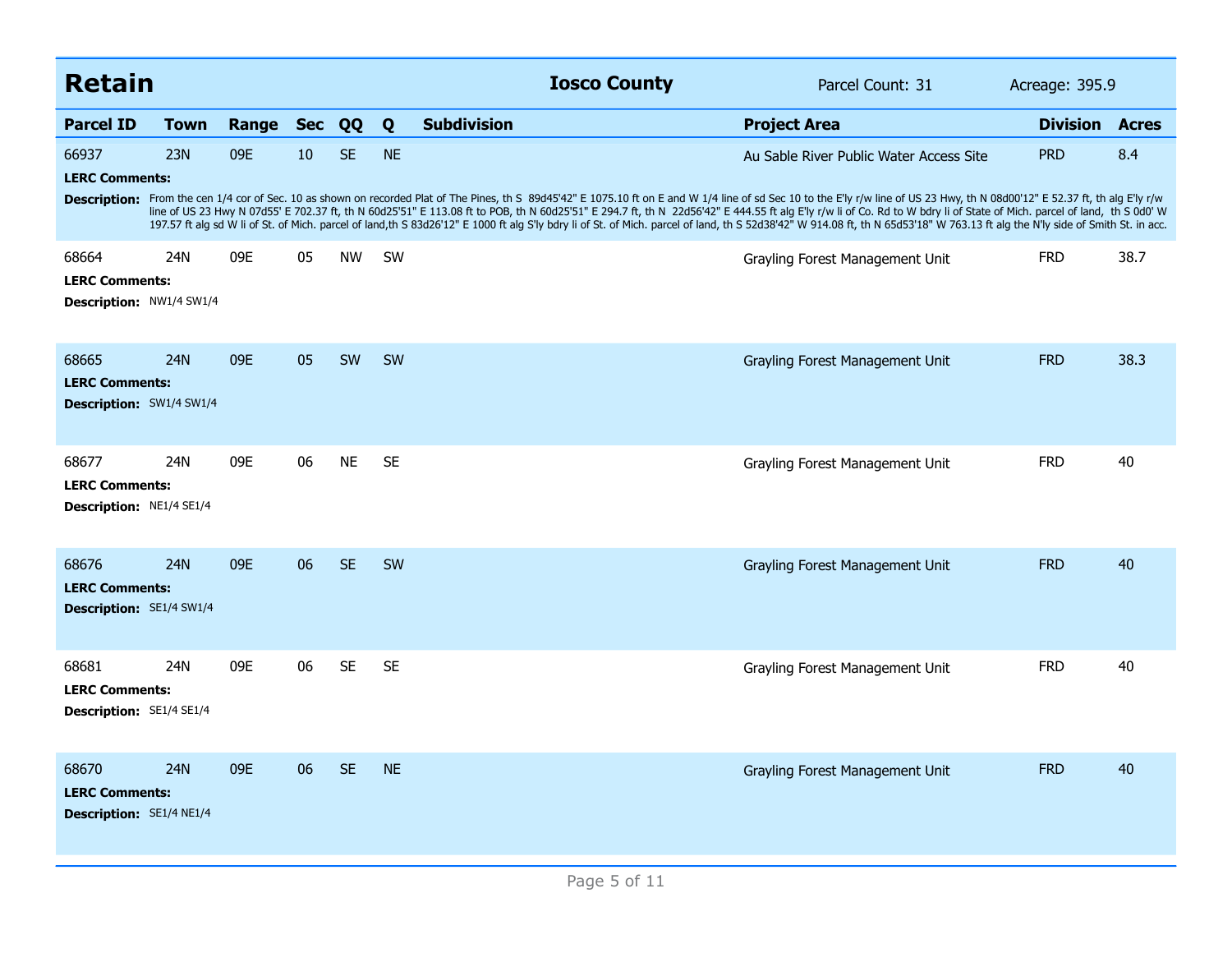| <b>Retain</b>                                                               |      |       |            |           |           | <b>Iosco County</b>                                                                                                                                                                                                                                                                                                                                                                 | Parcel Count: 31                        | Acreage: 395.9  |              |
|-----------------------------------------------------------------------------|------|-------|------------|-----------|-----------|-------------------------------------------------------------------------------------------------------------------------------------------------------------------------------------------------------------------------------------------------------------------------------------------------------------------------------------------------------------------------------------|-----------------------------------------|-----------------|--------------|
| <b>Parcel ID</b>                                                            | Town | Range | <b>Sec</b> | QQ        | Q         | <b>Subdivision</b>                                                                                                                                                                                                                                                                                                                                                                  | <b>Project Area</b>                     | <b>Division</b> | <b>Acres</b> |
| 68673                                                                       | 24N  | 09E   | 06         | <b>NE</b> | <b>SW</b> |                                                                                                                                                                                                                                                                                                                                                                                     | Grayling Forest Management Unit         | <b>FRD</b>      | 40           |
| <b>LERC Comments:</b>                                                       |      |       |            |           |           |                                                                                                                                                                                                                                                                                                                                                                                     |                                         |                 |              |
| <b>Description: NE1/4 SW1/4</b>                                             |      |       |            |           |           |                                                                                                                                                                                                                                                                                                                                                                                     |                                         |                 |              |
|                                                                             |      |       |            |           |           |                                                                                                                                                                                                                                                                                                                                                                                     |                                         |                 |              |
| 68745                                                                       | 24N  | 09E   | 17         | <b>SW</b> | <b>SE</b> |                                                                                                                                                                                                                                                                                                                                                                                     |                                         | <b>PRD</b>      | 7.1          |
| <b>LERC Comments:</b>                                                       |      |       |            |           |           |                                                                                                                                                                                                                                                                                                                                                                                     |                                         |                 |              |
|                                                                             |      |       |            |           |           | Description: Comm at intersection of N & S1/4 line of Sec. 17 with the shore of Van Etten Lake, th. E'ly along the shore of said Lake a distance of 266.40 ft. th. due S to a point on the S boundaryof said Sec. 17; th. W'ly<br>along said Sec. line to the S quarter post of said Sec. 17; th. N'ly to the place of beg., said land being a part of Govt. Lot 3 of said Sec. 17. |                                         |                 |              |
| 68877                                                                       | 24N  | 09E   | 34         | <b>NW</b> | <b>SW</b> |                                                                                                                                                                                                                                                                                                                                                                                     | Au Sable River Public Water Access Site | <b>FRD</b>      | 8.8          |
| <b>LERC Comments:</b>                                                       |      |       |            |           |           |                                                                                                                                                                                                                                                                                                                                                                                     |                                         |                 |              |
| <b>Description:</b> W 475 ft of Govt Lot 4 S of McNichol Ave and N of creek |      |       |            |           |           |                                                                                                                                                                                                                                                                                                                                                                                     |                                         |                 |              |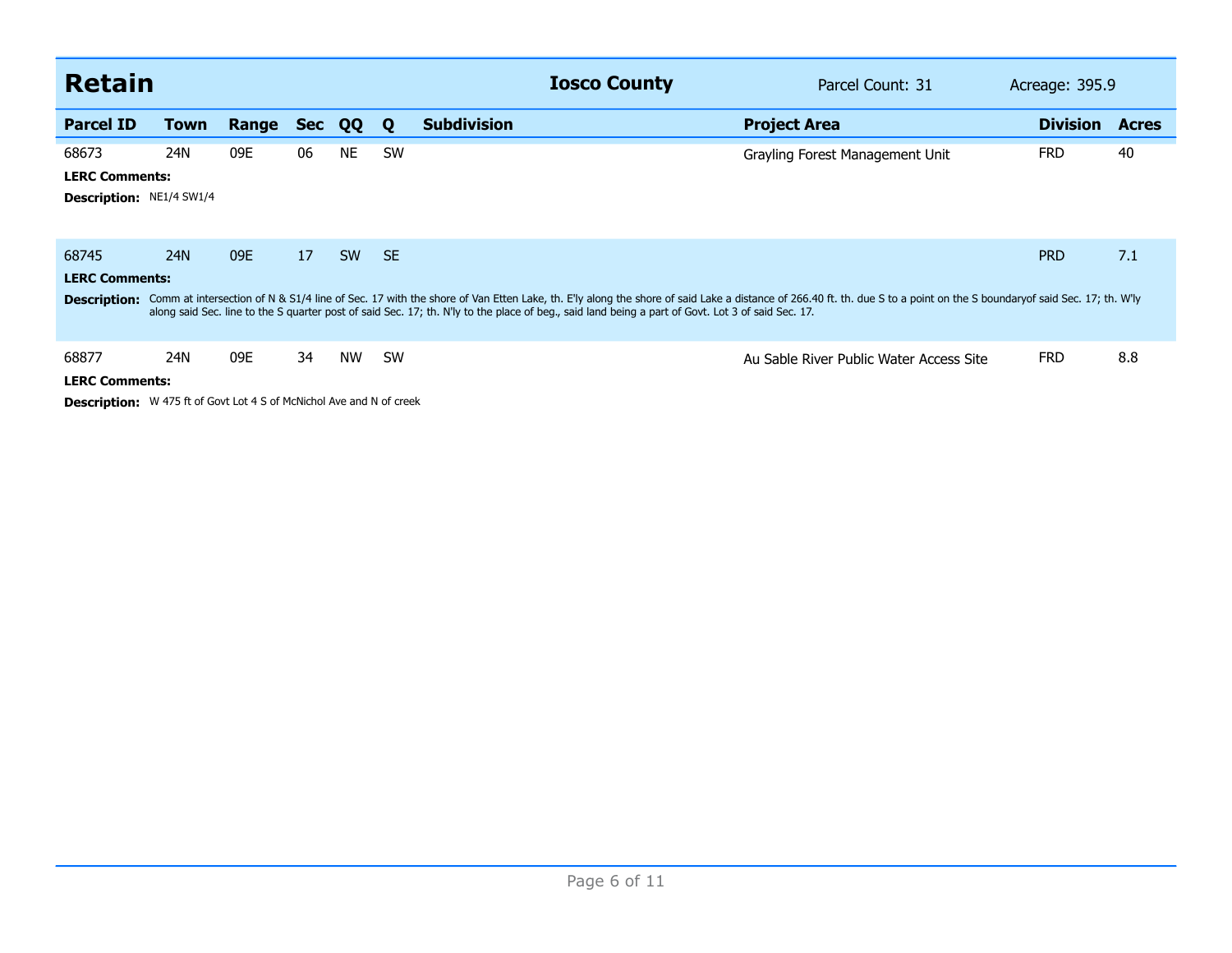| <b>Alternate Conservation Owner</b>                          |                                                    |       |            |           |           |                    | <b>Iosco County</b> | Parcel Count: 10                                                                                                                                                                                                                                                                                                                                                                                                                                                                                                                                                                                                                                                                                         |                       | Acreage: 193.6 |  |
|--------------------------------------------------------------|----------------------------------------------------|-------|------------|-----------|-----------|--------------------|---------------------|----------------------------------------------------------------------------------------------------------------------------------------------------------------------------------------------------------------------------------------------------------------------------------------------------------------------------------------------------------------------------------------------------------------------------------------------------------------------------------------------------------------------------------------------------------------------------------------------------------------------------------------------------------------------------------------------------------|-----------------------|----------------|--|
| <b>Parcel ID</b>                                             | <b>Town</b>                                        | Range | <b>Sec</b> | QQ        | Q         | <b>Subdivision</b> |                     | <b>Project Area</b>                                                                                                                                                                                                                                                                                                                                                                                                                                                                                                                                                                                                                                                                                      | <b>Division Acres</b> |                |  |
| 1099118<br><b>LERC Comments:</b><br>Description: SW1/4 NW1/4 | 24N                                                | 09E   | 33         | SW        | <b>NW</b> |                    |                     | Grayling Forest Management Unit                                                                                                                                                                                                                                                                                                                                                                                                                                                                                                                                                                                                                                                                          | <b>FRD</b>            | 40.8           |  |
| 1099111<br><b>LERC Comments:</b>                             | 24N                                                | 09E   | 33         | <b>SW</b> | <b>SW</b> |                    |                     | Grayling Forest Management Unit<br>Description: That part in the SW 1/4 of the SW 1/4 of Sec 33, of Gov't lots 6 & 7 lying N'ly & W'ly of a line commencing 462 ft N of the SW corner of Sec.33 on the W section line; thence NE'ly to a point N00°57'10"E 594 ft<br>and S89°50'30"E 1144.81 ft from the SW sec. corner; thence continuing N00°57'10"E 221 ft m/l to the center tthread of an unnamed creek; thence NE'ly along thread of creek 500 ft m/l to the center thread of<br>the OLD Au Sable River; thence downstream along thread of river to a point 400 ft right angular distant and west of the E line of Govt. lot 7; thence N00°37'55"E 1025 ft m/l to the S line of the Au Sable River; | <b>FRD</b>            | 22.5           |  |
| 1099116<br><b>LERC Comments:</b>                             | 24N<br>200 ft of E3/4 SE1/4 NW 1/4                 | 09E   | 33         | <b>NE</b> | <b>NW</b> |                    |                     | Grayling Forest Management Unit<br>Description: Part of NE1/4 NW1/4 in the following: The entire NW1/4 and Gov't lot 5 EXCEPT a parcel being the N 750 ft of NW1/4 NW1/4 AND the N 750 of W1/2 W1/2 NE1/4 NW1/4 AND the E3/4 NE1/4 NW1/4 AND the N                                                                                                                                                                                                                                                                                                                                                                                                                                                       | <b>FRD</b>            | 4.5            |  |
| 1099117<br><b>LERC Comments:</b>                             | <b>24N</b><br>the N 200 ft of the E3/4 SE1/4 NW1/4 | 09E   | 33         | <b>NW</b> | <b>NW</b> |                    |                     | Grayling Forest Management Unit<br>Description: Part of NW1/4 NW1/4 lying in the following: The entire NW1/4 and Gov't lot 5 EXCEPT a parcel being the N 750 ft of NW1/4 NW1/4 AND the N 750 of W1/2 NE1/2 NW1/4 AND the E3/4 NE1/4 NW1/4 AND the E3/4 NE1/4 NW1/                                                                                                                                                                                                                                                                                                                                                                                                                                        | <b>FRD</b>            | 17.9           |  |
| 1099119<br><b>LERC Comments:</b>                             | 24N<br>of the existelectric transmission line.     | 09E   | 33         | <b>SE</b> | <b>NW</b> |                    |                     | Grayling Forest Management Unit<br>Description: That part in the SE 1/4 of the NW 1/4 of Sec 33 of the following: The entire NW 1/4 and Gov't lot 5 of sec.33 excepting a parcel being the N 750 ft of the NW 1/4 of the NW 1/4 AND the N 750 of the W 1/2 of<br>the W 1/2 of the NE 1/4 of the NW 1/4 AND the E 3/4 of the NE 1/4 of the NW 1/4 AND the N 200 ft of the E 3/4 of the SE 1/4 of the NW 1/4. Excepting an Easement strip 245 ft wide 80 ft Ely of the centerline                                                                                                                                                                                                                          | <b>FRD</b>            | 36.5           |  |
| 1099121<br><b>LERC Comments:</b>                             | 24N<br>of the existelectric transmission line.     | 09E   | 33         | <b>NE</b> | <b>SW</b> |                    |                     | Grayling Forest Management Unit<br>Description: That part in the NE 1/4 of the SW 1/4 of Sec 33 of the following: The entire NW 1/4 and Gov't lot 5 of sec.33 excepting a parcel being the N 750 ft of the NW 1/4 of the NW 1/4 AND the N 750 of the W 1/2 of<br>the W 1/2 of the NE 1/4 of the NW 1/4 AND the E 3/4 of the NE 1/4 of the NW 1/4 AND the N 200 ft of the E 3/4 of the SE 1/4 of the NW 1/4. Excepting an Easement strip 245 ft wide 80 ft Ely of the centerline                                                                                                                                                                                                                          | <b>FRD</b>            | 7.5            |  |
| 1099120<br><b>LERC Comments:</b>                             | 24N<br>E3/4 SE1/4 NW1/4                            | 09E   | 33         | <b>NW</b> | <b>SW</b> |                    |                     | Grayling Forest Management Unit<br>Description: That part in NW1/4 SW1/4 of the following: The entire NW1/4 & Govt Lot 5 excepting a parcel being the N 750 ft of NW1/4 NW1/4 & the N 750 of W1/2 W1/2 NE1/4 NW1/4 & E3/4 NE1/4 NW1/4 & N 200 ft of                                                                                                                                                                                                                                                                                                                                                                                                                                                      | <b>FRD</b>            | 3.1            |  |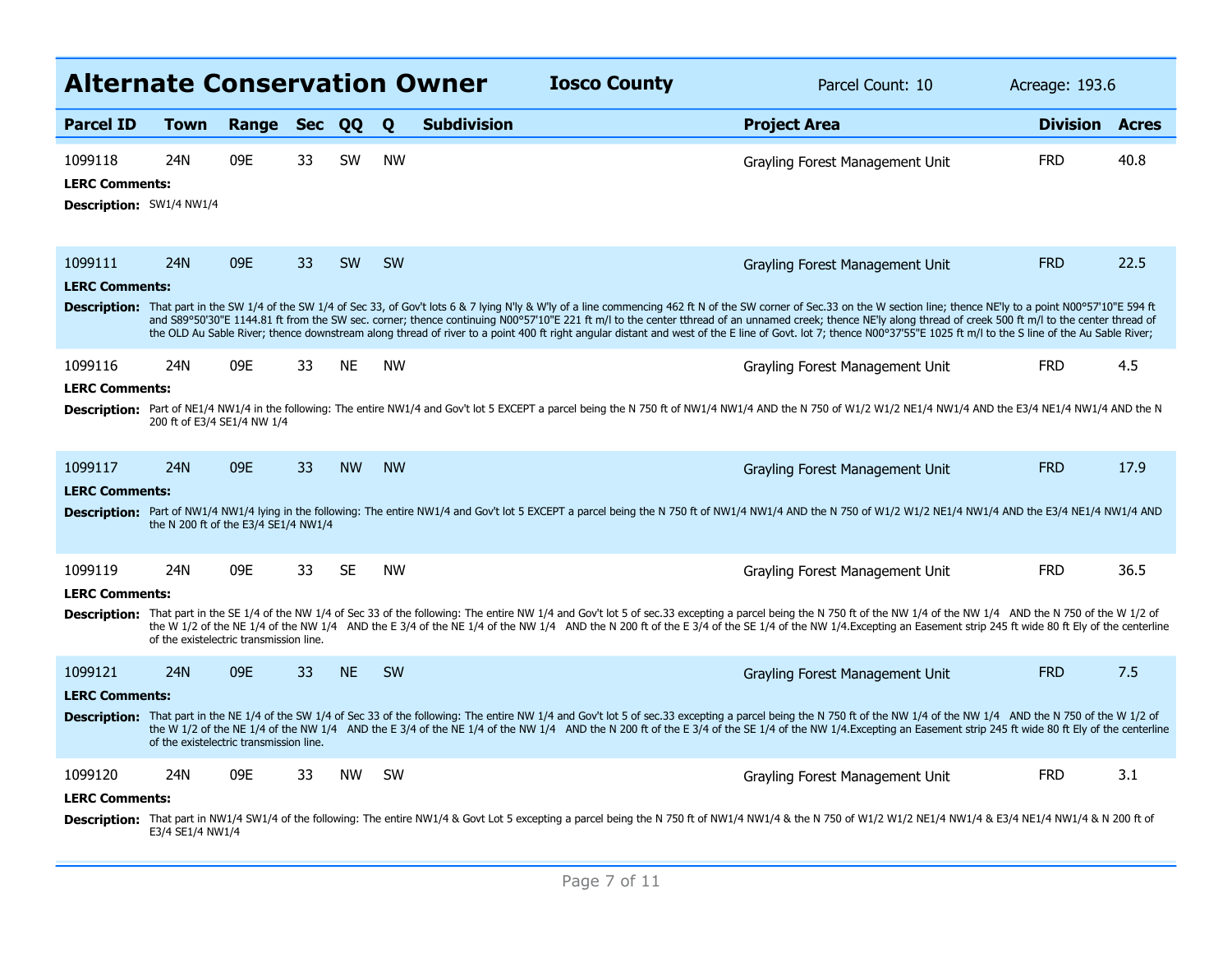| <b>Alternate Conservation Owner</b><br><b>Iosco County</b><br>Parcel Count: 10<br>Acreage: 193.6 |                                                                                                                                                                                                                                                                                                                                                                                                                                                                                                                                                                                                                                                                      |       |            |           |             |                    |  |                                                                                                                                                                                                                                                                                                                                                                                                                                                                                                                                                                                                                                                                      |                 |              |
|--------------------------------------------------------------------------------------------------|----------------------------------------------------------------------------------------------------------------------------------------------------------------------------------------------------------------------------------------------------------------------------------------------------------------------------------------------------------------------------------------------------------------------------------------------------------------------------------------------------------------------------------------------------------------------------------------------------------------------------------------------------------------------|-------|------------|-----------|-------------|--------------------|--|----------------------------------------------------------------------------------------------------------------------------------------------------------------------------------------------------------------------------------------------------------------------------------------------------------------------------------------------------------------------------------------------------------------------------------------------------------------------------------------------------------------------------------------------------------------------------------------------------------------------------------------------------------------------|-----------------|--------------|
| <b>Parcel ID</b>                                                                                 | Town                                                                                                                                                                                                                                                                                                                                                                                                                                                                                                                                                                                                                                                                 | Range | <b>Sec</b> | <b>OO</b> | $\mathbf 0$ | <b>Subdivision</b> |  | <b>Project Area</b>                                                                                                                                                                                                                                                                                                                                                                                                                                                                                                                                                                                                                                                  | <b>Division</b> | <b>Acres</b> |
| 1099110                                                                                          | 24N                                                                                                                                                                                                                                                                                                                                                                                                                                                                                                                                                                                                                                                                  | 09E   | 33         | <b>NW</b> | <b>SW</b>   |                    |  | Grayling Forest Management Unit                                                                                                                                                                                                                                                                                                                                                                                                                                                                                                                                                                                                                                      | <b>FRD</b>      | 30.2         |
| <b>LERC Comments:</b>                                                                            |                                                                                                                                                                                                                                                                                                                                                                                                                                                                                                                                                                                                                                                                      |       |            |           |             |                    |  |                                                                                                                                                                                                                                                                                                                                                                                                                                                                                                                                                                                                                                                                      |                 |              |
|                                                                                                  |                                                                                                                                                                                                                                                                                                                                                                                                                                                                                                                                                                                                                                                                      |       |            |           |             |                    |  | Description: That part in NW1/4 SW1/4 of Sec 33, of Govt Lots 6 & 7 lying N'ly & W'ly of a line commencing 462 ft N of the SW corner of Sec.33 on the W section line; thence NE'ly to a point N00°57'10"E 594 ft and<br>S89°50'30"E 1144.81 ft from the SW sec. corner; thence continuing N00°57'10"E 221 ft m/l to the center tthread of an unnamed creek; thence NE'ly along thread of creek 500 ft m/l to the center thread of the<br>OLD Au Sable River; thence downstream along thread of river to a point 400 ft right angular distant and west of the E line of Govt. lot 7; thence N00°37'55"E 1025 ft m/l to the S line of the Au Sable River;              |                 |              |
| 1099112                                                                                          | 24N                                                                                                                                                                                                                                                                                                                                                                                                                                                                                                                                                                                                                                                                  | 09E   | 33         | <b>SE</b> | <b>SW</b>   |                    |  | Grayling Forest Management Unit                                                                                                                                                                                                                                                                                                                                                                                                                                                                                                                                                                                                                                      | <b>FRD</b>      | 9.6          |
| <b>LERC Comments:</b>                                                                            |                                                                                                                                                                                                                                                                                                                                                                                                                                                                                                                                                                                                                                                                      |       |            |           |             |                    |  |                                                                                                                                                                                                                                                                                                                                                                                                                                                                                                                                                                                                                                                                      |                 |              |
|                                                                                                  |                                                                                                                                                                                                                                                                                                                                                                                                                                                                                                                                                                                                                                                                      |       |            |           |             |                    |  | Description: That part in the SE 1/4 of the SW 1/4 of Sec 33, of Gov't lots 6 & 7 lying N'ly & W'ly of a line commencing 462 ft N of the SW corner of Sec.33 on the W section line; thence NE'ly to a point N00°57'10"E 594 ft<br>and S89°50'30"E 1144.81 ft from the SW sec. corner; thence continuing N00°57'10"E 221 ft m/l to the center thread of an unnamed creek; thence NE'ly along thread of creek 500 ft m/l to the center thread of<br>the OLD Au Sable River; thence downstream along thread of river to a point 400 ft right angular distant and west of the E line of Govt. lot 7; thence N00°37'55"E 1025 ft m/l to the S line of the Au Sable River; |                 |              |
| 1099113                                                                                          | 24N                                                                                                                                                                                                                                                                                                                                                                                                                                                                                                                                                                                                                                                                  | 09E   | 33         | <b>NE</b> | <b>SW</b>   |                    |  | Grayling Forest Management Unit                                                                                                                                                                                                                                                                                                                                                                                                                                                                                                                                                                                                                                      | <b>FRD</b>      | 21           |
| <b>LERC Comments:</b>                                                                            |                                                                                                                                                                                                                                                                                                                                                                                                                                                                                                                                                                                                                                                                      |       |            |           |             |                    |  |                                                                                                                                                                                                                                                                                                                                                                                                                                                                                                                                                                                                                                                                      |                 |              |
|                                                                                                  | Description: That part in the NE 1/4 of the SW 1/4 of Sec 33, of Gov't lots 6 & 7 lying N'ly & W'ly of a line commencing 462 ft N of the SW corner of Sec.33 on the W section line; thence NE'ly to a point N00°57'10"E 594 ft<br>and S89°50'30"E 1144.81 ft from the SW sec. corner; thence continuing N00°57'10"E 221 ft m/l to the center thread of an unnamed creek; thence NE'ly along thread of creek 500 ft m/l to the center thread of<br>the OLD Au Sable River; thence downstream along thread of river to a point 400 ft right angular distant and west of the E line of Govt. lot 7; thence N00°37'55"E 1025 ft m/l to the S line of the Au Sable River; |       |            |           |             |                    |  |                                                                                                                                                                                                                                                                                                                                                                                                                                                                                                                                                                                                                                                                      |                 |              |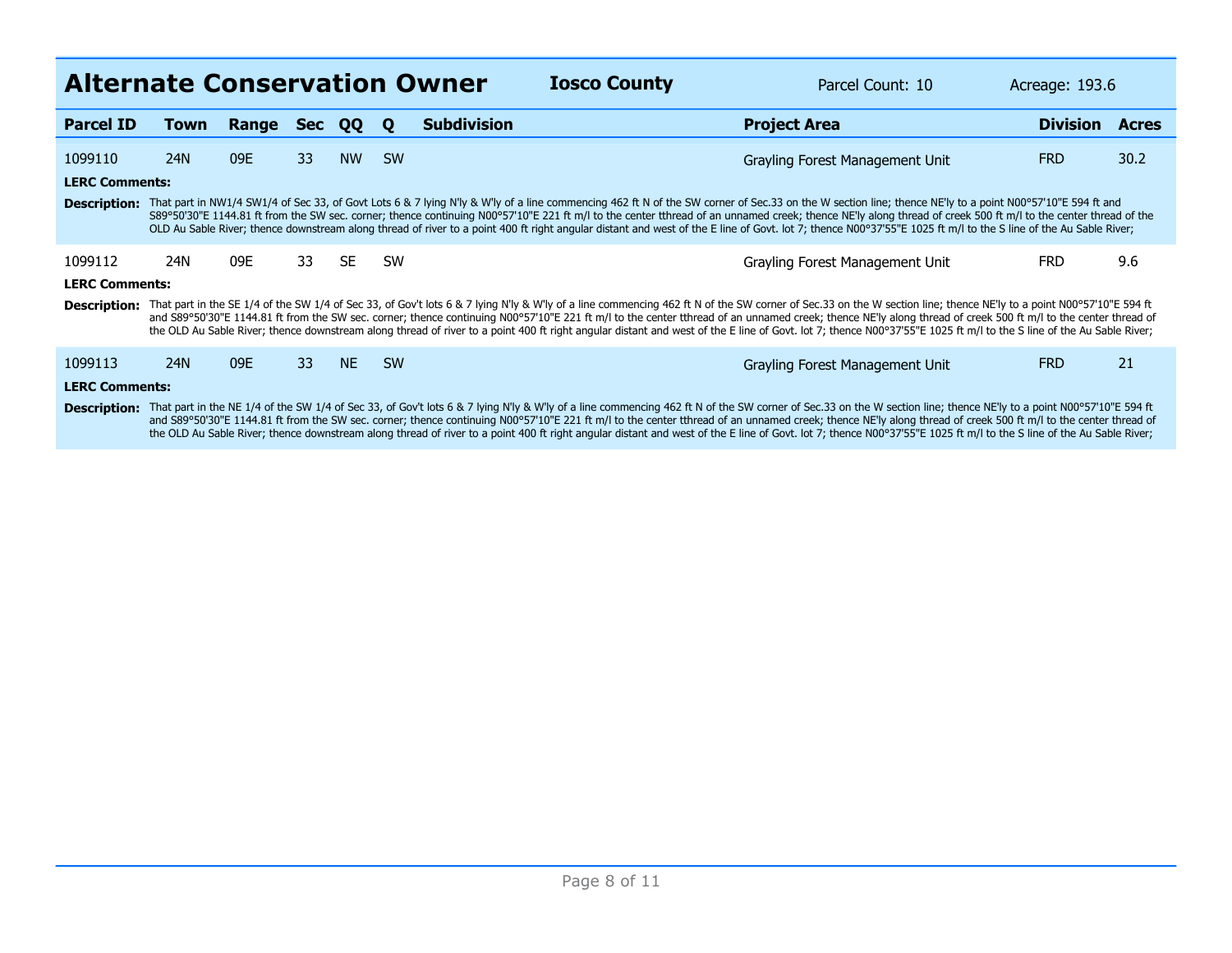| <b>Dispose</b>                                                                                            |             |                |  |                                                                                                                          | <b>Iosco County</b>                                                                                                                                                        | Parcel Count: 18                   | Acreage: 97.7   |              |
|-----------------------------------------------------------------------------------------------------------|-------------|----------------|--|--------------------------------------------------------------------------------------------------------------------------|----------------------------------------------------------------------------------------------------------------------------------------------------------------------------|------------------------------------|-----------------|--------------|
| <b>Parcel ID</b>                                                                                          | <b>Town</b> | Range Sec QQ Q |  | <b>Subdivision</b>                                                                                                       |                                                                                                                                                                            | <b>Project Area</b>                | <b>Division</b> | <b>Acres</b> |
| 378825<br><b>LERC Comments:</b><br>Description: LOT 664, 665                                              |             |                |  | Lakeside Heights                                                                                                         |                                                                                                                                                                            | Long Lake Public Water Access Site | <b>PRD</b>      | 0.2          |
| 378826<br><b>LERC Comments:</b><br>Description: LOT 666, 667, 668, 669, 670, 671, 672, 673, 674, 675, 676 |             |                |  | Lakeside Heights                                                                                                         |                                                                                                                                                                            | Long Lake Public Water Access Site | <b>PRD</b>      | 1.1          |
| 378827<br><b>LERC Comments:</b><br>Description: LOT 680, 681                                              |             |                |  | Lakeside Heights                                                                                                         |                                                                                                                                                                            | Long Lake Public Water Access Site | <b>PRD</b>      | 0.2          |
| 378828<br><b>LERC Comments:</b><br><b>Description:</b> LOT 686, 687, 688, 689                             |             |                |  | Lakeside Heights                                                                                                         |                                                                                                                                                                            | Long Lake Public Water Access Site | <b>PRD</b>      | 0.4          |
| 378838<br><b>LERC Comments:</b><br>Description: Lots 717 to 748                                           |             |                |  | Lakeside Heights                                                                                                         |                                                                                                                                                                            | Long Lake Public Water Access Site | <b>PRD</b>      | $\mathbf{1}$ |
| 378843<br><b>LERC Comments:</b>                                                                           |             |                |  | Lakeside Heights                                                                                                         | Description: LOT 800, 801, 802, 803, 804, 805, 806, 807, 808, 809, 810, 811, 812, 813, 814, 815, 816, 817, 818, 819, 820, 821, 822, 823, 823, 824, 825, 826, 827, 828, 829 | Long Lake Public Water Access Site | <b>PRD</b>      | 3.1          |
| 378848<br><b>LERC Comments:</b>                                                                           |             |                |  | Lakeside Heights<br>Description: LOT 864, 865, 866, 867, 937, 938, 939, 940, 941, 942, 943, 944, 945, 946, 947, 948, 949 |                                                                                                                                                                            | Long Lake Public Water Access Site | <b>PRD</b>      | 1.9          |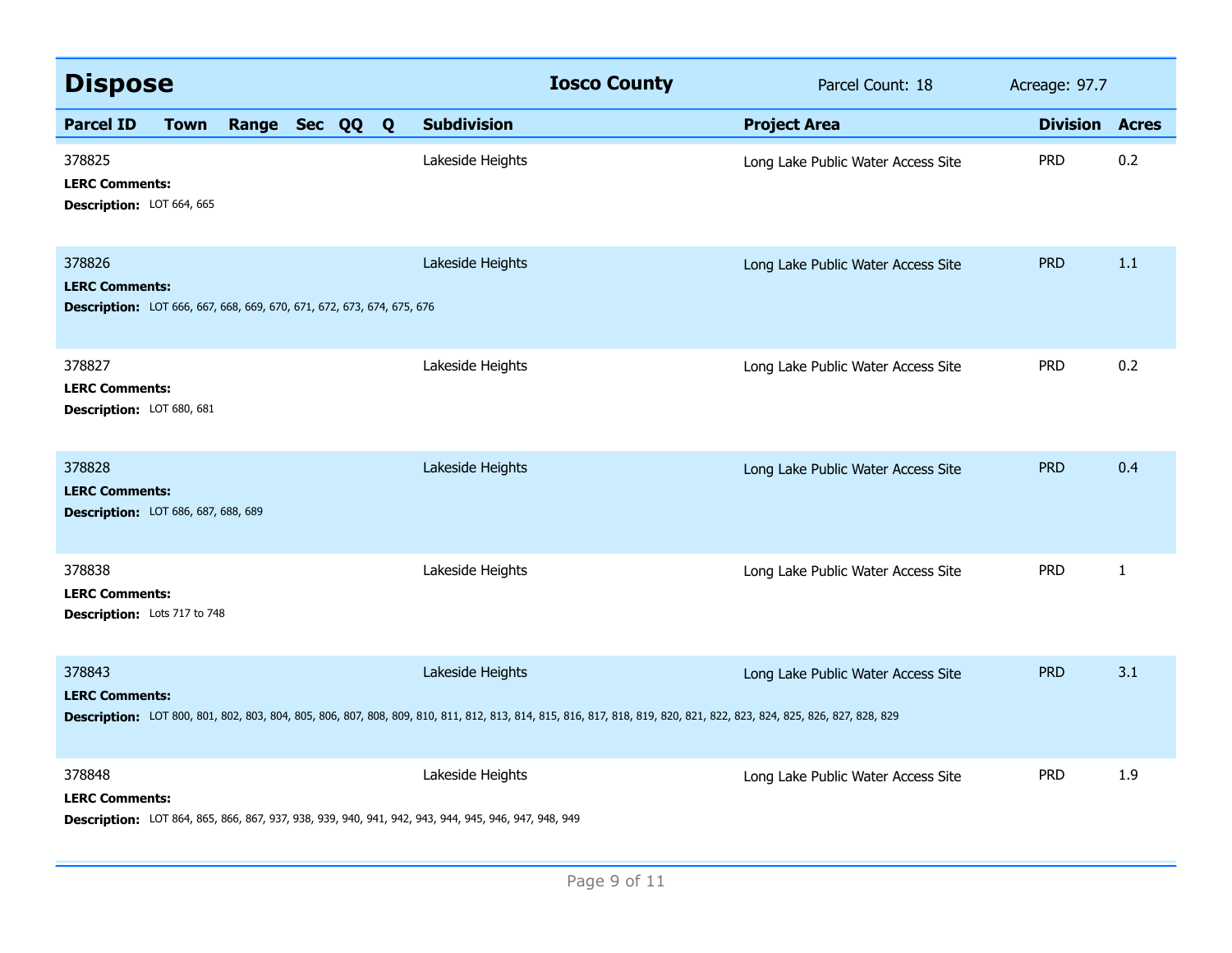| <b>Dispose</b>                                                                           |                    | <b>Iosco County</b> | Parcel Count: 18                   | Acreage: 97.7   |              |
|------------------------------------------------------------------------------------------|--------------------|---------------------|------------------------------------|-----------------|--------------|
| <b>Parcel ID</b><br>Range Sec QQ Q<br><b>Town</b>                                        | <b>Subdivision</b> | <b>Project Area</b> |                                    | <b>Division</b> | <b>Acres</b> |
| 378849<br><b>LERC Comments:</b><br>Description: Lots 877 to 936                          | Lakeside Heights   |                     | Long Lake Public Water Access Site | <b>PRD</b>      | 6.7          |
| 378851<br><b>LERC Comments:</b><br>Description: LOTS 959 to 971 incl & Lots 1004 to 1016 | Lakeside Heights   |                     | Long Lake Public Water Access Site | <b>PRD</b>      | 2.9          |
| 378852<br><b>LERC Comments:</b><br>Description: Lots 972 to 1003                         | Lakeside Heights   |                     | Long Lake Public Water Access Site | <b>PRD</b>      | 3.7          |
| 378853<br><b>LERC Comments:</b><br>Description: Lots 1026 to 1053                        | Lakeside Heights   |                     | Long Lake Public Water Access Site | <b>PRD</b>      | 3            |
| 378858<br><b>LERC Comments:</b><br>Description: Lots 1017 to 1025, Lots 1054 to 1061     | Lakeside Heights   |                     | Long Lake Public Water Access Site | <b>PRD</b>      | 1.8          |
| 378860<br><b>LERC Comments:</b><br><b>Description:</b> Lots 1062 to 1066, 1090 to 1093   | Lakeside Heights   |                     | Long Lake Public Water Access Site | <b>PRD</b>      | $\mathbf{1}$ |
| 378861<br><b>LERC Comments:</b><br>Description: Lots 1067 to 1089                        | Lakeside Heights   |                     | Long Lake Public Water Access Site | <b>PRD</b>      | 2.4          |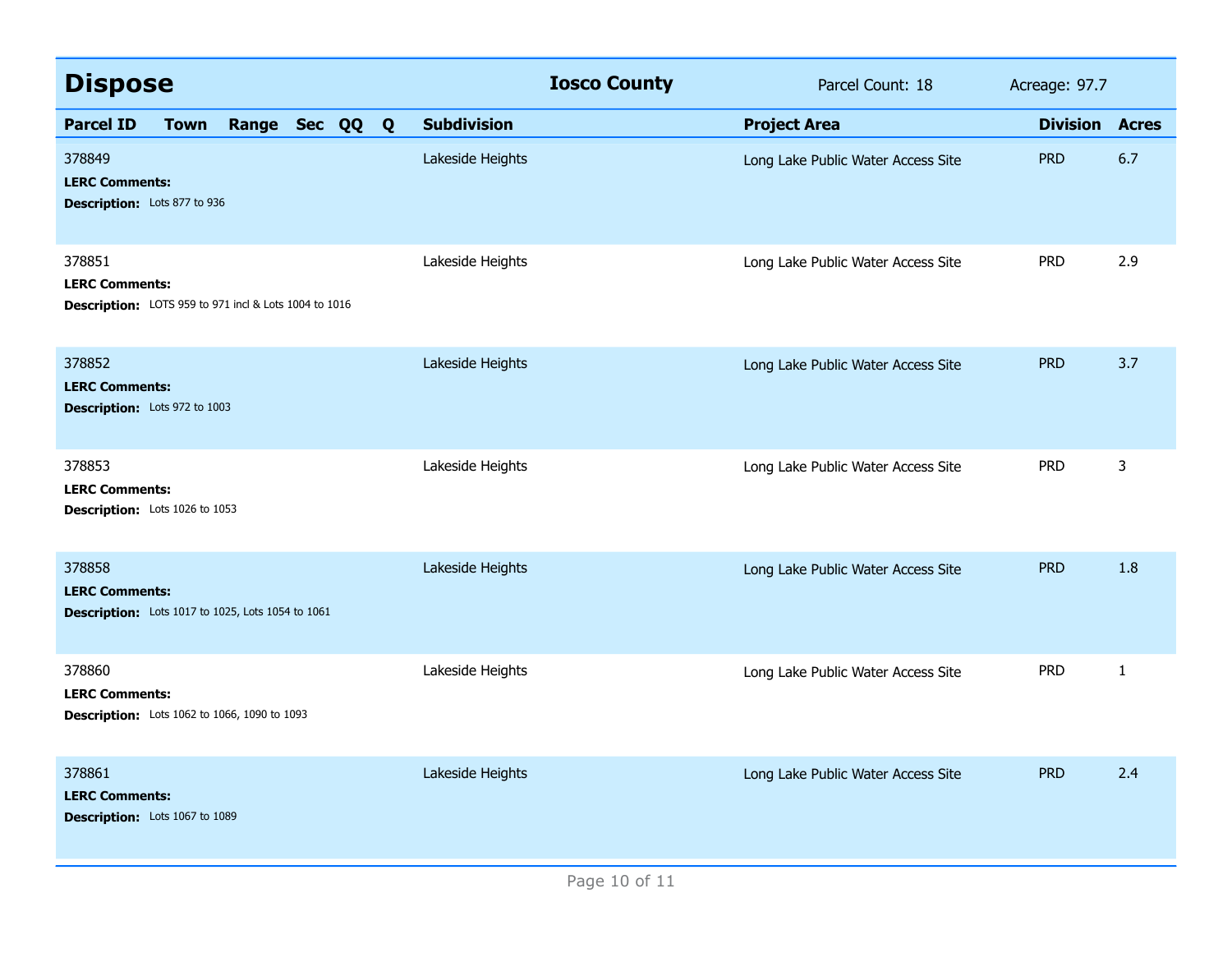| <b>Dispose</b>                                                           |                                  |       |    |           |           | <b>Iosco County</b>                                                                                                                                                                                                                                                                                                                                  | Parcel Count: 18                   | Acreage: 97.7   |              |
|--------------------------------------------------------------------------|----------------------------------|-------|----|-----------|-----------|------------------------------------------------------------------------------------------------------------------------------------------------------------------------------------------------------------------------------------------------------------------------------------------------------------------------------------------------------|------------------------------------|-----------------|--------------|
| <b>Parcel ID</b>                                                         | <b>Town</b>                      | Range |    | Sec QQ    | Q         | <b>Subdivision</b>                                                                                                                                                                                                                                                                                                                                   | <b>Project Area</b>                | <b>Division</b> | <b>Acres</b> |
| 378863<br><b>LERC Comments:</b><br><b>Description:</b> Lots 1094 to 1128 |                                  |       |    |           |           | Lakeside Heights                                                                                                                                                                                                                                                                                                                                     | Long Lake Public Water Access Site | <b>PRD</b>      | 5.1          |
| 64890<br><b>LERC Comments:</b><br><b>Description:</b> NE1/4 of SE1/4     | <b>21N</b>                       | 05E   | 24 | <b>NE</b> | <b>SE</b> |                                                                                                                                                                                                                                                                                                                                                      |                                    | <b>FRD</b>      | 37.7         |
| 1099108<br><b>LERC Comments:</b>                                         | 23N                              | 09E   | 04 | <b>NE</b> | <b>NE</b> | Description: A parcel of land in the NE 1/4 of Section 4, T23N, R9E, containing approximately 7.35 acres, described as follows: That part of Government Lot 5 of Section 4, T23N, R9E (being that part of the NE 1/4 of the NE<br>of said Section 4 lying North of the Au Sable River), lying Westerly of the present channel of the Au Sable River. | Grayling Forest Management Unit    | <b>FRD</b>      | 8.2          |
| 1099109<br><b>LERC Comments:</b><br><b>Description:</b>                  | <b>24N</b><br>line now existing) | 09E   | 33 | <b>SE</b> | <b>SE</b> | That part of Gov't lot #1 of Section 33 lying E'ly of the old channel & W'ly of the present channel of the Au Sable River.(Reserving a 245 ft wide easement strip 80 ft northerly of the ctr of the electric transmission                                                                                                                            | Grayling Forest Management Unit    | <b>FRD</b>      | 17.3         |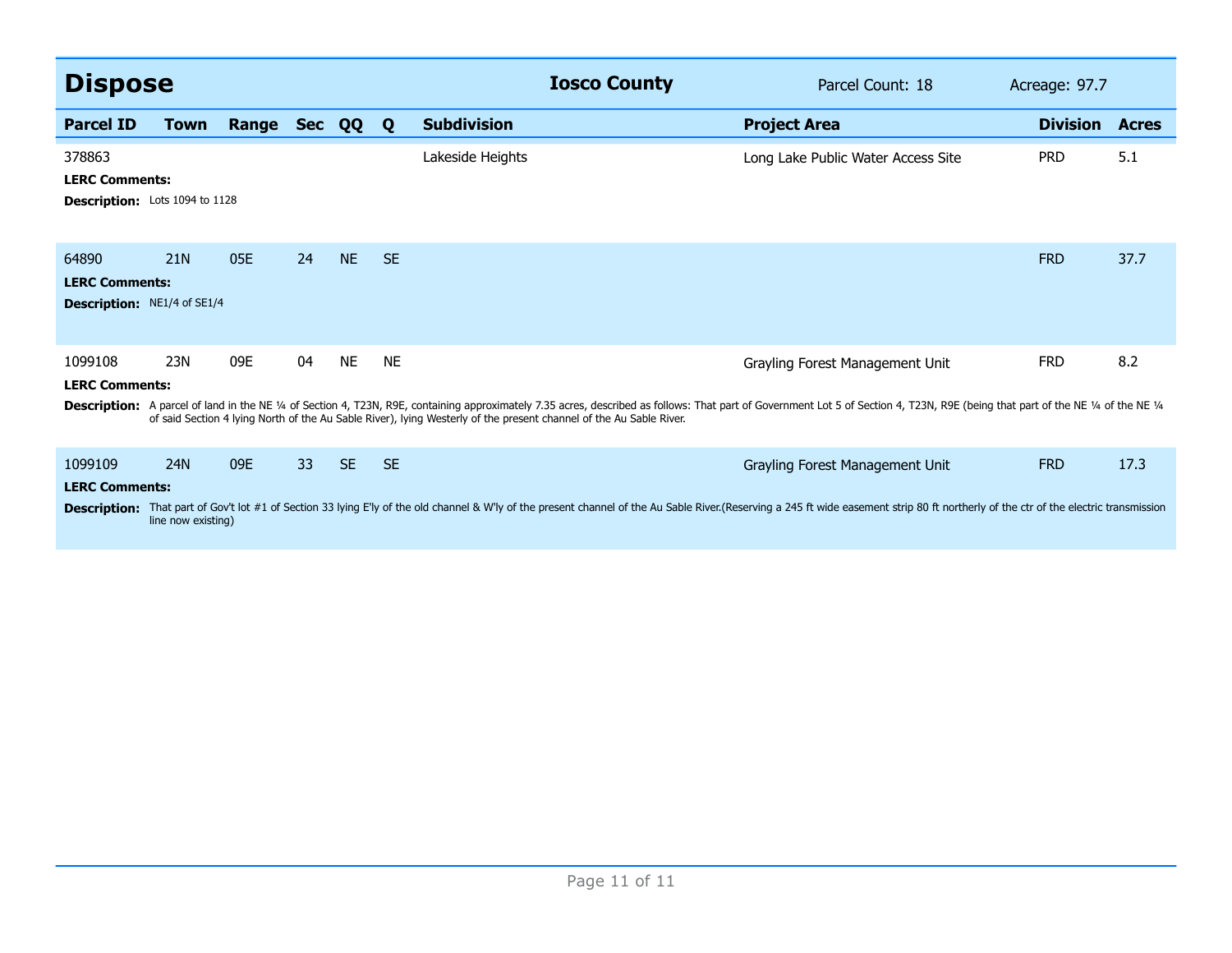## State Land Review Parcels Report Iron County

Michigan Department of Natural Resources

| <b>Review Decision</b>       | <b>Parcel</b><br><b>Count</b> | <b>Approximate</b><br><b>Acres</b> |
|------------------------------|-------------------------------|------------------------------------|
| Retain                       | 277                           | 7,493.5                            |
| Alternate Conservation Owner |                               | 86.3                               |
| Exchange                     |                               | 79.4                               |
| <b>Dispose</b>               |                               | 184.2                              |



08/03/2021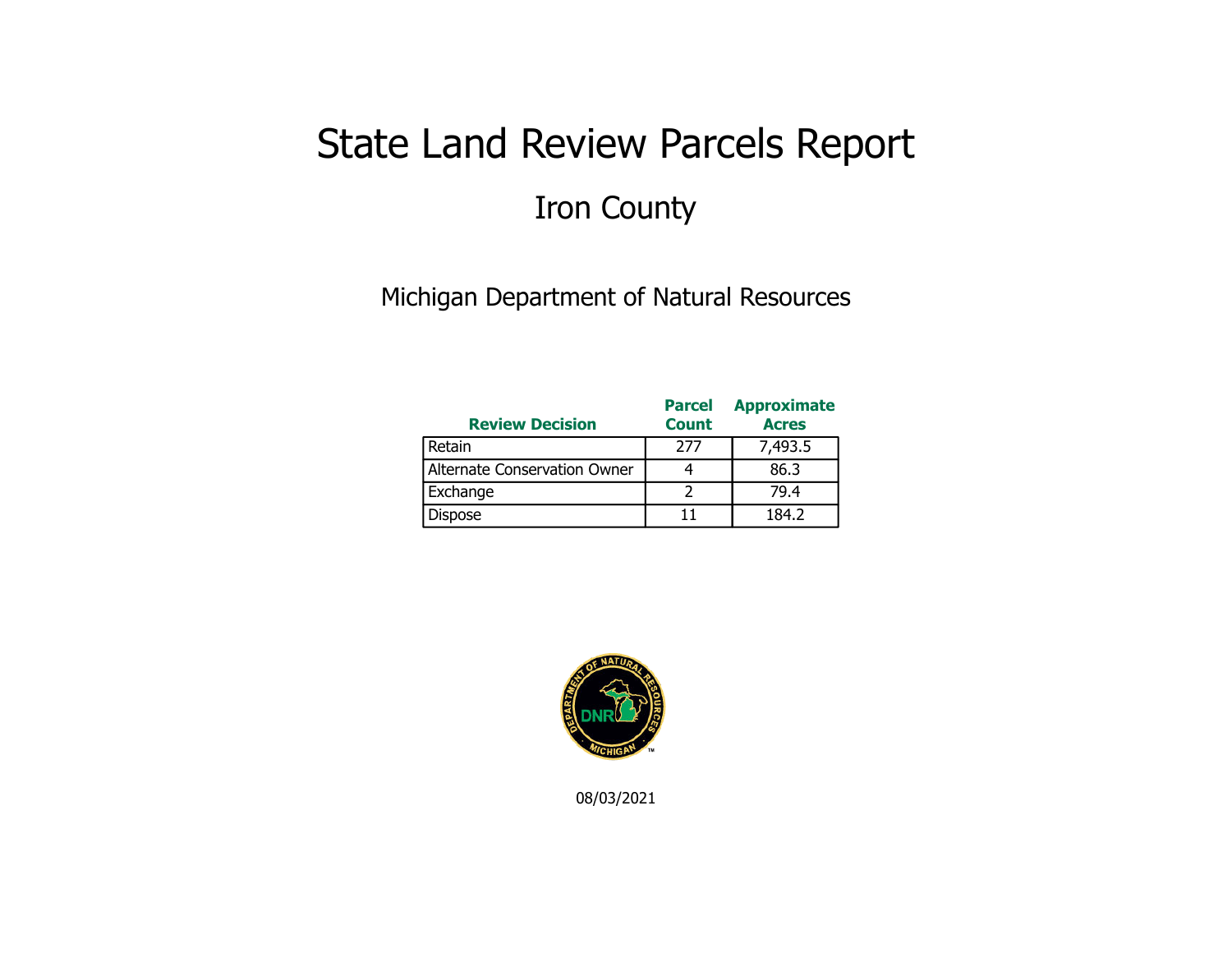| <b>Retain</b>                                                                           |             |                |  |  |  |                                | <b>Iron County</b> |                     | Parcel Count: 277                     | Acreage: 7,493.5      |     |
|-----------------------------------------------------------------------------------------|-------------|----------------|--|--|--|--------------------------------|--------------------|---------------------|---------------------------------------|-----------------------|-----|
| <b>Parcel ID</b>                                                                        | <b>Town</b> | Range Sec QQ Q |  |  |  | <b>Subdivision</b>             |                    | <b>Project Area</b> |                                       | <b>Division Acres</b> |     |
| 2022453<br><b>LERC Comments:</b><br><b>Description:</b> Island in Brule River (CCN 036) |             |                |  |  |  |                                |                    |                     |                                       | <b>PRD</b>            | 0.5 |
| 2022454<br><b>LERC Comments:</b><br><b>Description:</b> Island in Brule River (CCN 037) |             |                |  |  |  |                                |                    |                     |                                       | <b>PRD</b>            | 0.2 |
| 2022451<br><b>LERC Comments:</b><br><b>Description:</b> Island in Brule River (CCN 034) |             |                |  |  |  |                                |                    |                     |                                       | <b>PRD</b>            | 0.6 |
| 2022450<br><b>LERC Comments:</b><br><b>Description:</b> Island in Brule River (CCN 033) |             |                |  |  |  |                                |                    |                     |                                       | <b>PRD</b>            | 0.4 |
| 440923<br><b>LERC Comments:</b><br>Description: LOT 22                                  |             |                |  |  |  | Stanley Lake, Recorded Plat of |                    |                     | Stanley Lake Public Water Access Site | <b>PRD</b>            | 0.9 |
| 440922<br><b>LERC Comments:</b><br>Description: LOT 21                                  |             |                |  |  |  | Stanley Lake, Recorded Plat of |                    |                     | Stanley Lake Public Water Access Site | <b>PRD</b>            | 0.9 |
| 440921<br><b>LERC Comments:</b><br>Description: LOT 20                                  |             |                |  |  |  | Stanley Lake, Recorded Plat of |                    |                     | Stanley Lake Public Water Access Site | <b>PRD</b>            | 0.8 |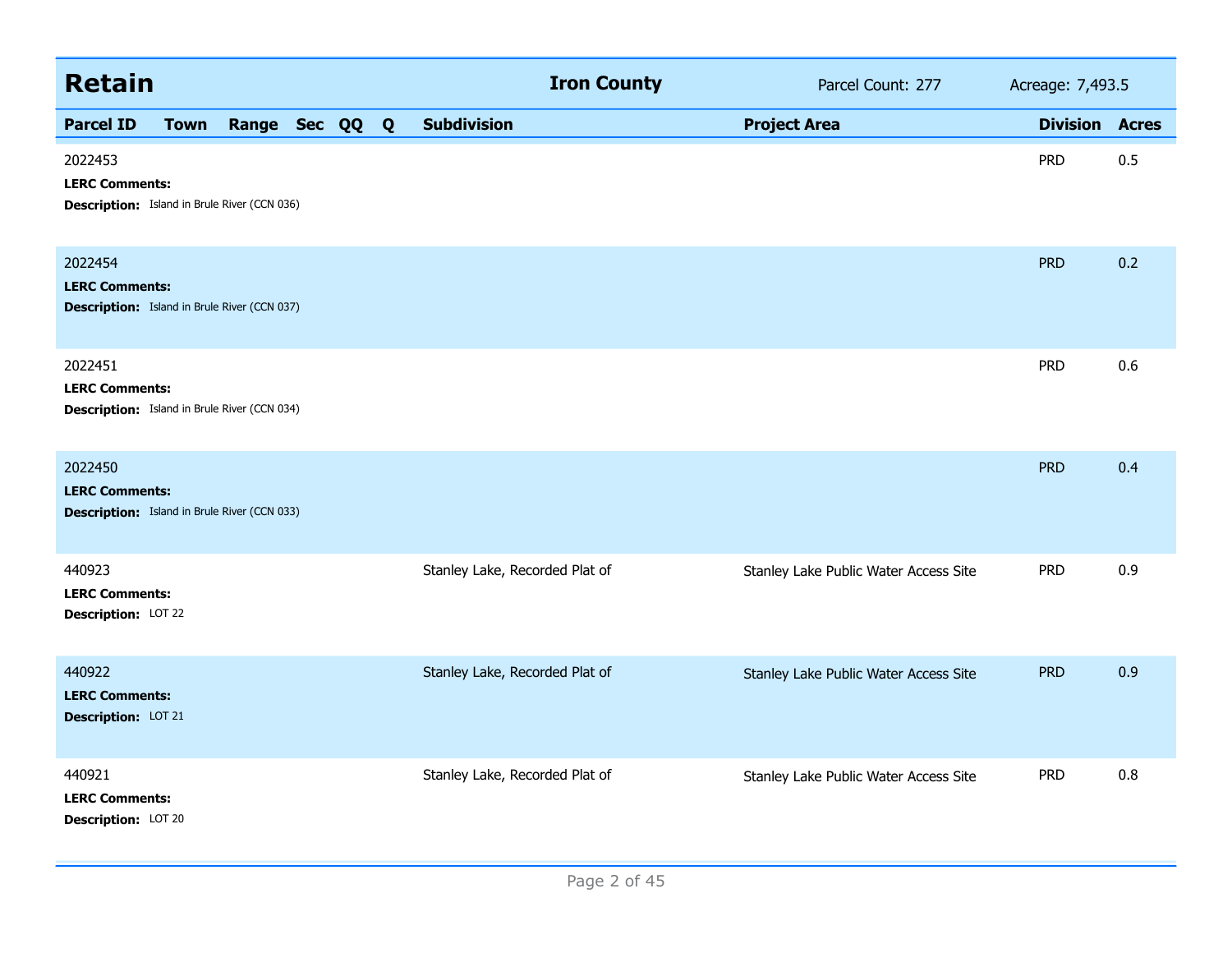| <b>Retain</b>                                                      |             |                |    |           |           | <b>Iron County</b>             | Parcel Count: 277                     | Acreage: 7,493.5      |      |
|--------------------------------------------------------------------|-------------|----------------|----|-----------|-----------|--------------------------------|---------------------------------------|-----------------------|------|
| <b>Parcel ID</b>                                                   | <b>Town</b> | Range Sec QQ Q |    |           |           | <b>Subdivision</b>             | <b>Project Area</b>                   | <b>Division Acres</b> |      |
| 440920<br><b>LERC Comments:</b><br>Description: LOT 19             |             |                |    |           |           | Stanley Lake, Recorded Plat of | Stanley Lake Public Water Access Site | <b>PRD</b>            | 0.8  |
| 440919<br><b>LERC Comments:</b><br>Description: LOT 18             |             |                |    |           |           | Stanley Lake, Recorded Plat of | Stanley Lake Public Water Access Site | <b>PRD</b>            | 0.7  |
| 939968<br><b>LERC Comments:</b><br><b>Description:</b>             |             |                |    |           |           |                                | Crystal Falls Forest Management Unit  | <b>FRD</b>            | 32.5 |
| 239848<br><b>LERC Comments:</b><br>Description: NW1/4 SE1/4        | 41N         | 31W            | 07 | <b>NW</b> | <b>SE</b> |                                | Crystal Falls Forest Management Unit  | <b>FRD</b>            | 40.1 |
| 239847<br><b>LERC Comments:</b><br>Description: NE1/4 SE1/4        | <b>41N</b>  | 31W            | 07 | <b>NE</b> | <b>SE</b> |                                | Crystal Falls Forest Management Unit  | <b>FRD</b>            | 40.2 |
| 239846<br><b>LERC Comments:</b><br>Description: SE1/4 SW1/4        | 41N         | 31W            | 07 | <b>SE</b> | SW        |                                | Crystal Falls Forest Management Unit  | <b>FRD</b>            | 40   |
| 239849<br><b>LERC Comments:</b><br><b>Description: SW1/4 SE1/4</b> | 41N         | 31W            | 07 | SW        | <b>SE</b> |                                | Crystal Falls Forest Management Unit  | <b>FRD</b>            | 40.1 |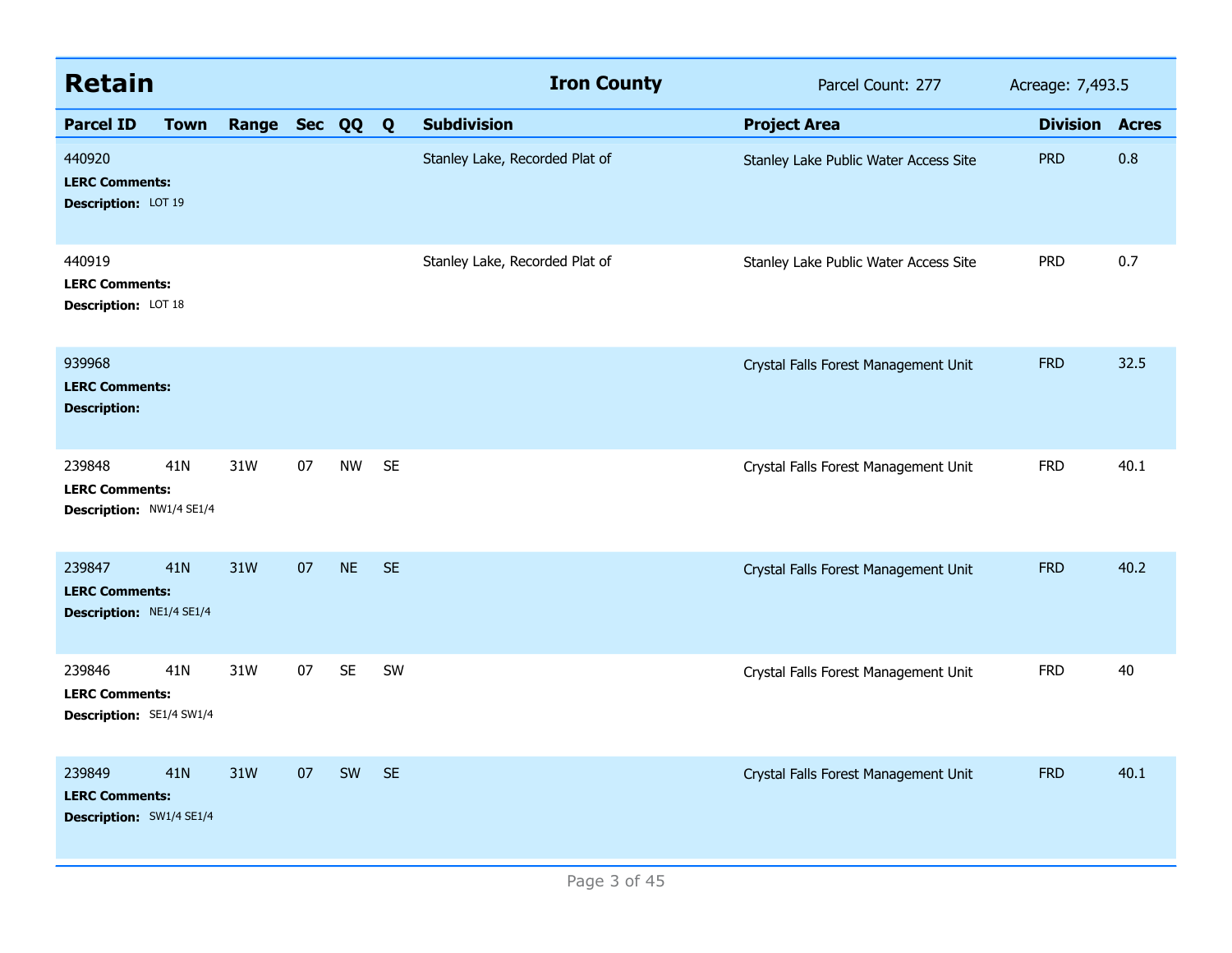| <b>Retain</b>                                                                               |             |       |            |           |           |                    | <b>Iron County</b> | Parcel Count: 277                    | Acreage: 7,493.5 |              |
|---------------------------------------------------------------------------------------------|-------------|-------|------------|-----------|-----------|--------------------|--------------------|--------------------------------------|------------------|--------------|
| <b>Parcel ID</b>                                                                            | <b>Town</b> | Range | <b>Sec</b> | QQ        | Q         | <b>Subdivision</b> |                    | <b>Project Area</b>                  | <b>Division</b>  | <b>Acres</b> |
| 239850<br><b>LERC Comments:</b><br>Description: SE1/4 SE1/4                                 | 41N         | 31W   | 07         | <b>SE</b> | <b>SE</b> |                    |                    | Crystal Falls Forest Management Unit | <b>FRD</b>       | 40.2         |
| 239845<br><b>LERC Comments:</b><br>Description: SW1/4 SW1/4                                 | 41N         | 31W   | 07         | SW        | SW        |                    |                    | Crystal Falls Forest Management Unit | <b>FRD</b>       | 38.7         |
| 239859<br><b>LERC Comments:</b><br>Description: SW1/4 SW1/4                                 | 41N         | 31W   | 08         | SW        | SW        |                    |                    | Crystal Falls Forest Management Unit | <b>FRD</b>       | 40.3         |
| 239860<br><b>LERC Comments:</b><br>Description: SE1/4 SW1/4                                 | 41N         | 31W   | 08         | <b>SE</b> | SW        |                    |                    | Crystal Falls Forest Management Unit | <b>FRD</b>       | 40.3         |
| 2022425<br><b>LERC Comments:</b><br><b>Description:</b> Island in Menominee River (CCN 006) | 41N         | 31W   | 15         | <b>NW</b> | SW        |                    |                    |                                      | <b>PRD</b>       | 5.9          |
| 2022423<br><b>LERC Comments:</b><br><b>Description:</b> Island in Menominee River (CCN 004) | 41N         | 31W   | 15         | <b>NW</b> | SW        |                    |                    |                                      | <b>PRD</b>       | 4.8          |
| 2022424<br><b>LERC Comments:</b><br><b>Description:</b> Island in Menominee River (CCN 005) | 41N         | 31W   | 15         | <b>NW</b> | SW        |                    |                    |                                      | <b>PRD</b>       | 0.1          |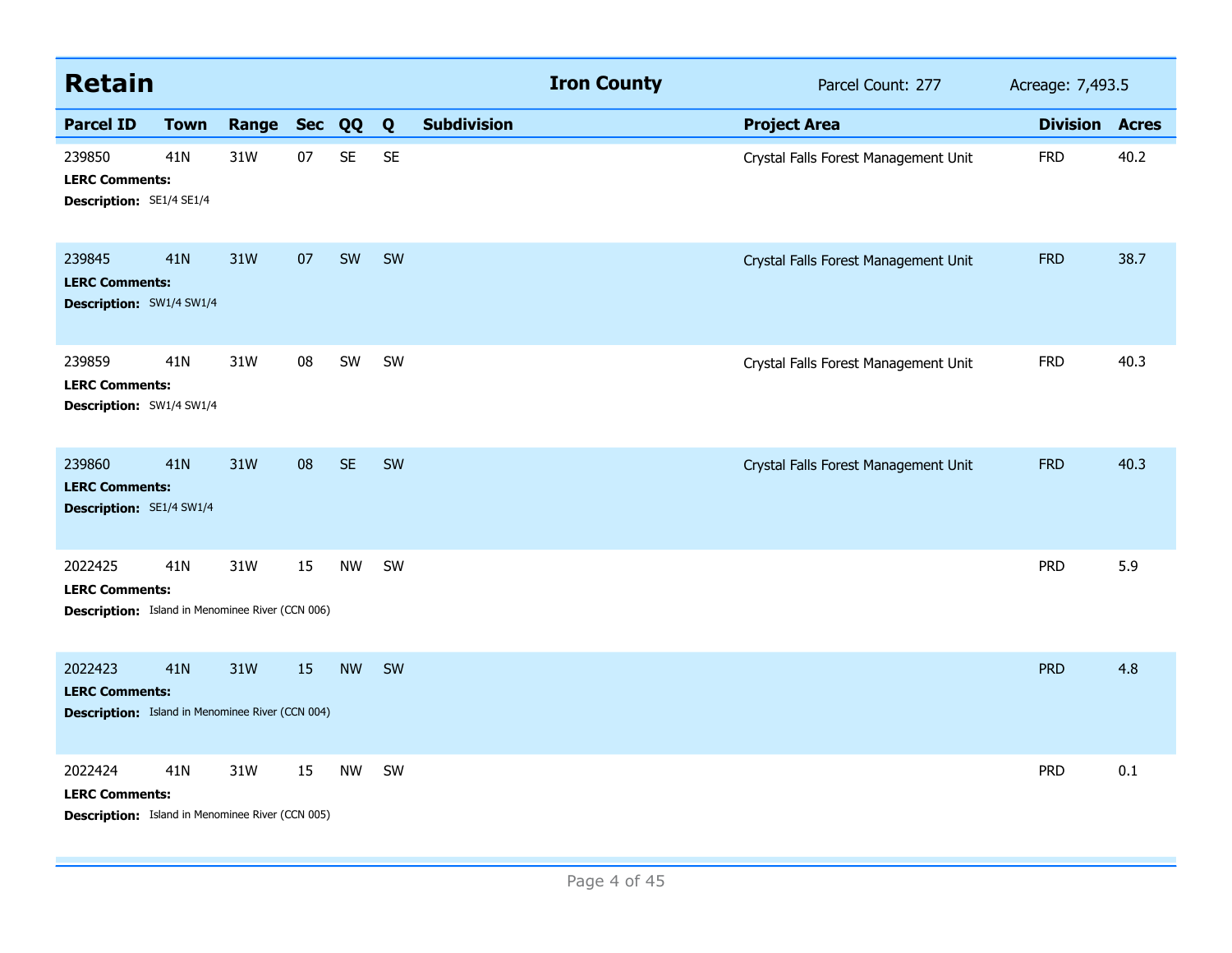| <b>Retain</b>                                                                               |                 |           |    |           |           |                    | <b>Iron County</b> | Parcel Count: 277                    | Acreage: 7,493.5 |              |
|---------------------------------------------------------------------------------------------|-----------------|-----------|----|-----------|-----------|--------------------|--------------------|--------------------------------------|------------------|--------------|
| <b>Parcel ID</b>                                                                            | <b>Town</b>     | Range Sec |    | QQ        | Q         | <b>Subdivision</b> |                    | <b>Project Area</b>                  | <b>Division</b>  | <b>Acres</b> |
| 2022422<br><b>LERC Comments:</b><br><b>Description:</b> Island in Menominee River (CCN 003) | 41 <sub>N</sub> | 31W       | 15 | <b>NW</b> | SW        |                    |                    |                                      | <b>PRD</b>       | 0.1          |
| 2022421<br><b>LERC Comments:</b><br><b>Description:</b> Island in Menominee River (CCN 002) | 41N             | 31W       | 15 | <b>NW</b> | SW        |                    |                    |                                      | <b>PRD</b>       | 0.1          |
| 2022420<br><b>LERC Comments:</b><br><b>Description:</b> Island in Menominee River (CCN 001) | 41N             | 31W       | 15 | SW        | SW        |                    |                    |                                      | <b>PRD</b>       | 0.1          |
| 239885<br><b>LERC Comments:</b><br>Description: SW1/4 NE1/4                                 | 41N             | 31W       | 15 | SW        | <b>NE</b> |                    |                    | Crystal Falls Forest Management Unit | <b>FRD</b>       | 41           |
| 239886<br><b>LERC Comments:</b><br><b>Description:</b> SE1/4 NE1/4                          | <b>41N</b>      | 31W       | 15 | <b>SE</b> | <b>NE</b> |                    |                    | Crystal Falls Forest Management Unit | <b>FRD</b>       | 41           |
| 2022426<br><b>LERC Comments:</b><br><b>Description:</b> Island in Menominee River (CCN 007) | 41 <sub>N</sub> | 31W       | 17 | <b>NW</b> | SW        |                    |                    |                                      | <b>PRD</b>       | 2.3          |
| 2022430<br><b>LERC Comments:</b><br><b>Description:</b> Island in Menominee River (CCN 011) | 41N             | 31W       | 17 | SW        | <b>SE</b> |                    |                    |                                      | <b>PRD</b>       | 1.4          |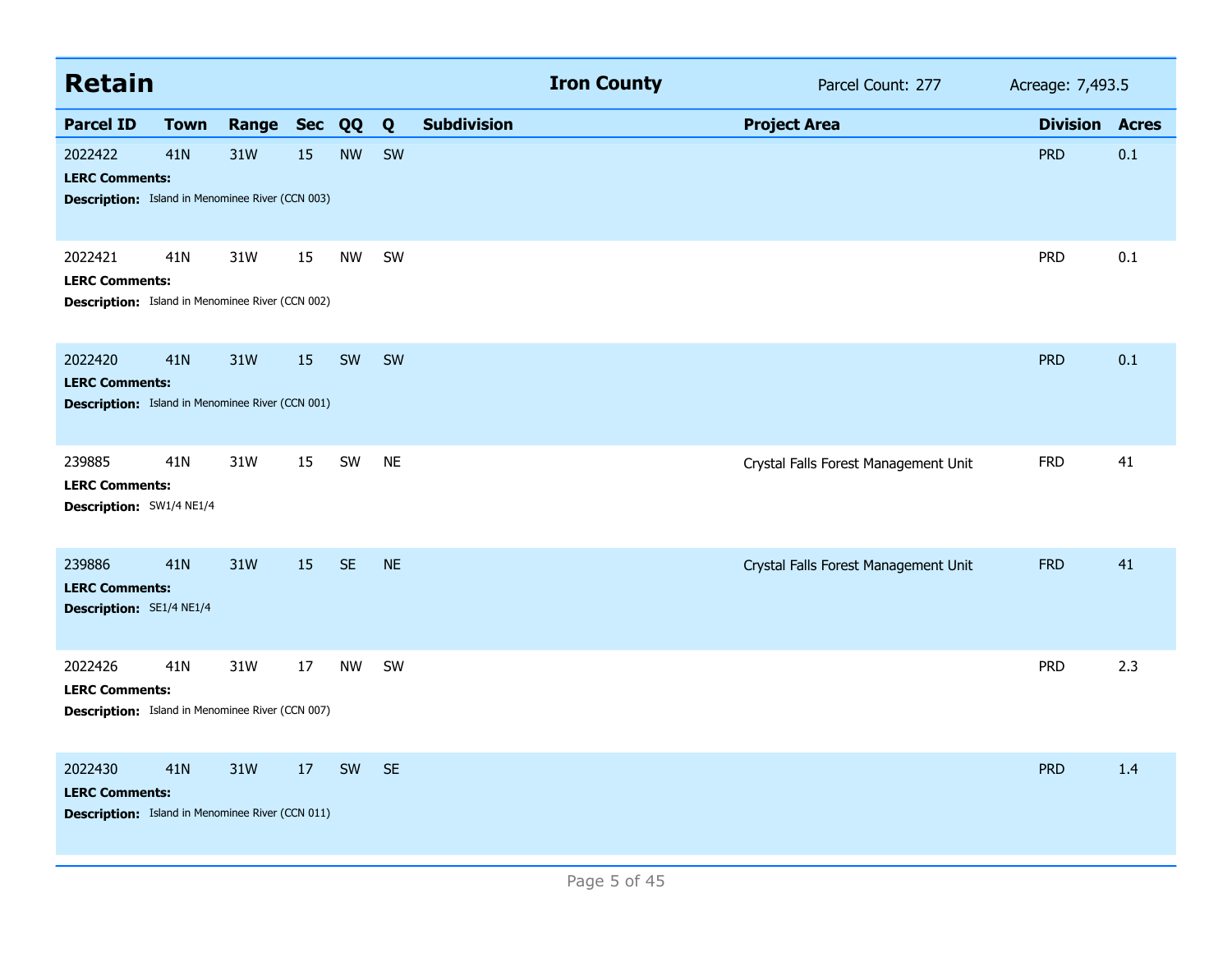| <b>Retain</b>                                                                               |                                                                  |       |            |           |           | <b>Iron County</b> | Parcel Count: 277 | Acreage: 7,493.5                                                                                                                                                                                                                                                      |                 |              |
|---------------------------------------------------------------------------------------------|------------------------------------------------------------------|-------|------------|-----------|-----------|--------------------|-------------------|-----------------------------------------------------------------------------------------------------------------------------------------------------------------------------------------------------------------------------------------------------------------------|-----------------|--------------|
| <b>Parcel ID</b>                                                                            | <b>Town</b>                                                      | Range | <b>Sec</b> | QQ        | Q         | <b>Subdivision</b> |                   | <b>Project Area</b>                                                                                                                                                                                                                                                   | <b>Division</b> | <b>Acres</b> |
| 2022427<br><b>LERC Comments:</b><br><b>Description:</b> Island in Menominee River (CCN 008) | 41 <sub>N</sub>                                                  | 31W   | 17         | <b>NE</b> | SW        |                    |                   |                                                                                                                                                                                                                                                                       | <b>PRD</b>      | 0.7          |
| 2022428<br><b>LERC Comments:</b><br><b>Description:</b> Island in Menominee River (CCN 009) | 41N                                                              | 31W   | 17         | <b>NW</b> | <b>SW</b> |                    |                   |                                                                                                                                                                                                                                                                       | <b>PRD</b>      | 0.3          |
| 2022429<br><b>LERC Comments:</b><br><b>Description:</b> Island in Menominee River (CCN 010) | 41 <sub>N</sub>                                                  | 31W   | 17         | <b>SE</b> | <b>SE</b> |                    |                   |                                                                                                                                                                                                                                                                       | <b>PRD</b>      | 0.4          |
| 239895<br><b>LERC Comments:</b><br><b>Description:</b> Govt. Lot 4                          | 41N                                                              | 31W   | 17         | <b>NE</b> | <b>SW</b> |                    |                   | Crystal Falls Forest Management Unit                                                                                                                                                                                                                                  | <b>FRD</b>      | 34.4         |
| 2034820<br><b>LERC Comments:</b>                                                            | 41 <sub>N</sub><br>and SW1/4 of SE1/4 lying N'ly of Brule River) | 31W   | 17         | <b>NE</b> | <b>SE</b> |                    |                   | Crystal Falls Forest Management Unit<br>Description: Gov't Lot 1 (SE1/4 of NE1/4 lying North and West of Brule River) AND Gov't Lot 2 (NE1/4 of SE 1/4 lying W'ly of Brule River and SE1/4 of SE1/4 lying N'ly & W'ly of Brule River) AND Gov't Lot 3 (NW1/4 of SE1/4 | <b>FRD</b>      | 103.9        |
| 2022431<br><b>LERC Comments:</b><br><b>Description:</b> Island in Menominee River (CCN 012) | 41N                                                              | 31W   | 22         | <b>NE</b> | <b>NW</b> |                    |                   |                                                                                                                                                                                                                                                                       | <b>PRD</b>      | $\mathbf{1}$ |
| 2037624<br><b>LERC Comments:</b><br>Description: Gov't Lot 1                                | 41 <sub>N</sub>                                                  | 31W   | 22         | <b>NE</b> | <b>NW</b> |                    |                   | Crystal Falls Forest Management Unit                                                                                                                                                                                                                                  | <b>FRD</b>      | 48           |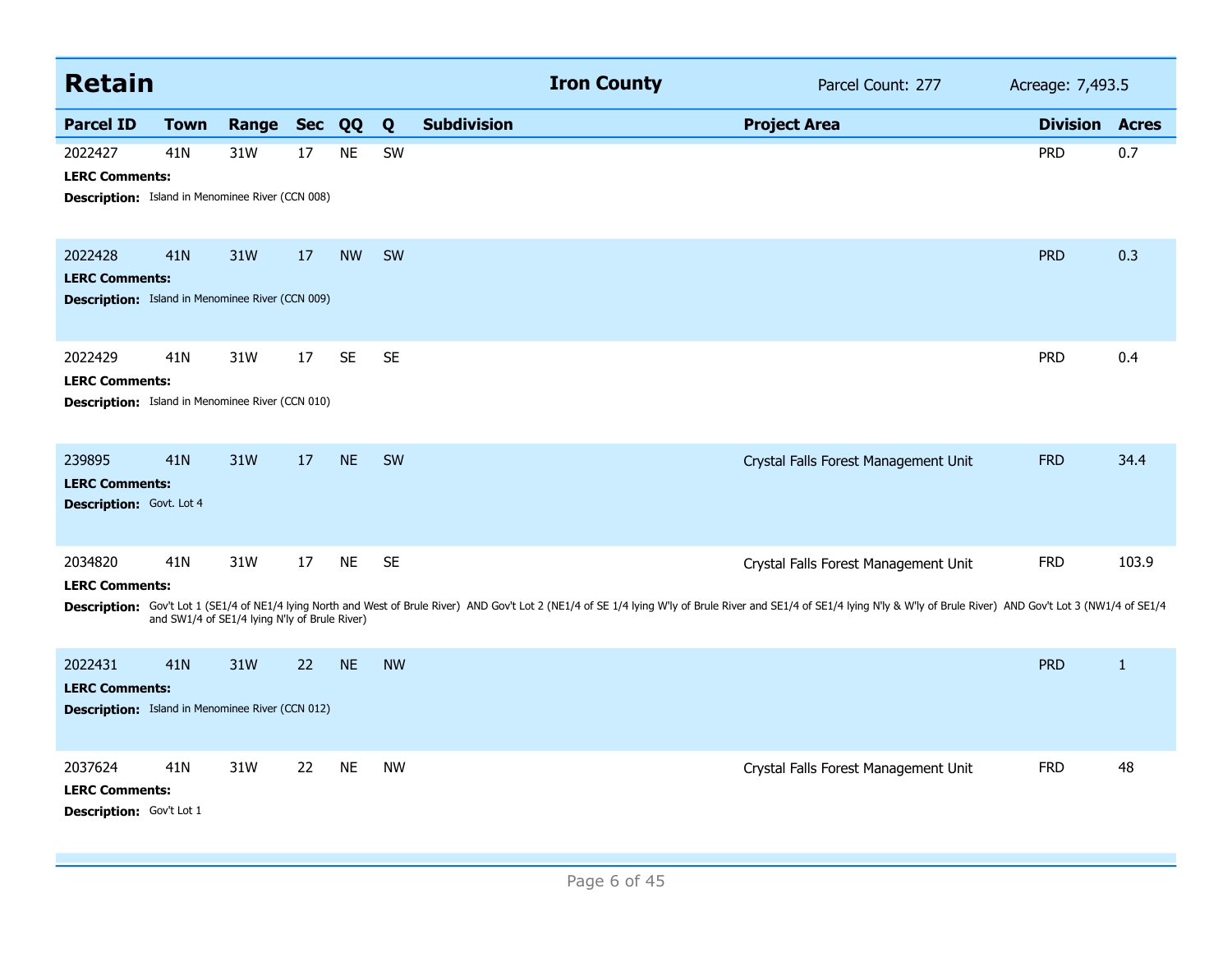| <b>Retain</b>                                                                               |             |           |    |           |           | <b>Iron County</b>                                                                                           | Parcel Count: 277                    | Acreage: 7,493.5 |              |
|---------------------------------------------------------------------------------------------|-------------|-----------|----|-----------|-----------|--------------------------------------------------------------------------------------------------------------|--------------------------------------|------------------|--------------|
| <b>Parcel ID</b>                                                                            | <b>Town</b> | Range Sec |    | QQ        | Q         | <b>Subdivision</b>                                                                                           | <b>Project Area</b>                  | <b>Division</b>  | <b>Acres</b> |
| 2037625<br><b>LERC Comments:</b><br>Description: Gov't Lot 2                                | 41N         | 31W       | 22 | <b>NE</b> | <b>NE</b> |                                                                                                              | Crystal Falls Forest Management Unit | <b>FRD</b>       | 20           |
| 2022432<br><b>LERC Comments:</b><br><b>Description:</b> Island in Menominee River (CCN 013) | 41N         | 31W       | 23 | SW        | <b>NW</b> |                                                                                                              |                                      | <b>PRD</b>       | 0.9          |
| 2022433<br><b>LERC Comments:</b><br><b>Description:</b> Island in Menominee River (CCN 014) | 41N         | 31W       | 23 | <b>NW</b> | <b>SE</b> |                                                                                                              |                                      | <b>PRD</b>       | 10           |
| 239896<br><b>LERC Comments:</b><br>Description: NE1/4 NE1/4                                 | 41N         | 31W       | 23 | <b>NE</b> | <b>NE</b> |                                                                                                              | Crystal Falls Forest Management Unit | <b>FRD</b>       | 39.2         |
| 239897<br><b>LERC Comments:</b>                                                             | 41N         | 31W       | 23 | <b>NE</b> | <b>NW</b> | Description: Govt Lot 2 exc herefrom rights to all minerals, coal, oil and gas and rights appurenant thereto | Crystal Falls Forest Management Unit | <b>FRD</b>       | 49.6         |
| 2022434<br><b>LERC Comments:</b><br><b>Description:</b> Island in Menominee River (CCN 015) | 41N         | 31W       | 25 | <b>NE</b> | <b>NW</b> |                                                                                                              |                                      | <b>PRD</b>       | 1.3          |
| 2022435<br><b>LERC Comments:</b><br><b>Description:</b> Island in Menominee River (CCN 016) | 41N         | 31W       | 25 | <b>NE</b> | <b>NW</b> |                                                                                                              |                                      | <b>PRD</b>       | 0.2          |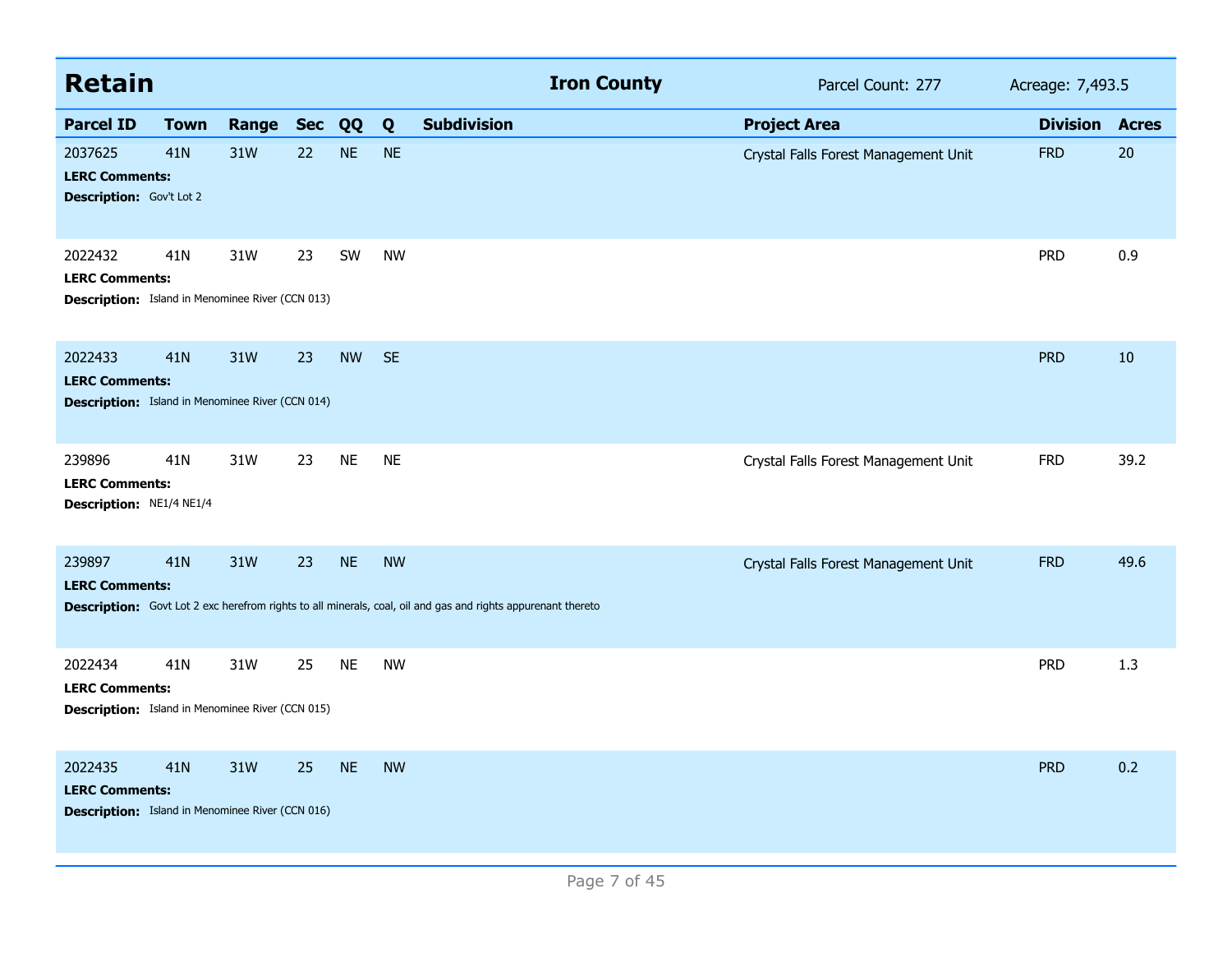| <b>Retain</b>                                                                           |             |       |            |           |           |                    | <b>Iron County</b> |                     | Parcel Count: 277 | Acreage: 7,493.5 |              |
|-----------------------------------------------------------------------------------------|-------------|-------|------------|-----------|-----------|--------------------|--------------------|---------------------|-------------------|------------------|--------------|
| <b>Parcel ID</b>                                                                        | <b>Town</b> | Range | <b>Sec</b> | QQ        | Q         | <b>Subdivision</b> |                    | <b>Project Area</b> |                   | <b>Division</b>  | <b>Acres</b> |
| 2022439<br><b>LERC Comments:</b><br><b>Description:</b> Island in Stager Lake (CCN 021) | 41N         | 32W   | 05         | <b>NW</b> | <b>NE</b> |                    |                    |                     |                   | <b>PRD</b>       | 0.5          |
| 2022440<br><b>LERC Comments:</b><br><b>Description:</b> Island in Brule River (CCN 023) | 41N         | 32W   | 06         | <b>SE</b> | <b>NW</b> |                    |                    |                     |                   | <b>PRD</b>       | 0.2          |
| 239966<br><b>LERC Comments:</b><br>Description: Lot 4 (E1/2 SE1/4)                      | 41N         | 32W   | 06         | <b>NE</b> | <b>SE</b> |                    |                    |                     |                   | <b>FRD</b>       | 19.7         |
| 2022442<br><b>LERC Comments:</b><br><b>Description:</b> Island in Brule River (CCN 025) | 41N         | 32W   | 08         | <b>NE</b> | <b>NW</b> |                    |                    |                     |                   | <b>PRD</b>       | 0.1          |
| 2022443<br><b>LERC Comments:</b><br><b>Description:</b> Island in Brule River (CCN 026) | 41N         | 32W   | 08         | <b>NW</b> | <b>NE</b> |                    |                    |                     |                   | <b>PRD</b>       | 0.6          |
| 2022447<br><b>LERC Comments:</b><br><b>Description:</b> Island in Brule River (CCN 030) | 41N         | 32W   | 09         | SW        | <b>SE</b> |                    |                    |                     |                   | <b>PRD</b>       | 0.1          |
| 2022448<br><b>LERC Comments:</b><br><b>Description:</b> Island in Brule River (CCN 031) | 41N         | 32W   | 09         | <b>SE</b> | <b>SE</b> |                    |                    |                     |                   | <b>PRD</b>       | 0.4          |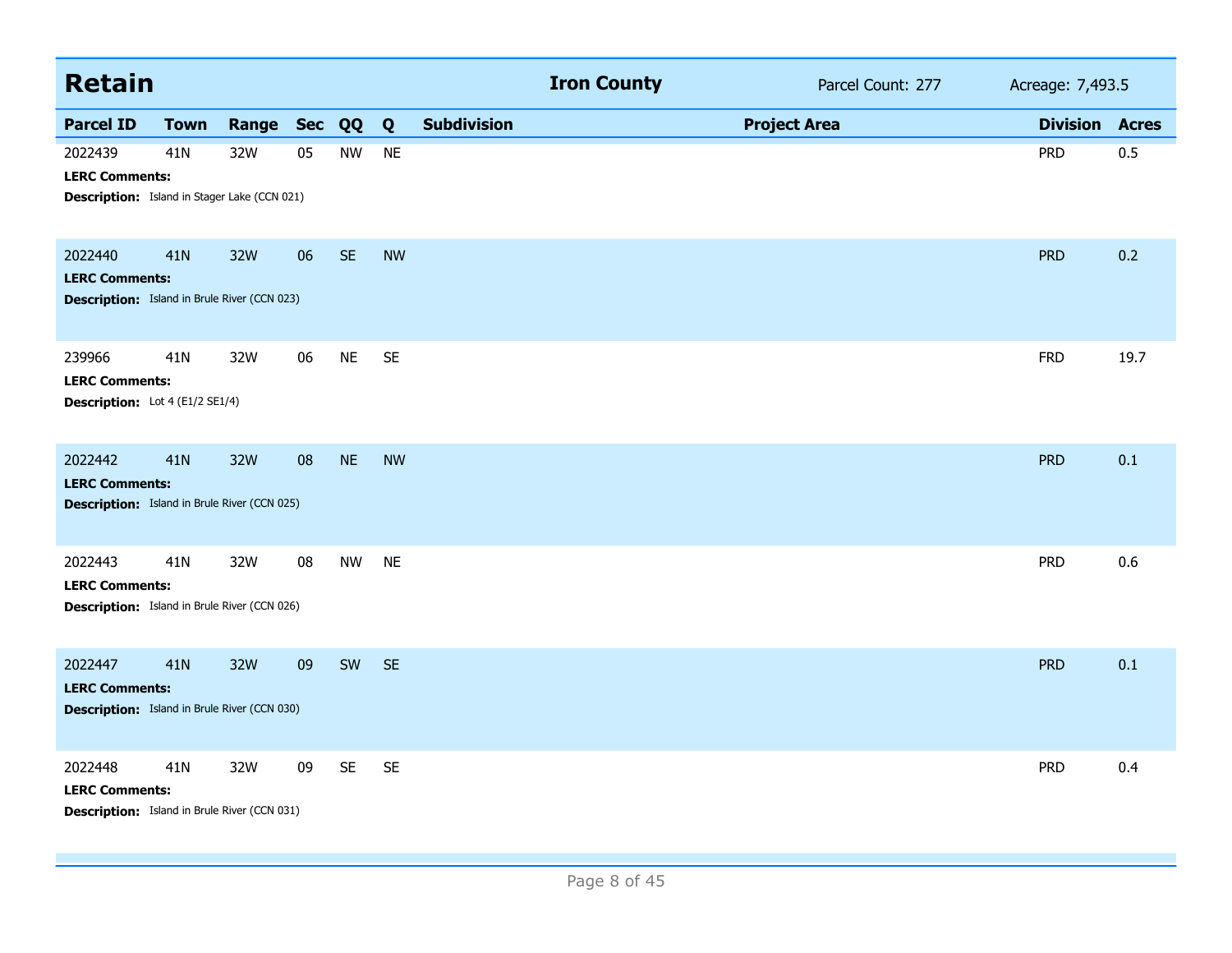| <b>Retain</b>                                                                            |             |           |    |           |           |                    | <b>Iron County</b> | Parcel Count: 277   | Acreage: 7,493.5 |              |
|------------------------------------------------------------------------------------------|-------------|-----------|----|-----------|-----------|--------------------|--------------------|---------------------|------------------|--------------|
| <b>Parcel ID</b>                                                                         | <b>Town</b> | Range Sec |    | QQ        | Q         | <b>Subdivision</b> |                    | <b>Project Area</b> | <b>Division</b>  | <b>Acres</b> |
| 2022449<br><b>LERC Comments:</b><br><b>Description:</b> Island in Brule River (CCN 032)  | 41N         | 32W       | 12 | <b>SE</b> | <b>NE</b> |                    |                    |                     | <b>PRD</b>       | 0.6          |
| 2022456<br><b>LERC Comments:</b><br><b>Description:</b> Island in Brule River (CCN 039)  | 41N         | 32W       | 14 | NW        | <b>NW</b> |                    |                    |                     | <b>PRD</b>       | 1.3          |
| 2022457<br><b>LERC Comments:</b><br><b>Description:</b> Island in Brule River (CCN 040)  | 41N         | 32W       | 17 | <b>NE</b> | <b>NE</b> |                    |                    |                     | <b>PRD</b>       | 0.1          |
| 240021<br><b>LERC Comments:</b><br>Description: Lot 1                                    | 41N         | 33W       | 01 | <b>NE</b> | <b>NE</b> |                    |                    |                     | <b>FRD</b>       | 3.4          |
| 240022<br><b>LERC Comments:</b><br>Description: Lot 2                                    | 41N         | 33W       | 01 | <b>NW</b> | <b>NW</b> |                    |                    |                     | <b>FRD</b>       | 0.7          |
| 240023<br><b>LERC Comments:</b><br>Description: Lot 1                                    | 41N         | 33W       | 02 | <b>NE</b> | <b>NE</b> |                    |                    |                     | <b>FRD</b>       | 33.5         |
| 240026<br><b>LERC Comments:</b><br><b>Description:</b> Part of Govt Lot 3 in NE1/4 NW1/4 | 41N         | 33W       | 02 | <b>NE</b> | <b>NW</b> |                    |                    |                     | <b>FRD</b>       | 38.6         |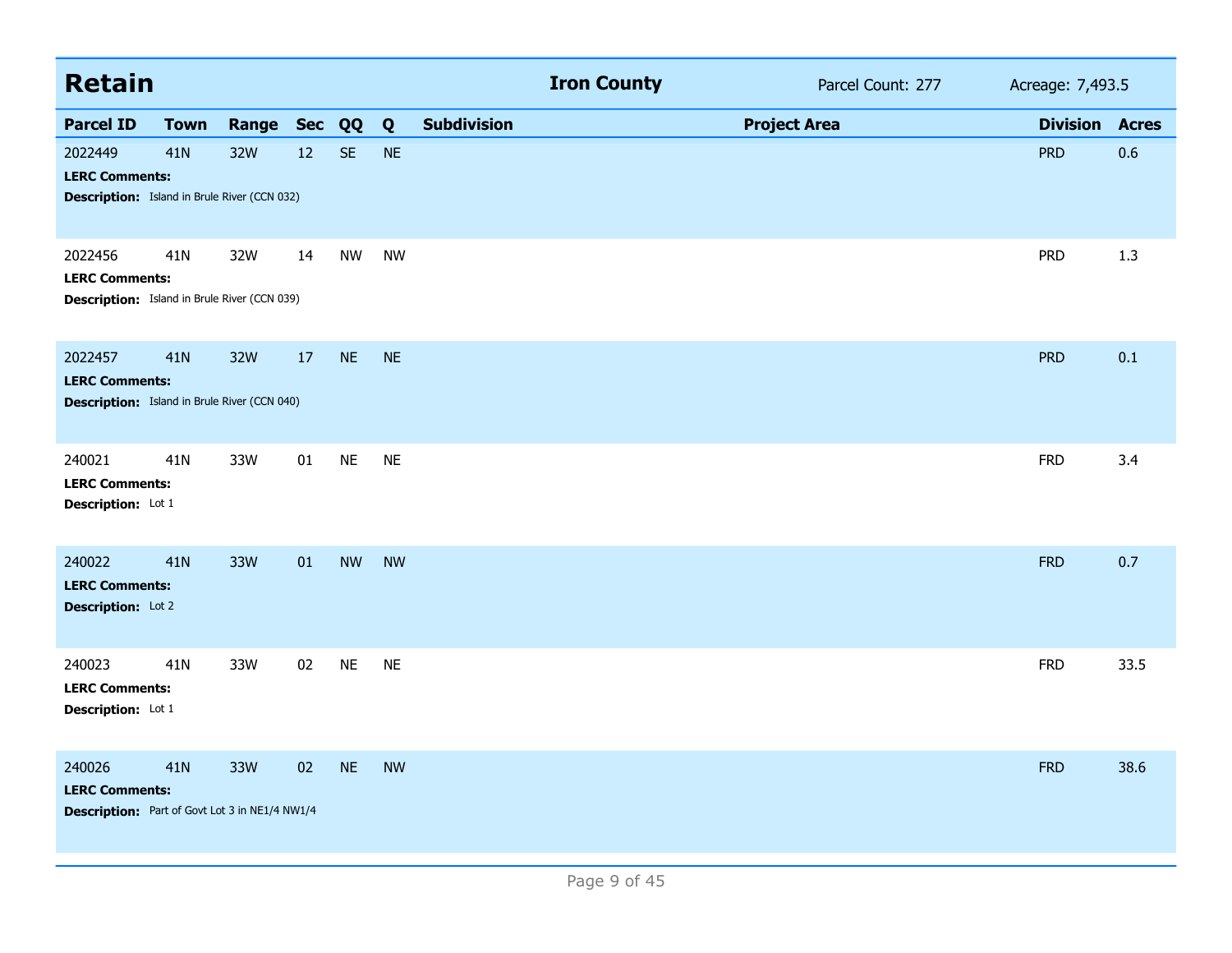| <b>Retain</b>                                                                             |             |           |    |           |           |                    | <b>Iron County</b> |                     | Parcel Count: 277 | Acreage: 7,493.5 |              |
|-------------------------------------------------------------------------------------------|-------------|-----------|----|-----------|-----------|--------------------|--------------------|---------------------|-------------------|------------------|--------------|
| <b>Parcel ID</b>                                                                          | <b>Town</b> | Range Sec |    | QQ        | Q         | <b>Subdivision</b> |                    | <b>Project Area</b> |                   | <b>Division</b>  | <b>Acres</b> |
| 240024<br><b>LERC Comments:</b><br><b>Description:</b> Part of Govt Lot 2 in NW1/4 NE1/4  | 41N         | 33W       | 02 | <b>NW</b> | <b>NE</b> |                    |                    |                     |                   | <b>FRD</b>       | 38.6         |
| 240027<br><b>LERC Comments:</b><br><b>Description:</b> Part of Govt Lot 4 in NW1/4 NW1/4  | 41N         | 33W       | 02 | <b>NW</b> | <b>NW</b> |                    |                    |                     |                   | <b>FRD</b>       | 38.6         |
| 1129815<br><b>LERC Comments:</b><br>Description: Part of Govt Lot 3 in SE1/4 NW1/4        | 41N         | 33W       | 02 | <b>SE</b> | <b>NW</b> |                    |                    |                     |                   | <b>FRD</b>       | 13           |
| 1129813<br><b>LERC Comments:</b><br><b>Description:</b> Part of Govt Lot 2 in SW1/4 NE1/4 | 41N         | 33W       | 02 | SW        | <b>NE</b> |                    |                    |                     |                   | <b>FRD</b>       | 15.6         |
| 1129814<br><b>LERC Comments:</b><br>Description: Part of Govt Lot 4 in SW1/4 NW1/4        | 41N         | 33W       | 02 | SW        | <b>NW</b> |                    |                    |                     |                   | <b>FRD</b>       | 16.3         |
| 240030<br><b>LERC Comments:</b><br><b>Description:</b> Lot 5                              | 41N         | 33W       | 03 | <b>NW</b> | <b>NW</b> |                    |                    |                     |                   | <b>PRD</b>       | 15.8         |
| 240031<br><b>LERC Comments:</b><br><b>Description:</b> Frl Sec 4                          | 41N         | 33W       | 04 | <b>NE</b> | <b>NE</b> |                    |                    |                     |                   | <b>PRD</b>       | 2.8          |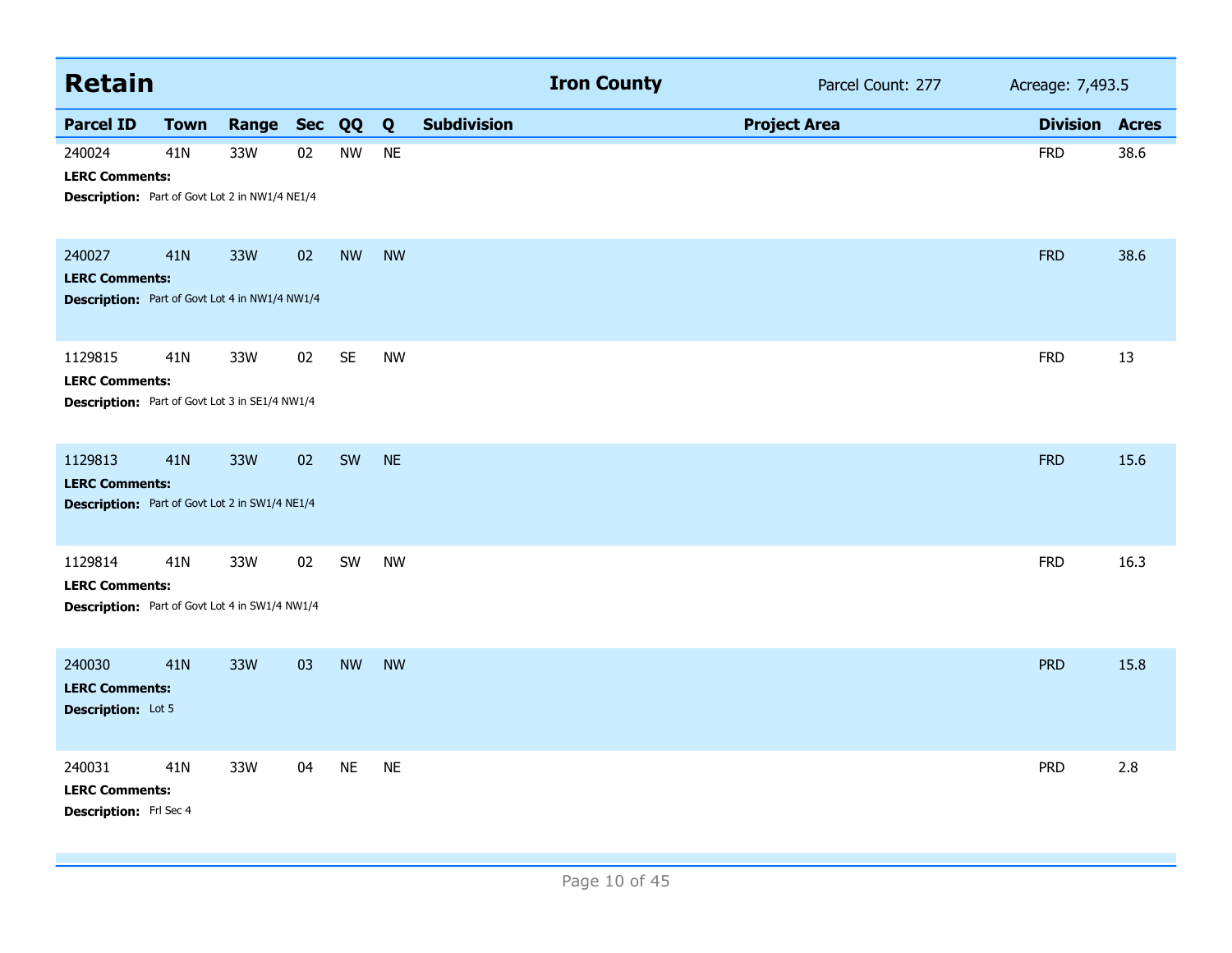| <b>Retain</b>                                                                                   |             |       |            |           |           |                    | <b>Iron County</b>                                                                                                     | Parcel Count: 277                                                                                                                                                                                                              | Acreage: 7,493.5 |              |
|-------------------------------------------------------------------------------------------------|-------------|-------|------------|-----------|-----------|--------------------|------------------------------------------------------------------------------------------------------------------------|--------------------------------------------------------------------------------------------------------------------------------------------------------------------------------------------------------------------------------|------------------|--------------|
| <b>Parcel ID</b>                                                                                | <b>Town</b> | Range | <b>Sec</b> | QQ        | Q         | <b>Subdivision</b> |                                                                                                                        | <b>Project Area</b>                                                                                                                                                                                                            | <b>Division</b>  | <b>Acres</b> |
| 240032<br>41N<br><b>LERC Comments:</b><br><b>Description:</b> Frl Sec.                          |             | 35W   | 01         | <b>NW</b> | <b>NW</b> |                    |                                                                                                                        |                                                                                                                                                                                                                                | <b>WLD</b>       | 2.3          |
| 240033<br>41N<br><b>LERC Comments:</b><br><b>Description:</b> Frl Sec.                          |             | 35W   | 02         | <b>NE</b> | <b>NE</b> |                    |                                                                                                                        |                                                                                                                                                                                                                                | <b>WLD</b>       | 3.9          |
| 240078<br>42N<br><b>LERC Comments:</b><br><b>Description: SW1/4 SW1/4</b>                       |             | 31W   | 04         | SW        | <b>SW</b> |                    |                                                                                                                        | Crystal Falls Forest Management Unit                                                                                                                                                                                           | <b>FRD</b>       | 39.8         |
| 240082<br>42N<br><b>LERC Comments:</b>                                                          |             | 31W   | 05         | <b>NE</b> | SW        |                    |                                                                                                                        | Lake Mary Public Water Access Site                                                                                                                                                                                             | <b>PRD</b>       | 10.4         |
|                                                                                                 |             |       |            |           |           |                    | the shore of Lake Mary, th SW'ly along shore of Lake Mary to the W line of Lot 4, th N on said W line to the pt of beg | Description: That part of Govt Lot 4 (NE1/4 SW1/4) bounded and described as follows: Beg at the NW cor of said Lot, th E on the N line of said Lot a distance of 200 ft, th S parallel to the W line of said Lot 1, 745 ft m/l |                  |              |
| <b>42N</b><br>240110<br><b>LERC Comments:</b><br><b>Description:</b> $U$ 1/3 SE1/4 NE1/4 (40 A) |             | 31W   | 08         | <b>SE</b> | <b>NE</b> |                    |                                                                                                                        | Crystal Falls Forest Management Unit                                                                                                                                                                                           | <b>FRD</b>       | 40.6         |
| 240292<br>42N<br><b>LERC Comments:</b><br>Description: NW1/4 NE1/4                              |             | 31W   | 23         | <b>NW</b> | <b>NE</b> |                    |                                                                                                                        | Crystal Falls Forest Management Unit                                                                                                                                                                                           | <b>FRD</b>       | 39.1         |
| 240302<br>42N<br><b>LERC Comments:</b><br>Description: NW1/4 SE1/4                              |             | 31W   | 23         | <b>NW</b> | <b>SE</b> |                    |                                                                                                                        | Crystal Falls Forest Management Unit                                                                                                                                                                                           | <b>FRD</b>       | 39.6         |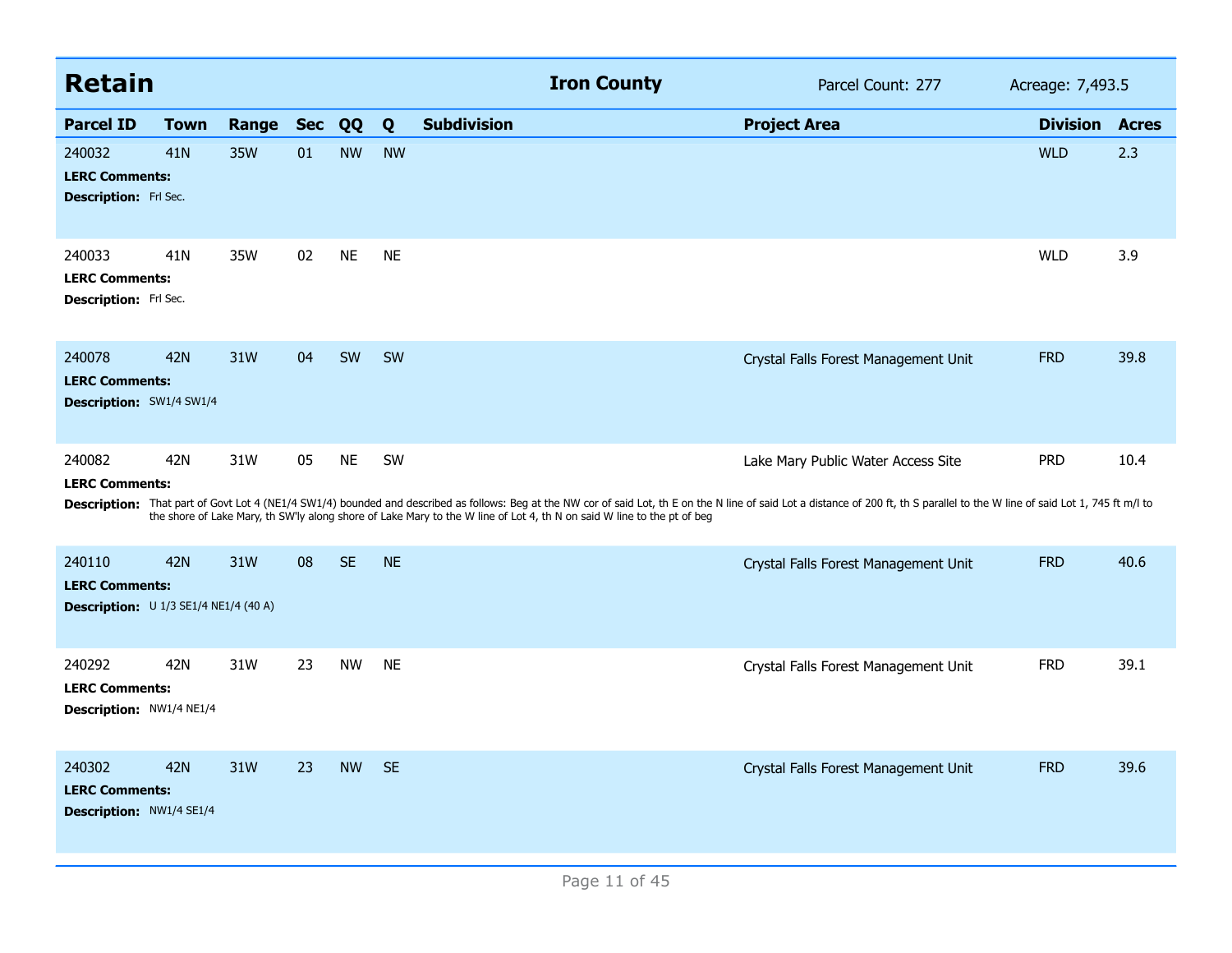| <b>Retain</b>                                               |             |       |            |           |           |                    | <b>Iron County</b> | Parcel Count: 277                    | Acreage: 7,493.5 |              |
|-------------------------------------------------------------|-------------|-------|------------|-----------|-----------|--------------------|--------------------|--------------------------------------|------------------|--------------|
| <b>Parcel ID</b>                                            | <b>Town</b> | Range | <b>Sec</b> | QQ        | Q         | <b>Subdivision</b> |                    | <b>Project Area</b>                  | <b>Division</b>  | <b>Acres</b> |
| 240345<br><b>LERC Comments:</b><br>Description: NW1/4 SE1/4 | 42N         | 31W   | 26         | <b>NW</b> | <b>SE</b> |                    |                    | Crystal Falls Forest Management Unit | <b>FRD</b>       | 40           |
| 240344<br><b>LERC Comments:</b><br>Description: NE1/4 SE1/4 | <b>42N</b>  | 31W   | 26         | <b>NE</b> | <b>SE</b> |                    |                    | Crystal Falls Forest Management Unit | <b>FRD</b>       | 40           |
| 240341<br><b>LERC Comments:</b><br>Description: NW1/4 SW1/4 | 42N         | 31W   | 26         | <b>NW</b> | SW        |                    |                    | Crystal Falls Forest Management Unit | <b>FRD</b>       | 40.2         |
| 240338<br><b>LERC Comments:</b><br>Description: SW1/4 NW1/4 | <b>42N</b>  | 31W   | 26         | SW        | <b>NW</b> |                    |                    | Crystal Falls Forest Management Unit | <b>FRD</b>       | 40.1         |
| 240342<br><b>LERC Comments:</b><br>Description: SW1/4 SW1/4 | 42N         | 31W   | 26         | SW        | SW        |                    |                    | Crystal Falls Forest Management Unit | <b>FRD</b>       | 40.2         |
| 240343<br><b>LERC Comments:</b><br>Description: SE1/4 SW1/4 | <b>42N</b>  | 31W   | 26         | <b>SE</b> | SW        |                    |                    | Crystal Falls Forest Management Unit | <b>FRD</b>       | 40.2         |
| 240346<br><b>LERC Comments:</b><br>Description: SW1/4 SE1/4 | 42N         | 31W   | 26         | SW        | <b>SE</b> |                    |                    | Crystal Falls Forest Management Unit | <b>FRD</b>       | 40.1         |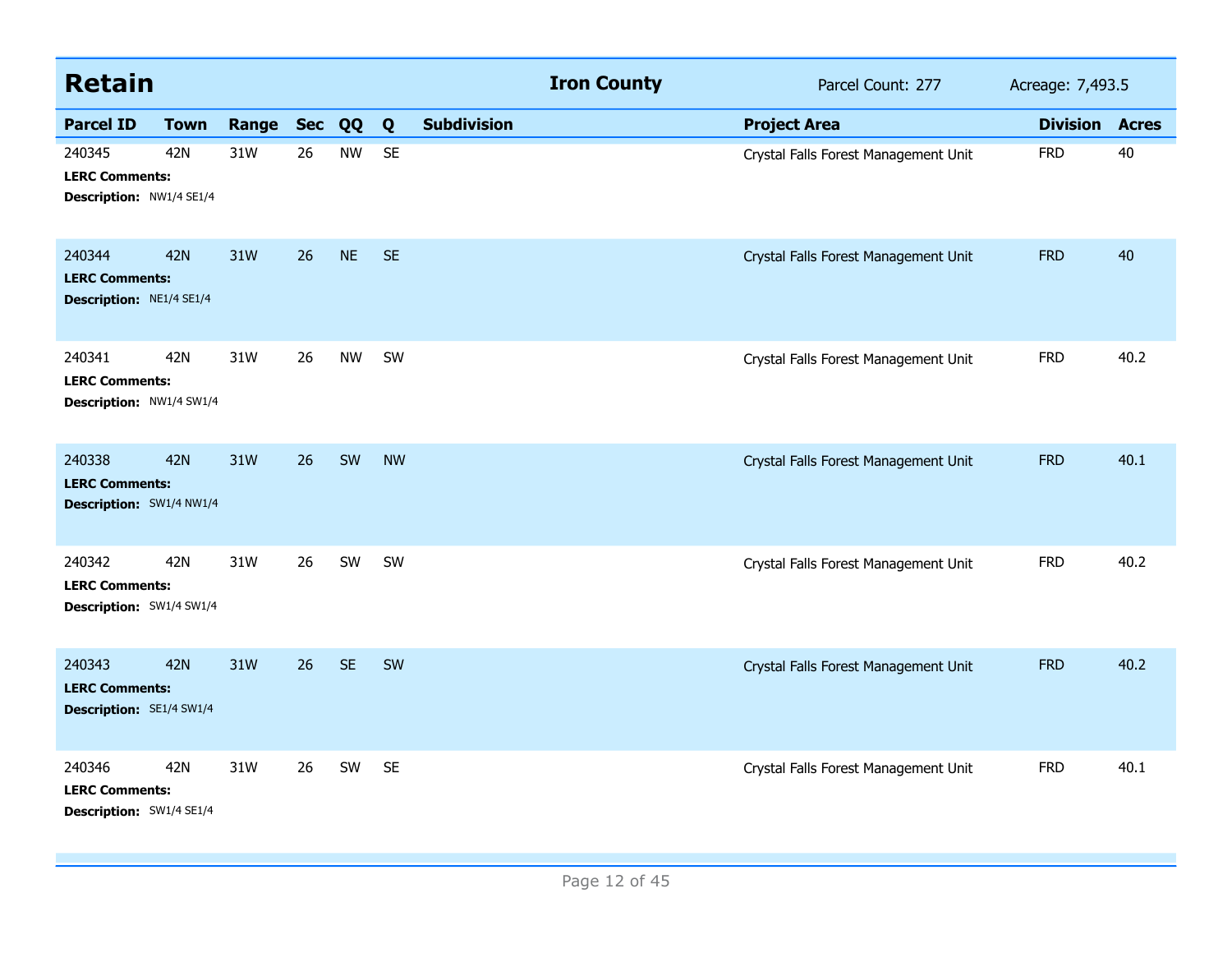| <b>Retain</b>                                                                                         |             |       |            |           |           |                    | <b>Iron County</b> | Parcel Count: 277                    | Acreage: 7,493.5 |              |
|-------------------------------------------------------------------------------------------------------|-------------|-------|------------|-----------|-----------|--------------------|--------------------|--------------------------------------|------------------|--------------|
| <b>Parcel ID</b>                                                                                      | <b>Town</b> | Range | <b>Sec</b> | QQ        | Q         | <b>Subdivision</b> |                    | <b>Project Area</b>                  | <b>Division</b>  | <b>Acres</b> |
| 240337<br><b>LERC Comments:</b><br><b>Description:</b> That part of NW1/4 lying S & E of Camp 5 Road. | 42N         | 31W   | 26         | <b>NW</b> | <b>NW</b> |                    |                    | Crystal Falls Forest Management Unit | <b>FRD</b>       | 3.2          |
| 240411<br><b>LERC Comments:</b><br>Description: NW1/4 SW1/4                                           | 42N         | 31W   | 33         | <b>NW</b> | SW        |                    |                    | Crystal Falls Forest Management Unit | <b>FRD</b>       | 39.3         |
| 240410<br><b>LERC Comments:</b><br>Description: NE1/4 SW1/4                                           | <b>42N</b>  | 31W   | 33         | <b>NE</b> | SW        |                    |                    | Crystal Falls Forest Management Unit | <b>FRD</b>       | 39.5         |
| 2022471<br><b>LERC Comments:</b><br><b>Description:</b> Island in Paint River (CCN 041)               | 42N         | 32W   | 11         | <b>NE</b> | <b>NW</b> |                    |                    |                                      | <b>PRD</b>       | 6.4          |
| 240555<br><b>LERC Comments:</b><br>Description: SW1/4 NW1/4                                           | <b>42N</b>  | 32W   | 12         | SW        | <b>NW</b> |                    |                    | Crystal Falls Forest Management Unit | <b>FRD</b>       | 39.5         |
| 2040739<br><b>LERC Comments:</b><br><b>Description:</b> Southwest 1/4 of the Southeast 1/4            | 42N         | 32W   | 24         | SW        | <b>SE</b> |                    |                    | Crystal Falls Forest Management Unit | <b>FRD</b>       | 39.8         |
| 240678<br><b>LERC Comments:</b><br>Description: W1/2 NE1/4 NW1/4                                      | 42N         | 32W   | 26         | <b>NE</b> | <b>NW</b> |                    |                    | Crystal Falls Forest Management Unit | <b>FRD</b>       | 20.2         |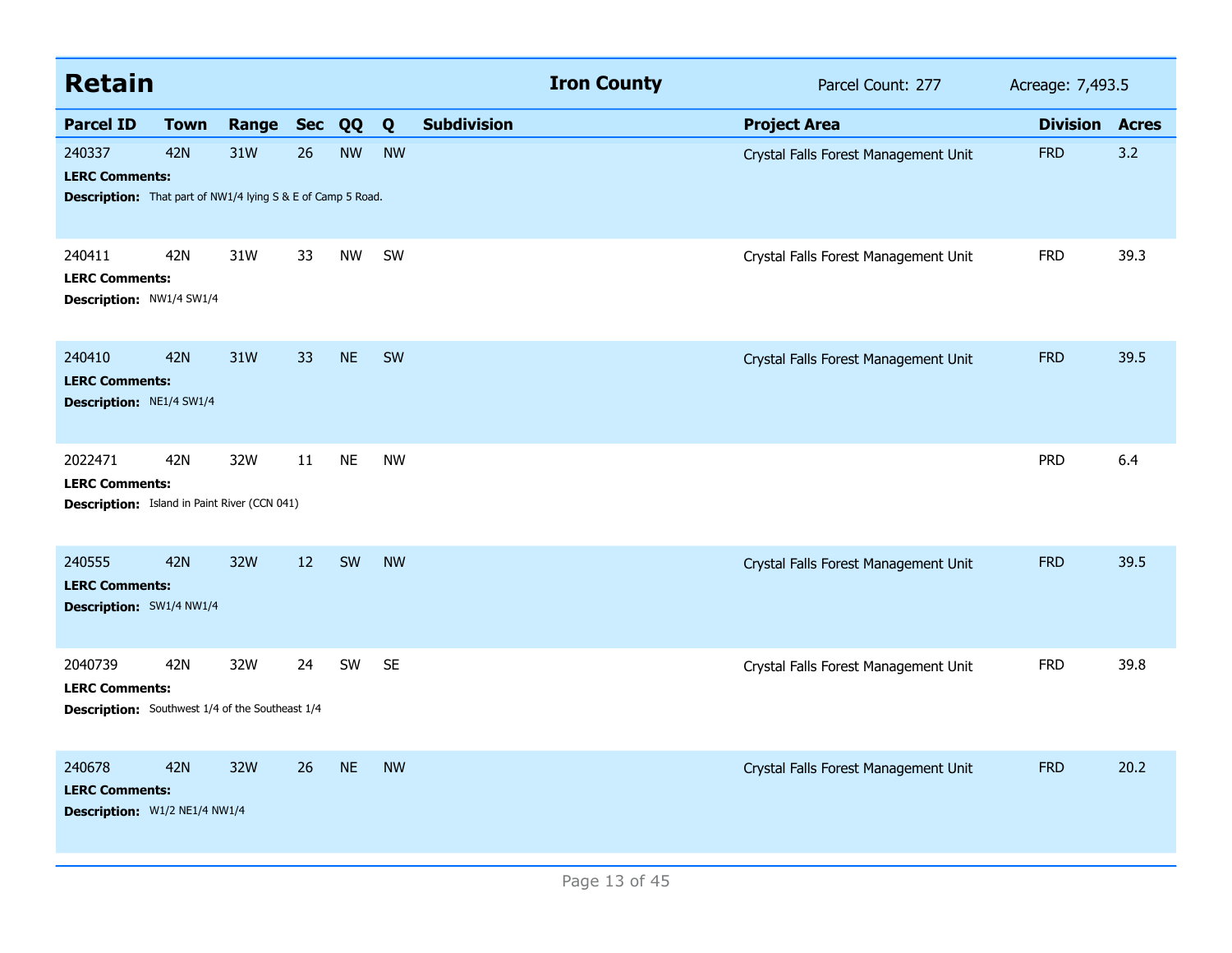| <b>Retain</b>                                                                    |             |       |            |           |           |                    | <b>Iron County</b> | Parcel Count: 277                    | Acreage: 7,493.5 |              |
|----------------------------------------------------------------------------------|-------------|-------|------------|-----------|-----------|--------------------|--------------------|--------------------------------------|------------------|--------------|
| <b>Parcel ID</b>                                                                 | <b>Town</b> | Range | <b>Sec</b> | QQ        | Q         | <b>Subdivision</b> |                    | <b>Project Area</b>                  | <b>Division</b>  | <b>Acres</b> |
| 240681<br><b>LERC Comments:</b><br>Description: N1/2 NW1/4 NW1/4                 | 42N         | 32W   | 26         | <b>NW</b> | <b>NW</b> |                    |                    | Crystal Falls Forest Management Unit | <b>FRD</b>       | 20.2         |
| 240696<br><b>LERC Comments:</b><br><b>Description:</b> SE1/4 NE1/4               | <b>42N</b>  | 32W   | 27         | <b>SE</b> | <b>NE</b> |                    |                    | Crystal Falls Forest Management Unit | <b>FRD</b>       | 40           |
| 240694<br><b>LERC Comments:</b><br>Description: NE1/4 NE1/4 ex SE1/4 NE1/4 NE1/4 | 42N         | 32W   | 27         | <b>NE</b> | <b>NE</b> |                    |                    | Crystal Falls Forest Management Unit | <b>FRD</b>       | 30.2         |
| 240709<br><b>LERC Comments:</b><br>Description: NE1/4 SE1/4                      | <b>42N</b>  | 32W   | 29         | <b>NE</b> | <b>SE</b> |                    |                    | Crystal Falls Forest Management Unit | <b>FRD</b>       | 40.1         |
| 240707<br><b>LERC Comments:</b><br>Description: SE1/4 NE1/4                      | 42N         | 32W   | 29         | <b>SE</b> | <b>NE</b> |                    |                    | Crystal Falls Forest Management Unit | <b>FRD</b>       | 40           |
| 240710<br><b>LERC Comments:</b><br>Description: SW1/4 SE1/4                      | 42N         | 32W   | 29         | SW        | <b>SE</b> |                    |                    | Crystal Falls Forest Management Unit | <b>FRD</b>       | 40.5         |
| 240711<br><b>LERC Comments:</b><br>Description: SE1/4 SE1/4                      | 42N         | 32W   | 29         | <b>SE</b> | <b>SE</b> |                    |                    | Crystal Falls Forest Management Unit | <b>FRD</b>       | 40.4         |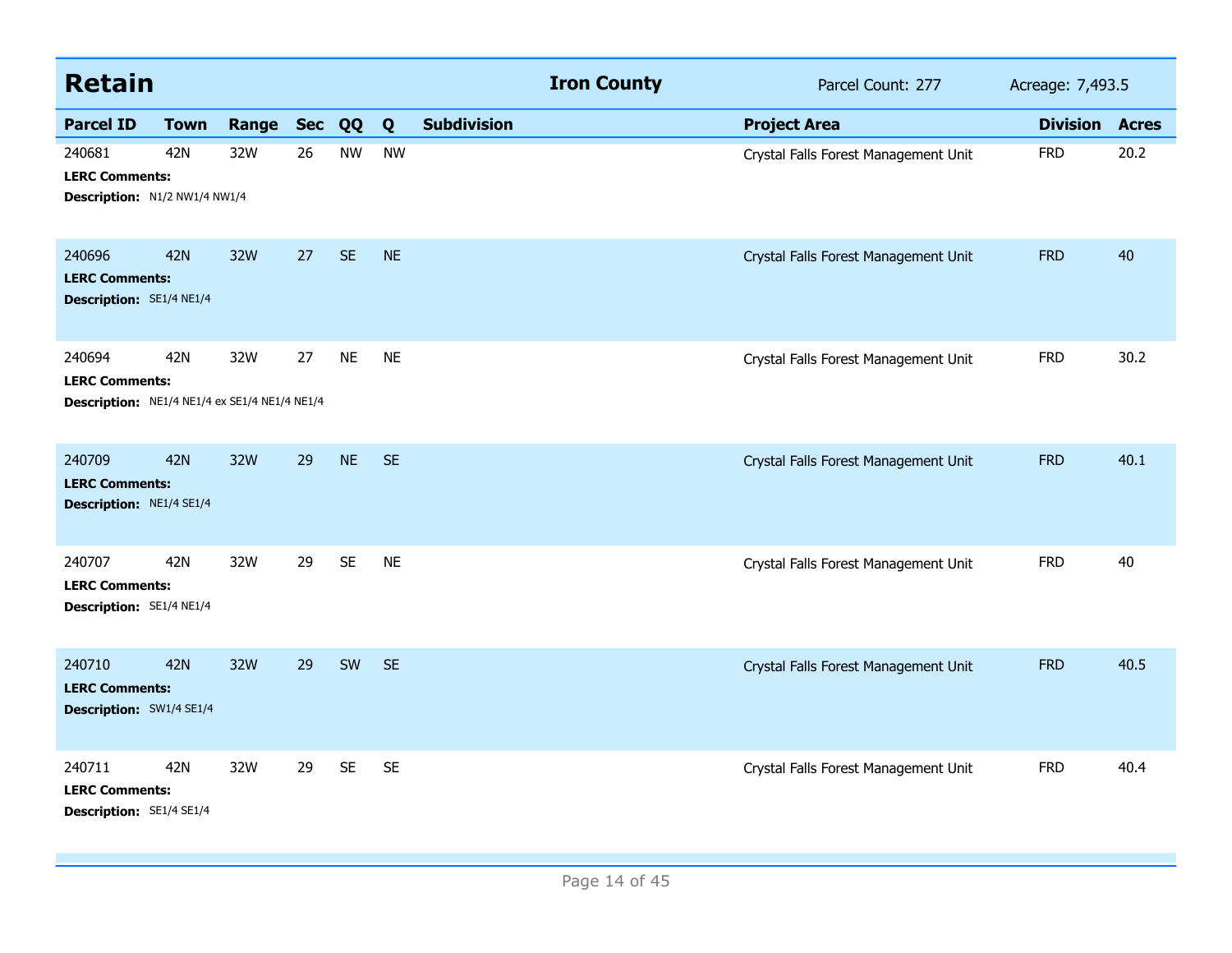| <b>Retain</b>                                                          |             |       |            |           |           |                    | <b>Iron County</b> | Parcel Count: 277                                                                                                                                                                                                                                                                                                                                                                                                                                                                                                                                                                                                                                                | Acreage: 7,493.5 |              |
|------------------------------------------------------------------------|-------------|-------|------------|-----------|-----------|--------------------|--------------------|------------------------------------------------------------------------------------------------------------------------------------------------------------------------------------------------------------------------------------------------------------------------------------------------------------------------------------------------------------------------------------------------------------------------------------------------------------------------------------------------------------------------------------------------------------------------------------------------------------------------------------------------------------------|------------------|--------------|
| <b>Parcel ID</b>                                                       | <b>Town</b> | Range | <b>Sec</b> | QQ        | Q         | <b>Subdivision</b> |                    | <b>Project Area</b>                                                                                                                                                                                                                                                                                                                                                                                                                                                                                                                                                                                                                                              | <b>Division</b>  | <b>Acres</b> |
| 240738<br><b>LERC Comments:</b><br><b>Description: NE1/4 SE1/4</b>     | <b>42N</b>  | 32W   | 32         | <b>NE</b> | <b>SE</b> |                    |                    | Crystal Falls Forest Management Unit                                                                                                                                                                                                                                                                                                                                                                                                                                                                                                                                                                                                                             | <b>FRD</b>       | 39.7         |
| 240733<br><b>LERC Comments:</b><br>Description: NW1/4 NE1/4            | 42N         | 32W   | 32         | <b>NW</b> | <b>NE</b> |                    |                    | Crystal Falls Forest Management Unit                                                                                                                                                                                                                                                                                                                                                                                                                                                                                                                                                                                                                             | <b>FRD</b>       | 39.9         |
| 240734<br><b>LERC Comments:</b><br><b>Description:</b> SW1/4 NE1/4     | <b>42N</b>  | 32W   | 32         | SW        | <b>NE</b> |                    |                    | Crystal Falls Forest Management Unit                                                                                                                                                                                                                                                                                                                                                                                                                                                                                                                                                                                                                             | <b>FRD</b>       | 39.9         |
| 240735<br><b>LERC Comments:</b><br><b>Description:</b> SE1/4 NE1/4     | 42N         | 32W   | 32         | <b>SE</b> | <b>NE</b> |                    |                    | Crystal Falls Forest Management Unit                                                                                                                                                                                                                                                                                                                                                                                                                                                                                                                                                                                                                             | <b>FRD</b>       | 39.8         |
| 240739<br><b>LERC Comments:</b><br><b>Description: NW1/4 SE1/4</b>     | <b>42N</b>  | 32W   | 32         | <b>NW</b> | <b>SE</b> |                    |                    | Crystal Falls Forest Management Unit                                                                                                                                                                                                                                                                                                                                                                                                                                                                                                                                                                                                                             | <b>FRD</b>       | 39.8         |
| 240736<br><b>LERC Comments:</b><br>Description: SW1/4 SW1/4 EXC RR R/W | 42N         | 32W   | 32         | <b>SW</b> | <b>SW</b> |                    |                    |                                                                                                                                                                                                                                                                                                                                                                                                                                                                                                                                                                                                                                                                  | <b>FRD</b>       | 37.6         |
| 1117159<br><b>LERC Comments:</b>                                       | <b>42N</b>  | 33W   | 06         | <b>NW</b> | SW        |                    |                    | Description: A parcel of land located in Govt Lot 3 of Sec.6, T42N, R33W, Township ofMastodon, Iron County, Michigan and more fully described as follows: Beginning at a point which is 2246.75 feet North and 679.87 feet<br>East from the SW corner of Section 6; thence N 54°03'08" W a distance of 189.35 feet to the East shore of Chicagon. Lake; thence N 54°17'57" E along the shoreline traverse a distance of 100.00 feet; thence S<br>54°52'46" E a distance of 132.91 feet to the intersection of the West right-of-way limit of the Proposed Pentoga Trail Road; thence S 21°29'24" W along the Westerly right-of-way limit of the Proposed Pentoga | <b>PRD</b>       | 0.4          |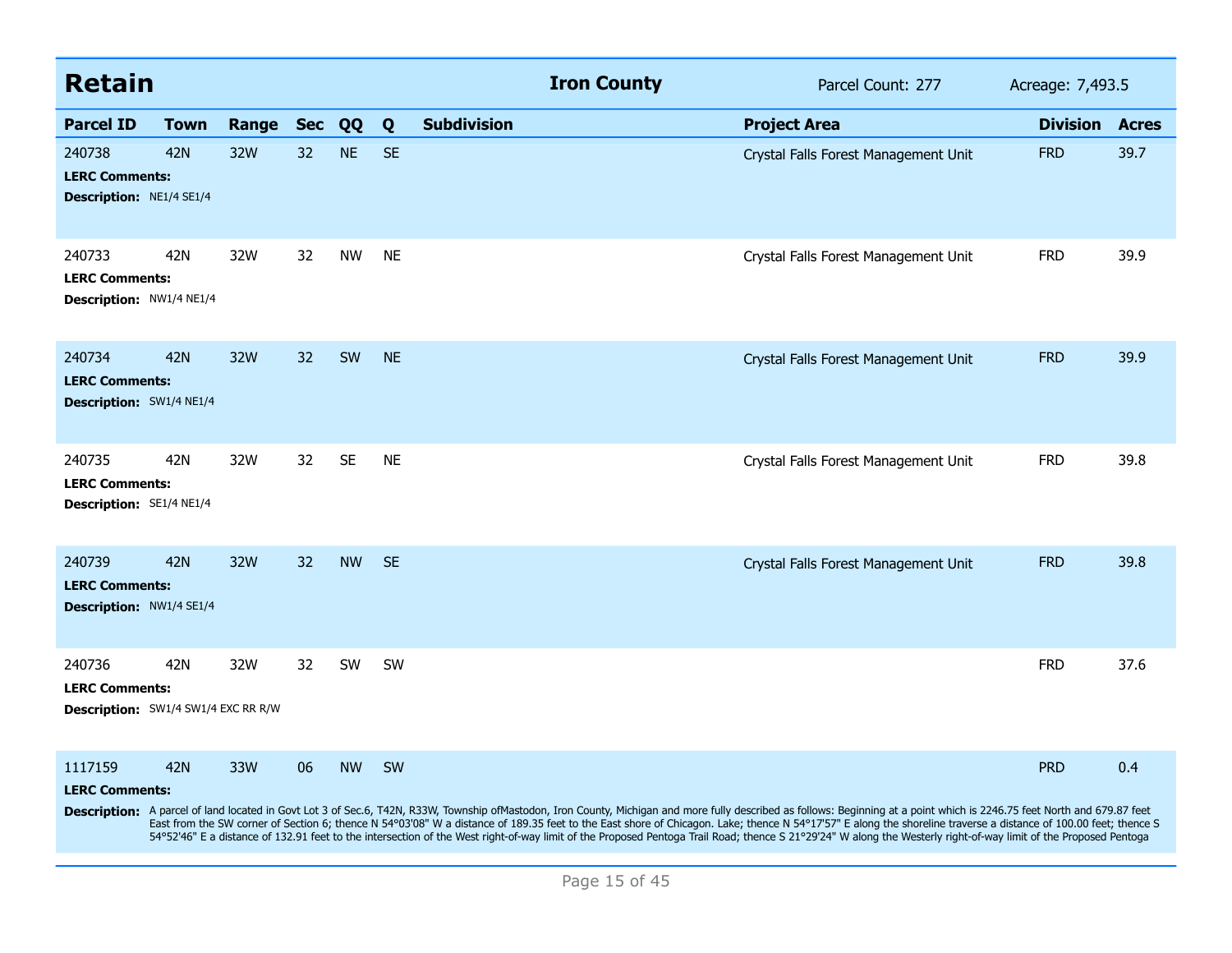| <b>Retain</b>                                                                           |             |       |            |           |           |                    | <b>Iron County</b>                                                                                                                                          | Parcel Count: 277   | Acreage: 7,493.5 |              |
|-----------------------------------------------------------------------------------------|-------------|-------|------------|-----------|-----------|--------------------|-------------------------------------------------------------------------------------------------------------------------------------------------------------|---------------------|------------------|--------------|
| <b>Parcel ID</b>                                                                        | <b>Town</b> | Range | <b>Sec</b> | QQ        | Q         | <b>Subdivision</b> |                                                                                                                                                             | <b>Project Area</b> | <b>Division</b>  | <b>Acres</b> |
| 2022490<br><b>LERC Comments:</b><br><b>Description:</b> Island in Indian Lake (CCN 054) | 42N         | 33W   | 07         | SW        | SW        |                    |                                                                                                                                                             |                     | <b>PRD</b>       | 0.1          |
| 2022491<br><b>LERC Comments:</b><br><b>Description:</b> Island in Buck Lake (CCN 056)   | <b>42N</b>  | 33W   | 22         | <b>NW</b> | <b>NE</b> |                    |                                                                                                                                                             |                     | <b>PRD</b>       | 0.1          |
| 240955<br><b>LERC Comments:</b>                                                         | 42N         | 33W   | 29         | SW        | SW        |                    | Description: Parcel of land in lot 6 (SW1/4 SW1/4) lying Southerly of a line drawn parallel to and 100 feet Northerly of the North bank of the Brule River. |                     | <b>FRD</b>       | 3            |
| 240971<br><b>LERC Comments:</b><br>Description: Lot 1                                   | <b>42N</b>  | 33W   | 32         | <b>NE</b> | <b>NW</b> |                    |                                                                                                                                                             |                     | <b>FRD</b>       | 3.4          |
| 2022463<br><b>LERC Comments:</b><br><b>Description:</b> Island in Brule River (CCN 058) | 42N         | 33W   | 32         | <b>NE</b> | <b>NE</b> |                    |                                                                                                                                                             |                     | <b>FRD</b>       | 0.3          |
| 2022462<br><b>LERC Comments:</b><br><b>Description:</b> Island in Brule River (CCN 057) | <b>42N</b>  | 33W   | 32         | <b>NW</b> | <b>NE</b> |                    |                                                                                                                                                             |                     | <b>FRD</b>       | 0.7          |
| 2022464<br><b>LERC Comments:</b><br><b>Description:</b> Island in Brule River (CCN 059) | 42N         | 33W   | 32         | <b>NE</b> | <b>SE</b> |                    |                                                                                                                                                             |                     | <b>FRD</b>       | 0.3          |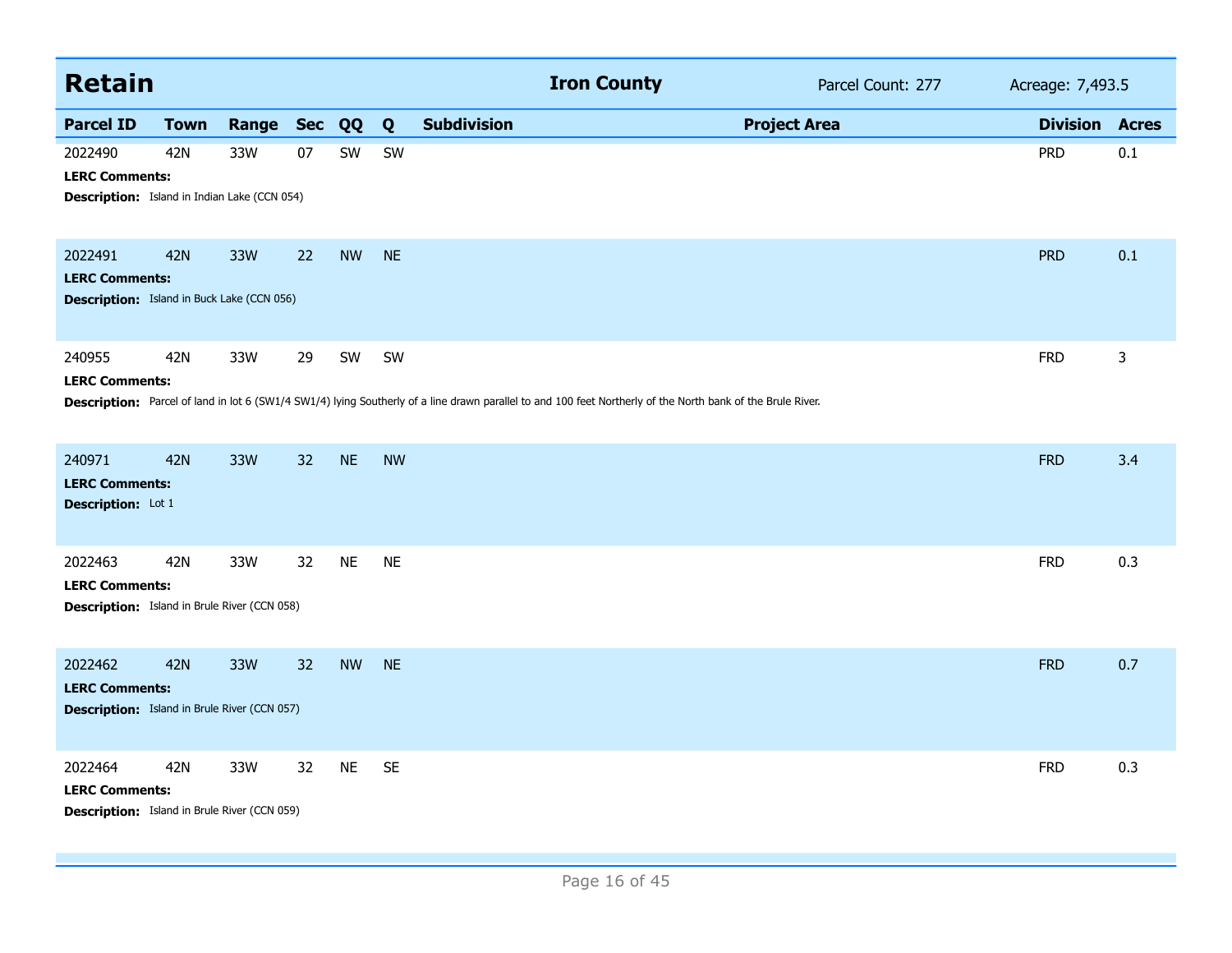| <b>Retain</b>                                                                           |             |       |            |           |           |                    | <b>Iron County</b>                                                                                                                              |                     | Parcel Count: 277                    | Acreage: 7,493.5 |              |
|-----------------------------------------------------------------------------------------|-------------|-------|------------|-----------|-----------|--------------------|-------------------------------------------------------------------------------------------------------------------------------------------------|---------------------|--------------------------------------|------------------|--------------|
| <b>Parcel ID</b>                                                                        | <b>Town</b> | Range | <b>Sec</b> | <b>QQ</b> | Q         | <b>Subdivision</b> |                                                                                                                                                 | <b>Project Area</b> |                                      | <b>Division</b>  | <b>Acres</b> |
| 240970<br><b>LERC Comments:</b><br><b>Description:</b> Lot 4 (SE NE-NE SE)              | <b>42N</b>  | 33W   | 32         | <b>NE</b> | <b>SE</b> |                    |                                                                                                                                                 |                     |                                      | <b>FRD</b>       | 27           |
| 240968<br><b>LERC Comments:</b><br>Description: Lot 2 EXC RR R/W                        | 42N         | 33W   | 32         | <b>NW</b> | <b>NE</b> |                    |                                                                                                                                                 |                     |                                      | <b>FRD</b>       | 7.6          |
| 240982<br><b>LERC Comments:</b><br><b>Description:</b> Lot 4                            | 42N         | 33W   | 33         | <b>SE</b> | <b>SE</b> |                    |                                                                                                                                                 |                     |                                      | <b>FRD</b>       | 31.9         |
| 2022465<br><b>LERC Comments:</b><br><b>Description:</b> Island in Brule River (CCN 060) | 42N         | 33W   | 33         | <b>NE</b> | SW        |                    |                                                                                                                                                 |                     |                                      | <b>FRD</b>       | 0.6          |
| 240980<br><b>LERC Comments:</b><br>Description: NE1/4 SE1/4 EXC RR R/W                  | <b>42N</b>  | 33W   | 33         | <b>NE</b> | <b>SE</b> |                    |                                                                                                                                                 |                     |                                      | <b>FRD</b>       | 37.3         |
| 2036544<br><b>LERC Comments:</b>                                                        | 42N         | 33W   | 33         | SW        | <b>NE</b> |                    | Description: West 5 acres of that part of the South 1/2 of the NE 1/4 lying South of the West branch of Armstrong Creek                         |                     |                                      | <b>FRD</b>       | 4.4          |
| 2036545<br><b>LERC Comments:</b>                                                        | <b>42N</b>  | 33W   | 33         | <b>SE</b> | <b>NE</b> |                    | Description: That portion of the South 1/2 of the NE 1/4 lying South of the West branch of Armstrong Creek EXCEPT for the West 5 acres thereof. |                     | Crystal Falls Forest Management Unit | <b>FRD</b>       | 36.9         |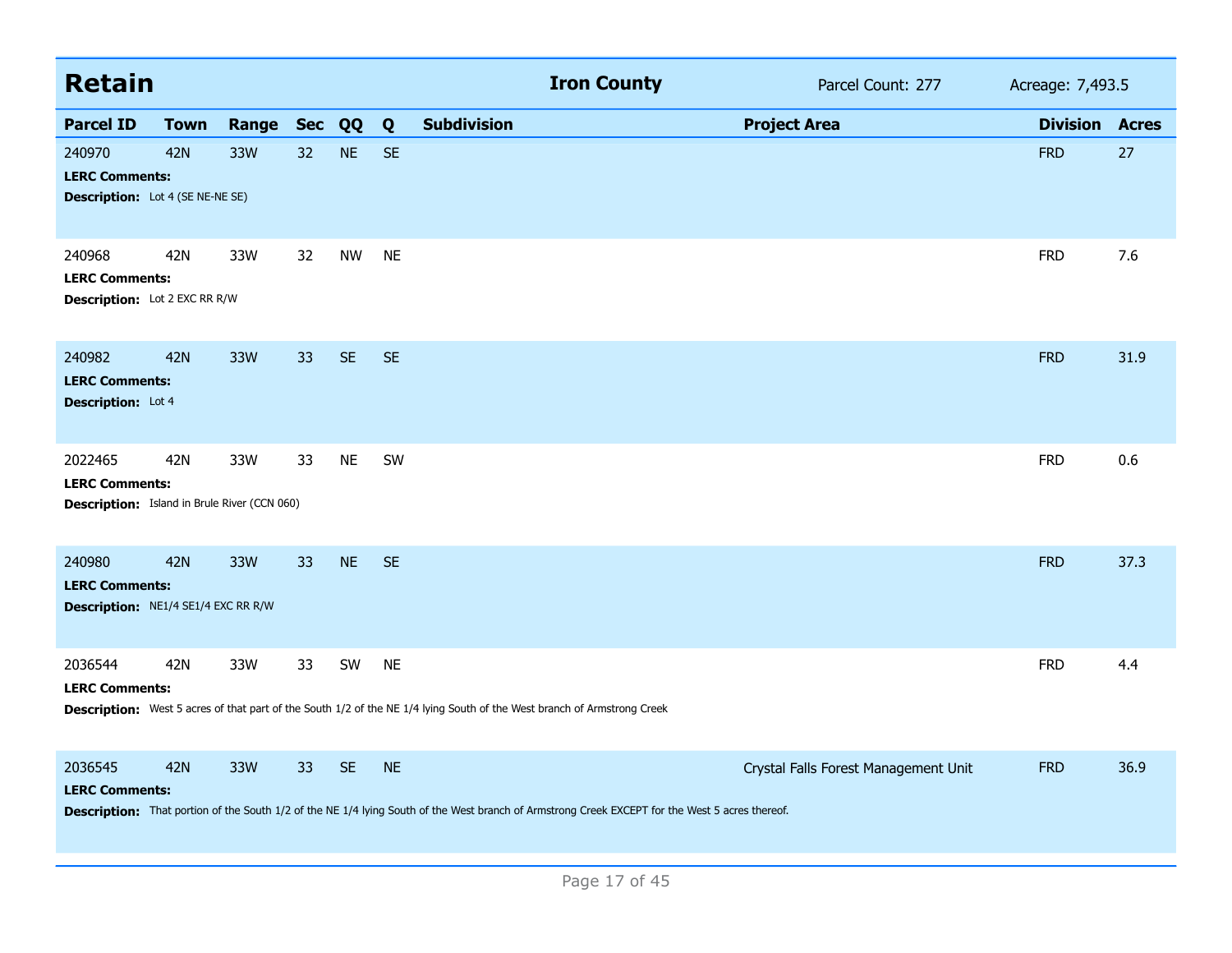| <b>Retain</b>                                                                              |             |       |            |           |           |                    | <b>Iron County</b>                                                                                                                                                                                                                                                                                                                                                                                                                                |                     | Parcel Count: 277                    | Acreage: 7,493.5 |              |
|--------------------------------------------------------------------------------------------|-------------|-------|------------|-----------|-----------|--------------------|---------------------------------------------------------------------------------------------------------------------------------------------------------------------------------------------------------------------------------------------------------------------------------------------------------------------------------------------------------------------------------------------------------------------------------------------------|---------------------|--------------------------------------|------------------|--------------|
| <b>Parcel ID</b>                                                                           | <b>Town</b> | Range | <b>Sec</b> | QQ        | Q         | <b>Subdivision</b> |                                                                                                                                                                                                                                                                                                                                                                                                                                                   | <b>Project Area</b> |                                      | <b>Division</b>  | <b>Acres</b> |
| 241004<br><b>LERC Comments:</b><br>Description: Lot 2                                      | 42N         | 33W   | 36         | <b>NW</b> | SW        |                    |                                                                                                                                                                                                                                                                                                                                                                                                                                                   |                     |                                      | <b>FRD</b>       | 31           |
| 241005<br><b>LERC Comments:</b><br>Description: Lot 1                                      | 42N         | 33W   | 36         | SW        | SW        |                    |                                                                                                                                                                                                                                                                                                                                                                                                                                                   |                     |                                      | <b>FRD</b>       | 15.2         |
| 2022467<br><b>LERC Comments:</b><br><b>Description:</b> Island in Brule River (CCN 062)    | 42N         | 33W   | 36         | SW        | <b>SE</b> |                    |                                                                                                                                                                                                                                                                                                                                                                                                                                                   |                     |                                      | <b>PRD</b>       | 0.3          |
| 241002<br><b>LERC Comments:</b><br><b>Description:</b> SW1/4 NW1/4 EXCEPT Abandoned RR R/W | <b>42N</b>  | 33W   | 36         | SW        | <b>NW</b> |                    |                                                                                                                                                                                                                                                                                                                                                                                                                                                   |                     |                                      | <b>FRD</b>       | 36.3         |
| 2022494<br><b>LERC Comments:</b><br><b>Description:</b> Island in Indian Lake (CCN 070)    | 42N         | 34W   | 13         | <b>NW</b> | <b>NE</b> |                    |                                                                                                                                                                                                                                                                                                                                                                                                                                                   |                     |                                      | <b>PRD</b>       | 0.1          |
| 2022495<br><b>LERC Comments:</b><br><b>Description:</b> Island in Indian Lake (CCN 071)    | 42N         | 34W   | 13         | SW        | <b>NE</b> |                    |                                                                                                                                                                                                                                                                                                                                                                                                                                                   |                     |                                      | <b>WLD</b>       | 0.2          |
| 241085<br><b>LERC Comments:</b>                                                            | 42N         | 34W   | 13         | <b>SE</b> | <b>NE</b> |                    | Description: Comm at the E 1/4 cor of said Sec 13, th N 38d30' W 723.40 ft, th S 52d30' W 250 ft on the N line of Chicagon Lake Alpha Hy (now known as Co Rd No. 424) which is the point of beginning of this parcel,th N<br>18d05' W 243.80 ft to the shore of Indian Lake, th SW'ly along said shore line to the W line of this parcel, th S 18d05' E 248.75 ft to the N line of Co Rd No. 424, th N 52d30' E 250 ft along N line of said Hy to |                     | Indian Lake Public Water Access Site | <b>PRD</b>       | 2.8          |

the point of beg, 1.41 A also,-----------Beg at a point on the N line of Co Road #424 which is N 38d30' W 723.40 ft from th E 1/4 cor of said Sec 13, th N 18d05' W 311.50 ft to the shore of Indian Lake, th SW'ly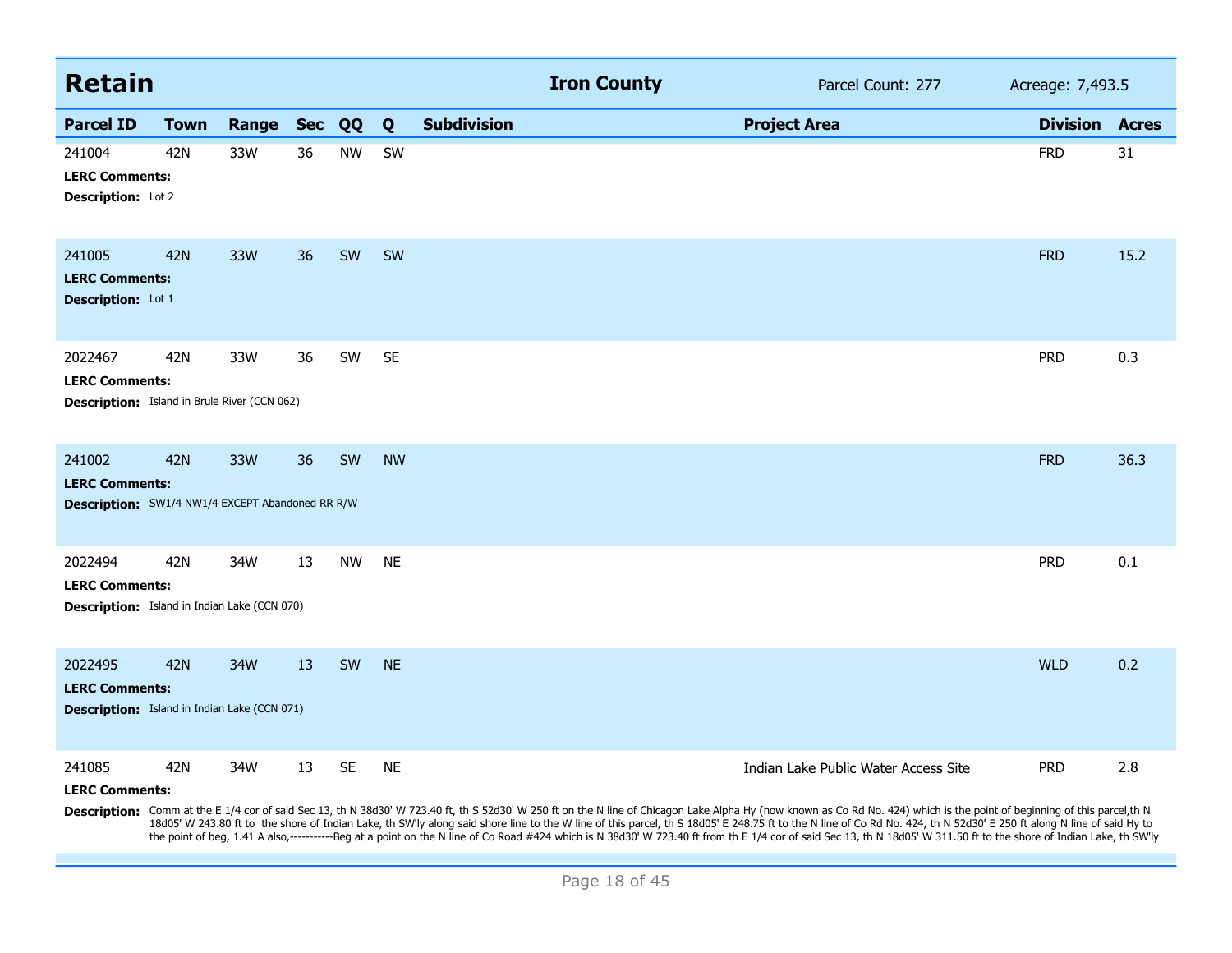| <b>Retain</b>                                                                              |             |           |    |           |           |                    | <b>Iron County</b> |                                      | Parcel Count: 277 | Acreage: 7,493.5 |              |
|--------------------------------------------------------------------------------------------|-------------|-----------|----|-----------|-----------|--------------------|--------------------|--------------------------------------|-------------------|------------------|--------------|
| <b>Parcel ID</b>                                                                           | <b>Town</b> | Range Sec |    | QQ        | Q         | <b>Subdivision</b> |                    | <b>Project Area</b>                  |                   | <b>Division</b>  | <b>Acres</b> |
| 241215<br><b>LERC Comments:</b><br>Description: Lot 1                                      | <b>42N</b>  | 34W       | 23 | <b>NE</b> | <b>NE</b> |                    |                    |                                      |                   | <b>FRD</b>       | 37.3         |
| 241222<br><b>LERC Comments:</b><br><b>Description:</b> Lot 7 (NW1/4 W of River SW1/4)      | 42N         | 34W       | 23 | <b>NW</b> | SW        |                    |                    |                                      |                   | <b>FRD</b>       | 2.3          |
| 241220<br><b>LERC Comments:</b><br>Description: Lot 6 (SW NW-NW SW) EXC RR R/W             | <b>42N</b>  | 34W       | 23 | <b>NW</b> | SW        |                    |                    |                                      |                   | <b>FRD</b>       | 50           |
| 241221<br><b>LERC Comments:</b><br>Description: Lot 5 (SE1/4 NW1/4-NE1/4 SW1/4) EXC RR R/W | 42N         | 34W       | 23 | <b>NE</b> | SW        |                    |                    |                                      |                   | <b>FRD</b>       | 54           |
| 241224<br><b>LERC Comments:</b><br>Description: Lot 4 (NW-SE) EXC RR R/W                   | <b>42N</b>  | 34W       | 23 | <b>NW</b> | SE        |                    |                    | Crystal Falls Forest Management Unit |                   | <b>FRD</b>       | 23.3         |
| 241223<br><b>LERC Comments:</b><br>Description: Lot 3 (NE-SE) EXC RR R/W                   | 42N         | 34W       | 23 | <b>NE</b> | <b>SE</b> |                    |                    | Crystal Falls Forest Management Unit |                   | <b>FRD</b>       | 19.3         |
| 241229<br><b>LERC Comments:</b><br>Description: SW1/4 NW1/4                                | <b>42N</b>  | 34W       | 24 | SW        | <b>NW</b> |                    |                    |                                      |                   | <b>FRD</b>       | 40.2         |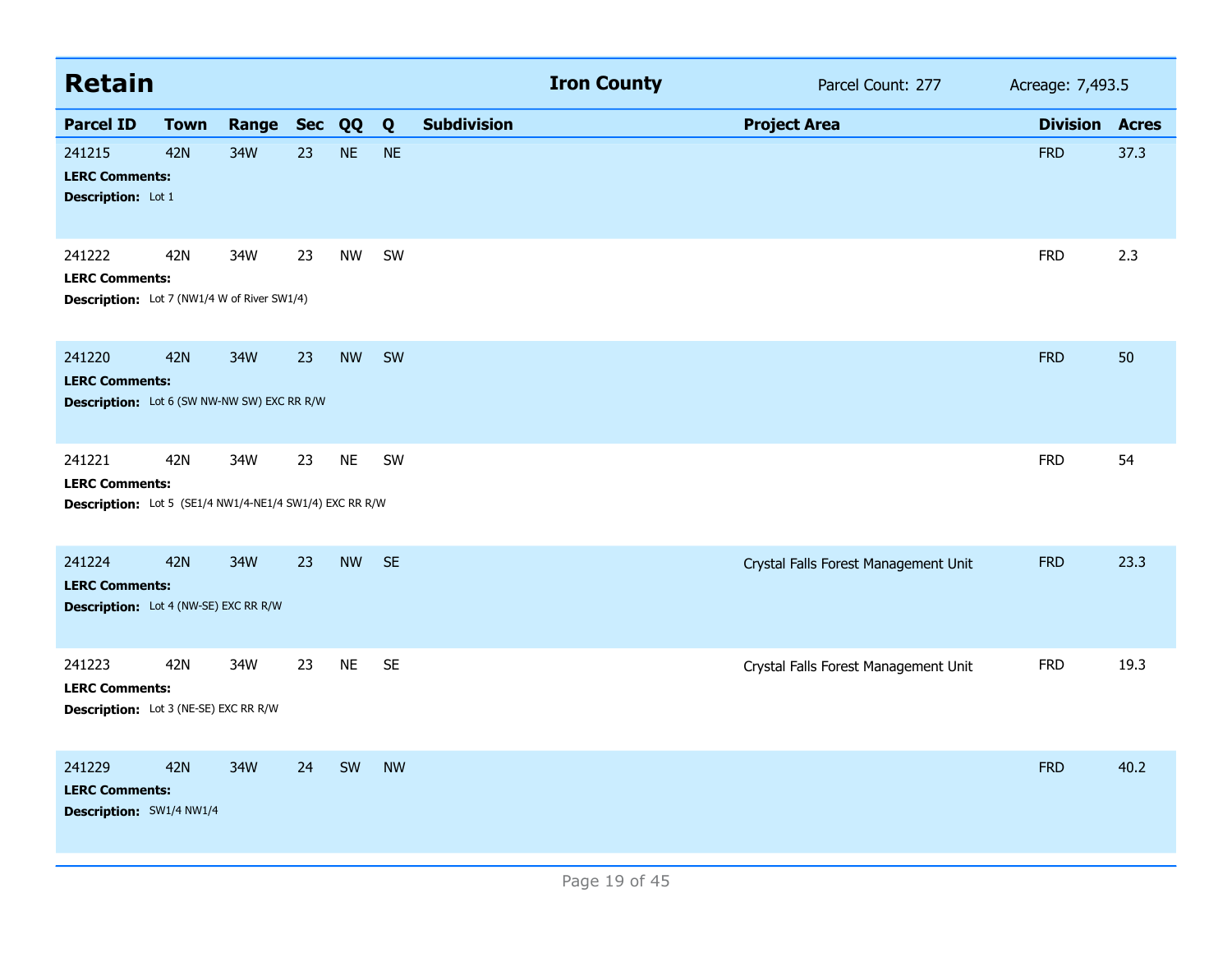| <b>Retain</b>                                                                                      |             |       |            |           |           |                    | <b>Iron County</b> |                     | Parcel Count: 277 | Acreage: 7,493.5 |              |
|----------------------------------------------------------------------------------------------------|-------------|-------|------------|-----------|-----------|--------------------|--------------------|---------------------|-------------------|------------------|--------------|
| <b>Parcel ID</b>                                                                                   | <b>Town</b> | Range | <b>Sec</b> | QQ        | Q         | <b>Subdivision</b> |                    | <b>Project Area</b> |                   | <b>Division</b>  | <b>Acres</b> |
| 241233<br><b>LERC Comments:</b><br>Description: Lot 1                                              | 42N         | 34W   | 24         | <b>NW</b> | SW        |                    |                    |                     |                   | <b>FRD</b>       | 30           |
| 241231<br><b>LERC Comments:</b><br>Description: NE1/4 SW1/4 EXC RR R/W                             | <b>42N</b>  | 34W   | 24         | <b>NE</b> | SW        |                    |                    |                     |                   | <b>FRD</b>       | 37.9         |
| 2022468<br><b>LERC Comments:</b><br><b>Description:</b> Island in Brule River (CCN 072)            | 42N         | 34W   | 25         | SW        | <b>SE</b> |                    |                    |                     |                   | <b>WLD</b>       | 0.3          |
| 2022469<br><b>LERC Comments:</b><br><b>Description:</b> Island in Brule River (CCN 073)            | <b>42N</b>  | 34W   | 25         | SW        | <b>SE</b> |                    |                    |                     |                   | <b>WLD</b>       | 0.1          |
| 241250<br><b>LERC Comments:</b><br><b>Description:</b> Undivided 4/15 interest in Government Lot 4 | 42N         | 34W   | 29         | <b>NE</b> | SW        |                    |                    |                     |                   | <b>FRD</b>       | 22.5         |
| 241249<br><b>LERC Comments:</b><br>Description: Lot 3 (SW1/4 NE1/4 S of Riv-NW SE)                 | <b>42N</b>  | 34W   | 29         | <b>NW</b> | <b>SE</b> |                    |                    |                     |                   | <b>FRD</b>       | 40.7         |
| 241256<br><b>LERC Comments:</b><br>Description: Lot 3                                              | 42N         | 34W   | 30         | <b>NE</b> | SW        |                    |                    |                     |                   | <b>FRD</b>       | 43.5         |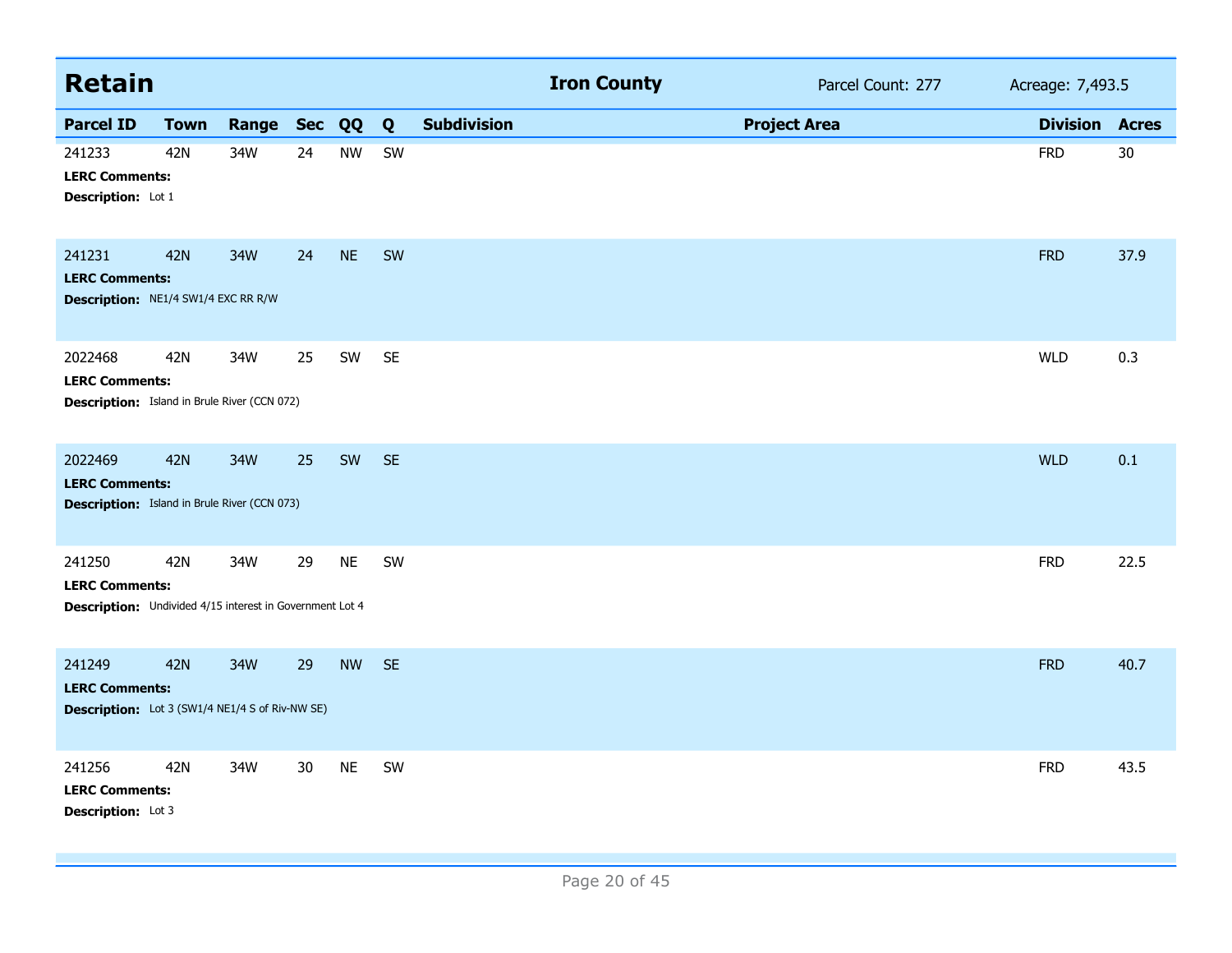| <b>Retain</b>                                                                                               |             |       |            |           |           | <b>Iron County</b><br>Parcel Count: 277                                                             | Acreage: 7,493.5 |                |
|-------------------------------------------------------------------------------------------------------------|-------------|-------|------------|-----------|-----------|-----------------------------------------------------------------------------------------------------|------------------|----------------|
| <b>Parcel ID</b>                                                                                            | <b>Town</b> | Range | <b>Sec</b> | QQ        | Q         | <b>Subdivision</b><br><b>Project Area</b>                                                           | <b>Division</b>  | <b>Acres</b>   |
| 241257<br><b>LERC Comments:</b><br><b>Description:</b> Lot 4                                                | <b>42N</b>  | 34W   | 30         | SW        | SW        |                                                                                                     | <b>FRD</b>       | 31.3           |
| 241258<br><b>LERC Comments:</b><br>Description: Lot 2                                                       | 42N         | 34W   | 31         | <b>NW</b> | SW        |                                                                                                     | <b>FRD</b>       | 15.3           |
| 2022470<br><b>LERC Comments:</b><br><b>Description:</b> Island in Brule River (CCN 074)                     | <b>42N</b>  | 34W   | 36         | <b>NW</b> | <b>NE</b> |                                                                                                     | <b>WLD</b>       | 0.2            |
| 2022505<br><b>LERC Comments:</b>                                                                            | 42N         | 35W   | $08\,$     | <b>NE</b> | <b>NW</b> | Description: Lot 8. Island in Stanley Lake. Was surveyed by BLM in 1965 (survey group 69) (CCN 089) | <b>PRD</b>       | 1.3            |
| 241287<br><b>LERC Comments:</b><br><b>Description:</b> 1/2 int. in Govt Lot 3 exc South 100 feet. (22.37 A) | <b>42N</b>  | 35W   | 09         | <b>NW</b> | SW        |                                                                                                     | <b>PRD</b>       | 22.5           |
| 241283<br><b>LERC Comments:</b><br><b>Description:</b> Lot 4                                                | 42N         | 35W   | 09         | SW        | <b>NW</b> |                                                                                                     | <b>PRD</b>       | 18.4           |
| 241286<br><b>LERC Comments:</b><br><b>Description:</b> S 100 ft of Gov't Lot 3                              | <b>42N</b>  | 35W   | 09         | <b>NW</b> | SW        |                                                                                                     | <b>PRD</b>       | $\overline{3}$ |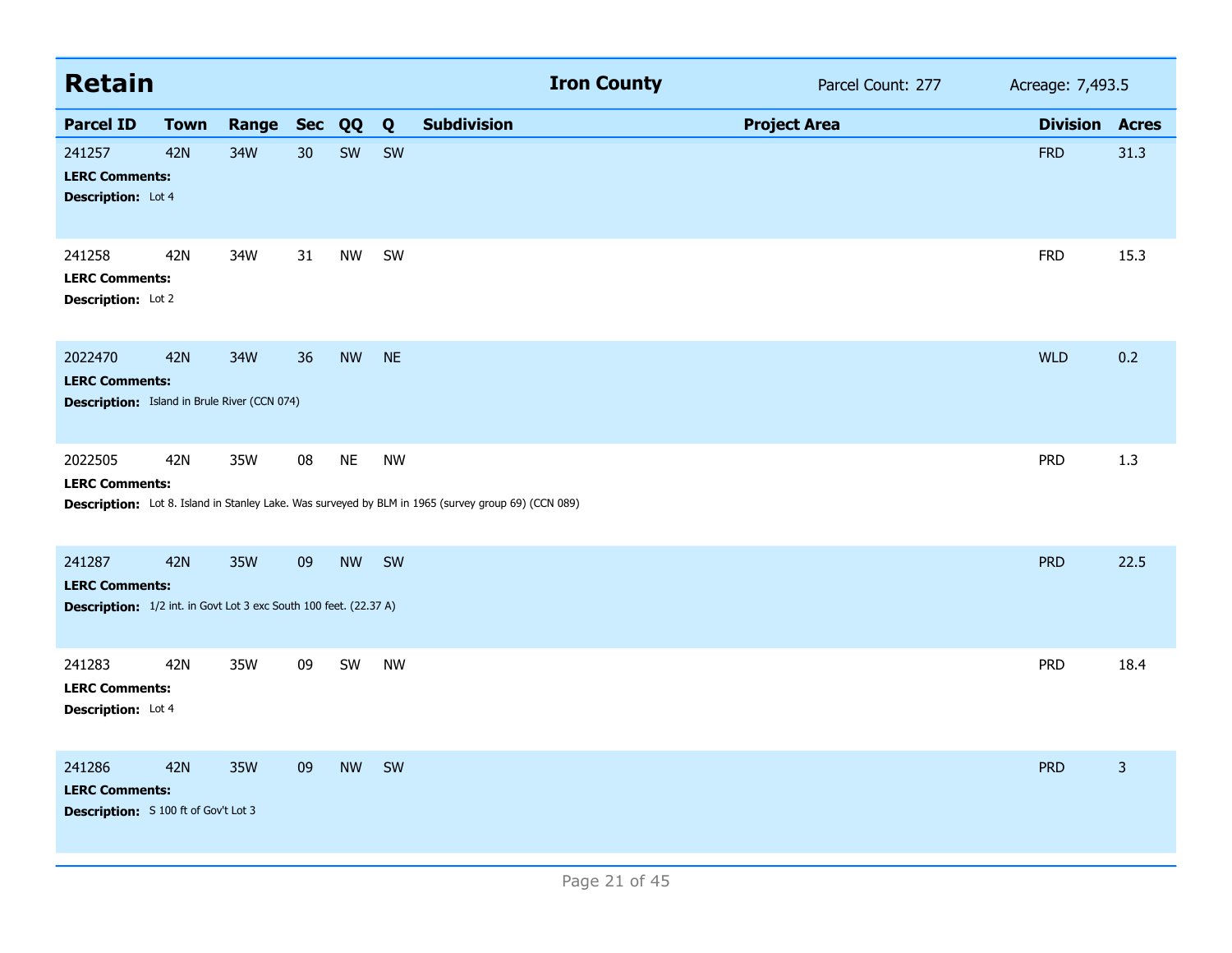| <b>Retain</b>                                                                          |             |            |    |                      |           |                    | <b>Iron County</b> |                     | Parcel Count: 277 | Acreage: 7,493.5 |              |
|----------------------------------------------------------------------------------------|-------------|------------|----|----------------------|-----------|--------------------|--------------------|---------------------|-------------------|------------------|--------------|
| <b>Parcel ID</b>                                                                       | <b>Town</b> | Range Sec  |    | QQ                   | Q         | <b>Subdivision</b> |                    | <b>Project Area</b> |                   | <b>Division</b>  | <b>Acres</b> |
| 241301<br><b>LERC Comments:</b><br>Description: Und 4/5 Int SE1/4 NW1/4 (40.00)        | 42N         | 35W        | 12 | $\mathsf{SE}\xspace$ | <b>NW</b> |                    |                    |                     |                   | <b>FRD</b>       | 39.6         |
| 241306<br><b>LERC Comments:</b><br>Description: Und 1/16 int. in SW1/4 SE1/4 (40.00 A) | <b>42N</b>  | 35W        | 12 | SW                   | <b>SE</b> |                    |                    |                     |                   | <b>PRD</b>       | 39.9         |
| 241427<br><b>LERC Comments:</b><br>Description: Lot 3                                  | 42N         | 35W        | 20 | <b>SE</b>            | SW        |                    |                    |                     |                   | <b>FRD</b>       | 30.8         |
| 241430<br><b>LERC Comments:</b><br>Description: Lot 2                                  | <b>42N</b>  | <b>35W</b> | 20 | SW                   | <b>SE</b> |                    |                    |                     |                   | <b>FRD</b>       | 20.3         |
| 241426<br><b>LERC Comments:</b><br><b>Description:</b> Lot 4                           | 42N         | 35W        | 20 | SW                   | SW        |                    |                    |                     |                   | <b>FRD</b>       | 34           |
| 241480<br><b>LERC Comments:</b><br><b>Description:</b> Lot 4 (N1/2 - SW)               | <b>42N</b>  | <b>35W</b> | 27 | <b>NE</b>            | SW        |                    |                    |                     |                   | <b>FRD</b>       | 28.8         |
| 241481<br><b>LERC Comments:</b><br><b>Description:</b> Lot 3 (S1/2 - SW)               | 42N         | 35W        | 27 | <b>SE</b>            | SW        |                    |                    |                     |                   | <b>FRD</b>       | 20.9         |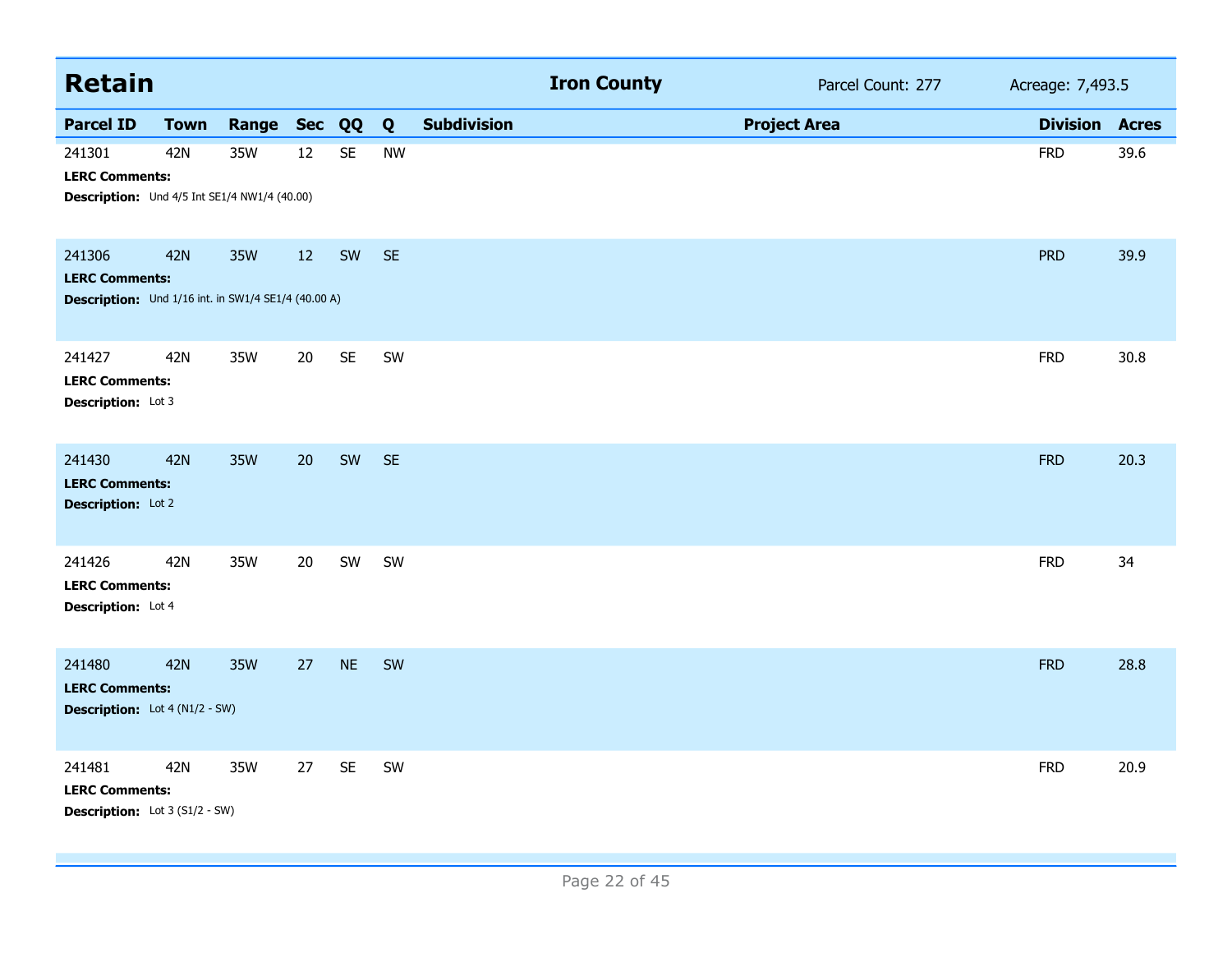| <b>Retain</b>                                                              |             |       |            |           |           |                    | <b>Iron County</b> | Parcel Count: 277   | Acreage: 7,493.5 |              |
|----------------------------------------------------------------------------|-------------|-------|------------|-----------|-----------|--------------------|--------------------|---------------------|------------------|--------------|
| <b>Parcel ID</b>                                                           | <b>Town</b> | Range | <b>Sec</b> | QQ        | Q         | <b>Subdivision</b> |                    | <b>Project Area</b> | <b>Division</b>  | <b>Acres</b> |
| 241483<br><b>LERC Comments:</b><br><b>Description:</b> Fractional (entire) | <b>42N</b>  | 35W   | 29         | <b>NE</b> | <b>NW</b> |                    |                    |                     | <b>FRD</b>       | 20.1         |
| 241485<br><b>LERC Comments:</b><br>Description: Lot 1                      | 42N         | 35W   | 34         | <b>NE</b> | <b>SE</b> |                    |                    |                     | <b>FRD</b>       | 48.9         |
| 241486<br><b>LERC Comments:</b><br>Description: Lot 2 (W1/2 SE)            | <b>42N</b>  | 35W   | 34         | <b>NE</b> | SW        |                    |                    |                     | <b>FRD</b>       | 34.8         |
| 241496<br><b>LERC Comments:</b><br>Description: Lot 2                      | 42N         | 35W   | 36         | <b>NE</b> | <b>SE</b> |                    |                    |                     | <b>FRD</b>       | 40.5         |
| 241503<br><b>LERC Comments:</b><br>Description: U 1/2 Lot 3 (SE-SE) (20A)  | <b>42N</b>  | 35W   | 36         | <b>SE</b> | <b>SE</b> |                    |                    |                     | <b>FRD</b>       | 15.7         |
| 241501<br><b>LERC Comments:</b><br>Description: U1/2 Lot 4 (SW SE) (16.80) | 42N         | 35W   | 36         | SW        | <b>SE</b> |                    |                    |                     | <b>FRD</b>       | 12.2         |
| 241491<br><b>LERC Comments:</b><br>Description: Lot 1                      | 42N         | 35W   | 36         | <b>SE</b> | <b>NE</b> |                    |                    |                     | <b>FRD</b>       | 40.2         |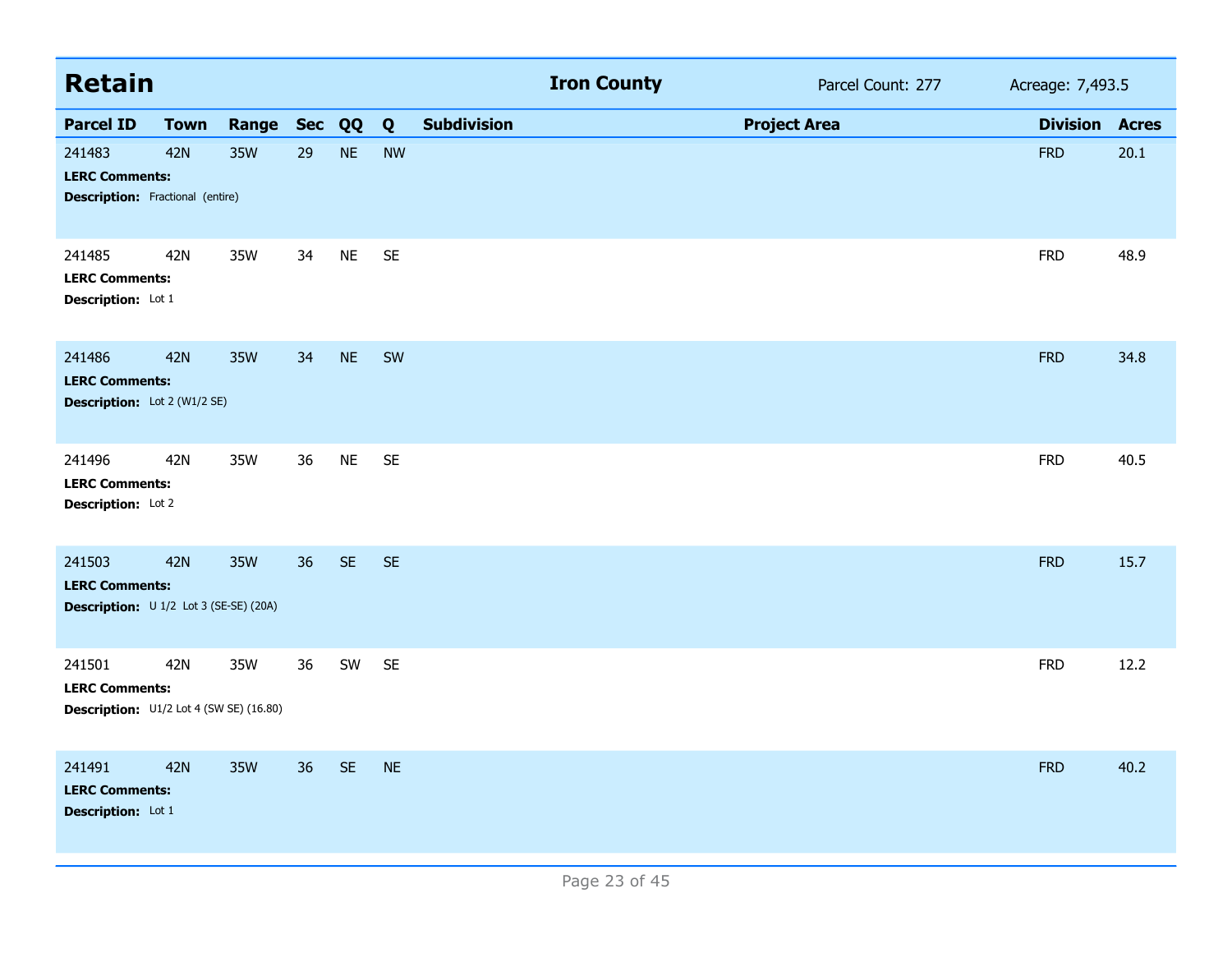| <b>Retain</b>                                                                    |             |       |            |           |           | <b>Iron County</b>                                                                                                              | Parcel Count: 277                    | Acreage: 7,493.5 |              |
|----------------------------------------------------------------------------------|-------------|-------|------------|-----------|-----------|---------------------------------------------------------------------------------------------------------------------------------|--------------------------------------|------------------|--------------|
| <b>Parcel ID</b>                                                                 | <b>Town</b> | Range | <b>Sec</b> | QQ        | Q         | <b>Subdivision</b>                                                                                                              | <b>Project Area</b>                  | <b>Division</b>  | <b>Acres</b> |
| 241705<br><b>LERC Comments:</b><br>Description: NW1/4 SW1/4                      | 43N         | 31W   | 05         | <b>NW</b> | SW        |                                                                                                                                 | Crystal Falls Forest Management Unit | <b>FRD</b>       | 39.8         |
| 241911<br><b>LERC Comments:</b>                                                  | <b>43N</b>  | 31W   | 26         | <b>SE</b> | <b>NE</b> | Description: A parcel of land in SE1/4 NE1/4 ly'g E'ly of a line drawn parallel to & 100 ft W'ly of the shore of Lake Mitchell. |                                      | <b>PRD</b>       | 1.4          |
| 242046<br><b>LERC Comments:</b><br>Description: NE1/4 NW1/4                      | 43N         | 32W   | 05         | <b>NE</b> | <b>NW</b> |                                                                                                                                 | Crystal Falls Forest Management Unit | <b>FRD</b>       | 44.1         |
| 242047<br><b>LERC Comments:</b><br>Description: NW1/4 NW1/4                      | <b>43N</b>  | 32W   | 05         | <b>NW</b> | <b>NW</b> |                                                                                                                                 | Crystal Falls Forest Management Unit | <b>FRD</b>       | 44           |
| 242158<br><b>LERC Comments:</b><br>Description: Und 1/3 int in NE1/4 NW1/4 (40A) | 43N         | 32W   | 21         | <b>NE</b> | <b>NW</b> |                                                                                                                                 | Crystal Falls Forest Management Unit | <b>FRD</b>       | 39.5         |
| 258954<br><b>LERC Comments:</b><br>Description: SE1/4 NW1/4                      | <b>43N</b>  | 33W   | 16         | <b>SE</b> | <b>NW</b> |                                                                                                                                 | Crystal Falls Forest Management Unit | <b>FRD</b>       | 39.9         |
| 258948<br><b>LERC Comments:</b><br>Description: NW1/4 NE1/4                      | 43N         | 33W   | 16         | <b>NW</b> | <b>NE</b> |                                                                                                                                 | Crystal Falls Forest Management Unit | <b>FRD</b>       | 39.8         |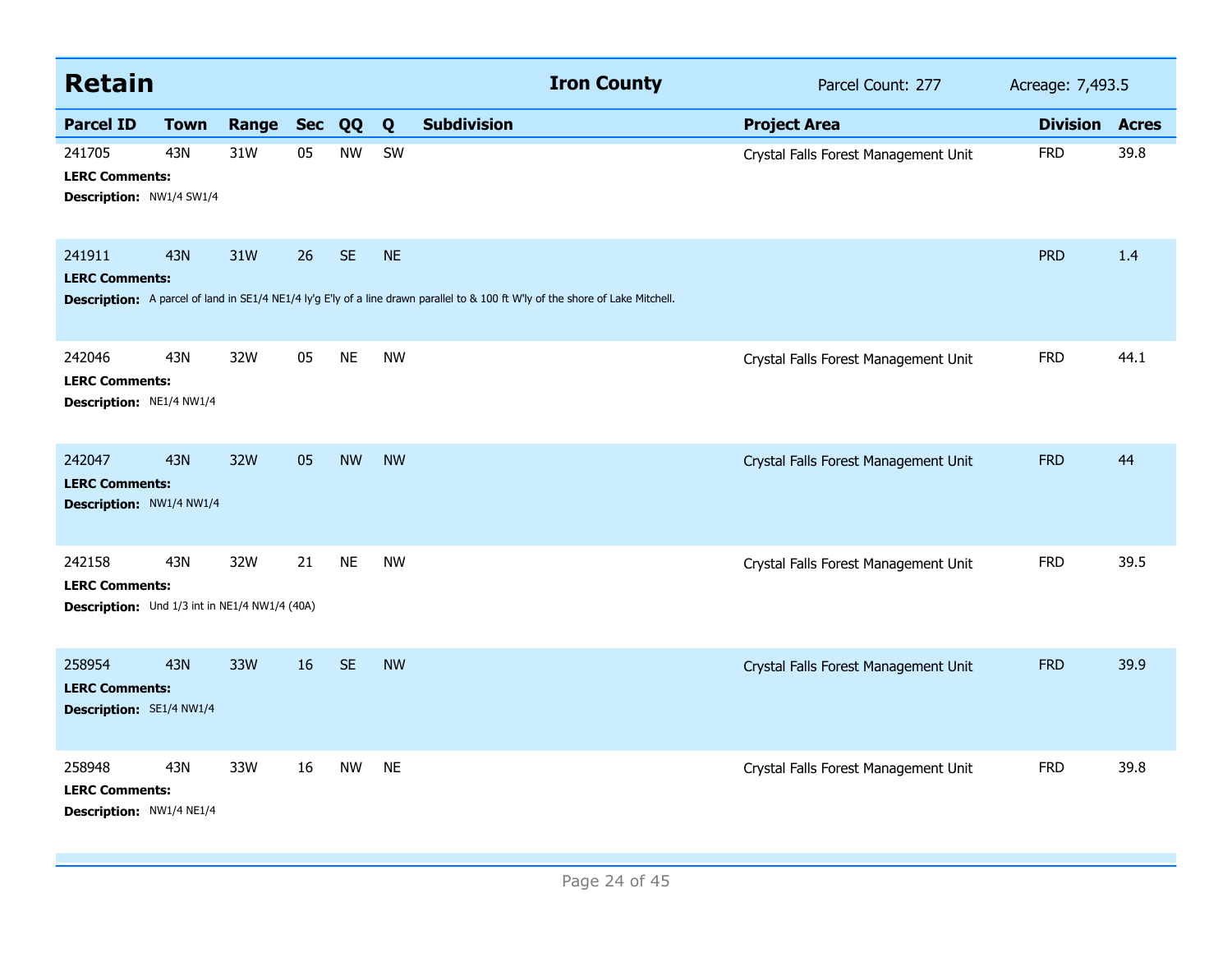| <b>Retain</b>                                                                                                            |                                                 |       |            |           |           | <b>Iron County</b>                                                                                                                                                                                                                                                                                                                                                                                                                                                                                                                                                                                                                                                                    | Parcel Count: 277                    | Acreage: 7,493.5      |      |
|--------------------------------------------------------------------------------------------------------------------------|-------------------------------------------------|-------|------------|-----------|-----------|---------------------------------------------------------------------------------------------------------------------------------------------------------------------------------------------------------------------------------------------------------------------------------------------------------------------------------------------------------------------------------------------------------------------------------------------------------------------------------------------------------------------------------------------------------------------------------------------------------------------------------------------------------------------------------------|--------------------------------------|-----------------------|------|
| <b>Parcel ID</b>                                                                                                         | <b>Town</b>                                     | Range | <b>Sec</b> | QQ        | Q         | <b>Subdivision</b>                                                                                                                                                                                                                                                                                                                                                                                                                                                                                                                                                                                                                                                                    | <b>Project Area</b>                  | <b>Division Acres</b> |      |
| 258947<br><b>LERC Comments:</b><br><b>Description: NE1/4 NE1/4</b>                                                       | 43N                                             | 33W   | 16         | <b>NE</b> | <b>NE</b> |                                                                                                                                                                                                                                                                                                                                                                                                                                                                                                                                                                                                                                                                                       | Crystal Falls Forest Management Unit | <b>FRD</b>            | 39.8 |
| 258950<br><b>LERC Comments:</b><br><b>Description: SE1/4 NE1/4</b>                                                       | 43N                                             | 33W   | 16         | <b>SE</b> | <b>NE</b> |                                                                                                                                                                                                                                                                                                                                                                                                                                                                                                                                                                                                                                                                                       | Crystal Falls Forest Management Unit | <b>FRD</b>            | 40   |
| 258955<br><b>LERC Comments:</b><br><b>Description: NE1/4 SW1/4</b>                                                       | 43N                                             | 33W   | 16         | <b>NE</b> | <b>SW</b> |                                                                                                                                                                                                                                                                                                                                                                                                                                                                                                                                                                                                                                                                                       | Crystal Falls Forest Management Unit | <b>FRD</b>            | 40   |
| 258959<br><b>LERC Comments:</b>                                                                                          | 43N<br>lying NW'ly of Co Rd as now established. | 33W   | 16         | <b>SW</b> | <b>SW</b> | Description: SW1/4 SW1/4 except beg at a point on west line of Sec 16,1320 ft N of SW cor of said Sec, th E 152 ft more or less along N line of said SW1/4 SW1/4 to center line of Co Road as now established, th SW'ly along<br>said center line of Co Rd to W line of said Sec, th N 600 ft m/l along W line of said Sec to pt of beginning, (1.04 acres) meaning to desc a small traigular shaped parcel of land located in in NW cor SW1/4SW1/4                                                                                                                                                                                                                                   | Crystal Falls Forest Management Unit | <b>FRD</b>            | 38.4 |
| 2038256<br><b>LERC Comments:</b><br><b>Description:</b> Undivided 8/10th interest in the SW 1/4 of the NE 1/4 (40 Acres) | 43N                                             | 33W   | 16         | <b>SW</b> | <b>NE</b> |                                                                                                                                                                                                                                                                                                                                                                                                                                                                                                                                                                                                                                                                                       | Crystal Falls Forest Management Unit | <b>FRD</b>            | 39.9 |
| 258963<br><b>LERC Comments:</b>                                                                                          | 43N                                             | 33W   | 17         | <b>SE</b> | <b>SE</b> | Description: That part of Govt Lot 3 desc as beg at a pt on E line of said Sec a distance of 354 ft N of the SE cor of said Sec, th N 50d W a distance of 455 ft m/l to the shore of Long Lake, th SW'ly 200 ft along shore of<br>lake, th S 50d E a distance of 623 ft, m/l, to the E line of said Sec, th N 261 ft, m/l along the E line of said Sec to point of beg EXCEPT that part of Lot 3 desc as beg at a point on beg at a point on E line of said<br>Sec 16, 354 ft N of SE cor of Section, Thence N 50d W 455 feet more or less, to shore of Long Lake, th SW'ly 5 ft, along shore of said Lake, th S 50d E 459.19 ft more or less, to East line of said Sec, th N 6.53 ft | Long Lake Public Water Access Site   | <b>PRD</b>            | 2.2  |
| 258964<br><b>LERC Comments:</b>                                                                                          | 43N                                             | 33W   | 17         | <b>SE</b> | SE.       | Description: Part of Govt Lot 3 (SE1/4 SE1/4) desc as beg at a postition E line of said Sec 354 ft N of SE cor of said Sec, th N 50d W 455 ft m/l to shore of Long Lake, th SW'ly 5 ft, along shore of said Lake, th S 50d E 4<br>ft m/l to E line of said Sec th N 6.53 ft more or less along E line of said Sec, to point of beginning.                                                                                                                                                                                                                                                                                                                                             | Long Lake Public Water Access Site   | <b>PRD</b>            | 0.1  |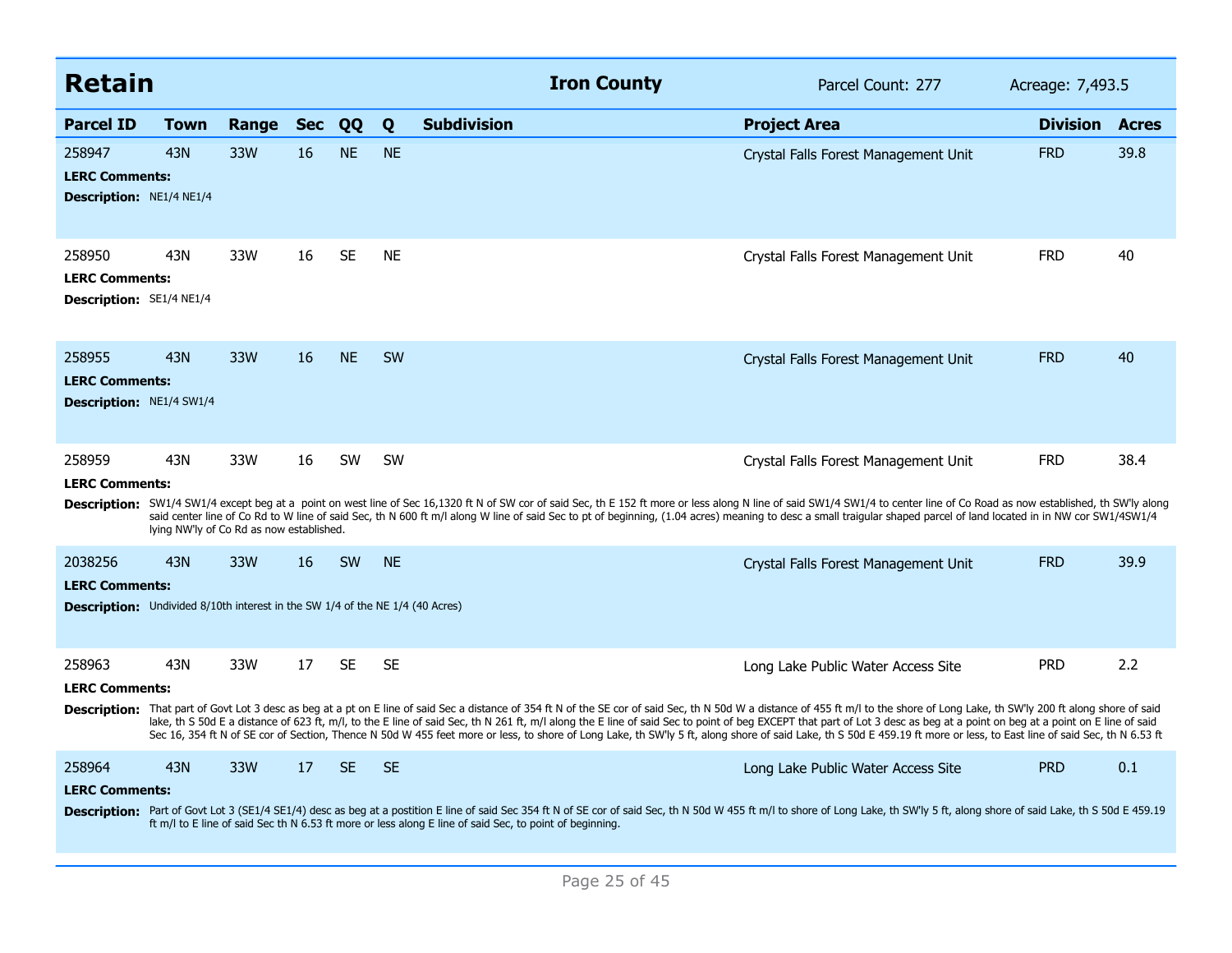| Retain                                                             |      |       |            |           |           | <b>Iron County</b>                                                                                                                                                                                                                                                                                                                                                                                                                                                                                                                                                                                                                                                | Parcel Count: 277                    | Acreage: 7,493.5 |              |
|--------------------------------------------------------------------|------|-------|------------|-----------|-----------|-------------------------------------------------------------------------------------------------------------------------------------------------------------------------------------------------------------------------------------------------------------------------------------------------------------------------------------------------------------------------------------------------------------------------------------------------------------------------------------------------------------------------------------------------------------------------------------------------------------------------------------------------------------------|--------------------------------------|------------------|--------------|
| <b>Parcel ID</b>                                                   | Town | Range | <b>Sec</b> | QQ        | Q         | <b>Subdivision</b>                                                                                                                                                                                                                                                                                                                                                                                                                                                                                                                                                                                                                                                | <b>Project Area</b>                  | <b>Division</b>  | <b>Acres</b> |
| 258980<br><b>LERC Comments:</b><br><b>Description: NE1/4 SW1/4</b> | 43N  | 33W   | 19         | <b>NE</b> | <b>SW</b> |                                                                                                                                                                                                                                                                                                                                                                                                                                                                                                                                                                                                                                                                   | Crystal Falls Forest Management Unit | <b>FRD</b>       | 40           |
| 258986<br><b>LERC Comments:</b><br><b>Description: NW1/4 SE1/4</b> | 43N  | 33W   | 19         | <b>NW</b> | <b>SE</b> |                                                                                                                                                                                                                                                                                                                                                                                                                                                                                                                                                                                                                                                                   | Crystal Falls Forest Management Unit | <b>FRD</b>       | 40.1         |
| 258985<br><b>LERC Comments:</b><br><b>Description: SE1/4 SW1/4</b> | 43N  | 33W   | 19         | <b>SE</b> | <b>SW</b> |                                                                                                                                                                                                                                                                                                                                                                                                                                                                                                                                                                                                                                                                   | Crystal Falls Forest Management Unit | <b>FRD</b>       | 40           |
| 258987<br><b>LERC Comments:</b><br>Description: SW1/4 SE1/4        | 43N  | 33W   | 19         | <b>SW</b> | <b>SE</b> |                                                                                                                                                                                                                                                                                                                                                                                                                                                                                                                                                                                                                                                                   | Crystal Falls Forest Management Unit | <b>FRD</b>       | 40.1         |
| 242574<br><b>LERC Comments:</b>                                    | 43N  | 34W   | 07         | <b>NE</b> | <b>SW</b> | Description: Und 7/18 int of that part of Govt Lot 5 desc as follows: Beg at a point 1853 feet East and 473 feet S of the W1/4 cor of Sec 7, said point being on th Er/w of Co Rd 651, th running E a distance of 232 ft, th S<br>40d0' E a distance of 128 ft to the West shore line of Sunset Lake, th in a S'ly dir along said shore line a distance of 712 f I to the South boundary line of said Lot 5, th W along said S boundary line a distance of<br>720 feet m/l to the E right of way boundary of the highway known as County Road 651, as now laid out and operated, th in a NE'ly direction along said Hy boundary a distance of 927 feet m/l to POB |                                      | <b>PRD</b>       | 10.1         |
| 242639<br><b>LERC Comments:</b>                                    | 43N  | 34W   | 24         | <b>NE</b> | <b>NE</b> | Description: Comm at a point where the center of the Chicago, Milwaukee & St. Paul & Pacific Ry. r/w intersects the line between Govt Lot 6 & 7 th. running due W 72 ft., th. running N 28d E for a distance of 35 ft. to a<br>point wf beg., th. N 30d E for a distance of 223 ft. th. running 42d W for a distance of 40 ft. more or less to the E shore of Lake Emily th. running SW'ly along said shore for a distance of 252 ft. more or less to a<br>point which is N 62d W of the point of beg., th. running S 62d E for a distance of 100 ft. more or less to the point of beg.                                                                           | Lake Emily Public Water Access Site  | <b>PRD</b>       | 0.8          |
| 1005351<br><b>LERC Comments:</b>                                   | 43N  | 34W   | 35         | <b>SW</b> | <b>SW</b> | Description: W1/2 W1/2 SW1/4 Except that part lying north of former railroad right-of-way                                                                                                                                                                                                                                                                                                                                                                                                                                                                                                                                                                         |                                      | <b>PRD</b>       | 4.1          |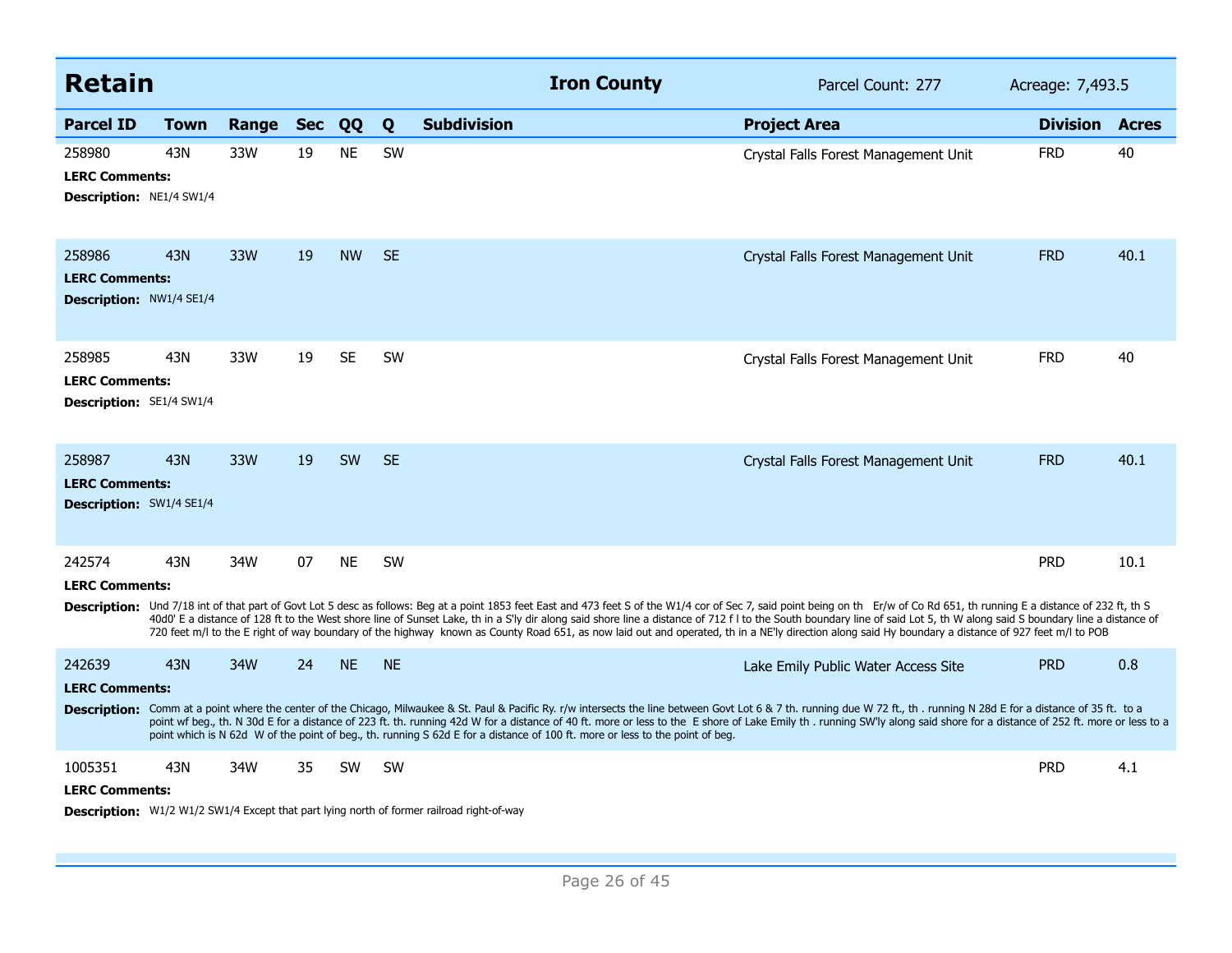| <b>Retain</b>                                                      |             |           |    |           |           |                    | <b>Iron County</b> | Parcel Count: 277                    | Acreage: 7,493.5 |              |
|--------------------------------------------------------------------|-------------|-----------|----|-----------|-----------|--------------------|--------------------|--------------------------------------|------------------|--------------|
| <b>Parcel ID</b>                                                   | <b>Town</b> | Range Sec |    | QQ        | Q         | <b>Subdivision</b> |                    | <b>Project Area</b>                  | <b>Division</b>  | <b>Acres</b> |
| 243053<br><b>LERC Comments:</b><br>Description: NW1/4 NW1/4        | 44N         | 31W       | 04 | <b>NW</b> | <b>NW</b> |                    |                    | Crystal Falls Forest Management Unit | <b>FRD</b>       | 40.5         |
| 243094<br><b>LERC Comments:</b><br>Description: NW1/4 NW1/4        | 44N         | 31W       | 10 | <b>NW</b> | <b>NW</b> |                    |                    | Crystal Falls Forest Management Unit | <b>FRD</b>       | 40.5         |
| 243227<br><b>LERC Comments:</b><br>Description: SW1/4 SE1/4        | 44N         | 31W       | 22 | SW        | <b>SE</b> |                    |                    | Crystal Falls Forest Management Unit | <b>FRD</b>       | 40.2         |
| 243228<br><b>LERC Comments:</b><br>Description: SE1/4 SE1/4        | 44N         | 31W       | 22 | <b>SE</b> | <b>SE</b> |                    |                    | Crystal Falls Forest Management Unit | <b>FRD</b>       | 40.1         |
| 243229<br><b>LERC Comments:</b><br><b>Description:</b> Govt Lot 8  | <b>44N</b>  | 31W       | 23 | <b>NE</b> | <b>NW</b> |                    |                    | Crystal Falls Forest Management Unit | <b>FRD</b>       | 47.3         |
| 243230<br><b>LERC Comments:</b><br>Description: Govt Lot 11        | 44N         | 31W       | 23 | <b>NW</b> | <b>NW</b> |                    |                    | Crystal Falls Forest Management Unit | <b>FRD</b>       | 42.9         |
| 243231<br><b>LERC Comments:</b><br><b>Description: SW1/4 SW1/4</b> | <b>44N</b>  | 31W       | 23 | SW        | SW        |                    |                    | Crystal Falls Forest Management Unit | <b>FRD</b>       | 40.2         |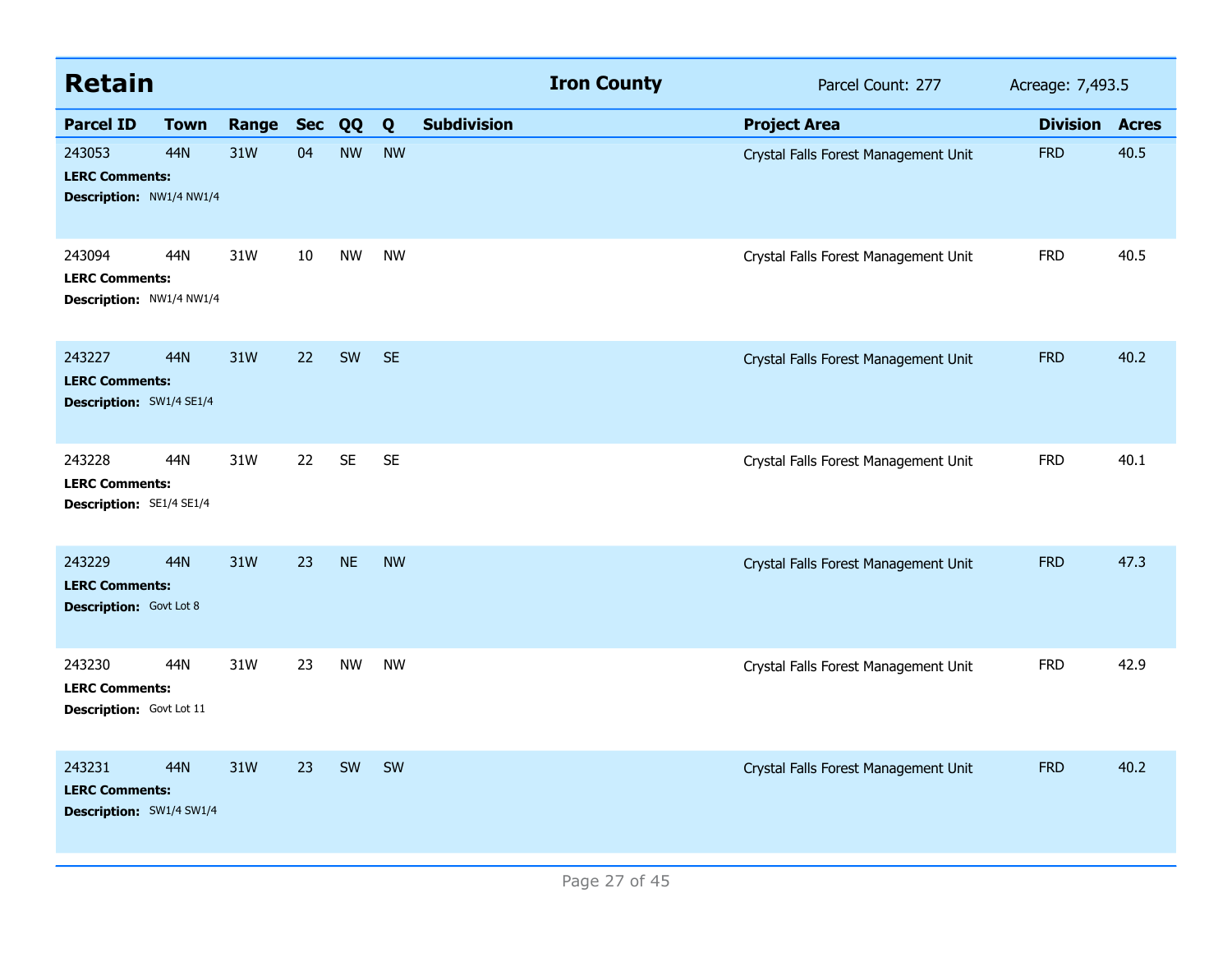| <b>Retain</b>                                               |             |       |            |           |           |                    | <b>Iron County</b> | Parcel Count: 277                    | Acreage: 7,493.5 |              |
|-------------------------------------------------------------|-------------|-------|------------|-----------|-----------|--------------------|--------------------|--------------------------------------|------------------|--------------|
| <b>Parcel ID</b>                                            | <b>Town</b> | Range | <b>Sec</b> | QQ        | Q         | <b>Subdivision</b> |                    | <b>Project Area</b>                  | <b>Division</b>  | <b>Acres</b> |
| 243258<br><b>LERC Comments:</b><br>Description: SE1/4 SW1/4 | 44N         | 31W   | 27         | <b>SE</b> | SW        |                    |                    | Crystal Falls Forest Management Unit | <b>FRD</b>       | 39.9         |
| 243281<br><b>LERC Comments:</b><br>Description: NW1/4 SE1/4 | 44N         | 31W   | 32         | <b>NW</b> | <b>SE</b> |                    |                    | Crystal Falls Forest Management Unit | <b>FRD</b>       | 39.9         |
| 243280<br><b>LERC Comments:</b><br>Description: NE1/4 SE1/4 | 44N         | 31W   | 32         | <b>NE</b> | <b>SE</b> |                    |                    | Crystal Falls Forest Management Unit | <b>FRD</b>       | 40           |
| 243524<br><b>LERC Comments:</b><br>Description: NE1/4 SE1/4 | 44N         | 32W   | 29         | <b>NE</b> | <b>SE</b> |                    |                    | Crystal Falls Forest Management Unit | <b>FRD</b>       | 38.9         |
| 243525<br><b>LERC Comments:</b><br>Description: SE1/4 SE1/4 | 44N         | 32W   | 29         | <b>SE</b> | <b>SE</b> |                    |                    | Crystal Falls Forest Management Unit | <b>FRD</b>       | 38.9         |
| 243536<br><b>LERC Comments:</b><br>Description: SE1/4 SE1/4 | 44N         | 32W   | 31         | <b>SE</b> | <b>SE</b> |                    |                    | Crystal Falls Forest Management Unit | <b>FRD</b>       | 40.8         |
| 243535<br><b>LERC Comments:</b><br>Description: NW1/4 NW1/4 | 44N         | 32W   | 31         | <b>NW</b> | <b>NW</b> |                    |                    | Crystal Falls Forest Management Unit | <b>FRD</b>       | 39.6         |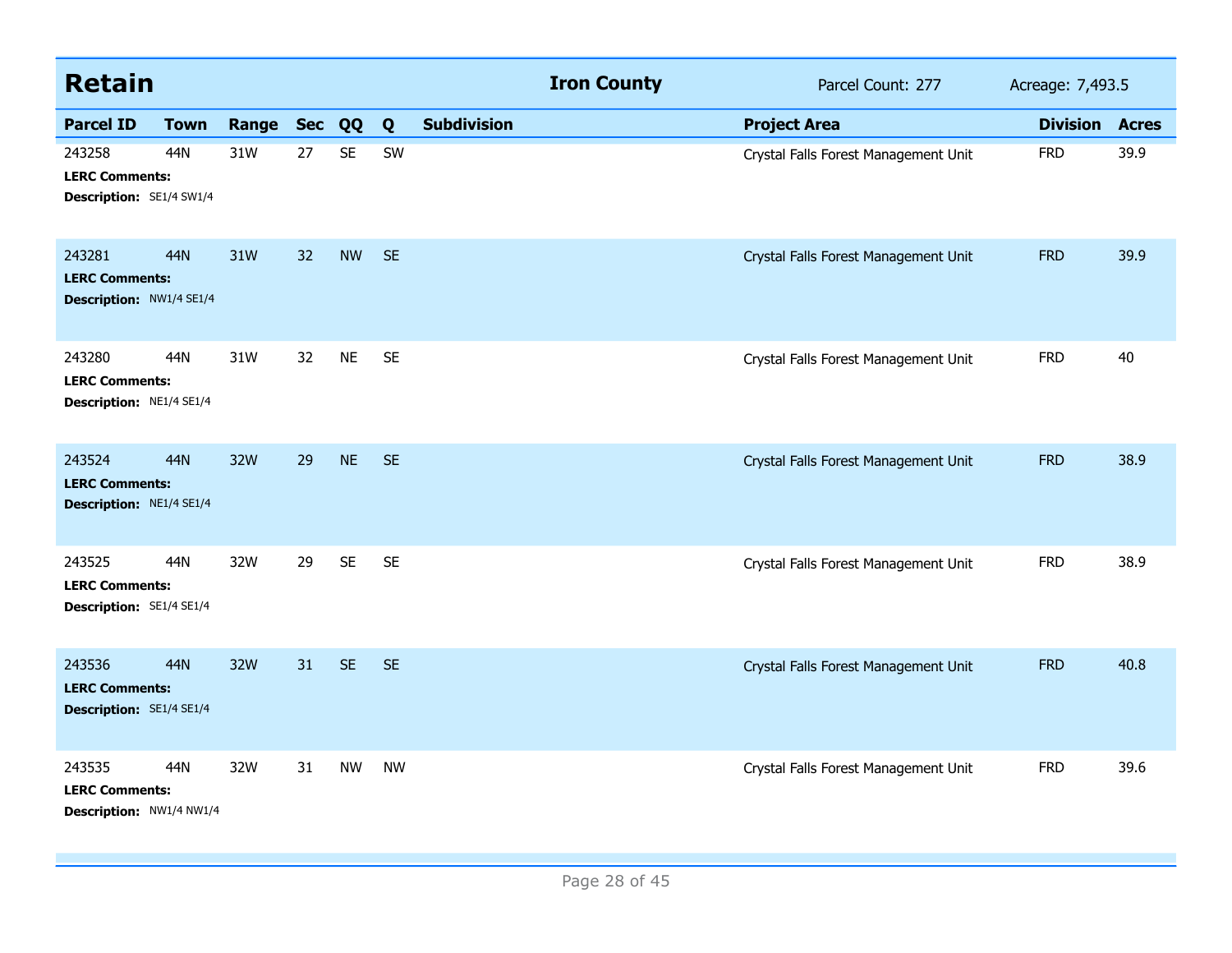| <b>Retain</b>                                                              |             |           |    |           |           |                    | <b>Iron County</b> | Parcel Count: 277                    | Acreage: 7,493.5 |              |
|----------------------------------------------------------------------------|-------------|-----------|----|-----------|-----------|--------------------|--------------------|--------------------------------------|------------------|--------------|
| <b>Parcel ID</b>                                                           | <b>Town</b> | Range Sec |    | QQ        | Q         | <b>Subdivision</b> |                    | <b>Project Area</b>                  | <b>Division</b>  | <b>Acres</b> |
| 243533<br><b>LERC Comments:</b><br>Description: SE1/4 NE1/4                | 44N         | 32W       | 31 | <b>SE</b> | <b>NE</b> |                    |                    | Crystal Falls Forest Management Unit | <b>FRD</b>       | 40.7         |
| 243534<br><b>LERC Comments:</b><br>Description: NE1/4 NW1/4                | 44N         | 32W       | 31 | <b>NE</b> | <b>NW</b> |                    |                    | Crystal Falls Forest Management Unit | <b>FRD</b>       | 40.4         |
| 243532<br><b>LERC Comments:</b><br>Description: NW1/4 NE1/4                | 44N         | 32W       | 31 | <b>NW</b> | <b>NE</b> |                    |                    | Crystal Falls Forest Management Unit | <b>FRD</b>       | 40.5         |
| 243531<br><b>LERC Comments:</b><br>Description: NE1/4 NE1/4                | 44N         | 32W       | 31 | <b>NE</b> | <b>NE</b> |                    |                    | Crystal Falls Forest Management Unit | <b>FRD</b>       | 40.7         |
| 243544<br><b>LERC Comments:</b><br>Description: Und 2/3 int in NE1/4 SW1/4 | 44N         | 32W       | 32 | <b>NE</b> | SW        |                    |                    | Crystal Falls Forest Management Unit | <b>FRD</b>       | 40.4         |
| 243547<br><b>LERC Comments:</b><br>Description: U2/3 NW1/4 SW1/4           | 44N         | 32W       | 32 | <b>NW</b> | SW        |                    |                    | Crystal Falls Forest Management Unit | <b>FRD</b>       | 40.5         |
| 243550<br><b>LERC Comments:</b><br>Description: U2/3 SW1/4 SW1/4           | 44N         | 32W       | 32 | SW        | SW        |                    |                    | Crystal Falls Forest Management Unit | <b>FRD</b>       | 40.5         |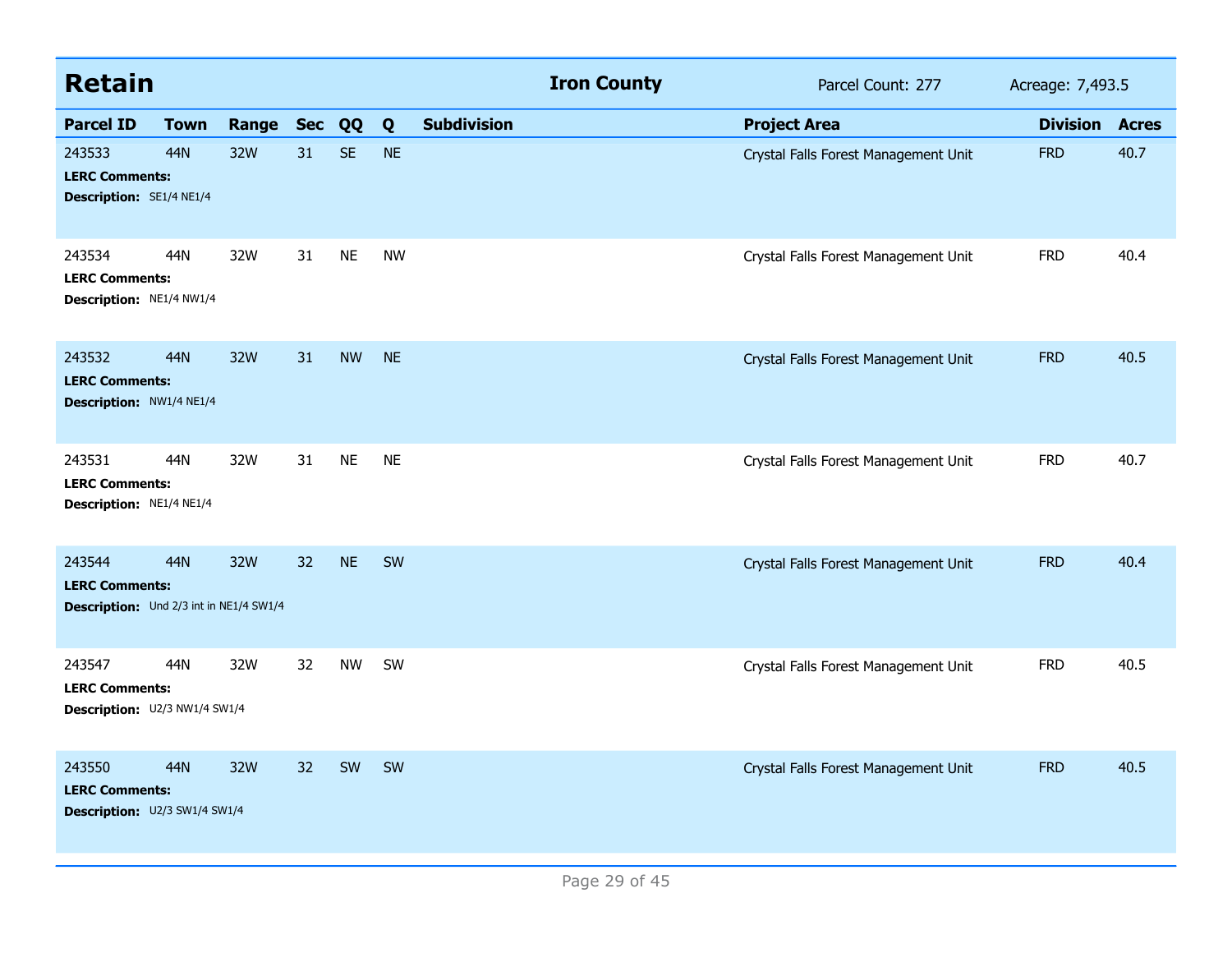| <b>Retain</b>                                                              |             |       |            |           |           |                    | <b>Iron County</b> | Parcel Count: 277                    | Acreage: 7,493.5 |              |
|----------------------------------------------------------------------------|-------------|-------|------------|-----------|-----------|--------------------|--------------------|--------------------------------------|------------------|--------------|
| <b>Parcel ID</b>                                                           | <b>Town</b> | Range | <b>Sec</b> | QQ        | Q         | <b>Subdivision</b> |                    | <b>Project Area</b>                  | <b>Division</b>  | <b>Acres</b> |
| 243539<br><b>LERC Comments:</b><br>Description: SW1/4 NE1/4                | 44N         | 32W   | 32         | SW        | <b>NE</b> |                    |                    | Crystal Falls Forest Management Unit | <b>FRD</b>       | 40.4         |
| 243542<br><b>LERC Comments:</b><br>Description: SW1/4 NW1/4                | 44N         | 32W   | 32         | SW        | <b>NW</b> |                    |                    | Crystal Falls Forest Management Unit | <b>FRD</b>       | 40.6         |
| 243538<br><b>LERC Comments:</b><br>Description: NW1/4 NE1/4                | 44N         | 32W   | 32         | <b>NW</b> | <b>NE</b> |                    |                    | Crystal Falls Forest Management Unit | <b>FRD</b>       | 40.5         |
| 243537<br><b>LERC Comments:</b><br>Description: NE1/4 NE1/4                | 44N         | 32W   | 32         | <b>NE</b> | <b>NE</b> |                    |                    | Crystal Falls Forest Management Unit | <b>FRD</b>       | 40.5         |
| 243541<br><b>LERC Comments:</b><br>Description: NW1/4 NW1/4                | 44N         | 32W   | 32         | <b>NW</b> | <b>NW</b> |                    |                    | Crystal Falls Forest Management Unit | <b>FRD</b>       | 40.7         |
| 243604<br><b>LERC Comments:</b><br><b>Description: SE1/4 SE1/4</b>         | <b>44N</b>  | 32W   | 35         | <b>SE</b> | <b>SE</b> |                    |                    | Crystal Falls Forest Management Unit | <b>FRD</b>       | 40.4         |
| 243598<br><b>LERC Comments:</b><br>Description: Und 7/8 int in NE1/4 SE1/4 | 44N         | 32W   | 35         | <b>NE</b> | <b>SE</b> |                    |                    | Crystal Falls Forest Management Unit | <b>FRD</b>       | 40.4         |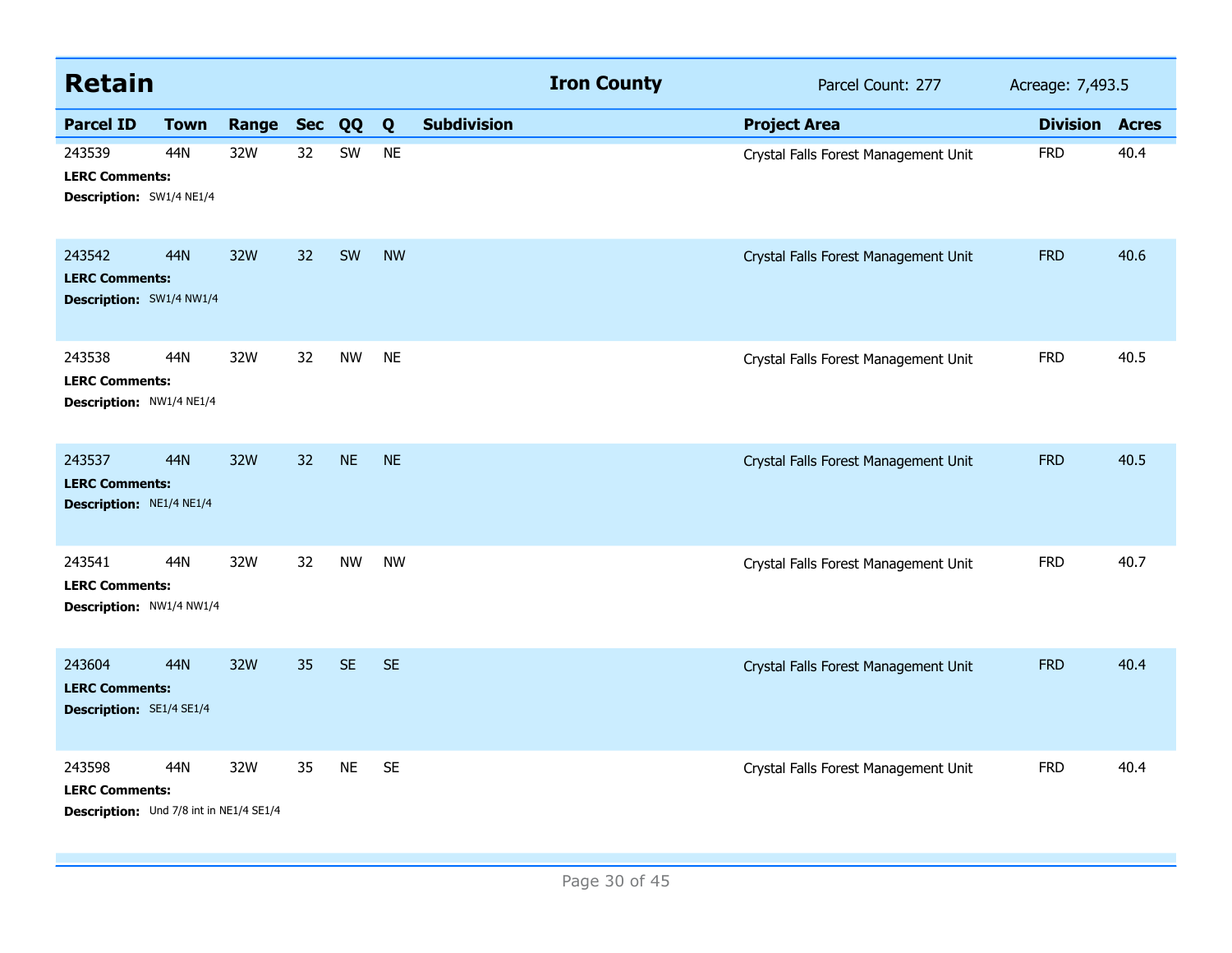| <b>Retain</b>                                                                             |             |       |            |           |           |                    | <b>Iron County</b> | Parcel Count: 277                    | Acreage: 7,493.5 |              |
|-------------------------------------------------------------------------------------------|-------------|-------|------------|-----------|-----------|--------------------|--------------------|--------------------------------------|------------------|--------------|
| <b>Parcel ID</b>                                                                          | <b>Town</b> | Range | <b>Sec</b> | QQ        | Q         | <b>Subdivision</b> |                    | <b>Project Area</b>                  | <b>Division</b>  | <b>Acres</b> |
| 243601<br><b>LERC Comments:</b><br>Description: Und 7/8 int in NW1/4 SE1/4                | 44N         | 32W   | 35         | <b>NW</b> | <b>SE</b> |                    |                    | Crystal Falls Forest Management Unit | <b>FRD</b>       | 40.4         |
| 243612<br><b>LERC Comments:</b><br>Description: U7/8 NW1/4 NW1/4                          | 44N         | 32W   | 36         | <b>NW</b> | <b>NW</b> |                    |                    | Crystal Falls Forest Management Unit | <b>FRD</b>       | 40.8         |
| 243620<br><b>LERC Comments:</b><br><b>Description:</b> Und 7/8 int in W1/2 NW1/4 SW1/4    | 44N         | 32W   | 36         | <b>NW</b> | SW        |                    |                    | Crystal Falls Forest Management Unit | <b>FRD</b>       | 20           |
| 243613<br><b>LERC Comments:</b><br>Description: Und 7/8 int in SW1/4 NW1/4                | 44N         | 32W   | 36         | SW        | <b>NW</b> |                    |                    | Crystal Falls Forest Management Unit | <b>FRD</b>       | 40.6         |
| 243696<br><b>LERC Comments:</b><br>Description: Und 19/30 int in NE1/4 NW1/4 (40 acres)   | 44N         | 33W   | 08         | <b>NE</b> | <b>NW</b> |                    |                    |                                      | <b>FRD</b>       | 39.6         |
| 2022492<br><b>LERC Comments:</b><br><b>Description:</b> Island in Gilbert Lake (CCN 066)  | 44N         | 33W   | 15         | <b>SE</b> | SW        |                    |                    |                                      | <b>PRD</b>       | 0.5          |
| 243854<br><b>LERC Comments:</b><br><b>Description:</b> Govt Lot 1 (E1/2 SE1/4 N of River) | 44N         | 33W   | 32         | <b>NE</b> | <b>SE</b> |                    |                    | Crystal Falls Forest Management Unit | <b>FRD</b>       | 45.9         |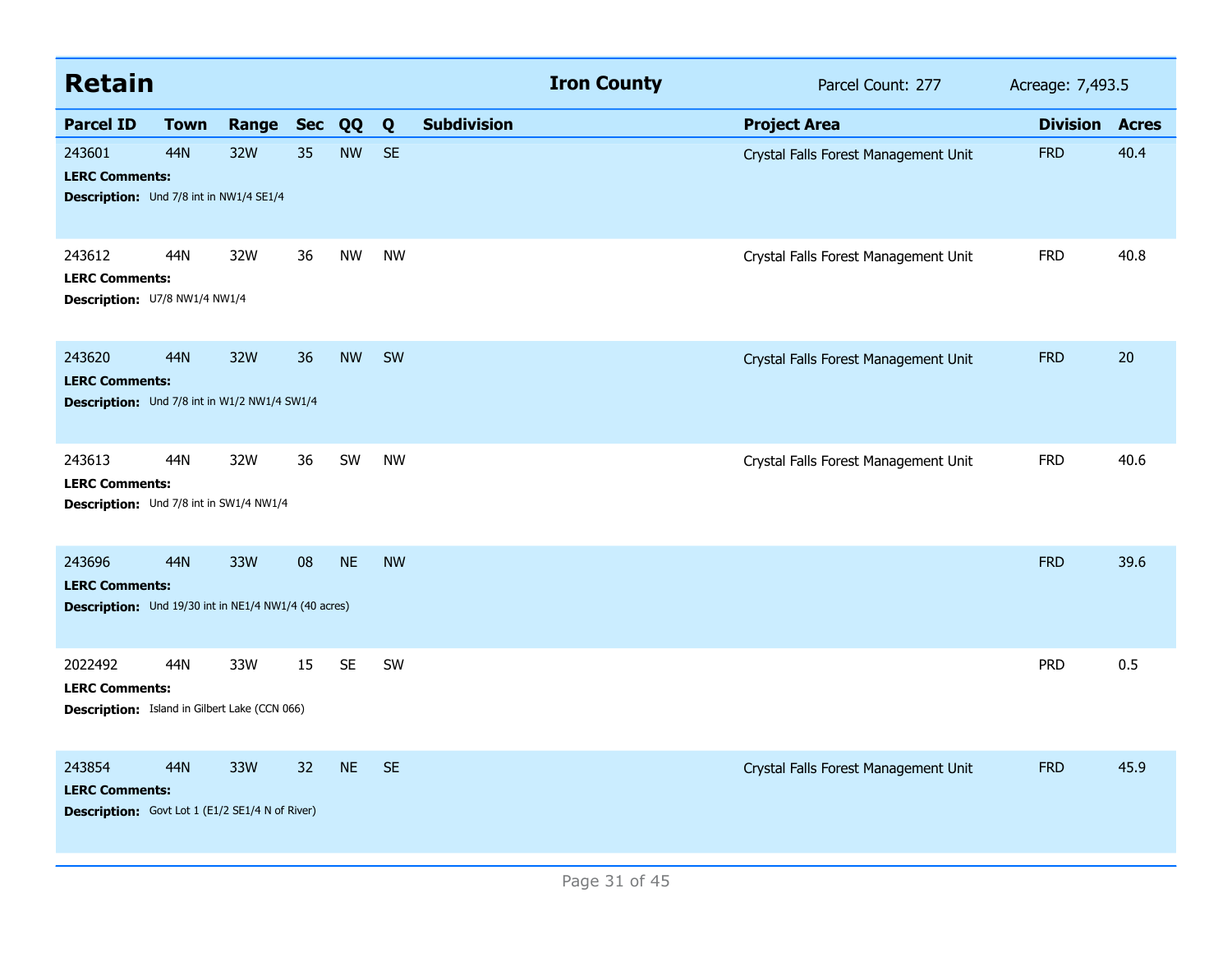| <b>Retain</b>                                                                             |             |       |    |           |           |                    | <b>Iron County</b>                                                                                                                                                             | Parcel Count: 277                    | Acreage: 7,493.5      |      |
|-------------------------------------------------------------------------------------------|-------------|-------|----|-----------|-----------|--------------------|--------------------------------------------------------------------------------------------------------------------------------------------------------------------------------|--------------------------------------|-----------------------|------|
| <b>Parcel ID</b>                                                                          | <b>Town</b> | Range |    | Sec QQ    | Q         | <b>Subdivision</b> |                                                                                                                                                                                | <b>Project Area</b>                  | <b>Division Acres</b> |      |
| 243855<br><b>LERC Comments:</b><br><b>Description:</b> Govt Lot 2 (W1/2 SE1/4 N of River) | 44N         | 33W   | 32 | <b>NW</b> | <b>SE</b> |                    |                                                                                                                                                                                | Crystal Falls Forest Management Unit | <b>FRD</b>            | 37.9 |
| 243848<br><b>LERC Comments:</b><br><b>Description: SE1/4 NE1/4</b>                        | 44N         | 33W   | 32 | <b>SE</b> | <b>NE</b> |                    |                                                                                                                                                                                | Crystal Falls Forest Management Unit | <b>FRD</b>            | 40.2 |
| 243850<br><b>LERC Comments:</b><br>Description: NW1/4 NW1/4                               | 44N         | 33W   | 32 | <b>NW</b> | <b>NW</b> |                    |                                                                                                                                                                                | Crystal Falls Forest Management Unit | <b>FRD</b>            | 40.7 |
| 243849<br><b>LERC Comments:</b><br>Description: NE1/4 NW1/4                               | 44N         | 33W   | 32 | <b>NE</b> | <b>NW</b> |                    |                                                                                                                                                                                | Crystal Falls Forest Management Unit | <b>FRD</b>            | 40.6 |
| 243847<br><b>LERC Comments:</b><br>Description: NW1/4 NE1/4                               | 44N         | 33W   | 32 | <b>NW</b> | <b>NE</b> |                    |                                                                                                                                                                                | Crystal Falls Forest Management Unit | <b>FRD</b>            | 40.5 |
| 243846<br><b>LERC Comments:</b><br>Description: NE1/4 NE1/4                               | 44N         | 33W   | 32 | <b>NE</b> | <b>NE</b> |                    |                                                                                                                                                                                | Crystal Falls Forest Management Unit | <b>FRD</b>            | 40.3 |
| 243871<br><b>LERC Comments:</b>                                                           | 44N         | 33W   | 35 | <b>SE</b> | <b>SE</b> |                    | Description: Und 21/15 Int in a parcel of land in Govt Lot 1 desc as the S 175 ft as measured from the S line except the E 600 ft of said S 175 ft as measured from the E line | Swan Lake Public Water Access Site   | <b>PRD</b>            | 3.9  |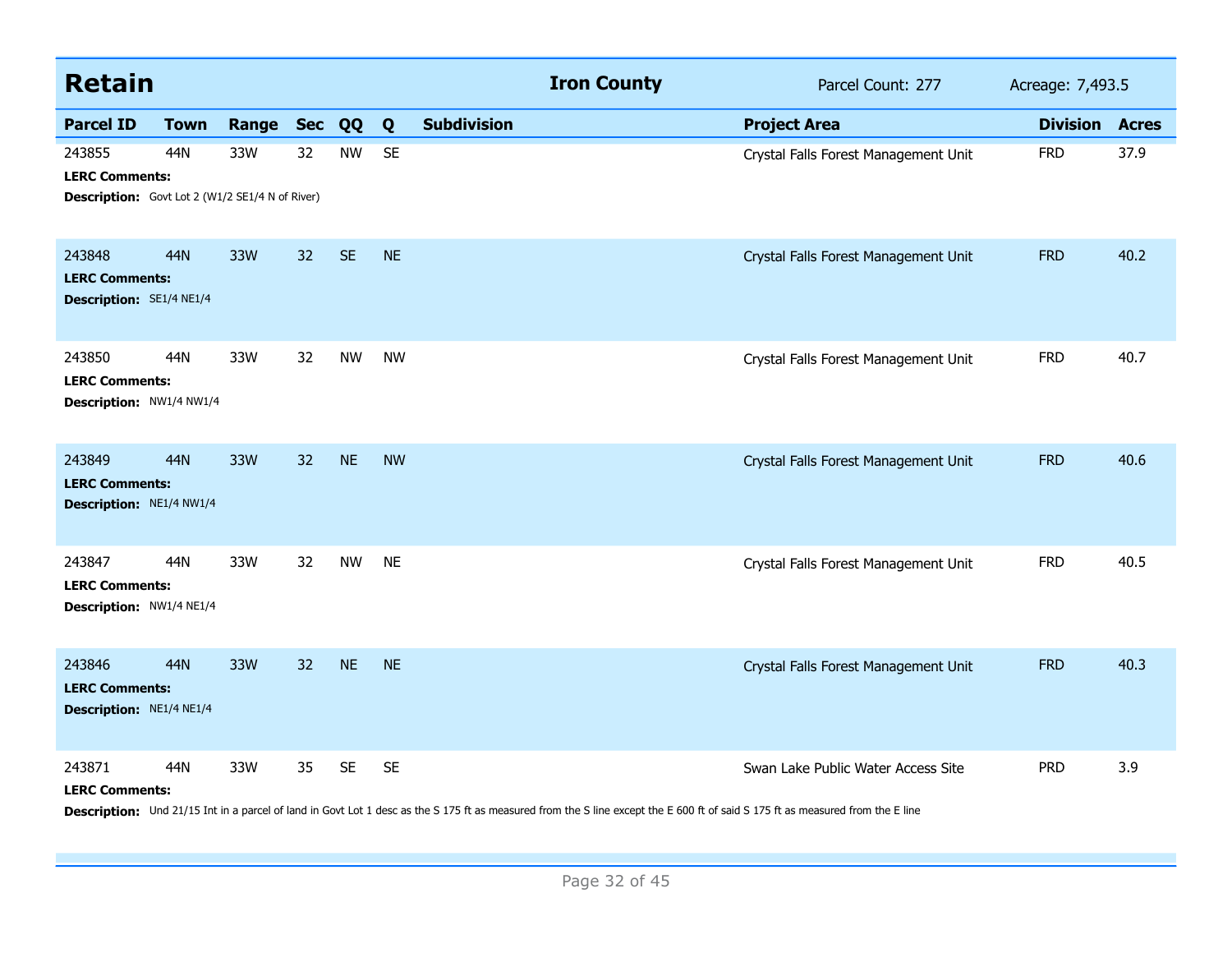| <b>Retain</b>                                                                                                              |             |       |            |           |           |                    | <b>Iron County</b> | Parcel Count: 277                    | Acreage: 7,493.5 |              |
|----------------------------------------------------------------------------------------------------------------------------|-------------|-------|------------|-----------|-----------|--------------------|--------------------|--------------------------------------|------------------|--------------|
| <b>Parcel ID</b>                                                                                                           | <b>Town</b> | Range | <b>Sec</b> | QQ        | Q         | <b>Subdivision</b> |                    | <b>Project Area</b>                  | <b>Division</b>  | <b>Acres</b> |
| 2022493<br><b>LERC Comments:</b><br><b>Description:</b> Island in Swan Lake. Foot bridge from Island to Mainland (CCN 069) | 44N         | 33W   | 35         | <b>NW</b> | <b>SE</b> |                    |                    |                                      | <b>PRD</b>       | 0.4          |
| 243916<br><b>LERC Comments:</b><br>Description: SE1/4 NE1/4                                                                | 44N         | 34W   | 08         | <b>SE</b> | <b>NE</b> |                    |                    | Crystal Falls Forest Management Unit | <b>FRD</b>       | 40           |
| 243913<br><b>LERC Comments:</b><br>Description: NE1/4 NE1/4                                                                | 44N         | 34W   | 08         | <b>NE</b> | <b>NE</b> |                    |                    | Crystal Falls Forest Management Unit | <b>FRD</b>       | 39.9         |
| 243922<br><b>LERC Comments:</b><br>Description: NE1/4 SE1/4                                                                | 44N         | 34W   | 08         | <b>NE</b> | <b>SE</b> |                    |                    | Crystal Falls Forest Management Unit | <b>FRD</b>       | 40           |
| 244518<br><b>LERC Comments:</b><br>Description: SE1/4 SW1/4                                                                | <b>45N</b>  | 31W   | 01         | <b>SE</b> | SW        |                    |                    | Crystal Falls Forest Management Unit | <b>FRD</b>       | 39.7         |
| 244608<br><b>LERC Comments:</b><br>Description: NW1/4 NE1/4                                                                | 45N         | 31W   | 12         | <b>NW</b> | <b>NE</b> |                    |                    | Crystal Falls Forest Management Unit | <b>FRD</b>       | 39.7         |
| 244607<br><b>LERC Comments:</b><br>Description: NE1/4 NE1/4                                                                | <b>45N</b>  | 31W   | 12         | <b>NE</b> | <b>NE</b> |                    |                    | Crystal Falls Forest Management Unit | <b>FRD</b>       | 39.6         |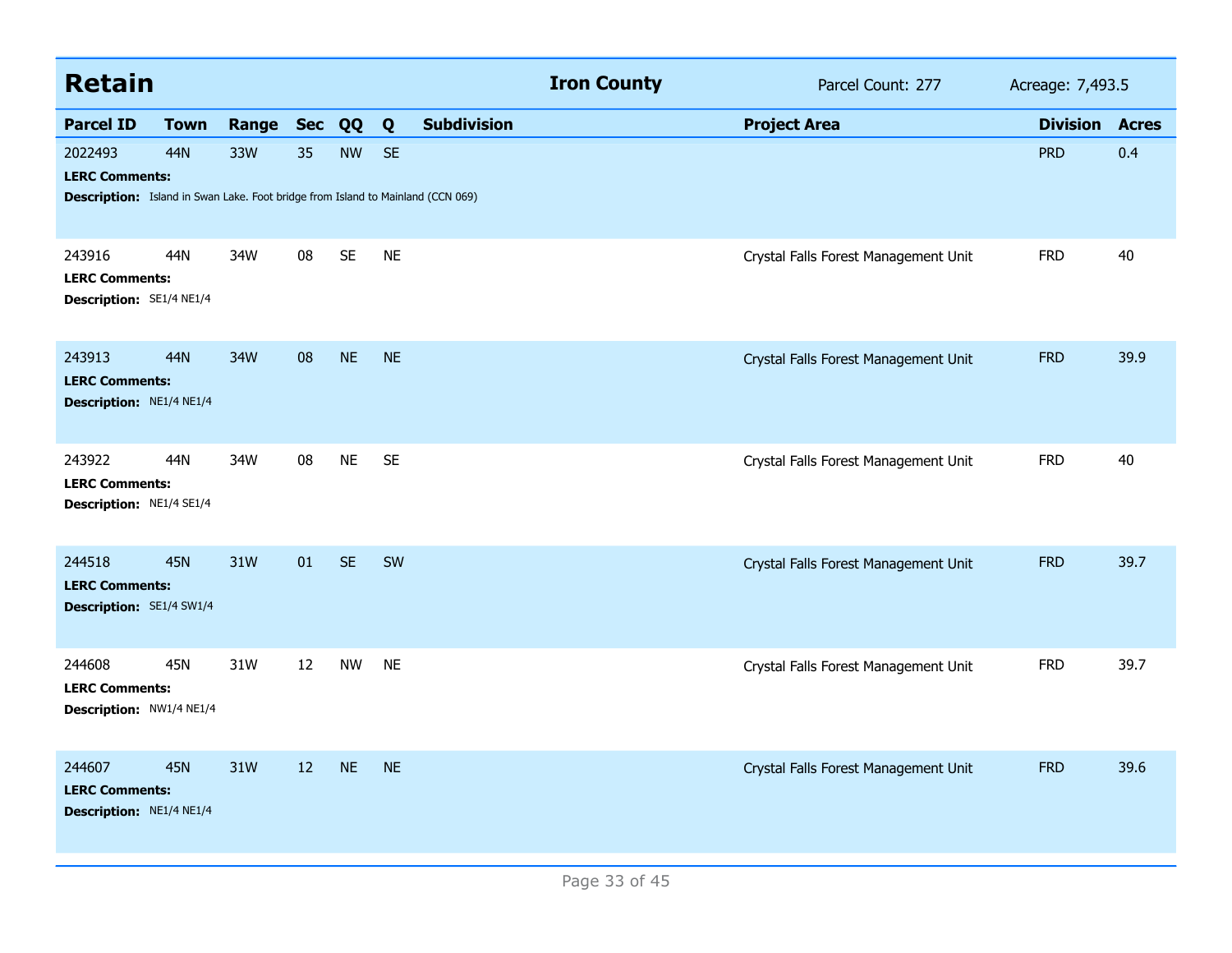| <b>Retain</b>                                                                         |             |       |            |           |           |                    | <b>Iron County</b> | Parcel Count: 277                    | Acreage: 7,493.5 |              |
|---------------------------------------------------------------------------------------|-------------|-------|------------|-----------|-----------|--------------------|--------------------|--------------------------------------|------------------|--------------|
| <b>Parcel ID</b>                                                                      | <b>Town</b> | Range | <b>Sec</b> | QQ        | Q         | <b>Subdivision</b> |                    | <b>Project Area</b>                  | <b>Division</b>  | <b>Acres</b> |
| 244609<br><b>LERC Comments:</b><br>Description: SE1/4 NE1/4                           | <b>45N</b>  | 31W   | 12         | <b>SE</b> | <b>NE</b> |                    |                    | Crystal Falls Forest Management Unit | <b>FRD</b>       | 39.5         |
| 244757<br><b>LERC Comments:</b><br><b>Description:</b> Govt Lot 2 (N1/2-NE1/4)        | <b>45N</b>  | 31W   | 24         | <b>NE</b> | <b>NE</b> |                    |                    | Crystal Falls Forest Management Unit | <b>FRD</b>       | 62.2         |
| 244761<br><b>LERC Comments:</b><br>Description: Und 1/4 int in NE1/4 SW1/4 (40 Acres) | <b>45N</b>  | 31W   | 24         | <b>NE</b> | SW        |                    |                    | Crystal Falls Forest Management Unit | <b>FRD</b>       | 39.6         |
| 244763<br><b>LERC Comments:</b><br><b>Description:</b> Govt Lot 4                     | <b>45N</b>  | 31W   | 24         | <b>NW</b> | SW        |                    |                    | Crystal Falls Forest Management Unit | <b>FRD</b>       | 30.7         |
| 244764<br><b>LERC Comments:</b><br>Description: Und 1/4 int in SE1/4 SW1/4 (40 Acres) | 45N         | 31W   | 24         | <b>SE</b> | SW        |                    |                    | Crystal Falls Forest Management Unit | <b>FRD</b>       | 39.7         |
| 244767<br><b>LERC Comments:</b><br>Description: NW1/4 SE1/4                           | <b>45N</b>  | 31W   | 24         | <b>NW</b> | <b>SE</b> |                    |                    | Crystal Falls Forest Management Unit | <b>FRD</b>       | 39.7         |
| 244759<br><b>LERC Comments:</b><br>Description: NE1/4 NW1/4                           | <b>45N</b>  | 31W   | 24         | <b>NE</b> | <b>NW</b> |                    |                    | Crystal Falls Forest Management Unit | <b>FRD</b>       | 39.5         |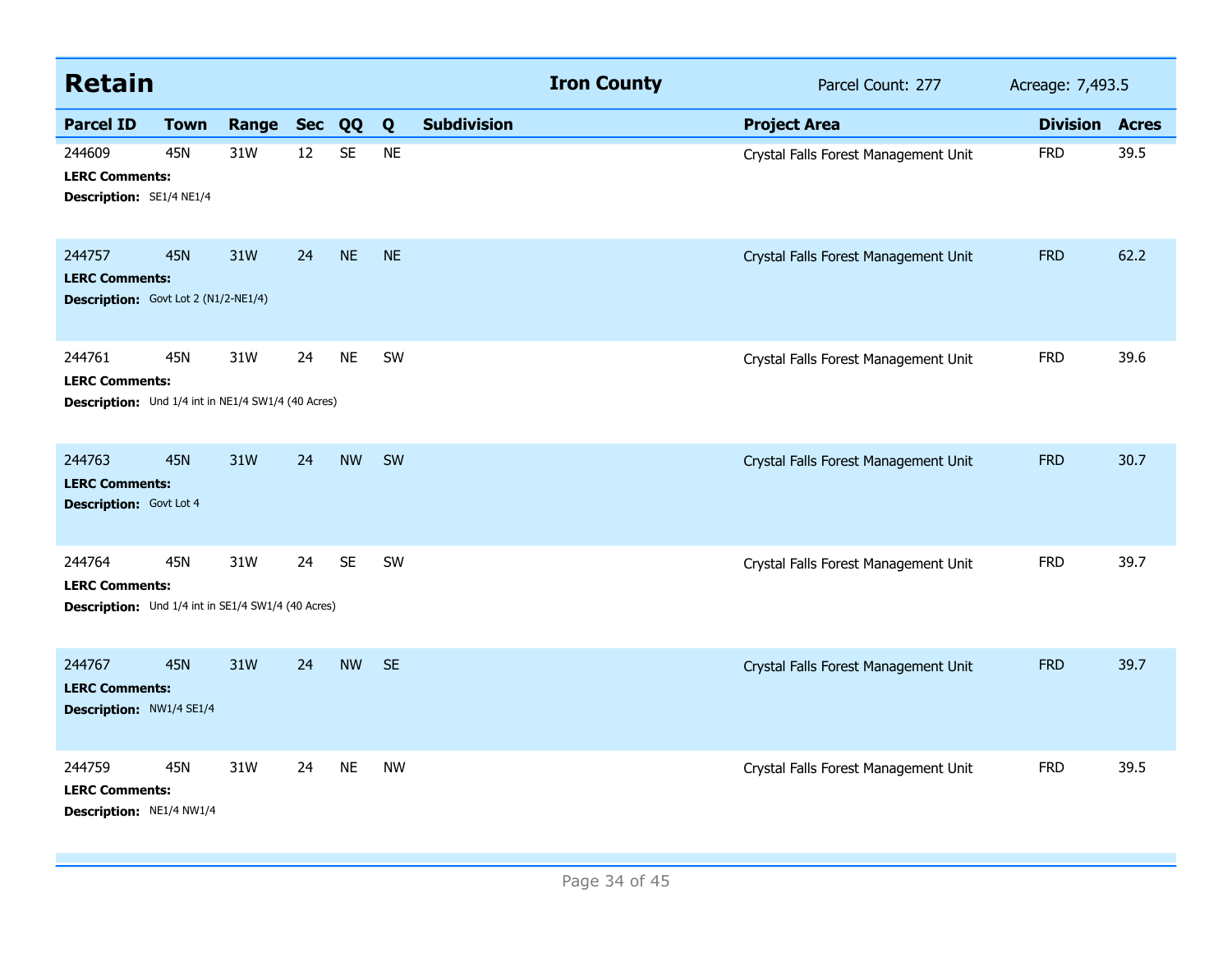| <b>Retain</b>                                                                                     |             |           |    |           |           | <b>Iron County</b>                                                                                | Parcel Count: 277                    | Acreage: 7,493.5 |              |
|---------------------------------------------------------------------------------------------------|-------------|-----------|----|-----------|-----------|---------------------------------------------------------------------------------------------------|--------------------------------------|------------------|--------------|
| <b>Parcel ID</b>                                                                                  | <b>Town</b> | Range Sec |    | QQ        | Q         | <b>Subdivision</b>                                                                                | <b>Project Area</b>                  | <b>Division</b>  | <b>Acres</b> |
| 244758<br><b>LERC Comments:</b><br>Description: SW1/4 NE1/4                                       | <b>45N</b>  | 31W       | 24 | SW        | <b>NE</b> |                                                                                                   | Crystal Falls Forest Management Unit | <b>FRD</b>       | 39.7         |
| 244760<br><b>LERC Comments:</b><br><b>Description: SE1/4 NW1/4</b>                                | 45N         | 31W       | 24 | <b>SE</b> | <b>NW</b> |                                                                                                   | Crystal Falls Forest Management Unit | <b>FRD</b>       | 39.6         |
| 244932<br><b>LERC Comments:</b><br>Description: SE1/4 NE1/4                                       | <b>45N</b>  | 32W       | 12 | <b>SE</b> | <b>NE</b> |                                                                                                   | Crystal Falls Forest Management Unit | <b>FRD</b>       | 39           |
| 245175<br><b>LERC Comments:</b><br>Description: SW1/4 SW1/4                                       | 45N         | 33W       | 17 | SW        | <b>SW</b> |                                                                                                   |                                      | <b>FRD</b>       | 39.7         |
| 2031805<br><b>LERC Comments:</b>                                                                  | <b>45N</b>  | 33W       | 20 | <b>NW</b> | <b>NW</b> | Description: NW1/4 NW1/4 EXCEPT the Chicago, Milwaukee, St. Paul and Pacific Railroad Company ROW | Crystal Falls Forest Management Unit | <b>FRD</b>       | 39.4         |
| 245188<br><b>LERC Comments:</b>                                                                   | 45N         | 33W       | 20 | <b>SE</b> | <b>NW</b> | Description: SE1/4 NW1/4 EXCEPT the Chicago, Milwaukee, St. Paul and Pacific Railroad Company ROW | Crystal Falls Forest Management Unit | <b>FRD</b>       | 36.5         |
| 245191<br><b>LERC Comments:</b><br><b>Description:</b> NE1/4 SW1/4 EXCEPT a portion of the RR ROW | <b>45N</b>  | 33W       | 20 | <b>NE</b> | SW        |                                                                                                   | Crystal Falls Forest Management Unit | <b>FRD</b>       | 39.5         |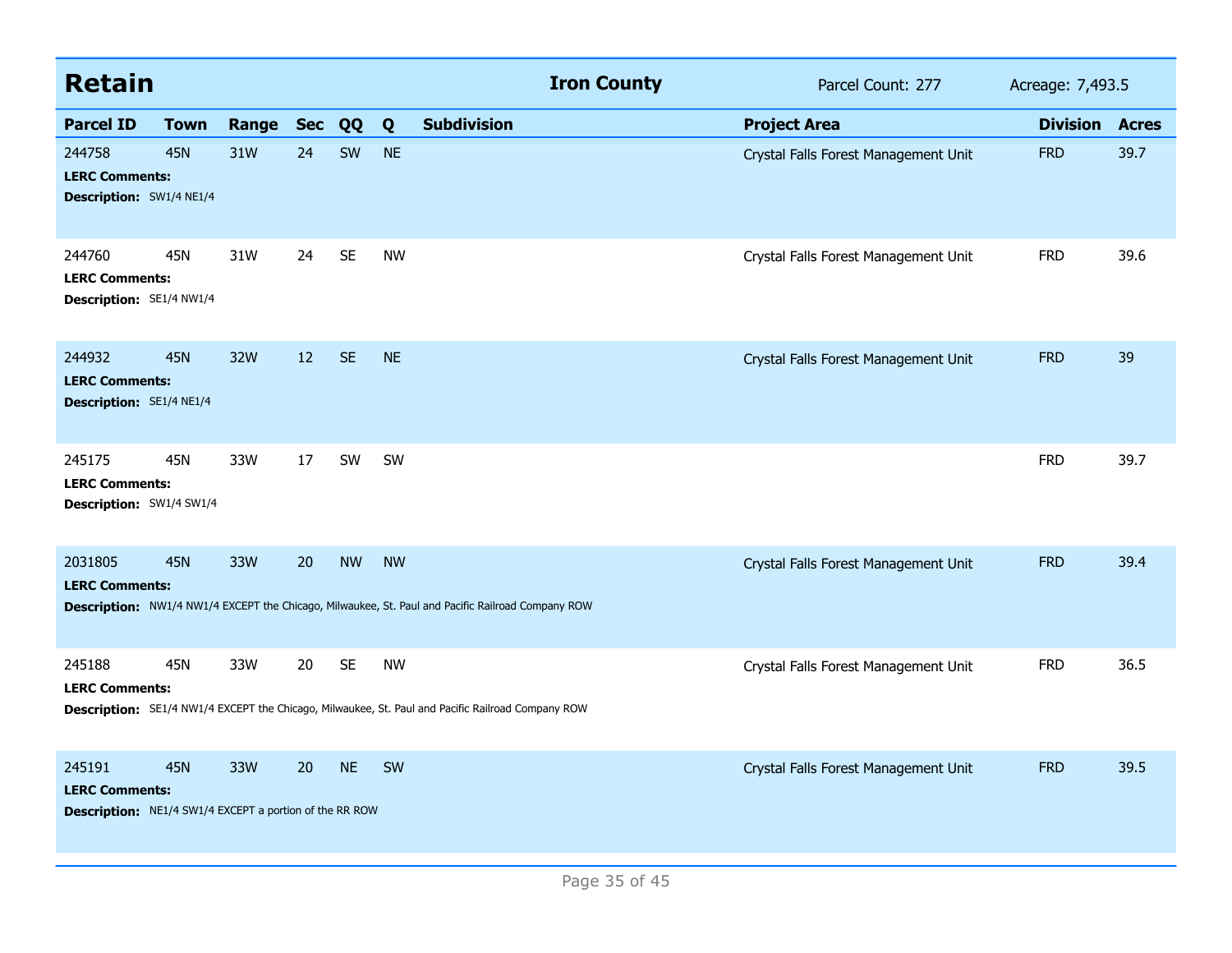| <b>Retain</b>                                                                                                           |             |       |            |           |           | <b>Iron County</b>                                                                                   | Parcel Count: 277                    | Acreage: 7,493.5      |      |
|-------------------------------------------------------------------------------------------------------------------------|-------------|-------|------------|-----------|-----------|------------------------------------------------------------------------------------------------------|--------------------------------------|-----------------------|------|
| <b>Parcel ID</b>                                                                                                        | <b>Town</b> | Range | <b>Sec</b> | QQ        | Q         | <b>Subdivision</b>                                                                                   | <b>Project Area</b>                  | <b>Division Acres</b> |      |
| 245192<br><b>LERC Comments:</b><br>Description: SE1/4 SW1/4                                                             | 45N         | 33W   | 20         | <b>SE</b> | SW        |                                                                                                      | Crystal Falls Forest Management Unit | <b>FRD</b>            | 39.4 |
| 2031806<br><b>LERC Comments:</b><br>Description: Chicago, Milwaukee, St. Paul and Pacific Railroad Company Right of Way | <b>45N</b>  | 33W   | 20         | <b>NW</b> | <b>NW</b> |                                                                                                      | Crystal Falls Forest Management Unit | <b>FRD</b>            | 0.4  |
| 2031807<br><b>LERC Comments:</b>                                                                                        | 45N         | 33W   | 20         | SW        | <b>NW</b> | <b>Description:</b> SW1/4 NW1/4 EXCEPT Chicago, Milwaukee, St. Paul and Pacific Railroad Company ROW | Crystal Falls Forest Management Unit | <b>FRD</b>            | 36.4 |
| 2022498<br><b>LERC Comments:</b><br><b>Description:</b> Island in Porter Lake (CCN 081)                                 | <b>45N</b>  | 34W   | 04         | <b>NW</b> | SW        |                                                                                                      |                                      | <b>PRD</b>            | 0.7  |
| 2022499<br><b>LERC Comments:</b><br><b>Description:</b> Island in Porter Lake (CCN 082)                                 | 45N         | 34W   | 04         | <b>NE</b> | <b>SE</b> |                                                                                                      |                                      | <b>PRD</b>            | 0.6  |
| 2022497<br><b>LERC Comments:</b><br><b>Description:</b> Island in Porter Lake (CCN 080)                                 | <b>45N</b>  | 34W   | 04         | SW        | SW        |                                                                                                      |                                      | <b>PRD</b>            | 0.4  |
| 2022501<br><b>LERC Comments:</b>                                                                                        | 45N         | 34W   | 05         | <b>NE</b> | <b>NE</b> | Description: Island in Porter Lake. Picnic table, fire rings and tent sites are present (CCN 084)    |                                      | <b>PRD</b>            | 0.3  |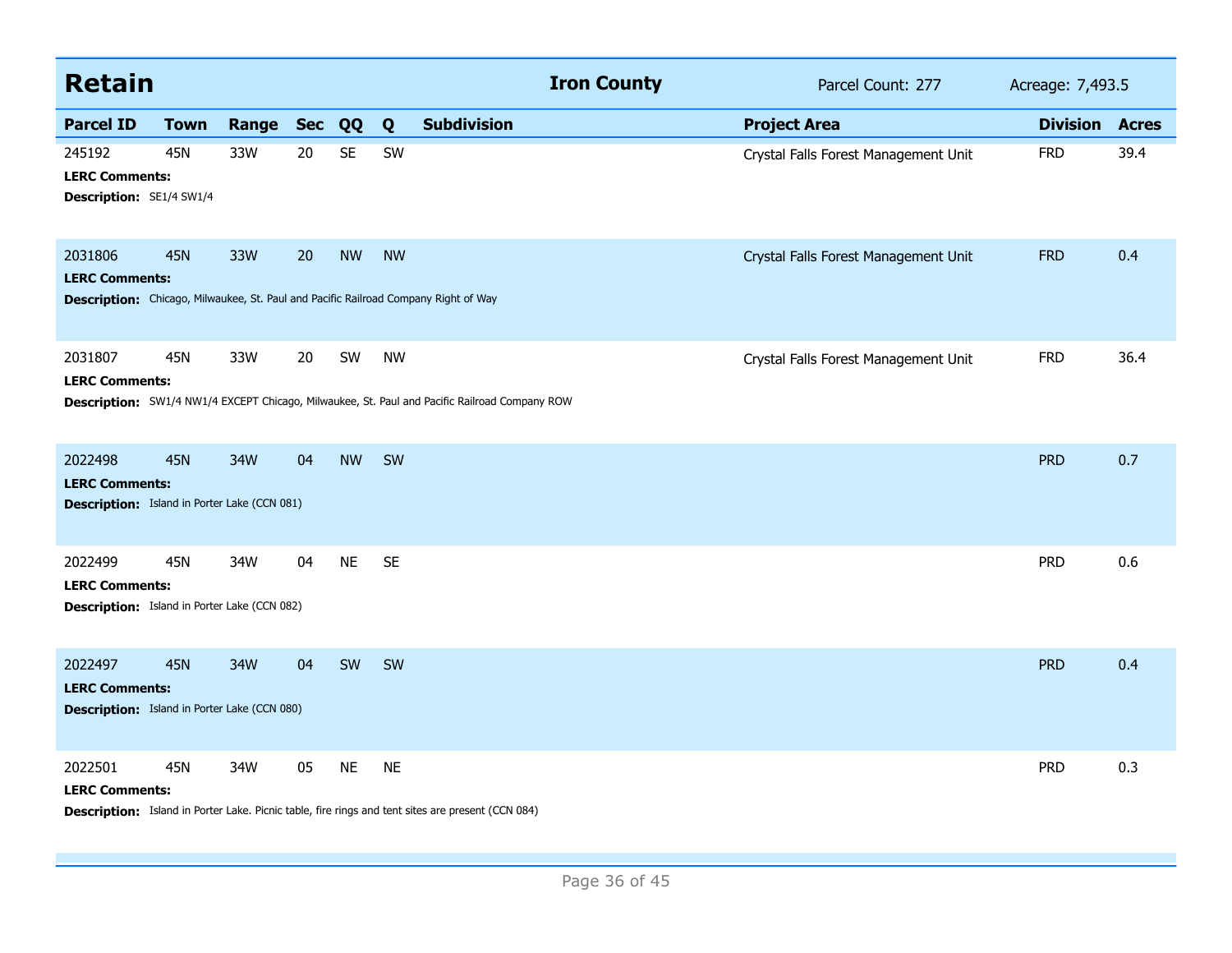| <b>Retain</b>                                                                                                       |             |           |    |           |              |                    | <b>Iron County</b> | Parcel Count: 277                    | Acreage: 7,493.5 |              |
|---------------------------------------------------------------------------------------------------------------------|-------------|-----------|----|-----------|--------------|--------------------|--------------------|--------------------------------------|------------------|--------------|
| <b>Parcel ID</b>                                                                                                    | <b>Town</b> | Range Sec |    | QQ        | $\mathbf{Q}$ | <b>Subdivision</b> |                    | <b>Project Area</b>                  | <b>Division</b>  | <b>Acres</b> |
| 2022500<br><b>LERC Comments:</b><br><b>Description:</b> Island in Porter Lake. Abandoned cabin is present (CCN 083) | <b>45N</b>  | 34W       | 05 | <b>NE</b> | <b>NE</b>    |                    |                    |                                      | <b>PRD</b>       | 0.2          |
| 2022502<br><b>LERC Comments:</b><br><b>Description:</b> Island in Porter Lake (CCN 085)                             | 45N         | 34W       | 05 | <b>SE</b> | <b>SE</b>    |                    |                    |                                      | <b>PRD</b>       | 0.2          |
| 245466<br><b>LERC Comments:</b><br>Description: SE1/4 NE1/4                                                         | <b>45N</b>  | 34W       | 21 | <b>SE</b> | <b>NE</b>    |                    |                    | Crystal Falls Forest Management Unit | <b>FRD</b>       | 40.4         |
| 245467<br><b>LERC Comments:</b><br>Description: NE1/4 SE1/4                                                         | 45N         | 34W       | 21 | <b>NE</b> | <b>SE</b>    |                    |                    | Crystal Falls Forest Management Unit | <b>FRD</b>       | 40.4         |
| 245508<br><b>LERC Comments:</b><br>Description: NW1/4 NW1/4                                                         | <b>45N</b>  | 34W       | 27 | <b>NW</b> | <b>NW</b>    |                    |                    | Crystal Falls Forest Management Unit | <b>FRD</b>       | 40.1         |
| 2022487<br><b>LERC Comments:</b><br><b>Description:</b> Island in Shank Lake (CCN 048)                              | 46N         | 32W       | 06 | <b>NW</b> | SW           |                    |                    |                                      | <b>PRD</b>       | 0.6          |
| 2022488<br><b>LERC Comments:</b><br><b>Description:</b> Island in Shank Lake (CCN 049)                              | <b>46N</b>  | 32W       | 07 | <b>NE</b> | <b>SE</b>    |                    |                    |                                      | <b>PRD</b>       | 0.1          |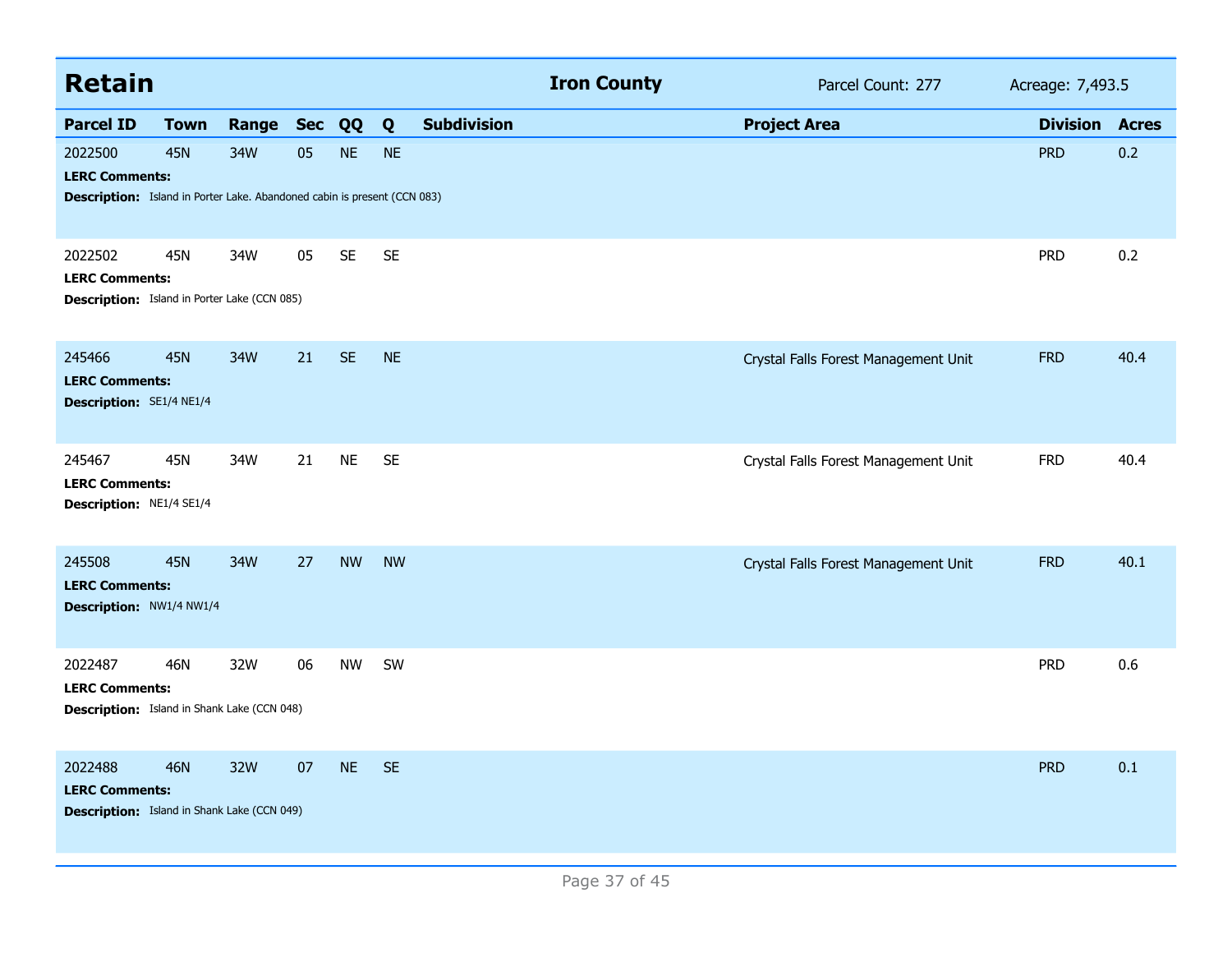| <b>Retain</b>                                               |                                                                                           |       |            |           |           |                    | <b>Iron County</b> | Parcel Count: 277                    | Acreage: 7,493.5 |              |
|-------------------------------------------------------------|-------------------------------------------------------------------------------------------|-------|------------|-----------|-----------|--------------------|--------------------|--------------------------------------|------------------|--------------|
| <b>Parcel ID</b>                                            | <b>Town</b>                                                                               | Range | <b>Sec</b> | QQ        | Q         | <b>Subdivision</b> |                    | <b>Project Area</b>                  | <b>Division</b>  | <b>Acres</b> |
| 2022489<br><b>LERC Comments:</b>                            | 46N<br>07<br><b>SE</b><br><b>SE</b><br>32W<br>Description: Island in Shank Lake (CCN 050) |       | <b>PRD</b> | 0.5       |           |                    |                    |                                      |                  |              |
| 246133<br><b>LERC Comments:</b><br>Description: NE1/4 SW1/4 | <b>46N</b>                                                                                | 33W   | 20         | <b>NE</b> | SW        |                    |                    | Crystal Falls Forest Management Unit | <b>FRD</b>       | 38.9         |
| 246134<br><b>LERC Comments:</b><br>Description: SE1/4 SW1/4 | 46N                                                                                       | 33W   | 20         | <b>SE</b> | SW        |                    |                    | Crystal Falls Forest Management Unit | <b>FRD</b>       | 39.1         |
| 246178<br><b>LERC Comments:</b><br>Description: NW1/4 NW1/4 | <b>46N</b>                                                                                | 33W   | 32         | <b>NW</b> | <b>NW</b> |                    |                    | Crystal Falls Forest Management Unit | <b>FRD</b>       | 39.5         |
| 246177<br><b>LERC Comments:</b><br>Description: NE1/4 NW1/4 | 46N                                                                                       | 33W   | 32         | <b>NE</b> | <b>NW</b> |                    |                    | Crystal Falls Forest Management Unit | <b>FRD</b>       | 39.7         |
| 246257<br><b>LERC Comments:</b><br>Description: NW1/4 NW1/4 | <b>46N</b>                                                                                | 34W   | 10         | <b>NW</b> | <b>NW</b> |                    |                    | Crystal Falls Forest Management Unit | <b>FRD</b>       | 40.2         |
| 246259<br><b>LERC Comments:</b><br>Description: SE1/4 NW1/4 | 46N                                                                                       | 34W   | 10         | <b>SE</b> | <b>NW</b> |                    |                    | Crystal Falls Forest Management Unit | <b>FRD</b>       | 40.2         |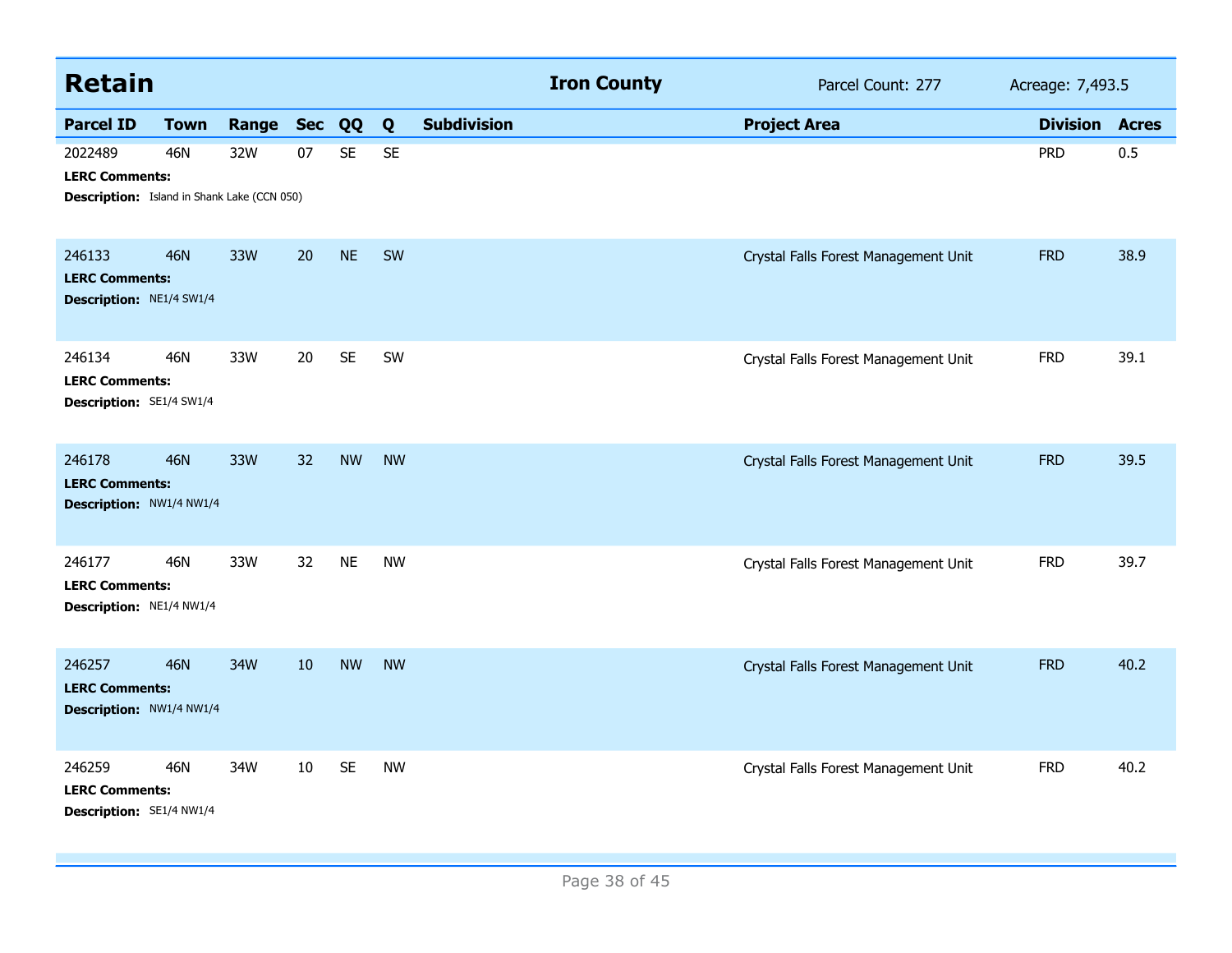| <b>Retain</b>                                                      |             |           |    |           |           |                    | <b>Iron County</b> | Acreage: 7,493.5                     |                 |              |
|--------------------------------------------------------------------|-------------|-----------|----|-----------|-----------|--------------------|--------------------|--------------------------------------|-----------------|--------------|
| <b>Parcel ID</b>                                                   | <b>Town</b> | Range Sec |    | QQ        | Q         | <b>Subdivision</b> |                    | <b>Project Area</b>                  | <b>Division</b> | <b>Acres</b> |
| 246258<br><b>LERC Comments:</b><br>Description: SW1/4 NW1/4        | <b>46N</b>  | 34W       | 10 | SW        | <b>NW</b> |                    |                    | Crystal Falls Forest Management Unit | <b>FRD</b>      | 40.2         |
| 246260<br><b>LERC Comments:</b><br>Description: NE1/4 SW1/4        | 46N         | 34W       | 10 | <b>NE</b> | SW        |                    |                    | Crystal Falls Forest Management Unit | <b>FRD</b>      | 40.2         |
| 246290<br><b>LERC Comments:</b><br>Description: SE1/4 NW1/4        | 46N         | 34W       | 13 | <b>SE</b> | <b>NW</b> |                    |                    |                                      | <b>FRD</b>      | 40.2         |
| 246292<br><b>LERC Comments:</b><br>Description: SE1/4 SW1/4        | 46N         | 34W       | 13 | <b>SE</b> | SW        |                    |                    |                                      | <b>FRD</b>      | 40.3         |
| 246338<br><b>LERC Comments:</b><br>Description: NE1/4 SW1/4        | <b>46N</b>  | 34W       | 20 | <b>NE</b> | SW        |                    |                    | Crystal Falls Forest Management Unit | <b>FRD</b>      | 39.8         |
| 246337<br><b>LERC Comments:</b><br>Description: SE1/4 NW1/4        | 46N         | 34W       | 20 | <b>SE</b> | <b>NW</b> |                    |                    | Crystal Falls Forest Management Unit | <b>FRD</b>      | 39.8         |
| 246334<br><b>LERC Comments:</b><br><b>Description: SW1/4 NE1/4</b> | <b>46N</b>  | 34W       | 20 | SW        | <b>NE</b> |                    |                    | Crystal Falls Forest Management Unit | <b>FRD</b>      | 39.8         |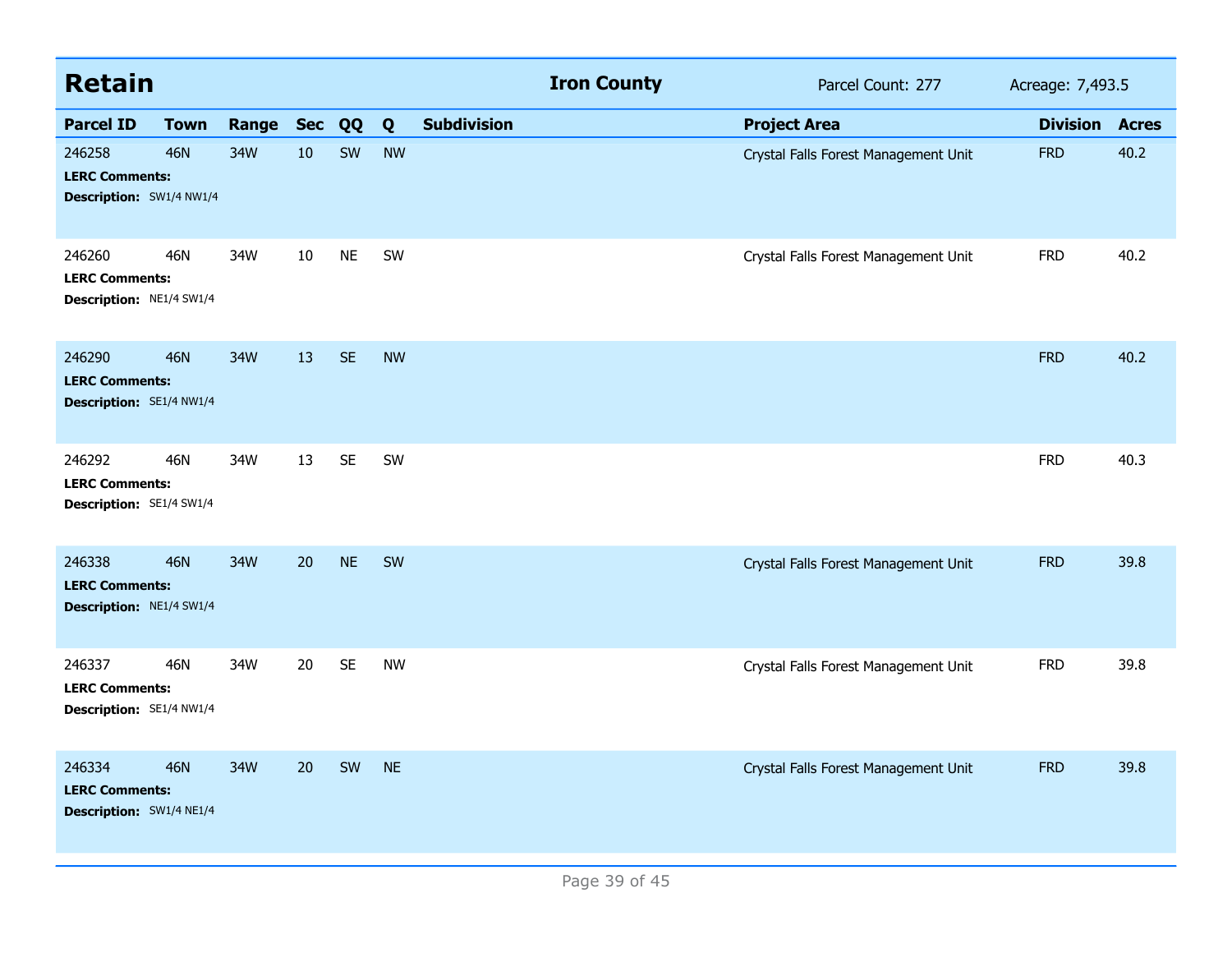| <b>Retain</b>                                               |             |       |            |           |           |                    | <b>Iron County</b> | Parcel Count: 277                    | Acreage: 7,493.5 |              |
|-------------------------------------------------------------|-------------|-------|------------|-----------|-----------|--------------------|--------------------|--------------------------------------|------------------|--------------|
| <b>Parcel ID</b>                                            | <b>Town</b> | Range | <b>Sec</b> | QQ        | Q         | <b>Subdivision</b> |                    | <b>Project Area</b>                  | <b>Division</b>  | <b>Acres</b> |
| 246347<br><b>LERC Comments:</b><br>Description: SE1/4 SW1/4 | <b>46N</b>  | 34W   | 22         | <b>SE</b> | SW        |                    |                    | Crystal Falls Forest Management Unit | <b>FRD</b>       | 39.8         |
| 246352<br><b>LERC Comments:</b><br>Description: NE1/4 NW1/4 | <b>46N</b>  | 34W   | 24         | <b>NE</b> | <b>NW</b> |                    |                    | Crystal Falls Forest Management Unit | <b>FRD</b>       | 39.5         |
| 246353<br><b>LERC Comments:</b><br>Description: SW1/4 NW1/4 | <b>46N</b>  | 34W   | 24         | SW        | <b>NW</b> |                    |                    | Crystal Falls Forest Management Unit | <b>FRD</b>       | 38.8         |
| 246354<br><b>LERC Comments:</b><br>Description: SE1/4 NW1/4 | <b>46N</b>  | 34W   | 24         | <b>SE</b> | <b>NW</b> |                    |                    | Crystal Falls Forest Management Unit | <b>FRD</b>       | 39.5         |
| 246363<br><b>LERC Comments:</b><br>Description: NW1/4 SW1/4 | <b>46N</b>  | 34W   | 25         | <b>NW</b> | SW        |                    |                    |                                      | <b>FRD</b>       | 40           |
| 246364<br><b>LERC Comments:</b><br>Description: SW1/4 SW1/4 | <b>46N</b>  | 34W   | 25         | SW        | SW        |                    |                    |                                      | <b>FRD</b>       | 39.7         |
| 246378<br><b>LERC Comments:</b><br>Description: NE1/4 NE1/4 | <b>46N</b>  | 34W   | 27         | <b>NE</b> | <b>NE</b> |                    |                    | Crystal Falls Forest Management Unit | <b>FRD</b>       | 40.8         |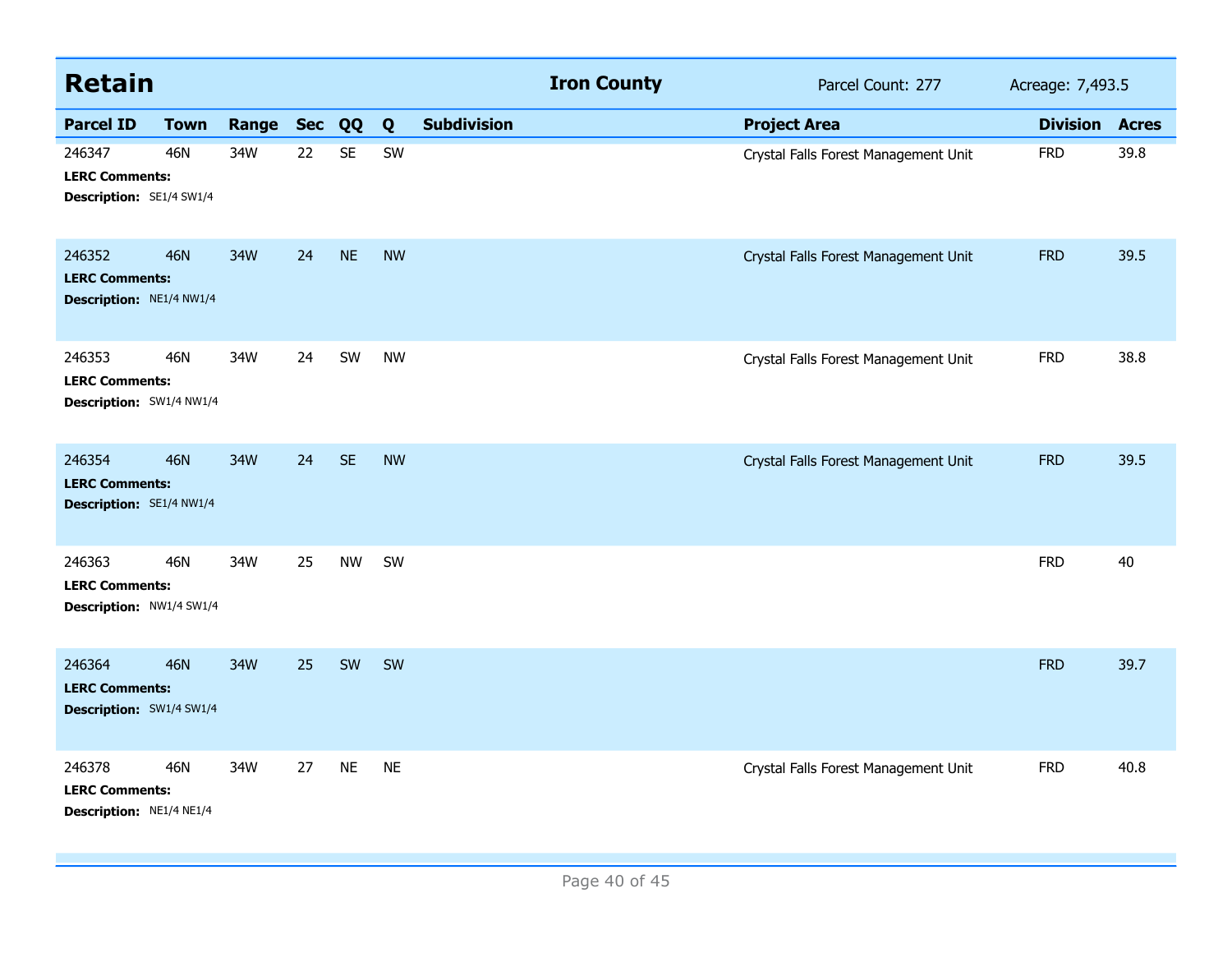| <b>Retain</b>                                               |             |       |            |           |           |                    | <b>Iron County</b> | Parcel Count: 277<br>Acreage: 7,493.5 |                 |              |
|-------------------------------------------------------------|-------------|-------|------------|-----------|-----------|--------------------|--------------------|---------------------------------------|-----------------|--------------|
| <b>Parcel ID</b>                                            | <b>Town</b> | Range | <b>Sec</b> | QQ        | Q         | <b>Subdivision</b> |                    | <b>Project Area</b>                   | <b>Division</b> | <b>Acres</b> |
| 246379<br><b>LERC Comments:</b><br>Description: NW1/4 NE1/4 | <b>46N</b>  | 34W   | 27         | <b>NW</b> | <b>NE</b> |                    |                    | Crystal Falls Forest Management Unit  | <b>FRD</b>      | 40.9         |
| 246380<br><b>LERC Comments:</b><br>Description: SW1/4 NE1/4 | 46N         | 34W   | 27         | SW        | <b>NE</b> |                    |                    | Crystal Falls Forest Management Unit  | <b>FRD</b>      | 40.6         |
| 246381<br><b>LERC Comments:</b><br>Description: SE1/4 NE1/4 | 46N         | 34W   | 27         | <b>SE</b> | <b>NE</b> |                    |                    | Crystal Falls Forest Management Unit  | <b>FRD</b>      | 40.7         |
| 246390<br><b>LERC Comments:</b><br>Description: NW1/4 SE1/4 | 46N         | 34W   | 28         | <b>NW</b> | <b>SE</b> |                    |                    | Crystal Falls Forest Management Unit  | <b>FRD</b>      | 40.2         |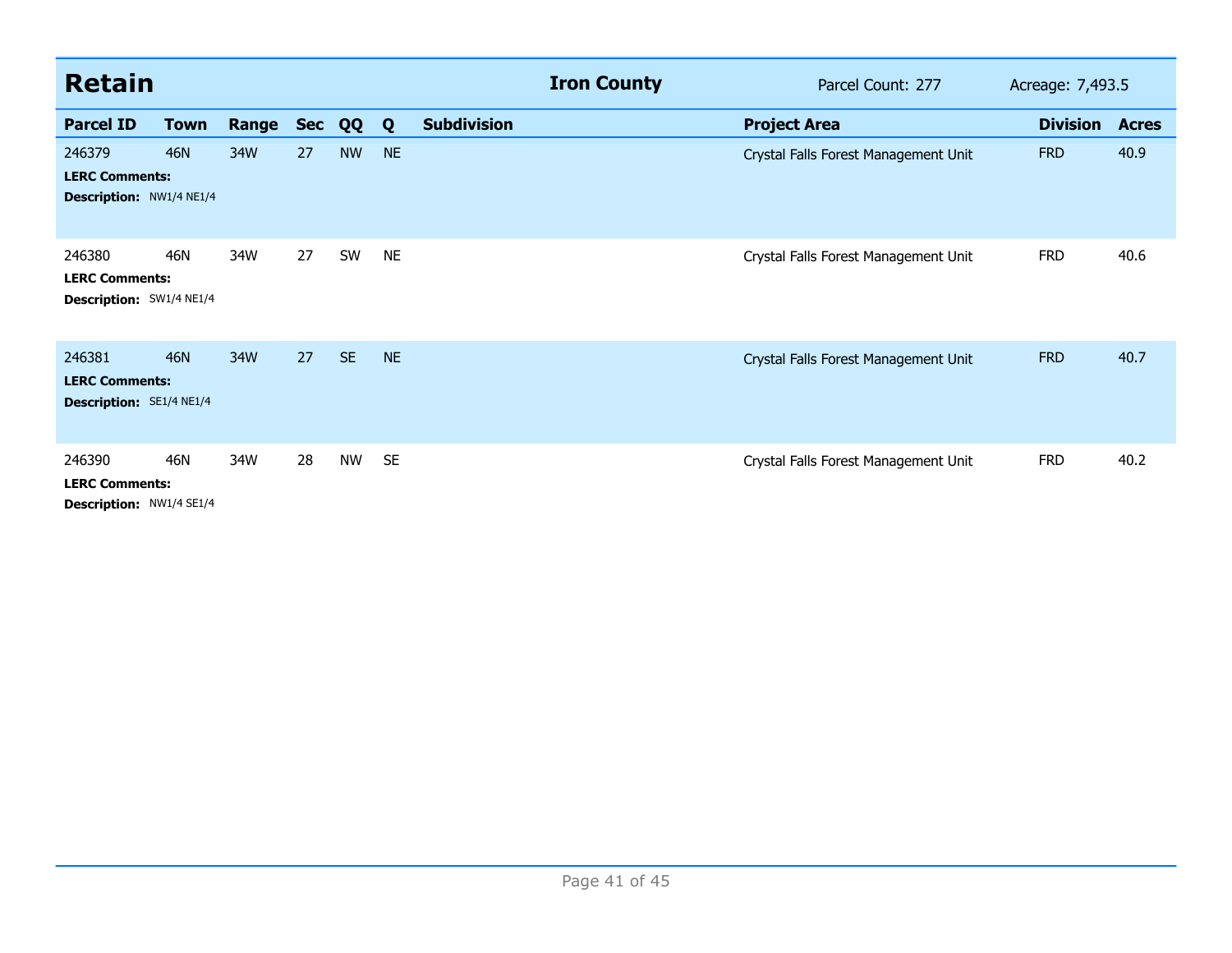|                                                                                                       | <b>Alternate Conservation Owner</b><br><b>Iron County</b><br>Parcel Count: 4<br>Acreage: 86.3 |       |        |           |              |                                   |                                                                                                                |                     |  |                 |              |  |  |
|-------------------------------------------------------------------------------------------------------|-----------------------------------------------------------------------------------------------|-------|--------|-----------|--------------|-----------------------------------|----------------------------------------------------------------------------------------------------------------|---------------------|--|-----------------|--------------|--|--|
| <b>Parcel ID</b>                                                                                      | <b>Town</b>                                                                                   | Range | Sec QQ |           | $\mathbf{Q}$ | <b>Subdivision</b>                |                                                                                                                | <b>Project Area</b> |  | <b>Division</b> | <b>Acres</b> |  |  |
| 2025070<br><b>LERC Comments:</b>                                                                      |                                                                                               |       |        |           |              | First Addition to Plat of Caspian | Description: 414-302 184-83 547-19 567-286 CPC-A32 7 6 SEC 1 T42N R35W 1ST ADD TO PLAT OF CASPIAN LOT 7 BLK 6. |                     |  |                 | 0.1          |  |  |
| 241006<br><b>LERC Comments:</b><br><b>Description:</b> Lot 3                                          | 42N                                                                                           | 34W   | 03     | <b>SE</b> | <b>NE</b>    |                                   |                                                                                                                |                     |  | <b>PRD</b>      | 11.8         |  |  |
| 241543<br><b>LERC Comments:</b><br>Description: U 1/2 Lot 4 (NW-SW) (33.10A)                          | 42N                                                                                           | 36W   | 08     | NW        | SW           |                                   |                                                                                                                |                     |  |                 | 38.7         |  |  |
| 242967<br><b>LERC Comments:</b><br><b>Description:</b> Und 1/6 int in 2/3 of 71/120 int in Govt Lot 2 | 43N                                                                                           | 36W   | 24     | <b>NW</b> | <b>NE</b>    |                                   |                                                                                                                |                     |  |                 | 35.7         |  |  |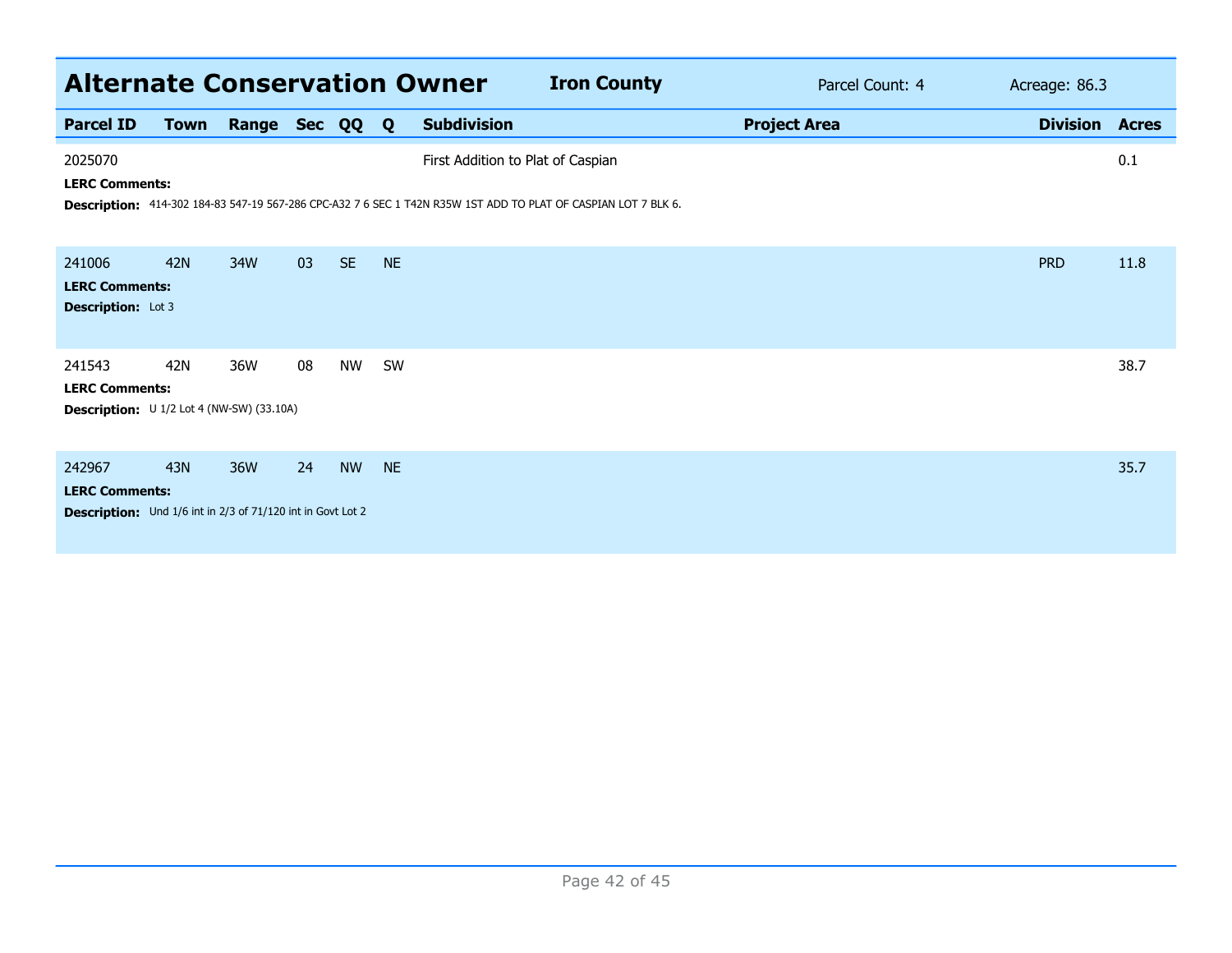| <b>Exchange</b>                                                    |             |       |            |    |           |                    | <b>Iron County</b> | Parcel Count: 2<br>Acreage: 79.4     |  |                 |              |
|--------------------------------------------------------------------|-------------|-------|------------|----|-----------|--------------------|--------------------|--------------------------------------|--|-----------------|--------------|
| <b>Parcel ID</b>                                                   | <b>Town</b> | Range | <b>Sec</b> | QQ | Q         | <b>Subdivision</b> |                    | <b>Project Area</b>                  |  | <b>Division</b> | <b>Acres</b> |
| 246147<br><b>LERC Comments:</b><br><b>Description: SW1/4 SE1/4</b> | 46N         | 33W   | 21         | SW | <b>SE</b> |                    |                    | Crystal Falls Forest Management Unit |  | <b>FRD</b>      | 39.7         |
| 246340<br><b>LERC Comments:</b><br><b>Description: SW1/4 SE1/4</b> | 46N         | 34W   | 20         | SW | <b>SE</b> |                    |                    | Crystal Falls Forest Management Unit |  | <b>FRD</b>      | 39.7         |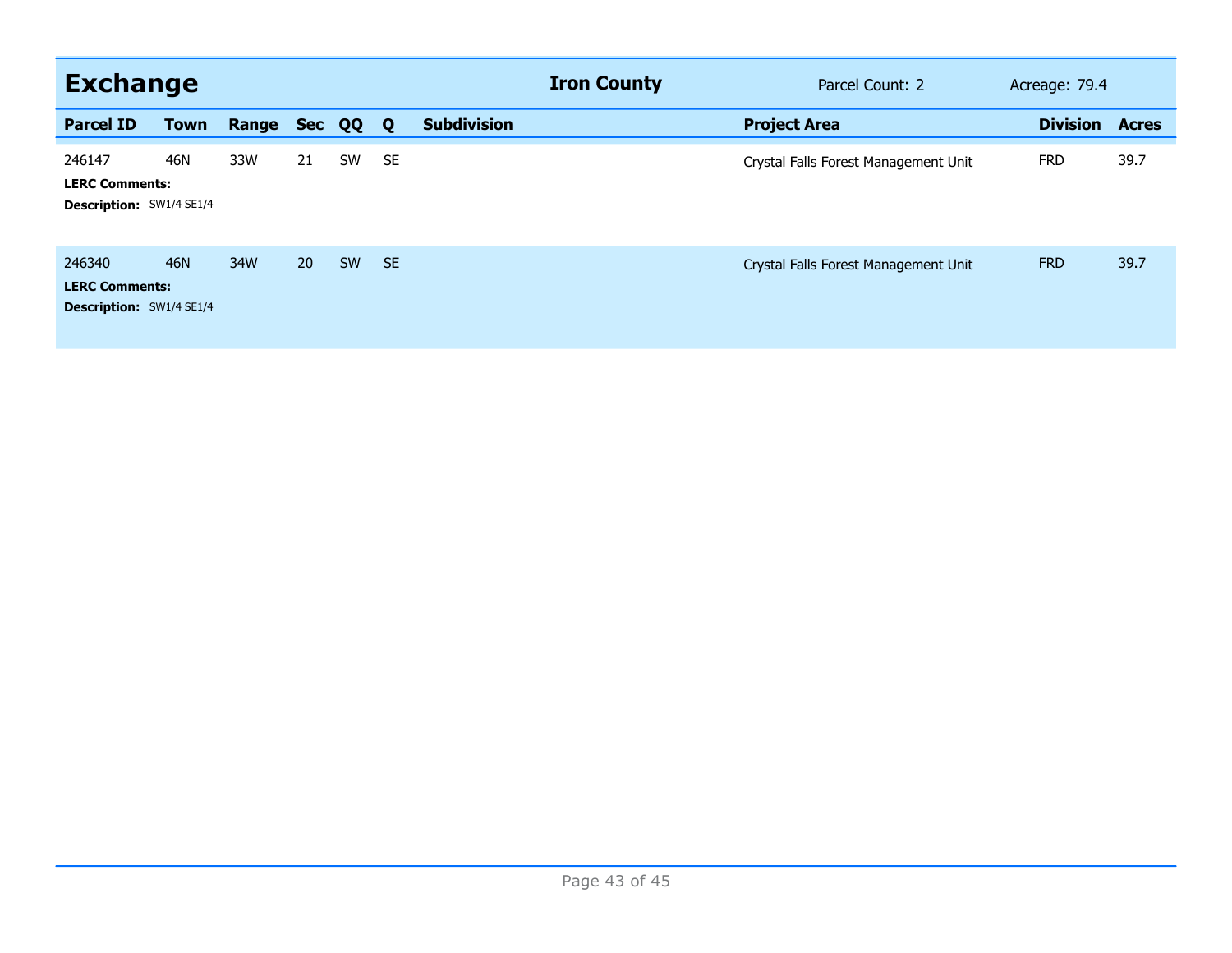| <b>Dispose</b>                                                                    |             |                |    |           |           |                    | <b>Iron County</b> | Parcel Count: 11                     | Acreage: 184.2  |              |
|-----------------------------------------------------------------------------------|-------------|----------------|----|-----------|-----------|--------------------|--------------------|--------------------------------------|-----------------|--------------|
| <b>Parcel ID</b>                                                                  | <b>Town</b> | Range Sec QQ Q |    |           |           | <b>Subdivision</b> |                    | <b>Project Area</b>                  | <b>Division</b> | <b>Acres</b> |
| 441856<br><b>LERC Comments:</b><br>Description: Block: 02, Und. 3/8 int. Outlot 3 |             |                |    |           |           | Hammer Plat        |                    |                                      | <b>FRD</b>      | 0.1          |
| 441858<br><b>LERC Comments:</b><br>Description: Block: 02, Und 1/4 of Outlot 4    |             |                |    |           |           | Hammer Plat        |                    |                                      | <b>FRD</b>      | 0.1          |
| 442816<br><b>LERC Comments:</b><br>Description: Und. 5/8 of Out Lot 1             |             |                |    |           |           | Hammer Plat        |                    |                                      |                 | 0.1          |
| 239883<br><b>LERC Comments:</b><br>Description: NW1/4 of SW1/4                    | 41N         | 31W            | 14 | <b>NW</b> | SW        |                    |                    | Crystal Falls Forest Management Unit | <b>FRD</b>      | 40.3         |
| 239884<br><b>LERC Comments:</b><br>Description: SW1/4 of SW1/4                    | 41N         | 31W            | 14 | SW        | SW        |                    |                    | Crystal Falls Forest Management Unit | <b>FRD</b>      | 40.1         |
| 239997<br><b>LERC Comments:</b><br>Description: NE1/4 of NE1/4                    | 41N         | 32W            | 11 | <b>NE</b> | <b>NE</b> |                    |                    | Crystal Falls Forest Management Unit | <b>FRD</b>      | 39.9         |
| 240008<br><b>LERC Comments:</b><br>Description: SW1/4 of NW1/4                    | 41N         | 32W            | 12 | SW        | <b>NW</b> |                    |                    | Crystal Falls Forest Management Unit | <b>FRD</b>      | 42.3         |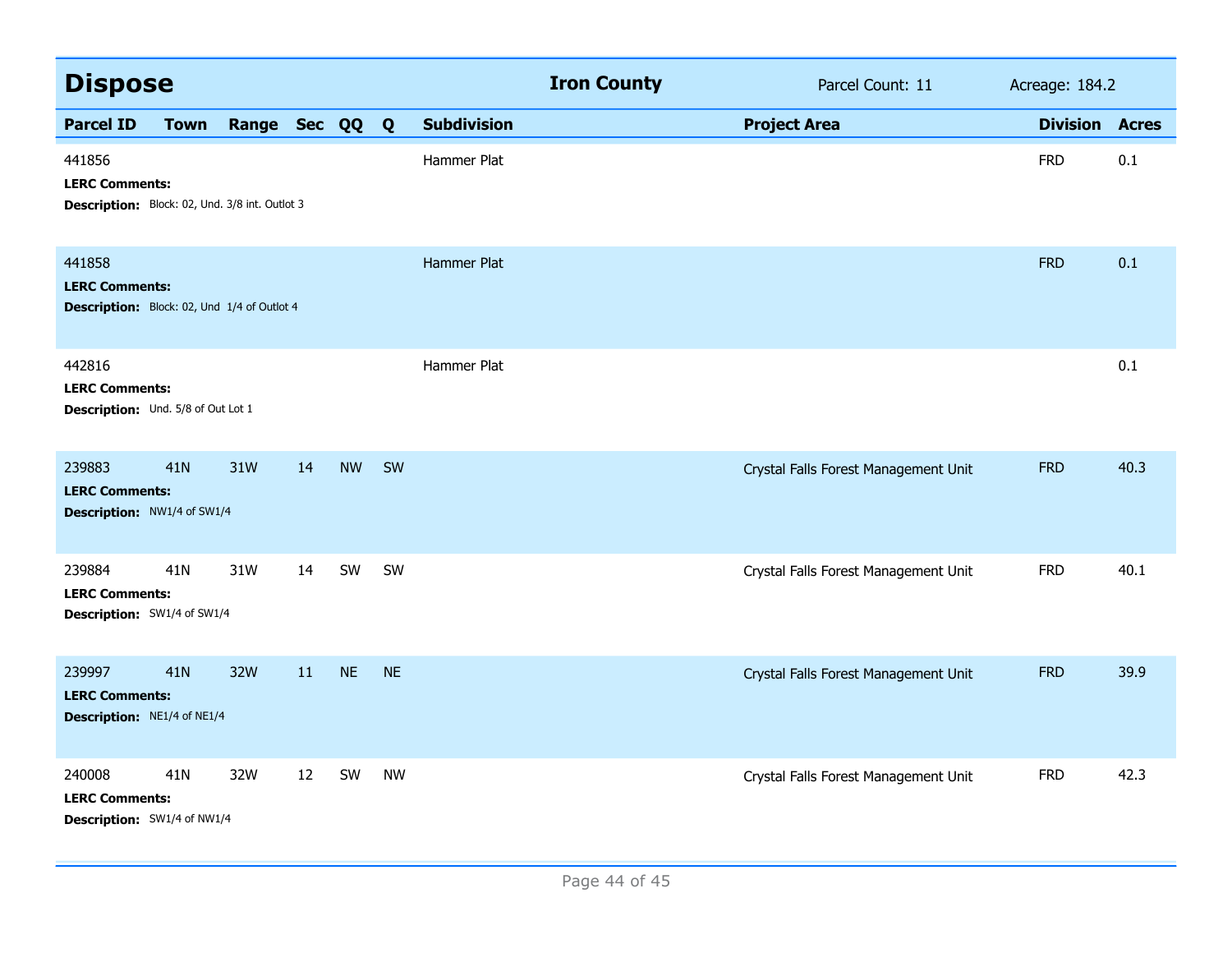| <b>Dispose</b>                                                                                        |             |       |            |           |           | <b>Iron County</b>                 |                     | Parcel Count: 11 | Acreage: 184.2  |              |
|-------------------------------------------------------------------------------------------------------|-------------|-------|------------|-----------|-----------|------------------------------------|---------------------|------------------|-----------------|--------------|
| <b>Parcel ID</b>                                                                                      | <b>Town</b> | Range | <b>Sec</b> | QQ        | Q         | <b>Subdivision</b>                 | <b>Project Area</b> |                  | <b>Division</b> | <b>Acres</b> |
| 241316<br><b>LERC Comments:</b>                                                                       | 42N         | 35W   | 13         | <b>NE</b> | <b>NE</b> |                                    |                     |                  | <b>WLD</b>      | 3.4          |
| Description: Und 1/4 int. in NE1/4 NE1/4 lying W'ly of RR grade                                       |             |       |            |           |           |                                    |                     |                  |                 |              |
| 442832<br><b>LERC Comments:</b><br>Description: Block: 02, Und 1/48 interest in: Lot 11               | 43N         | 35W   | 27         | <b>NE</b> | <b>NE</b> | Hanson's First Addition to Hilltop |                     |                  | <b>FRD</b>      | 0.1          |
| 440911<br><b>LERC Comments:</b><br>Description: Undivided 5, 120/36864 interest in S 1/2 SW1/4 SW1/4. | 43N         | 35W   | 36         | SW        | SW        |                                    |                     |                  | <b>FRD</b>      | 17.5         |
| 243684<br><b>LERC Comments:</b>                                                                       | 44N         | 33W   | 04         | <b>NW</b> | SW        |                                    |                     |                  |                 | 0.3          |

Description: Beg 610.79 ft N and 163.25 ft E of SW cor of NW1/4 of SW1/4 th s 1d 57M E 200.85 ft th NE'ly alg r/w CMSTP & P Ry on 3d curve E231.71 ft th S 88d 3M W 115.55 ft to POB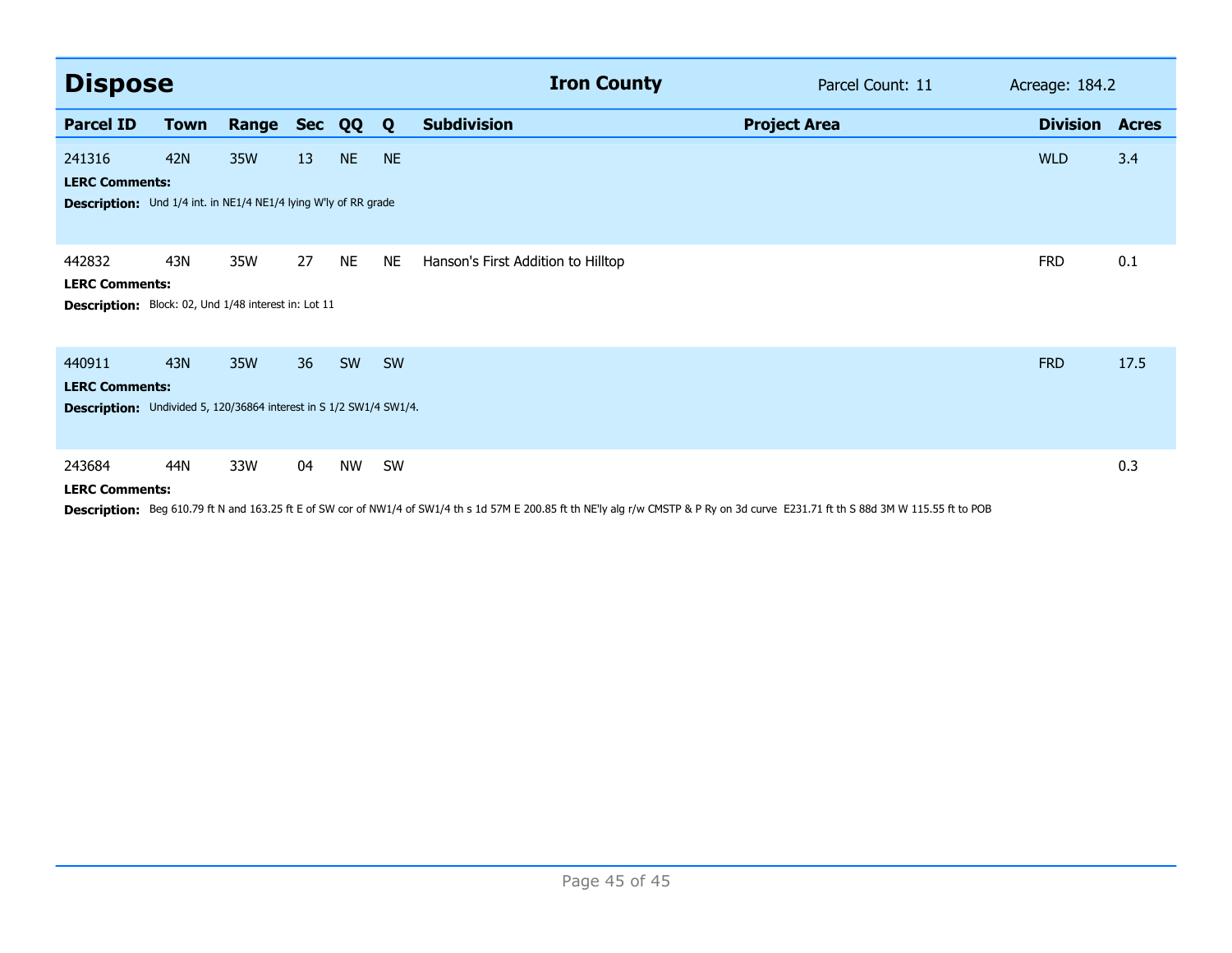## State Land Review Parcels Report Kalamazoo County

Michigan Department of Natural Resources

| <b>Review Decision</b>       | <b>Parcel</b><br><b>Count</b> | <b>Approximate</b><br><b>Acres</b> |
|------------------------------|-------------------------------|------------------------------------|
| Retain                       | 52                            | 860.4                              |
| Alternate Conservation Owner |                               | 29.8                               |
| Exchange                     |                               |                                    |
| <b>Dispose</b>               |                               | በ 3                                |



08/03/2021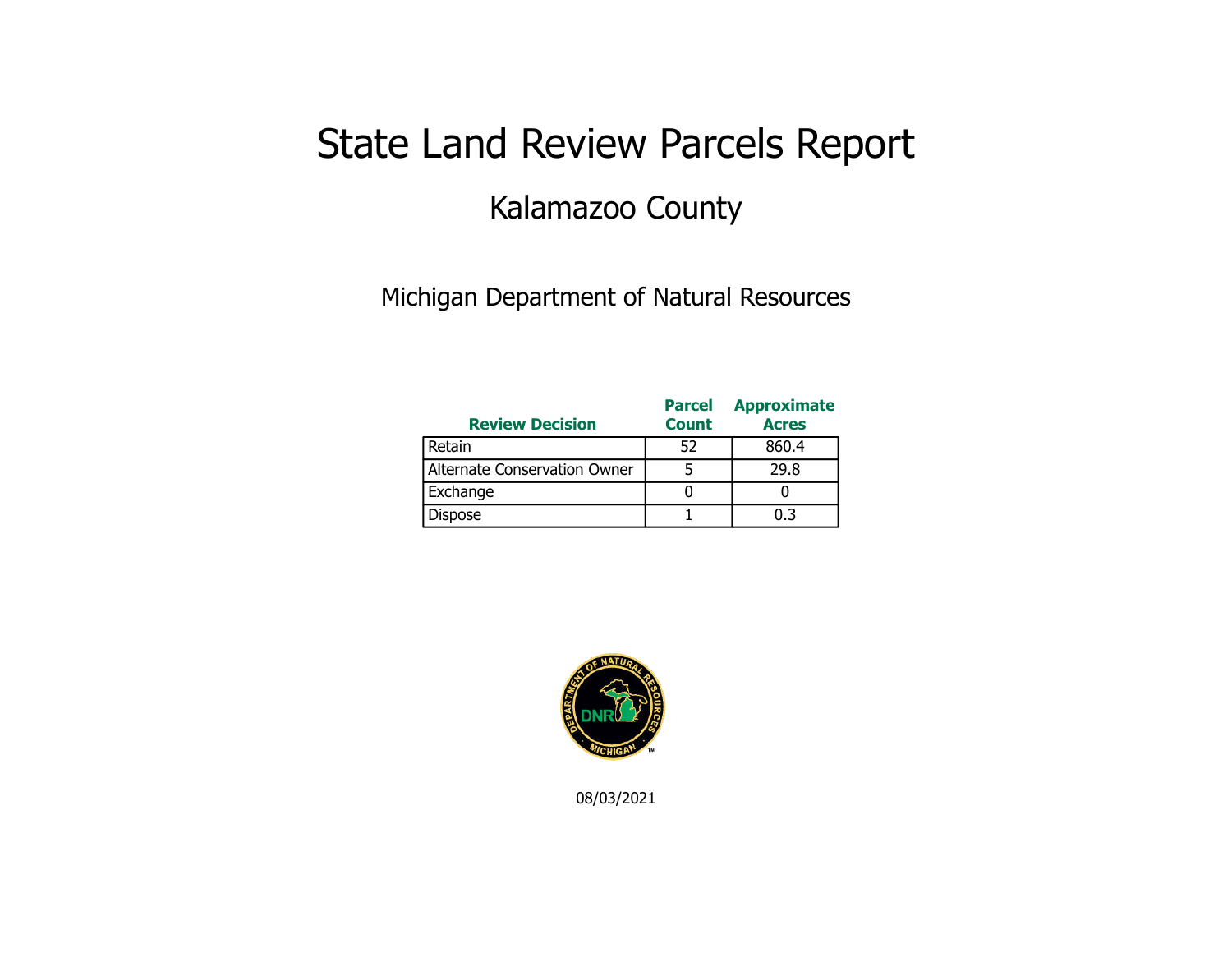| <b>Retain</b>                                                                                          |                                        |              |  |  |   | <b>Kalamazoo County</b><br>Parcel Count: 52                                                                                                                                                                                                                                                                                             |                                    | Acreage: 860.4  |              |
|--------------------------------------------------------------------------------------------------------|----------------------------------------|--------------|--|--|---|-----------------------------------------------------------------------------------------------------------------------------------------------------------------------------------------------------------------------------------------------------------------------------------------------------------------------------------------|------------------------------------|-----------------|--------------|
| <b>Parcel ID</b>                                                                                       | <b>Town</b>                            | Range Sec QQ |  |  | Q | <b>Subdivision</b>                                                                                                                                                                                                                                                                                                                      | <b>Project Area</b>                | <b>Division</b> | <b>Acres</b> |
| 332085<br><b>LERC Comments:</b>                                                                        | vacated Lake Drive                     |              |  |  |   | Summer Home Park Plat<br>Description: Lot 44 lying NW'ly of a In described as com at SW cor of Lot 61, th S 16d E 146.6 ft to c/l of Long Lake Drive, th N 84d33' W 477.52 ft alg sd c/l, th N 31d57' E 423.15 ft to shore of Long Lake also adj. S1/2                                                                                  | Long Lake Public Water Access Site | <b>PRD</b>      | 0.4          |
| 332086<br><b>LERC Comments:</b>                                                                        | vacated Lake Drive.                    |              |  |  |   | Summer Home Park Plat<br>Description: Lot 45 lying NW'ly of a line described as com at SW cor of Lot 61, th S 16d E 146.6 ft to c/l of Long Lake Drive, th N 84d33' W 477.52 ft alg sd c/l, th N 31d57'E 423.15 ft to shore of Long Lake also adj. S1/2                                                                                 | Long Lake Public Water Access Site | <b>PRD</b>      | 0.3          |
| 332088<br><b>LERC Comments:</b><br><b>Description:</b> Lot 51 and the adj. N1/2 of vacated Lake Drive. |                                        |              |  |  |   | Summer Home Park Plat                                                                                                                                                                                                                                                                                                                   | Long Lake Public Water Access Site | <b>PRD</b>      | 0.2          |
| 332070<br><b>LERC Comments:</b>                                                                        |                                        |              |  |  |   | Summer Home Park Plat<br>Description: Lot 19 lying N'ly of vacated Lake Drive and E'ly of a line descr. as com at the SW cor of Lot 18, th S 55d31' E alg N'ly In of Long Lake Drive 42.22 ft, th SE'ly alg a curve to the left 230.61 ft, th S 68d32'<br>ft, th N 261.17 ft to shore of Long Lake also adj N1/2 of vacated Lake Drive. | Long Lake Public Water Access Site | <b>PRD</b>      | 1.7          |
| 332089<br><b>LERC Comments:</b><br><b>Description:</b> Lot 52 and the adj. N1/2 of vacated Lake Drive. |                                        |              |  |  |   | Summer Home Park Plat                                                                                                                                                                                                                                                                                                                   | Long Lake Public Water Access Site | <b>PRD</b>      | 0.2          |
| 332090<br><b>LERC Comments:</b>                                                                        | 57' E 423.15 ft to shore of Long Lake. |              |  |  |   | Summer Home Park Plat<br>Description: Lot 53 and all that part of the adj. N1/2 of vacated Lake Drive lying NW'ly of aline described as com at SW cor of Lot 61, th S 16d E 146.6 ft to c/l of Long Lake Drive th N 84d33' W 477.52 ft alg sd c/l, th N                                                                                 | Long Lake Public Water Access Site | <b>PRD</b>      | 0.2          |
| 332091<br><b>LERC Comments:</b>                                                                        | ft to shore of Long Lake.              |              |  |  |   | Summer Home Park Plat<br>Description: Lot 54 and the adj. N1/2 of vacated Lake Drive lying NW'ly of a line described as com at the SW cor of Lot 61, th S 16d E 146.6 ft to c/l of Long Lake Drive th N 84d33' W 477.52 ft alg sd c/l, th N 31d57' E 42                                                                                 | Long Lake Public Water Access Site | <b>PRD</b>      | 0.2          |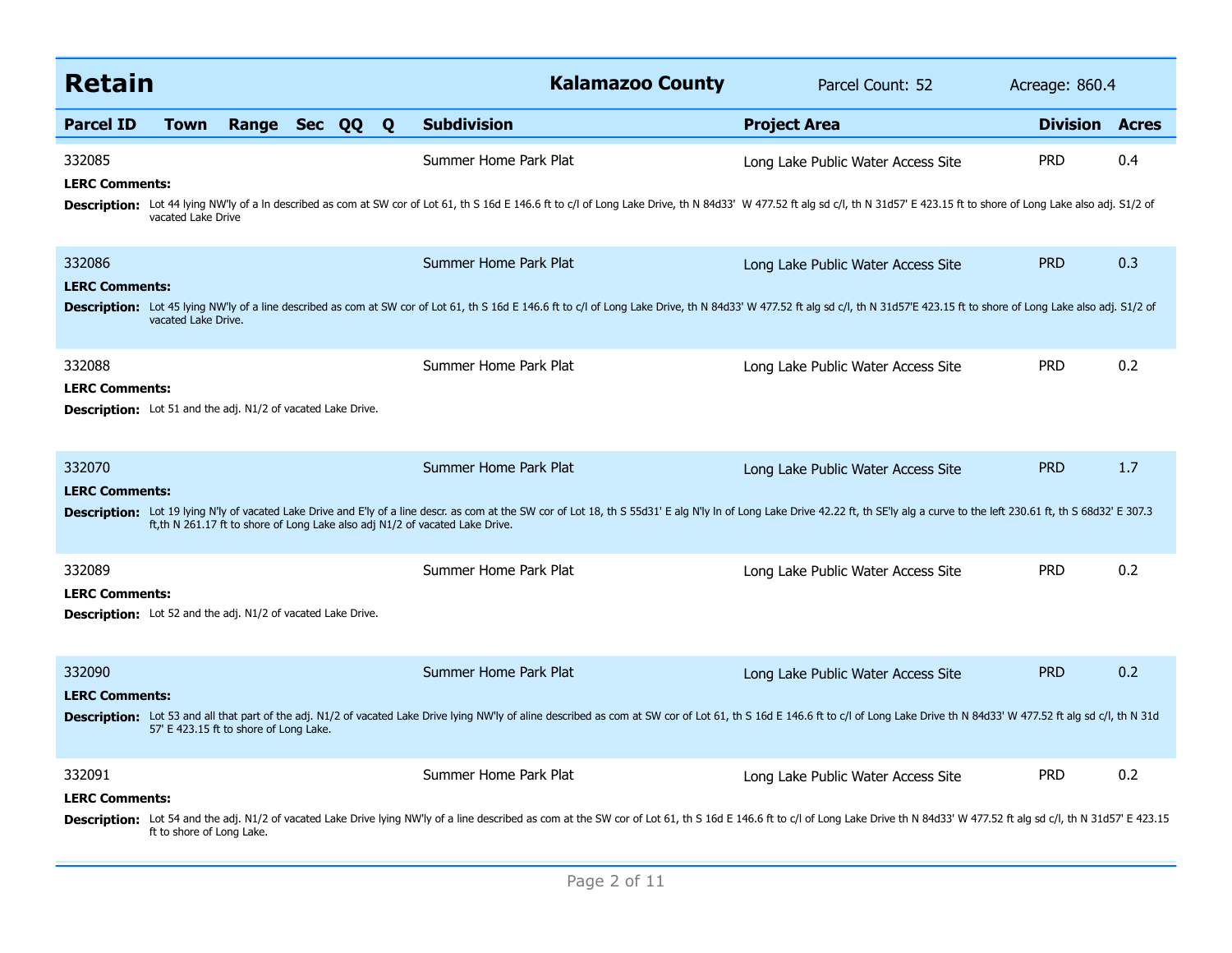| <b>Retain</b>                   |                     |              |  |              | <b>Kalamazoo County</b>                                                                                                                                                                                                                                 | Parcel Count: 52                   | Acreage: 860.4  |              |
|---------------------------------|---------------------|--------------|--|--------------|---------------------------------------------------------------------------------------------------------------------------------------------------------------------------------------------------------------------------------------------------------|------------------------------------|-----------------|--------------|
| <b>Parcel ID</b>                | <b>Town</b>         | Range Sec QQ |  | $\mathbf{Q}$ | <b>Subdivision</b>                                                                                                                                                                                                                                      | <b>Project Area</b>                | <b>Division</b> | <b>Acres</b> |
| 332087<br><b>LERC Comments:</b> |                     |              |  |              | Summer Home Park Plat<br>Description: Lot 46 and the adj. S1/2 of vacated Lake Drive lying NW'ly of a line described as com at SW cor of Lot 61, th S 16d E 146.6 ft to c/l of Long Lake Drive, th N 84d33' W 477.52 ft alg c/l, th N 31d57' E423.15 ft | Long Lake Public Water Access Site | <b>PRD</b>      | 0.1          |
|                                 | shore of Long Lake. |              |  |              |                                                                                                                                                                                                                                                         |                                    |                 |              |
| 332092<br><b>LERC Comments:</b> |                     |              |  |              | Summer Home Park Plat                                                                                                                                                                                                                                   | Long Lake Public Water Access Site | <b>PRD</b>      | 0.1          |
|                                 |                     |              |  |              | Description: Lot 55 lying NW'ly of a line described as com at the SW cor of Lot 61, th S 16d E 146.6 ft to c/l of Long Lake Drive, th N 84d33' W 477.52 ft alg sd c/l, th N 31d57' E 423.15 ft to shore of Long Lake.                                   |                                    |                 |              |
| 332072<br><b>LERC Comments:</b> |                     |              |  |              | Summer Home Park Plat                                                                                                                                                                                                                                   | Long Lake Public Water Access Site | <b>PRD</b>      | 0.1          |
|                                 |                     |              |  |              | Description: Lot 32 lying N'ly of a line com at the SW cor of Lot 18, th S 55d31' E alg N'ly In of Long Lake Drive 42.22 ft, th SE'ly alg a curve to the left 230.61 ft, th S 68d32' E 307.3 ft and S1/2 vacated LakeDrive                              |                                    |                 |              |
| 332073<br><b>LERC Comments:</b> |                     |              |  |              | Summer Home Park Plat                                                                                                                                                                                                                                   | Long Lake Public Water Access Site | <b>PRD</b>      | 0.1          |
|                                 |                     |              |  |              | Description: Lot 33 lying N'ly of a line com at the SW cor of Lot 18, th S 55d31' E alg N'ly In of Long Lake Drive 42.22 ft, th SE'ly alg a curve to the left 230.61 ft,th S 68d32' E 307.3 ft and S1/2 vacated Lake Drive                              |                                    |                 |              |
| 332074<br><b>LERC Comments:</b> |                     |              |  |              | Summer Home Park Plat                                                                                                                                                                                                                                   | Long Lake Public Water Access Site | <b>PRD</b>      | 0.2          |
|                                 |                     |              |  |              | Description: Lot 34 lying N'ly a line com at the SW cor of Lot 18, th S 55d31' E alg N'ly In of Long Lake Drive 42.22 ft, th SE'ly alg a curve to the left 230.61 ft, th S 68d32' E 307.3 ft and S1/2 vacated Lake Drive                                |                                    |                 |              |
| 332075<br><b>LERC Comments:</b> |                     |              |  |              | Summer Home Park Plat                                                                                                                                                                                                                                   | Long Lake Public Water Access Site | <b>PRD</b>      | 0.2          |
|                                 |                     |              |  |              | Description: Lot 35 lying N'ly of a line com at the SW cor of Lot 18, th S 55d31' E alg N'ly In of Long Lake Drive 42.22 ft, th SE'ly alg a curve to the left 230.61 ft, th S 68d32' E 307.3 ft and S1/2 vacated LakeDrive                              |                                    |                 |              |
| 332076                          |                     |              |  |              | Summer Home Park Plat                                                                                                                                                                                                                                   | Long Lake Public Water Access Site | <b>PRD</b>      | 0.3          |
| <b>LERC Comments:</b>           |                     |              |  |              | Description: Lot 36 lying N'ly of a line com at the SW cor of Lot 18, th S 55d31' E alg N'ly In of Long Lake Drive 42.22 ft, th SE'ly alg a curve to the left 230.61 ft,th S 68d32' E 307.3 and S1/2 vacated Lake Drive                                 |                                    |                 |              |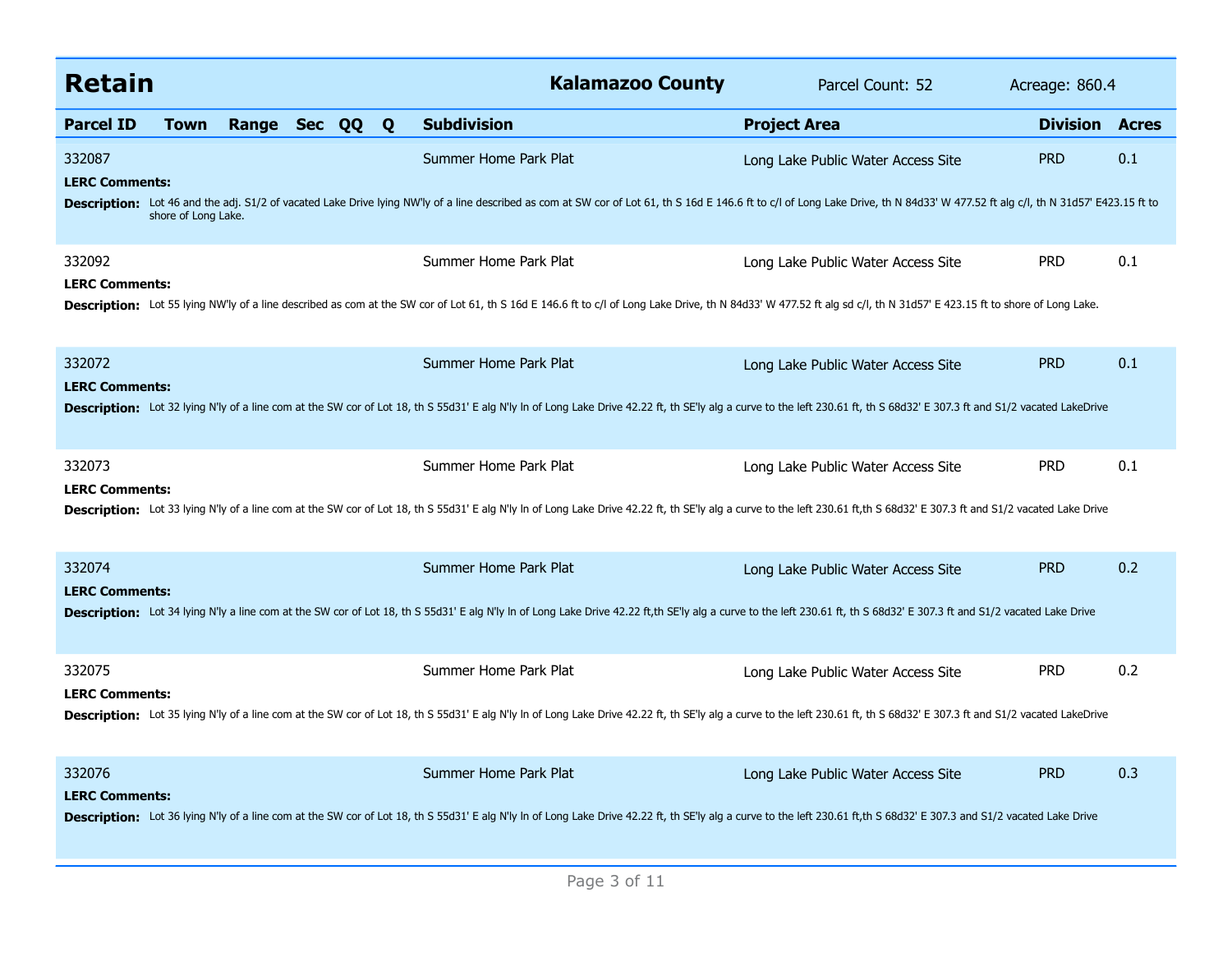| <b>Retain</b>                   |             |              |  |  |   | <b>Kalamazoo County</b>                                                                                                                                                                                                                             | Parcel Count: 52                   | Acreage: 860.4  |              |
|---------------------------------|-------------|--------------|--|--|---|-----------------------------------------------------------------------------------------------------------------------------------------------------------------------------------------------------------------------------------------------------|------------------------------------|-----------------|--------------|
| <b>Parcel ID</b>                | <b>Town</b> | Range Sec QQ |  |  | Q | <b>Subdivision</b>                                                                                                                                                                                                                                  | <b>Project Area</b>                | <b>Division</b> | <b>Acres</b> |
| 332077<br><b>LERC Comments:</b> |             |              |  |  |   | Summer Home Park Plat<br>Description: Lot 37 lying N'ly of a line com at the SW cor of Lot 18, th S 55d31' E alg N'ly In of Long Lake Drive 42.22 ft, th SE'ly alg a curve to the left 230.61 ft,th S 68d32' E 307.3 ft and S1/2 vacated Lake Drive | Long Lake Public Water Access Site | <b>PRD</b>      | 0.3          |
| 332078<br><b>LERC Comments:</b> |             |              |  |  |   | Summer Home Park Plat<br><b>Description:</b> Lot 38 lying N'ly of relocated Long Lake Drive also adj. S1/2 of vacated Lake Drive.                                                                                                                   | Long Lake Public Water Access Site | <b>PRD</b>      | 0.3          |
| 332080<br><b>LERC Comments:</b> |             |              |  |  |   | Summer Home Park Plat<br><b>Description:</b> Lot 39 lying N'ly of relocated Long Lake Drive also adj. S1/2 of vacated Lake Drive.                                                                                                                   | Long Lake Public Water Access Site | <b>PRD</b>      | 0.4          |
| 332081<br><b>LERC Comments:</b> |             |              |  |  |   | Summer Home Park Plat<br><b>Description:</b> Lot 40 lying N'ly of relocated Long Lake Drive also adj. S1/2 of vacated Lake Drive.                                                                                                                   | Long Lake Public Water Access Site | <b>PRD</b>      | 0.4          |
| 332082<br><b>LERC Comments:</b> |             |              |  |  |   | Summer Home Park Plat<br>Description: Lot 41 lying N'ly of relocated Long Lake Drive also adj. S1/2 of vacated Lake Drive.                                                                                                                          | Long Lake Public Water Access Site | <b>PRD</b>      | 0.4          |
| 332083<br><b>LERC Comments:</b> |             |              |  |  |   | Summer Home Park Plat<br><b>Description:</b> Lot 42 lying N'ly of relocated Long Lake Drive also adj. S1/2 of vacated Lake Drive.                                                                                                                   | Long Lake Public Water Access Site | <b>PRD</b>      | 0.4          |
| 332084<br><b>LERC Comments:</b> |             |              |  |  |   | Summer Home Park Plat<br>Description: Lot 43 lying N'ly of relocated Long Lake Drive also adj. S1/2 of vacated Lake Drive.                                                                                                                          | Long Lake Public Water Access Site | <b>PRD</b>      | 0.4          |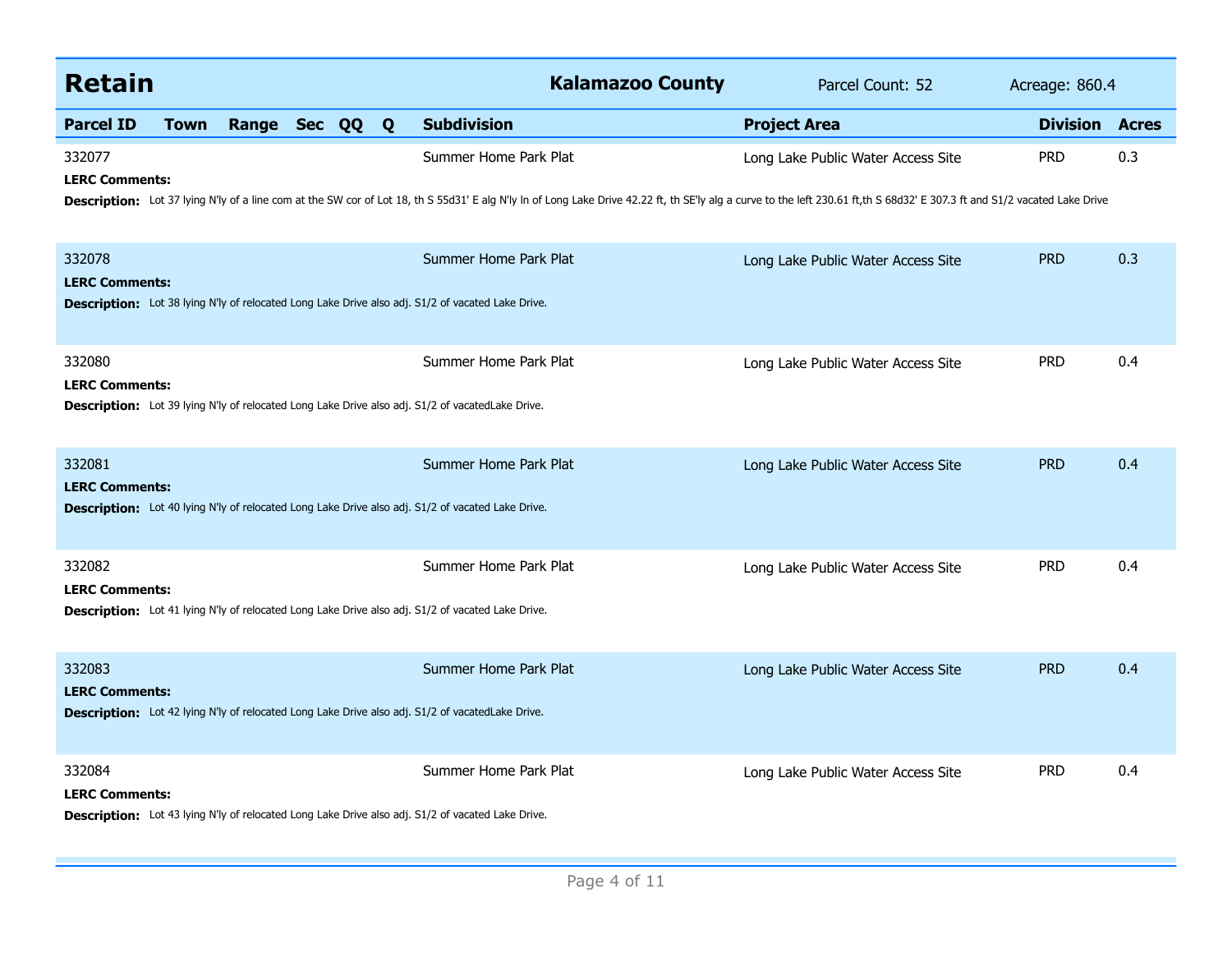| <b>Retain</b>                                                                     |             |       |    |           |           | <b>Kalamazoo County</b>                                                                                                                                                                                                                                                                                                                                                                                                                                                                                                                                                                                                                                           | Parcel Count: 52                      | Acreage: 860.4        |      |
|-----------------------------------------------------------------------------------|-------------|-------|----|-----------|-----------|-------------------------------------------------------------------------------------------------------------------------------------------------------------------------------------------------------------------------------------------------------------------------------------------------------------------------------------------------------------------------------------------------------------------------------------------------------------------------------------------------------------------------------------------------------------------------------------------------------------------------------------------------------------------|---------------------------------------|-----------------------|------|
| <b>Parcel ID</b>                                                                  | <b>Town</b> | Range |    | Sec QQ    | Q         | <b>Subdivision</b>                                                                                                                                                                                                                                                                                                                                                                                                                                                                                                                                                                                                                                                | <b>Project Area</b>                   | <b>Division Acres</b> |      |
| 12736                                                                             | 01S         | 09W   | 29 | <b>NW</b> | <b>SW</b> |                                                                                                                                                                                                                                                                                                                                                                                                                                                                                                                                                                                                                                                                   | Sherman Lake Public Water Access Site | <b>PRD</b>            | 0.8  |
| <b>LERC Comments:</b>                                                             |             |       |    |           |           |                                                                                                                                                                                                                                                                                                                                                                                                                                                                                                                                                                                                                                                                   |                                       |                       |      |
|                                                                                   |             |       |    |           |           | Description: Commencing at a point on shore of Sherman Lake by a certain white oak tree mentioned in a deed between Steven DeHaan and Mary Ann Brewer (said point being 1137.46 ft South and 683.67 ft E of W1/4 post<br>of Sec.29, T1S,R9W, th S 9d59' W along shore of said lake 80 ft for place of beginning of the land herein after described; th N 80d`1' W 100 ft, th W parallel to the E and W1/4 line of said Sec. 29, 200 ft; thence<br>South 114.56 ft, thence East parallel to said East and West quarter line 275.06 feet to shore of Sherman Lake; thence North 13d32' East along shore of said lake 100 feet to place of beginning.                |                                       |                       |      |
| 1106923                                                                           | 01S         | 09W   | 29 | <b>NW</b> | <b>SW</b> |                                                                                                                                                                                                                                                                                                                                                                                                                                                                                                                                                                                                                                                                   | Sherman Lake Public Water Access Site | <b>PRD</b>            | 1.7  |
| <b>LERC Comments:</b>                                                             |             |       |    |           |           |                                                                                                                                                                                                                                                                                                                                                                                                                                                                                                                                                                                                                                                                   |                                       |                       |      |
|                                                                                   |             |       |    |           |           | Description: Beginning at a point on shore of Sherman Lake by a certain white oak tree mentioned in a deed between Steven Dehaan and Mary Ann Brewer (said point being 1137.46 ft. S and 683.67 ft. E of the W1/4 post of<br>Sec.29, T1S,R9W), th S 9d59' W along shore of said Lake 80 ft; th N 80d01'W 100 ft; th W parallel to the E and W 1/w line of said Sec.29, 200 ft; th N 26d27' E 464.29 ft; th N 79d34' E 40 ft; th S 10d26' E<br>367.4ft to place of beginning.EXCEPTthat part described as from said point of beginning, thenceS 9d59' W along shore of said Lake 80 ft; th N 80d01'W 100 ft; th W parallel to the E and W 1/4 line of said Sec.29, |                                       |                       |      |
| 1108638                                                                           | 01S         | 09W   | 29 | <b>SW</b> | SW        |                                                                                                                                                                                                                                                                                                                                                                                                                                                                                                                                                                                                                                                                   |                                       | <b>PRD</b>            | 0.1  |
| <b>LERC Comments:</b>                                                             |             |       |    |           |           |                                                                                                                                                                                                                                                                                                                                                                                                                                                                                                                                                                                                                                                                   |                                       |                       |      |
|                                                                                   |             |       |    |           |           | Description: Beginning at a point on the shore of Sherman Lake b a certain White Oak Tree mentioned in a deed between Steven DeHaan and Mary Ann Brewer, said point being 1137.46 feet South and 683.67 feet East of the<br>West 1/4 post of said Section, said point also being on the Easterly line of lands owned and occupied by the State of Michigan and known as "Sherman Lake Public Access Site" and shown on a MDNR survey map<br>date 10/89, said point also being 175.00 feet Southeasterly of the Northwest corner of land currently owned and occupied by Roy Teter; thence along the Easterly line of said State lands North 10d26' West a         |                                       |                       |      |
| 2022515                                                                           | 02S         | 10W   | 19 | <b>NW</b> | <b>NW</b> |                                                                                                                                                                                                                                                                                                                                                                                                                                                                                                                                                                                                                                                                   |                                       | <b>PRD</b>            | 0.9  |
| <b>LERC Comments:</b>                                                             |             |       |    |           |           |                                                                                                                                                                                                                                                                                                                                                                                                                                                                                                                                                                                                                                                                   |                                       |                       |      |
|                                                                                   |             |       |    |           |           | <b>Description:</b> Island in Kalamazoo River. The foundation for Sprinkle Road Bridge is located on Island (CCN 007)                                                                                                                                                                                                                                                                                                                                                                                                                                                                                                                                             |                                       |                       |      |
| 2022517                                                                           | 02S         | 10W   | 24 | <b>NW</b> | <b>SE</b> |                                                                                                                                                                                                                                                                                                                                                                                                                                                                                                                                                                                                                                                                   |                                       | <b>PRD</b>            | 1.5  |
| <b>LERC Comments:</b>                                                             |             |       |    |           |           |                                                                                                                                                                                                                                                                                                                                                                                                                                                                                                                                                                                                                                                                   |                                       |                       |      |
| <b>Description:</b> Island in Kalamazoo River (CCN 011)                           |             |       |    |           |           |                                                                                                                                                                                                                                                                                                                                                                                                                                                                                                                                                                                                                                                                   |                                       |                       |      |
| 2022516                                                                           | 02S         | 10W   | 24 | <b>SE</b> | <b>SW</b> |                                                                                                                                                                                                                                                                                                                                                                                                                                                                                                                                                                                                                                                                   |                                       | <b>PRD</b>            | 1.9  |
| <b>LERC Comments:</b>                                                             |             |       |    |           |           |                                                                                                                                                                                                                                                                                                                                                                                                                                                                                                                                                                                                                                                                   |                                       |                       |      |
| <b>Description:</b> Island in Kalamazoo River (CCN 010)                           |             |       |    |           |           |                                                                                                                                                                                                                                                                                                                                                                                                                                                                                                                                                                                                                                                                   |                                       |                       |      |
| 12997                                                                             | 03S         | 11W   | 19 | <b>SW</b> | <b>NW</b> |                                                                                                                                                                                                                                                                                                                                                                                                                                                                                                                                                                                                                                                                   | Gourdneck State Game Area             | <b>WLD</b>            | 24.5 |
| <b>LERC Comments:</b>                                                             |             |       |    |           |           |                                                                                                                                                                                                                                                                                                                                                                                                                                                                                                                                                                                                                                                                   |                                       |                       |      |
| <b>Description:</b> SW1/4 NW1/4 exc. that part lying W of E'ly r/w line of US-131 |             |       |    |           |           |                                                                                                                                                                                                                                                                                                                                                                                                                                                                                                                                                                                                                                                                   |                                       |                       |      |
|                                                                                   |             |       |    |           |           |                                                                                                                                                                                                                                                                                                                                                                                                                                                                                                                                                                                                                                                                   |                                       |                       |      |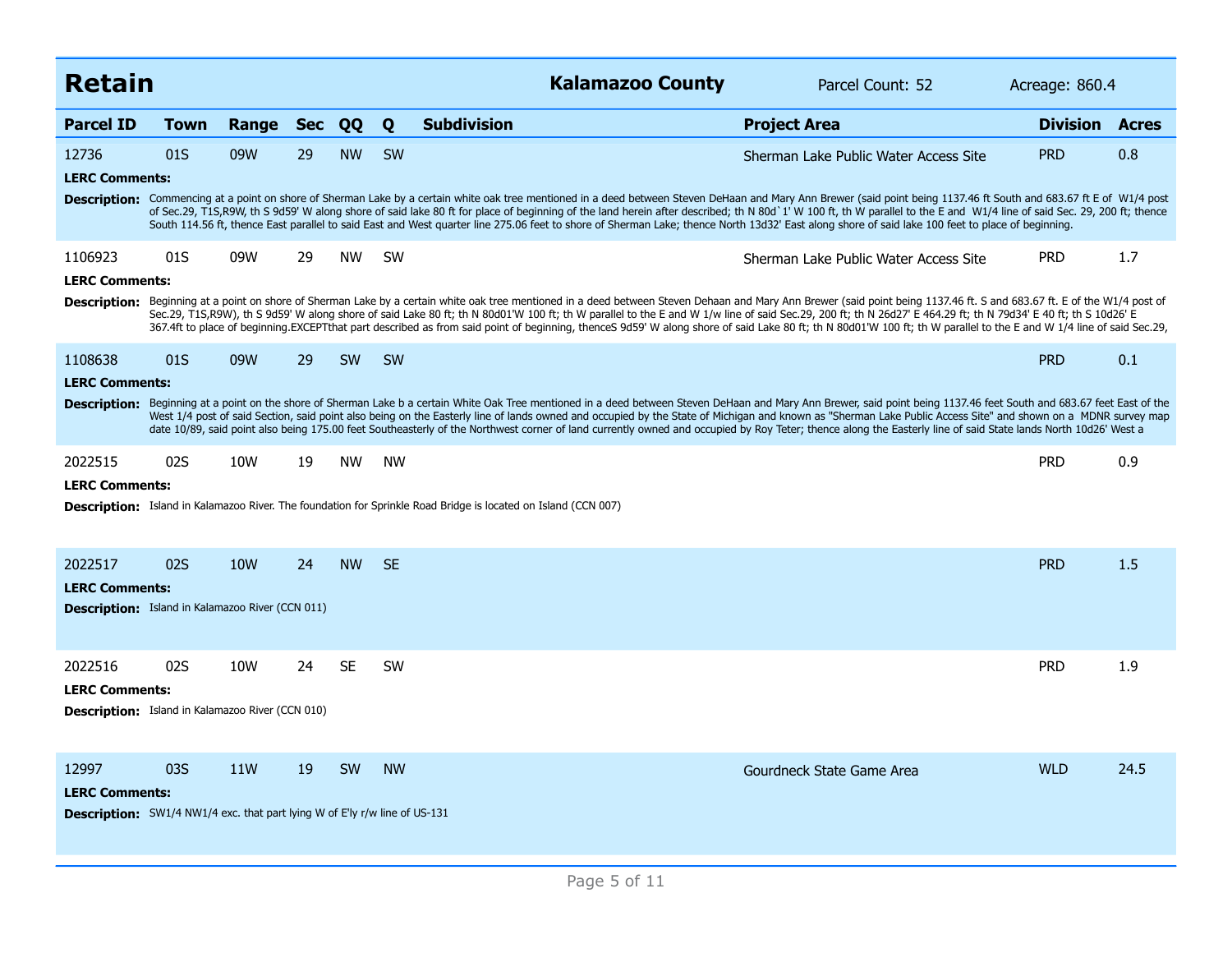| <b>Retain</b>                                                                                                            |      |                 |            |           |           |                    | <b>Kalamazoo County</b> | Parcel Count: 52                                                                                                                                                                                                                                                                                                                                                                                                                                                                                                                                                                                                                                                                                                  | Acreage: 860.4        |      |
|--------------------------------------------------------------------------------------------------------------------------|------|-----------------|------------|-----------|-----------|--------------------|-------------------------|-------------------------------------------------------------------------------------------------------------------------------------------------------------------------------------------------------------------------------------------------------------------------------------------------------------------------------------------------------------------------------------------------------------------------------------------------------------------------------------------------------------------------------------------------------------------------------------------------------------------------------------------------------------------------------------------------------------------|-----------------------|------|
| <b>Parcel ID</b>                                                                                                         | Town | Range           | <b>Sec</b> | QQ        | Q         | <b>Subdivision</b> |                         | <b>Project Area</b>                                                                                                                                                                                                                                                                                                                                                                                                                                                                                                                                                                                                                                                                                               | <b>Division Acres</b> |      |
| 13004<br><b>LERC Comments:</b><br><b>Description:</b> N1/2 NW1/4 SW1/4 exc. that part lying W of E'ly r/w line of US-131 | 03S  | 11W             | 19         | <b>NW</b> | SW        |                    |                         | Gourdneck State Game Area                                                                                                                                                                                                                                                                                                                                                                                                                                                                                                                                                                                                                                                                                         | <b>WLD</b>            | 12.6 |
| 12999<br><b>LERC Comments:</b><br><b>Description:</b> N1/2 NE1/4 SW1/4                                                   | 03S  | 11W             | 19         | <b>NE</b> | SW        |                    |                         | Gourdneck State Game Area                                                                                                                                                                                                                                                                                                                                                                                                                                                                                                                                                                                                                                                                                         | <b>WLD</b>            | 20.2 |
| 13005<br><b>LERC Comments:</b><br><b>Description:</b> N 3/4 NW1/4 SE1/4                                                  | 03S  | 11W             | 19         | <b>NW</b> | <b>SE</b> |                    |                         | Gourdneck State Game Area                                                                                                                                                                                                                                                                                                                                                                                                                                                                                                                                                                                                                                                                                         | <b>WLD</b>            | 27   |
| 12992<br><b>LERC Comments:</b><br>Description: SW1/4 NE1/4                                                               | 03S  | 11 <sub>W</sub> | 19         | SW        | <b>NE</b> |                    |                         | Gourdneck State Game Area                                                                                                                                                                                                                                                                                                                                                                                                                                                                                                                                                                                                                                                                                         | <b>WLD</b>            | 40.4 |
| 12998<br><b>LERC Comments:</b><br><b>Description:</b> SE1/4 NW1/4                                                        | 03S  | 11W             | 19         | <b>SE</b> | <b>NW</b> |                    |                         | Gourdneck State Game Area                                                                                                                                                                                                                                                                                                                                                                                                                                                                                                                                                                                                                                                                                         | <b>WLD</b>            | 40.5 |
| 13078<br><b>LERC Comments:</b>                                                                                           | 03S  | <b>12W</b>      | 15         | <b>SE</b> | <b>NW</b> |                    |                         | Crooked Lake Public Water Access site<br>Description: Commencing at NW cor SW1/4 NW1/4, said point beginning being 1321.16 ft S and 1319.84 ft E of NW cor, Sec 15, th E along E-W 1/8 line of NW1/4, 66 ft, th S parallel to N-S 1/8 line of NW1/4 747.81 ft, th E<br>at right 142.71 ft, th S at right angles to N'ly water's edge of Crooked Lake, th W'ly along said water's edge to said N-S 1/8 line of said NW1/4, th N along said 1/8 line 958.21 ft to the pt of beg, - Reserving to<br>the grantors, their heirs and assigns, a right of way for ingress and egress to the remaining lands of grantors lying East of the land hereby conveyed, over the following described premises: Commencing at the | <b>PRD</b>            | 1.7  |
| 13090<br><b>LERC Comments:</b><br><b>Description:</b> That part of S1/2 SE1/4 lying W of Bear Creek                      | 04S  | 09W             | 23         | <b>SE</b> | <b>SE</b> |                    |                         | <b>Fulton State Game Area</b>                                                                                                                                                                                                                                                                                                                                                                                                                                                                                                                                                                                                                                                                                     | <b>WLD</b>            | 51   |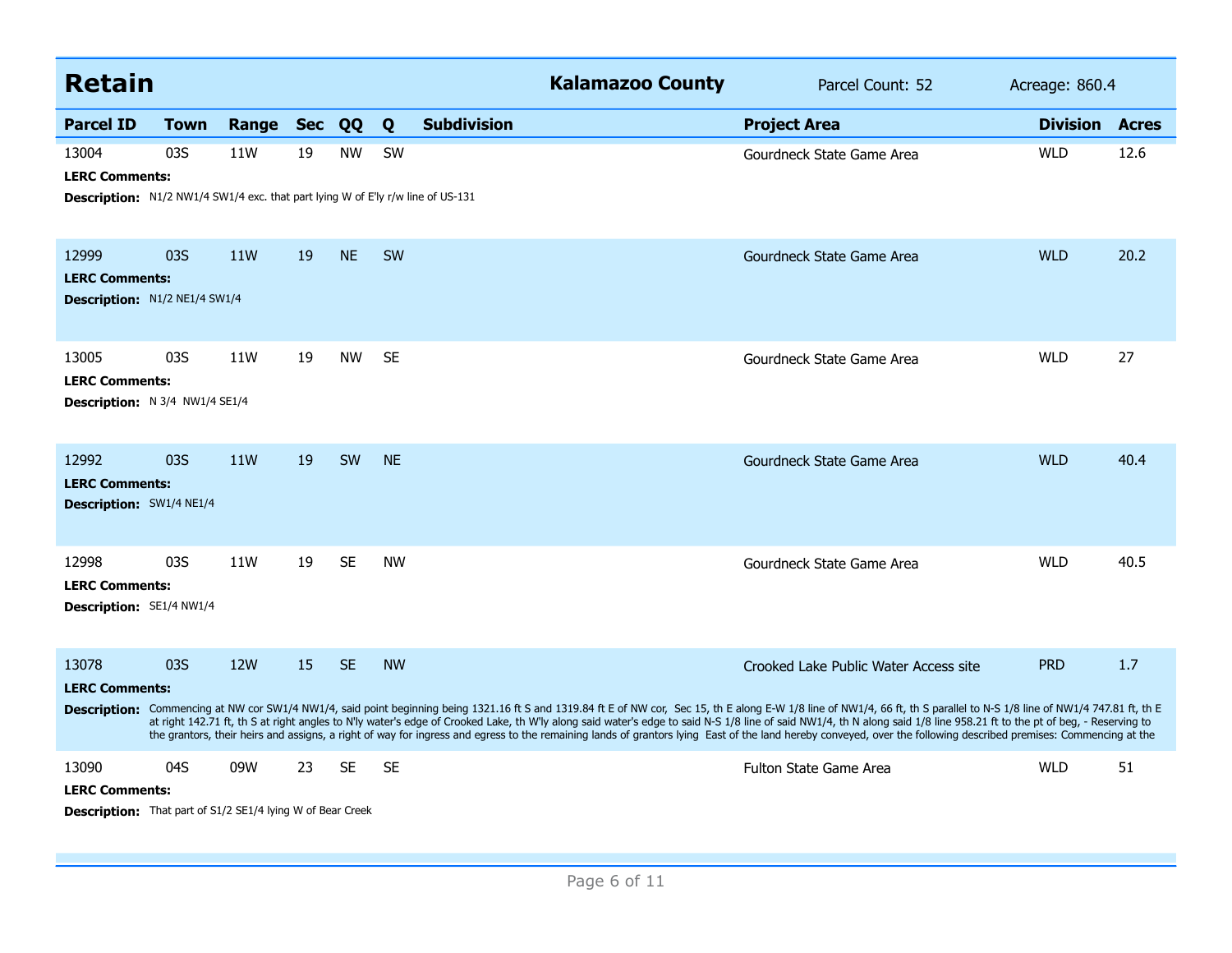| <b>Retain</b>                                                     |             |       |            |           |           |                    | <b>Kalamazoo County</b> | Parcel Count: 52              | Acreage: 860.4  |              |
|-------------------------------------------------------------------|-------------|-------|------------|-----------|-----------|--------------------|-------------------------|-------------------------------|-----------------|--------------|
| <b>Parcel ID</b>                                                  | <b>Town</b> | Range | <b>Sec</b> | QQ        | Q         | <b>Subdivision</b> |                         | <b>Project Area</b>           | <b>Division</b> | <b>Acres</b> |
| 13087<br><b>LERC Comments:</b><br>Description: NE1/4 NE1/4        | 04S         | 09W   | 23         | <b>NE</b> | <b>NE</b> |                    |                         | Fulton State Game Area        | <b>WLD</b>      | 40.2         |
| 13088<br><b>LERC Comments:</b><br>Description: SE1/4 NE1/4        | 04S         | 09W   | 23         | <b>SE</b> | <b>NE</b> |                    |                         | Fulton State Game Area        | <b>WLD</b>      | 40.3         |
| 13089<br><b>LERC Comments:</b><br><b>Description: NE1/4 SE1/4</b> | 04S         | 09W   | 23         | <b>NE</b> | <b>SE</b> |                    |                         | <b>Fulton State Game Area</b> | <b>WLD</b>      | 40.3         |
| 13091<br><b>LERC Comments:</b><br>Description: W 1/4 N1/2 NW1/4   | 04S         | 09W   | 24         | <b>NW</b> | <b>NW</b> |                    |                         | Fulton State Game Area        | <b>WLD</b>      | 19.8         |
| 13092<br><b>LERC Comments:</b><br>Description: NE1/4 NE1/4        | 04S         | 09W   | 26         | <b>NE</b> | <b>NE</b> |                    |                         | Fulton State Game Area        | <b>WLD</b>      | 40.6         |
| 13093<br><b>LERC Comments:</b><br>Description: NW1/4 NE1/4        | 04S         | 09W   | 26         | <b>NW</b> | <b>NE</b> |                    |                         | Fulton State Game Area        | <b>WLD</b>      | 40.5         |
| 13095<br><b>LERC Comments:</b><br><b>Description:</b> SE1/4 NE1/4 | 04S         | 09W   | 26         | <b>SE</b> | <b>NE</b> |                    |                         | Fulton State Game Area        | <b>WLD</b>      | 40.6         |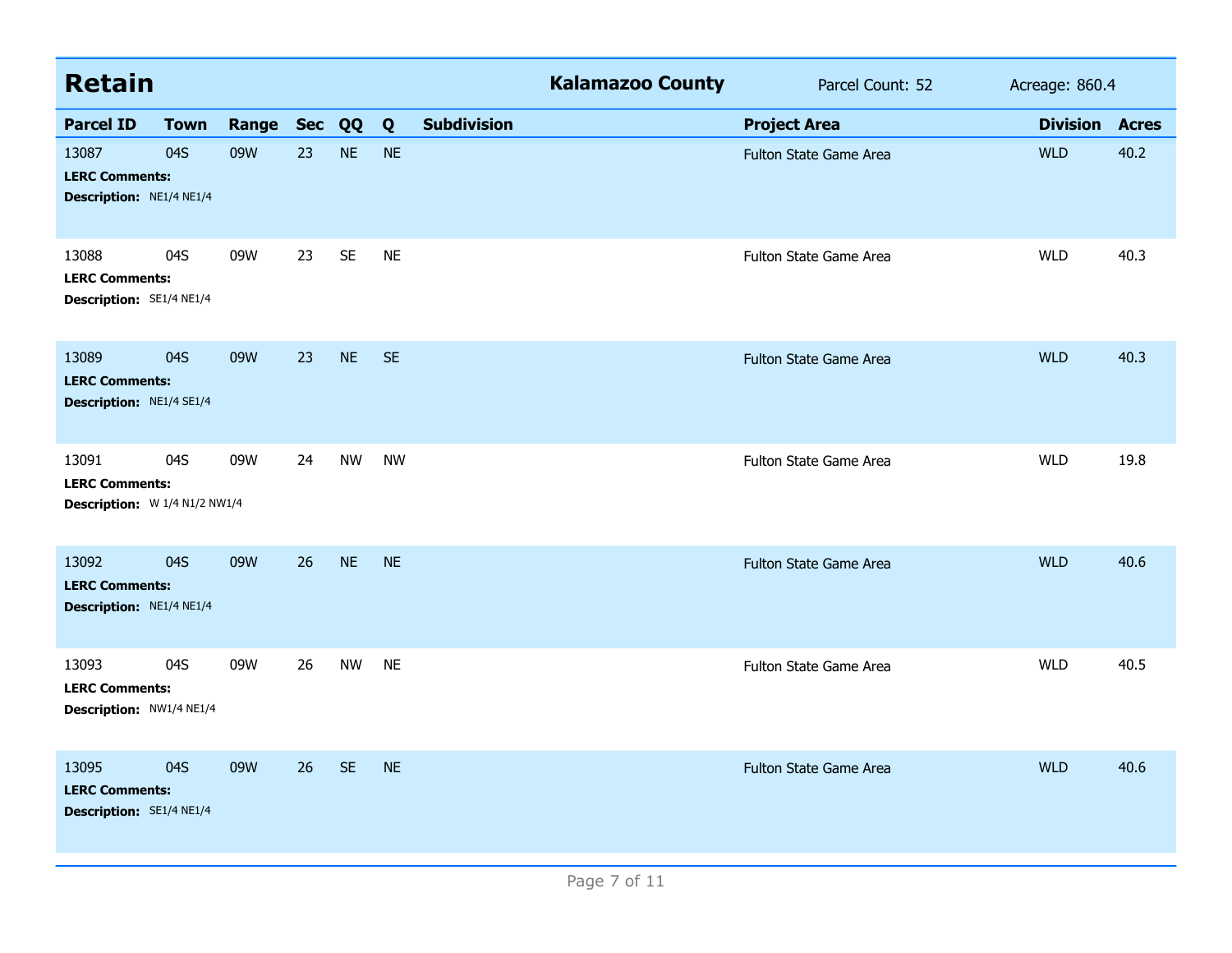| <b>Retain</b>                                                     |             |              |    |           |           |                    | <b>Kalamazoo County</b> | Parcel Count: 52       | Acreage: 860.4  |              |
|-------------------------------------------------------------------|-------------|--------------|----|-----------|-----------|--------------------|-------------------------|------------------------|-----------------|--------------|
| <b>Parcel ID</b>                                                  | <b>Town</b> | Range Sec QQ |    |           | Q         | <b>Subdivision</b> |                         | <b>Project Area</b>    | <b>Division</b> | <b>Acres</b> |
| 13094<br><b>LERC Comments:</b><br>Description: SW1/4 NE1/4        | 04S         | 09W          | 26 | SW        | <b>NE</b> |                    |                         | Fulton State Game Area | <b>WLD</b>      | 40.6         |
| 13100<br><b>LERC Comments:</b><br>Description: NE1/4 SE1/4        | 04S         | 09W          | 26 | <b>NE</b> | <b>SE</b> |                    |                         | Fulton State Game Area | <b>WLD</b>      | 40.7         |
| 13101<br><b>LERC Comments:</b><br>Description: NW1/4 SE1/4        | 04S         | 09W          | 26 | <b>NW</b> | <b>SE</b> |                    |                         | Fulton State Game Area | <b>WLD</b>      | 40.7         |
| 13096<br><b>LERC Comments:</b><br>Description: NE1/4 SW1/4        | 04S         | 09W          | 26 | <b>NE</b> | SW        |                    |                         | Fulton State Game Area | <b>WLD</b>      | 40.7         |
| 13097<br><b>LERC Comments:</b><br>Description: NW1/4 SW1/4        | 04S         | 09W          | 26 | <b>NW</b> | SW        |                    |                         | Fulton State Game Area | <b>WLD</b>      | 40.6         |
| 13103<br><b>LERC Comments:</b><br><b>Description: SE1/4 SE1/4</b> | 04S         | 09W          | 26 | <b>SE</b> | <b>SE</b> |                    |                         | Fulton State Game Area | <b>WLD</b>      | 40.8         |
| 13102<br><b>LERC Comments:</b><br>Description: SW1/4 SE1/4        | 04S         | 09W          | 26 | SW        | <b>SE</b> |                    |                         | Fulton State Game Area | <b>WLD</b>      | 40.7         |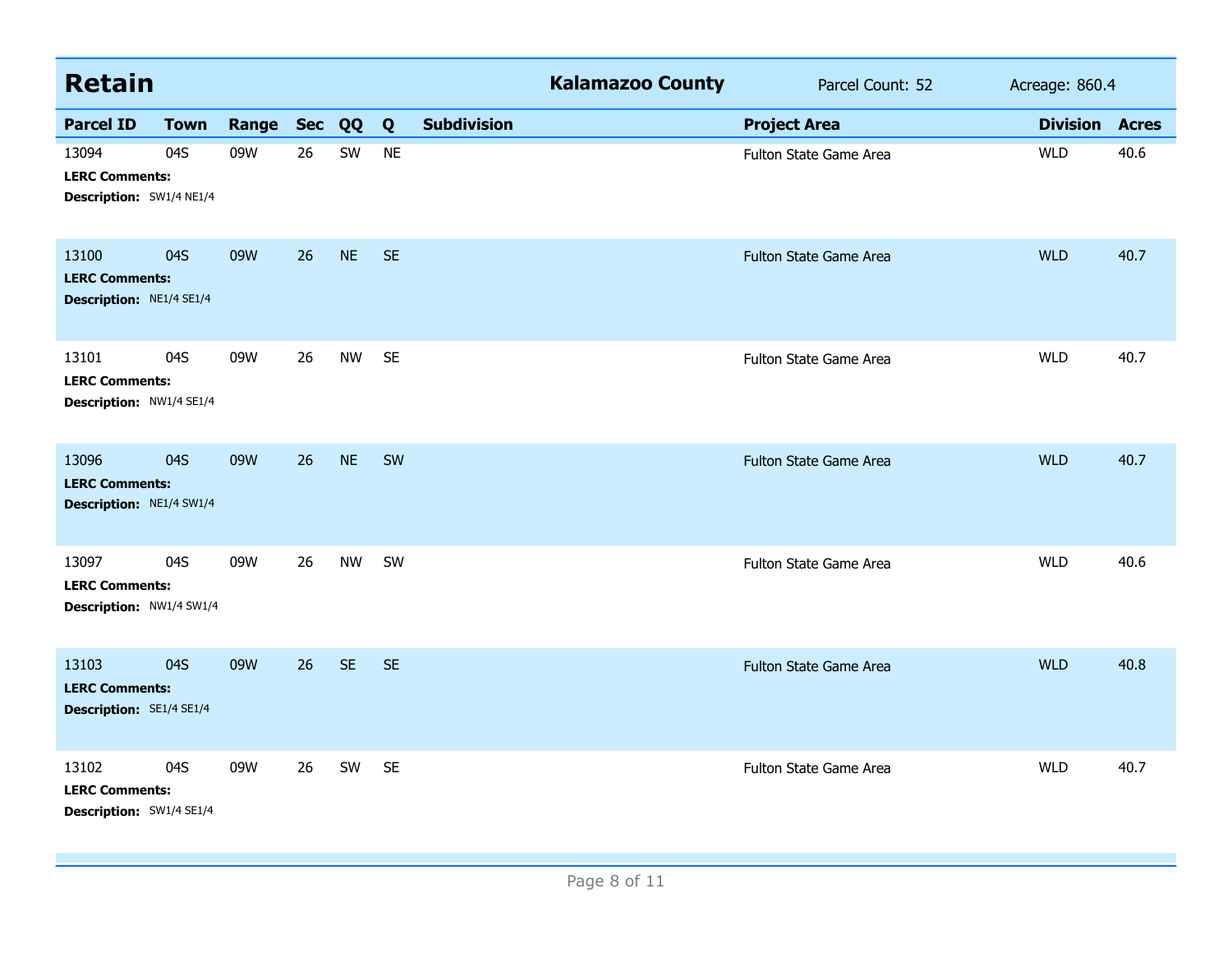| <b>Retain</b>                                                     |             |       |            |           |           |                    | <b>Kalamazoo County</b> | Parcel Count: 52                                                                                                                                                                                                        | Acreage: 860.4  |              |
|-------------------------------------------------------------------|-------------|-------|------------|-----------|-----------|--------------------|-------------------------|-------------------------------------------------------------------------------------------------------------------------------------------------------------------------------------------------------------------------|-----------------|--------------|
| <b>Parcel ID</b>                                                  | <b>Town</b> | Range | <b>Sec</b> | QQ        | Q         | <b>Subdivision</b> |                         | <b>Project Area</b>                                                                                                                                                                                                     | <b>Division</b> | <b>Acres</b> |
| 13099<br><b>LERC Comments:</b><br><b>Description:</b> SE1/4 SW1/4 | 04S         | 09W   | 26         | SE.       | <b>SW</b> |                    |                         | <b>Fulton State Game Area</b>                                                                                                                                                                                           | <b>WLD</b>      | 40.7         |
| 13098<br><b>LERC Comments:</b><br><b>Description: SW1/4 SW1/4</b> | 04S         | 09W   | 26         | SW        | <b>SW</b> |                    |                         | Fulton State Game Area                                                                                                                                                                                                  | <b>WLD</b>      | 40.7         |
| 13128<br><b>LERC Comments:</b>                                    | 04S         | 11W   | 04         | <b>NE</b> | <b>NE</b> |                    |                         | Gourdneck State Game Area<br>Description: Beginning at a point 38 rds 6 lks S of the NW cor of NE1/4 of NE1/4 Sec 4 th N 9 rds th SE'ly to a point 7 rds E of the point of begin th W 7 rods to the point of beginning. | <b>WLD</b>      | 0.2          |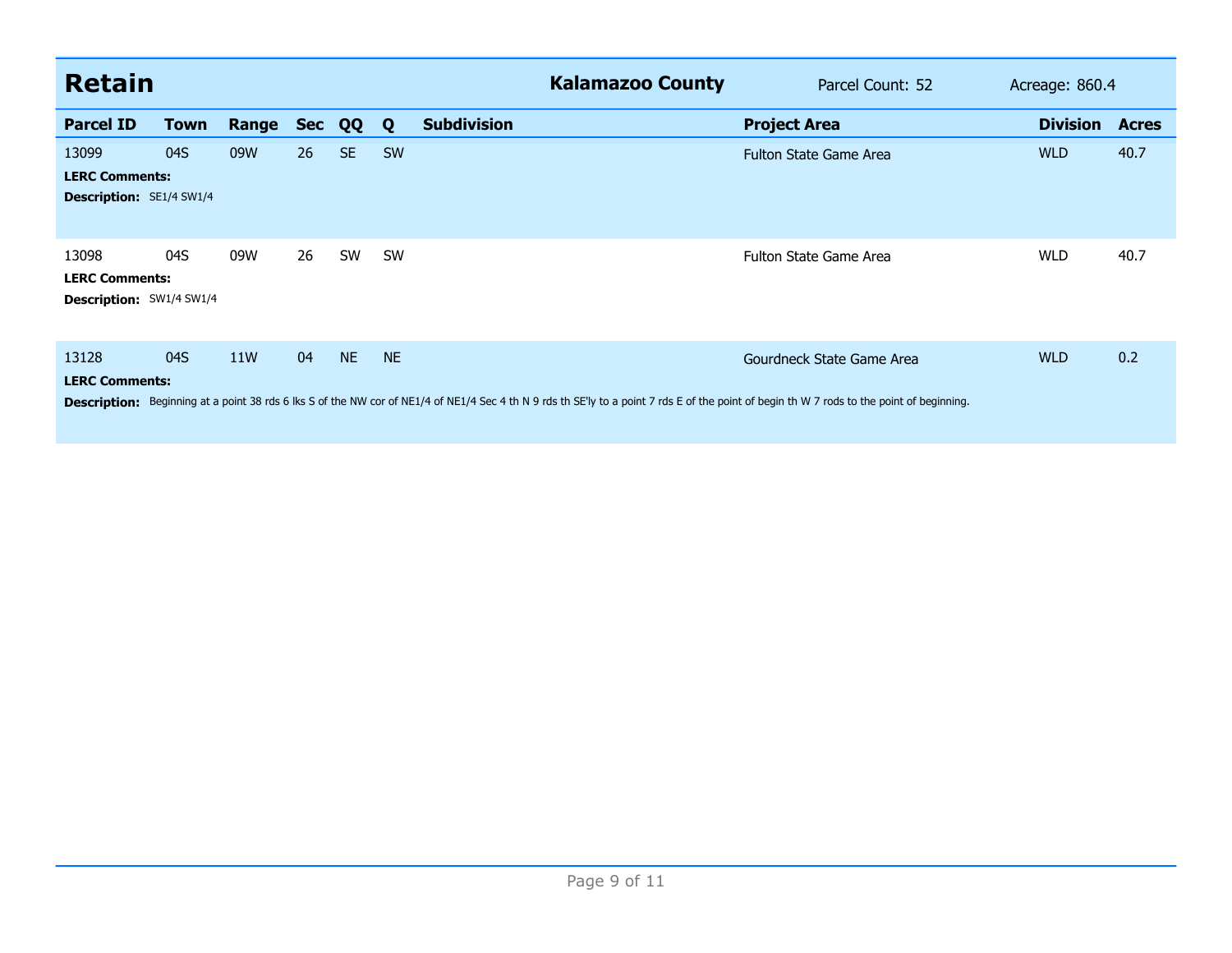| <b>Alternate Conservation Owner</b>                                                          |             |                 |            |           |           |                    | <b>Kalamazoo County</b><br>Parcel Count: 5                                                                                                                                                                                                                                                                                                                                                                                                                                                                                                                                                                                                                         | Acreage: 29.8   |              |
|----------------------------------------------------------------------------------------------|-------------|-----------------|------------|-----------|-----------|--------------------|--------------------------------------------------------------------------------------------------------------------------------------------------------------------------------------------------------------------------------------------------------------------------------------------------------------------------------------------------------------------------------------------------------------------------------------------------------------------------------------------------------------------------------------------------------------------------------------------------------------------------------------------------------------------|-----------------|--------------|
| <b>Parcel ID</b>                                                                             | <b>Town</b> | Range           | <b>Sec</b> | QQ        | Q         | <b>Subdivision</b> | <b>Project Area</b>                                                                                                                                                                                                                                                                                                                                                                                                                                                                                                                                                                                                                                                | <b>Division</b> | <b>Acres</b> |
| 2022513<br><b>LERC Comments:</b><br>Description: Island in Portage Lake (CCN 005)            | 02S         | 09W             | 34         | <b>NE</b> | <b>NW</b> |                    |                                                                                                                                                                                                                                                                                                                                                                                                                                                                                                                                                                                                                                                                    |                 | 1.5          |
| 12956<br><b>LERC Comments:</b>                                                               | 02S         | 11 <sub>W</sub> | 24         | <b>NE</b> | <b>NW</b> |                    | Description: All that part of a parcel of land in Sec 24 desc as: Beg at a pt on the N & S 1/4 line of said Sec 24, which is 1608.64 ft N of the center of said Sec 24; th S 75d30' W a distance of 458.11 ft to the pt of cur<br>of a 5629.65 ft radius curve to the right (chord bearing S 79d44'12" W) th W'ly along the arc of said curve a distance of 832.53 ft; th along the E bank of the Kalamazoo River old Channel S 10d52'11" E a<br>distance of 440.67 ft; th along said bank S 46d22'56" W a distance of 258.54 ft; th S 5d12' E a distance of 80 ft to the S bank of relocated Kalamazoo River Channel; th N 84d48' Ea distance of 722.85 ft to the | <b>PRD</b>      | 25.5         |
| 2022518<br><b>LERC Comments:</b><br><b>Description:</b> Island in Pickerel Lake (CCN 013)    | 03S         | 10W             | 33         | <b>NW</b> | <b>SW</b> |                    |                                                                                                                                                                                                                                                                                                                                                                                                                                                                                                                                                                                                                                                                    | <b>PRD</b>      | 0.8          |
| 2022519<br><b>LERC Comments:</b><br><b>Description:</b> Island in Pine Island Lake (CCN 018) | 03S         | <b>12W</b>      | 17         | <b>NE</b> | <b>SE</b> |                    |                                                                                                                                                                                                                                                                                                                                                                                                                                                                                                                                                                                                                                                                    | <b>PRD</b>      | 0.2          |
| 2022520<br><b>LERC Comments:</b><br><b>Description:</b> Island in Pine Island Lake (CCN 019) | 03S         | 12W             | 17         | <b>SE</b> | <b>SE</b> |                    |                                                                                                                                                                                                                                                                                                                                                                                                                                                                                                                                                                                                                                                                    | <b>PRD</b>      | 1.8          |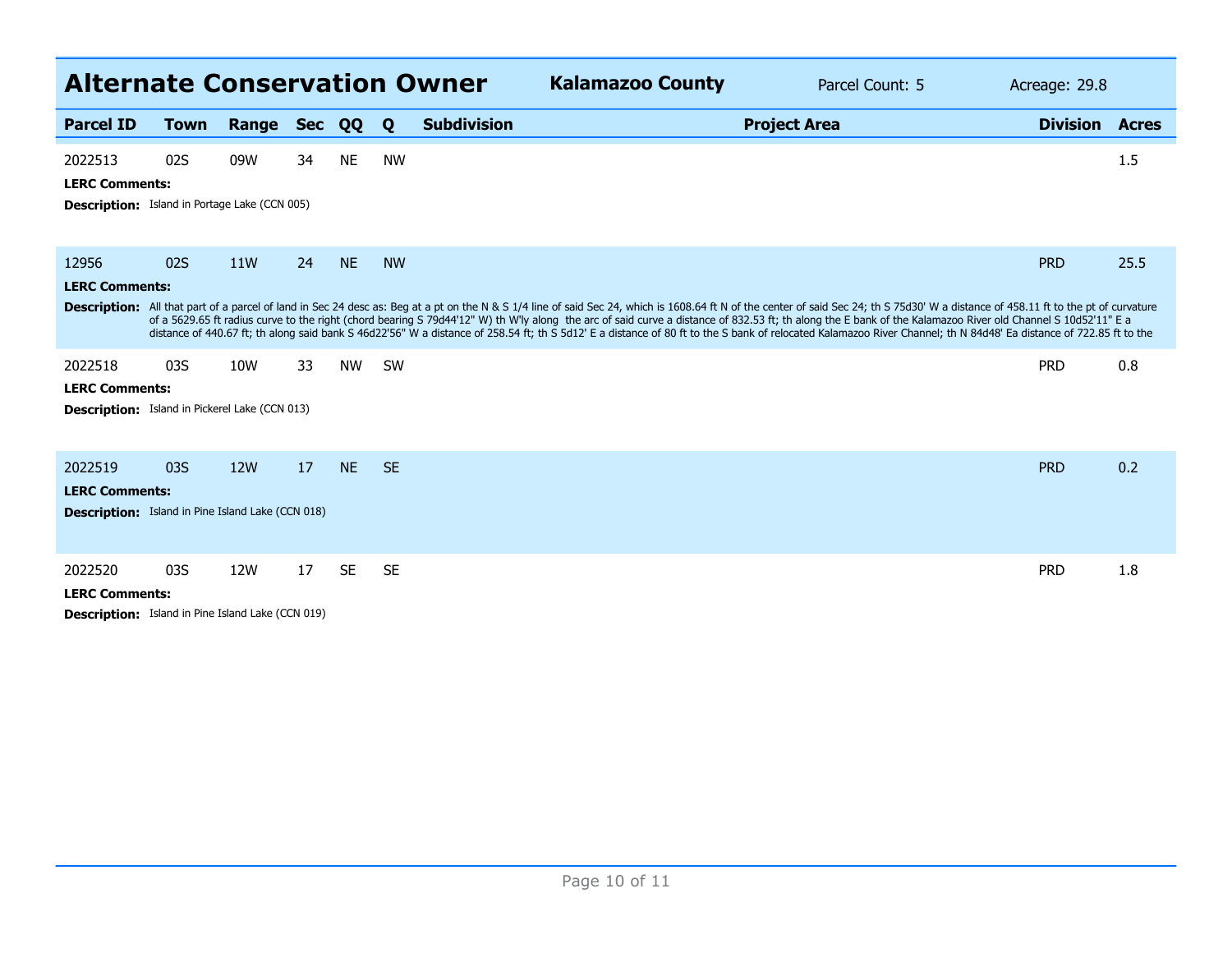| <b>Dispose</b>        |      |                |    |       |  |                    | <b>Kalamazoo County</b> | Parcel Count: 1 | Acreage: 0.3    |              |
|-----------------------|------|----------------|----|-------|--|--------------------|-------------------------|-----------------|-----------------|--------------|
| <b>Parcel ID</b>      | Town | Range Sec QQ Q |    |       |  | <b>Subdivision</b> | <b>Project Area</b>     |                 | <b>Division</b> | <b>Acres</b> |
| 1054579               | 02S  | 11W            | 23 | NE SW |  |                    |                         |                 |                 | 0.3          |
| <b>LERC Comments:</b> |      |                |    |       |  |                    |                         |                 |                 |              |

Description: Com on S li Lake St at int of W li C & KT RR row NWLY 111.04 ft S 163.52 ft E at rt ang 110 ft to W li C & KT RR row N 148.7 ft to beg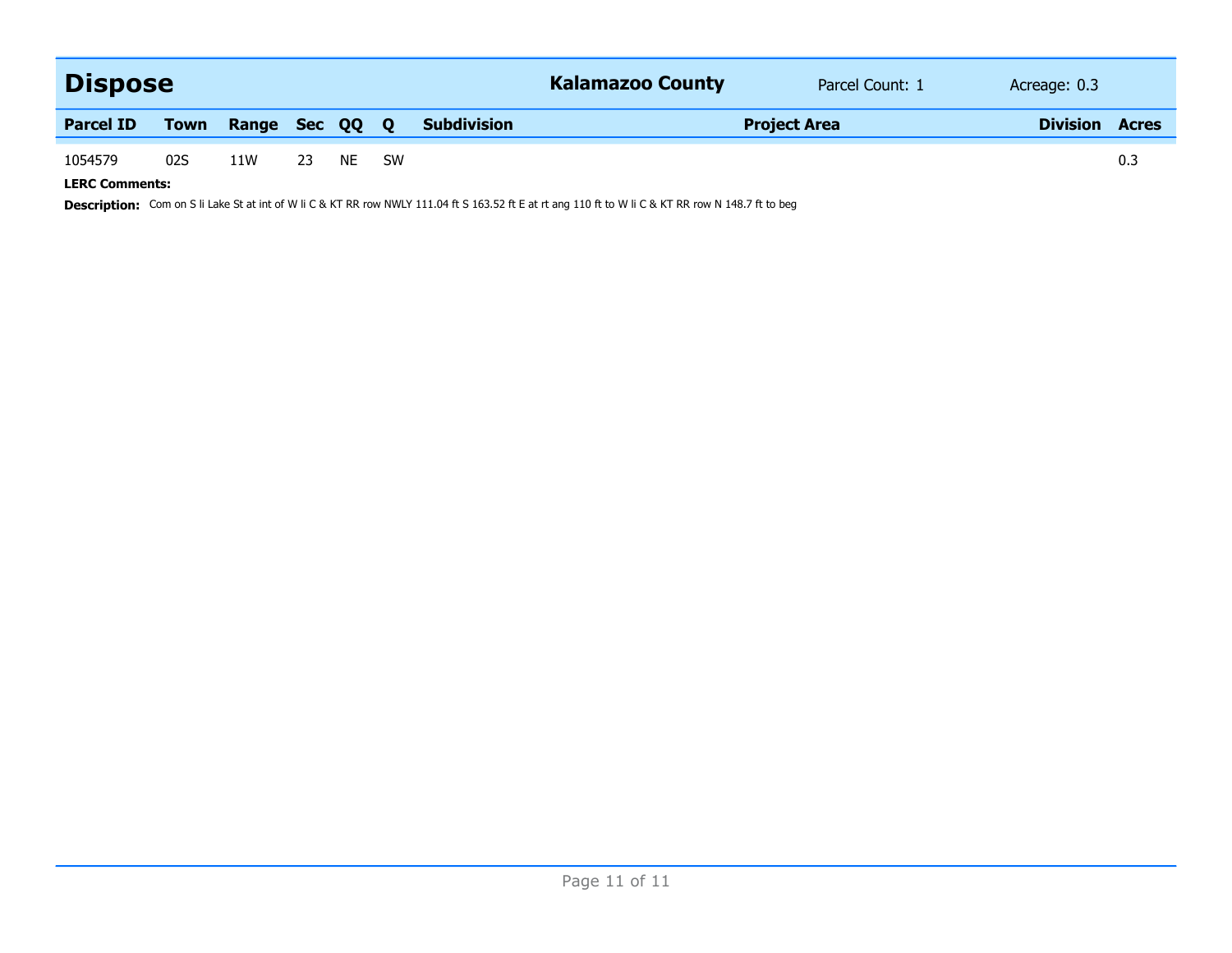## State Land Review Parcels Report Luce County

Michigan Department of Natural Resources

| <b>Review Decision</b>       | <b>Parcel</b><br><b>Count</b> | <b>Approximate</b><br><b>Acres</b> |
|------------------------------|-------------------------------|------------------------------------|
| Retain                       | 43                            | 1,428.6                            |
| Alternate Conservation Owner |                               |                                    |
| Exchange                     |                               | 278.9                              |
| Dispose                      | 17                            | 443.8                              |



08/03/2021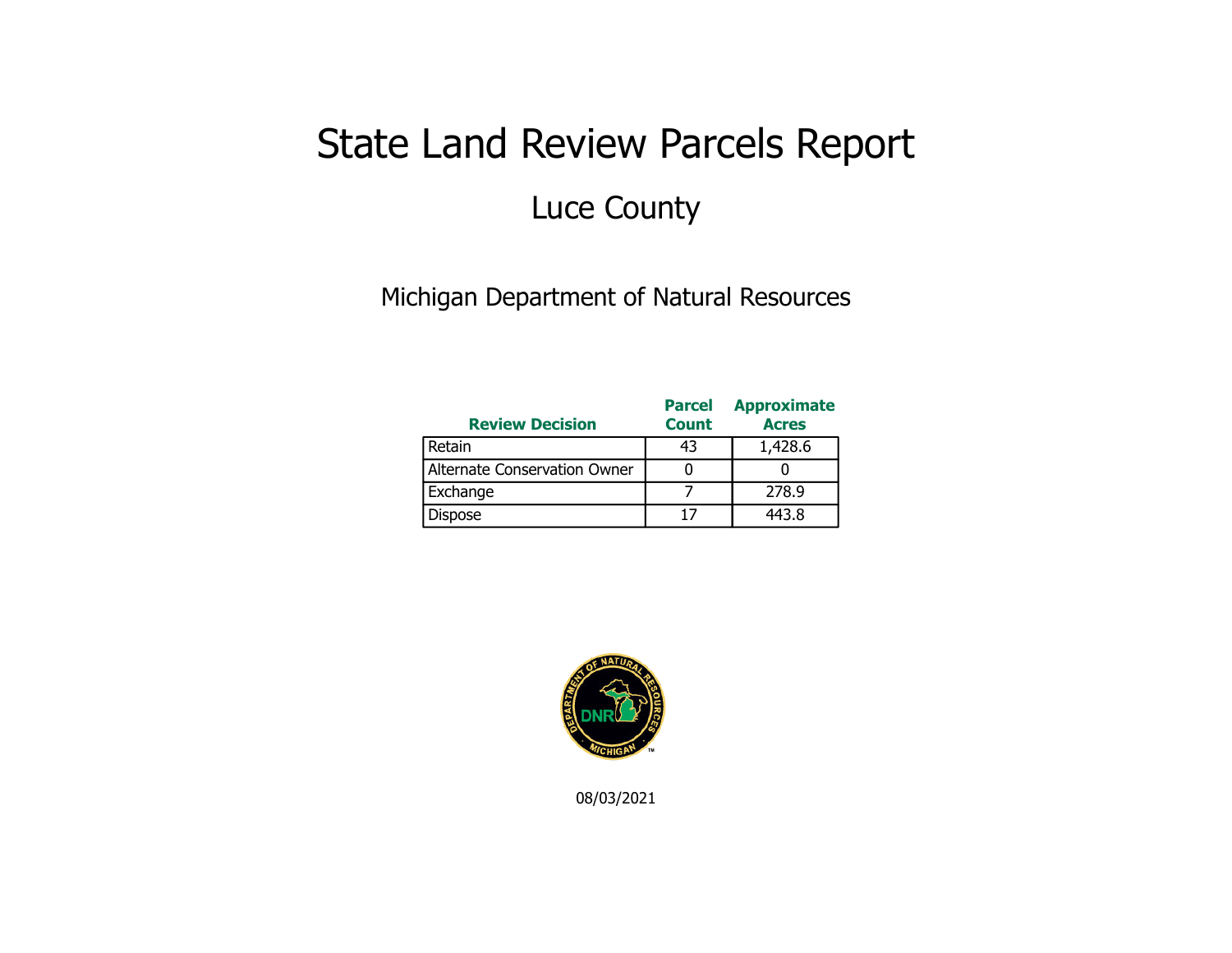| <b>Retain</b>                                                                                     |             |            |        |           |           |                                                                                               | <b>Luce County</b> | Parcel Count: 43                | Acreage: 1,428.6      |      |
|---------------------------------------------------------------------------------------------------|-------------|------------|--------|-----------|-----------|-----------------------------------------------------------------------------------------------|--------------------|---------------------------------|-----------------------|------|
| <b>Parcel ID</b>                                                                                  | <b>Town</b> | Range      | Sec QQ |           | Q         | <b>Subdivision</b>                                                                            |                    | <b>Project Area</b>             | <b>Division Acres</b> |      |
| 26120<br><b>LERC Comments:</b><br><b>Description:</b> W 5.60 A of the NE1/4 NW1/4                 | 45N         | 10W        | 09     | <b>NE</b> | <b>NW</b> |                                                                                               |                    |                                 | <b>FRD</b>            | 5    |
| 26119<br><b>LERC Comments:</b>                                                                    | <b>45N</b>  | <b>10W</b> | 09     | <b>NE</b> | <b>NW</b> | Description: NE1/4 of NW1/4 except S1/2 of SE1/4 NE1/4 of NW1/4, also except the W 5.60 acres |                    |                                 | <b>FRD</b>            | 35   |
| 2033209<br><b>LERC Comments:</b><br><b>Description:</b> The South 1/2 of the SW 1/4 of the NW 1/4 | <b>45N</b>  | 10W        | 12     | SW        | <b>NW</b> |                                                                                               |                    |                                 | <b>FRD</b>            | 19.9 |
| 26168<br><b>LERC Comments:</b><br>Description: NW1/4 SE1/4                                        | <b>45N</b>  | <b>10W</b> | 22     | <b>NW</b> | <b>SE</b> |                                                                                               |                    | Newberry Forest Management Unit | <b>FRD</b>            | 40.1 |
| 26167<br><b>LERC Comments:</b><br>Description: NE1/4 SW1/4                                        | 45N         | <b>10W</b> | 22     | <b>NE</b> | SW        |                                                                                               |                    | Newberry Forest Management Unit | <b>FRD</b>            | 40.1 |
| 26172<br><b>LERC Comments:</b><br>Description: NE1/4 SW1/4                                        | <b>45N</b>  | <b>10W</b> | 23     | <b>NE</b> | SW        |                                                                                               |                    | Newberry Forest Management Unit | <b>FRD</b>            | 40   |
| 26173<br><b>LERC Comments:</b><br>Description: NW1/4 SW1/4                                        | 45N         | <b>10W</b> | 23     | <b>NW</b> | SW        |                                                                                               |                    | Newberry Forest Management Unit | <b>FRD</b>            | 40.1 |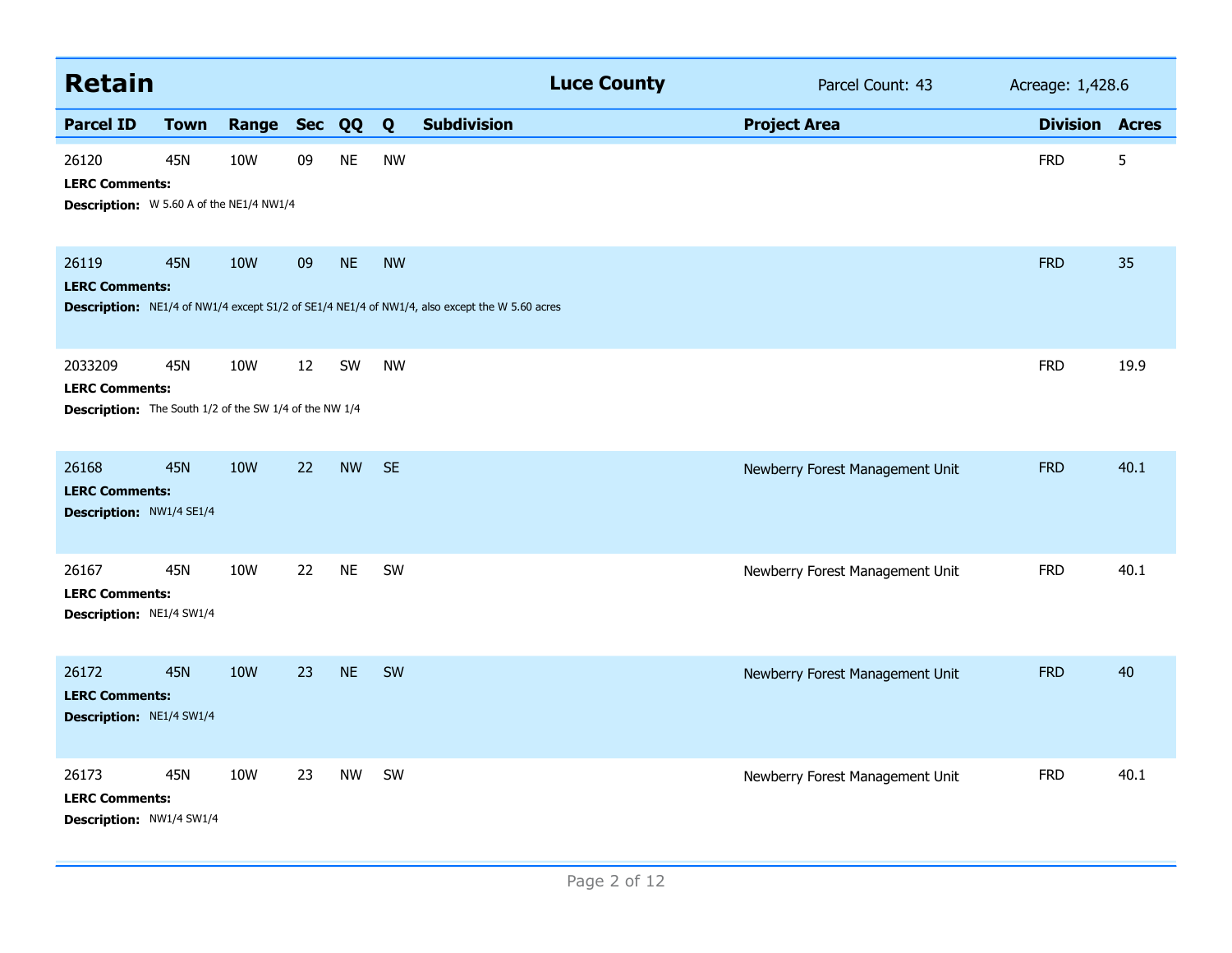| <b>Retain</b>                                                                       |             |              |                   |           |           |                    | <b>Luce County</b> | Parcel Count: 43                       | Acreage: 1,428.6 |              |
|-------------------------------------------------------------------------------------|-------------|--------------|-------------------|-----------|-----------|--------------------|--------------------|----------------------------------------|------------------|--------------|
| <b>Parcel ID</b>                                                                    | <b>Town</b> | Range Sec QQ |                   |           | Q         | <b>Subdivision</b> |                    | <b>Project Area</b>                    | <b>Division</b>  | <b>Acres</b> |
| 26262<br><b>LERC Comments:</b><br>Description: NE1/4 NW1/4                          | <b>45N</b>  | <b>10W</b>   | 33                | <b>NE</b> | <b>NW</b> |                    |                    | Newberry Forest Management Unit        | <b>FRD</b>       | 39.9         |
| 26261<br><b>LERC Comments:</b><br>Description: NW1/4 NE1/4                          | 45N         | 10W          | 33                | <b>NW</b> | <b>NE</b> |                    |                    | Newberry Forest Management Unit        | <b>FRD</b>       | 39.9         |
| 26635<br><b>LERC Comments:</b><br><b>Description:</b> W 10 acres Lot 4 (N1/2 NW1/4) | <b>45N</b>  | <b>12W</b>   | 34                | <b>NW</b> | <b>NW</b> |                    |                    | Manistee Lake Public Water Access Site | <b>FRD</b>       | 7.2          |
| 26648<br><b>LERC Comments:</b><br>Description: Lot 4 (SE1/4 NW1/4 E of riv)         | 46N         | 08W          | 12                | <b>SE</b> | <b>NW</b> |                    |                    | Newberry Forest Management Unit        | <b>FRD</b>       | 19.8         |
| 26649<br><b>LERC Comments:</b><br><b>Description:</b> Lot 5 (NE1/4 SW1/4 E of riv)  | <b>46N</b>  | 08W          | 12                | <b>NE</b> | <b>SW</b> |                    |                    | Newberry Forest Management Unit        | <b>FRD</b>       | 28.9         |
| 26650<br><b>LERC Comments:</b><br><b>Description:</b> Lot 8 (SE1/4 SW1/4 E of riv)  | 46N         | 08W          | $12 \overline{ }$ | <b>SE</b> | SW        |                    |                    | Newberry Forest Management Unit        | <b>FRD</b>       | 23.5         |
| 26653<br><b>LERC Comments:</b><br><b>Description:</b> Lot 1 (NE1/4 NW1/4 E of riv)  | <b>46N</b>  | 08W          | 13                | <b>NE</b> | <b>NW</b> |                    |                    | Newberry Forest Management Unit        | <b>FRD</b>       | 21.4         |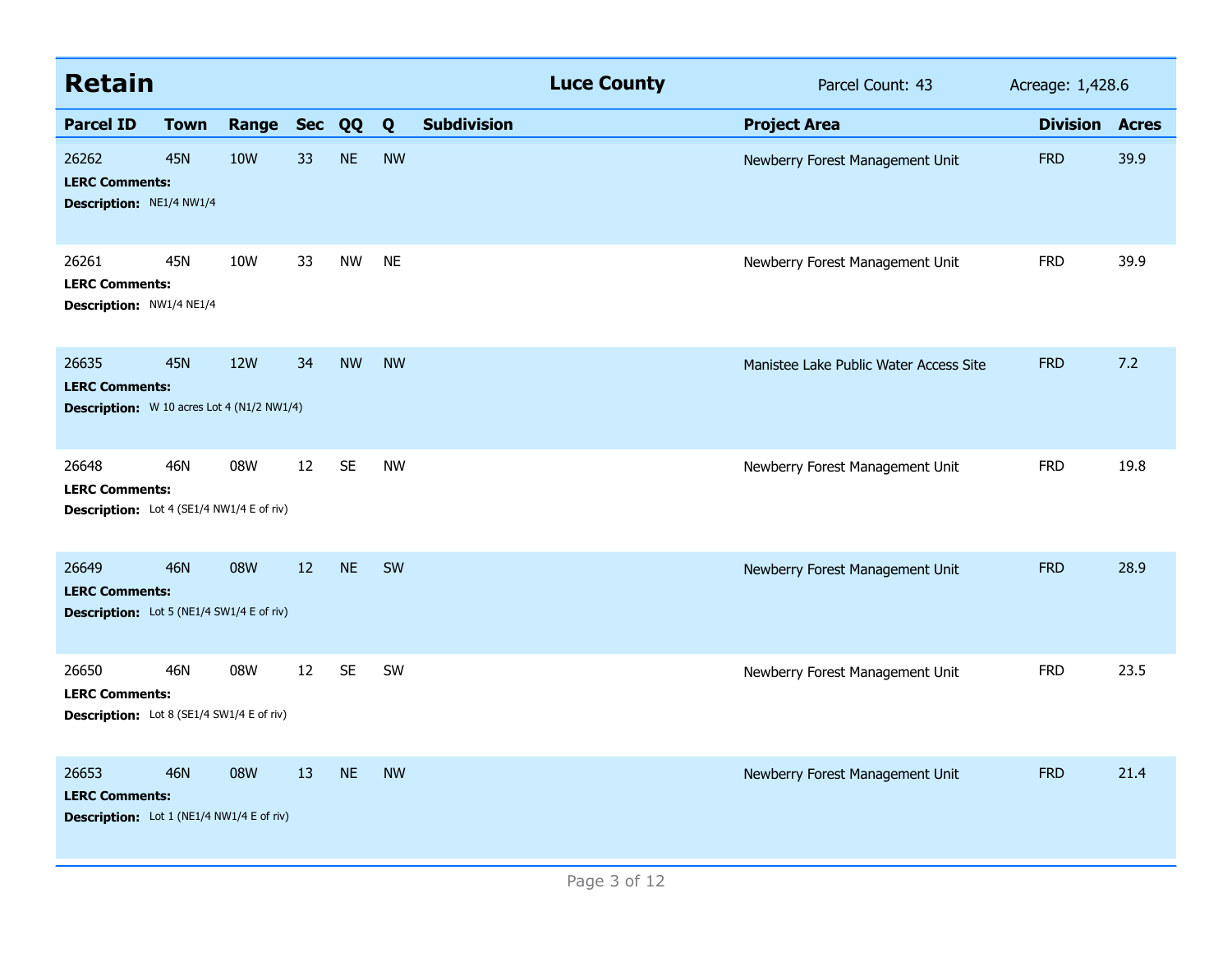| <b>Retain</b>                                                                                                              |             |            |                                 |            |           |                    | <b>Luce County</b> | Parcel Count: 43                | Acreage: 1,428.6      |      |
|----------------------------------------------------------------------------------------------------------------------------|-------------|------------|---------------------------------|------------|-----------|--------------------|--------------------|---------------------------------|-----------------------|------|
| <b>Parcel ID</b>                                                                                                           | <b>Town</b> | Range      | Sec QQ                          |            | Q         | <b>Subdivision</b> |                    | <b>Project Area</b>             | <b>Division Acres</b> |      |
| 46N<br>08W<br>15<br><b>NW</b><br>SW<br>26668<br><b>LERC Comments:</b><br><b>Description:</b> Lot 7 (W1/2 SW1/4 E of River) |             |            | Newberry Forest Management Unit | <b>FRD</b> | 65.3      |                    |                    |                                 |                       |      |
| 26666<br><b>LERC Comments:</b><br><b>Description:</b> Lot 5                                                                | <b>46N</b>  | 08W        | 15                              | SW         | <b>NW</b> |                    |                    | Newberry Forest Management Unit | <b>FRD</b>            | 35   |
| 26667<br><b>LERC Comments:</b><br>Description: Lot 6 (NW1/4 SW1/4 of riv)                                                  | 46N         | 08W        | 15                              | <b>NW</b>  | SW        |                    |                    | Newberry Forest Management Unit | <b>FRD</b>            | 5.2  |
| 28387<br><b>LERC Comments:</b><br>Description: NW1/4 NE1/4                                                                 | <b>46N</b>  | <b>12W</b> | 22                              | <b>NW</b>  | <b>NE</b> |                    |                    | Newberry Forest Management Unit | <b>FRD</b>            | 40.1 |
| 28453<br><b>LERC Comments:</b><br>Description: NE1/4 NE1/4                                                                 | 46N         | <b>12W</b> | 27                              | <b>NE</b>  | <b>NE</b> |                    |                    | Newberry Forest Management Unit | <b>FRD</b>            | 38.9 |
| 28623<br><b>LERC Comments:</b><br><b>Description:</b> Lot 6 (NW1/4 SE1/4 W of River)                                       | <b>47N</b>  | 08W        | 10                              | <b>NW</b>  | <b>SE</b> |                    |                    | Newberry Forest Management Unit | <b>FRD</b>            | 29.3 |
| 28626<br><b>LERC Comments:</b><br>Description: SW1/4 SE1/4                                                                 | 47N         | 08W        | 15                              | SW         | <b>SE</b> |                    |                    | Newberry Forest Management Unit | <b>FRD</b>            | 40.6 |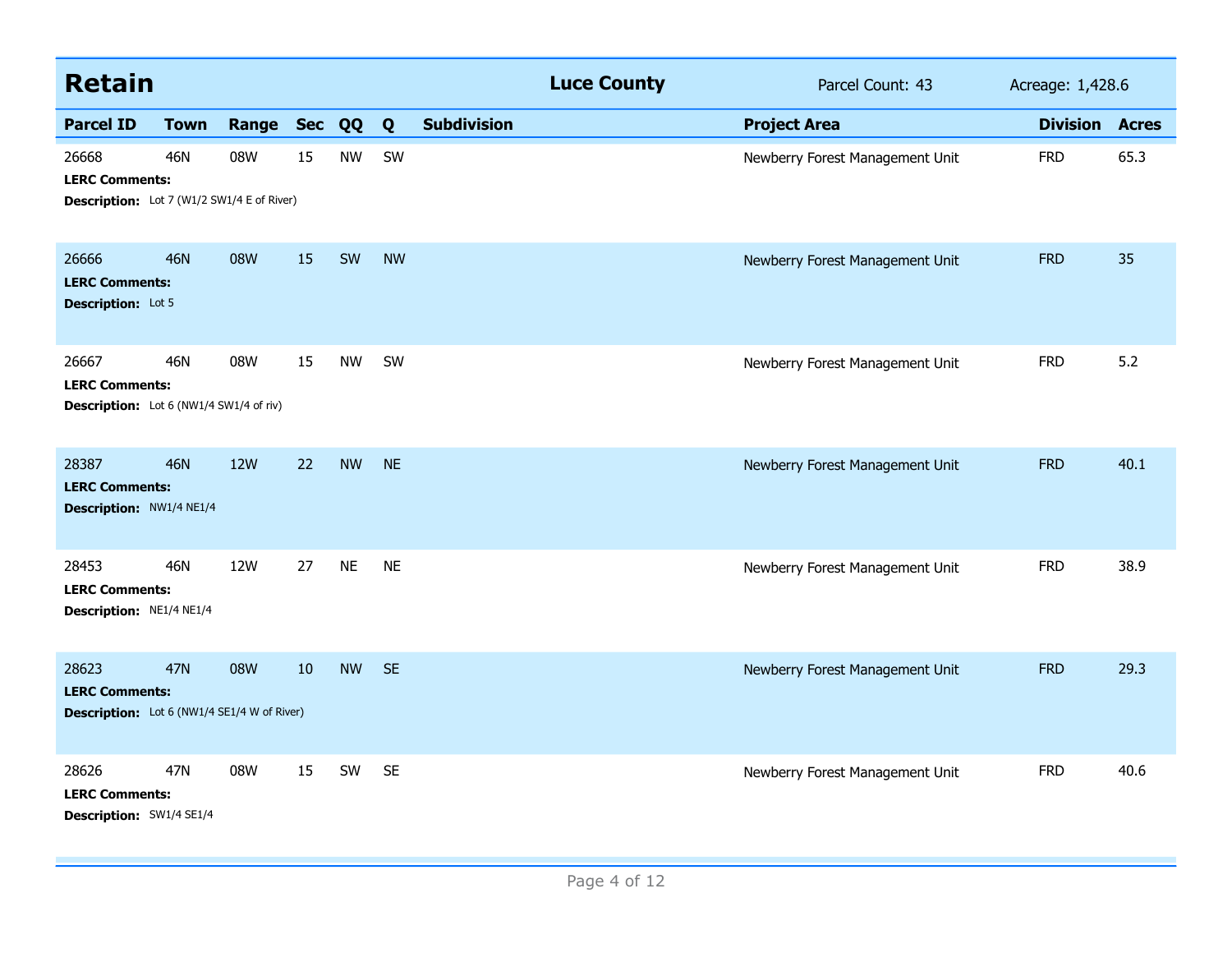| <b>Retain</b>                                                     |             |           |    |           |           |                    | <b>Luce County</b> | Parcel Count: 43                | Acreage: 1,428.6 |              |
|-------------------------------------------------------------------|-------------|-----------|----|-----------|-----------|--------------------|--------------------|---------------------------------|------------------|--------------|
| <b>Parcel ID</b>                                                  | <b>Town</b> | Range Sec |    | QQ        | Q         | <b>Subdivision</b> |                    | <b>Project Area</b>             | <b>Division</b>  | <b>Acres</b> |
| 28625<br><b>LERC Comments:</b><br><b>Description:</b> SE1/4 SW1/4 | <b>47N</b>  | 08W       | 15 | <b>SE</b> | SW        |                    |                    | Newberry Forest Management Unit | <b>FRD</b>       | 40.5         |
| 28690<br><b>LERC Comments:</b><br>Description: NE1/4 NE1/4        | 47N         | 08W       | 21 | <b>NE</b> | <b>NE</b> |                    |                    | Newberry Forest Management Unit | <b>FRD</b>       | 39.6         |
| 28692<br><b>LERC Comments:</b><br>Description: SE1/4 NE1/4        | <b>47N</b>  | 08W       | 21 | <b>SE</b> | <b>NE</b> |                    |                    | Newberry Forest Management Unit | <b>FRD</b>       | 39.6         |
| 28691<br><b>LERC Comments:</b><br>Description: SW1/4 NE1/4        | 47N         | 08W       | 21 | SW        | <b>NE</b> |                    |                    | Newberry Forest Management Unit | <b>FRD</b>       | 39.6         |
| 28696<br><b>LERC Comments:</b><br>Description: NW1/4 SE1/4        | <b>47N</b>  | 08W       | 21 | <b>NW</b> | <b>SE</b> |                    |                    | Newberry Forest Management Unit | <b>FRD</b>       | 39.6         |
| 28695<br><b>LERC Comments:</b><br>Description: NE1/4 SE1/4        | 47N         | 08W       | 21 | <b>NE</b> | <b>SE</b> |                    |                    | Newberry Forest Management Unit | <b>FRD</b>       | 39.6         |
| 28699<br><b>LERC Comments:</b><br>Description: NE1/4 NW1/4        | <b>47N</b>  | 08W       | 22 | <b>NE</b> | <b>NW</b> |                    |                    | Newberry Forest Management Unit | <b>FRD</b>       | 39.9         |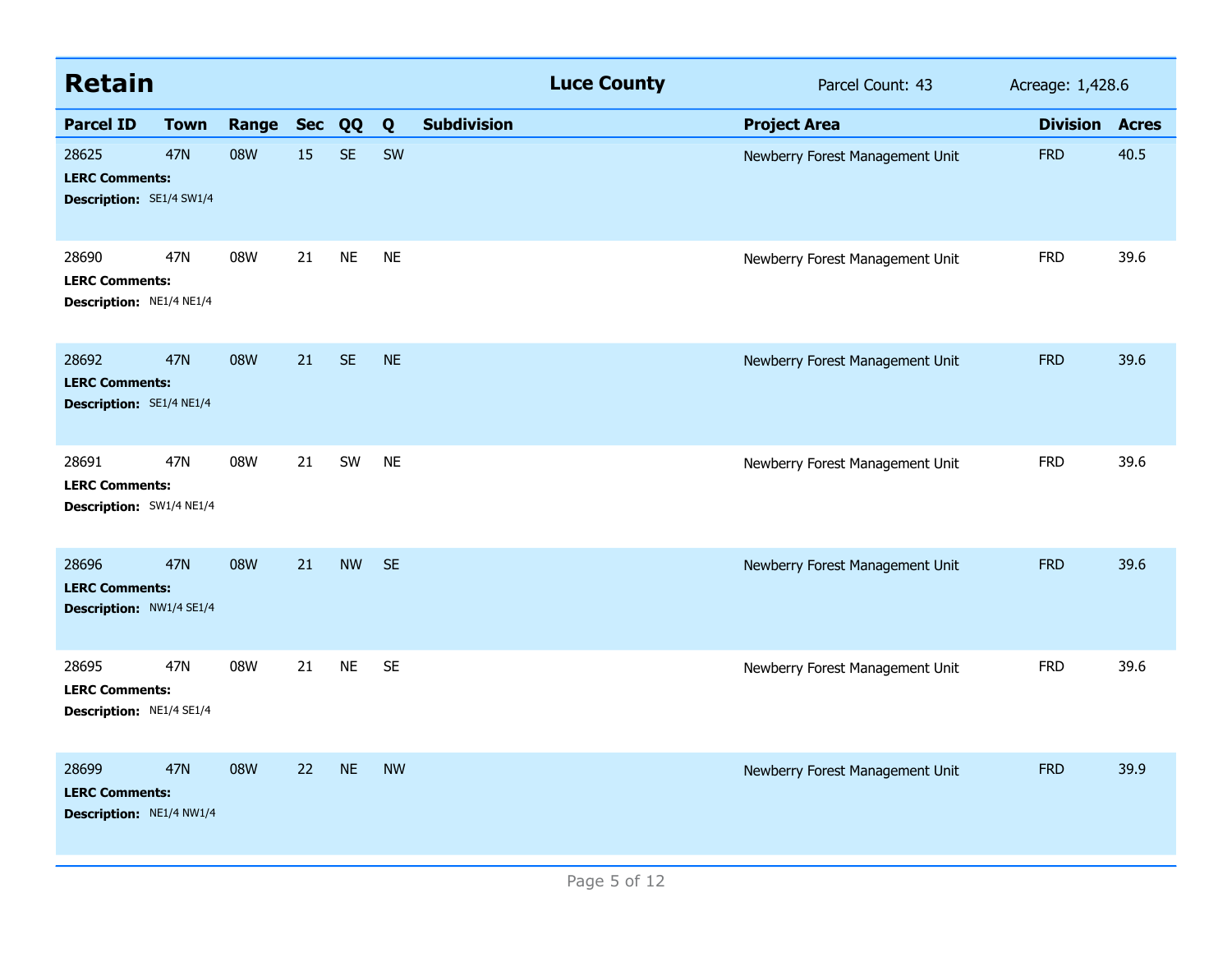| <b>Retain</b>                                              |             |       |                 |           |           |                    | <b>Luce County</b> | Parcel Count: 43                | Acreage: 1,428.6 |              |
|------------------------------------------------------------|-------------|-------|-----------------|-----------|-----------|--------------------|--------------------|---------------------------------|------------------|--------------|
| <b>Parcel ID</b>                                           | <b>Town</b> | Range | <b>Sec</b>      | QQ        | Q         | <b>Subdivision</b> |                    | <b>Project Area</b>             | <b>Division</b>  | <b>Acres</b> |
| 28700<br><b>LERC Comments:</b><br>Description: NW1/4 NW1/4 | 47N         | 08W   | 22              | <b>NW</b> | <b>NW</b> |                    |                    | Newberry Forest Management Unit | <b>FRD</b>       | 39.9         |
| 28736<br><b>LERC Comments:</b><br>Description: NE1/4 NW1/4 | 47N         | 09W   | 02              | <b>NE</b> | <b>NW</b> |                    |                    | Newberry Forest Management Unit | <b>FRD</b>       | 38.9         |
| 28735<br><b>LERC Comments:</b><br>Description: NW1/4 NE1/4 | 47N         | 09W   | 02              | <b>NW</b> | <b>NE</b> |                    |                    | Newberry Forest Management Unit | <b>FRD</b>       | 39.2         |
| 28737<br><b>LERC Comments:</b><br>Description: SW1/4 NW1/4 | <b>47N</b>  | 09W   | 02              | SW        | <b>NW</b> |                    |                    | Newberry Forest Management Unit | <b>FRD</b>       | 40           |
| 28738<br><b>LERC Comments:</b><br>Description: SE1/4 NW1/4 | 47N         | 09W   | 02 <sub>2</sub> | <b>SE</b> | <b>NW</b> |                    |                    | Newberry Forest Management Unit | <b>FRD</b>       | 40           |
| 28739<br><b>LERC Comments:</b><br>Description: NE1/4 SW1/4 | <b>47N</b>  | 09W   | 02              | <b>NE</b> | SW        |                    |                    | Newberry Forest Management Unit | <b>FRD</b>       | 40           |
| 31358<br><b>LERC Comments:</b><br>Description: NW1/4 SW1/4 | 49N         | 08W   | 18              | <b>NW</b> | SW        |                    |                    | Tahquamenon Falls State Park    | <b>PRD</b>       | 26.4         |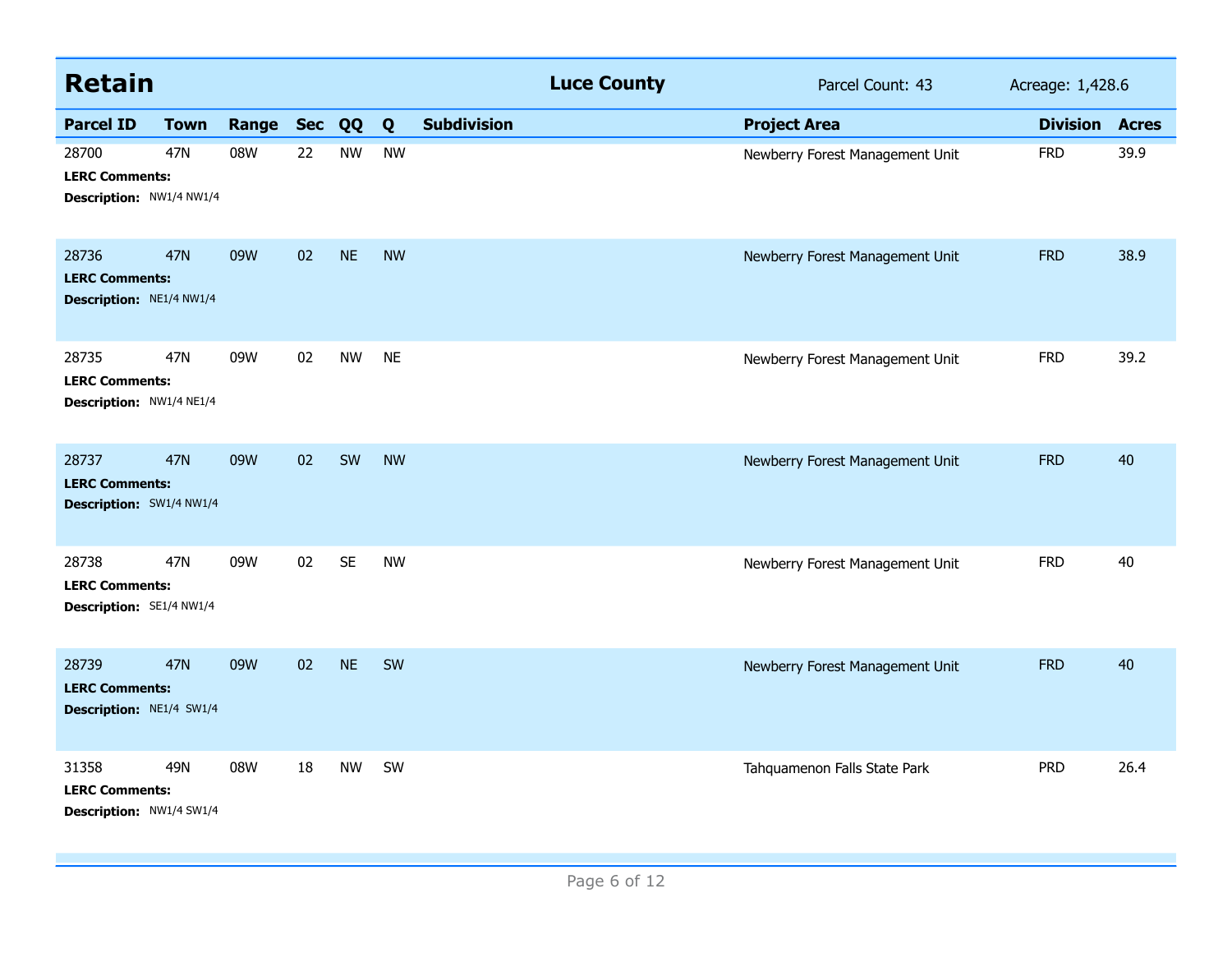| <b>Retain</b>                                                     |             |           |    |           |           |                    | <b>Luce County</b> | Parcel Count: 43                | Acreage: 1,428.6 |              |
|-------------------------------------------------------------------|-------------|-----------|----|-----------|-----------|--------------------|--------------------|---------------------------------|------------------|--------------|
| <b>Parcel ID</b>                                                  | <b>Town</b> | Range Sec |    | QQ        | Q         | <b>Subdivision</b> |                    | <b>Project Area</b>             | <b>Division</b>  | <b>Acres</b> |
| 31359<br><b>LERC Comments:</b><br><b>Description: SW1/4 SW1/4</b> | <b>49N</b>  | 08W       | 18 | SW        | SW        |                    |                    | Tahquamenon Falls State Park    | <b>PRD</b>       | 25.9         |
| 31371<br><b>LERC Comments:</b><br>Description: NW1/4 SW1/4        | 49N         | 08W       | 19 | <b>NW</b> | SW        |                    |                    | Newberry Forest Management Unit | <b>FRD</b>       | 28.4         |
| 31372<br><b>LERC Comments:</b><br><b>Description:</b> SW1/4 SW1/4 | <b>49N</b>  | 08W       | 19 | SW        | SW        |                    |                    | Newberry Forest Management Unit | <b>FRD</b>       | 29.3         |
| 31367<br><b>LERC Comments:</b><br>Description: SW1/4 NE1/4        | 49N         | 08W       | 19 | SW        | <b>NE</b> |                    |                    | Tahquamenon Falls State Park    | <b>PRD</b>       | 39.9         |
| 31369<br><b>LERC Comments:</b><br>Description: SE1/4 NW1/4        | <b>49N</b>  | 08W       | 19 | <b>SE</b> | <b>NW</b> |                    |                    | Tahquamenon Falls State Park    | <b>PRD</b>       | 39.9         |
| 31368<br><b>LERC Comments:</b><br>Description: SW1/4 NW1/4        | 49N         | 08W       | 19 | SW        | <b>NW</b> |                    |                    | Tahquamenon Falls State Park    | <b>FRD</b>       | 27.3         |
| 31383<br><b>LERC Comments:</b><br><b>Description: SE1/4 SW1/4</b> | <b>49N</b>  | 08W       | 20 | <b>SE</b> | SW        |                    |                    | Tahquamenon Falls State Park    | <b>PRD</b>       | 39.4         |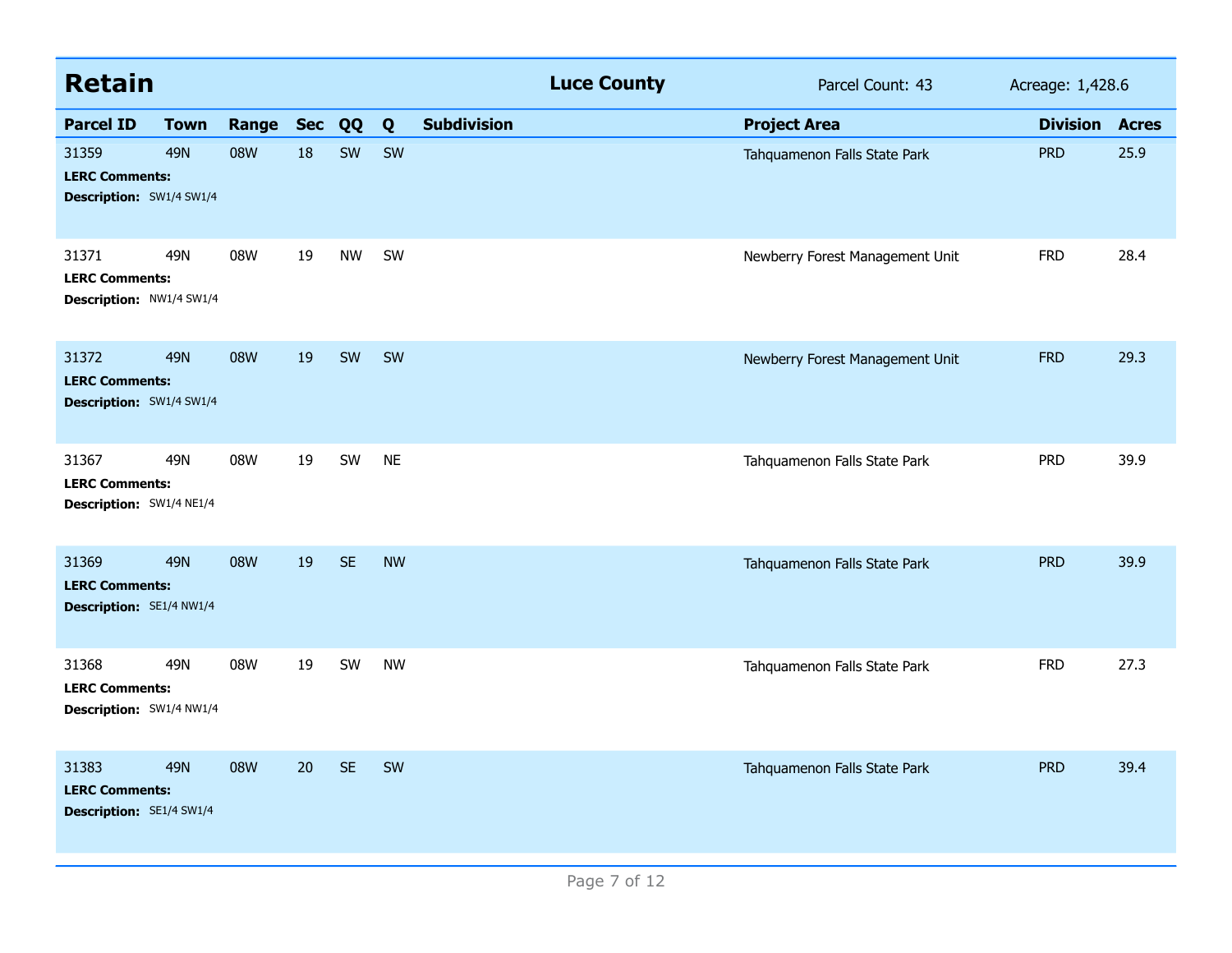| <b>Retain</b>         |             |              |    |     |     |                    | <b>Luce County</b> | Parcel Count: 43                | Acreage: 1,428.6 |              |
|-----------------------|-------------|--------------|----|-----|-----|--------------------|--------------------|---------------------------------|------------------|--------------|
| <b>Parcel ID</b>      | <b>Town</b> | Range Sec QQ |    |     | 0   | <b>Subdivision</b> |                    | <b>Project Area</b>             | <b>Division</b>  | <b>Acres</b> |
| 2022550               | 49N         | 09W          | 15 | NE. | .SW |                    |                    | Newberry Forest Management Unit | <b>PRD</b>       | 0.5          |
| <b>LERC Comments:</b> |             |              |    |     |     |                    |                    |                                 |                  |              |

**Description:** Island in Pike Lake (CCN 001)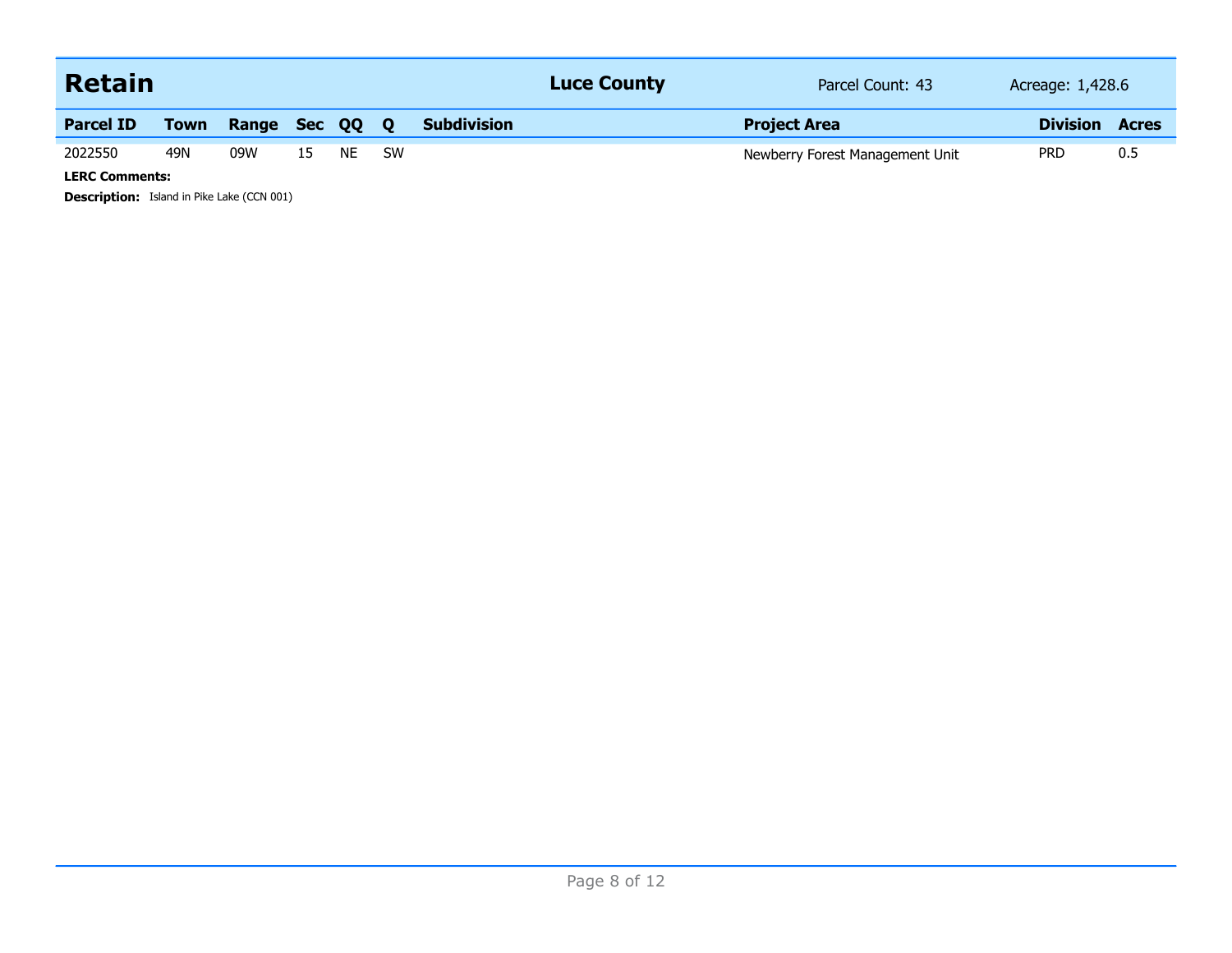| <b>Exchange</b>                                                   |             |              |    |           |           |                    | <b>Luce County</b> | Parcel Count: 7                 | Acreage: 278.9  |              |
|-------------------------------------------------------------------|-------------|--------------|----|-----------|-----------|--------------------|--------------------|---------------------------------|-----------------|--------------|
| <b>Parcel ID</b>                                                  | <b>Town</b> | Range Sec QQ |    |           | Q         | <b>Subdivision</b> |                    | <b>Project Area</b>             | <b>Division</b> | <b>Acres</b> |
| 28252<br><b>LERC Comments:</b><br>Description: SE1/4 NW1/4        | 46N         | 12W          | 10 | <b>SE</b> | <b>NW</b> |                    |                    | Newberry Forest Management Unit | <b>FRD</b>      | 40.5         |
| 28659<br><b>LERC Comments:</b><br>Description: NW1/4 NE1/4        | <b>47N</b>  | 08W          | 18 | <b>NW</b> | <b>NE</b> |                    |                    | Newberry Forest Management Unit | <b>FRD</b>      | 39.8         |
| 28770<br><b>LERC Comments:</b><br><b>Description: NE1/4 SW1/4</b> | 47N         | 09W          | 11 | <b>NE</b> | SW        |                    |                    | Newberry Forest Management Unit | <b>FRD</b>      | 39.8         |
| 30343<br><b>LERC Comments:</b><br>Description: NW1/4 SW1/4        | <b>48N</b>  | 09W          | 01 | <b>NW</b> | SW        |                    |                    | Newberry Forest Management Unit | <b>FRD</b>      | 39.9         |
| 31910<br><b>LERC Comments:</b><br>Description: SE1/4 NW1/4        | 49N         | 09W          | 23 | <b>SE</b> | <b>NW</b> |                    |                    | Newberry Forest Management Unit | <b>FRD</b>      | 39.6         |
| 31911<br><b>LERC Comments:</b><br>Description: NW1/4 SW1/4        | <b>49N</b>  | 09W          | 23 | <b>NW</b> | SW        |                    |                    | Newberry Forest Management Unit | <b>FRD</b>      | 39.6         |
| 33381<br><b>LERC Comments:</b><br>Description: NW1/4 SE1/4        | 49N         | 12W          | 17 | <b>NW</b> | <b>SE</b> |                    |                    | Newberry Forest Management Unit | <b>FRD</b>      | 39.7         |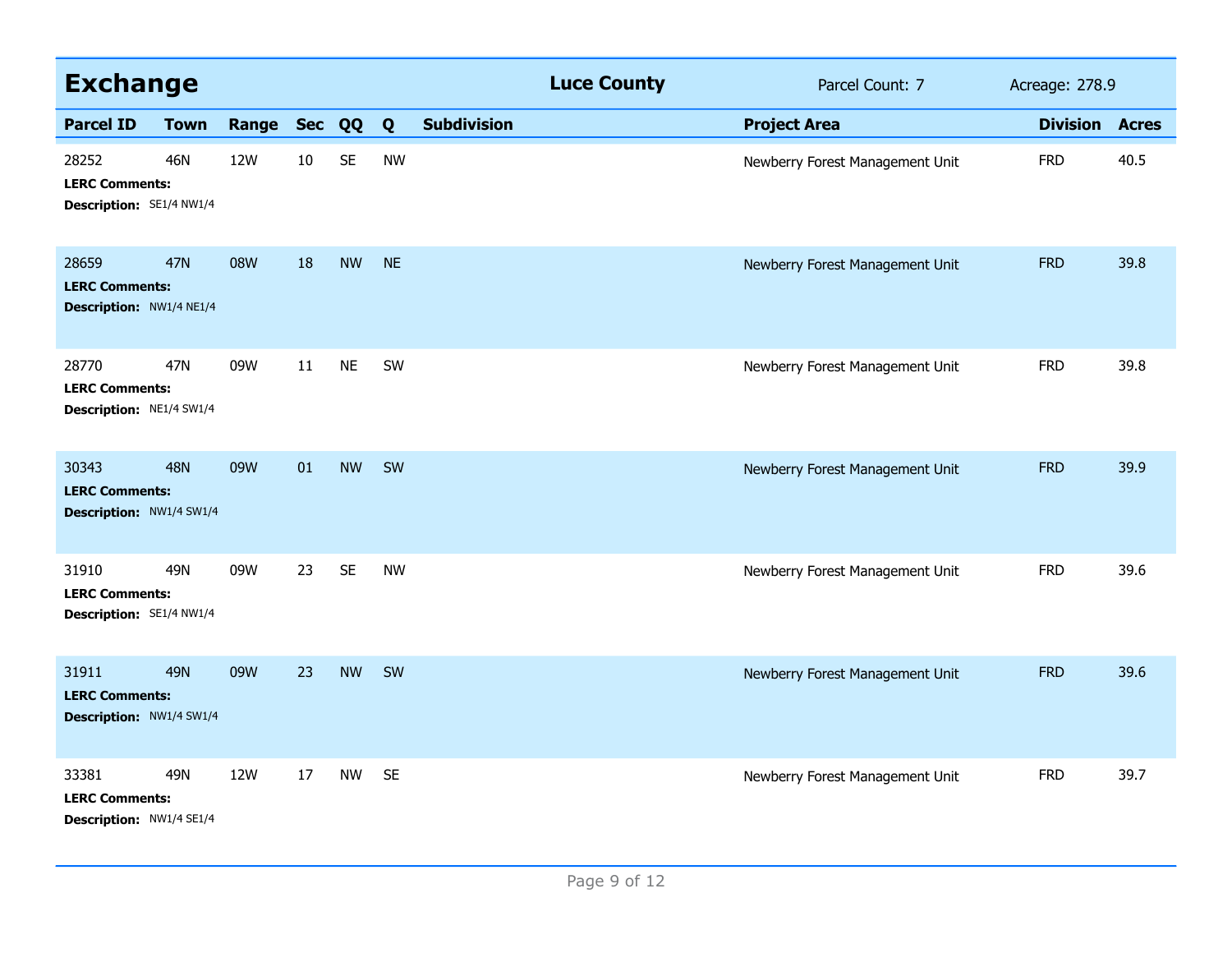| <b>Dispose</b>                                                                              |             |              |    |           |           |                    | <b>Luce County</b> | Parcel Count: 17                | Acreage: 443.8        |      |
|---------------------------------------------------------------------------------------------|-------------|--------------|----|-----------|-----------|--------------------|--------------------|---------------------------------|-----------------------|------|
| <b>Parcel ID</b>                                                                            | <b>Town</b> | Range Sec QQ |    |           | Q         | <b>Subdivision</b> |                    | <b>Project Area</b>             | <b>Division Acres</b> |      |
| 26636<br><b>LERC Comments:</b><br><b>Description:</b> Lot 3 (SE1/4 of the NE1/4 S of River) | <b>46N</b>  | 08W          | 02 | <b>SE</b> | <b>NE</b> |                    |                    |                                 | <b>FRD</b>            | 24.7 |
| 26647<br><b>LERC Comments:</b><br><b>Description:</b> Lot 3 (NE1/4 SE1/4 E of riv)          | <b>46N</b>  | 08W          | 10 | <b>NE</b> | <b>SE</b> |                    |                    | Newberry Forest Management Unit | <b>FRD</b>            | 22.3 |
| 26651<br><b>LERC Comments:</b><br>Description: NE1/4 SE1/4                                  | <b>46N</b>  | 08W          | 12 | <b>NE</b> | <b>SE</b> |                    |                    | Newberry Forest Management Unit | <b>FRD</b>            | 38.2 |
| 26670<br><b>LERC Comments:</b><br><b>Description: SE1/4 SE1/4</b>                           | 46N         | 08W          | 15 | <b>SE</b> | <b>SE</b> |                    |                    | Newberry Forest Management Unit | <b>FRD</b>            | 40.1 |
| 26669<br><b>LERC Comments:</b><br>Description: SW1/4 SE1/4                                  | 46N         | 08W          | 15 | SW        | <b>SE</b> |                    |                    | Newberry Forest Management Unit | <b>FRD</b>            | 40.2 |
| 26702<br><b>LERC Comments:</b><br><b>Description:</b> Lot 1 (NW1/4 NW1/4 N of river)        | <b>46N</b>  | 08W          | 20 | <b>NW</b> | <b>NW</b> |                    |                    |                                 | <b>FRD</b>            | 1.6  |
| 26713<br><b>LERC Comments:</b><br><b>Description:</b> Lot 2 (NE1/4 NW1/4 N of river)        | <b>46N</b>  | 08W          | 21 | <b>NE</b> | <b>NW</b> |                    |                    | Newberry Forest Management Unit | <b>FRD</b>            | 5.5  |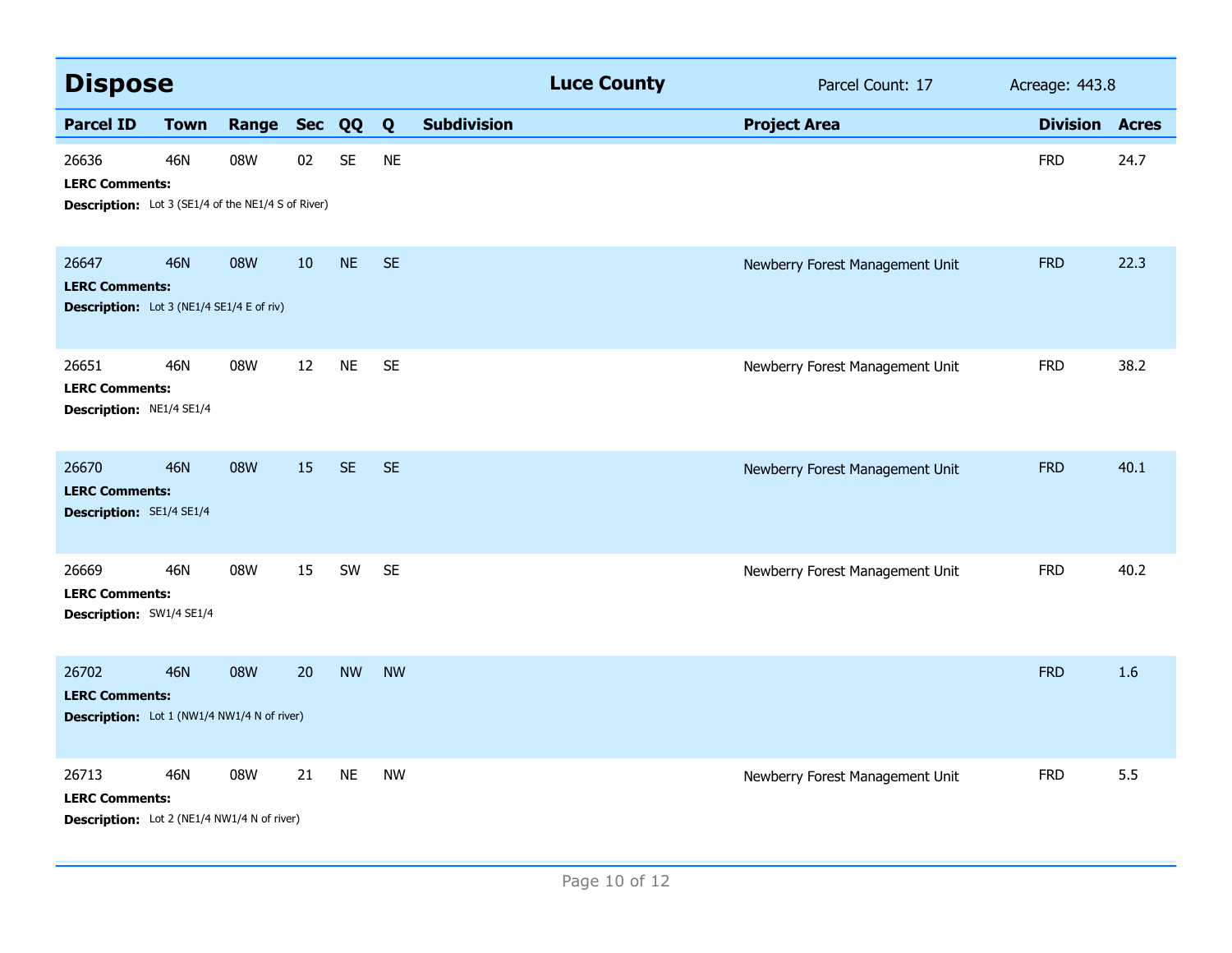| <b>Dispose</b>                                                                                      |             |                 |            |           |           | <b>Luce County</b>                                                                                                    | Parcel Count: 17                | Acreage: 443.8  |              |
|-----------------------------------------------------------------------------------------------------|-------------|-----------------|------------|-----------|-----------|-----------------------------------------------------------------------------------------------------------------------|---------------------------------|-----------------|--------------|
| <b>Parcel ID</b>                                                                                    | <b>Town</b> | Range           | <b>Sec</b> | QQ        | Q         | <b>Subdivision</b>                                                                                                    | <b>Project Area</b>             | <b>Division</b> | <b>Acres</b> |
| 27363<br><b>LERC Comments:</b>                                                                      | <b>46N</b>  | <b>10W</b>      | 03         | <b>NW</b> | <b>NW</b> | Description: Begin. at the NW cor. of Frl. NW1/4 NW1/4; Th S 11 rds; th E 21 rds; th N 11 rds; th W 21 rds. to P.O.B. | Newberry Forest Management Unit | <b>FRD</b>      | 1.4          |
| 27501<br><b>LERC Comments:</b><br>Description: W1/2 of N1/2 of N1/2 of N1/2 of N1/2 of NE1/4        | <b>46N</b>  | 10W             | 14         | <b>NW</b> | <b>NE</b> |                                                                                                                       | Newberry Forest Management Unit | <b>FRD</b>      | 5            |
| 28702<br><b>LERC Comments:</b><br><b>Description:</b> Govt Lot 2                                    | 47N         | 08W             | 23         | <b>NE</b> | SW        |                                                                                                                       | Newberry Forest Management Unit | <b>FRD</b>      | 54.7         |
| 28704<br><b>LERC Comments:</b><br>Description: SW1/4 SW1/4                                          | 47N         | 08W             | 23         | SW        | SW        |                                                                                                                       | Newberry Forest Management Unit | <b>FRD</b>      | 39.8         |
| 29153<br><b>LERC Comments:</b><br>Description: SE1/4 NE1/4                                          | <b>47N</b>  | 10 <sub>W</sub> | 06         | <b>SE</b> | <b>NE</b> |                                                                                                                       | Newberry Forest Management Unit | <b>FRD</b>      | 39.2         |
| 30149<br><b>LERC Comments:</b><br>Description: Govt Lot 5                                           | 48N         | 08W             | 15         | <b>NE</b> | <b>SE</b> |                                                                                                                       | Newberry Forest Management Unit | <b>FRD</b>      | 9.6          |
| 30496<br><b>LERC Comments:</b><br>Description: N 20 ft. of S 1,220 ft. of NW1/4 SW1/4 West of Road. | <b>48N</b>  | <b>10W</b>      | 08         | <b>NW</b> | SW        |                                                                                                                       | Newberry Forest Management Unit | <b>FRD</b>      | 0.3          |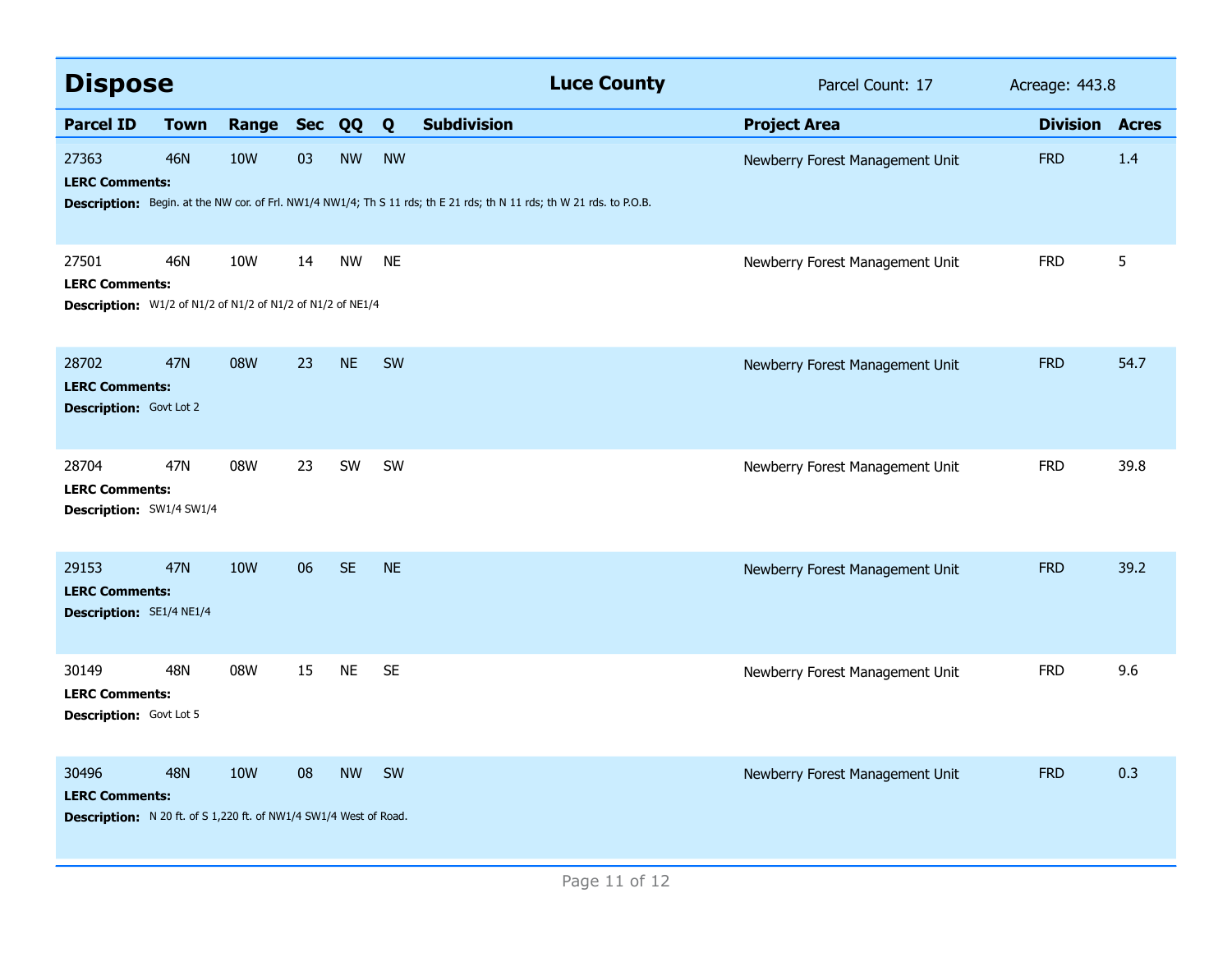| <b>Dispose</b>                                                    |             |       |            |           |              |                    | <b>Luce County</b> | Parcel Count: 17                | Acreage: 443.8  |              |
|-------------------------------------------------------------------|-------------|-------|------------|-----------|--------------|--------------------|--------------------|---------------------------------|-----------------|--------------|
| <b>Parcel ID</b>                                                  | <b>Town</b> | Range | <b>Sec</b> | QQ        | $\mathbf{Q}$ | <b>Subdivision</b> |                    | <b>Project Area</b>             | <b>Division</b> | <b>Acres</b> |
| 31627<br><b>LERC Comments:</b><br>Description: SW1/4 SE1/4        | 49N         | 09W   | 02         | SW        | <b>SE</b>    |                    |                    | Newberry Forest Management Unit | <b>FRD</b>      | 40.5         |
| 31756<br><b>LERC Comments:</b><br><b>Description: NW1/4 NE1/4</b> | 49N         | 09W   | 11         | <b>NW</b> | <b>NE</b>    |                    |                    | Newberry Forest Management Unit | <b>FRD</b>      | 40.3         |
| 31758<br><b>LERC Comments:</b><br>Description: SE1/4 NE1/4        | 49N         | 09W   | 11         | <b>SE</b> | <b>NE</b>    |                    |                    | Newberry Forest Management Unit | <b>FRD</b>      | 40.4         |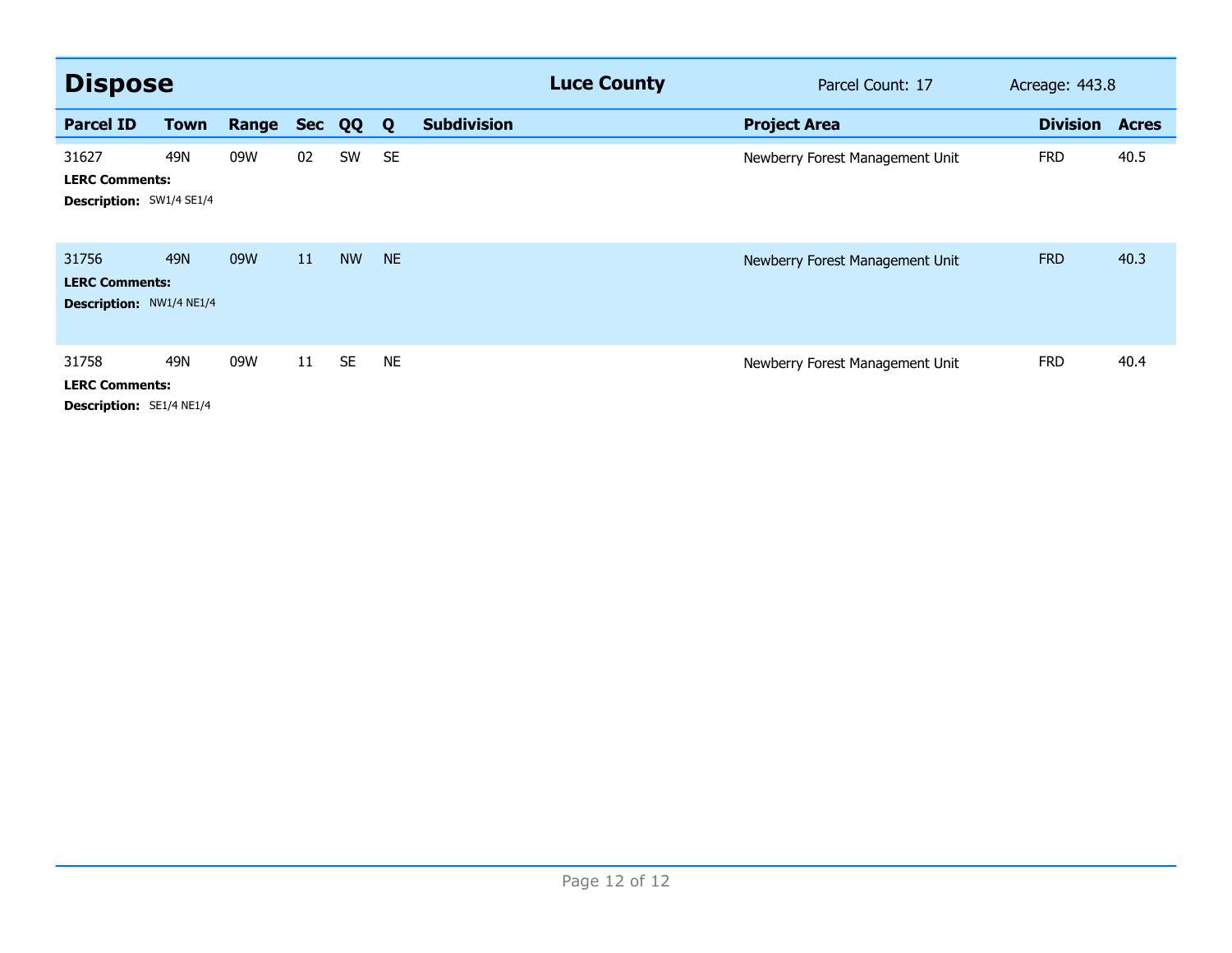## State Land Review Parcels Report Ontonagon County

Michigan Department of Natural Resources

| <b>Review Decision</b>       | <b>Parcel</b><br><b>Count</b> | <b>Approximate</b><br><b>Acres</b> |
|------------------------------|-------------------------------|------------------------------------|
| Retain                       | 30                            | 757.6                              |
| Alternate Conservation Owner |                               | 7.4                                |
| Exchange                     |                               |                                    |
| Dispose                      |                               | 221.5                              |



08/03/2021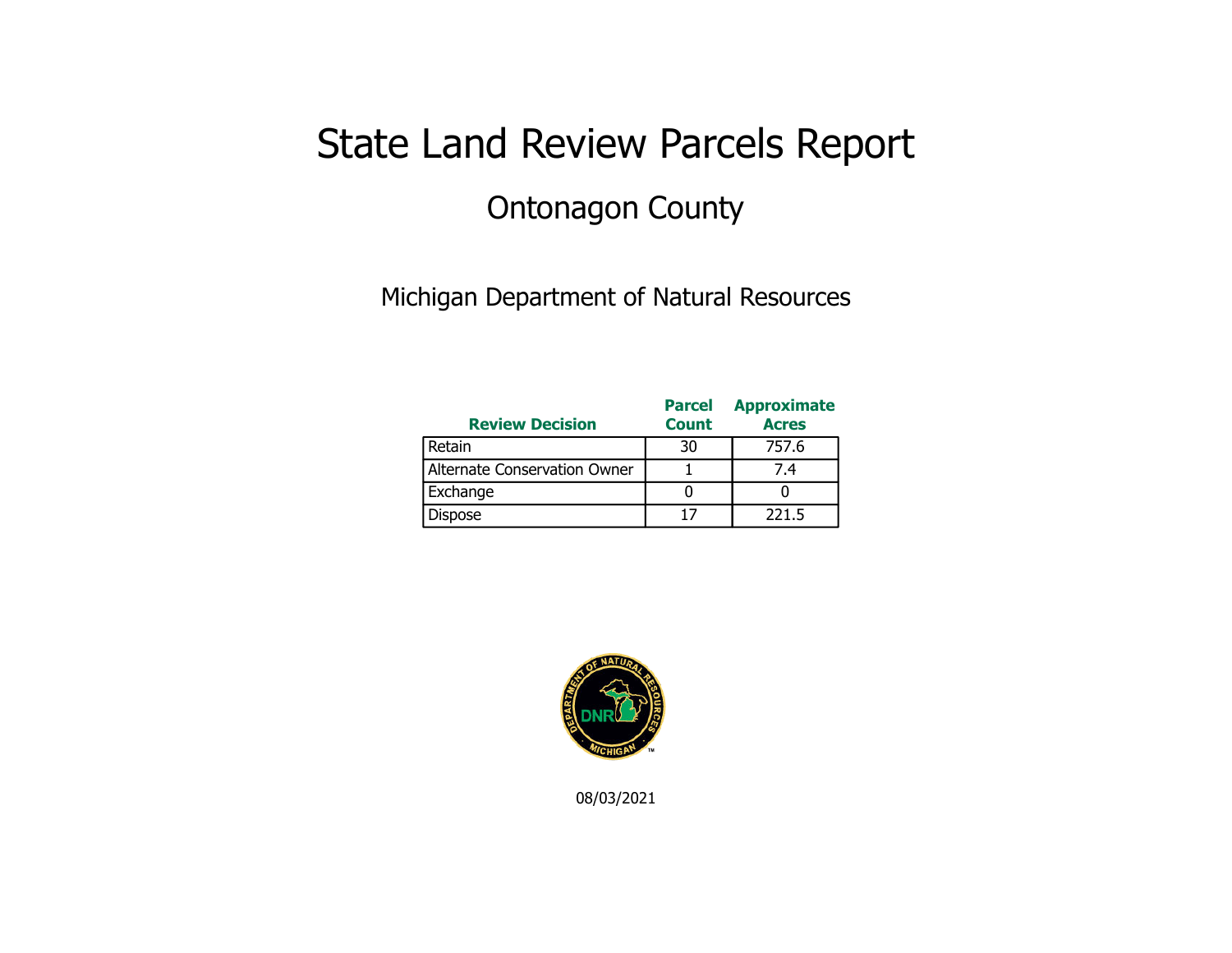| <b>Retain</b>                                                      |             |              |    |           |           | <b>Ontonagon County</b>                                                                                                                                                                                                                                                                                                                                                                                                                                                                                                                                                                             | Parcel Count: 30                      | Acreage: 757.6        |      |
|--------------------------------------------------------------------|-------------|--------------|----|-----------|-----------|-----------------------------------------------------------------------------------------------------------------------------------------------------------------------------------------------------------------------------------------------------------------------------------------------------------------------------------------------------------------------------------------------------------------------------------------------------------------------------------------------------------------------------------------------------------------------------------------------------|---------------------------------------|-----------------------|------|
| <b>Parcel ID</b>                                                   | <b>Town</b> | Range Sec QQ |    |           | Q         | <b>Subdivision</b>                                                                                                                                                                                                                                                                                                                                                                                                                                                                                                                                                                                  | <b>Project Area</b>                   | <b>Division Acres</b> |      |
| 325047<br><b>LERC Comments:</b><br><b>Description: LOT 20</b>      |             |              |    |           |           | Valhalla                                                                                                                                                                                                                                                                                                                                                                                                                                                                                                                                                                                            | Lake Gogebic Public Water Access Site | <b>PRD</b>            | 0.3  |
| 215747<br><b>LERC Comments:</b>                                    | <b>48N</b>  | <b>40W</b>   | 26 | <b>NE</b> | <b>NW</b> | Description: Part of NE1/4 NW1/4 lying E'ly of South Branch of Ontonagon River, S'ly of Hwy M-28 and W'ly and N'ly of the W'ly and N'ly r/w line of the Soo Line Railroad.                                                                                                                                                                                                                                                                                                                                                                                                                          |                                       | <b>PRD</b>            | 8.2  |
| 216173<br><b>LERC Comments:</b>                                    | 48N         | 42W          | 05 | <b>NE</b> | <b>NE</b> | Description: East 33 ft. Lot 1 lying S of the RR, Including all that portion of Ash Street of the Plat of Vill of Bergland, as recorded in L 3 of Plats Pg 13, which extends S from the intersection of said Ash St and the N<br>of the D, SS and A RR said street having a right of way of 33 ft on each side of Sec line bet Secs 4 and 5, T48N,R42W                                                                                                                                                                                                                                              |                                       | <b>PRD</b>            | 0.3  |
| 216172<br><b>LERC Comments:</b>                                    | <b>48N</b>  | 42W          | 05 | <b>NE</b> | <b>NE</b> | Description: A parcel of land described as the W 31 ft of E 64 ft of Govt Lot 1 lying S of Railroad and more particularly desc as follows: Comm at the NE cor of Sec 5, the S along Sec line on the E side of Sec 5, 865 ft to<br>r/w of Duluth South Shore and Atlantic RR, th W 33 ft along the RR r/w to the true point of beginning, th S parallel to the Sec line to the shore of Gogebic Lake, th W'ly along the shore of Gogebic Lake to a point<br>64 ft W of the Sec line, th N parallel to the Sec line to the S r/w line of the D, SS and A r/w, th E along the RR r/w to the pt of beg. |                                       | <b>PRD</b>            | 0.2  |
| 218826<br><b>LERC Comments:</b><br>Description: NE1/4 NW1/4        | 51N         | 37W          | 03 | <b>NE</b> | <b>NW</b> |                                                                                                                                                                                                                                                                                                                                                                                                                                                                                                                                                                                                     | Baraga Forest Management Unit         | <b>FRD</b>            | 39.9 |
| 218827<br><b>LERC Comments:</b><br><b>Description: NW1/4 NW1/4</b> | 51N         | 37W          | 03 | <b>NW</b> | <b>NW</b> |                                                                                                                                                                                                                                                                                                                                                                                                                                                                                                                                                                                                     | Baraga Forest Management Unit         | <b>FRD</b>            | 39   |
| 218828<br><b>LERC Comments:</b><br>Description: SW1/4 NW1/4        | 51N         | 37W          | 03 | <b>SW</b> | <b>NW</b> |                                                                                                                                                                                                                                                                                                                                                                                                                                                                                                                                                                                                     | Baraga Forest Management Unit         | <b>FRD</b>            | 40.9 |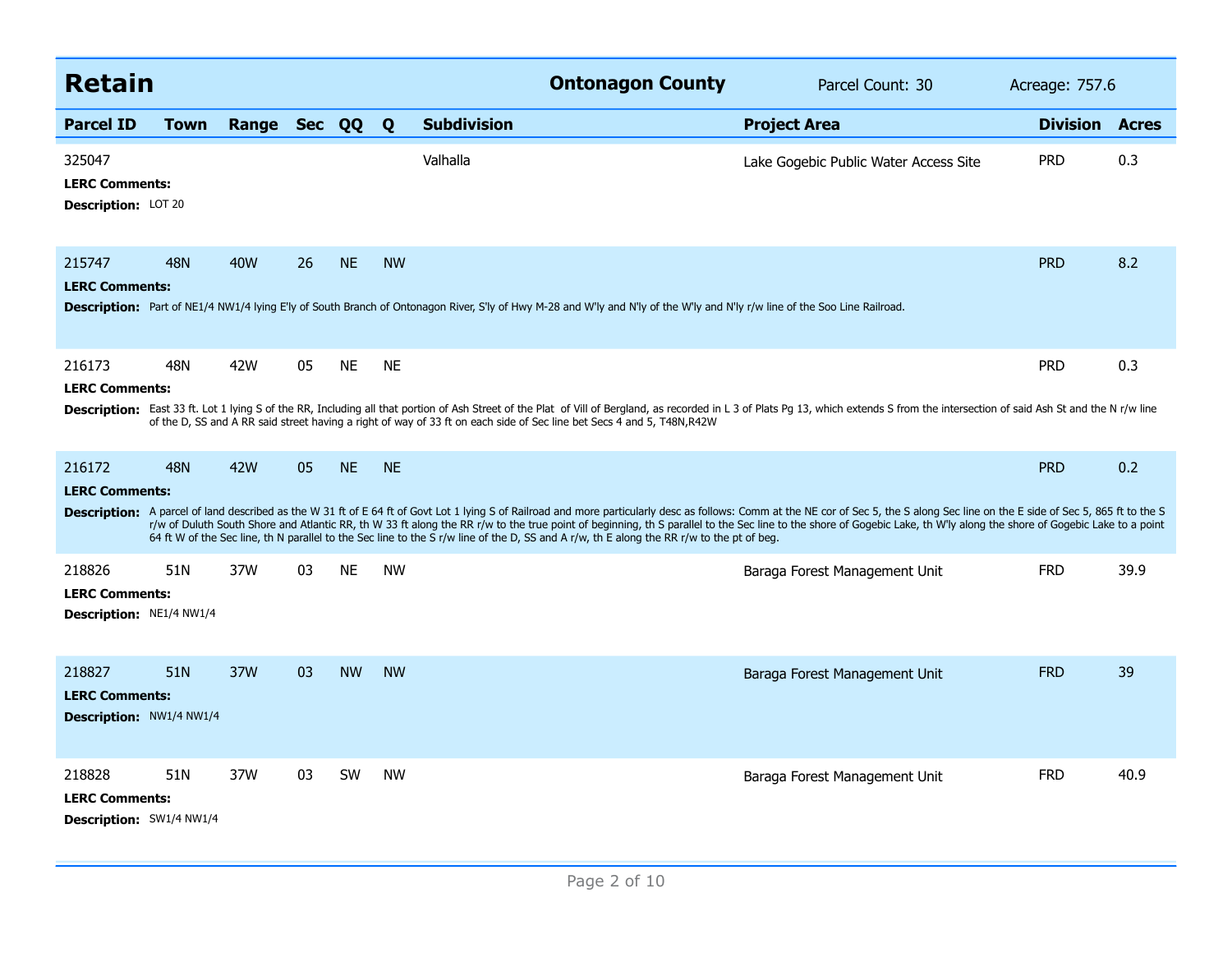| <b>Retain</b>                                                                               |             |           |    |           |           |                    | <b>Ontonagon County</b> | Parcel Count: 30              | Acreage: 757.6  |              |
|---------------------------------------------------------------------------------------------|-------------|-----------|----|-----------|-----------|--------------------|-------------------------|-------------------------------|-----------------|--------------|
| <b>Parcel ID</b>                                                                            | <b>Town</b> | Range Sec |    | QQ        | Q         | <b>Subdivision</b> |                         | <b>Project Area</b>           | <b>Division</b> | <b>Acres</b> |
| 218829<br><b>LERC Comments:</b><br>Description: SE1/4 NW1/4                                 | 51N         | 37W       | 03 | <b>SE</b> | <b>NW</b> |                    |                         | Baraga Forest Management Unit | <b>FRD</b>      | 40.9         |
| 218843<br><b>LERC Comments:</b><br>Description: Und. 1/4 of NW1/4 NW1/4 (40.00) exc hwy r/w | 51N         | 37W       | 10 | <b>NW</b> | <b>NW</b> |                    |                         | Baraga Forest Management Unit | <b>FRD</b>      | 13.8         |
| 218846<br><b>LERC Comments:</b><br>Description: Und 1/2 interest in SW1/4 NW1/4 exc Hwy r/w | 51N         | 37W       | 10 | SW        | <b>NW</b> |                    |                         | Baraga Forest Management Unit | <b>FRD</b>      | 1.2          |
| 218889<br><b>LERC Comments:</b><br>Description: NW1/4 SW1/4                                 | 51N         | 37W       | 13 | <b>NW</b> | SW        |                    |                         | Baraga Forest Management Unit | <b>FRD</b>      | 38.1         |
| 218888<br><b>LERC Comments:</b><br>Description: NE1/4 SW1/4                                 | 51N         | 37W       | 13 | <b>NE</b> | SW        |                    |                         | Baraga Forest Management Unit | <b>FRD</b>      | 37.9         |
| 218890<br><b>LERC Comments:</b><br>Description: SW1/4 SW1/4                                 | 51N         | 37W       | 13 | SW        | <b>SW</b> |                    |                         | Baraga Forest Management Unit | <b>FRD</b>      | 38.7         |
| 218891<br><b>LERC Comments:</b><br><b>Description: SE1/4 SW1/4</b>                          | 51N         | 37W       | 13 | <b>SE</b> | SW        |                    |                         | Baraga Forest Management Unit | <b>FRD</b>      | 38.5         |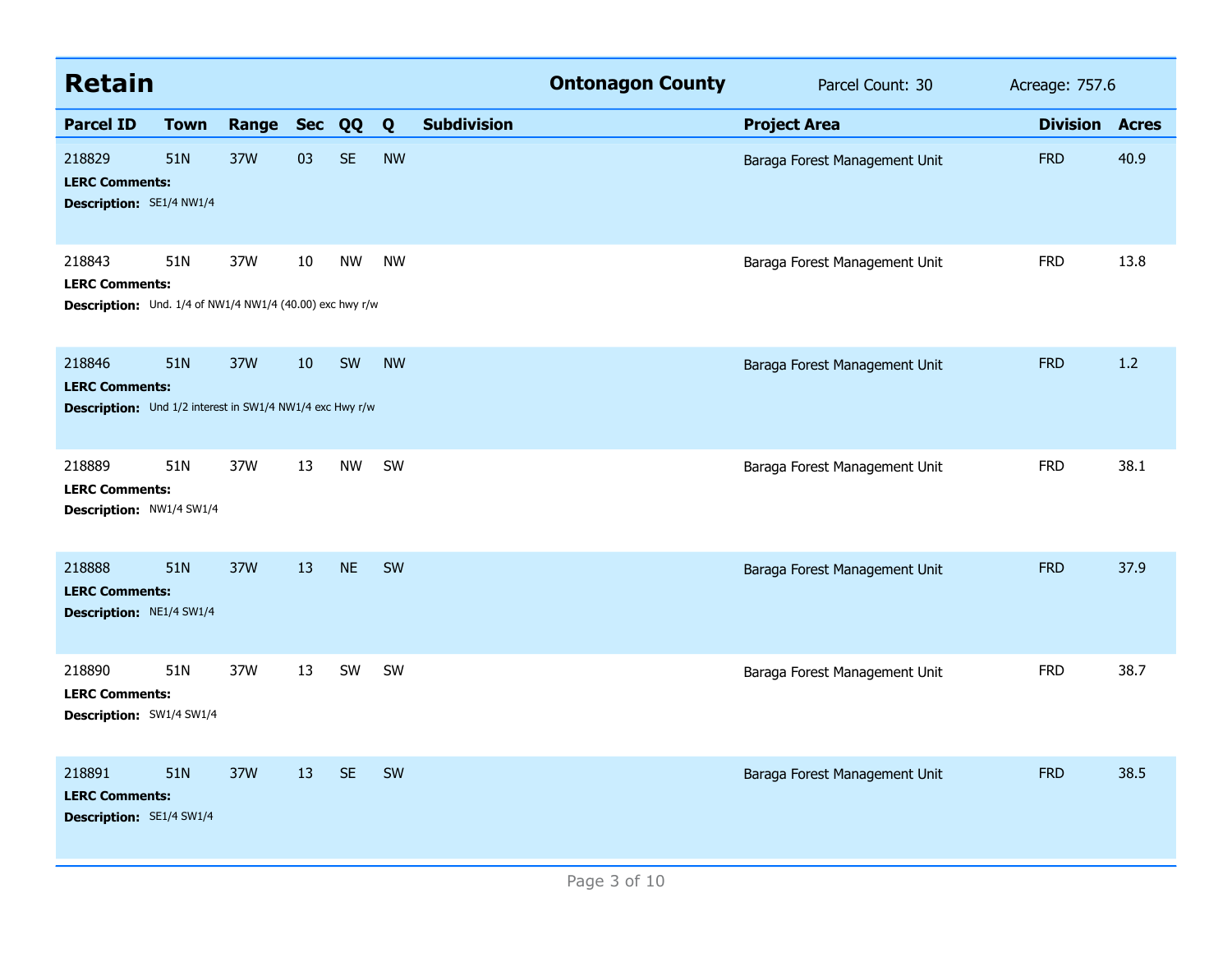| <b>Retain</b>                                                |             |           |    |           |           |                    | <b>Ontonagon County</b> | Parcel Count: 30                          | Acreage: 757.6  |              |
|--------------------------------------------------------------|-------------|-----------|----|-----------|-----------|--------------------|-------------------------|-------------------------------------------|-----------------|--------------|
| <b>Parcel ID</b>                                             | <b>Town</b> | Range Sec |    | QQ        | Q         | <b>Subdivision</b> |                         | <b>Project Area</b>                       | <b>Division</b> | <b>Acres</b> |
| 219797<br><b>LERC Comments:</b><br>Description: Lot 2        | 51N         | 41W       | 03 | SW        | <b>SE</b> |                    |                         | Porcupine Mountains Wilderness State Park | <b>PRD</b>      | 0.9          |
| 219796<br><b>LERC Comments:</b><br><b>Description:</b> Lot 3 | 51N         | 41W       | 03 | <b>SE</b> | SW        |                    |                         | Porcupine Mountains Wilderness State Park | <b>PRD</b>      | 15.3         |
| 219795<br><b>LERC Comments:</b><br>Description: Lot 4        | 51N         | 41W       | 03 | SW        | SW        |                    |                         | Porcupine Mountains Wilderness State Park | <b>PRD</b>      | 25.4         |
| 219802<br><b>LERC Comments:</b><br>Description: Lot 1        | 51N         | 41W       | 04 | <b>SE</b> | <b>SE</b> |                    |                         | Porcupine Mountains Wilderness State Park | <b>PRD</b>      | 16.1         |
| 219799<br><b>LERC Comments:</b><br>Description: Lot 2        | 51N         | 41W       | 04 | SW        | <b>SE</b> |                    |                         | Porcupine Mountains Wilderness State Park | <b>PRD</b>      | 30.8         |
| 219812<br><b>LERC Comments:</b><br>Description: Lot 3        | 51N         | 41W       | 08 | <b>NW</b> | <b>NW</b> |                    |                         | Porcupine Mountains Wilderness State Park | <b>PRD</b>      | 49.4         |
| 219809<br><b>LERC Comments:</b><br>Description: Lot 1        | 51N         | 41W       | 08 | <b>NW</b> | <b>NE</b> |                    |                         | Porcupine Mountains Wilderness State Park | <b>PRD</b>      | 33.6         |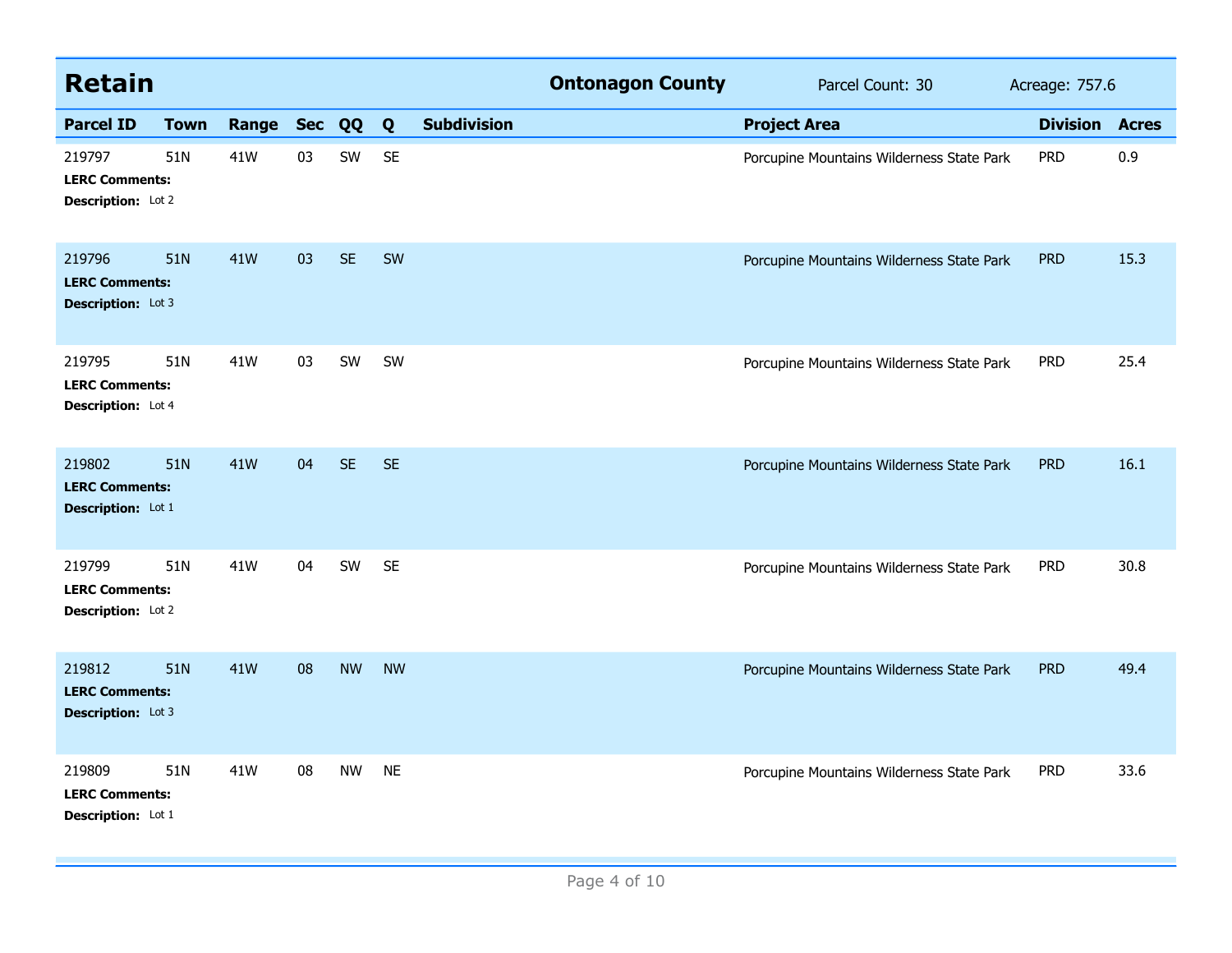| <b>Retain</b>                                                                                       |             |       |            |           |           |                    | <b>Ontonagon County</b> | Parcel Count: 30                          | Acreage: 757.6  |              |
|-----------------------------------------------------------------------------------------------------|-------------|-------|------------|-----------|-----------|--------------------|-------------------------|-------------------------------------------|-----------------|--------------|
| <b>Parcel ID</b>                                                                                    | <b>Town</b> | Range | <b>Sec</b> | QQ        | Q         | <b>Subdivision</b> |                         | <b>Project Area</b>                       | <b>Division</b> | <b>Acres</b> |
| 2022652<br><b>LERC Comments:</b><br><b>Description:</b> Lone Rock Island in Lake Superior (CCN 001) | 51N         | 44W   | 24         | <b>NE</b> | <b>NW</b> |                    |                         | Porcupine Mountains Wilderness State Park | <b>PRD</b>      | 0.3          |
| 221415<br><b>LERC Comments:</b><br>Description: NW1/4 SW1/4                                         | 53N         | 38W   | 15         | <b>NW</b> | SW        |                    |                         | Baraga Forest Management Unit             | <b>FRD</b>      | 42.2         |
| 1000878<br><b>LERC Comments:</b><br><b>Description:</b> E 208 feet of SE 1/4 of SW 1/4              | 53N         | 38W   | 15         | <b>SE</b> | <b>SW</b> |                    |                         | Baraga Forest Management Unit             | <b>FRD</b>      | 6.6          |
| 221413<br><b>LERC Comments:</b><br>Description: Lot 4 (W1/2 NW)                                     | 53N         | 38W   | 15         | <b>NW</b> | <b>NW</b> |                    |                         | Baraga Forest Management Unit             | <b>FRD</b>      | 56.3         |
| 221417<br><b>LERC Comments:</b><br><b>Description:</b> Lot 2 (SW NE-NW SE)                          | 53N         | 38W   | 15         | <b>NW</b> | <b>SE</b> |                    |                         | Baraga Forest Management Unit             | <b>FRD</b>      | 31.3         |
| 221416<br><b>LERC Comments:</b><br>Description: SW1/4 SW1/4                                         | 53N         | 38W   | 15         | SW        | SW        |                    |                         | Baraga Forest Management Unit             | <b>FRD</b>      | 42.4         |
| 221418<br><b>LERC Comments:</b><br><b>Description:</b> SW1/4 SE1/4                                  | 53N         | 38W   | 15         | SW        | <b>SE</b> |                    |                         | Baraga Forest Management Unit             | <b>FRD</b>      | 42.4         |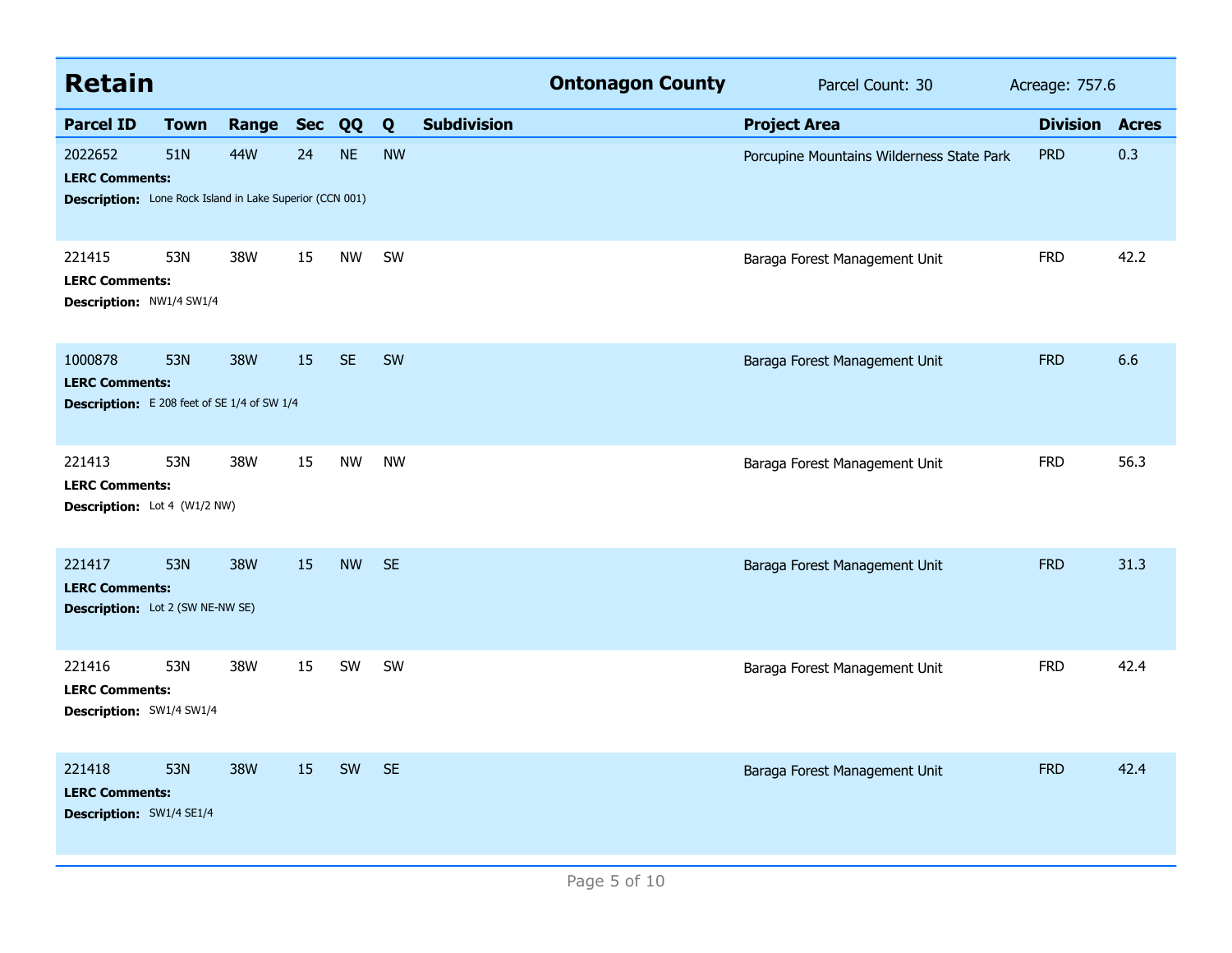| <b>Retain</b>                       |             |       |            |           |           | <b>Ontonagon County</b>                                                                                                                       | Parcel Count: 30              | Acreage: 757.6  |              |
|-------------------------------------|-------------|-------|------------|-----------|-----------|-----------------------------------------------------------------------------------------------------------------------------------------------|-------------------------------|-----------------|--------------|
| <b>Parcel ID</b>                    | <b>Town</b> | Range | <b>Sec</b> | QQ        | Q         | <b>Subdivision</b>                                                                                                                            | <b>Project Area</b>           | <b>Division</b> | <b>Acres</b> |
| 221414                              | 53N         | 38W   | 15         | <b>NE</b> | <b>NW</b> |                                                                                                                                               | Baraga Forest Management Unit | <b>FRD</b>      | 25.4         |
| <b>LERC Comments:</b>               |             |       |            |           |           |                                                                                                                                               |                               |                 |              |
| <b>Description:</b> Lot 3 (E1/2 NW) |             |       |            |           |           |                                                                                                                                               |                               |                 |              |
| 1000877                             | 53N         | 38W   | 15         | NE.       | <b>SW</b> |                                                                                                                                               | Baraga Forest Management Unit | <b>FRD</b>      | 1.3          |
| <b>LERC Comments:</b>               |             |       |            |           |           |                                                                                                                                               |                               |                 |              |
|                                     |             |       |            |           |           | Description: Part of E 1/2 of NE 1/4 of SW 1/4 com at SE corner of NE 1/4 of SW 1/4, th N 280 feet, W 208 feet, S 280 feet, E 208 feet to POB |                               |                 |              |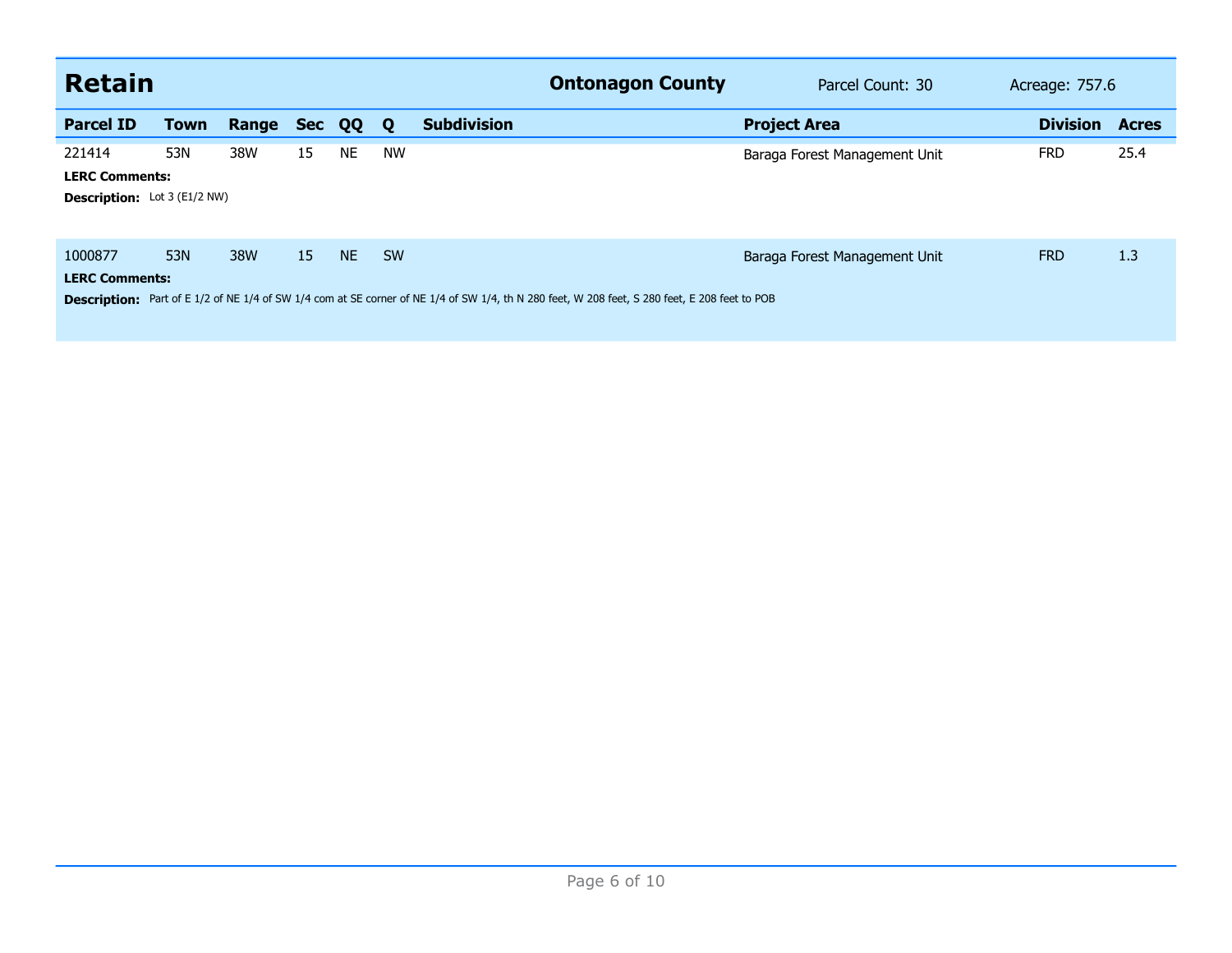| <b>Alternate Conservation Owner</b> |      |              |    |    |          |                    | <b>Ontonagon County</b> | Parcel Count: 1 | Acreage: 7.4 |     |
|-------------------------------------|------|--------------|----|----|----------|--------------------|-------------------------|-----------------|--------------|-----|
| <b>Parcel ID</b>                    | Town | Range Sec QQ |    |    | <b>O</b> | <b>Subdivision</b> | <b>Project Area</b>     | <b>Division</b> | <b>Acres</b> |     |
| 2035110<br><b>LERC Comments:</b>    | 47N  | 38W          | 01 | NW | NW       |                    |                         |                 | <b>FRD</b>   | 7.4 |

**Description:** Any and all lands located in the NW1/4 NW1/4 lying west of the Gardner Road centerline

Page 7 of 10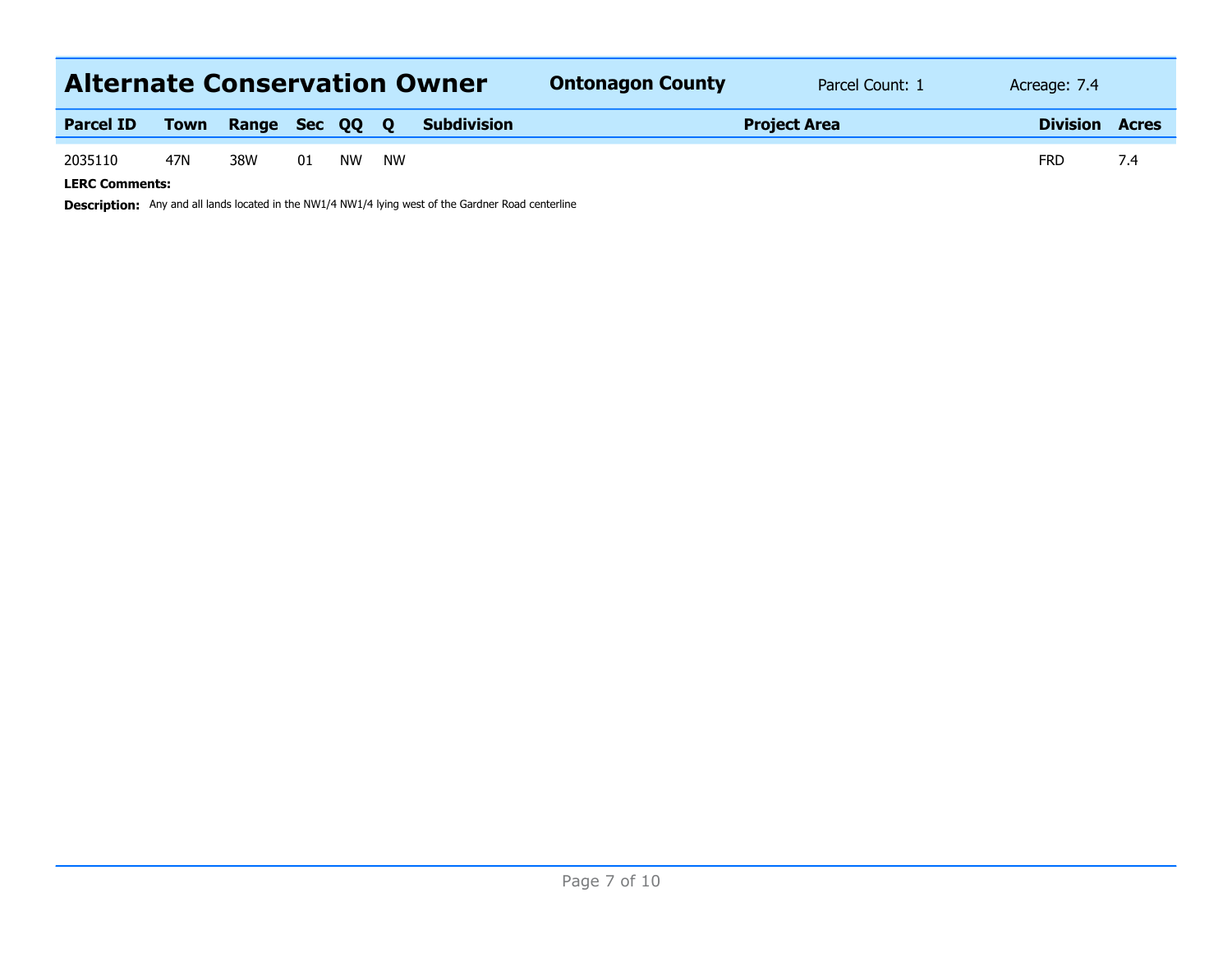| <b>Dispose</b>                                                                                                |             |            |        |           |           |                                                                                                                       | <b>Ontonagon County</b> | Parcel Count: 17                                                                                                                                                                                                              | Acreage: 221.5  |              |
|---------------------------------------------------------------------------------------------------------------|-------------|------------|--------|-----------|-----------|-----------------------------------------------------------------------------------------------------------------------|-------------------------|-------------------------------------------------------------------------------------------------------------------------------------------------------------------------------------------------------------------------------|-----------------|--------------|
| <b>Parcel ID</b>                                                                                              | <b>Town</b> | Range      | Sec QQ |           | Q         | <b>Subdivision</b>                                                                                                    |                         | <b>Project Area</b>                                                                                                                                                                                                           | <b>Division</b> | <b>Acres</b> |
| 215099<br><b>LERC Comments:</b><br>Description: SW1/4 NE1/4                                                   | 47N         | 40W        | 05     | SW        | <b>NE</b> |                                                                                                                       |                         |                                                                                                                                                                                                                               | <b>FRD</b>      | 39.8         |
| 215100<br><b>LERC Comments:</b><br>Description: SE1/4 NE1/4                                                   | 47N         | <b>40W</b> | 05     | <b>SE</b> | <b>NE</b> |                                                                                                                       |                         |                                                                                                                                                                                                                               | <b>FRD</b>      | 39.8         |
| 1108469<br><b>LERC Comments:</b>                                                                              | <b>48N</b>  | 42W        | 05     | <b>NW</b> | <b>NW</b> |                                                                                                                       |                         | Description: Com 637 ft E of int of W In of Govt Lot 4 & S R/W of DSS&A RR, th S @ rt angles to RR 25 ft to shore of Lake Gogebic th W'LY alg shore 100 ft th N'LY @ rt ang to RR to S R/W, th E'LY alg R/W to pob            | <b>PRD</b>      | 0.2          |
| 216195<br><b>LERC Comments:</b>                                                                               | <b>48N</b>  | <b>42W</b> | 06     | SW        | <b>NE</b> | Description: Com. 480 ft. S and 326 ft. W from NE cor. of Lot 2, th. S 58 ft., W 100 ft., N 58 ft., E 100 ft. to beg. |                         |                                                                                                                                                                                                                               | <b>FRD</b>      | 0.1          |
| 216197<br><b>LERC Comments:</b>                                                                               | 48N         | 42W        | 06     | SW        | <b>NE</b> |                                                                                                                       |                         | Description: Com. 525 ft. S and 432 ft. W from NE corner of Lot 2, th. run. 50 ft. S. 180 ft. W. 60 ft. more or less NE along Trunk Line M-28 to point 50 ft North from former line, thence 140 ft more or less to beginning. | <b>FRD</b>      | 0.2          |
| 216284<br><b>LERC Comments:</b><br><b>Description:</b> NE1/4 SE1/4 exc Plat of Merriweather and exc RR r/w    | <b>48N</b>  | <b>43W</b> | 11     | <b>NE</b> | <b>SE</b> |                                                                                                                       |                         |                                                                                                                                                                                                                               | <b>FRD</b>      | 36.1         |
| 216285<br><b>LERC Comments:</b><br><b>Description:</b> NW1/4 SE1/4 N of Merriweather River exc Hwy and RR r/w | <b>48N</b>  | 43W        | 11     | <b>NW</b> | <b>SE</b> |                                                                                                                       |                         |                                                                                                                                                                                                                               | <b>FRD</b>      | 21.7         |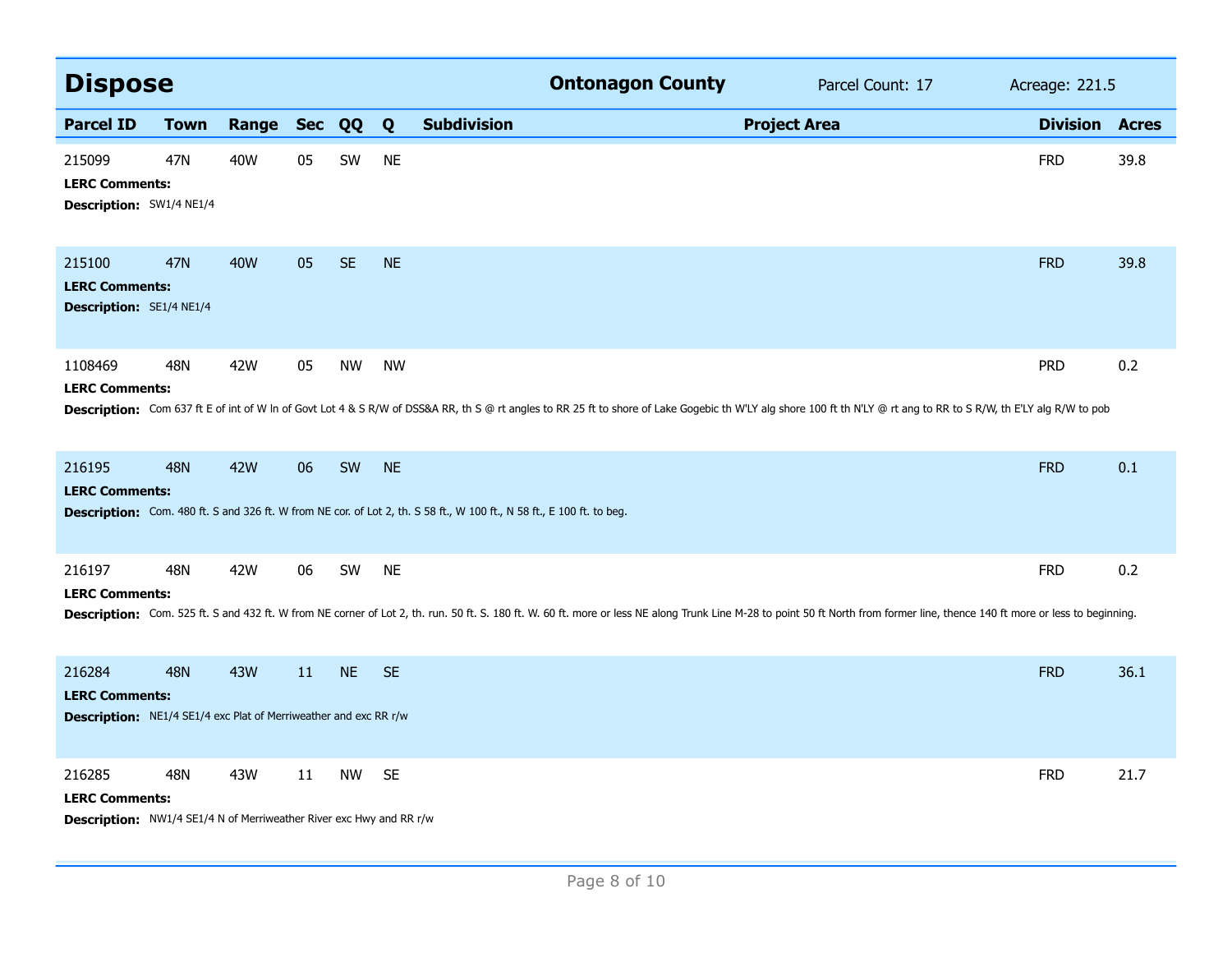| <b>Dispose</b>                                                                                                        |                          |              |    |           |           |                    |                                                                                                                                                                                                                                | <b>Ontonagon County</b><br>Parcel Count: 17 |                                           |                       | Acreage: 221.5 |  |
|-----------------------------------------------------------------------------------------------------------------------|--------------------------|--------------|----|-----------|-----------|--------------------|--------------------------------------------------------------------------------------------------------------------------------------------------------------------------------------------------------------------------------|---------------------------------------------|-------------------------------------------|-----------------------|----------------|--|
| <b>Parcel ID</b>                                                                                                      | Town                     | Range Sec QQ |    |           | Q         | <b>Subdivision</b> |                                                                                                                                                                                                                                | <b>Project Area</b>                         |                                           | <b>Division Acres</b> |                |  |
| 216286<br><b>LERC Comments:</b><br>Description: SE1/4 SE1/4 N of M-64                                                 | <b>48N</b>               | 43W          | 11 | <b>SE</b> | <b>SE</b> |                    |                                                                                                                                                                                                                                |                                             |                                           | <b>FRD</b>            | 37.7           |  |
| 1108514<br><b>LERC Comments:</b>                                                                                      | 50N                      | 39W          | 22 | <b>NE</b> | <b>SE</b> |                    | Description: The part in the NE 1/4 of the SE 1/4: A strip of land 132 ft wide adjacent and parallel to theE'ly row of hwy US-45 as sd row crosses the S'ly 1,848 ft of E 1/2 of SE 1/4, subject to easement reservation       |                                             |                                           | <b>FRD</b>            | 1.6            |  |
| 1108513<br><b>LERC Comments:</b>                                                                                      | <b>50N</b>               | 39W          | 22 | <b>SE</b> | <b>SE</b> |                    | Description: The part in the SE 1/4 of the SE 1/4 of: A strip of land 132 ft wide adjacent and parallel to the Elly row of hwy US-45 as sd row crosses the S'ly 1,848 ft of E 1/2 of SE 1/4, subject to easement reservation   |                                             |                                           | <b>FRD</b>            | $\overline{4}$ |  |
| 1108517<br><b>LERC Comments:</b><br><b>Description:</b> Part of the SW 1/4 of the NE 1/4 lying E'ly of the US-45 row. | 50N                      | 39W          | 34 | <b>SW</b> | <b>NE</b> |                    |                                                                                                                                                                                                                                |                                             |                                           | <b>FRD</b>            | 22.5           |  |
| 219317<br><b>LERC Comments:</b><br><b>Description:</b> That part SW1/4 SW1/4 lying East of thread of Adventure Creek  | 51N                      | <b>38W</b>   | 36 | SW        | SW        |                    |                                                                                                                                                                                                                                |                                             | Baraga Forest Management Unit             | <b>FRD</b>            | 15.2           |  |
| 219798<br><b>LERC Comments:</b><br>Description: Lot 1                                                                 | 51N                      | 41W          | 03 | <b>SE</b> | <b>SE</b> |                    |                                                                                                                                                                                                                                |                                             | Porcupine Mountains Wilderness State Park | <b>PRD</b>            | 1.3            |  |
| 324862<br><b>LERC Comments:</b>                                                                                       | <b>52N</b><br>Section 30 | 39W          | 30 | <b>SE</b> | <b>NW</b> |                    | Description: A piece of land commencing at the SW corner of E1/2 of SE1/4 of NW1/4 of Sec. 30, T52N, R39W, thence North 400 feet, thence East 42 feet, thence South 400 feet, thence South 400 feet, thence West 42 feet to po |                                             |                                           | <b>FRD</b>            | 0.4            |  |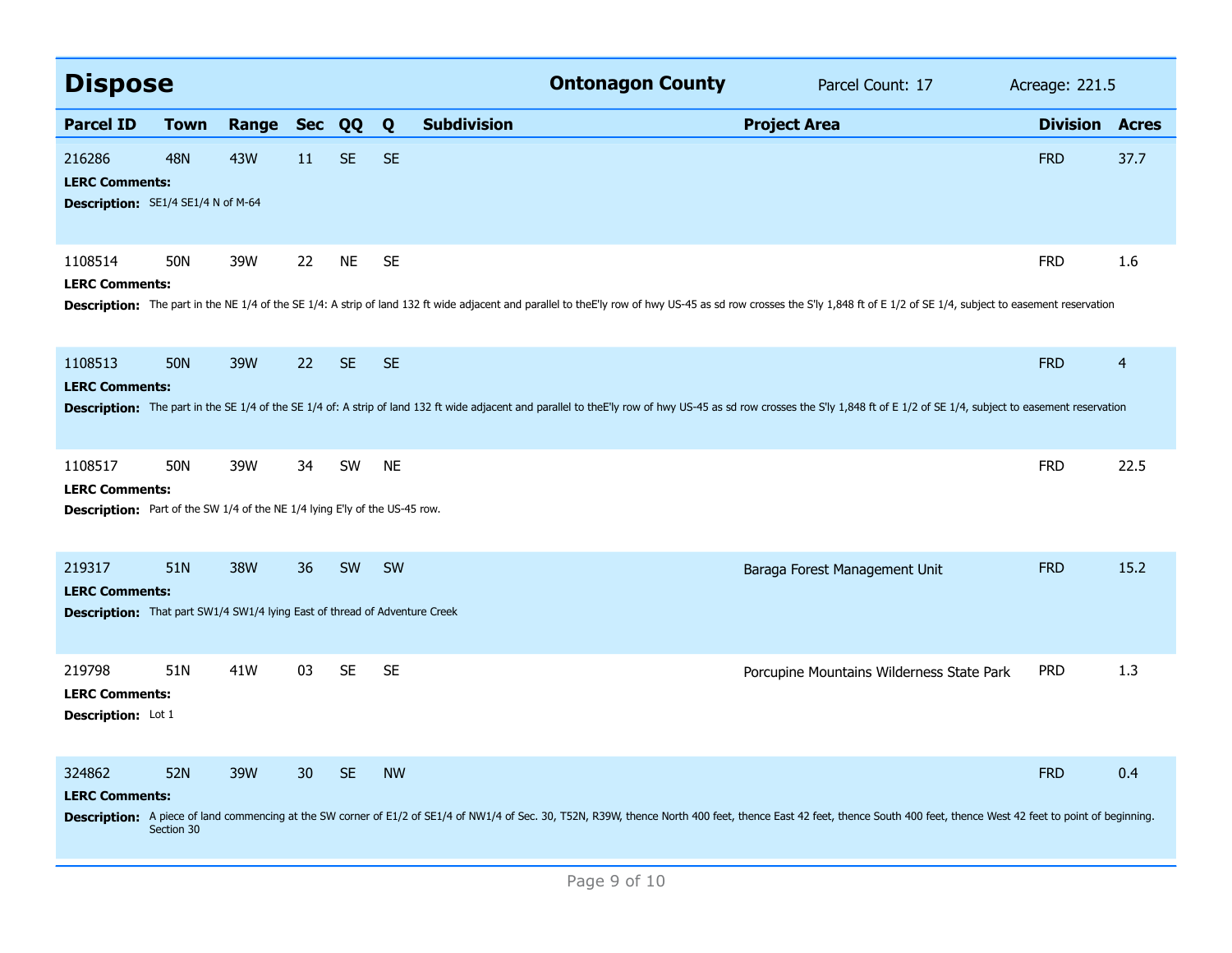| <b>Dispose</b>        |                                                             |       |            |           |           | <b>Ontonagon County</b><br>Parcel Count: 17                                                                                                                                                                                                                                                                                                                                                                                                    | Acreage: 221.5  |              |
|-----------------------|-------------------------------------------------------------|-------|------------|-----------|-----------|------------------------------------------------------------------------------------------------------------------------------------------------------------------------------------------------------------------------------------------------------------------------------------------------------------------------------------------------------------------------------------------------------------------------------------------------|-----------------|--------------|
| <b>Parcel ID</b>      | Town                                                        | Range | <b>Sec</b> | QQ        | Q         | <b>Subdivision</b><br><b>Project Area</b>                                                                                                                                                                                                                                                                                                                                                                                                      | <b>Division</b> | <b>Acres</b> |
| 324863                | 52N                                                         | 39W   | 30         | <b>SE</b> | <b>NW</b> |                                                                                                                                                                                                                                                                                                                                                                                                                                                | <b>FRD</b>      | 0.1          |
| <b>LERC Comments:</b> |                                                             |       |            |           |           |                                                                                                                                                                                                                                                                                                                                                                                                                                                |                 |              |
|                       |                                                             |       |            |           |           | Description: A piece of land in E1/2 of SE1/4 of NW1/4 commencing 985.8 feet South of NE corner of E1/2 of SE1/4 of NW1/4 thence 360 feet WEst, 2 feet South 360 feet East, 2 feet North to point of beginning. Sec 30                                                                                                                                                                                                                         |                 |              |
| 324875                | 52N                                                         | 39W   | 31         | <b>NW</b> | <b>NW</b> |                                                                                                                                                                                                                                                                                                                                                                                                                                                | <b>FRD</b>      | 0.5          |
| <b>LERC Comments:</b> |                                                             |       |            |           |           |                                                                                                                                                                                                                                                                                                                                                                                                                                                |                 |              |
| <b>Description:</b>   | thence South along said road 193 feet to beginning. Sec. 31 |       |            |           |           | Part of the N1/2 of NW1/4 of NW1/4 commencing 50 feet North of SE corner of said description being West of the Ontongon and Rockland Road running West 121 feet, thence North 193 feet, East 121 feet,                                                                                                                                                                                                                                         |                 |              |
| 324889                | 52N                                                         | 40W   | 36         | <b>NE</b> | <b>NE</b> |                                                                                                                                                                                                                                                                                                                                                                                                                                                | <b>FRD</b>      | 0.3          |
| <b>LERC Comments:</b> |                                                             |       |            |           |           |                                                                                                                                                                                                                                                                                                                                                                                                                                                |                 |              |
|                       |                                                             |       |            |           |           | Description: A piece of land commencing 699 feet South of the NE corner of Section, thence West 213 feet, North 100 feet, West 33 feet, South 278.91 feet, East 213 feet, North 150 feet, East 33 feet, North 28.91 feet to<br>$\mathcal{L} = \mathcal{L} \mathcal{L}$ , and the state $\mathcal{L} = \mathcal{L} \mathcal{L}$ , and the state $\mathcal{L} = \mathcal{L} \mathcal{L}$ , and the state $\mathcal{L} = \mathcal{L} \mathcal{L}$ |                 |              |

Description: A piece of land commencing 699 feet South of the NE corner of Section, thence West 213 feet, North 100 feet, West 33 feet, South 278.91 feet, East 213 feet, North 150 feet, East 33 feet, North 28.91 feet to<br>12 feet to beginning.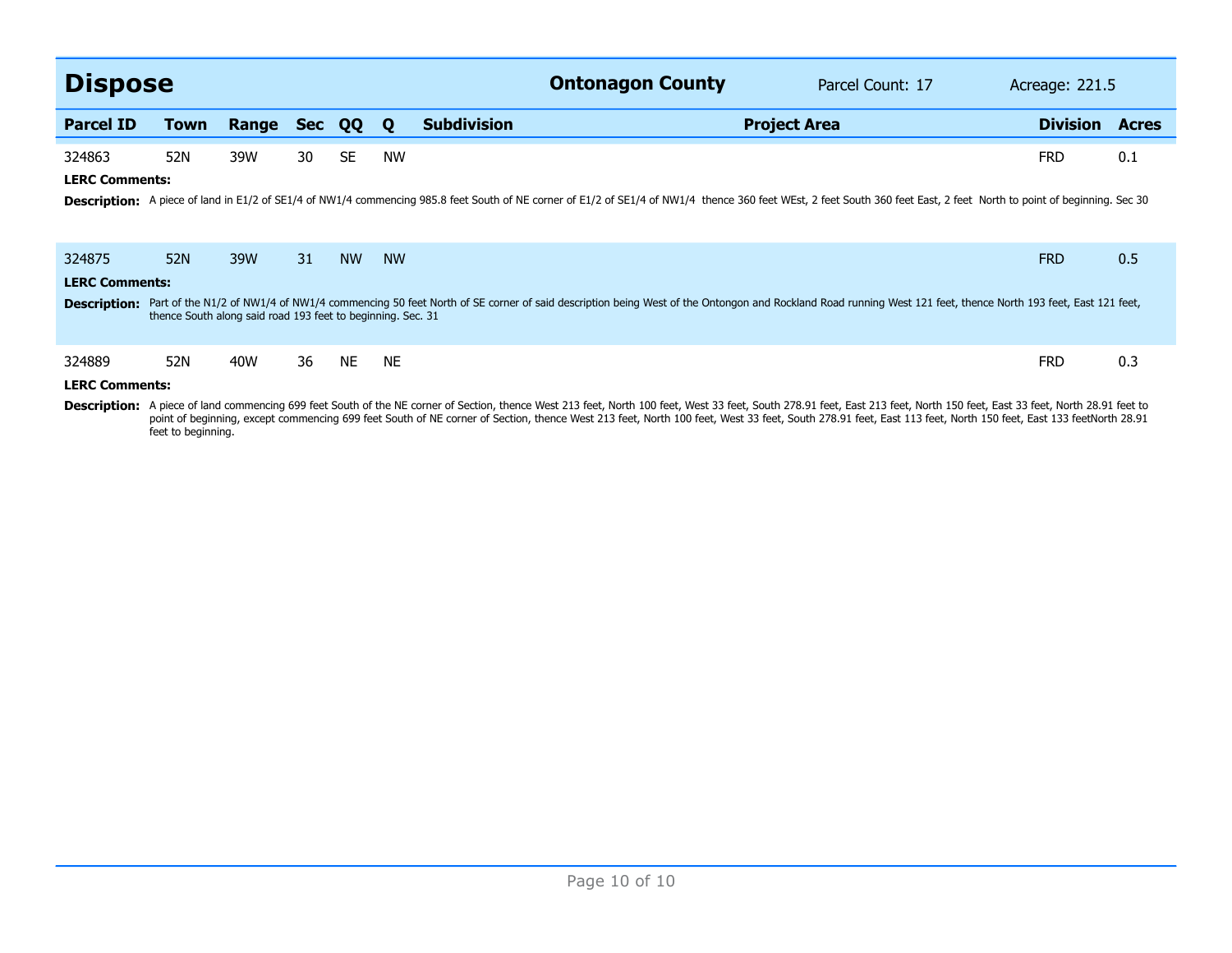## State Land Review Parcels Report Van Buren County

Michigan Department of Natural Resources

| <b>Review Decision</b>       | <b>Parcel</b><br><b>Count</b> | <b>Approximate</b><br><b>Acres</b> |
|------------------------------|-------------------------------|------------------------------------|
| Retain                       | 18                            | 279.6                              |
| Alternate Conservation Owner |                               | 4.3                                |
| Exchange                     |                               |                                    |
| <b>Dispose</b>               |                               | 36.9                               |



08/03/2021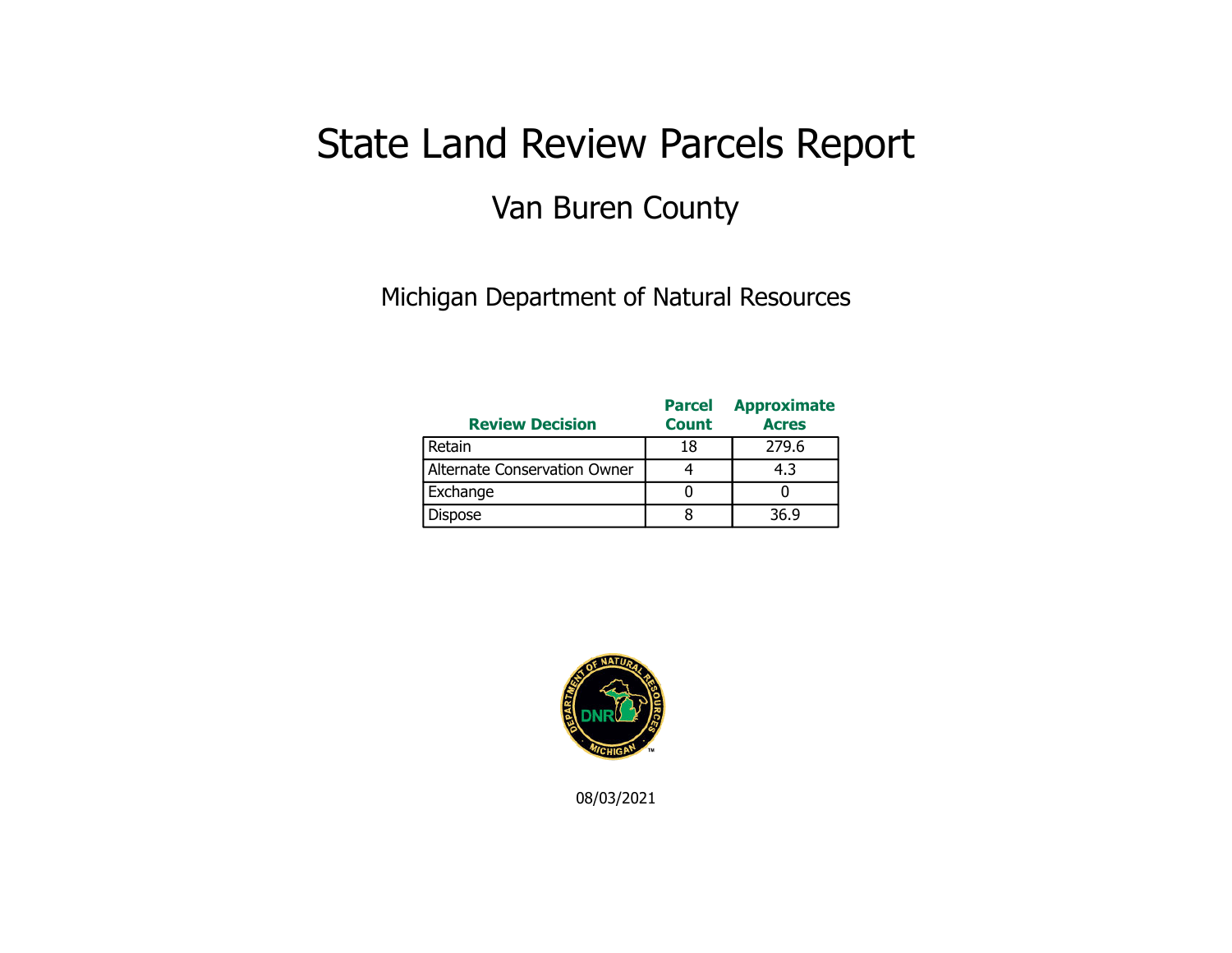| <b>Retain</b>                                                         |          |            |            |           |           | <b>Van Buren County</b>                                                                                                                                                              | Parcel Count: 18                                                                                                                                                                                                                                                                                                                                                                                                             | Acreage: 279.6  |              |
|-----------------------------------------------------------------------|----------|------------|------------|-----------|-----------|--------------------------------------------------------------------------------------------------------------------------------------------------------------------------------------|------------------------------------------------------------------------------------------------------------------------------------------------------------------------------------------------------------------------------------------------------------------------------------------------------------------------------------------------------------------------------------------------------------------------------|-----------------|--------------|
| <b>Parcel ID</b>                                                      | Town     | Range      | <b>Sec</b> | QQ        | Q         | <b>Subdivision</b>                                                                                                                                                                   | <b>Project Area</b>                                                                                                                                                                                                                                                                                                                                                                                                          | <b>Division</b> | <b>Acres</b> |
| 72850<br><b>LERC Comments:</b>                                        | 01S      | 13W        | 03         | <b>SW</b> | <b>NW</b> |                                                                                                                                                                                      | Clear Lake Public Water Access Site                                                                                                                                                                                                                                                                                                                                                                                          | <b>PRD</b>      | 0.5          |
|                                                                       |          |            |            |           |           | Clear Lake, th S 23d17' E 150 ft, th N 65d46' E 151 ft to point of beg, also described as lots 4,5,6, Simons Beach                                                                   | Description: SW1/4 NW1/4 Beg. at a point found by starting at center of Sec. 3 & running W on the 1/4 line 420 ft, th N 24d14' W 219.3 ft to said point of beg. th continuing N 24d14' W 150 ft, th S 65d46' W 148.5 ft to                                                                                                                                                                                                   |                 |              |
| 72915<br><b>LERC Comments:</b>                                        | 01S      | <b>15W</b> | 11         | <b>NE</b> | <b>SE</b> |                                                                                                                                                                                      | Lake Eleven Public Water Access Site                                                                                                                                                                                                                                                                                                                                                                                         | <b>PRD</b>      | 7.1          |
|                                                                       |          |            |            |           |           | along sd lake, th S 65d21' W 880.6 ft to the center line of hwy, th S 20d37' E alg sd center line 148.2 ft to N'ly line of sd RR, th SE'ly on same to beginning.                     | Description: Part of NE1/4 SE1/4 lying within the following description beg at the intersection of the N line of Mich. Cent. RR with the E line of S11 and running N 623.2 ft to the edge of Lake Eleven, th N 59d20' W 238.9                                                                                                                                                                                                |                 |              |
| 72916<br><b>LERC Comments:</b>                                        | 01S      | <b>15W</b> | 11         | <b>SE</b> | <b>SE</b> |                                                                                                                                                                                      | Lake Eleven Public Water Access Site                                                                                                                                                                                                                                                                                                                                                                                         | <b>PRD</b>      | 3.8          |
|                                                                       |          |            |            |           |           |                                                                                                                                                                                      | Description: Part of SE1/4 SE1/4 lying within the following described parcel beg at intersection of N line of Michigan Center RR with E line of S 11 and running N 623.2 ft to the edge of Lake Eleven, thence N 59d20m W<br>238.9 ft along said lake, thence S 65d21m W 880.6 ft to the center line of highway, thence S 20d37m E along said center line 148.2 ft to northerly line of said RR, thence SE'ly on same to beg |                 |              |
| 72923                                                                 | 01S      | <b>15W</b> | 14         | <b>SE</b> | <b>SE</b> |                                                                                                                                                                                      | Lake Fourteen Public Water Access Site                                                                                                                                                                                                                                                                                                                                                                                       | <b>PRD</b>      | 2.1          |
| <b>LERC Comments:</b>                                                 | thereof. |            |            |           |           |                                                                                                                                                                                      | Description: A right of way strip of land 66 ft in width lying 33 ft on each side of center line of an existing trail road leading N'ly over the E frl 1/2 SE1/4 to the SW cor of the W 200 ft of E 720 ft of E1/2 SE1/4 Ex 1,                                                                                                                                                                                               |                 |              |
| 72959                                                                 | 01S      | 16W        | 06         | <b>NE</b> | <b>NE</b> |                                                                                                                                                                                      |                                                                                                                                                                                                                                                                                                                                                                                                                              | <b>PRD</b>      | $\mathbf{1}$ |
| <b>LERC Comments:</b>                                                 |          |            |            |           |           | Description: Beg on N Sec line at pt 1147.75' W of NE cor of Sec, th con W on sec line to pt 1322.4' E of N1/4 pt, th S to N line of RR, th Ely alg same to pt S of beg, th N to beg |                                                                                                                                                                                                                                                                                                                                                                                                                              |                 |              |
| 73095<br><b>LERC Comments:</b>                                        | 02S      | <b>15W</b> | 22         | <b>NE</b> | <b>SE</b> |                                                                                                                                                                                      |                                                                                                                                                                                                                                                                                                                                                                                                                              | <b>WLD</b>      | 59.2         |
| Description: W3/4 N1/2 SE1/4                                          |          |            |            |           |           |                                                                                                                                                                                      |                                                                                                                                                                                                                                                                                                                                                                                                                              |                 |              |
| 73098<br><b>LERC Comments:</b><br><b>Description:</b> W1/4 S1/2 SE1/4 | 02S      | 15W        | 22         | <b>SW</b> | <b>SE</b> |                                                                                                                                                                                      |                                                                                                                                                                                                                                                                                                                                                                                                                              | <b>WLD</b>      | 19.7         |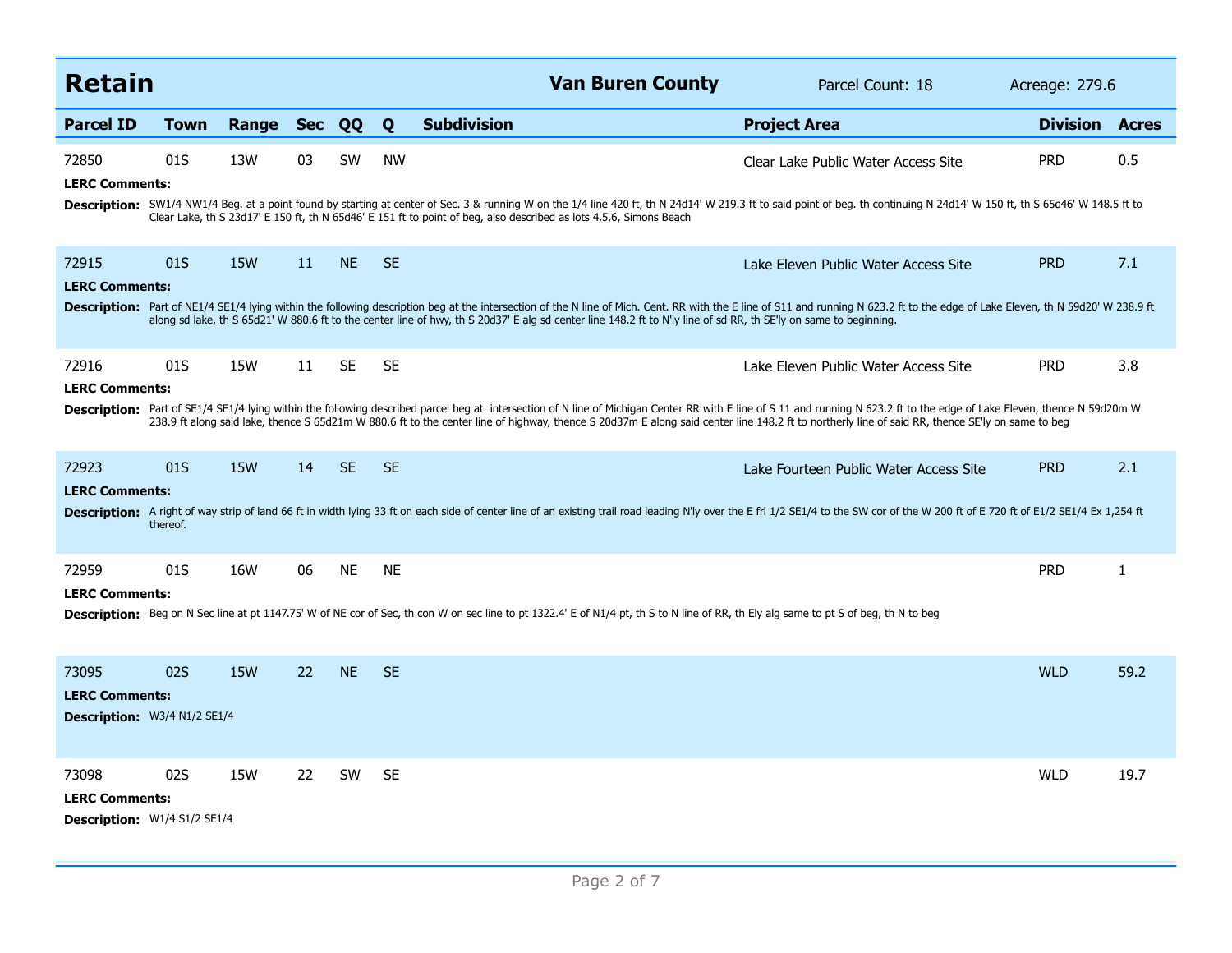| <b>Retain</b><br><b>Van Buren County</b><br>Parcel Count: 18                              |                                                                   |            |            |           |           |                                                                                                                                                                                                                                                                                                                                                                                                                                                                                                                                                                                                                                                                                     | Acreage: 279.6                       |                 |              |
|-------------------------------------------------------------------------------------------|-------------------------------------------------------------------|------------|------------|-----------|-----------|-------------------------------------------------------------------------------------------------------------------------------------------------------------------------------------------------------------------------------------------------------------------------------------------------------------------------------------------------------------------------------------------------------------------------------------------------------------------------------------------------------------------------------------------------------------------------------------------------------------------------------------------------------------------------------------|--------------------------------------|-----------------|--------------|
| <b>Parcel ID</b>                                                                          | Town                                                              | Range      | <b>Sec</b> | QQ        | Q         | <b>Subdivision</b>                                                                                                                                                                                                                                                                                                                                                                                                                                                                                                                                                                                                                                                                  | <b>Project Area</b>                  | <b>Division</b> | <b>Acres</b> |
| 69481<br><b>LERC Comments:</b>                                                            | 03S                                                               | <b>14W</b> | 18         | <b>SW</b> | <b>SW</b> |                                                                                                                                                                                                                                                                                                                                                                                                                                                                                                                                                                                                                                                                                     | Cora Lake Public Water Access Site   | <b>PRD</b>      | 0.3          |
|                                                                                           |                                                                   |            |            |           |           | Description: Part of SW FrI 1/4 SW FrI 1/4, commencing at a point N 2d45' E 1085.3 ft along W Sec. line of Sec. 18 and E 379.7 ft to pt of beginning of this description; th S 82 ft, th E 152 ft to the W'ly line of Hill Dri<br>Engelhard's Lake Cora Subdivision, th N'ly along the W'ly line of said Hill Drive to a pt due E of the pt of beginning th W to pt of beginning.                                                                                                                                                                                                                                                                                                   |                                      |                 |              |
| 69478<br><b>LERC Comments:</b>                                                            | 03S                                                               | 14W        | 18         | <b>SW</b> | <b>SW</b> |                                                                                                                                                                                                                                                                                                                                                                                                                                                                                                                                                                                                                                                                                     | Cora Lake Public Water Access Site   | <b>PRD</b>      | 0.9          |
|                                                                                           |                                                                   |            |            |           |           | Description: SW1/4 SW1/4 Beg. on the W line of Lot 23, Engelhards Lake Cora Subdivision, at a point 1 rod S of the NW cor, thereof and running W parallel with the N line of Lot 23 a distance of 232 ft, th N parallel with t<br>W line of said Lots 21,22, 23, a distance of 220 ft, th E 232 ft to the W line of Lot 21 of the Sub at a point 1 rod S of the NW cor thereof, th S 220 ft to beg, except beg on W line of Lot 23, Engelhards Lake Cora<br>Sub, at a point 1 rod S of the NW cor thereof and running W parallel with the N line of Lot 23 a distance of 232 ft to the p.o.b. of this parcel, th N par with the W line of said Lots 21, 22 and 23 a distance of 220 |                                      |                 |              |
| 69510                                                                                     | 03S                                                               | <b>15W</b> | 19         | <b>SW</b> | <b>SW</b> |                                                                                                                                                                                                                                                                                                                                                                                                                                                                                                                                                                                                                                                                                     | Shafer Lake Public Water Access Site | <b>PRD</b>      | 2.8          |
| <b>LERC Comments:</b>                                                                     | along said S line of said N 10 acres approximately 1060 ft to POB |            |            |           |           | Description: A parcel of land in SW1/4 SW1/4 des. as beg at SW cor of the N 10 acres of the SW1/4 SW1/4; th S 66 ft along W line of said Sec.19; th E parallel with S line of said N 10 acres approximately 800 ft to an exist<br>fence; th S at right angles along said existing fence 134 ft; th E parallel with S line of said N 10 acres approximately 210 ft to shore of Shafer Lake; th N'ly along shore of lake to the S line of said N 10 acres; th W                                                                                                                                                                                                                       |                                      |                 |              |
| 69533                                                                                     | 04S                                                               | 13W        | 10         | <b>NE</b> | <b>SW</b> |                                                                                                                                                                                                                                                                                                                                                                                                                                                                                                                                                                                                                                                                                     | Huzzy Lake Public Water Access Site  | <b>PRD</b>      | 0.1          |
| <b>LERC Comments:</b>                                                                     |                                                                   |            |            |           |           | Description: NE1/4 SW1/4 A parcel of land in the SW1/4 beg. 330 ft S of center of Sec. 10 on the N & S 1/4 line th due W 70 ft m/l to the shore of Huzzy Lake th S'ly along the shore of Huzzy Lake to a point 444 ftS of E &<br>W1/4 line th due E 60 ft, m/l to N & S1/4 line th N on said N & S1/4 line 114 ft to POB                                                                                                                                                                                                                                                                                                                                                            |                                      |                 |              |
| 1038032<br><b>LERC Comments:</b><br><b>Description:</b> W1/2 of N 55 acres of NE Fr'l 1/4 | 04S                                                               | 16W        | 04         | <b>NW</b> | <b>NE</b> |                                                                                                                                                                                                                                                                                                                                                                                                                                                                                                                                                                                                                                                                                     | Keeler Township State Game Area      | <b>WLD</b>      | 28.2         |
| 69580<br><b>LERC Comments:</b><br><b>Description: NE1/4 SW1/4</b>                         | 04S                                                               | 16W        | 04         | <b>NE</b> | <b>SW</b> |                                                                                                                                                                                                                                                                                                                                                                                                                                                                                                                                                                                                                                                                                     | Keeler Township State Game Area      | <b>WLD</b>      | 39.9         |
| 69582<br><b>LERC Comments:</b><br><b>Description: NW1/4 SE1/4</b>                         | 04S                                                               | <b>16W</b> | 04         | <b>NW</b> | <b>SE</b> |                                                                                                                                                                                                                                                                                                                                                                                                                                                                                                                                                                                                                                                                                     | Keeler Township State Game Area      | <b>WLD</b>      | 39.9         |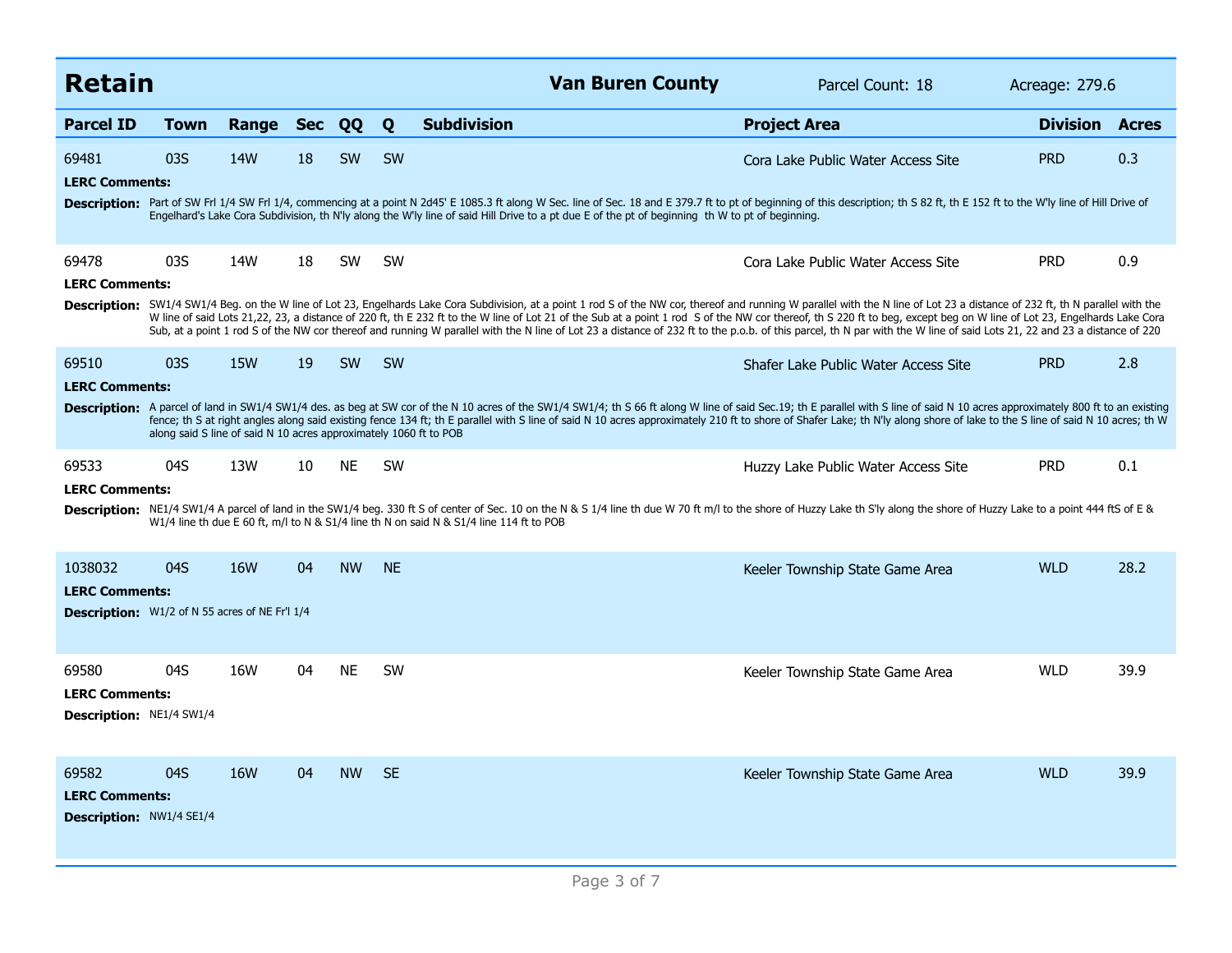| <b>Retain</b>                                              |               |            |            |           |           | <b>Van Buren County</b>                                                                                                                                                                                                                                                                                                                                                                                                                                                                                                                                                                                                                        | Parcel Count: 18                    | Acreage: 279.6  |              |
|------------------------------------------------------------|---------------|------------|------------|-----------|-----------|------------------------------------------------------------------------------------------------------------------------------------------------------------------------------------------------------------------------------------------------------------------------------------------------------------------------------------------------------------------------------------------------------------------------------------------------------------------------------------------------------------------------------------------------------------------------------------------------------------------------------------------------|-------------------------------------|-----------------|--------------|
| <b>Parcel ID</b>                                           | <b>Town</b>   | Range      | <b>Sec</b> | QQ        | Q         | <b>Subdivision</b>                                                                                                                                                                                                                                                                                                                                                                                                                                                                                                                                                                                                                             | <b>Project Area</b>                 | <b>Division</b> | <b>Acres</b> |
| 69579<br><b>LERC Comments:</b><br>Description: SW1/4 NE1/4 | 04S           | 16W        | 04         | SW        | <b>NE</b> |                                                                                                                                                                                                                                                                                                                                                                                                                                                                                                                                                                                                                                                | Keeler Township State Game Area     | <b>WLD</b>      | 39.9         |
| 69581<br><b>LERC Comments:</b>                             | 04S<br>SE1/4. | 16W        | 04         | <b>NE</b> | <b>SE</b> | Description: NE1/4 SE1/4 exc parcel beg at NE cor thereof, th S 497.30 ft, th W 163 ft, th N 280.74 ft, th N 65d38' W 70.48 ft, th N 193.04 ft to N line of sd NE1/4 SE1/4, th S 88d36' E 227.26 ft alg sd N line to pt of beg<br>exc a parcel com at sd NE cor of sd NE1/4 SE1/4, th S 563.3 ft to the pt of beg, th S 205.67 ft, th W 317.70 ft th N 205.67 ft, th E 317.70 ft to the pt of beg; Also exc the E 500 ft of the S 242 ft of sd NE1/4                                                                                                                                                                                           | Keeler Township State Game Area     | <b>WLD</b>      | 33.5         |
| 69594<br><b>LERC Comments:</b>                             | 04S           | 16W        | 30         | SW        | <b>SE</b> | Description: Beg at a pt in the center line of State Hwy M-152 which is W alg sd center line 421 ft from pt where said hwy intersects the E line of the SW1/4 of SE1/4, Sec. 30, th N 125 ft, th W 50 ft, th S to the S line o<br>30, th E alg the S Sec line 50 ft, th N to the point of beg. with full riparian rights.                                                                                                                                                                                                                                                                                                                      |                                     | <b>PRD</b>      | 0.2          |
| 1106918<br><b>LERC Comments:</b><br><b>Description:</b>    | 04S           | <b>16W</b> | 30         | <b>SW</b> | <b>SE</b> | Beg at a pt in the centerline of State Hwy M-152 which is W alg said centerline 320.5 ft from the pt where sd Hwy intersects E line of the SW 1/4 of SE 1/4 th N 162.0 ft; th W 100.0 ft; th S t the S line of sd Sec<br>30, th E alg sd Sec line 100.0 ft, th N to place of beg with full riparian rights EXCEPT a parcel described as: Commencing at the S 1/4 post of Sec 30; th N 89d54m04s E along the S line of said Sec 1002.22 ft to<br>the POB; continuing N 89d54m04s E along said line 8.61 ft; N 01d02m16s E as deeded, a distance of 203.96 feet; N 88d51m55s W to a DNR monument 8.62 ft; S 01d02m16s W along line as monumented | Round Lake Public Water Access Site | <b>PRD</b>      | 0.5          |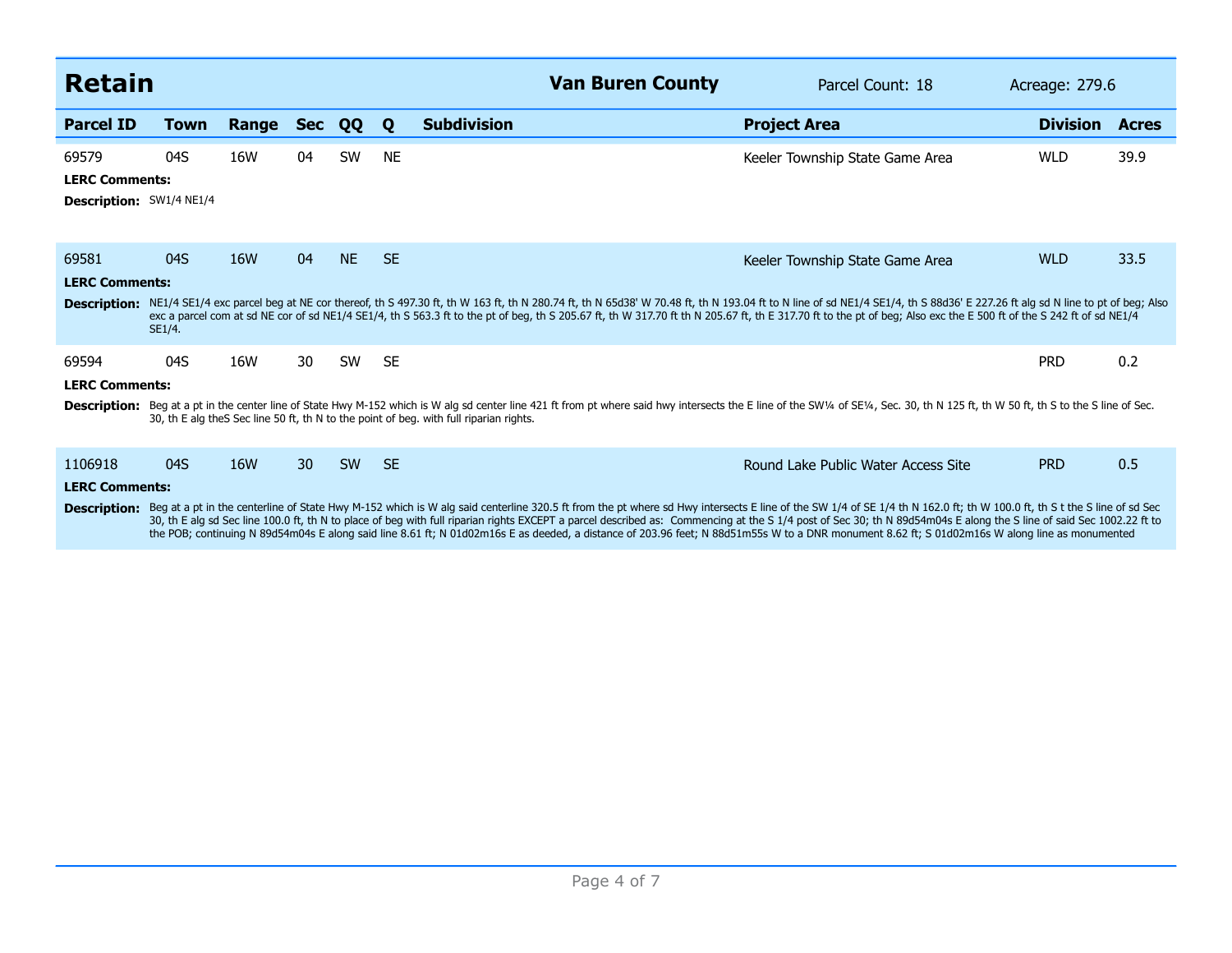| <b>Alternate Conservation Owner</b>                                                           |             |            |    |           |              |                    | <b>Van Buren County</b> |                     | Parcel Count: 4 | Acreage: 4.3          |     |
|-----------------------------------------------------------------------------------------------|-------------|------------|----|-----------|--------------|--------------------|-------------------------|---------------------|-----------------|-----------------------|-----|
| <b>Parcel ID</b>                                                                              | <b>Town</b> | Range Sec  |    | QQ        | $\mathbf{Q}$ | <b>Subdivision</b> |                         | <b>Project Area</b> |                 | <b>Division Acres</b> |     |
| 2022679<br><b>LERC Comments:</b><br><b>Description:</b> Island in Upper Jeptha Lake (CCN 002) | 01S         | 15W        | 25 | SW        | <b>SW</b>    |                    |                         |                     |                 |                       | 0.9 |
| 2022681<br><b>LERC Comments:</b><br><b>Description:</b> Island in North Scott Lake (CCN 004)  | 02S         | <b>15W</b> | 01 | <b>NE</b> | <b>NE</b>    |                    |                         |                     |                 |                       | 0.3 |
| 2022680<br><b>LERC Comments:</b><br><b>Description:</b> Island in North Scott Lake (CCN 003)  | 02S         | 15W        | 01 | <b>NW</b> | <b>NE</b>    |                    |                         |                     |                 |                       | 0.8 |
| 2022678<br><b>LERC Comments:</b><br><b>Description:</b> Island in Threemile Lake (CCN 001)    | 03S         | 14W        | 21 | <b>SW</b> | SW           |                    |                         |                     |                 |                       | 2.3 |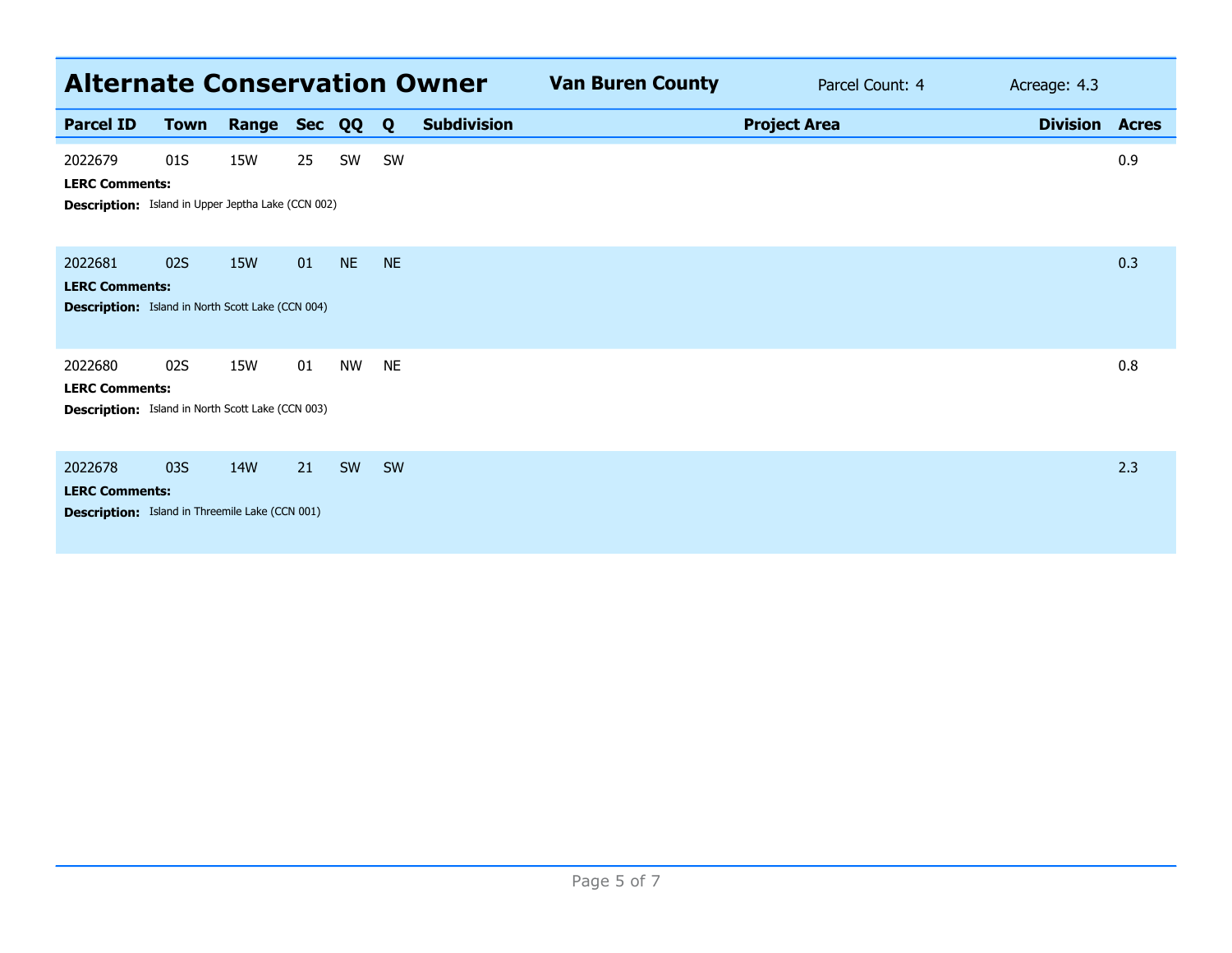| <b>Dispose</b>                                                                                                                                                                                                                                                                                                                                                                                                                                                  |                                                          |                |    |           |           | <b>Van Buren County</b>                                                                                                                                                                                                                                                                                                                                                                                                                       | Parcel Count: 8      | Acreage: 36.9         |              |  |
|-----------------------------------------------------------------------------------------------------------------------------------------------------------------------------------------------------------------------------------------------------------------------------------------------------------------------------------------------------------------------------------------------------------------------------------------------------------------|----------------------------------------------------------|----------------|----|-----------|-----------|-----------------------------------------------------------------------------------------------------------------------------------------------------------------------------------------------------------------------------------------------------------------------------------------------------------------------------------------------------------------------------------------------------------------------------------------------|----------------------|-----------------------|--------------|--|
| <b>Parcel ID</b>                                                                                                                                                                                                                                                                                                                                                                                                                                                | <b>Town</b>                                              | Range Sec QQ Q |    |           |           | <b>Subdivision</b>                                                                                                                                                                                                                                                                                                                                                                                                                            | <b>Project Area</b>  | <b>Division Acres</b> |              |  |
| 350131<br><b>LERC Comments:</b><br><b>Description:</b> Block: 05, Lots 54-62                                                                                                                                                                                                                                                                                                                                                                                    |                                                          |                |    |           |           | Roosevelt Hills First Subdivision                                                                                                                                                                                                                                                                                                                                                                                                             | Van Buren State Park |                       | $\mathbf{1}$ |  |
| 350113<br><b>LERC Comments:</b><br><b>Description:</b> Block: 05, LOT 1, 2                                                                                                                                                                                                                                                                                                                                                                                      |                                                          |                |    |           |           | Roosevelt Hills First Subdivision                                                                                                                                                                                                                                                                                                                                                                                                             | Van Buren State Park |                       | 0.3          |  |
| 350084<br>0.2<br>Original Plat of Paw Paw<br><b>LERC Comments:</b><br>Description: Commencing on the North line of Main Street in the Village of Paw Paw at a point 198 feet West of the Southeast corner of Block 1, Village of Paw Paw, Van Buren County, Michigan thence North 100 feet, thence<br>East 99 feet, thence South 100feet, thence West 99 feet to place of beginning                                                                             |                                                          |                |    |           |           |                                                                                                                                                                                                                                                                                                                                                                                                                                               |                      |                       |              |  |
| 72870<br><b>LERC Comments:</b>                                                                                                                                                                                                                                                                                                                                                                                                                                  | 01S<br>th E on sd 1/8 L to E Sec L, th N on same to beg. | 13W            | 28 | <b>NE</b> | <b>NE</b> | Description: Beg on Sec L 522' S of NE cor of Sec, th N 39d44' W 123', th N 86d25' W 92', th S 2d6' W 27', th S 71d38' W 220', th S 33d36' E 122', th S 15d8' E 126', th N 72d33' W 400', th N 89d11' W 356', th S 9d53' E<br>183', th N 82d35' E 300', th S 28d29' E 460', th S 60d58' W 120', th N 65d15' W 322', th S 58d16' W 100', th N 81d16' W to W L of NE1/4 NE1/4 at pt 1044' S of N Sec L, th S on 1/8 L to SW cor sd NE1/4 NE1/4, |                      | <b>PRD</b>            | 14.7         |  |
| 72921<br><b>LERC Comments:</b><br>Description: S1/2 NE1/4 NE1/4                                                                                                                                                                                                                                                                                                                                                                                                 | 01S                                                      | 15W            | 13 | <b>NE</b> | <b>NE</b> |                                                                                                                                                                                                                                                                                                                                                                                                                                               |                      | <b>PRD</b>            | 19.8         |  |
| <b>NE</b><br>72990<br>01S<br>17W<br>01<br><b>NW</b><br>0.3<br><b>LERC Comments:</b><br>Description: Beg 2819 ft West and 1024 feet South of NE corner Sec.1, North 74d West 15 ft, North 61d West 110 ft to Black River, Easterly on River to point 2730 ft W and 1009 ft South of NE cor. Sec.1, South of NE cor.<br>Sec.1, South 53 1/2d West 80 ft, North 51 1/4d West 41.6 ft to beg. Being a part of the East Fr'1 1/2 of NW Fr'l1/4, South of Black River |                                                          |                |    |           |           |                                                                                                                                                                                                                                                                                                                                                                                                                                               |                      |                       |              |  |
| 72991<br><b>LERC Comments:</b>                                                                                                                                                                                                                                                                                                                                                                                                                                  | 01S                                                      | 17W            | 01 | <b>NE</b> | <b>NW</b> | Description: Beg 2964 ft W and 1032 ft S of NE cor Sec.1 N 29d E 75 ft, S 61d E 110 ft, S 74d E 15 ft, S 51 1/4d E 41.6 ft, S 53 1/2d W 52 ft, S 10 3/4d E 50 ft, S 10 ft, S 10 ft, S 20 1/2d E 21.9 ft, S 49 1/4d E 184.5 ft,<br>1/2d E 37 ft, S 16.8 ft N 79 1/2d W 44.5 ft, N 49 1/2d W 300.5 ft, N 29d E 69.1 ft, N 61d W 110 ft to beg.                                                                                                  |                      |                       | 0.5          |  |